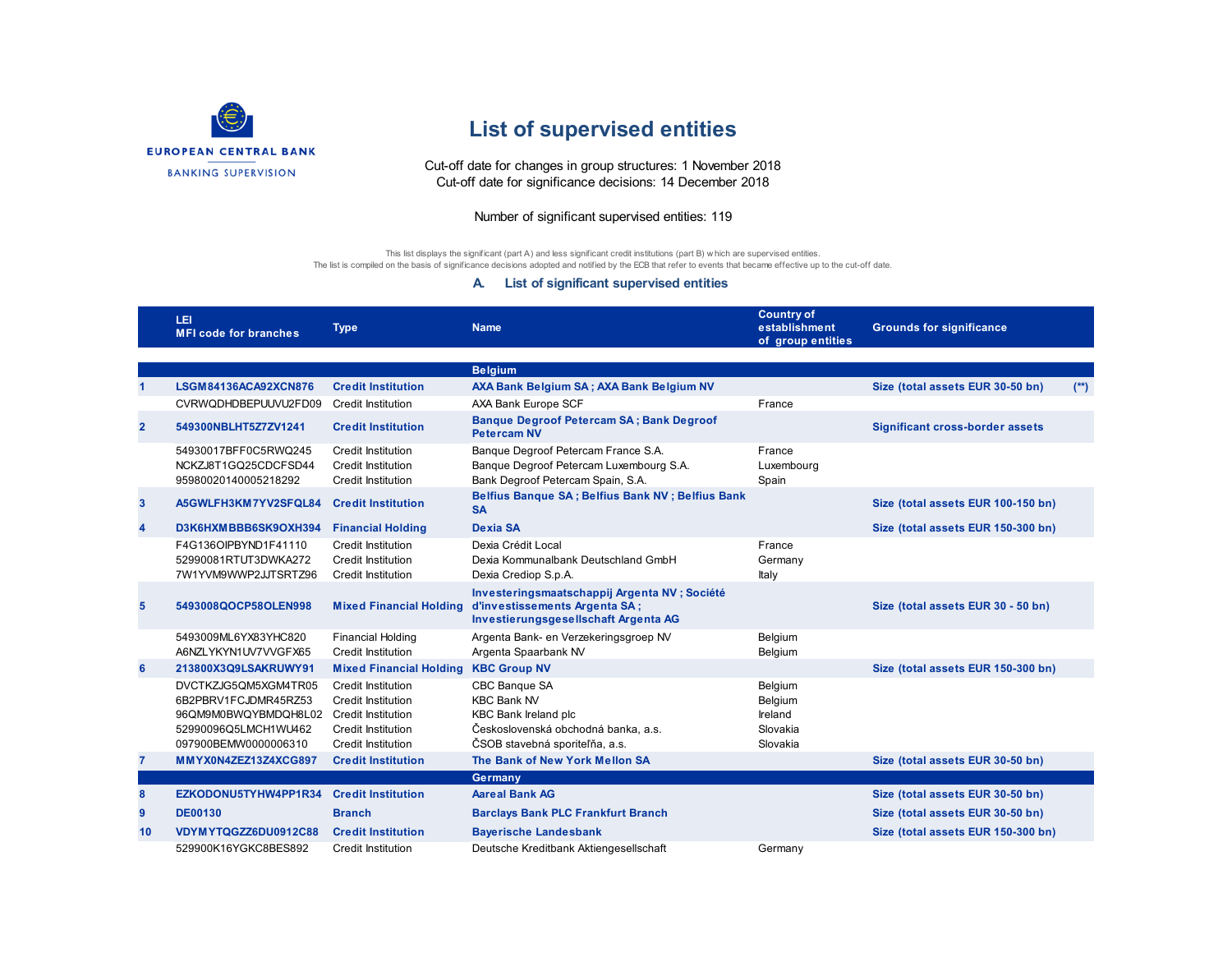|    | LEI<br><b>MFI code for branches</b>                                                                                                                                                                                                                                                          | <b>Type</b>                                                                                                                                                                                                                                                                                                                                | <b>Name</b>                                                                                                                                                                                                                                                                                                                                                                                                         | <b>Country of</b><br>establishment<br>of group entities                                                                       | <b>Grounds for significance</b>           |
|----|----------------------------------------------------------------------------------------------------------------------------------------------------------------------------------------------------------------------------------------------------------------------------------------------|--------------------------------------------------------------------------------------------------------------------------------------------------------------------------------------------------------------------------------------------------------------------------------------------------------------------------------------------|---------------------------------------------------------------------------------------------------------------------------------------------------------------------------------------------------------------------------------------------------------------------------------------------------------------------------------------------------------------------------------------------------------------------|-------------------------------------------------------------------------------------------------------------------------------|-------------------------------------------|
| 11 | 851WYGNLUQLFZBSYGB56                                                                                                                                                                                                                                                                         | <b>Credit Institution</b>                                                                                                                                                                                                                                                                                                                  | <b>COMMERZBANK Aktiengesellschaft</b>                                                                                                                                                                                                                                                                                                                                                                               |                                                                                                                               | Size (total assets EUR 300-500 bn)        |
|    | 529900V761ClZ36SHR16<br>391200014TK600CZIE75<br>9KBIXMK6BHK6T4OV3F48<br>SK36819638                                                                                                                                                                                                           | <b>Credit Institution</b><br><b>Credit Institution</b><br><b>Credit Institution</b><br><b>Branch</b>                                                                                                                                                                                                                                       | comdirect bank Aktiengesellschaft<br>European Bank for Financial Services GmbH (ebase®)<br>Commerzbank Finance & Covered Bond S.A.<br>mBank S.A., pobočka zahraničnej banky                                                                                                                                                                                                                                         | Germany<br>Germany<br>Luxembourg<br>Slovakia                                                                                  |                                           |
| 12 | 0W2PZJM8XOY22M4GG883                                                                                                                                                                                                                                                                         | <b>Credit Institution</b>                                                                                                                                                                                                                                                                                                                  | <b>DekaBank Deutsche Girozentrale</b>                                                                                                                                                                                                                                                                                                                                                                               |                                                                                                                               | Size (total assets EUR 75-100 bn)         |
|    | 5299003GX0SLPQ2RB005<br>529900GXEWI4BLMXTJ81                                                                                                                                                                                                                                                 | Credit Institution<br><b>Credit Institution</b>                                                                                                                                                                                                                                                                                            | DekaBank Deutsche Girozentrale Luxembourg S.A.<br>S Broker AG & Co. KG                                                                                                                                                                                                                                                                                                                                              | Luxembourg<br>Germany                                                                                                         |                                           |
| 13 | 5299007S3UH5RKUYDA52                                                                                                                                                                                                                                                                         | <b>Credit Institution</b>                                                                                                                                                                                                                                                                                                                  | Deutsche Apotheker- und Ärztebank eG                                                                                                                                                                                                                                                                                                                                                                                |                                                                                                                               | Size (total assets EUR 30-50 bn)          |
| 14 | 7LTWFZYICNSX8D621K86                                                                                                                                                                                                                                                                         | <b>Credit Institution</b>                                                                                                                                                                                                                                                                                                                  | <b>Deutsche Bank AG</b>                                                                                                                                                                                                                                                                                                                                                                                             |                                                                                                                               | Size (total assets above EUR 1,000<br>bn) |
|    | 7D9EHZL14BBPJWTN6S08<br>5299001N6TTST53P3690<br>52990057YMC0SJRNDC67<br>529900LKVNEX4SG4UD38<br>213800QILIUD4ROSUO03<br>529900WMBOJTFWCJ6Z71<br>5299003G9CMV5CY1FU81<br>549300L2WXROIO4RYU97<br>8156006ACD5E92B0C985<br>529900SS7ZWCX82U3W60<br>529900FIAMEJDQ8C9097<br>529900SICIK5OVMVY186 | <b>Credit Institution</b><br><b>Credit Institution</b><br><b>Credit Institution</b><br><b>Credit Institution</b><br><b>Credit Institution</b><br><b>Credit Institution</b><br>Credit Institution<br><b>Credit Institution</b><br>Credit Institution<br><b>Credit Institution</b><br><b>Credit Institution</b><br><b>Credit Institution</b> | <b>BHW Bausparkasse AG</b><br>DB Investment Services GmbH<br>DB Privat- und Firmenkundenbank AG<br>Deutsche Bank Bauspar-Aktiengesellschaft<br>Deutsche Bank Europe GmbH<br>norisbank GmbH<br>Sal. Oppenheim jr. & Cie. AG & Co.<br>Kommanditgesellschaft auf Aktien<br>Deutsche Bank Österreich AG<br>Deutsche Bank Mutui S.p.A.<br>Deutsche Bank S.p.A.<br>Deutsche Bank Luxembourg S.A.<br>Deutsche Bank, S.A.E. | Germany<br>Germany<br>Germany<br>Germany<br>Germany<br>Germany<br>Germany<br>Austria<br>Italy<br>Italy<br>Luxembourg<br>Spain |                                           |
| 15 | DZZ47B9A52ZJ6LT6VV95                                                                                                                                                                                                                                                                         | <b>Credit Institution</b>                                                                                                                                                                                                                                                                                                                  | <b>Deutsche Pfandbriefbank AG</b>                                                                                                                                                                                                                                                                                                                                                                                   |                                                                                                                               | Size (total assets EUR 50-75 bn)          |
| 16 | 529900HNOAA1KXQJUQ27                                                                                                                                                                                                                                                                         | <b>Credit Institution</b>                                                                                                                                                                                                                                                                                                                  | <b>DZ BANK AG Deutsche Zentral-</b><br>Genossenschaftsbank                                                                                                                                                                                                                                                                                                                                                          |                                                                                                                               | Size (total assets EUR 300-500 bn)        |
|    | 529900JZXXU699FCKK89<br>B3KKH3ECK15MBLZD2K65<br>5299004TE2DYMKEAM814<br>529900XIPMQFJ8PTB895<br>391200IBCEYMREHKPO13<br>SVY0KHTJZBP60K295346                                                                                                                                                 | Credit Institution<br><b>Credit Institution</b><br><b>Credit Institution</b><br><b>Credit Institution</b><br><b>Credit Institution</b><br>Credit Institution                                                                                                                                                                               | Bausparkasse Schwäbisch Hall Aktiengesellschaft,<br>Bausparkasse der Volksbanken und Raiffeisenbanken<br>DVB Bank SE<br>DZ HYP AG<br>TeamBank AG Nürnberg<br><b>VR DISKONTBANK GmbH</b><br>DZ PRIVATBANK S.A.                                                                                                                                                                                                       | Germany<br>Germany<br>Germany<br>Germany<br>Germany<br>Luxembourg                                                             |                                           |
| 17 | 391200EEGLNXBBCVKC73                                                                                                                                                                                                                                                                         | <b>Financial Holding</b>                                                                                                                                                                                                                                                                                                                   | Erwerbsgesellschaft der S-Finanzgruppe mbH & Co.<br><b>KG</b>                                                                                                                                                                                                                                                                                                                                                       |                                                                                                                               | Size (total assets EUR 50-75 bn)          |
|    | 529900C4RSSBWXBSY931<br>GTQYZJON3I7SXRNJTT73<br>529900RI32IU7J7VF635                                                                                                                                                                                                                         | <b>Credit Institution</b><br><b>Credit Institution</b><br><b>Financial Holding</b>                                                                                                                                                                                                                                                         | Berlin Hyp AG<br>Landesbank Berlin AG<br>Landesbank Berlin Holding AG                                                                                                                                                                                                                                                                                                                                               | Germany<br>Germany<br>Germany                                                                                                 |                                           |
| 18 | 529900JZTYE3W7WQH904                                                                                                                                                                                                                                                                         | <b>Financial Holding</b>                                                                                                                                                                                                                                                                                                                   | <b>HASPA Finanzholding</b>                                                                                                                                                                                                                                                                                                                                                                                          |                                                                                                                               | Size (total assets EUR 30-50 bn)          |
|    | 529900F5KTT6ZUPA8N40<br>529900WJ04VKKBLPQH25                                                                                                                                                                                                                                                 | <b>Credit Institution</b><br><b>Credit Institution</b>                                                                                                                                                                                                                                                                                     | Hamburger Sparkasse AG<br>Sparkasse Mittelholstein Aktiengesellschaft                                                                                                                                                                                                                                                                                                                                               | Germany<br>Germany                                                                                                            |                                           |
| 19 | 529900OQ416JMY9LQO42                                                                                                                                                                                                                                                                         | <b>Financial Holding</b>                                                                                                                                                                                                                                                                                                                   | <b>HSH Beteiligungs Management GmbH</b>                                                                                                                                                                                                                                                                                                                                                                             |                                                                                                                               | Size (total assets EUR 50-75 bn)          |
|    | TUKDD90GPC79G1KOE162<br>529900CW8Y4GIOWXMC58                                                                                                                                                                                                                                                 | <b>Credit Institution</b><br><b>Credit Institution</b>                                                                                                                                                                                                                                                                                     | <b>HSH Nordbank AG</b><br><b>HSH Nordbank Securities S.A.</b>                                                                                                                                                                                                                                                                                                                                                       | Germany<br>Luxembourg                                                                                                         |                                           |
| 20 | B81CK4ESI35472RHJ606                                                                                                                                                                                                                                                                         | <b>Credit Institution</b>                                                                                                                                                                                                                                                                                                                  | Landesbank Baden-Württemberg                                                                                                                                                                                                                                                                                                                                                                                        |                                                                                                                               | Size (total assets EUR 150-300 bn)        |
|    | 529900OQ9BR23GQ6MD82                                                                                                                                                                                                                                                                         | <b>Credit Institution</b>                                                                                                                                                                                                                                                                                                                  | MKB Mittelrheinische Bank Gesellschaft mit beschränkter<br>Haftung                                                                                                                                                                                                                                                                                                                                                  | Germany                                                                                                                       |                                           |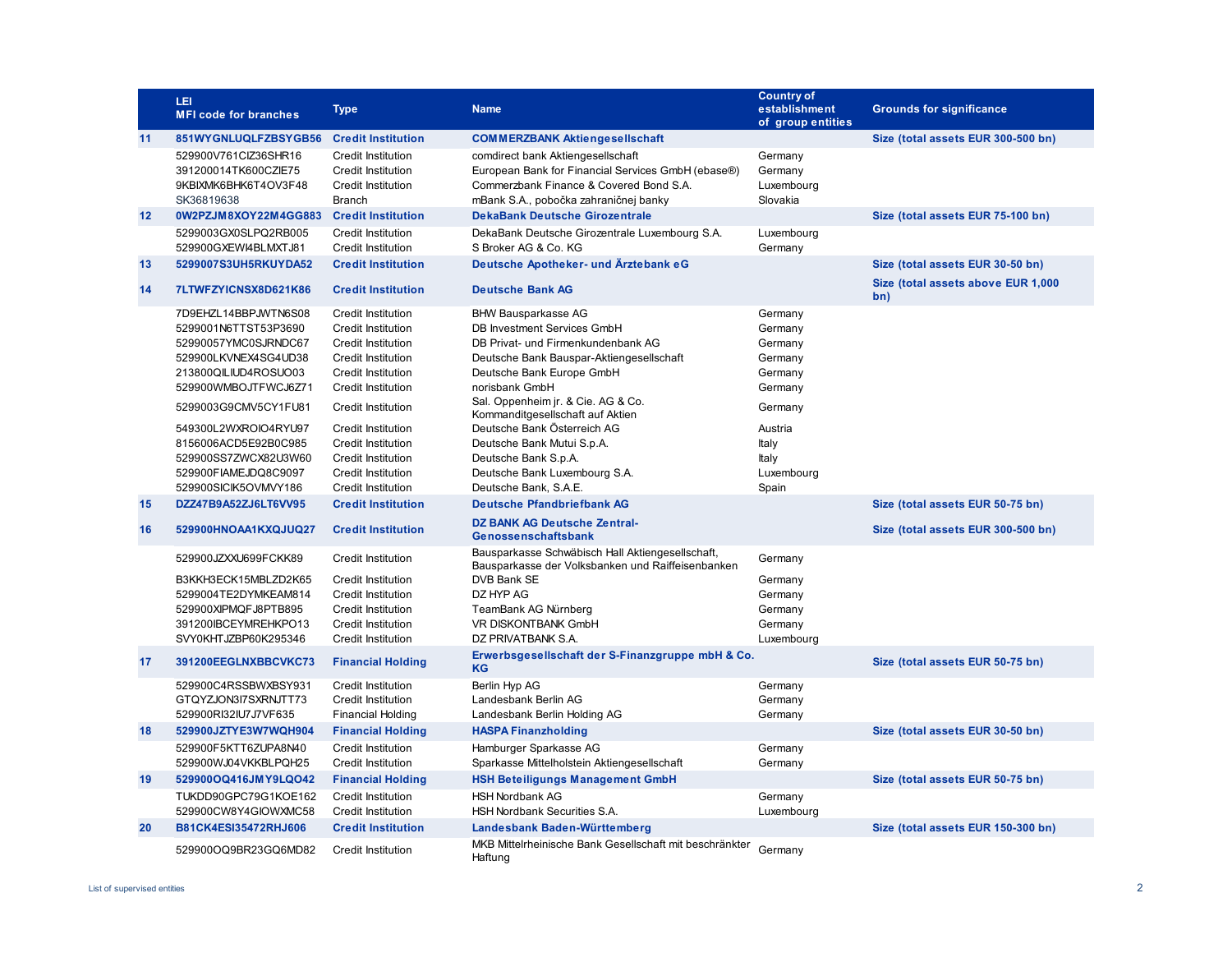|    | LEI<br><b>MFI code for branches</b>          | <b>Type</b>                                            | <b>Name</b>                                                                                | <b>Country of</b><br>establishment<br>of group entities | <b>Grounds for significance</b>                                    |
|----|----------------------------------------------|--------------------------------------------------------|--------------------------------------------------------------------------------------------|---------------------------------------------------------|--------------------------------------------------------------------|
| 21 | DIZES5CFO5K3I5R58746                         | <b>Credit Institution</b>                              | Landesbank Hessen-Thüringen Girozentrale                                                   |                                                         | Size (total assets EUR 150-300 bn)                                 |
|    | 5299008RRLLP8RA53L11<br>529900VA5CNBWXAONR25 | Credit Institution<br><b>Credit Institution</b>        | Frankfurter Bankgesellschaft (Deutschland) AG<br>Frankfurter Sparkasse AdöR                | Germany<br>Germany                                      |                                                                    |
| 22 | 0SK1ILSPWNVBNQWU0W18                         | <b>Credit Institution</b>                              | Landeskreditbank Baden-Württemberg- Förderbank                                             |                                                         | Size (total assets EUR 50-75 bn)                                   |
| 23 | 529900Z3J0N6S0F7CT25                         | <b>Credit Institution</b>                              | Landwirtschaftliche Rentenbank                                                             |                                                         | Size (total assets EUR 75-100 bn)                                  |
| 24 | 529900GM944JT8YIRL63                         | <b>Credit Institution</b>                              | Münchener Hypothekenbank eG                                                                |                                                         | Size (total assets EUR 30-50 bn)                                   |
| 25 | DSNHHQ2B9X5N6OUJ1236                         | <b>Credit Institution</b>                              | Norddeutsche Landesbank -Girozentrale-                                                     |                                                         | Size (total assets EUR 150-300 bn)                                 |
|    | 802UEDW6ZEY0W4YCVU89<br>CAF7KSNT1N0CTA93RI98 | <b>Credit Institution</b><br>Credit Institution        | Deutsche Hypothekenbank (Actien-Gesellschaft)<br>NORD/LB Luxembourg S.A. Covered Bond Bank | Germany<br>Luxembourg                                   |                                                                    |
| 26 | 52990002O5KK6XOGJ020                         | <b>Credit Institution</b>                              | <b>NRW.BANK</b>                                                                            |                                                         | Size (total assets EUR 100-150 bn)                                 |
| 27 | 529900V3O1M5IHMOSF46                         | <b>Financial Holding</b>                               | State Street Europe Holdings Germany S.à.r.l. & Co.<br>KG                                  |                                                         | Size (total assets EUR 30-50 bn)                                   |
|    | ZMHGNT7ZPKZ3UFZ8EO46<br>529900EVCB17C6S4D127 | <b>Credit Institution</b><br><b>Financial Holding</b>  | State Street Bank International GmbH<br>State Street Holdings Germany GmbH                 | Germany<br>Germany                                      |                                                                    |
|    | 5493007ITJIXKRV1JQ39                         | <b>Financial Holding</b>                               | State Street Europe Holdings Luxembourg S.à.r.l.                                           | Luxembourg                                              |                                                                    |
| 28 | 529900GJD3OQLRZCKW37                         | <b>Credit Institution</b>                              | Volkswagen Bank Gesellschaft mit beschränkter<br><b>Haftung</b>                            |                                                         | Size (total assets EUR 75-100 bn)                                  |
|    |                                              |                                                        | <b>Estonia</b>                                                                             |                                                         |                                                                    |
| 29 | 549300ND1MQ8SNNYMJ22                         | <b>Credit Institution</b>                              | <b>AS SEB Pank</b>                                                                         |                                                         | Total assets above 20 % of GDP                                     |
| 30 | 213800JD2L89GGG7LF07                         | <b>Credit Institution</b>                              | <b>Luminor Bank AS</b>                                                                     |                                                         | Among the three largest credit<br>institutions in the Member State |
| 31 | 549300PHQZ4HL15HH975                         | <b>Credit Institution</b>                              | <b>Swedbank AS</b>                                                                         |                                                         | Total assets above 20 % of GDP                                     |
|    |                                              |                                                        | <b>Ireland</b>                                                                             |                                                         |                                                                    |
| 32 | 635400AKJBGNS5WNQL34                         | <b>Financial Holding</b>                               | <b>AIB Group plc</b>                                                                       |                                                         | Size (total assets EUR 75-100 bn)                                  |
|    | 549300CGO72ED3XVUZ04                         | <b>Credit Institution</b>                              | AIB Mortgage Bank                                                                          | Ireland                                                 |                                                                    |
|    | 3U8WV1YX2VMUHH7Z1Q21                         | <b>Credit Institution</b>                              | Allied Irish Banks, plc                                                                    | Ireland                                                 |                                                                    |
|    | 549300QS0R6M20VUB380<br>635400S6K1TALDKJOY87 | <b>Credit Institution</b><br><b>Credit Institution</b> | EBS Designated Activity Company<br><b>EBS Mortgage Finance</b>                             | Ireland<br>Ireland                                      |                                                                    |
| 33 | EQYXK86SF381Q21S3020                         | <b>Credit Institution</b>                              | <b>Bank of America Merrill Lynch International</b><br><b>Designated Activity Company</b>   |                                                         | Article 6(5)(b) of Regulation (EU) No<br>(S)<br>1024/2013          |
| 34 | 635400C8EK6DRI12LJ39                         | <b>Financial Holding</b>                               | <b>Bank of Ireland Group plc</b>                                                           |                                                         | Size (total assets EUR 100-150 bn)                                 |
|    | 635400LWGWFFKITHYD44                         | Credit Institution                                     | Bank of Ireland Mortgage Bank                                                              | Ireland                                                 |                                                                    |
|    | Q2GQA2KF6XJ24W42G291                         | <b>Credit Institution</b>                              | The Governor and Company of the Bank of Ireland                                            | Ireland                                                 |                                                                    |
| 35 | 2G5BKIC2CB69PRJH1W31                         | <b>Credit Institution</b>                              | <b>Barclays Bank Ireland PLC</b>                                                           |                                                         | Article 6(5)(b) of Regulation (EU) No<br>(S)<br>1024/2013          |
| 36 | 549300K7L8YW8M215U46                         | <b>Financial Holding</b>                               | <b>Citibank Holdings Ireland Limited</b>                                                   |                                                         | Size (total assets EUR 30-50 bn)                                   |
|    | N1FBEDJ5J41VKZLO2475                         | <b>Credit Institution</b>                              | Citibank Europe plc                                                                        | Ireland                                                 |                                                                    |
| 37 | 635400KQIMALJ4XLAD78                         | <b>Credit Institution</b>                              | <b>Ulster Bank Ireland Designated Activity Company</b>                                     |                                                         | Size (total assets EUR 30-50 bn)                                   |
|    |                                              |                                                        | <b>Greece</b>                                                                              |                                                         |                                                                    |
| 38 | 5299009N55YRQC69CN08                         | <b>Credit Institution</b>                              | <b>Alpha Bank AE</b>                                                                       |                                                         | Size (total assets EUR 50-75 bn)                                   |
|    | 529900VS0F7BA91P4l60                         | <b>Credit Institution</b>                              | Alpha Bank Cyprus LTD                                                                      | Cyprus                                                  |                                                                    |
| 39 | JEUVK5RWVJEN8W0C9M24                         | <b>Credit Institution</b>                              | <b>Eurobank Ergasias S.A.</b>                                                              |                                                         | Size (total assets EUR 50-75 bn)                                   |
|    | 5493004KSNEM4U7L8714<br>529900HB1NOUF0UAGK18 | <b>Credit Institution</b><br><b>Credit Institution</b> | Eurobank Cyprus Ltd<br>Eurobank Private Bank Luxembourg S.A.                               | Cyprus<br>Luxembourg                                    |                                                                    |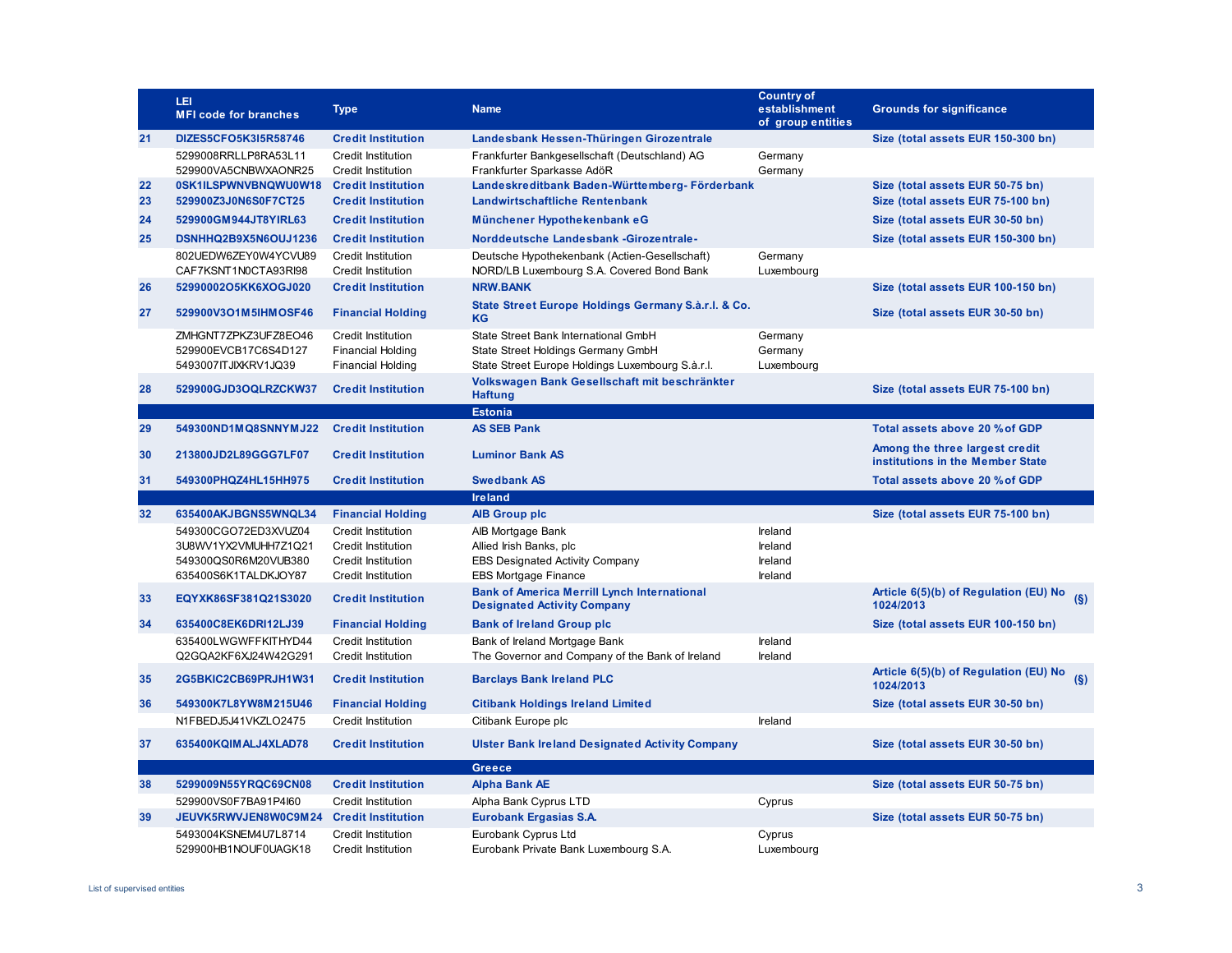|    | LEI<br><b>MFI code for branches</b>                                                                                                                                                                                                                                                                                                                                                                                                                                  | <b>Type</b>                                                                                                                                                                                                                                                                                                                                                                                                                                                                                          | <b>Name</b>                                                                                                                                                                                                                                                                                                                                                                                                                                                                                                                                                                                                                                                                                                                                                                          | <b>Country of</b><br>establishment<br>of group entities                                                                                                                 | <b>Grounds for significance</b>           |
|----|----------------------------------------------------------------------------------------------------------------------------------------------------------------------------------------------------------------------------------------------------------------------------------------------------------------------------------------------------------------------------------------------------------------------------------------------------------------------|------------------------------------------------------------------------------------------------------------------------------------------------------------------------------------------------------------------------------------------------------------------------------------------------------------------------------------------------------------------------------------------------------------------------------------------------------------------------------------------------------|--------------------------------------------------------------------------------------------------------------------------------------------------------------------------------------------------------------------------------------------------------------------------------------------------------------------------------------------------------------------------------------------------------------------------------------------------------------------------------------------------------------------------------------------------------------------------------------------------------------------------------------------------------------------------------------------------------------------------------------------------------------------------------------|-------------------------------------------------------------------------------------------------------------------------------------------------------------------------|-------------------------------------------|
|    | 724500Z0QSF35S5BRA68                                                                                                                                                                                                                                                                                                                                                                                                                                                 | <b>Financial Holding</b>                                                                                                                                                                                                                                                                                                                                                                                                                                                                             | ERB New Europe Holding B.V.                                                                                                                                                                                                                                                                                                                                                                                                                                                                                                                                                                                                                                                                                                                                                          | The Netherlands                                                                                                                                                         |                                           |
| 40 | 5UMCZOEYKCVFAW8ZLO05 Credit Institution                                                                                                                                                                                                                                                                                                                                                                                                                              |                                                                                                                                                                                                                                                                                                                                                                                                                                                                                                      | <b>National Bank of Greece S.A.</b>                                                                                                                                                                                                                                                                                                                                                                                                                                                                                                                                                                                                                                                                                                                                                  |                                                                                                                                                                         | Size (total assets EUR 50-75 bn)          |
|    | 5493008QZPPHVJ8Q4F45<br>549300NVZPUIN4HPKJ05<br>549300646HCJTJVWSP81<br>549300ZDE5UXQ8XJW512                                                                                                                                                                                                                                                                                                                                                                         | <b>Credit Institution</b><br>Financial holding<br>Credit Institution<br><b>Financial Holding</b>                                                                                                                                                                                                                                                                                                                                                                                                     | National Bank of Greece (Cyprus) Ltd<br>NBG (Malta) Holdings Ltd<br>NBG Bank Malta Ltd<br>NBG International Holdings B.V.                                                                                                                                                                                                                                                                                                                                                                                                                                                                                                                                                                                                                                                            | Cyprus<br>Malta<br>Malta<br>The Netherlands                                                                                                                             |                                           |
| 41 | M6AD1Y1KW32H8THQ6F76                                                                                                                                                                                                                                                                                                                                                                                                                                                 | <b>Credit Institution</b>                                                                                                                                                                                                                                                                                                                                                                                                                                                                            | <b>Piraeus Bank S.A.</b>                                                                                                                                                                                                                                                                                                                                                                                                                                                                                                                                                                                                                                                                                                                                                             |                                                                                                                                                                         | Size (total assets EUR 50-75 bn)          |
|    |                                                                                                                                                                                                                                                                                                                                                                                                                                                                      |                                                                                                                                                                                                                                                                                                                                                                                                                                                                                                      | Spain                                                                                                                                                                                                                                                                                                                                                                                                                                                                                                                                                                                                                                                                                                                                                                                |                                                                                                                                                                         |                                           |
| 42 | 9598003BP0LHPHDWV834                                                                                                                                                                                                                                                                                                                                                                                                                                                 | <b>Financial Holding</b>                                                                                                                                                                                                                                                                                                                                                                                                                                                                             | <b>ABANCA Holding Financiero S.A.</b>                                                                                                                                                                                                                                                                                                                                                                                                                                                                                                                                                                                                                                                                                                                                                |                                                                                                                                                                         | Size (total assets EUR 30-50 bn)          |
|    | 54930056IRBXK0Q1FP96                                                                                                                                                                                                                                                                                                                                                                                                                                                 | <b>Credit Institution</b>                                                                                                                                                                                                                                                                                                                                                                                                                                                                            | ABANCA Corporación Bancaria S.A.                                                                                                                                                                                                                                                                                                                                                                                                                                                                                                                                                                                                                                                                                                                                                     | Spain                                                                                                                                                                   |                                           |
| 43 | K8MS7FD7N5Z2WQ51AZ71                                                                                                                                                                                                                                                                                                                                                                                                                                                 | <b>Credit Institution</b>                                                                                                                                                                                                                                                                                                                                                                                                                                                                            | Banco Bilbao Vizcaya Argentaria, S.A.                                                                                                                                                                                                                                                                                                                                                                                                                                                                                                                                                                                                                                                                                                                                                |                                                                                                                                                                         | Size (total assets EUR 500-1,000 bn)      |
|    | 95980020140005803881<br>95980020140005816006<br>95980020140005997493<br>L35YSDFOIH056VDJ2557                                                                                                                                                                                                                                                                                                                                                                         | <b>Credit Institution</b><br><b>Credit Institution</b><br>Credit Institution<br>Credit Institution                                                                                                                                                                                                                                                                                                                                                                                                   | Banco Industrial de Bilbao, S.A.<br>Banco Occidental, S.A.<br>BBVA Instituição Financeira de Crédito, S.A.<br>GarantiBank International N.V.                                                                                                                                                                                                                                                                                                                                                                                                                                                                                                                                                                                                                                         | Spain<br>Spain<br>Portugal<br>The Netherlands                                                                                                                           |                                           |
| 44 | 95980020140005881190                                                                                                                                                                                                                                                                                                                                                                                                                                                 | <b>Credit Institution</b>                                                                                                                                                                                                                                                                                                                                                                                                                                                                            | Banco de Crédito Social Cooperativo, S.A.                                                                                                                                                                                                                                                                                                                                                                                                                                                                                                                                                                                                                                                                                                                                            |                                                                                                                                                                         | Size (total assets EUR 30-50 bn)          |
|    | 635400GMYR2GLR32FE78<br>635400AAPLXTJGKCMB39<br>635400Q3SPCPIHXXGR35<br>6354007ZW5CLO6YHGK36<br>635400NY7IQMBTTK4D30<br>635400J15IRJJXMI6M28<br>635400FTUWGNM6CHRI73<br>635400AOYRRGOJUGAX32<br>635400T8P82JKHPUBD58<br>635400AQCMGMEAGQB886<br>635400OVO6HWLUD2YY08<br>635400TVFCZ8KWG6YZ06<br>635400JGUDBXA9SJAT89<br>635400GCLK5ZHSHH5B80<br>635400PG53OKXYYLRB68<br>635400QRDROC5REDLP11<br>635400T6AXCIH7EOTO46<br>635400LATQHBDJVK2O07<br>635400CE9HHFB55PEY43 | <b>Credit Institution</b><br><b>Credit Institution</b><br><b>Credit Institution</b><br><b>Credit Institution</b><br><b>Credit Institution</b><br>Credit Institution<br>Credit Institution<br>Credit Institution<br><b>Credit Institution</b><br>Credit Institution<br>Credit Institution<br>Credit Institution<br>Credit Institution<br>Credit Institution<br><b>Credit Institution</b><br><b>Credit Institution</b><br>Credit Institution<br><b>Credit Institution</b><br><b>Credit Institution</b> | Caixa R. Albalat dels Sorells, C.C.V.<br>Caixa R. Altea, C.C.V.<br>Caixa R. de Callosa d'en Sarrià, C.C.V.<br>Caixa R. de Turís, C.C.V.<br>Caixa R. S. Vicent Ferrer de la Vall D'Uixó, C.C.V.<br>Caixa R.S. Josep de Vilavella, S.C.C.V.<br>Caixa Rural Torrent, C.C.V.<br>Caja de Crédito de Petrel, Caja Rural, C.C.V.<br>Caja R. Católico Agraria, S.C.C.V.<br>Caja R. de Alginet, S.C.C.V.<br>Caja R. de Cheste, S.C.C.<br>Caja R. de Villar, C.C.V.<br>Caja R. La Junquera de Chilches, S.C.C.V.<br>Caja R. S. Isidro de Vilafames, S.C.C.V.<br>Caja R. S. Jaime Alguerías Niño Perdido S.C.C.V.<br>Caja R. S. José de Burriana, S.C.C.V.<br>Caja R. S. José de Nules, S.C.C.V.<br>Caja R. S. Roque de Almenara S.C.C.V.<br>Cajamar Caja Rural Sociedad Cooperativa de Crédito | Spain<br>Spain<br>Spain<br>Spain<br>Spain<br>Spain<br>Spain<br>Spain<br>Spain<br>Spain<br>Spain<br>Spain<br>Spain<br>Spain<br>Spain<br>Spain<br>Spain<br>Spain<br>Spain |                                           |
| 45 | SI5RG2M0WQQLZCXKRM20                                                                                                                                                                                                                                                                                                                                                                                                                                                 | <b>Credit Institution</b>                                                                                                                                                                                                                                                                                                                                                                                                                                                                            | Banco de Sabadell, S.A.                                                                                                                                                                                                                                                                                                                                                                                                                                                                                                                                                                                                                                                                                                                                                              |                                                                                                                                                                         | Size (total assets EUR 150-300 bn)        |
|    | 959800EPV2YFDAY45075                                                                                                                                                                                                                                                                                                                                                                                                                                                 | <b>Credit Institution</b>                                                                                                                                                                                                                                                                                                                                                                                                                                                                            | Sabadell Consumer Finance S.A.                                                                                                                                                                                                                                                                                                                                                                                                                                                                                                                                                                                                                                                                                                                                                       | Spain                                                                                                                                                                   |                                           |
| 46 | 5493006QMFDDMYWIAM13                                                                                                                                                                                                                                                                                                                                                                                                                                                 | <b>Credit Institution</b>                                                                                                                                                                                                                                                                                                                                                                                                                                                                            | <b>Banco Santander, S.A.</b>                                                                                                                                                                                                                                                                                                                                                                                                                                                                                                                                                                                                                                                                                                                                                         |                                                                                                                                                                         | Size (total assets above EUR 1,000<br>bn) |
|    | 959800MZYB6CKWA9K382<br>95980020140006024944<br>5493000LM0MZ4JPMGM90<br>959800PF0SJV8TSAB140<br>95980020140005970915<br>549300Q17EOFMB1AGS79<br>5299000l7Y60A8273788<br>529900WIJT833AWXWQ36                                                                                                                                                                                                                                                                         | <b>Credit Institution</b><br><b>Credit Institution</b><br><b>Credit Institution</b><br>Credit Institution<br><b>Credit Institution</b><br><b>Credit Institution</b><br><b>Credit Institution</b><br><b>Financial Holding</b>                                                                                                                                                                                                                                                                         | Banco de Albacete, S.A.<br>Open Bank, S.A.<br>Santander Consumer Finance, S.A.<br>Santander Investment, S.A.<br>Santander Securities Services, S.A.<br>WiZink Bank, S.A.<br>Santander Consumer Bank GmbH<br>Santander Consumer Holding Austria GmbH                                                                                                                                                                                                                                                                                                                                                                                                                                                                                                                                  | Spain<br>Spain<br>Spain<br>Spain<br>Spain<br>Spain<br>Austria<br>Austria                                                                                                |                                           |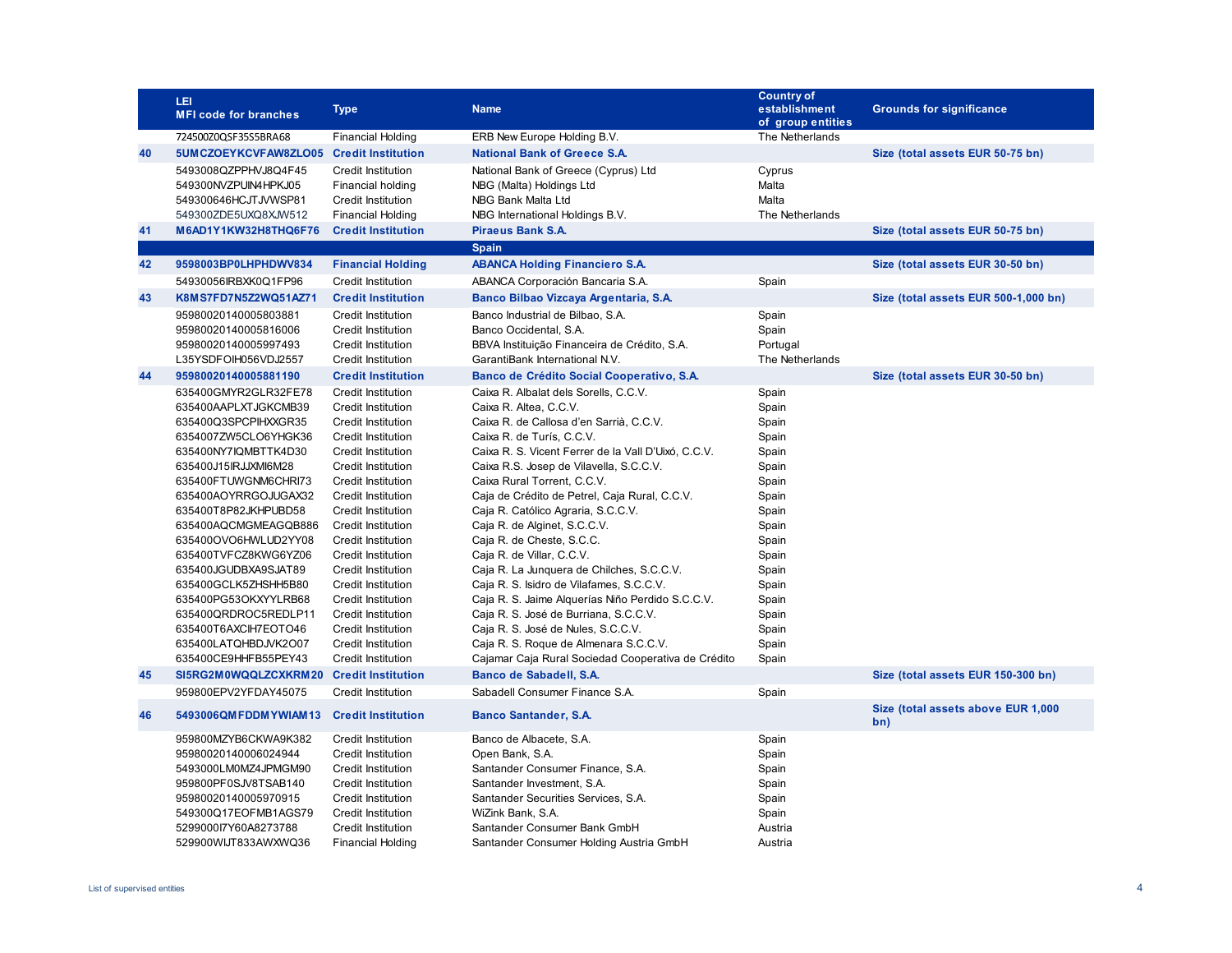|    | LEI                                            | <b>Type</b>               | <b>Name</b>                                                            | <b>Country of</b><br>establishment | <b>Grounds for significance</b>           |
|----|------------------------------------------------|---------------------------|------------------------------------------------------------------------|------------------------------------|-------------------------------------------|
|    | <b>MFI code for branches</b>                   |                           |                                                                        | of group entities                  |                                           |
|    | 549300EFMBDUBFU1TB60                           | <b>Credit Institution</b> | Santander Consumer Bank SA                                             | Belgium                            |                                           |
|    | 5493002G6Y6SPVETC087                           | Credit Institution        | PSA Bank Deutschland GmbH                                              | Germany                            |                                           |
|    | 5299002CRNX7K6KOL397                           | Credit Institution        | Santander Consumer Bank Aktiengesellschaft                             | Germany                            |                                           |
|    | 529900KRVTRP5RWP9K95                           | <b>Financial Holding</b>  | Santander Consumer Holding GmbH                                        | Germany                            |                                           |
|    | 969500C6V7XE6KJJW795                           | <b>Credit Institution</b> | Compagnie Générale De Crédit Aux Particuliers -<br>Credipar)           | France                             |                                           |
|    | 969500Y5YGKGKT3Q1627                           | <b>Credit Institution</b> | Compagnie pour la Location de Véhicules (CIV)                          | France                             |                                           |
|    | 969500JK1O192Kl3E882                           | <b>Credit Institution</b> | PSA Banque France                                                      | France                             |                                           |
|    | 969500PK0U0ALL29GP16                           | Credit Institution        | Santander Consumer Banque                                              | France                             |                                           |
|    | 549300MJE0EYLRQ0SS55                           | <b>Credit Institution</b> | Banca PSA Italia S.p.A.                                                | Italy                              |                                           |
|    | 549300O0YQXDOJB36Y73                           | <b>Credit Institution</b> | Santander Consumer Bank S.p.A.                                         | Italy                              |                                           |
|    | 549300LD5HEC0DZ52L40                           | <b>Financial Holding</b>  | Aljardi SGPS, Lda (Zona Franca da Madeira)                             | Portugal                           |                                           |
|    | 5493000SSDWVPM6FTJ67                           | <b>Credit Institution</b> | Banco Madesant - Sociedade Unipessoal S.A. (Zona<br>Franca da Madeira) | Portugal                           |                                           |
|    | 549300Z5VU00GHU3B005                           | Credit Institution        | Banco Santander Consumer Portugal, S.A.                                | Portugal                           |                                           |
|    | 549300URJH9VSI58CS32                           | <b>Credit Institution</b> | Banco Santander Totta S.A.                                             | Portugal                           |                                           |
|    | 5493005RLLC1P7VSVC58                           | <b>Financial Holding</b>  | Santander Totta - SGPS, S.A.                                           | Portugal                           |                                           |
| 47 | <b>VWMYAEQSTOPNV0SUGU82 Credit Institution</b> |                           | Bankinter, S.A.                                                        |                                    | Size (total assets EUR 50-75 bn)          |
|    | 549300FCO24OZMMRHE09                           | <b>Credit Institution</b> | Bankinter Luxembourg S.A.                                              | Luxembourg                         |                                           |
| 48 | 549300GT0XFTFHGOIS94                           | <b>Financial Holding</b>  | <b>BFA Tenedora De Acciones S.A.U.</b>                                 |                                    | Size (total assets EUR 150-300 bn)        |
|    | 549300685QG7DJS55M76                           | <b>Credit Institution</b> | Bankia, S.A.                                                           | Spain                              |                                           |
| 49 | 7CUNS533WID6K7DGFI87                           | <b>Credit Institution</b> | CaixaBank, S.A.                                                        |                                    | Size (total assets EUR 300-500 bn)        |
|    | 95980020140005635198                           | Credit Institution        | Nuevo Micro Bank, S.A.U.                                               | Spain                              |                                           |
|    | 3DM5DPGI3W6OU6GJ4N92                           | <b>Credit Institution</b> | Banco BPI, SA                                                          | Portugal                           |                                           |
|    | 213800NGLJLXOSRPK774                           | <b>Credit Institution</b> | Banco Português de Investimento, SA                                    | Portugal                           |                                           |
| 50 | 549300OLBL49CW8CT155                           | <b>Credit Institution</b> | Ibercaja Banco, S.A.                                                   |                                    | Size (total assets EUR 50-75 bn)          |
| 51 | 549300U4LIZV0REEQQ46                           | <b>Credit Institution</b> | Kutxabank, S.A.                                                        |                                    | Size (total assets EUR 50-75 bn)          |
|    | 95980020140005488243                           | Credit Institution        | Cajasur Banco, S.A.                                                    | Spain                              |                                           |
| 52 | 635400XT3V7WHLSFYY25                           | <b>Credit Institution</b> | Liberbank, S.A.                                                        |                                    | Size (total assets EUR 30-50 bn)          |
| 53 |                                                |                           |                                                                        |                                    |                                           |
|    | 5493007SJLLCTM6J6M37                           | <b>Credit Institution</b> | Unicaja Banco, S.A.                                                    |                                    | Size (total assets EUR 50-75 bn)          |
|    | 549300CM3R8O9D5Q9M94                           | Credit Institution        | Banco Europeo de Finanzas, S.A.<br><b>France</b>                       | Spain                              |                                           |
| 54 | <b>FR30588</b>                                 | <b>Branch</b>             | <b>Barclays Bank plc</b>                                               |                                    | Size (total assets EUR 30-50 bn)          |
|    |                                                |                           |                                                                        |                                    |                                           |
| 55 | R0MUWSFPU8MPRO8K5P83 Credit Institution        |                           | <b>BNP Paribas S.A.</b>                                                |                                    | Size (total assets above EUR 1,000<br>bn) |
|    | 969500N52VEUBS4SIL34                           | Credit Institution        | <b>Banque Solfea</b>                                                   | France                             |                                           |
|    | 969500PEV9ULDOND9384                           | <b>Credit Institution</b> | <b>BNP Paribas Antilles Guyane</b>                                     | France                             |                                           |
|    | 969500VQ4UL8QZ64Xl04                           | <b>Credit Institution</b> | <b>BNP Paribas factor</b>                                              | France                             |                                           |
|    | 969500O7DJZNM0F0Z036                           | <b>Credit Institution</b> | BNP Paribas Home Loan SFH                                              | France                             |                                           |
|    | 9695008XBRCWFEZ8B440                           | Credit Institution        | <b>BNP Paribas Lease Group</b>                                         | France                             |                                           |
|    | 969500VHT1ZNPVWOYF63                           | <b>Credit Institution</b> | <b>BNP Paribas Personal Finance</b>                                    | France                             |                                           |
|    | 969500FZIK0SBNRSC223                           | <b>Credit Institution</b> | <b>BNP Paribas Public Sector SCF</b>                                   | France                             |                                           |
|    | 9695005XT323C6A7GN39                           | <b>Credit Institution</b> | <b>BNP Paribas Réunion</b>                                             | France                             |                                           |
|    | 549300WCGB70D06XZS54                           | <b>Credit Institution</b> | <b>BNP Paribas Securities Services</b>                                 | France                             |                                           |
|    | 969500FFSA9DO4WKVZ66                           | <b>Credit Institution</b> | <b>Claas Financial Services</b>                                        | France                             |                                           |
|    | 96950015J69CVHEL3Z57                           | <b>Credit Institution</b> | <b>CNH Industrial Capital Europe</b>                                   | France                             |                                           |
|    | 96950046C6898GAG8P66                           | <b>Credit Institution</b> | <b>JCB Finance</b>                                                     | France                             |                                           |
|    | 969500M22JF85TPA6F83                           | <b>Credit Institution</b> | <b>MFF</b>                                                             | France                             |                                           |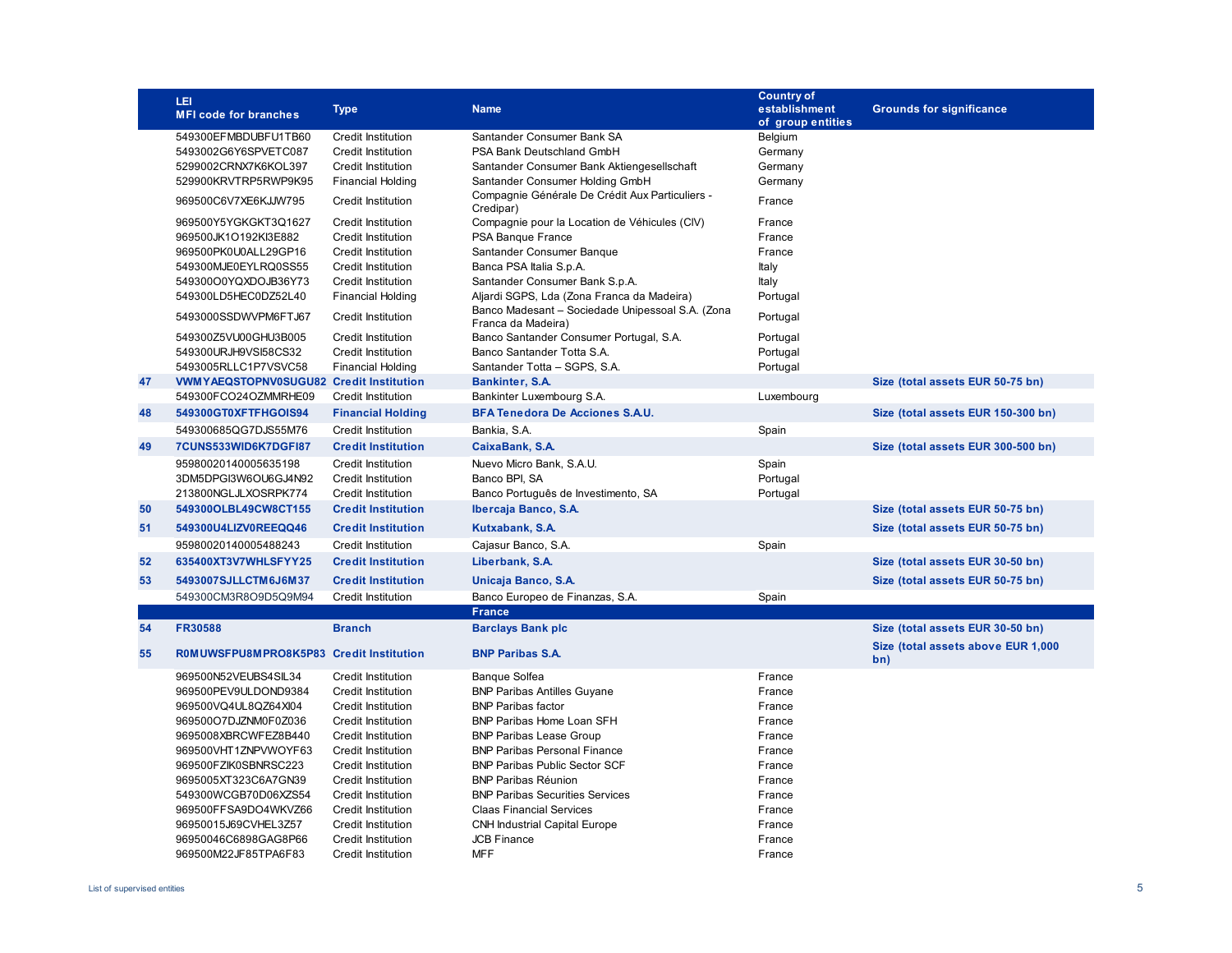|    | LEI<br><b>MFI code for branches</b> | <b>Type</b>               | <b>Name</b>                                                      | <b>Country of</b><br>establishment<br>of group entities | <b>Grounds for significance</b>           |
|----|-------------------------------------|---------------------------|------------------------------------------------------------------|---------------------------------------------------------|-------------------------------------------|
|    | 969500G0F6571RKIRJ92                | Credit Institution        | Natiocrédibail                                                   | France                                                  |                                           |
|    | 969500X5SDIOTP2B2892                | <b>Credit Institution</b> | Natiocredimurs, Société en Nom Collectif                         | France                                                  |                                           |
|    | 549300CU9LDRDVQE5539                | <b>Credit Institution</b> | OPEL Bank S.A.                                                   | France                                                  |                                           |
|    | KGCEPHLVVKVRZYO1T647                | <b>Credit Institution</b> | BNP Paribas Fortis SA; BNP Paribas Fortis NV                     | Belgium                                                 |                                           |
|    | 529900CQ5X4PTEPSZW88                | Credit Institution        | bpost banque SA; bpost bank NV                                   | Belgium                                                 |                                           |
|    | 54930049EO7PKBS0UR22                | Credit Institution        | Opel Bank GmbH                                                   | Germany                                                 |                                           |
|    | 529900K52EZCP16WMK26                | <b>Credit Institution</b> | Von ESSEN Bank GmbH                                              | Germany                                                 |                                           |
|    | 8156008AC7041FA5C394                | <b>Credit Institution</b> | Artigiancassa S.p.A.                                             | Italy                                                   |                                           |
|    | UI802FYJ52XDB7N4KN18                | <b>Credit Institution</b> | Banca Nazionale del Lavoro S.p.A.                                | Italy                                                   |                                           |
|    | 8156001CB574B6939179                | <b>Credit Institution</b> | Findomestic Banca S.p.A.                                         | Italy                                                   |                                           |
|    | UAIAINAJ28P30E5GWE37                | <b>Credit Institution</b> | <b>BGL BNP Paribas</b>                                           | Luxembourg                                              |                                           |
|    | 213800H2UOPJDGKRTY19                | <b>Credit Institution</b> | Banco BNP Paribas Personal Finance S.A.                          | Portugal                                                |                                           |
|    | 95980020140005879929                | <b>Credit Institution</b> | Banco Cetelem S.A.                                               | Spain                                                   |                                           |
|    | 95980020140005022740                | <b>Credit Institution</b> | BNP Paribas España S.A.                                          | Spain                                                   |                                           |
| 56 | 9695005MSX1OYEMGDF46                | <b>Credit Institution</b> | <b>BPCE S.A.</b>                                                 |                                                         | Size (total assets above EUR 1,000<br>bn) |
|    | 969500GRYRLGR28CAX66                | <b>Credit Institution</b> | Banque BCP                                                       | France                                                  |                                           |
|    | 969500U61BV3EB4B7I48                | <b>Credit Institution</b> | Banque de Savoie                                                 | France                                                  |                                           |
|    | 969500RJUSFHLNM8LI47                | <b>Credit Institution</b> | Banque du Bâtiment et des Travaux Publics - BTP                  | France                                                  |                                           |
|    | 969500PP0YR2CGJXFG20                | Credit Institution        | Banque<br>Banque Dupuy de Parseval                               | France                                                  |                                           |
|    | 96950070V8OK5HMTM949                | <b>Credit Institution</b> | Banque Edel S.N.C.                                               | France                                                  |                                           |
|    | 969500Q0AKBOIX5OK547                | <b>Credit Institution</b> | Banque Internationale De Commerce - BIC BRED                     | France                                                  |                                           |
|    | 969500A55NZU63AWNG86                | Credit Institution        | <b>Banque Marze</b>                                              | France                                                  |                                           |
|    | EJ3P8B7HPQFKAH6YME79                | Credit Institution        | <b>Banque Palatine</b>                                           | France                                                  |                                           |
|    | 969500EVOBAGHKZEXA33                | <b>Credit Institution</b> | Banque Populaire Alsace Lorraine Champagne                       | France                                                  |                                           |
|    | 969500FVXC72N72X9J71                | <b>Credit Institution</b> | Banque Populaire Aquitaine Centre Atlantique                     | France                                                  |                                           |
|    | 969500JM7VIGQIPZOL49                | <b>Credit Institution</b> | Banque Populaire Auvergne Rhône-Alpes                            | France                                                  |                                           |
|    | 969500QFU43JUMEBY949                | <b>Credit Institution</b> | Banque Populaire Bourgogne Franche-Comté                         | France                                                  |                                           |
|    | 969500RVNUVNP6SCY284                | <b>Credit Institution</b> | Banque Populaire du Nord                                         | France                                                  |                                           |
|    | 969500VRA7FNH5YBQJ98                | <b>Credit Institution</b> | Banque Populaire du Sud                                          | France                                                  |                                           |
|    | 969500WFZ7C2IBN9TB80                | Credit institution        | <b>Banque Populaire Grand Ouest</b>                              | France                                                  |                                           |
|    | 969500NJ02LC5HAFDY89                | <b>Credit Institution</b> | Banque Populaire Méditerranée                                    | France                                                  |                                           |
|    | 969500W2MGVVW9OKB478                | Credit Institution        | Banque Populaire Occitane                                        | France                                                  |                                           |
|    | 969500W8SBCXNX1DG443                | Credit Institution        | Banque Populaire Rives de Paris                                  | France                                                  |                                           |
|    | 969500W7Y2VW04VB8943                | Credit Institution        | Banque Populaire Val de France                                   | France                                                  |                                           |
|    | 9695007W26HFE4NW2372                | Credit Institution        | <b>Banques Populaires Covered Bonds</b>                          | France                                                  |                                           |
|    | 969500T4TDGHRQWB7P58                | Credit Institution        | BPCE International et Outre-Mer S.A.                             | France                                                  |                                           |
|    | 969500T1UBNNTYVWOS04                | Credit Institution        | <b>BPCE SFH</b>                                                  | France                                                  |                                           |
|    | NICH5Q04ADUV9SN3Q390                | <b>Credit Institution</b> | <b>BRED</b> - Banque Populaire                                   | France                                                  |                                           |
|    | 969500SGZEL04ORYBK95                | <b>Credit Institution</b> | <b>Bred Cofilease</b>                                            | France                                                  |                                           |
|    | 969500OCJGH64CBUIY13                | <b>Credit Institution</b> | <b>Bred Gestion</b>                                              | France                                                  |                                           |
|    | 969500A9SZ8YP1810S21                | <b>Credit Institution</b> | Caisse d'Épargne et de Prévoyance Aquitaine Poitou-<br>Charentes | France                                                  |                                           |
|    | 969500SJXM8MW32ZVG75                | Credit Institution        | Caisse d'Épargne et de Prévoyance Bretagne-Pays de<br>Loire      | France                                                  |                                           |
|    | 9695005B0IXNAZ11QL51                | <b>Credit Institution</b> | Caisse d'Épargne et de Prévoyance Côte d'Azur                    | France                                                  |                                           |
|    | 9695001WIZU5SWHBP423                | Credit Institution        | Caisse d'Épargne et de Prévoyance d'Auvergne et du<br>Limousin   | France                                                  |                                           |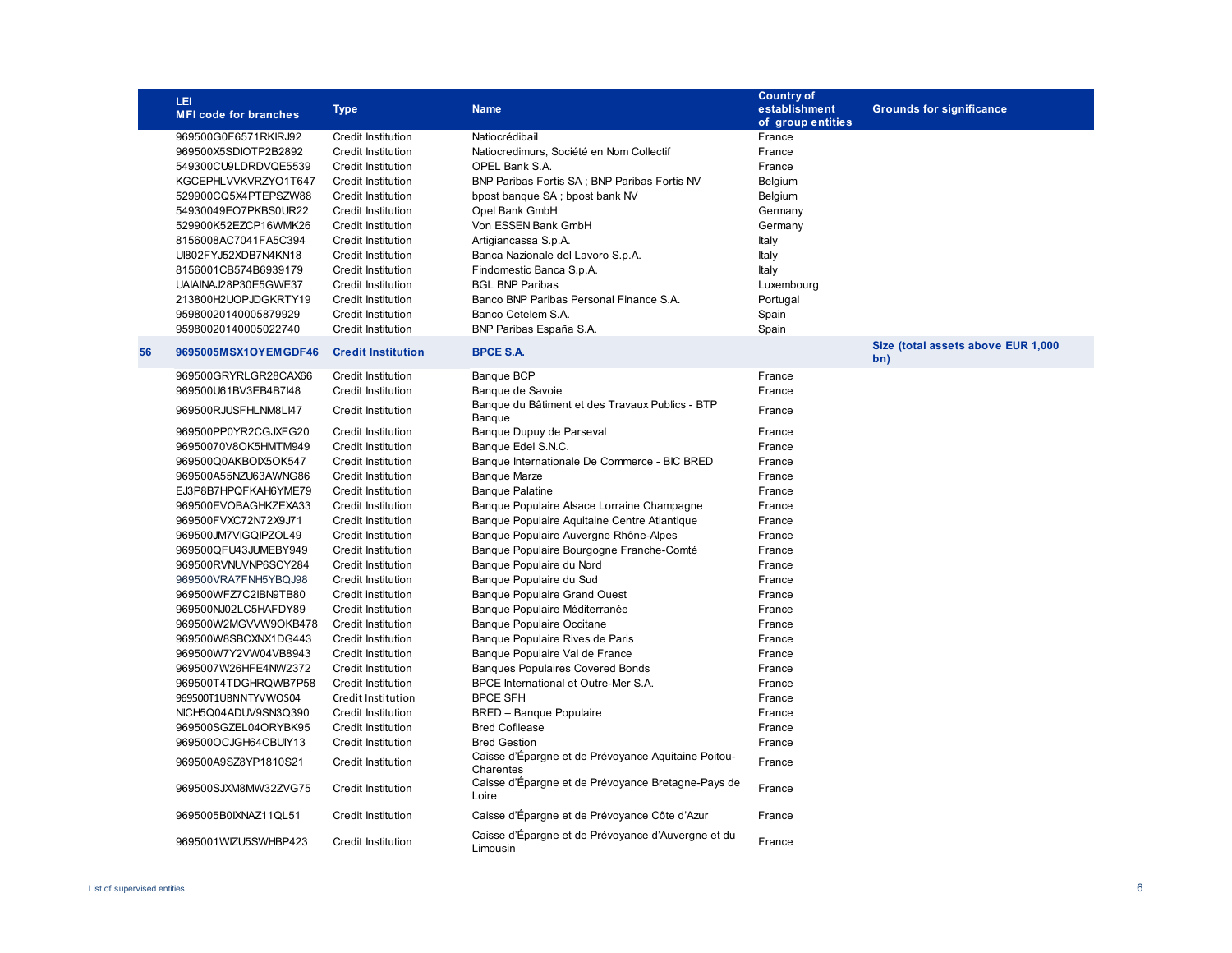|    | LEI<br><b>MFI code for branches</b> | <b>Type</b>               | <b>Name</b>                                                                | <b>Country of</b><br>establishment<br>of group entities | <b>Grounds for significance</b>  |
|----|-------------------------------------|---------------------------|----------------------------------------------------------------------------|---------------------------------------------------------|----------------------------------|
|    | 9695009GVHASHCJ1D122                | <b>Credit Institution</b> | Caisse d'Épargne et de Prévoyance de Bourgogne<br>Franche-Comté            | France                                                  |                                  |
|    | 969500L38QMPKJ554U34                | <b>Credit Institution</b> | Caisse d'Épargne et de Prévoyance de Midi-Pyrenées                         | France                                                  |                                  |
|    | 969500VR2NA6ANMTXH21                | <b>Credit Institution</b> | Caisse d'Épargne et de Prévoyance de Rhône-Alpes                           | France                                                  |                                  |
|    | 9695001BN7B574TIZH43                | <b>Credit Institution</b> | Caisse d'Épargne et de Prévoyance du Languedoc<br>Roussillon               | France                                                  |                                  |
|    | 969500JJWO4PQG0R1C58                | <b>Credit Institution</b> | Caisse d'Épargne et de Prévoyance Grand Est Europe                         | France                                                  |                                  |
|    | 969500GIUTUIEDJHFL17                | <b>Credit Institution</b> | Caisse d'Épargne et de Prévoyance Hauts de France                          | France                                                  |                                  |
|    | 969500W34S6NCZWYBV47                | <b>Credit Institution</b> | Caisse d'Épargne et de Prévoyance lle-de-France                            | France                                                  |                                  |
|    | 969500XVHN9Z1Z1Y1358                | <b>Credit Institution</b> | Caisse d'Épargne et de Prévoyance Loire-Centre                             | France                                                  |                                  |
|    | 9695006UH4BR9VH36947                | <b>Credit Institution</b> | Caisse d'Épargne et de Prévoyance Loire-Drôme-<br>Ardèche                  | France                                                  |                                  |
|    | 9695007N7RATI6VK7E92                | <b>Credit Institution</b> | Caisse d'Épargne et de Prévoyance Normandie                                | France                                                  |                                  |
|    | 969500TU5ZMYBIWP0R51                | Credit Institution        | Caisse d'Épargne et de Prévoyance Provence-Alpes-<br>Corse                 | France                                                  |                                  |
|    | 96950085R4Y28ZBSAR42                | <b>Credit Institution</b> | Caisse Francaise de Développement Industriel - C.F.D.I. France             |                                                         |                                  |
|    | 9695007T6WXRA54O3602                | <b>Credit Institution</b> | Caisse Régionale de Crédit Maritime Mutuel de la<br>Méditerranée           | France                                                  |                                  |
|    | 969500VZLRAWMFK5XH78                | <b>Credit Institution</b> | Caisse Solidaire                                                           | France                                                  |                                  |
|    | 969500H8VFKY74LBMD78                | <b>Credit Institution</b> | Capitole Finance - Tofinso                                                 | France                                                  |                                  |
|    | 969500W8LGZQUL2KL242                | <b>Credit Institution</b> | <b>CASDEN Banque Populaire</b>                                             | France                                                  |                                  |
|    | 969500GMOFJPLBESK810                | <b>Credit Institution</b> | Cicobail                                                                   | France                                                  |                                  |
|    | DKGVVH5FKILG8R13CO13                | <b>Credit Institution</b> | Compagnie de Financement Foncier                                           | France                                                  |                                  |
|    | W2RVX391BFSQJQAGEM62                | <b>Credit Institution</b> | Crédit Coopératif                                                          | France                                                  |                                  |
|    | 969500EYG6U339D3Tl84                | <b>Credit Institution</b> | Crédit Foncier de France S.A.                                              | France                                                  |                                  |
|    | 969500OCY8KZTP2CB380                | <b>Credit Institution</b> | Natixis Asset Management Finance                                           | France                                                  |                                  |
|    | 9695007YFLSFQ43HNC76                | Credit Institution        | Natixis Bail                                                               | France                                                  |                                  |
|    | 969500Y5C0C13HQSAB09                | <b>Credit Institution</b> | Natixis Coficiné                                                           | France                                                  |                                  |
|    | 969500XQTL79VHO3DZ93                | Credit Institution        | Natixis Factor                                                             | France                                                  |                                  |
|    | 9695003SC48YQ0POQD44                | <b>Credit Institution</b> | Natixis Lease                                                              | France                                                  |                                  |
|    | 969500X4B1N5NA7VL398                | <b>Credit Institution</b> | Natixis Lease Immo                                                         | France                                                  |                                  |
|    | 969500FPMX32U8Y45C30                | <b>Credit Institution</b> | Natixis Payment Solutions                                                  | France                                                  |                                  |
|    | KX1WK48MPD4Y2NCUIZ63                | <b>Credit Institution</b> | Natixis S.A.                                                               | France                                                  |                                  |
|    | 969500892AQHFDSWRF71                | <b>Credit Institution</b> | Natixis Wealth Management                                                  | France                                                  |                                  |
|    | 969500OQSJX6T47PZQ59                | <b>Credit Institution</b> | Société Centrale pour le Financement de l'Immobilier -<br><b>SOCFIM</b>    | France                                                  |                                  |
|    | 9695003ZGAIUXLI2B651                | <b>Credit Institution</b> | Société de Banque et d'Expansion - S.B.E.                                  | France                                                  |                                  |
|    | 969500HSSPLK6MZ00106                | <b>Credit Institution</b> | Société financière Antilles Guyane - SOFIAG                                | France                                                  |                                  |
|    | 969500RL9JL5GKD1DY57                | <b>Credit Institution</b> | Société Financière de la Nef                                               | France                                                  |                                  |
|    | 969500U1YMTCDXPHSS10                | <b>Credit Institution</b> | Société Financière pour le Développement de la Réunion<br>(S.O.F.I.D.E.R.) | France                                                  |                                  |
|    | 391200MA96VA8TIU1H92                | <b>Financial Holding</b>  | 3F Holding GmbH                                                            | Germany                                                 |                                  |
|    | 529900AW9RMSHTDQ7J56                | <b>Credit Institution</b> | <b>FIDOR Bank AG</b>                                                       | Germany                                                 |                                  |
|    | 529900J6VNDBVTKV7I86                | <b>Credit Institution</b> | NATIXIS Pfandbriefbank AG                                                  | Germany                                                 |                                  |
|    | 549300X8LQKEYXl85460                | <b>Credit Institution</b> | Banque BCP S.A.                                                            | Luxembourg                                              |                                  |
|    | AELIZRVUG3YVEFFUVL97                | <b>Credit Institution</b> | Natixis Bank                                                               | Luxembourg                                              |                                  |
|    | 635400VIYABUSTRYT791                | <b>Credit Institution</b> | <b>Banco Primus</b>                                                        | Portugal                                                |                                  |
| 57 | 969500FYSB4IT3QWYB65                | <b>Financial Holding</b>  | Bpifrance S.A. (Banque Publique d'Investissement)                          |                                                         | Size (total assets EUR 50-75 bn) |
|    | 969500STN7T9MRUMJ267                | <b>Credit Institution</b> | Bpifrance Financement S.A.                                                 | France                                                  |                                  |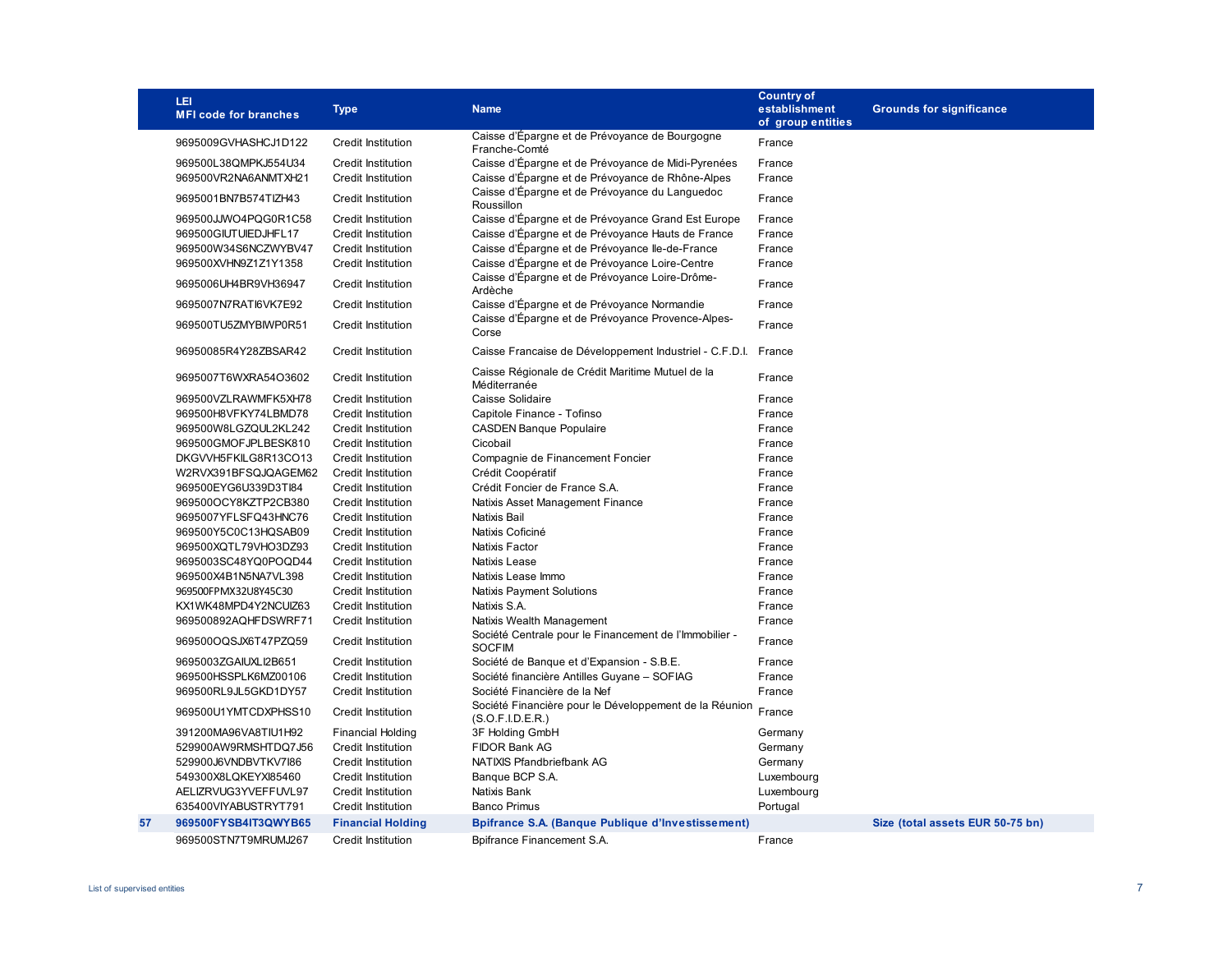|    | LEI<br><b>MFI code for branches</b> | <b>Type</b>               | <b>Name</b>                                                           | <b>Country of</b><br>establishment<br>of group entities | <b>Grounds for significance</b>      |
|----|-------------------------------------|---------------------------|-----------------------------------------------------------------------|---------------------------------------------------------|--------------------------------------|
| 58 | 969500TVVZM86W7W5I94                | <b>Credit Institution</b> | C.R.H. - Caisse de Refinancement de l'Habitat                         |                                                         | Size (total assets EUR 30-50 bn)     |
| 59 | 9695000CG7B84NLR5984                | <b>Credit Institution</b> | Confédération Nationale du Crédit Mutuel                              |                                                         | Size (total assets EUR 500-1,000 bn) |
|    | 969500ZQ9ZCXKXACF956                | <b>Credit Institution</b> | Arkéa banking services                                                | France                                                  |                                      |
|    | 969500LZ8VV8HS83Ul11                | <b>Credit Institution</b> | Arkéa banque entreprises et institutionnels                           | France                                                  |                                      |
|    | 969500EYUH381IUM2589                | <b>Credit Institution</b> | Arkéa Direct Bank                                                     | France                                                  |                                      |
|    | 9695003L69OAFQ15LD18                | <b>Credit Institution</b> | Arkéa Home Loans SFH                                                  | France                                                  |                                      |
|    | 9695002BGH4R9KJFC936                | <b>Credit Institution</b> | Arkéa public sector SCF                                               | France                                                  |                                      |
|    | 969500QH3DQ56ELDMG12                | <b>Credit Institution</b> | <b>Banque CIC Est</b>                                                 | France                                                  |                                      |
|    | 969500PLBHFXRDQ2T644                | <b>Credit Institution</b> | Banque CIC Nord-Ouest                                                 | France                                                  |                                      |
|    | 969500Q39EWQJXXGQB80                | <b>Credit Institution</b> | <b>Banque CIC Ouest</b>                                               | France                                                  |                                      |
|    | 969500W27MXOYZQRB449                | <b>Credit Institution</b> | Banque CIC Sud-Ouest                                                  | France                                                  |                                      |
|    | 969500EIKV8PFM8OAP16                | <b>Credit Institution</b> | Banque du groupe casino                                               | France                                                  |                                      |
|    | 9695006OH2J2YVVCPY96                | <b>Credit Institution</b> | Banque Européenne du Crédit Mutuel                                    | France                                                  |                                      |
|    | VBHFXSYT7OG62HNT8T76                | <b>Credit Institution</b> | Banque Fédérative du Crédit Mutuel                                    | France                                                  |                                      |
|    | 969500FZ69MUJG4X7Z43                | <b>Credit Institution</b> | Banque transatlantique S.A.                                           | France                                                  |                                      |
|    | 969500D8YMZCD2TDNN02                | <b>Credit Institution</b> | Caisse Agricole Crédit Mutuel                                         | France                                                  |                                      |
|    | 969500CXBDY2KMHP0J53                | <b>Credit Institution</b> | Caisse Centrale du Crédit Mutuel                                      | France                                                  |                                      |
|    | 969500YOM7PBQMJLNE66                | <b>Credit Institution</b> | Caisse de Bretagne de Crédit Mutuel Agricole                          | France                                                  |                                      |
|    | 969500LFTDNMONT2EP08                | <b>Credit Institution</b> | Caisse fédérale de Crédit Mutuel                                      | France                                                  |                                      |
|    | 969500B925SQR14Zl382                | <b>Credit Institution</b> | Caisse Fédérale du Crédit Mutuel Antilles-Guyane                      | France                                                  |                                      |
|    | 23B6332KMR0JIZLJG565                | <b>Credit Institution</b> | Caisse Fédérale du Crédit Mutuel de Maine-Anjou et<br>Basse-Normandie | France                                                  |                                      |
|    | 969500MOQLCWGNJR5B72                | <b>Credit Institution</b> | Caisse Fédérale du Crédit Mutuel Nord Europe                          | France                                                  |                                      |
|    | 969500A2J49LYGX9NS83                | <b>Credit Institution</b> | Caisse Fédérale du Crédit Mutuel Océan                                | France                                                  |                                      |
|    | 969500C2HPPLSSBMJ939                | Credit Institution        | CIC Iberbanco                                                         | France                                                  |                                      |
|    | 969500LTWFP98DC8XE44                | <b>Credit Institution</b> | <b>CM-CIC Bail</b>                                                    | France                                                  |                                      |
|    | 969500HRT9HZF47M6584                | <b>Credit Institution</b> | <b>CM-CIC Factor</b>                                                  | France                                                  |                                      |
|    | 969500FE2U56EIAS1D04                | <b>Credit Institution</b> | <b>CMCIC</b> lease                                                    | France                                                  |                                      |
|    | 969500WG4PW2O28P5546                | <b>Credit Institution</b> | Cofidis participations                                                | France                                                  |                                      |
|    | 969500EJMFFRSWFDJG41                | <b>Credit Institution</b> | Cofidis S.A.                                                          | France                                                  |                                      |
|    | 9695000UYHNOFKRJWZ52                | <b>Credit Institution</b> | Créatis                                                               | France                                                  |                                      |
|    | 969500YEPXWE78XJIB31                | <b>Credit Institution</b> | Crédit foncier et communal d'Alsace et de Lorraine-<br>banque         | France                                                  |                                      |
|    | N4JDFKKH2FTD8RKFXO39                | <b>Credit Institution</b> | Crédit Industriel et Commercial - Cic                                 | France                                                  |                                      |
|    | 9695009KQA7MMTQL8E07                | <b>Credit Institution</b> | Crédit Mutuel - CIC Home Loan SFH                                     | France                                                  |                                      |
|    | 96950041VJ1QP0B69503                | <b>Credit Institution</b> | Crédit Mutuel Arkéa                                                   | France                                                  |                                      |
|    | 969500B8TW4VUQ7WKT96                | <b>Credit Institution</b> | Factofrance S.A.S.                                                    | France                                                  |                                      |
|    | 969500ZO0UK0ACQQHO98                | <b>Credit Institution</b> | Fédéral finance                                                       | France                                                  |                                      |
|    | 969500GIRR9L94LVRP32                | <b>Credit Institution</b> | Lyonnaise de banque "L.B."                                            | France                                                  |                                      |
|    | 969500CHDIA34DPV9611                | <b>Credit Institution</b> | Monabang.                                                             | France                                                  |                                      |
|    | 549300OHZQPOY65BN167                | Credit Institution        | Banque Transatlantique Belgium SA                                     | Belgium                                                 |                                      |
|    | 529900GQWNQZIWLG8D46                | <b>Credit Institution</b> | Beobank NV ; Beobank SA                                               | Belgium                                                 |                                      |
|    | 529900B57CPSYO4NSA14                | <b>Credit Institution</b> | Crédit Mutuel Nord Europe Belgium SA                                  | Belgium                                                 |                                      |
|    | 529900A3P80B8TXJHR15                | <b>Financial Holding</b>  | <b>TARGO Deutschland GmbH</b>                                         | Germany                                                 |                                      |
|    | 529900DSJ4S9VXG0FS94                | Credit Institution        | <b>TARGOBANK AG</b>                                                   | Germany                                                 |                                      |
|    | PSZXLEV07O5MHRRFCW56                | <b>Credit Institution</b> | Banque de Luxembourg S.A.                                             | Luxembourg                                              |                                      |
|    | 549300N5WDXOIOYBFN31                | <b>Credit Institution</b> | Banque Transatlantique Luxembourg S.A.                                | Luxembourg                                              |                                      |
|    | 549300FQ8ZKJZE5WPT72                | <b>Credit Institution</b> | Keytrade Bank Luxembourg S.A.                                         | Luxembourg                                              |                                      |
|    | 95980020140005562739                | <b>Credit Institution</b> | Targobank                                                             | Spain                                                   |                                      |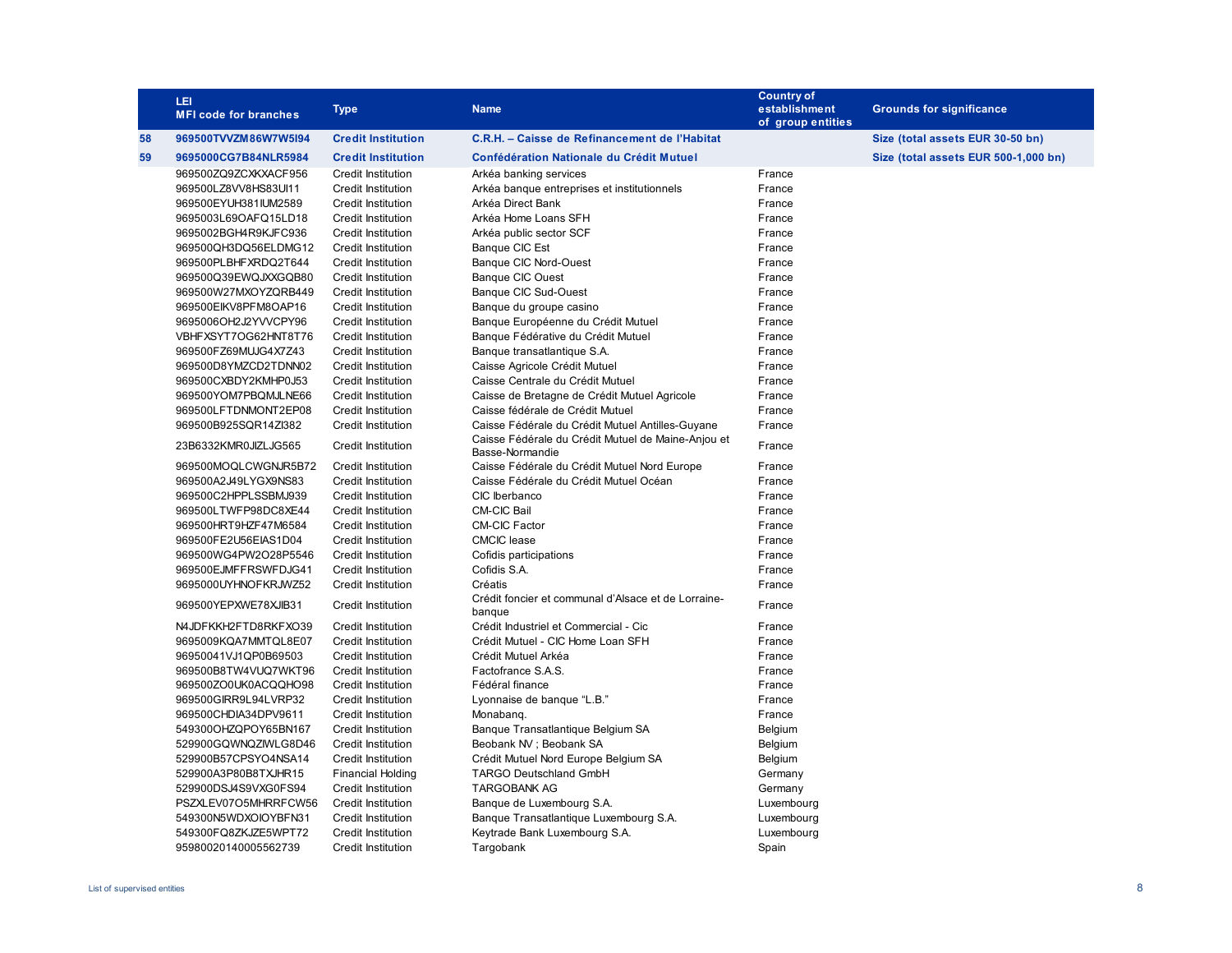|    | LEI<br><b>MFI code for branches</b>                                  | <b>Type</b>                                                                         | <b>Name</b>                                                                                                  | <b>Country of</b><br>establishment<br>of group entities | <b>Grounds for significance</b>           |
|----|----------------------------------------------------------------------|-------------------------------------------------------------------------------------|--------------------------------------------------------------------------------------------------------------|---------------------------------------------------------|-------------------------------------------|
| 60 | 969500TJ5KRTCJQWXH05                                                 | <b>Credit Institution</b>                                                           | Crédit Agricole S.A.                                                                                         |                                                         | Size (total assets above EUR 1,000<br>bn) |
|    | 96950010FL2T1TJKR531<br>9695004W30Q4EEGQ1Y09<br>969500LC14MGH2LT8K81 | <b>Credit Institution</b><br><b>Credit Institution</b><br><b>Credit Institution</b> | Amundi<br>Amundi finance<br>Auxifip                                                                          | France<br>France<br>France                              |                                           |
|    | 969500X6PPLAEU0GBV79<br>9695005HLMTFJJDOB797                         | <b>Credit Institution</b><br><b>Credit Institution</b>                              | <b>Banque Chalus</b><br><b>Bforbank</b>                                                                      | France<br>France                                        |                                           |
|    | 969500GDYGB7Y20PP765<br>969500IHDSNRRY5LDB67                         | <b>Credit Institution</b><br>Credit Institution                                     | <b>CA Consumer Finance</b><br>CA Indosuez Wealth (France)                                                    | France<br>France                                        |                                           |
|    | 96950023SCR9X9F3L662<br>969500OLD4M3NDWVC189                         | Credit Institution<br><b>Financial Holding</b>                                      | <b>CACEIS Bank</b><br>CACEIS S.A.                                                                            | France<br>France                                        |                                           |
|    | 969500VCC5OCQHSHU906                                                 | <b>Credit Institution</b>                                                           | Caisse régionale de crédit agricole mutuel Alsace Vosges France                                              |                                                         |                                           |
|    | 969500B5DNR7Q1ACGD23                                                 | Credit Institution                                                                  | Caisse régionale de crédit agricole mutuel Atlantique<br>Vendée                                              | France                                                  |                                           |
|    | 969500FYEXW795NPJO79                                                 | Credit Institution                                                                  | Caisse régionale de crédit agricole mutuel Brie Picardie                                                     | France                                                  |                                           |
|    | 96950001JKROZEF62G96                                                 | <b>Credit Institution</b>                                                           | Caisse régionale de crédit agricole mutuel Centre Loire                                                      | France                                                  |                                           |
|    | 969500WJ4V0WNG8Q5L42                                                 | <b>Credit Institution</b>                                                           | Caisse régionale de crédit agricole mutuel Centre-Est                                                        | France                                                  |                                           |
|    | 969500WME8Y1C3PFJO94                                                 | <b>Credit Institution</b>                                                           | Caisse régionale de crédit agricole mutuel Charente-<br>Maritime Deux-Sèvres                                 | France                                                  |                                           |
|    | 9695006R5WWBX118FA17                                                 | Credit Institution                                                                  | Caisse régionale de crédit agricole mutuel Charente-<br>Périgord (Crédit agricole Charente-Périgord)         | France                                                  |                                           |
|    | 969500VSl0Q11PB93327                                                 | Credit Institution                                                                  | Caisse régionale de crédit agricole mutuel d'Alpes-<br>Provence                                              | France                                                  |                                           |
|    | 969500X8MO6M37C47827                                                 | <b>Credit Institution</b>                                                           | Caisse régionale de crédit agricole mutuel d'Aguitaine                                                       | France                                                  |                                           |
|    | 969500l60Z80FT66CR93                                                 | Credit Institution                                                                  | Caisse régionale de crédit agricole mutuel d'Ille-et-Vilaine France                                          |                                                         |                                           |
|    | 969500AGACQ54Q3UF243                                                 | <b>Credit Institution</b>                                                           | Caisse régionale de crédit agricole mutuel de Centre<br>France - Crédit agricole Centre France (3ème du nom) | France                                                  |                                           |
|    | 9695005FT3RGI6WWJ534                                                 | Credit Institution                                                                  | Caisse régionale de crédit agricole mutuel de<br>Champagne-Bourgogne                                         | France                                                  |                                           |
|    | 969500E6PTIKAVW46P28                                                 | Credit Institution                                                                  | Caisse régionale de crédit agricole mutuel de Franche-<br>Comté                                              | France                                                  |                                           |
|    | 9695003KLVYC6WLE4F19                                                 | Credit Institution                                                                  | Caisse régionale de crédit agricole mutuel de l'Anjou et<br>du Maine                                         | France                                                  |                                           |
|    | 9695004NR7T2BKZFQL03                                                 | <b>Credit Institution</b>                                                           | Caisse régionale de crédit agricole mutuel de la Corse                                                       | France                                                  |                                           |
|    | 969500NUl273XLGK9751                                                 | <b>Credit Institution</b>                                                           | Caisse régionale de crédit agricole mutuel de la<br>Guadeloupe                                               | France                                                  |                                           |
|    | 969500SAHI7IJX8TRZ82                                                 | <b>Credit Institution</b>                                                           | Caisse régionale de crédit agricole mutuel de la<br>Martinique et de la Guyane                               | France                                                  |                                           |
|    | 969500SRQKP7167VWF70                                                 | <b>Credit Institution</b>                                                           | Caisse régionale de crédit agricole mutuel de la Réunion France                                              |                                                         |                                           |
|    | 969500BQ4JYX8980ZJ22                                                 | <b>Credit Institution</b>                                                           | Caisse régionale de crédit agricole mutuel de la Touraine France<br>et du Poitou                             |                                                         |                                           |
|    | 969500XM9XYLLPWS3X80                                                 | Credit Institution                                                                  | Caisse régionale de crédit agricole mutuel de Lorraine                                                       | France                                                  |                                           |
|    | SQEISV1ELQFV4EDRBN58                                                 | <b>Credit Institution</b>                                                           | Caisse régionale de crédit agricole mutuel de Normandie France                                               |                                                         |                                           |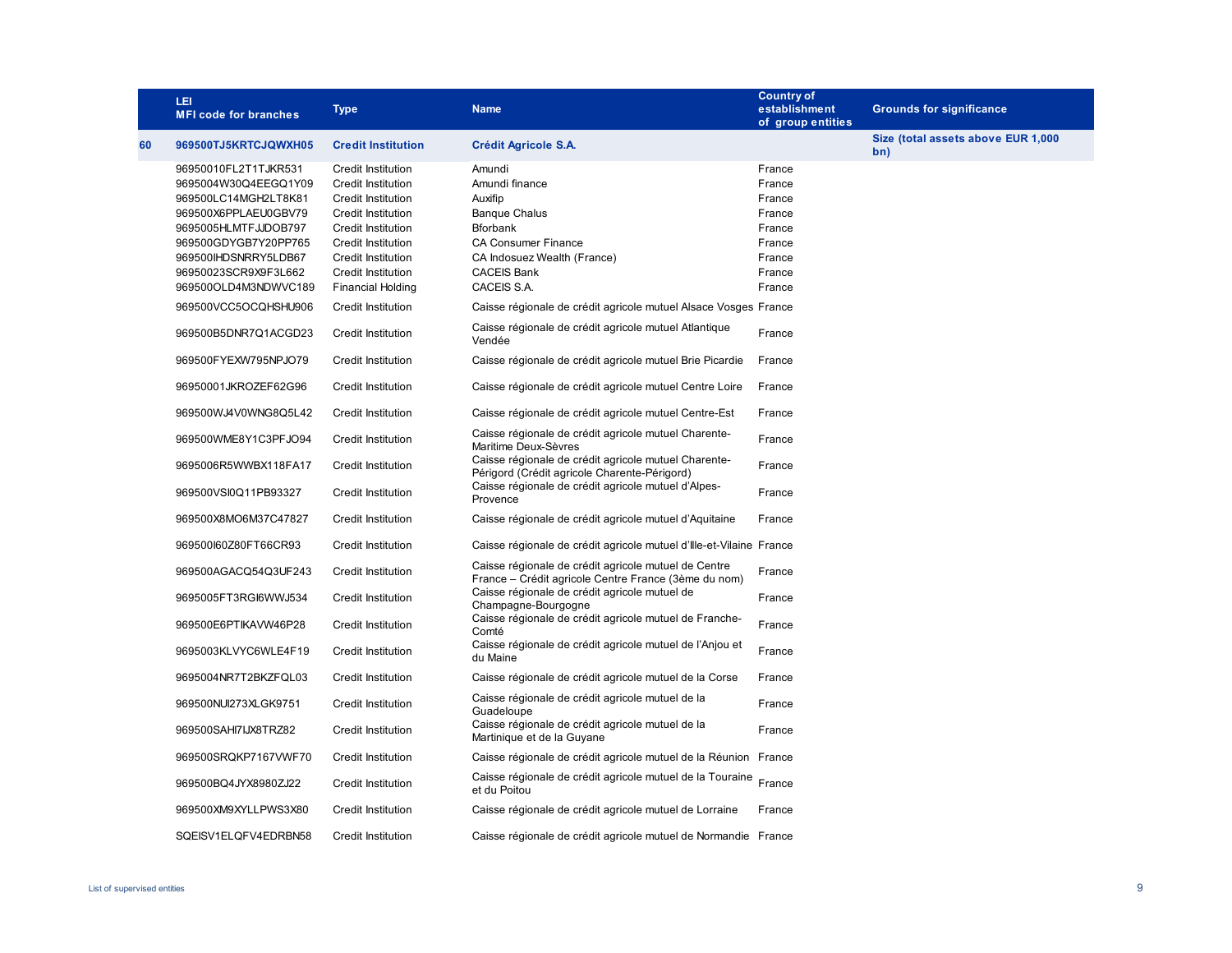| LEI<br><b>MFI code for branches</b> | <b>Type</b>               | <b>Name</b>                                                                                                   | <b>Country of</b><br>establishment<br>of group entities | <b>Grounds for significance</b> |
|-------------------------------------|---------------------------|---------------------------------------------------------------------------------------------------------------|---------------------------------------------------------|---------------------------------|
| 969500Pl25OKPKTD9364                | <b>Credit Institution</b> | Caisse régionale de crédit agricole mutuel de Paris et<br>d'Ile-de-France                                     | France                                                  |                                 |
| 9695005GXM695D8LUY58                | <b>Credit Institution</b> | Caisse régionale de crédit agricole mutuel des Côtes-<br>D'Armor                                              | France                                                  |                                 |
| 969500ORP9FTJYI28L37                | <b>Credit Institution</b> | Caisse régionale de crédit agricole mutuel des Savoie -<br>Crédit agricole des Savoie.                        | France                                                  |                                 |
| 969500URVFX2P87A8306                | Credit Institution        | Caisse régionale de crédit agricole mutuel du Centre<br>Ouest                                                 | France                                                  |                                 |
| 96950008DNO3H80l0682                | <b>Credit Institution</b> | Caisse régionale de crédit agricole mutuel du Finistère                                                       | France                                                  |                                 |
| 969500A3Y5KTGJEMDZ32                | <b>Credit Institution</b> | Caisse régionale de crédit agricole mutuel du Languedoc France                                                |                                                         |                                 |
| 9695008F57RGP8WJVD09                | <b>Credit Institution</b> | Caisse régionale de crédit agricole mutuel du Morbihan                                                        | France                                                  |                                 |
| 969500LLFVCIVUFVMK94                | <b>Credit Institution</b> | Caisse régionale de crédit agricole mutuel du Nord Est                                                        | France                                                  |                                 |
| 969500KBBNBZ7MIZAX74                | <b>Credit Institution</b> | Caisse régionale de crédit agricole mutuel Loire - Haute-<br>Loire                                            | France                                                  |                                 |
| 969500FF9M4SBM5VHR15                | <b>Credit Institution</b> | Caisse régionale de crédit agricole mutuel Nord de<br>France                                                  | France                                                  |                                 |
| 969500KWT26BST7DUO80                | <b>Credit Institution</b> | Caisse régionale de crédit agricole mutuel Nord Midi-<br>Pyrénées                                             | France                                                  |                                 |
| 9695003BBN1S4HV82514                | <b>Credit Institution</b> | Caisse régionale de crédit agricole mutuel Normandie-<br>Seine                                                | France                                                  |                                 |
| 969500CP6UARAMYIGY51                | <b>Credit Institution</b> | Caisse régionale de crédit agricole mutuel Provence-<br>Côte d'Azur (Alpes de Haute-Provence-Alpes-maritimes- | France                                                  |                                 |
| 969500M0I766TJINXO92                | Credit Institution        | Caisse régionale de crédit agricole mutuel Pyrénées-<br>Gascogne                                              | France                                                  |                                 |
| 969500GCBQ50LL4N4X78                | <b>Credit Institution</b> | Caisse régionale de crédit agricole mutuel Sud-<br>Méditerranée (Ariège et Pyrénées-Orientales)               | France                                                  |                                 |
| 969500DRY71IGWG0L656                | Credit Institution        | Caisse régionale de crédit agricole mutuel Sud Rhône-<br>Alpes                                                | France                                                  |                                 |
| 969500VME9AAR39CTQ60                | <b>Credit Institution</b> | Caisse régionale de crédit agricole mutuel Toulouse 31                                                        | France                                                  |                                 |
| 9695000P6V7QBJL4NW96                | <b>Credit Institution</b> | Caisse régionale de crédit agricole mutuel Val de France France                                               |                                                         |                                 |
| 1VUV7VQFKUOQSJ21A208                | <b>Credit Institution</b> | Crédit Agricole corporate and investment bank                                                                 | France                                                  |                                 |
| 969500C9913Z7PKUGB44                | <b>Credit Institution</b> | Crédit Agricole home loan SFH                                                                                 | France                                                  |                                 |
| 969500HQXNML1DTRBT51                | <b>Credit Institution</b> | Crédit Agricole leasing & factoring                                                                           | France                                                  |                                 |
| 969500CN2FOU71HFHW51                | <b>Credit Institution</b> | Crédit Agricole Public Sector SCF                                                                             | France                                                  |                                 |
| 9695009F5UPB9IITI298                | <b>Credit Institution</b> | Crédit Iyonnais                                                                                               | France                                                  |                                 |
| 969500OMKS4AlGVOBR28                | <b>Credit Institution</b> | Ester finance titrisation                                                                                     | France                                                  |                                 |
| 969500QL4O0R6UCP9V20                | <b>Credit Institution</b> | Finamur                                                                                                       | France                                                  |                                 |
| 96950036L1P0BIL35D42                | <b>Credit Institution</b> | LixxBail                                                                                                      | France                                                  |                                 |
| 969500QQVZTWFHPN2O17                | <b>Credit Institution</b> | Unifergie - Union pour le financement des économies<br>d'énergie                                              | France                                                  |                                 |
| 9695003L8X241KRTAG54                | <b>Credit Institution</b> | Union de Banques Arabes et Françaises - U.B.A.F.                                                              | France                                                  |                                 |
| 529900ICKT0K5E1BTY38                | <b>Credit Institution</b> | FCA Bank GmbH                                                                                                 | Austria                                                 |                                 |
| 52990056C1E0V96O5B50                | <b>Credit Institution</b> | CreditPlus Bank Aktiengesellschaft                                                                            | Germany                                                 |                                 |
| 8156008364FBF7D6E009                | Credit institution        | Banca Leonardo S.p.A.                                                                                         | Italy                                                   |                                 |
| 8156007D348794DB1690                | <b>Credit Institution</b> | Crédit Agricole Cariparma S.p.A.                                                                              | Italy                                                   |                                 |
| 815600434B23992F9740                | Credit institution        | Crédit Agricole Carispezia S.p.A.                                                                             | Italy                                                   |                                 |
| 815600489AA5BAEB2211                | <b>Credit Institution</b> | Crédit Agricole Friuladria S.p.A.                                                                             | Italy                                                   |                                 |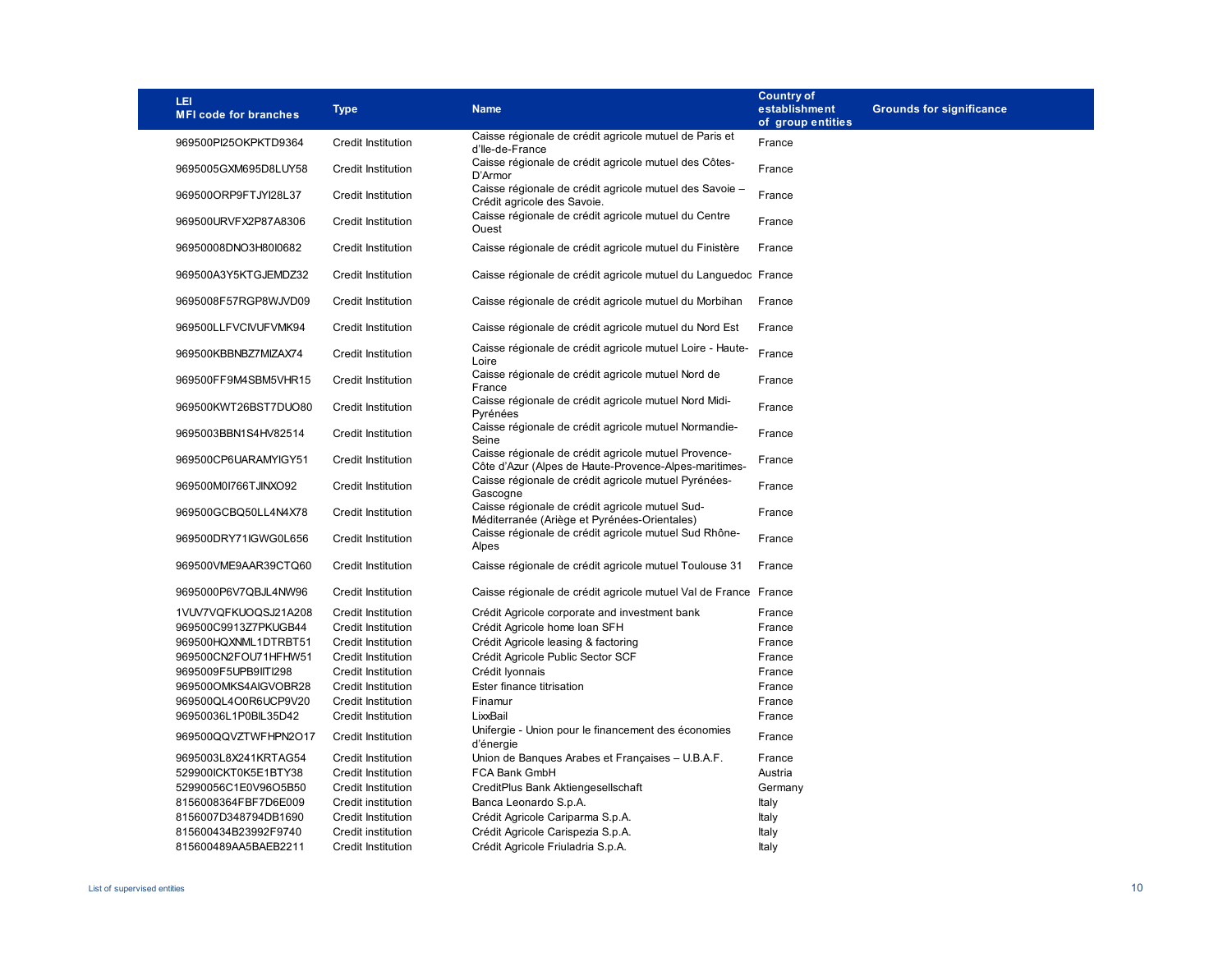|    | LEI<br><b>MFI code for branches</b>          | <b>Type</b>                                           | <b>Name</b>                                                                                   | <b>Country of</b><br>establishment<br>of group entities | <b>Grounds for significance</b>           |
|----|----------------------------------------------|-------------------------------------------------------|-----------------------------------------------------------------------------------------------|---------------------------------------------------------|-------------------------------------------|
|    | 549300V1VN70Q7PQ7234                         | <b>Credit Institution</b>                             | FCA Bank S.p.A.                                                                               | Italy                                                   |                                           |
|    | 549300UA2M7UCJX8SE64                         | <b>Credit Institution</b>                             | CA Indosuez Wealth (Europe)                                                                   | Luxembourg                                              |                                           |
|    | 213800JCFD358CCSSK44                         | <b>Credit Institution</b>                             | Banco Credibom, SA                                                                            | Portugal                                                |                                           |
|    | 549300FKDOCTGHXNSX04                         | <b>Credit Institution</b>                             | FCA Capital Portugal Instituição Financeira de Crédito,<br>S.A.                               | Portugal                                                |                                           |
|    | 9598004AD4ZYT23URU08                         | <b>Credit Institution</b>                             | Bankoa, S.A.                                                                                  | Spain                                                   |                                           |
| 61 | F0HUI1NY1AZMJMD8LP67                         | <b>Credit Institution</b>                             | <b>HSBC France</b>                                                                            |                                                         | Size (total assets EUR 100-150 bn)        |
|    | 969500HCJLWDO4YCYT40                         | Credit Institution                                    | HSBC SFH (France)                                                                             | France                                                  |                                           |
| 62 | 96950066U5XAAIRCPA78                         | <b>Credit Institution</b>                             | La Banque Postale                                                                             |                                                         | Size (total assets EUR 150-300 bn)        |
|    | 96950085DHGG9K8CYV50                         | <b>Credit Institution</b>                             | <b>BPE</b>                                                                                    | France                                                  |                                           |
|    | 969500D5PFMTWUYSUF61                         | <b>Credit Institution</b>                             | La Banque Postale Home Loan SFH                                                               | France                                                  |                                           |
|    | 9695008E191FD8QQ7K18                         | <b>Credit Institution</b>                             | Ma French Bank                                                                                | France                                                  |                                           |
| 63 | 96950001WI712W7PQG45                         | <b>Credit Institution</b>                             | <b>RCI Banque SA</b>                                                                          |                                                         | Size (total assets EUR 30-50 bn)          |
|    | 9695002ASDT3XIMLZY47                         | <b>Credit Institution</b>                             | Diac                                                                                          | France                                                  |                                           |
| 64 | 549300HFEHJOXGE4ZE63                         | <b>Credit Institution</b>                             | <b>SFIL S.A.</b>                                                                              |                                                         | Size (total assets EUR 50-75 bn)          |
|    | 549300E6W08778I4OW85                         | <b>Credit Institution</b>                             | Caisse Française de Financement Local                                                         | France                                                  |                                           |
| 65 | O2RNE8IBXP4R0TD8PU41                         | <b>Credit Institution</b>                             | Société Générale S.A.                                                                         |                                                         | Size (total assets above EUR 1,000<br>bn) |
|    | 969500LFYDOK3LAWLC94                         | <b>Credit Institution</b>                             | Banque Courtois - successeurs de l'ancienne maison<br>Courtois et Cie depuis 1760             | France                                                  |                                           |
|    | 969500K8IQ975QPQKN89                         | <b>Credit Institution</b>                             | Banque française commerciale Océan Indien                                                     | France                                                  |                                           |
|    | 9695005FRTPG86D3A872                         | <b>Credit Institution</b>                             | <b>Banque Kolb</b>                                                                            | France                                                  |                                           |
|    | 9695007GXCW7F3DE1B10                         | Credit Institution                                    | Banque Laydernier                                                                             | France                                                  |                                           |
|    | 969500SXF5G2B4BBYX03                         | <b>Credit Institution</b>                             | <b>Banque Nuger</b>                                                                           | France                                                  |                                           |
|    | 9695006UOK8Z3F6QNF11                         | Credit Institution                                    | Banque Rhône-Alpes - Groupe Crédit du Nord                                                    | France                                                  |                                           |
|    | 969500QMD9H878YIJZ23                         | <b>Credit Institution</b>                             | <b>Banque Tarneaud</b>                                                                        | France                                                  |                                           |
|    | 9695003SJ7Z9C9HIGV14                         | <b>Credit Institution</b>                             | Boursorama                                                                                    | France                                                  |                                           |
|    | 969500U7ESUWL7OBF125                         | <b>Credit Institution</b>                             | Compagnie générale de location d'équipements 'C.G.L.'                                         | France                                                  |                                           |
|    | 54930076YK05WVH25M52                         | <b>Credit Institution</b>                             | Crédit du Nord                                                                                | France                                                  |                                           |
|    | 9695007Q5MTZ4Q454M45                         | <b>Credit Institution</b>                             | Génébanque                                                                                    | France                                                  |                                           |
|    | 969500QUPGUHSZ2FTU81                         | <b>Credit Institution</b>                             | Généfim                                                                                       | France                                                  |                                           |
|    | 969500ITSEQFH24SE562                         | <b>Credit Institution</b>                             | <b>SGB Finance</b><br>Société anonyme de crédit à l'industrie française                       | France                                                  |                                           |
|    | 96950000VTPII1X03R06                         | <b>Credit Institution</b>                             | (C.A.L.I.F.)                                                                                  | France                                                  |                                           |
|    | 969500VFRBX1W3Y3XS80                         | <b>Credit Institution</b>                             | Société générale de banque aux Antilles                                                       | France                                                  |                                           |
|    | 969500O6YKL9S5XGAP98                         | <b>Credit Institution</b>                             | SOCIETE GENERALE Factoring SA                                                                 | France                                                  |                                           |
|    | 9695003KW541RB4PSS16                         | <b>Credit Institution</b>                             | Société générale pour le développement des opérations<br>de crédit-bail immobilier - Sogebail | France                                                  |                                           |
|    | 969500F9HMMIJD7DJC28                         | <b>Credit Institution</b>                             | Société générale SCF                                                                          | France                                                  |                                           |
|    | 969500KN90DZLHUN3566                         | <b>Credit Institution</b>                             | Société générale SFH                                                                          | France                                                  |                                           |
|    | 969500YKZ8SRGIZE5441                         | Credit Institution                                    | Société marseillaise de crédit                                                                | France                                                  |                                           |
|    | 969500SX48YEYEHYII63                         | <b>Credit Institution</b>                             | Sogefimur                                                                                     | France                                                  |                                           |
|    | 549300D2ZDDLNMDEQ727                         | <b>Credit Institution</b>                             | Société Générale Private Banking NV                                                           | Belgium                                                 |                                           |
|    | 529900O36LIHML9KNF05<br>529900U1VF734FP08987 | <b>Credit Institution</b>                             | <b>GEFA BANK GmbH</b><br>Hanseatic Bank GmbH & Co KG                                          | Germany                                                 |                                           |
|    | 39120001X431NHDFYX28                         | <b>Credit Institution</b><br><b>Financial Holding</b> | SG Equipment Finance SA & Co. KG                                                              | Germany<br>Germany                                      |                                           |
|    | 815600D6C6FA8E2ACB85                         | Credit Institution                                    | Société Générale Mutui Italia S.p.A.                                                          | Italy                                                   |                                           |
|    | 549300SAMQW7TYZ1TR74                         | <b>Credit Institution</b>                             | Société Générale Securities Services S.p.A.                                                   | Italy                                                   |                                           |
|    |                                              |                                                       |                                                                                               |                                                         |                                           |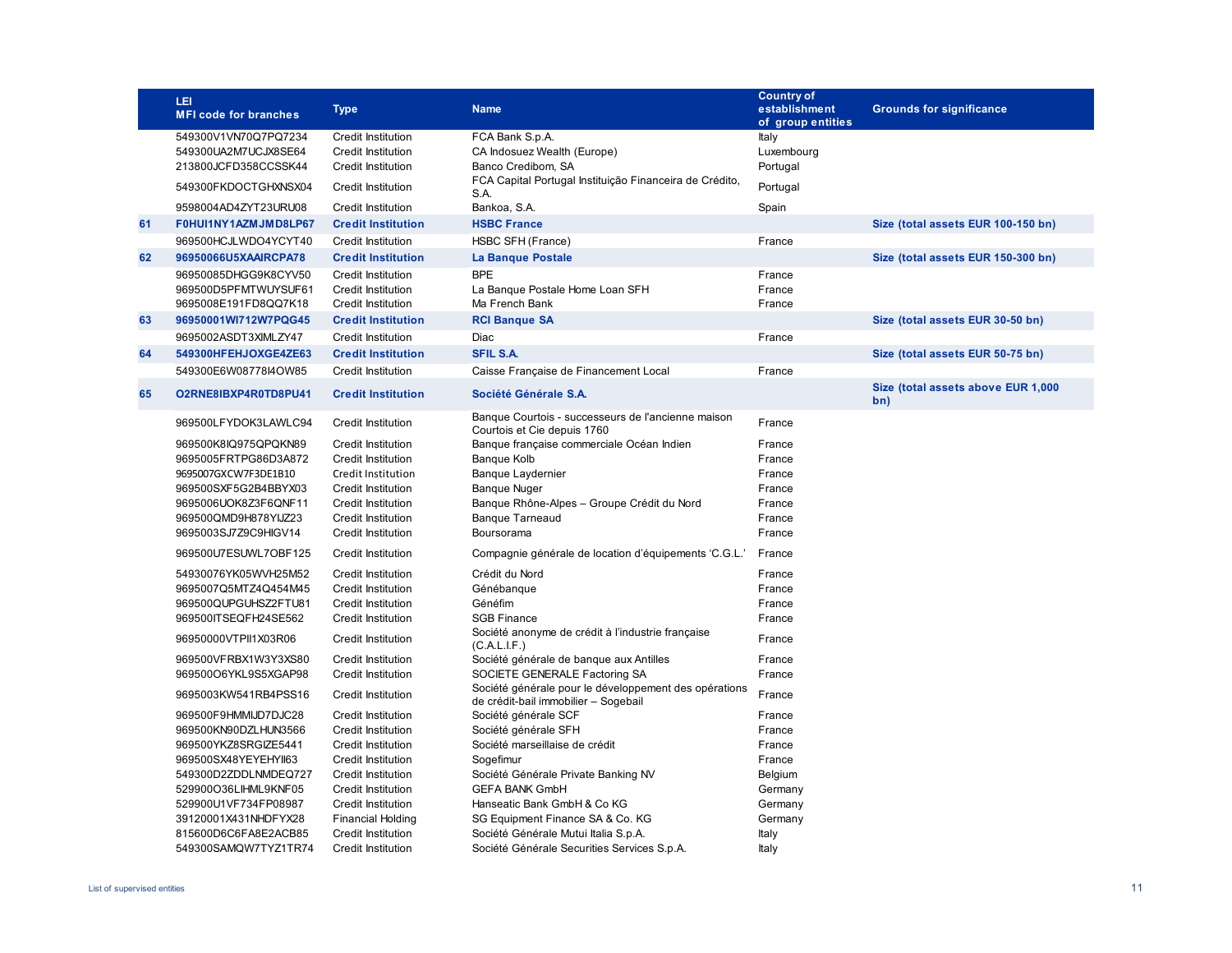|    | LEI<br><b>MFI code for branches</b>                                                                                                          | <b>Type</b>                                                                                                                                                         | <b>Name</b>                                                                                                                                                                                                                                            | <b>Country of</b><br>establishment<br>of group entities                 | <b>Grounds for significance</b>      |        |
|----|----------------------------------------------------------------------------------------------------------------------------------------------|---------------------------------------------------------------------------------------------------------------------------------------------------------------------|--------------------------------------------------------------------------------------------------------------------------------------------------------------------------------------------------------------------------------------------------------|-------------------------------------------------------------------------|--------------------------------------|--------|
|    | TPS0Q8GFSZF45ZZFL873<br>549300BI9FMGBXN2I036<br>5493007Q432SOF1RTC02<br>SK47231564<br>549300H7CCQ6BSQBGG72<br>95980020140005419373           | <b>Credit Institution</b><br><b>Credit Institution</b><br><b>Credit Institution</b><br><b>Branch</b><br><b>Credit Institution</b><br>Credit Institution             | Société Générale Bank & Trust<br>Société Générale Capital Market Finance S.A.<br>Société Générale Financing and Distribution<br>Komerční banka, a.s., pobočka zahraničnej banky<br>SKB Banka d.d. Ljubljana<br>Self Trade Bank, S.A.U.<br><b>Italy</b> | Luxembourg<br>Luxembourg<br>Luxembourg<br>Slovakia<br>Slovenia<br>Spain |                                      |        |
| 66 | F1T87K3OQ2OV1UORLH26                                                                                                                         | <b>Credit Institution</b>                                                                                                                                           | Banca Carige S.p.A. - Cassa di Risparmio di Genova<br>e Imperia                                                                                                                                                                                        |                                                                         | Size (total assets EUR 30-50 bn)     | $(**)$ |
|    | 549300DY78U4CMKNHE48<br>549300OHXNZXGU6Q6H37                                                                                                 | <b>Credit Institution</b><br><b>Credit Institution</b>                                                                                                              | Banca Cesare Ponti S.p.A.<br>Banca del Monte di Lucca S.p.A.                                                                                                                                                                                           | Italy<br>Italy                                                          |                                      |        |
| 67 | J4CP7MHCXR8DAQMKIL78                                                                                                                         | <b>Credit Institution</b>                                                                                                                                           | <b>BANCA MONTE DEI PASCHI DI SIENA S.p.A.</b>                                                                                                                                                                                                          |                                                                         | Size (total assets EUR 100-150 bn)   |        |
|    | V3Z6EZ8Z6KSBJBFBIC58                                                                                                                         | <b>Credit Institution</b>                                                                                                                                           | MPS CAPITAL SERVICES BANCA PER LE IMPRESE<br>S.p.A.                                                                                                                                                                                                    | Italy                                                                   |                                      |        |
|    | 815600852C49ADB47186<br>8156007AE27B7429B185<br>549300U1YXDFKMDU7D20<br>969500R3EA0ADWQ2II38                                                 | <b>Credit Institution</b><br><b>Credit Institution</b><br><b>Credit Institution</b><br><b>Credit Institution</b>                                                    | MPS LEASING & FACTORING S.p.A.<br>WISE DIALOG BANK S.p.A.<br>Banca Monte Paschi Belgio SA<br>Monte Paschi Banque S.A.                                                                                                                                  | Italy<br>Italy<br>Belgium<br>France                                     |                                      |        |
| 68 | J48C8PCSJVUBR8KCW529                                                                                                                         | <b>Credit Institution</b>                                                                                                                                           | Banca Popolare di Sondrio, Società Cooperativa<br>per Azioni                                                                                                                                                                                           |                                                                         | Size (total assets EUR 30-50 bn)     |        |
|    | 81560095BC9C22595B60                                                                                                                         | <b>Credit Institution</b>                                                                                                                                           | Banca della Nuova Terra S.p.A.                                                                                                                                                                                                                         | Italy                                                                   |                                      |        |
| 69 | 815600E4E6DCD2D25E30                                                                                                                         | <b>Credit Institution</b>                                                                                                                                           | <b>Banco BPM S.p.A.</b>                                                                                                                                                                                                                                |                                                                         | Size (total assets EUR 150-300 bn)   |        |
|    | 549300NQ32SRT0NWPB72<br>549300GRXFI7D6PNEA68<br>8156008AFB433050E876                                                                         | <b>Credit Institution</b><br><b>Credit Institution</b><br><b>Credit Institution</b>                                                                                 | Aletti & C. Banca di Investimento Mobiliare S.p.A.<br>Banca Akros S.p.A.<br>Banca Popolare di Milano S.p.A.                                                                                                                                            | Italy<br>Italy<br>Italy                                                 |                                      |        |
| 70 | IT0000101247669                                                                                                                              | <b>Branch</b>                                                                                                                                                       | <b>Barclays Bank plc</b>                                                                                                                                                                                                                               |                                                                         | Size (total assets EUR 30-50 bn)     | $(**)$ |
| 71 | N747OI7JINV7RUUH6190                                                                                                                         | <b>Credit Institution</b>                                                                                                                                           | <b>BPER Banca S.p.A.</b>                                                                                                                                                                                                                               |                                                                         | Size (total assets EUR 50-75 bn)     |        |
|    | 549300PHVEBLXGO8CN25<br>549300VD62S16PRFF473<br>549300IQDG1U1RH9SU92<br>815600081C1567070B91<br>549300FOF121DSRG5867                         | <b>Credit Institution</b><br><b>Credit Institution</b><br><b>Credit Institution</b><br><b>Credit Institution</b><br><b>Credit Institution</b>                       | Banca di Sassari S.p.A.<br>Banco di Sardegna S.p.A.<br>Cassa di Risparmio di Bra S.p.A.<br>Cassa di Risparmio di Saluzzo S.p.A.<br>BPER Bank Luxembourg S.A.                                                                                           | Italy<br>Italy<br>Italy<br>Italy<br>Luxembourg                          |                                      |        |
| 72 | 815600AD83B2B6317788                                                                                                                         | <b>Financial Holding</b>                                                                                                                                            | <b>Credito Emiliano Holding S.p.A.</b>                                                                                                                                                                                                                 |                                                                         | Size (total assets EUR 30-50 bn)     |        |
|    | 815600A15AB095A07855<br>8156004B244AA70DE787<br>CG6P2I7BSFBJJ8L2V354                                                                         | <b>Credit Institution</b><br><b>Credit Institution</b><br><b>Credit Institution</b>                                                                                 | Banca Euromobiliare S.p.A.<br>Credito Emiliano S.p.A.<br>Credem International (Lux)                                                                                                                                                                    | Italy<br>Italy<br>Luxembourg                                            |                                      |        |
| 73 | NNVPP80YIZGEY2314M97                                                                                                                         | <b>Credit Institution</b>                                                                                                                                           | ICCREA Banca S.p.A. - Istituto Centrale del Credito<br><b>Cooperativo</b>                                                                                                                                                                              |                                                                         | Size (total assets EUR 30-50 bn)     |        |
|    | 549300HQF0CKXWS4CJ46                                                                                                                         | <b>Credit Institution</b>                                                                                                                                           | Banca Mediocredito del Friuli Venezia Giulia S.p.A.                                                                                                                                                                                                    | Italy                                                                   |                                      |        |
|    | 815600781499E4A92317                                                                                                                         | <b>Credit Institution</b>                                                                                                                                           | Banca per lo Sviluppo della Cooperazione di Credito<br>S.p.A.                                                                                                                                                                                          | Italy                                                                   |                                      |        |
|    | 5493004CEH2M42CLH992                                                                                                                         | <b>Credit Institution</b>                                                                                                                                           | ICCREA Bancaimpresa S.p.A.                                                                                                                                                                                                                             | Italy                                                                   |                                      |        |
| 74 | 2W8N8UU78PMDQKZENC08 Credit Institution                                                                                                      |                                                                                                                                                                     | Intesa Sanpaolo S.p.A.                                                                                                                                                                                                                                 |                                                                         | Size (total assets EUR 500-1,000 bn) |        |
|    | 81560095E5C286EA9562<br>5493002M7EJBVTH8YU65<br>QV4Q8OGJ7OA6PA8SCM14<br>8156004D0D1B7E51B543<br>549300JM7TFBRJJO6F57<br>549300TRJMRXGTENIU76 | <b>Credit Institution</b><br><b>Credit Institution</b><br>Credit Institution<br><b>Credit Institution</b><br><b>Credit Institution</b><br><b>Credit Institution</b> | Banca 5 S.p.A.<br>Banca Apulia S.p.A.<br>Banca IMI S.p.A.<br>Banca Prossima S.p.A<br>Banco di Napoli S.p.A.<br>Cassa dei Risparmi di Forlì e della Romagna S.p.A.                                                                                      | Italy<br>Italy<br>Italy<br>Italy<br>Italy<br>Italy                      |                                      |        |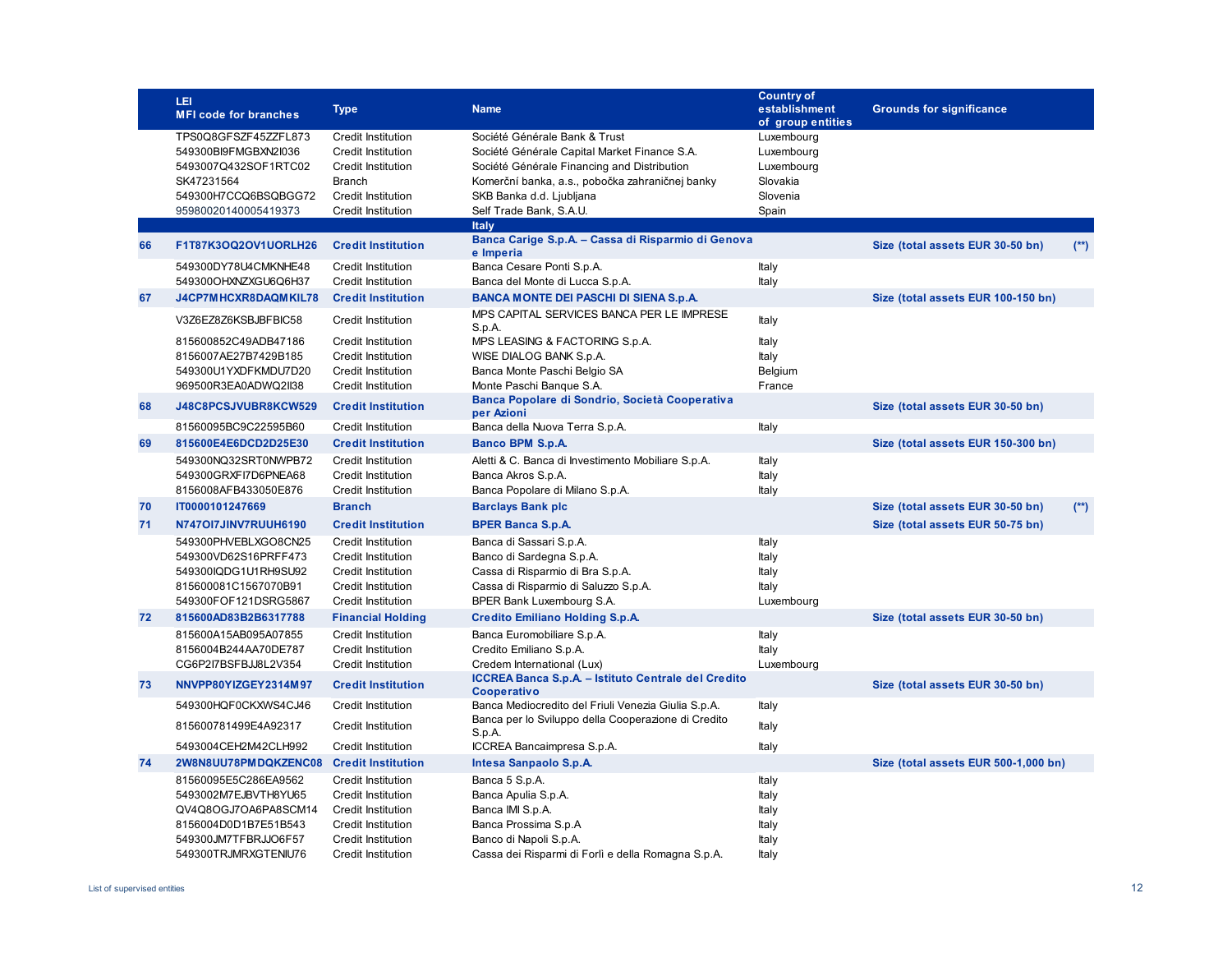|    | LEI<br><b>MFI code for branches</b>          | <b>Type</b>                                            | <b>Name</b>                                                                                 | <b>Country of</b><br>establishment<br>of group entities | <b>Grounds for significance</b>                                    |
|----|----------------------------------------------|--------------------------------------------------------|---------------------------------------------------------------------------------------------|---------------------------------------------------------|--------------------------------------------------------------------|
|    | 635400WV4DZLZPR3HC96                         | <b>Credit Institution</b>                              | Cassa di Risparmio di Firenze S.p.A.                                                        | Italy                                                   |                                                                    |
|    | 8156008E69C4E43DF594                         | <b>Credit Institution</b>                              | Cassa di Risparmio di Pistoia e della Lucchesia S.p.A.                                      | Italy                                                   |                                                                    |
|    | 5493001N8X1JKRF46R22                         | <b>Credit Institution</b>                              | Cassa di Risparmio in Bologna S.p.A.                                                        | Italy                                                   |                                                                    |
|    | 549300XGJX6FOWLOI640<br>8156004F298245FBB836 | <b>Credit Institution</b><br><b>Credit Institution</b> | Fideuram - Intesa Sanpaolo Private Banking S.p.A.<br>Intesa Sanpaolo Private Banking S.p.A. | Italy<br>Italy                                          |                                                                    |
|    |                                              |                                                        | Istituto per lo Sviluppo Economico dell'Italia Meridionale -                                |                                                         |                                                                    |
|    |                                              | <b>Credit Institution</b>                              | (I.Sv.E.I.Mer.) - S.p.A. in liquidazione                                                    | Italy                                                   |                                                                    |
|    | 549300MZW5O9SIGRBJ12                         | <b>Credit Institution</b>                              | Mediocredito Italiano S.p.A.                                                                | Italy                                                   |                                                                    |
|    | 635400PSMCTBZD9XNS47                         | <b>Credit Institution</b>                              | Intesa Sanpaolo Bank Ireland Plc                                                            | Ireland                                                 |                                                                    |
|    | 7S8518QC0P5IKHFFCP88<br>549300H62SNDRT0PS319 | <b>Credit Institution</b>                              | Fideuram Bank (Luxembourg) S.A.                                                             | Luxembourg                                              |                                                                    |
|    | 549300JB1P61FUTPEZ75                         | <b>Credit Institution</b><br><b>Credit Institution</b> | Intesa Sanpaolo Bank Luxembourg S.A.<br>Všeobecná úverová banka, a.s.                       | Luxembourg<br>Slovakia                                  |                                                                    |
|    | 549300ECJDDLOVWWL932                         | <b>Credit Institution</b>                              | Banka Intesa Sanpaolo d.d.                                                                  | Slovenia                                                |                                                                    |
| 75 | PSNL19R2RXX5U3QWHI44                         | <b>Credit Institution</b>                              | Mediobanca - Banca di Credito Finanziario S.p.A.                                            |                                                         | Size (total assets EUR 50-75 bn)                                   |
|    | 815600DDCE9083CAC598                         | <b>Credit Institution</b>                              | CheBanca! S.p.A.                                                                            | Italy                                                   |                                                                    |
|    | 549300BDK2FS7ZK39197                         | <b>Credit Institution</b>                              | Compass Banca S.p.A.                                                                        | Italy                                                   |                                                                    |
|    | 549300DV870NBWY5W279                         | <b>Credit Institution</b>                              | MEDIOBANCA INTERNATIONAL (LUXEMBOURG) S.A.                                                  | Luxembourg                                              |                                                                    |
| 76 | 549300TRUWO2CD2G5692                         | <b>Credit Institution</b>                              | <b>UniCredit S.p.A.</b>                                                                     |                                                         | Size (total assets EUR 500-1,000 bn)                               |
|    | 549300L7YCATGO57ZE10                         | <b>Credit Institution</b>                              | Finecobank S.p.A.                                                                           | Italy                                                   |                                                                    |
|    | 529900ESWL1AEC189F69                         | <b>Credit Institution</b>                              | Schoellerbank Aktiengesellschaft                                                            | Austria                                                 |                                                                    |
|    | D1HEB8VEU6D9M8ZUXG17<br>2ZCNRR8UK83OBTEK2170 | <b>Credit Institution</b><br><b>Credit Institution</b> | UniCredit Bank Austria AG<br>UniCredit Bank AG                                              | Austria<br>Germany                                      |                                                                    |
|    | JLWCUYA7LL5CX6EWZL14                         | <b>Credit Institution</b>                              | UniCredit Bank Ireland plc                                                                  | Ireland                                                 |                                                                    |
|    | 52990015EWMMMCSTS175                         | <b>Credit Institution</b>                              | UniCredit International Bank (Luxembourg) SA                                                | Luxembourg                                              |                                                                    |
|    | SK47251336                                   | Branch                                                 | UniCredit Bank Czech Republic and Slovakia, a.s.,                                           | Slovakia                                                |                                                                    |
|    | 549300O2UN9JLME31F08                         | <b>Credit Institution</b>                              | pobočka zahraničnej banky<br>UniCredit Banka Slovenija d.d.                                 | Slovenia                                                |                                                                    |
| 77 | 81560097964CBDAED282                         | <b>Credit Institution</b>                              | Unione di Banche Italiane Società per Azioni                                                |                                                         | Size (total assets EUR 100-150 bn)                                 |
|    | 815600C2B72391A68F89                         | <b>Credit Institution</b>                              | IW Bank S.p.A.                                                                              | Italy                                                   |                                                                    |
|    |                                              |                                                        | <b>Cyprus</b>                                                                               |                                                         |                                                                    |
| 78 | 635400L14KNHZXPUZM19                         | <b>Financial Holding</b>                               | <b>Bank of Cyprus Holdings Public Limited Company</b>                                       |                                                         | Total assets above 20 % of GDP                                     |
|    | PQ0RAP85KK9Z75ONZW93                         | <b>Credit Institution</b>                              | Bank of Cyprus Public Company Ltd                                                           | Cyprus                                                  |                                                                    |
| 79 | CXUHEGU3MADZ2CEV7C11                         | <b>Credit Institution</b>                              | <b>Hellenic Bank Public Company Limited</b>                                                 |                                                         | Total assets above 20 % of GDP                                     |
| 80 | 253400EBCBBVB9TUHN50                         | <b>Credit Institution</b>                              | <b>RCB Bank LTD</b>                                                                         |                                                         | Total assets above 20 % of GDP                                     |
|    |                                              |                                                        | Latvia                                                                                      |                                                         |                                                                    |
| 81 | 549300YW95G1VBBGGV07                         | <b>Credit Institution</b>                              | <b>AS "SEB banka"</b>                                                                       |                                                         | Among the three largest credit<br>institutions in the Member State |
| 82 | 213800JDOTKJMCUB1M79                         | <b>Credit Institution</b>                              | <b>Luminor Bank AS</b>                                                                      |                                                         | Among the three largest credit<br>institutions in the Member State |
| 83 | 549300FXBIWWGK7T0Y98                         | <b>Credit Institution</b>                              | "Swedbank" AS                                                                               |                                                         | Among the three largest credit<br>institutions in the Member State |
|    |                                              |                                                        | <b>Lithuania</b>                                                                            |                                                         |                                                                    |
| 84 | 549300SBPFE9JX7N8J82                         | <b>Credit Institution</b>                              | <b>AB SEB bankas</b>                                                                        |                                                         | Among the three largest credit<br>institutions in the Member State |
| 85 | 213800ZY8OD37RGI4E67                         | <b>Credit Institution</b>                              | <b>Luminor Bank AB</b>                                                                      |                                                         | Among the three largest credit<br>institutions in the Member State |
| 86 | 549300GH3DFCXVNBHE59                         | <b>Credit Institution</b>                              | "Swedbank", AB                                                                              |                                                         | Among the three largest credit<br>institutions in the Member State |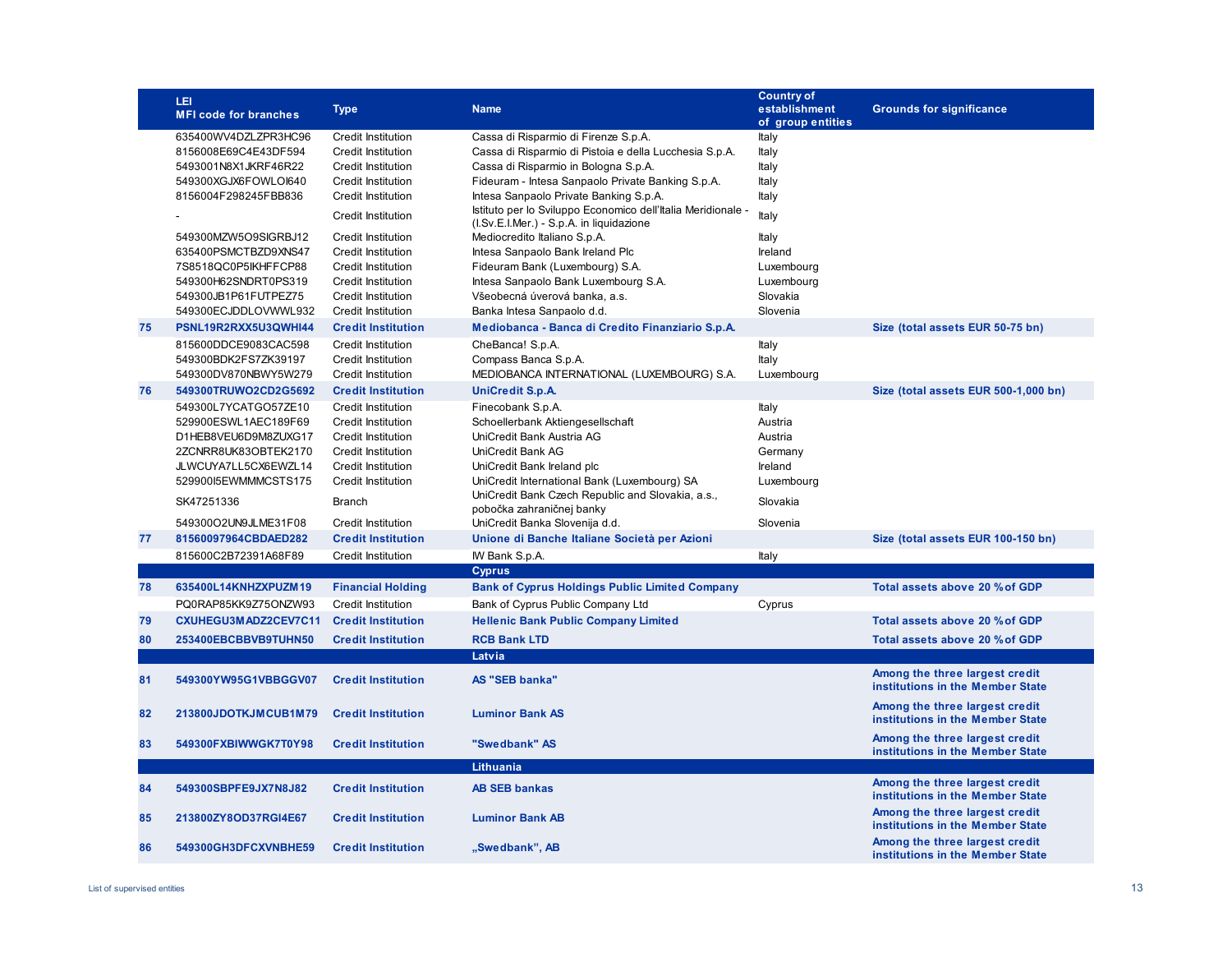|     | LEI<br><b>MFI code for branches</b>                                                                                                                                  | <b>Type</b>                                                                                                                                                                                      | <b>Name</b>                                                                                                                                                                                        | <b>Country of</b><br>establishment<br>of group entities                                                          | <b>Grounds for significance</b>                                    |
|-----|----------------------------------------------------------------------------------------------------------------------------------------------------------------------|--------------------------------------------------------------------------------------------------------------------------------------------------------------------------------------------------|----------------------------------------------------------------------------------------------------------------------------------------------------------------------------------------------------|------------------------------------------------------------------------------------------------------------------|--------------------------------------------------------------------|
|     |                                                                                                                                                                      |                                                                                                                                                                                                  | Luxembourg                                                                                                                                                                                         |                                                                                                                  |                                                                    |
| 87  | 549300EPED91EAR66X32                                                                                                                                                 | <b>Credit Institution</b>                                                                                                                                                                        | <b>ABLV Bank Luxembourg, S.A.</b>                                                                                                                                                                  |                                                                                                                  | Article 40(2) of Regulation (EU) No<br>$(***)$<br>468/2014         |
| 88  | R7CQUF1DQM73HUTV1078                                                                                                                                                 | <b>Credit Institution</b>                                                                                                                                                                        | Banque et Caisse d'Epargne de l'Etat, Luxembourg                                                                                                                                                   |                                                                                                                  | Size (total assets EUR 30-50 bn)                                   |
| 89  | 9CZ7TVMR36CYD5TZBS50                                                                                                                                                 | <b>Credit Institution</b>                                                                                                                                                                        | Banque Internationale à Luxembourg S.A.                                                                                                                                                            |                                                                                                                  | Total assets above 20 % of GDP                                     |
| 90  | 7W1GMC6J4KGLBBUSYP52 Credit Institution                                                                                                                              |                                                                                                                                                                                                  | J.P. Morgan Bank Luxembourg S.A.                                                                                                                                                                   |                                                                                                                  | Total assets above 20 % of GDP                                     |
| 91  | 549300AUUQG072ATL746                                                                                                                                                 | <b>Financial Holding</b>                                                                                                                                                                         | <b>Precision Capital S.A.</b>                                                                                                                                                                      |                                                                                                                  | <b>Significant cross-border assets</b>                             |
|     | 549300MBATQXH2LXVB46<br>KHCL65TP05J1HUW2D560<br>5493006IEY9SF5FUW108<br>529900V4C4TQ58UU4B93<br>7245006T4L0305PC0Q20                                                 | <b>Credit Institution</b><br><b>Credit Institution</b><br><b>Credit Institution</b><br><b>Credit Institution</b><br><b>Credit Institution</b>                                                    | Banque Puilaetco Dewaay Luxembourg S.A.<br>KBL European Private Bankers S.A.<br>Puilaetco Dewaay Private Bankers SA<br>Merck Finck Privatbankiers AG<br>InsingerGilissen Bankiers N.V.             | Luxembourg<br>Luxembourg<br><b>Belgium</b><br>Germany<br>The Netherlands                                         |                                                                    |
| 92  | 549300IVXKQHV6O7PY61                                                                                                                                                 | <b>Credit Institution</b>                                                                                                                                                                        | <b>RBC Investor Services Bank S.A.</b>                                                                                                                                                             |                                                                                                                  | Total assets above 20 % of GDP                                     |
|     | 549300JMKURD5NQVQS89                                                                                                                                                 | <b>Credit Institution</b>                                                                                                                                                                        | RBC Investor Services Bank France S.A.                                                                                                                                                             | France                                                                                                           |                                                                    |
|     |                                                                                                                                                                      |                                                                                                                                                                                                  | <b>Malta</b>                                                                                                                                                                                       |                                                                                                                  |                                                                    |
| 93  | 529900RWC8ZYB066JF16                                                                                                                                                 | <b>Credit Institution</b>                                                                                                                                                                        | <b>Bank of Valletta plc</b>                                                                                                                                                                        |                                                                                                                  | Total assets above 20 % of GDP                                     |
| 94  | 549300X34UUBDEUL1Z91                                                                                                                                                 | <b>Credit Institution</b>                                                                                                                                                                        | <b>HSBC Bank Malta p.l.c.</b>                                                                                                                                                                      |                                                                                                                  | Total assets above 20 % of GDP                                     |
| 95  | 213800TC9PZRBHMJW403                                                                                                                                                 | <b>Financial Holding</b>                                                                                                                                                                         | <b>MDB Group Limited</b>                                                                                                                                                                           |                                                                                                                  | Among the three largest credit<br>institutions in the Member State |
|     | 529900SYUCFQHI3JZQ05                                                                                                                                                 | <b>Credit Institution</b>                                                                                                                                                                        | MeDirect Bank (Malta) plc                                                                                                                                                                          | Malta                                                                                                            |                                                                    |
|     | 529900MATKY89NT0U738                                                                                                                                                 | <b>Credit Institution</b>                                                                                                                                                                        | <b>MeDirect Bank SA</b><br><b>The Netherlands</b>                                                                                                                                                  | Belgium                                                                                                          |                                                                    |
| 96  | 724500DWE10NNL1AXZ52                                                                                                                                                 | <b>Financial Holding</b>                                                                                                                                                                         | <b>ABN AMRO Group N.V.</b>                                                                                                                                                                         |                                                                                                                  | Size (total assets EUR 300-500 bn)                                 |
|     | BFXS5XCH7N0Y05NIXW11<br>G8ZTNESVNKW4NN761W05<br>7245001TRP8115MBIT70<br>724500CH8CC5T0YOLT90<br>724500GY4BYLAXLTAN38<br>9695006VP5GYY1SKMT07<br>529900Q34B4VFMNB5G71 | <b>Credit Institution</b><br><b>Credit Institution</b><br><b>Credit Institution</b><br><b>Credit Institution</b><br><b>Credit Institution</b><br><b>Credit Institution</b><br>Credit Institution | ABN AMRO Bank N.V.<br>ABN AMRO Clearing Bank N.V.<br>ABN AMRO Groenbank B.V.<br>ABN AMRO Hypotheken Groep B.V.<br>International Card Services B.V.<br>Banque Neuflize OBC S.A.<br>Bethmann Bank AG | The Netherlands<br>The Netherlands<br>The Netherlands<br>The Netherlands<br>The Netherlands<br>France<br>Germany |                                                                    |
| 97  | 529900GGYMNGRQTDOO93 Credit Institution                                                                                                                              |                                                                                                                                                                                                  | <b>BNG Bank N.V.</b>                                                                                                                                                                               |                                                                                                                  | Size (total assets EUR 100-150 bn)                                 |
| 98  | DG3RU1DBUFHT4ZF9WN62                                                                                                                                                 | <b>Credit Institution</b>                                                                                                                                                                        | Coöperatieve Rabobank U.A.                                                                                                                                                                         |                                                                                                                  | Size (total assets EUR 500-1,000 bn)                               |
|     | 635400JLGKETPVVGPW53<br>724500RTGRUES3FZMY26<br>724500XGC9SSQ81M6l94<br>724500WB4IHNRPLG2E78<br>FI19211852                                                           | <b>Credit Institution</b><br><b>Credit Institution</b><br><b>Credit Institution</b><br><b>Credit Institution</b><br><b>Branch</b>                                                                | De Lage Landen International B.V.<br>FGH Bank N.V.<br>Rabo Groen Bank B.V.<br>Rabohypotheekbank N.V.<br>De Lage Landen Finans AB, sivuliike Suomessa                                               | The Netherlands<br>The Netherlands<br>The Netherlands<br>The Netherlands<br>Finland                              |                                                                    |
| 99  | 724500VLXQUMMD5BJB61                                                                                                                                                 | <b>Financial Holding</b>                                                                                                                                                                         | de Volksholding B.V.                                                                                                                                                                               |                                                                                                                  | Size (total assets EUR 50-75 bn)                                   |
|     | 724500A1FNICHSDF2I11                                                                                                                                                 | <b>Credit Institution</b>                                                                                                                                                                        | de Volksbank N.V.                                                                                                                                                                                  | The Netherlands                                                                                                  |                                                                    |
| 100 | 549300NYKK9MWM7GGW15 Mixed Financial Holding                                                                                                                         |                                                                                                                                                                                                  | <b>ING Groep N.V.</b>                                                                                                                                                                              |                                                                                                                  | Size (total assets EUR 500-1,000 bn)                               |
|     | 5493001H5BP31T28VF34<br>3TK20IVIUJ8J3ZU0QE75<br>549300BV62M7SZOIN394<br>JLS56RAMYQZECFUF2G44<br>3KXUNHVVQFIJN6RHLO76<br>5493007S4JE930SIUE86                         | <b>Credit Institution</b><br><b>Credit Institution</b><br><b>Credit Institution</b><br><b>Credit Institution</b><br><b>Credit Institution</b><br><b>Financial Holding</b>                        | Bank Mendes Gans N.V.<br>ING Bank N.V.<br>ING Groenbank N.V.<br>ING Belgium SA; ING België NV; ING Belgique SA<br>ING-DiBa AG<br>ING Holding Deutschland GmbH                                      | The Netherlands<br>The Netherlands<br>The Netherlands<br>Belgium<br>Germany<br>Germany                           |                                                                    |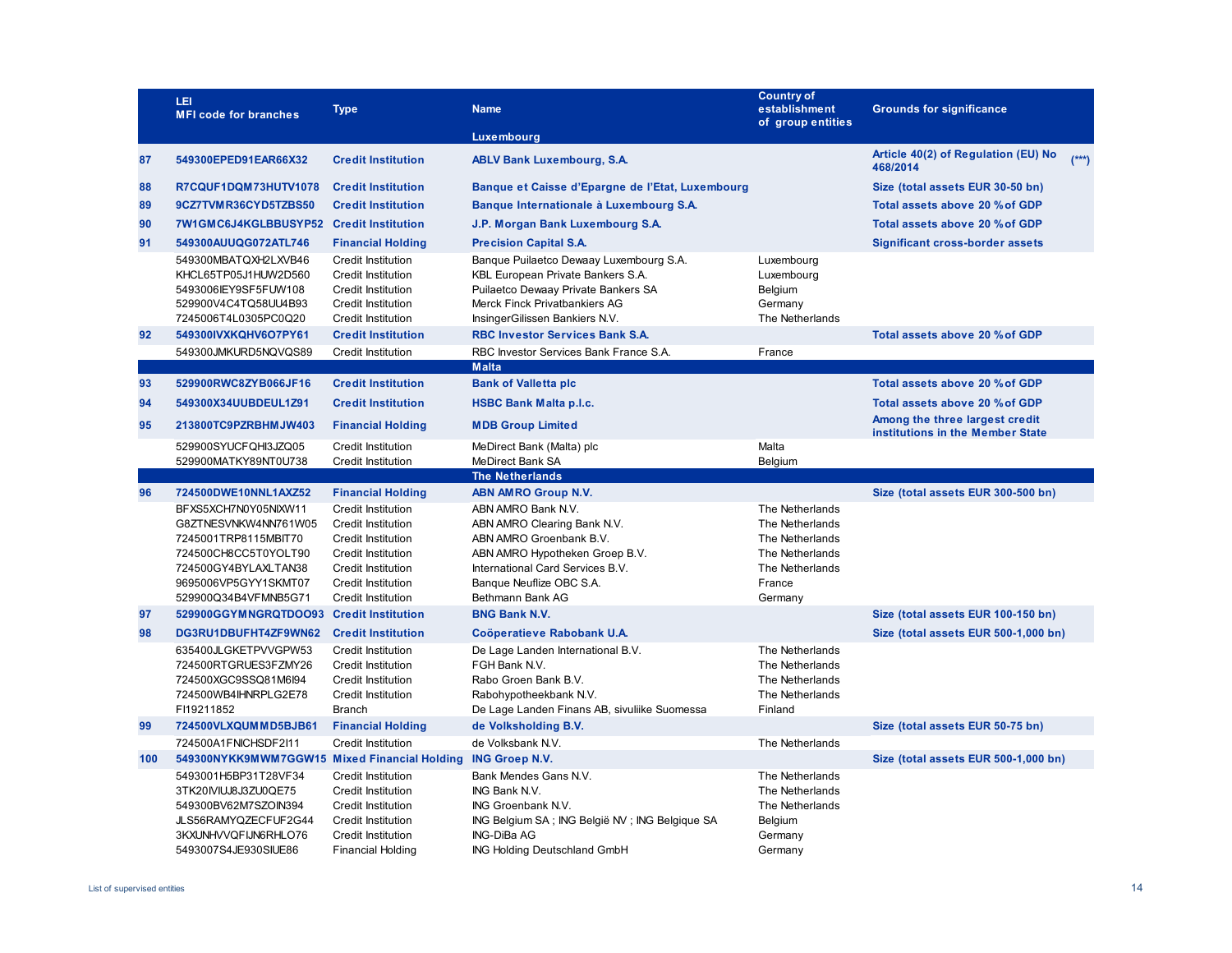|     | LEI<br><b>MFI code for branches</b>                                                                                                          | <b>Type</b>                                                                                                                                                                | <b>Name</b>                                                                                                                                                                             | <b>Country of</b><br>establishment<br>of group entities        | <b>Grounds for significance</b>    |
|-----|----------------------------------------------------------------------------------------------------------------------------------------------|----------------------------------------------------------------------------------------------------------------------------------------------------------------------------|-----------------------------------------------------------------------------------------------------------------------------------------------------------------------------------------|----------------------------------------------------------------|------------------------------------|
|     | 549300BT51N3KAXDPP56                                                                                                                         | Credit Institution                                                                                                                                                         | <b>ING Luxembourg</b>                                                                                                                                                                   | Luxembourg                                                     |                                    |
| 101 | JLP5FSPH9WPSHY3NIM24                                                                                                                         | <b>Credit Institution</b>                                                                                                                                                  | Nederlandse Waterschapsbank N.V.                                                                                                                                                        |                                                                | Size (total assets EUR 75-100 bn)  |
|     |                                                                                                                                              |                                                                                                                                                                            | <b>Austria</b>                                                                                                                                                                          |                                                                |                                    |
| 102 | 529900S9YO2JHTIIDG38                                                                                                                         | <b>Financial Holding</b>                                                                                                                                                   | <b>BAWAG Group AG</b>                                                                                                                                                                   |                                                                | Size (total assets EUR 30-50 bn)   |
|     | 529900ICA8XQYGIKR372                                                                                                                         | <b>Credit Institution</b>                                                                                                                                                  | BAWAG P.S.K. Bank für Arbeit und Wirtschaft und<br>Österreichische Postsparkasse Aktiengesellschaft                                                                                     | Austria                                                        |                                    |
|     | 529900Y43E48WFXS1P45<br>529900ATMU0I9NDABM36<br>529900BE1N478OL46841<br>529900TPGMMB7GRJQB55<br>391200KWWDTGVSVM9A47<br>52990087IL4WM7TO8668 | <b>Credit Institution</b><br><b>Credit Institution</b><br><b>Credit Institution</b><br><b>Credit Institution</b><br><b>Credit Institution</b><br><b>Credit Institution</b> | BAWAG P.S.K. Wohnbaubank Aktiengesellschaft<br>easybank AG<br>IMMO-BANK Aktiengesellschaft<br>start:bausparkasse AG<br>DEUTSCHER RING Bausparkasse AG<br>SÜDWESTBANK Aktiengesellschaft | Austria<br>Austria<br>Austria<br>Austria<br>Germany<br>Germany |                                    |
| 103 | PQOH26KWDF7CG10L6792                                                                                                                         | <b>Credit Institution</b>                                                                                                                                                  | <b>Erste Group Bank AG</b>                                                                                                                                                              |                                                                | Size (total assets EUR 150-300 bn) |
|     | V0VY22PV9D0HFTF8El62                                                                                                                         | Credit Institution                                                                                                                                                         | Allgemeine Sparkasse Oberösterreich<br>Bankaktiengesellschaft                                                                                                                           | Austria                                                        |                                    |
|     | 549300UX7UF0Y8BXNK09                                                                                                                         | <b>Credit Institution</b>                                                                                                                                                  | Bankhaus Krentschker & Co. Aktiengesellschaft                                                                                                                                           | Austria                                                        |                                    |
|     | 529900GZ42KYYPY7HZ06                                                                                                                         | <b>Credit Institution</b>                                                                                                                                                  | Bausparkasse der österreichischen Sparkassen<br>Aktiengesellschaft                                                                                                                      | Austria                                                        |                                    |
|     | 529900Z9G1PRYZSX4O63                                                                                                                         | <b>Credit Institution</b>                                                                                                                                                  | Die Zweite Wiener Vereins-Sparcasse                                                                                                                                                     | Austria                                                        |                                    |
|     | 529900HC8KY7N0HNY191                                                                                                                         | <b>Credit Institution</b>                                                                                                                                                  | Dornbirner Sparkasse Bank AG                                                                                                                                                            | Austria                                                        |                                    |
|     | 549300HUKIA1IZQHFZ83                                                                                                                         | <b>Credit Institution</b>                                                                                                                                                  | Erste Bank der oesterreichischen Sparkassen AG                                                                                                                                          | Austria                                                        |                                    |
|     | 529900TKQRJNCFUQI507                                                                                                                         | <b>Credit Institution</b>                                                                                                                                                  | Kärntner Sparkasse Aktiengesellschaft                                                                                                                                                   | Austria                                                        |                                    |
|     | 52990080J4AQ0O07WO29                                                                                                                         | <b>Credit Institution</b>                                                                                                                                                  | <b>KREMSER BANK UND SPARKASSEN</b><br>AKTIENGESELLSCHAFT                                                                                                                                | Austria                                                        |                                    |
|     | 529900L8FZJJC3JGYK56                                                                                                                         | <b>Credit Institution</b>                                                                                                                                                  | Lienzer Sparkasse AG                                                                                                                                                                    | Austria                                                        |                                    |
|     | 549300217L3KBPWCK782                                                                                                                         | <b>Credit Institution</b>                                                                                                                                                  | Salzburger Sparkasse Bank Aktiengesellschaft                                                                                                                                            | Austria                                                        |                                    |
|     | 529900AZFXT8865M6B67                                                                                                                         | <b>Credit Institution</b>                                                                                                                                                  | SPAR-FINANZ BANK AG                                                                                                                                                                     | Austria                                                        |                                    |
|     | 549300X1FFW399TI1820                                                                                                                         | <b>Credit Institution</b>                                                                                                                                                  | Sparkasse Baden                                                                                                                                                                         | Austria                                                        |                                    |
|     | 5299006FZT79EKTMK255                                                                                                                         | <b>Credit Institution</b>                                                                                                                                                  | Sparkasse Bludenz Bank AG                                                                                                                                                               | Austria                                                        |                                    |
|     | 529900IZ69LR7SRU9V71                                                                                                                         | <b>Credit Institution</b>                                                                                                                                                  | Sparkasse Bregenz Bank Aktiengesellschaft                                                                                                                                               | Austria                                                        |                                    |
|     | 5299007CQAM6HN45CF82                                                                                                                         | <b>Credit Institution</b>                                                                                                                                                  | Sparkasse der Gemeinde Egg                                                                                                                                                              | Austria                                                        |                                    |
|     | 529900XA7RHLU8ECBK28                                                                                                                         | Credit Institution                                                                                                                                                         | Sparkasse der Stadt Amstetten AG                                                                                                                                                        | Austria                                                        |                                    |
|     | 5299007FR13EUF82L493                                                                                                                         | <b>Credit Institution</b>                                                                                                                                                  | Sparkasse der Stadt Feldkirch                                                                                                                                                           | Austria                                                        |                                    |
|     | 5299005F2A4SAXE4PE25                                                                                                                         | Credit Institution                                                                                                                                                         | Sparkasse der Stadt Kitzbühel                                                                                                                                                           | Austria                                                        |                                    |
|     | 529900XDISRMBH5UBL39                                                                                                                         | <b>Credit Institution</b>                                                                                                                                                  | Sparkasse Eferding-Peuerbach-Waizenkirchen                                                                                                                                              | Austria                                                        |                                    |
|     | 5299004LQR2P5LDTH233                                                                                                                         | <b>Credit Institution</b>                                                                                                                                                  | Sparkasse Feldkirchen/Kärnten                                                                                                                                                           | Austria                                                        |                                    |
|     | 529900408LYNP1ETAV33                                                                                                                         | <b>Credit Institution</b>                                                                                                                                                  | SPARKASSE FRANKENMARKT AKTIENGESELLSCHAFT Austria                                                                                                                                       |                                                                |                                    |
|     | 529900HFS7EV7VIALL43                                                                                                                         | <b>Credit Institution</b>                                                                                                                                                  | Sparkasse Hainburg-Bruck-Neusiedl Aktiengesellschaft                                                                                                                                    | Austria                                                        |                                    |
|     | 529900F5XFD7D1PQS086                                                                                                                         | <b>Credit Institution</b>                                                                                                                                                  | Sparkasse Haugsdorf                                                                                                                                                                     | Austria                                                        |                                    |
|     | 529900LC50TXB405RY86                                                                                                                         | <b>Credit Institution</b>                                                                                                                                                  | Sparkasse Herzogenburg-Neulengbach Bank<br>Aktiengesellschaft                                                                                                                           | Austria                                                        |                                    |
|     | 529900YFDTTO5R71VW86                                                                                                                         | <b>Credit Institution</b>                                                                                                                                                  | Sparkasse Horn-Ravelsbach-Kirchberg<br>Aktiengesellschaft                                                                                                                               | Austria                                                        |                                    |
|     | 529900WSPO88HBNY6S36                                                                                                                         | Credit Institution                                                                                                                                                         | Sparkasse Imst AG                                                                                                                                                                       | Austria                                                        |                                    |
|     | 529900L5GWPLRF3T6825                                                                                                                         | <b>Credit Institution</b>                                                                                                                                                  | Sparkasse Korneuburg AG                                                                                                                                                                 | Austria                                                        |                                    |
|     | 529900PMGP6HWEDQW939                                                                                                                         | <b>Credit Institution</b>                                                                                                                                                  | Sparkasse Kufstein Tiroler Sparkasse von 1877                                                                                                                                           | Austria                                                        |                                    |
|     | 5299009MP8BA1UW56F78                                                                                                                         | <b>Credit Institution</b>                                                                                                                                                  | Sparkasse Lambach Bank Aktiengesellschaft                                                                                                                                               | Austria                                                        |                                    |
|     | 529900Z4R67VBTGVH491                                                                                                                         | <b>Credit Institution</b>                                                                                                                                                  | Sparkasse Langenlois                                                                                                                                                                    | Austria                                                        |                                    |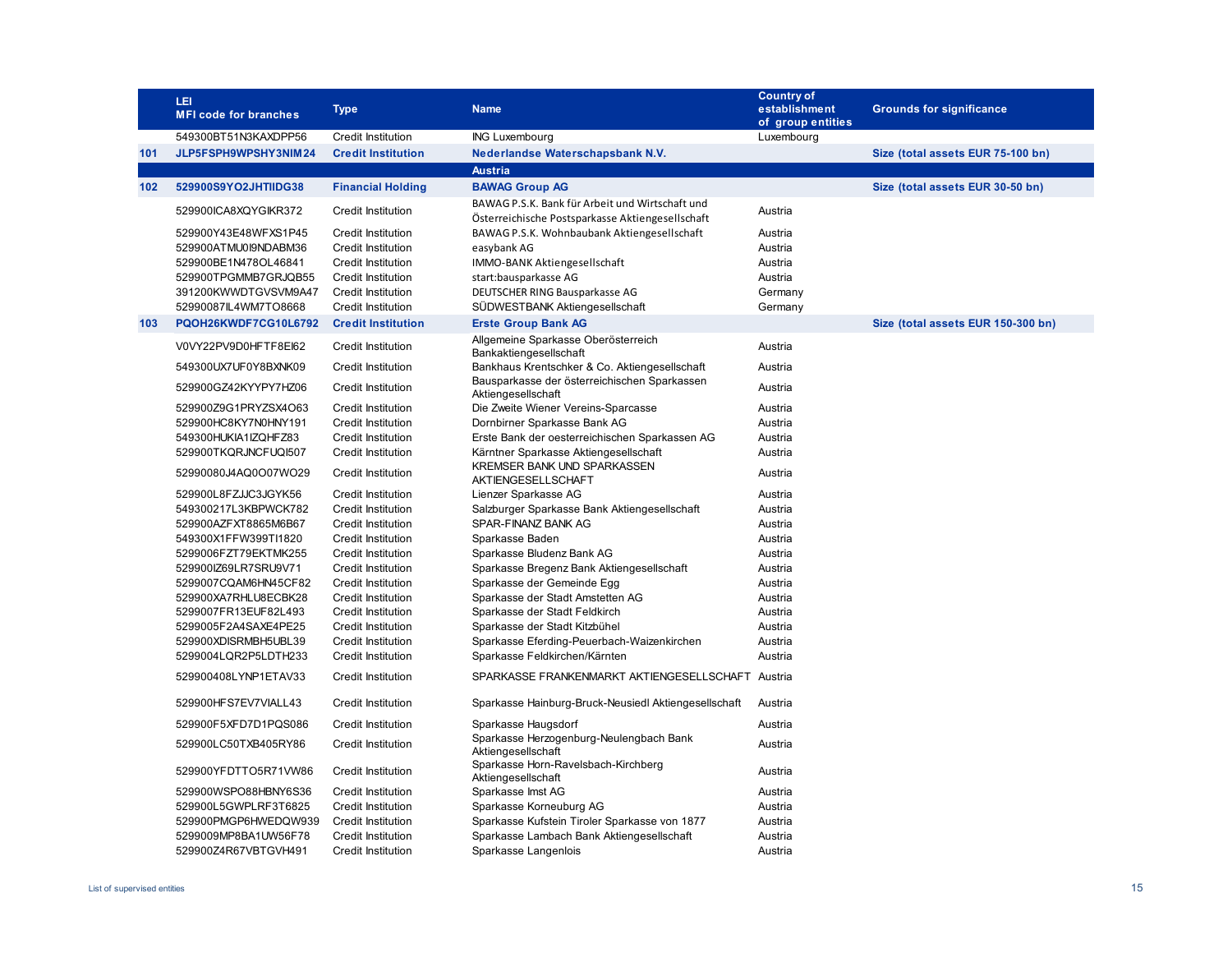|     | LEI<br><b>MFI code for branches</b> | <b>Type</b>               | <b>Name</b>                                                    | <b>Country of</b><br>establishment<br>of group entities | <b>Grounds for significance</b>        |                  |
|-----|-------------------------------------|---------------------------|----------------------------------------------------------------|---------------------------------------------------------|----------------------------------------|------------------|
|     | 52990073lQ71941QXH68                | <b>Credit Institution</b> | Sparkasse Mittersill Bank AG                                   | Austria                                                 |                                        |                  |
|     | 529900JJ5V5FF6B1BP91                | <b>Credit Institution</b> | Sparkasse Mühlviertel-West Bank Aktiengesellschaft             | Austria                                                 |                                        |                  |
|     | 529900T3GEQTBTM4VF20                | <b>Credit Institution</b> | Sparkasse Mürzzuschlag Aktiengesellschaft                      | Austria                                                 |                                        |                  |
|     | 529900QU5N4XMZ1M8Y58                | Credit Institution        | Sparkasse Neuhofen Bank Aktiengesellschaft                     | Austria                                                 |                                        |                  |
|     | 529900JSHYRHGDZL1753                | Credit Institution        | Sparkasse Neunkirchen                                          | Austria                                                 |                                        |                  |
|     | 549300FVPWXG57TWN385                | <b>Credit Institution</b> | SPARKASSE NIEDERÖSTERREICH MITTE WEST<br>AKTIENGESELLSCHAFT    | Austria                                                 |                                        |                  |
|     | 529900XW4Z6DFWK42X08                | Credit Institution        | Sparkasse Pöllau AG                                            | Austria                                                 |                                        |                  |
|     | 5299004T81B4514RAQ13                | <b>Credit Institution</b> | Sparkasse Pottenstein N.Ö.                                     | Austria                                                 |                                        |                  |
|     | 529900ZKIMUP9PHZIY83                | Credit Institution        | Sparkasse Poysdorf AG                                          | Austria                                                 |                                        |                  |
|     | 529900A3V7234Q3DNK66                | <b>Credit Institution</b> | Sparkasse Pregarten - Unterweißenbach AG                       | Austria                                                 |                                        |                  |
|     | 5299001G7RXMGFNQBO33                | <b>Credit Institution</b> | Sparkasse Rattenberg Bank AG                                   | Austria                                                 |                                        |                  |
|     | 5299002Q3XW9T7PSYJ07                | <b>Credit Institution</b> | Sparkasse Reutte AG                                            | Austria                                                 |                                        |                  |
|     | 529900JQ18IUYNKUIP97                | <b>Credit Institution</b> | Sparkasse Ried im Innkreis-Haag am Hausruck                    | Austria                                                 |                                        |                  |
|     | 5299006ORDZE7VB1WT33                | <b>Credit Institution</b> | Sparkasse Salzkammergut AG                                     | Austria                                                 |                                        |                  |
|     | 529900VABV69Q757MP34                | Credit Institution        | Sparkasse Scheibbs AG                                          | Austria                                                 |                                        |                  |
|     | 529900P4VO14SV3AUU56                | Credit Institution        | Sparkasse Schwaz AG                                            | Austria                                                 |                                        |                  |
|     | 529900ZOABQITI07W206                | <b>Credit Institution</b> | Sparkasse Voitsberg-Köflach Bankaktiengesellschaft             | Austria                                                 |                                        |                  |
|     | 549300DVPJYGNF2P7B03                | Credit Institution        | Steiermärkische Bank und Sparkassen Aktiengesellschaft Austria |                                                         |                                        |                  |
|     | 529900HGWNOHNJP3D185                | <b>Credit Institution</b> | Tiroler Sparkasse Bankaktiengesellschaft Innsbruck             | Austria                                                 |                                        |                  |
|     | 529900K5H0F7K9SBO784                | <b>Credit Institution</b> | Waldviertler Sparkasse Bank AG                                 | Austria                                                 |                                        |                  |
|     | 529900TZVDFQV1D69R57                | <b>Credit Institution</b> | Wiener Neustädter Sparkasse                                    | Austria                                                 |                                        |                  |
|     | 549300S2T3FWVVXWJI89                | <b>Credit Institution</b> | Slovenská sporiteľňa, a.s.                                     | Slovakia                                                |                                        |                  |
|     | 315700RO18UEKF9GP419                | <b>Credit Institution</b> | Banka Sparkasse d.d.                                           | Slovenia                                                |                                        |                  |
| 104 | 9ZHRYM6F437SQJ6OUG95                | <b>Credit Institution</b> | <b>Raiffeisen Bank International AG</b>                        |                                                         | Size (total assets EUR 100-150 bn)     |                  |
|     | 529900TXPMGGJR19EY42                | <b>Credit Institution</b> | Kathrein Privatbank Aktiengesellschaft                         | Austria                                                 |                                        |                  |
|     | 529900WEWTWSNCK1VE42                | Credit Institution        | Raiffeisen Bausparkasse Gesellschaft m.b.H.                    | Austria                                                 |                                        |                  |
|     | 529900M2F7D5795H1A49                | <b>Credit Institution</b> | Raiffeisen Centrobank AG                                       | Austria                                                 |                                        |                  |
|     | 3157002JBFAI478MD587                | <b>Credit Institution</b> | Tatra banka, a.s.                                              | Slovakia                                                |                                        |                  |
| 105 | 529900XSTAE561178282                | <b>Financial Holding</b>  | Raiffeisenbankengruppe OÖ Verbund eGen                         |                                                         | Size (total assets EUR 30-50 bn)       |                  |
|     | I6SS27Q1Q3385V753S50                | <b>Credit Institution</b> | Raiffeisenlandesbank Oberösterreich Aktiengesellschaft         | Austria                                                 |                                        |                  |
|     | 5299005BG2M7ZL8HDK23                | <b>Credit Institution</b> | SALZBURGER LANDES-HYPOTHEKENBANK<br>AKTIENGESELLSCHAFT         | Austria                                                 |                                        |                  |
| 106 | 529900IZ8TASAYR3A694                | <b>Credit Institution</b> | <b>Sberbank Europe AG</b>                                      |                                                         | <b>Significant cross-border assets</b> | $(**)$           |
|     | 529900NQF1UOZPME3N44                | <b>Credit Institution</b> | Sberbank banka d.d.                                            | Slovenia                                                |                                        |                  |
| 107 | 529900D4CD6DIB3Cl904                | <b>Credit Institution</b> | <b>Volksbank Wien AG</b>                                       |                                                         | Size (total assets EUR 30-50 bn)       | $\binom{**}{**}$ |
|     | 529900X1F1MUXHHDIV43                | Credit Institution        | Österreichische Ärzte- und Apothekerbank AG                    | Austria                                                 |                                        |                  |
|     | 5299008GUMP03BH2RI06                | <b>Financial Holding</b>  | VB Schärding Wels Eferding Holding eG                          | Austria                                                 |                                        |                  |
|     | 529900GXZM8IKP4S7O11                | Credit Institution        | Volksbank Kärnten eG                                           | Austria                                                 |                                        |                  |
|     | 529900TJVZO6PPBYKU80                | <b>Credit Institution</b> | Volksbank Niederösterreich AG                                  | Austria                                                 |                                        |                  |
|     | 5299002O43DCLC2NJV75                | Credit Institution        | Volksbank Oberösterreich AG                                    | Austria                                                 |                                        |                  |
|     | 529900P1U3D3OR1TG879                | <b>Credit Institution</b> | Volksbank Salzburg eG                                          | Austria                                                 |                                        |                  |
|     | 529900AB1TM69EG83E75                | <b>Credit Institution</b> | <b>Volksbank Steiermark AG</b>                                 | Austria                                                 |                                        |                  |
|     | 529900CYHTDIZTXAFW51                | <b>Credit Institution</b> | <b>Volksbank Tirol AG</b>                                      | Austria                                                 |                                        |                  |
|     | 529900Z809LC9QNOR649                | <b>Credit Institution</b> | VOLKSBANK VORARLBERG e.Gen.                                    | Austria                                                 |                                        |                  |
|     |                                     |                           | <b>Portugal</b>                                                |                                                         |                                        |                  |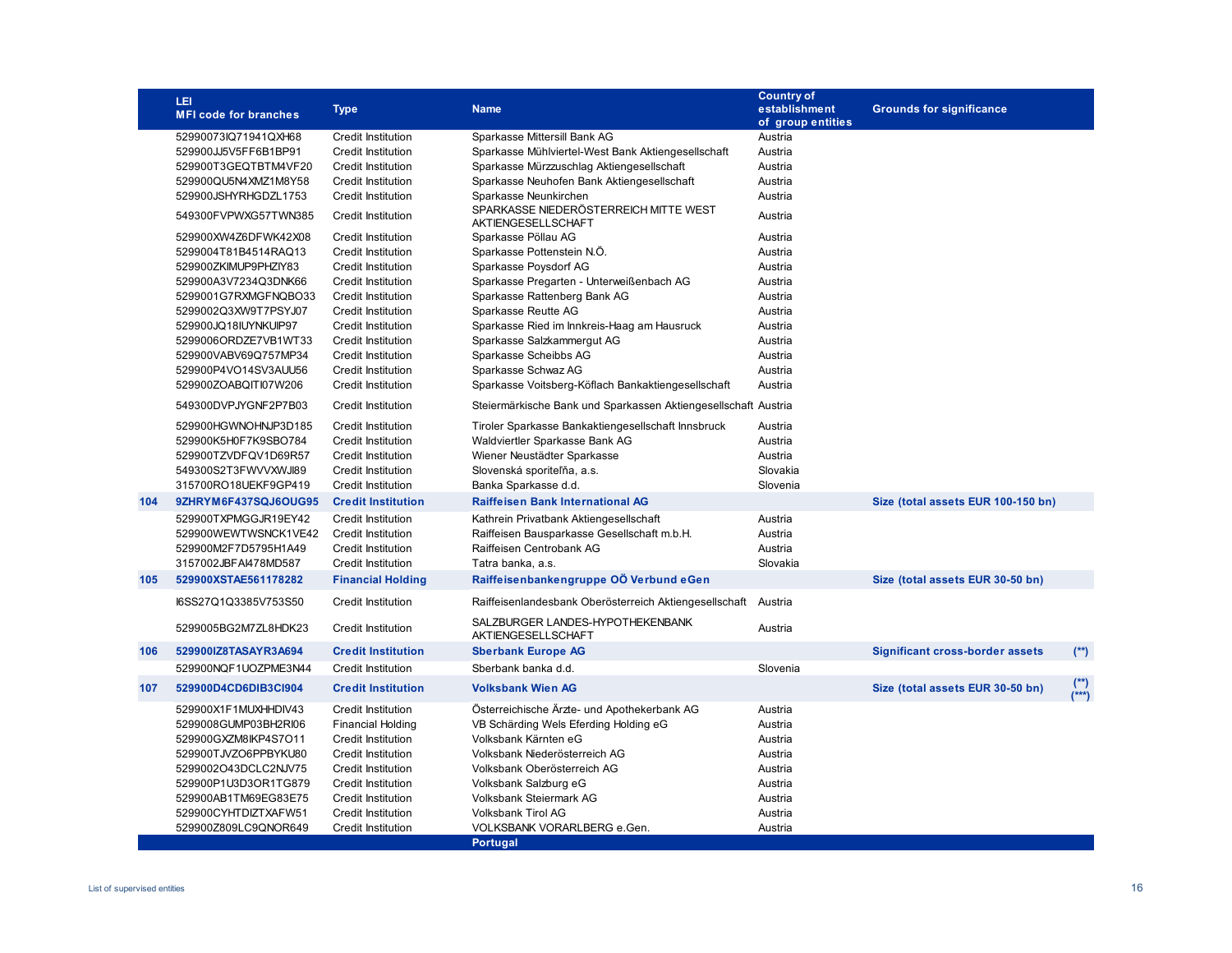|     | LEI<br><b>MFI code for branches</b>                                                          | <b>Type</b>                                                                                                                           | <b>Name</b>                                                                                                                                                                                  | <b>Country of</b><br>establishment<br>of group entities | <b>Grounds for significance</b>                                           |
|-----|----------------------------------------------------------------------------------------------|---------------------------------------------------------------------------------------------------------------------------------------|----------------------------------------------------------------------------------------------------------------------------------------------------------------------------------------------|---------------------------------------------------------|---------------------------------------------------------------------------|
| 108 | JU1U6S0DG9YLT7N8ZV32                                                                         | <b>Credit Institution</b>                                                                                                             | <b>Banco Comercial Português, SA</b>                                                                                                                                                         |                                                         | Size (total assets EUR 50-75 bn)                                          |
|     | 529900GYIFZ0EH50GF42<br>549300K5ME4H1JIUKF63                                                 | <b>Credit Institution</b><br><b>Credit Institution</b>                                                                                | Banco ActivoBank, SA<br>Banco de Investimento Imobiliário, SA                                                                                                                                | Portugal<br>Portugal                                    |                                                                           |
| 109 | TO822O0VT80V06K0FH57                                                                         | <b>Credit Institution</b>                                                                                                             | Caixa Geral de Depósitos, SA                                                                                                                                                                 |                                                         | Size (total assets EUR 75-100 bn)                                         |
|     | 549300KAXHDD341NRL28<br>95980020140005487661                                                 | <b>Credit Institution</b><br><b>Credit Institution</b>                                                                                | Caixa - Banco de Investimento, SA<br>Banco Caixa Geral, SA                                                                                                                                   | Portugal<br>Spain                                       |                                                                           |
| 110 | $\sim$                                                                                       | <b>Financial Holding</b>                                                                                                              | LSF Nani Investments S.à.r.l.                                                                                                                                                                |                                                         | Size (total assets EUR 30-50 bn)                                          |
|     | 5493009W2E2YDCXY6S81<br>549300TW29K5QURDVU59<br>549300EP6JOM2CY64233<br>969500K4U60N3XDBZL92 | <b>Financial Holding</b><br><b>Credit Institution</b><br><b>Credit Institution</b><br><b>Credit Institution</b><br>Credit Institution | Nani Holdings, SGPS, S.A.<br>NOVO BANCO, S.A.<br>BEST - Banco Electrónico de Serviço Total, SA<br>Novo Banco dos Açores, SA<br>Banque Espírito Santo et de la Vénétie, SA<br><b>Slovenia</b> | Portugal<br>Portugal<br>Portugal<br>Portugal<br>France  |                                                                           |
|     |                                                                                              |                                                                                                                                       |                                                                                                                                                                                              |                                                         | Among the three largest credit                                            |
| 111 | 549300271OUEJT4RYD30                                                                         | <b>Credit Institution</b>                                                                                                             | Abanka d.d.                                                                                                                                                                                  |                                                         | institutions in the Member State                                          |
| 112 | 222100ZXZ9BRGDMKXL75                                                                         | <b>Financial Holding</b>                                                                                                              | Biser Topco S.à.r.l.                                                                                                                                                                         |                                                         | Among the three largest credit<br>institutions in the Member State        |
|     | 22210058UCKT3BJTCN24                                                                         | <b>Financial Holding</b>                                                                                                              | Biser Bidco S.à.r.l.                                                                                                                                                                         | Luxembourg                                              |                                                                           |
|     | 549300J0GSZ83GTKBZ89                                                                         | <b>Credit Institution</b>                                                                                                             | Nova Kreditna Banka Maribor d.d.                                                                                                                                                             | Slovenia                                                |                                                                           |
| 113 | 5493001BABFV7P27OW30                                                                         | <b>Credit Institution</b>                                                                                                             | Nova Ljubljanska Banka d.d. Ljubljana                                                                                                                                                        |                                                         | Total assets above 20 % of GDP                                            |
|     |                                                                                              |                                                                                                                                       | <b>Slovakia</b>                                                                                                                                                                              |                                                         |                                                                           |
| 114 | 549300S2T3FWVVXWJI89                                                                         | <b>Credit Institution</b>                                                                                                             | Slovenská sporiteľňa, a.s.                                                                                                                                                                   |                                                         | Among the three largest credit<br>(4)<br>institutions in the Member State |
| 115 | 3157002JBFAI478MD587                                                                         | <b>Credit Institution</b>                                                                                                             | Tatra banka, a.s                                                                                                                                                                             |                                                         | Among the three largest credit<br>(4)<br>institutions in the Member State |
| 116 | 549300JB1P61FUTPEZ75                                                                         | <b>Credit Institution</b>                                                                                                             | Všeobecná úverová banka, a.s.                                                                                                                                                                |                                                         | Among the three largest credit<br>(4)<br>institutions in the Member State |
|     |                                                                                              |                                                                                                                                       | <b>Finland</b>                                                                                                                                                                               |                                                         |                                                                           |
| 117 | 529900HEKOENJHPNN480                                                                         | <b>Credit Institution</b>                                                                                                             | <b>Kuntarahoitus Oyj</b>                                                                                                                                                                     |                                                         | Size (total assets EUR 30-50 bn)                                          |
| 118 | 529900ODI3047E2LIV03                                                                         | <b>Credit Institution</b>                                                                                                             | <b>Nordea Bank Abp</b>                                                                                                                                                                       |                                                         | Size (total assets EUR 500-1,000 bn)                                      |
|     | 7437001LESKGLAEOEU84<br>529900Z872020RO6J884                                                 | <b>Credit Institution</b><br><b>Credit Institution</b>                                                                                | Nordea Kiinnitysluottopankki Oyj<br>Nordea Rahoitus Suomi Oy                                                                                                                                 | Finland<br>Finland                                      |                                                                           |
|     | 549300HRD8DR1Q6K8X60                                                                         | <b>Credit Institution</b>                                                                                                             | Nordea Bank S.A.                                                                                                                                                                             | Luxembourg                                              |                                                                           |
| 119 | 7437003B5WFBOIEFY714                                                                         | <b>Credit Institution</b>                                                                                                             | <b>OP Osuuskunta</b>                                                                                                                                                                         |                                                         | Size (total assets EUR 100-150 bn)                                        |
|     | 743700938EZ55IDLOP61                                                                         | <b>Credit Institution</b>                                                                                                             | Akaan Seudun Osuuspankki                                                                                                                                                                     | Finland                                                 |                                                                           |
|     | 743700P59CLCUAOO3595                                                                         | Credit Institution                                                                                                                    | Alajärven Osuuspankki                                                                                                                                                                        | Finland                                                 |                                                                           |
|     | 743700F2UORCGTFUYO02<br>74370073K87ST7Z3KJ70                                                 | <b>Credit Institution</b><br><b>Credit Institution</b>                                                                                | Alastaron Osuuspankki<br>Alavieskan Osuuspankki                                                                                                                                              | Finland<br>Finland                                      |                                                                           |
|     | 743700CYLA0M84DD0R95                                                                         | Credit Institution                                                                                                                    | Alavuden Seudun Osuuspankki                                                                                                                                                                  | Finland                                                 |                                                                           |
|     | 74370027F0X7YDR8AQ33                                                                         | <b>Credit Institution</b>                                                                                                             | Andelsbanken för Åland                                                                                                                                                                       | Finland                                                 |                                                                           |
|     | 74370017CL9CIMW1BB86                                                                         | <b>Credit Institution</b>                                                                                                             | Andelsbanken Raseborg                                                                                                                                                                        | Finland                                                 |                                                                           |
|     | 743700IHK3UB0RO57K09                                                                         | <b>Credit Institution</b>                                                                                                             | Artjärven Osuuspankki                                                                                                                                                                        | Finland                                                 |                                                                           |
|     | 743700WJ2RUS5L40WJ09                                                                         | <b>Credit Institution</b>                                                                                                             | Askolan Osuuspankki                                                                                                                                                                          | Finland                                                 |                                                                           |
|     | 743700VY2W3QJGFLPT18                                                                         | Credit Institution                                                                                                                    | Auranmaan Osuuspankki                                                                                                                                                                        | Finland                                                 |                                                                           |
|     | 743700KC1KWMCS2BWH13<br>743700MHNVY2ZL88EM50                                                 | Credit Institution<br><b>Credit Institution</b>                                                                                       | Etelä-Hämeen Osuuspankki<br>Etelä-Karjalan Osuuspankki                                                                                                                                       | Finland<br>Finland                                      |                                                                           |
|     | 743700B7Q12N6S7N7X40                                                                         | <b>Credit Institution</b>                                                                                                             | Etelä-Pohjanmaan Osuuspankki                                                                                                                                                                 | Finland                                                 |                                                                           |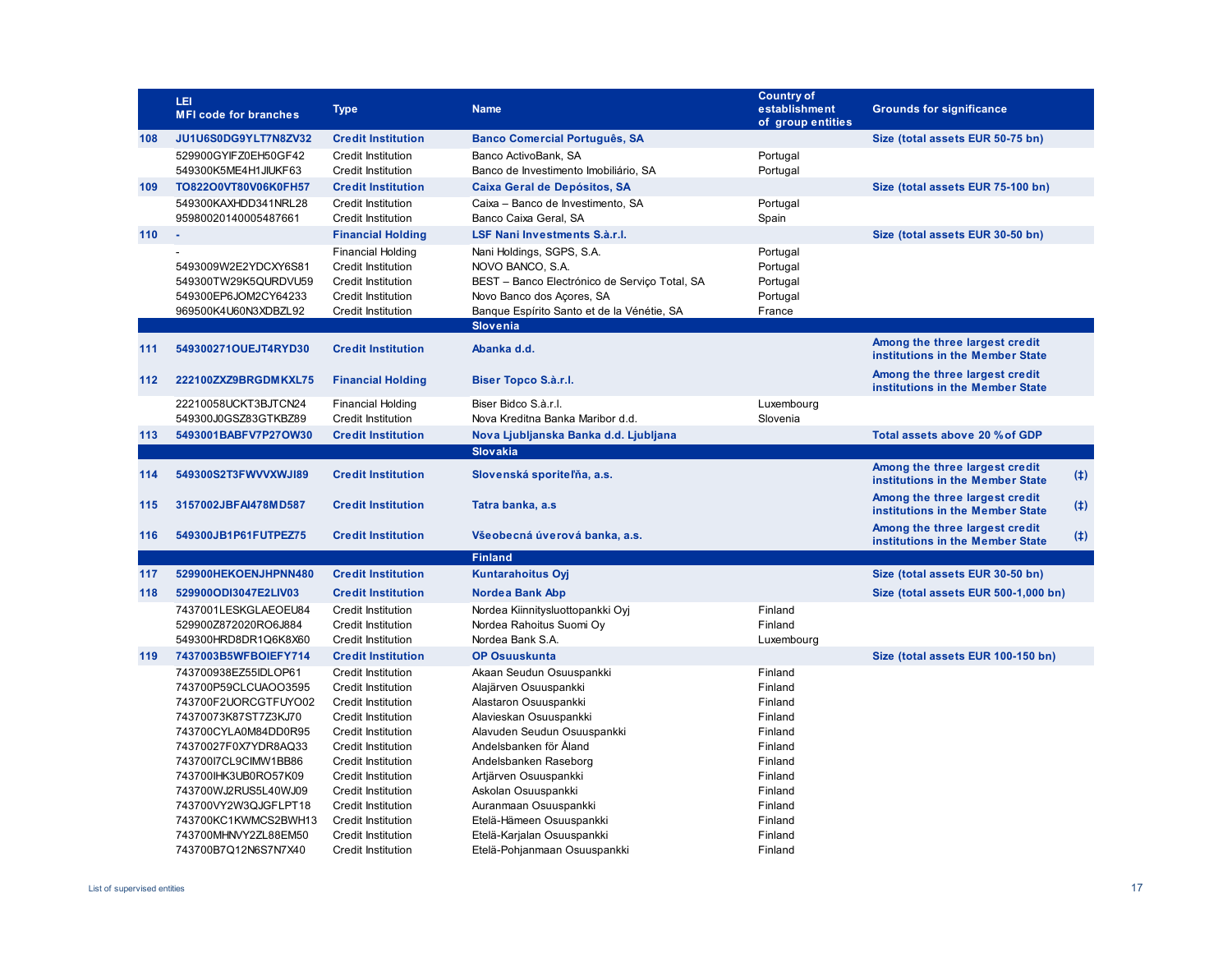| LEI                          |                           |                               | <b>Country of</b> |                                 |
|------------------------------|---------------------------|-------------------------------|-------------------|---------------------------------|
| <b>MFI code for branches</b> | <b>Type</b>               | <b>Name</b>                   | establishment     | <b>Grounds for significance</b> |
|                              |                           |                               | of group entities |                                 |
| 743700X29KDN3GKIWU33         | <b>Credit Institution</b> | Euran Osuuspankki             | Finland           |                                 |
| 7437005JG3Z3WOS6XW29         | <b>Credit Institution</b> | Haapamäen Seudun Osuuspankki  | Finland           |                                 |
| 743700DC8KVM3TM9RB18         | <b>Credit Institution</b> | Hailuodon Osuuspankki         | Finland           |                                 |
| 7437007ENH9GBNW16K76         | <b>Credit Institution</b> | Halsua-Ylipään Osuuspankki    | Finland           |                                 |
| 743700M7JFX3LTJH7K88         | <b>Credit Institution</b> | Helsingin Seudun Osuuspankki  | Finland           |                                 |
| 743700EK80GWAWN5U233         | <b>Credit Institution</b> | Himangan Osuuspankki          | Finland           |                                 |
| 7437006R7KBXSB08RV60         | <b>Credit Institution</b> | Honkilahden Osuuspankki       | Finland           |                                 |
| 743700KBABXWNBOG4472         | <b>Credit Institution</b> | Humppilan Osuuspankki         | Finland           |                                 |
| 743700HE1XP3MG000T16         | <b>Credit Institution</b> | Itä-Uudenmaan Osuuspankki     | Finland           |                                 |
| 7437008VU2NRJXAZXB79         | <b>Credit Institution</b> | Jämsän Seudun Osuuspankki     | Finland           |                                 |
| 74370055K4A4WHBSWC21         | <b>Credit Institution</b> | Janakkalan Osuuspankki        | Finland           |                                 |
| 7437007VWK7OVH2L9M20         | <b>Credit Institution</b> | Järvi-Hämeen Osuuspankki      | Finland           |                                 |
| 743700YIQDI229VCF807         | <b>Credit Institution</b> | Jokioisten Osuuspankki        | Finland           |                                 |
| 743700HPFK5TOZEID048         | <b>Credit Institution</b> | Kainuun Osuuspankki           | Finland           |                                 |
| 743700O4NRVI5J2KYZ81         | Credit Institution        | Kalajoen Osuuspankki          | Finland           |                                 |
| 743700EI8F344CMPDI13         | <b>Credit Institution</b> | Kalkkisten Osuuspankki        | Finland           |                                 |
| 7437006W45FD922EYI27         | <b>Credit Institution</b> | Kangasalan Seudun Osuuspankki | Finland           |                                 |
| 743700JLRONKNUWLYD47         | <b>Credit Institution</b> | Kangasniemen Osuuspankki      | Finland           |                                 |
| 743700NIL91GWUIF6W52         | <b>Credit Institution</b> | Kannuksen Osuuspankki         | Finland           |                                 |
| 74370015P9XEIXDVY637         | <b>Credit Institution</b> | Kärkölän Osuuspankki          | Finland           |                                 |
| 743700AQBFLI2OTC9015         | <b>Credit Institution</b> | Käylän Osuuspankki            | Finland           |                                 |
| 74370015ZE09JO490U23         | Credit Institution        | Kemin Seudun Osuuspankki      | Finland           |                                 |
| 743700KP81EUI8819583         | <b>Credit Institution</b> | Kerimäen Osuuspankki          | Finland           |                                 |
| 743700ML4AWA0MHV1191         | <b>Credit Institution</b> | Kesälahden Osuuspankki        | Finland           |                                 |
| 7437005U02E0MJI4BB87         | <b>Credit Institution</b> | Keski-Pohjanmaan Osuuspankki  | Finland           |                                 |
| 74370097ZDC1B7CS5F05         | <b>Credit Institution</b> | Keski-Suomen Osuuspankki      | Finland           |                                 |
| 743700MG74Z3JMPCM913         | <b>Credit Institution</b> | Keski-Uudenmaan Osuuspankki   | Finland           |                                 |
| 7437009IGKL75ZRKDF49         | Credit Institution        | Kihniön Osuuspankki           | Finland           |                                 |
| 743700A9UMGAQ9M0E933         | Credit Institution        | Kiikoisten Osuuspankki        | Finland           |                                 |
| 743700LBS30RMPKWKR64         | <b>Credit Institution</b> | Kiteen Seudun Osuuspankki     | Finland           |                                 |
| 743700HYSY3UIQC81S16         | <b>Credit Institution</b> | Koitin-Pertunmaan Osuuspankki | Finland           |                                 |
| 743700QZB28DPS5GCD07         | <b>Credit Institution</b> | Korpilahden Osuuspankki       | Finland           |                                 |
| 743700OBWFVSN6OFX175         | Credit Institution        | Korsnäs Andelsbank            | Finland           |                                 |
| 7437008NFUNRAPITZZ66         | <b>Credit Institution</b> | Köyliön Osuuspankki           | Finland           |                                 |
| 7437009AXKGWIELFMM06         | <b>Credit Institution</b> | Kronoby Andelsbank            | Finland           |                                 |
| 743700DQL4AMH4DDIP61         | <b>Credit Institution</b> | Kuhmon Osuuspankki            | Finland           |                                 |
| 743700Z1AFPCIXYCWK70         | <b>Credit Institution</b> | Kuortaneen Osuuspankki        | Finland           |                                 |
| 74370019WUYFD6L05Q96         | <b>Credit Institution</b> | Kurun Osuuspankki             | Finland           |                                 |
| 743700ZU856U8XLQZK68         | <b>Credit Institution</b> | Kuusamon Osuuspankki          | Finland           |                                 |
| 743700GZJ66T3LR9AA03         | <b>Credit Institution</b> | Kymenlaakson Osuuspankki      | Finland           |                                 |
| 743700YMZH4OEGOXG841         | <b>Credit Institution</b> | Laihian Osuuspankki           | Finland           |                                 |
| 743700RBFI9Y3A2EG815         | <b>Credit Institution</b> | Länsi-Kymen Osuuspankki       | Finland           |                                 |
| 7437009KVZK8X0D99654         | <b>Credit Institution</b> | Länsi-Suomen Osuuspankki      | Finland           |                                 |
| 743700AY7PXR0DBBMU76         | <b>Credit Institution</b> | Länsi-Uudenmaan Osuuspankki   | Finland           |                                 |
| 743700C8FVF87l96Z009         | <b>Credit Institution</b> | Lapin Osuuspankki             | Finland           |                                 |
| 7437007REGGNXYD2DK11         | <b>Credit Institution</b> | Lehtimäen Osuuspankki         | Finland           |                                 |
| 743700GU0MRCL3M75l66         | <b>Credit Institution</b> | Lemin Osuuspankki             | Finland           |                                 |
| 743700AEXHM36P5C7T97         | <b>Credit Institution</b> | Limingan Osuuspankki          | Finland           |                                 |
| 743700AF1SBHSA4O5W59         | <b>Credit Institution</b> | Liperin Osuuspankki           | Finland           |                                 |
|                              |                           |                               |                   |                                 |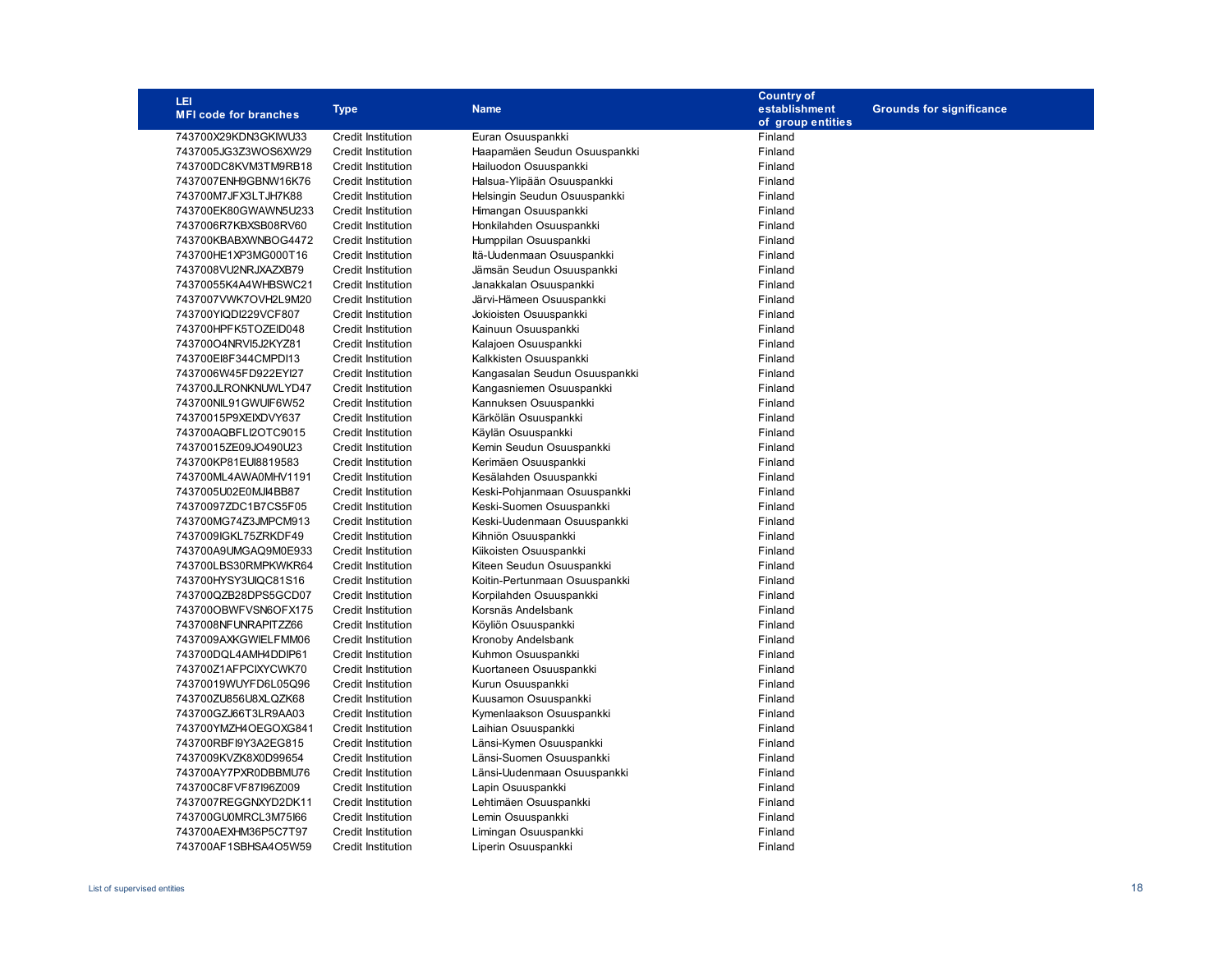| LEI                          |                           |                                  | <b>Country of</b> |                                 |
|------------------------------|---------------------------|----------------------------------|-------------------|---------------------------------|
| <b>MFI code for branches</b> | <b>Type</b>               | <b>Name</b>                      | establishment     | <b>Grounds for significance</b> |
|                              |                           |                                  | of group entities |                                 |
| 743700MX33P7UUCNR963         | <b>Credit Institution</b> | Loimaan Seudun Osuuspankki       | Finland           |                                 |
| 7437009MN5S4JJJ4VI94         | <b>Credit Institution</b> | Lokalahden Osuuspankki           | Finland           |                                 |
| 743700Q1LWZ4Y0EKR428         | <b>Credit Institution</b> | Lounaismaan Osuuspankki          | Finland           |                                 |
| 743700KKSGN4OMWDGL22         | <b>Credit Institution</b> | Lounaisrannikon Osuuspankki      | Finland           |                                 |
| 743700Q1Z9Z9OYVQA133         | <b>Credit Institution</b> | Lounais-Suomen Osuuspankki       | Finland           |                                 |
| 7437007R670U5P0B2129         | <b>Credit Institution</b> | Luhangan Osuuspankki             | Finland           |                                 |
| 743700ZESY5UVQB2QO25         | <b>Credit Institution</b> | Luopioisten Osuuspankki          | Finland           |                                 |
| 743700IJEFBP2LH4KB85         | <b>Credit Institution</b> | Luumäen Osuuspankki              | Finland           |                                 |
| 743700KZG4DRVNYYRP06         | <b>Credit Institution</b> | Maaningan Osuuspankki            | Finland           |                                 |
| 743700PFPL5042H2GW71         | <b>Credit Institution</b> | Mäntsälän Osuuspankki            | Finland           |                                 |
| 743700ZR26RXO5QJ0E92         | <b>Credit Institution</b> | Mellilän Seudun Osuuspankki      | Finland           |                                 |
| 74370048Q7QHGT40A574         | <b>Credit Institution</b> | Merimaskun Osuuspankki           | Finland           |                                 |
| 743700AISA5UWTHCVM38         | <b>Credit Institution</b> | Metsämaan Osuuspankki            | Finland           |                                 |
| 743700XYQJ3CMYDAIS18         | <b>Credit Institution</b> | Miehikkälän Osuuspankki          | Finland           |                                 |
| 743700M8IDLE7OUJGL97         | <b>Credit Institution</b> | Mouhijärven Osuuspankki          | Finland           |                                 |
| 743700KOC7ONKBMR4525         | <b>Credit Institution</b> | Multian Osuuspankki              | Finland           |                                 |
| 7437002WEFWSYATR2N80         | <b>Credit Institution</b> | Mynämäen-Nousiaisten Osuuspankki | Finland           |                                 |
| 743700XF2UPB5Y351629         | <b>Credit Institution</b> | Nagu Andelsbank                  | Finland           |                                 |
| 743700APEEB4897EDQ84         | <b>Credit Institution</b> | Nakkila-Luvian Osuuspankki       | Finland           |                                 |
| 7437008TJBCASFTJJY74         | <b>Credit Institution</b> | Niinijoen Osuuspankki            | Finland           |                                 |
| 743700O4ZKUAUWI7MR80         | <b>Credit Institution</b> | Nilakan Seudun Osuuspankki       | Finland           |                                 |
| 743700IX3V0DULG0E310         | <b>Credit Institution</b> | Nivalan Osuuspankki              | Finland           |                                 |
| 743700EWFXXCW5HX7E52         | <b>Credit Institution</b> | OP Asiakaspalvelut Oy            | Finland           |                                 |
| 549300NQ588N7RWKBP98         | <b>Credit Institution</b> | OP Yrityspankki Oyj              | Finland           |                                 |
| 743700IJXAGL8TGFRC33         | <b>Credit Institution</b> | OP-Asuntoluottopankki Oyj        | Finland           |                                 |
| 743700ABSYTMKL8IF439         | <b>Credit Institution</b> | OP-Korttiyhtiö Oyj               | Finland           |                                 |
| 743700JBSBLALUKAVO03         | <b>Credit Institution</b> | Orimattilan Osuuspankki          | Finland           |                                 |
| 743700ZEJ4W19TVBOJ86         | <b>Credit Institution</b> | Oripään Osuuspankki              | Finland           |                                 |
| 7437005D7Y68Z12DH091         | <b>Credit Institution</b> | Osuuspankki Kantrisalo           | Finland           |                                 |
| 743700A2GL1W3A06WE44         | <b>Credit Institution</b> | Oulaisten Osuuspankki            | Finland           |                                 |
| 743700VPGD5G0QF6TR40         | <b>Credit Institution</b> | Oulun Osuuspankki                | Finland           |                                 |
| 743700EBME32PXBEMC66         | <b>Credit Institution</b> | Outokummun Osuuspankki           | Finland           |                                 |
| 743700Y710QP7SURFQ56         | <b>Credit Institution</b> | Päijät-Hämeen Osuuspankki        | Finland           |                                 |
| 743700FRL5VND98LRW83         | <b>Credit Institution</b> | Paltamon Osuuspankki             | Finland           |                                 |
| 743700IHURZ8VMQD4Q72         | <b>Credit Institution</b> | Parikkalan Osuuspankki           | Finland           |                                 |
| 743700QCC7N8MCA6GD92         | <b>Credit Institution</b> | Pedersörenejdens Andelsbank      | Finland           |                                 |
| 743700JFCRS8L4CILX14         | <b>Credit Institution</b> | Peräseinäjoen Osuuspankki        | Finland           |                                 |
| 743700DZ6HE7LCRZ2W26         | <b>Credit Institution</b> | Perhon Osuuspankki               | Finland           |                                 |
| 743700V2NMNCS085TJ90         | <b>Credit Institution</b> | Perhonjokilaakson Osuuspankki    | Finland           |                                 |
| 7437008NJB465JRJ8U12         | <b>Credit Institution</b> | Petäjäveden Osuuspankki          | Finland           |                                 |
| 7437001JNUGVS4RUFF44         | <b>Credit Institution</b> | Pihtiputaan Osuuspankki          | Finland           |                                 |
| 743700GJ4UN7ZRKOHU29         | <b>Credit Institution</b> | Pohjois-Hämeen Osuuspankki       | Finland           |                                 |
| 7437000YE37J35JJA860         | <b>Credit Institution</b> | Pohjois-Karjalan Osuuspankki     | Finland           |                                 |
| 743700GFD1LTRFQ5F539         | <b>Credit Institution</b> | Pohjois-Savon Osuuspankki        | Finland           |                                 |
| 743700MRIEL5SJ6YUR33         | Credit Institution        | Pohjolan Osuuspankki             | Finland           |                                 |
| 7437007LJK24K8KRH254         | <b>Credit Institution</b> | Polvijärven Osuuspankki          | Finland           |                                 |
| 743700CL719AlFR46561         | <b>Credit Institution</b> | Posion Osuuspankki               | Finland           |                                 |
| 743700EUGXN4G6Z6GQ05         | <b>Credit Institution</b> | Pudasjärven Osuuspankki          | Finland           |                                 |
| 743700M9RASYX94PV904         | <b>Credit Institution</b> | Pukkilan Osuuspankki             | Finland           |                                 |
|                              |                           |                                  |                   |                                 |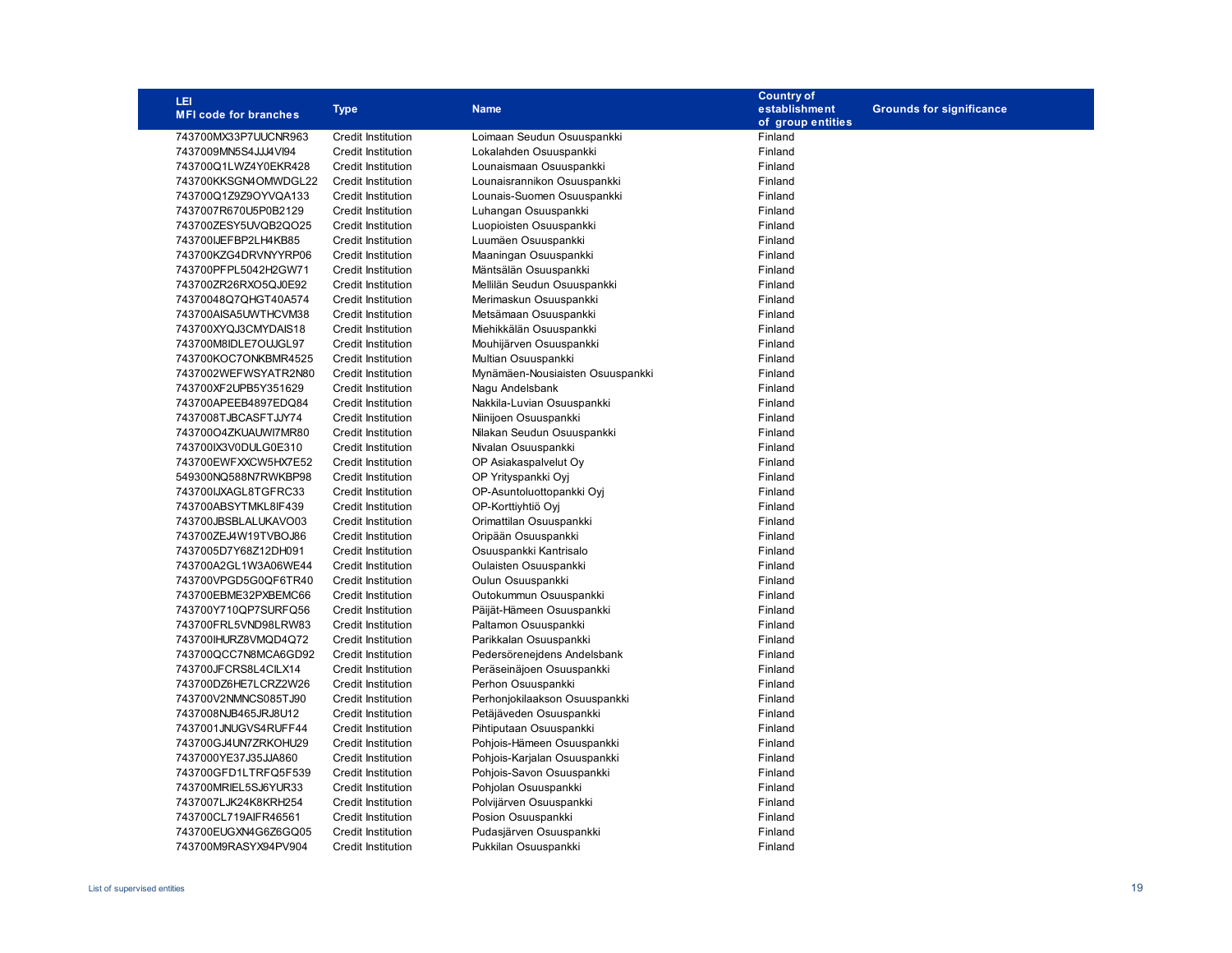| LEI                          |                           |                              | <b>Country of</b> |                                 |
|------------------------------|---------------------------|------------------------------|-------------------|---------------------------------|
| <b>MFI code for branches</b> | <b>Type</b>               | <b>Name</b>                  | establishment     | <b>Grounds for significance</b> |
|                              |                           |                              | of group entities |                                 |
| 743700GPLZAPCVT4DD07         | <b>Credit Institution</b> | Pulkkilan Osuuspankki        | Finland           |                                 |
| 743700IQJN2H8TL25G52         | <b>Credit Institution</b> | Punkalaitumen Osuuspankki    | Finland           |                                 |
| 7437008D3M45Q20VXT20         | <b>Credit Institution</b> | Purmo Andelsbank             | Finland           |                                 |
| 743700170YHRWX6KNW39         | Credit Institution        | Raahen Seudun Osuuspankki    | Finland           |                                 |
| 743700AB5XWUMVQEAH75         | <b>Credit Institution</b> | Rääkkylän Osuuspankki        | Finland           |                                 |
| 7437004C3FH18M3RRP74         | <b>Credit Institution</b> | Rantasalmen Osuuspankki      | Finland           |                                 |
| 743700QLP1JIYC9LNM65         | <b>Credit Institution</b> | Rautalammin Osuuspankki      | Finland           |                                 |
| 743700LUHWWI4JDKRQ82         | <b>Credit Institution</b> | Riistaveden Osuuspankki      | Finland           |                                 |
| 7437008T38NCFUZK1W68         | <b>Credit Institution</b> | Ruoveden Osuuspankki         | Finland           |                                 |
| 743700TKUYLG4RW2K249         | Credit Institution        | Ruukin Osuuspankki           | Finland           |                                 |
| 7437006A4VPAI9NZ1745         | <b>Credit Institution</b> | Rymättylän Osuuspankki       | Finland           |                                 |
| 743700HPINRFPX8RXN47         | <b>Credit Institution</b> | Säkylän Osuuspankki          | Finland           |                                 |
| 743700D3NZGSY7QU1F29         | <b>Credit Institution</b> | Sallan Osuuspankki           | Finland           |                                 |
| 743700TUZ4ANZLWI6M13         | <b>Credit Institution</b> | Sastamalan Osuuspankki       | Finland           |                                 |
| 743700HC5C388KB3MP75         | <b>Credit Institution</b> | Satakunnan Osuuspankki       | Finland           |                                 |
| 743700NAOLSTMW1FWJ89         | <b>Credit Institution</b> | Satapirkan Osuuspankki       | Finland           |                                 |
| 743700PFDKNYJICSTJ10         | <b>Credit Institution</b> | Savitaipaleen Osuuspankki    | Finland           |                                 |
| 743700GYCIRJVFJ14E25         | <b>Credit Institution</b> | Siikajoen Osuuspankki        | Finland           |                                 |
| 743700QVY80YGS74CR74         | <b>Credit Institution</b> | Siikalatvan Osuuspankki      | Finland           |                                 |
| 743700M6E377APG4P880         | <b>Credit Institution</b> | Simpeleen Osuuspankki        | Finland           |                                 |
| 743700IPNV6ICP2KW454         | <b>Credit Institution</b> | Sonkajärven Osuuspankki      | Finland           |                                 |
| 743700GB87YRXFF28K90         | <b>Credit Institution</b> | Suomenselän Osuuspankki      | Finland           |                                 |
| 743700XQEP1UEYJUNS65         | <b>Credit Institution</b> | Suur-Savon Osuuspankki       | Finland           |                                 |
| 743700ZOM3P6QENZZS37         | <b>Credit Institution</b> | Taivalkosken Osuuspankki     | Finland           |                                 |
| 74370033X2BDDOHHYH87         | <b>Credit Institution</b> | Taivassalon Osuuspankki      | Finland           |                                 |
| 743700TIOTHSZS7MTG50         | <b>Credit Institution</b> | Tampereen Seudun Osuuspankki | Finland           |                                 |
| 743700UXY2MX54OLKB86         | <b>Credit Institution</b> | Tervolan Osuuspankki         | Finland           |                                 |
| 7437008O79B7AX43HW34         | <b>Credit Institution</b> | Tervon Osuuspankki           | Finland           |                                 |
| 743700GZ9ULMS4QI7E91         | <b>Credit Institution</b> | Toholammin Osuuspankki       | Finland           |                                 |
| 7437001W7ZYBLF5PLQ44         | <b>Credit Institution</b> | <b>Tornion Osuuspankki</b>   | Finland           |                                 |
| 743700IV1RKODV0CZL73         | <b>Credit Institution</b> | Turun Seudun Osuuspankki     | Finland           |                                 |
| 74370014NEIOLLVU6U43         | <b>Credit Institution</b> | Tuusniemen Osuuspankki       | Finland           |                                 |
| 74370063P1OZKHHQXE70         | <b>Credit Institution</b> | Tyrnävän Osuuspankki         | Finland           |                                 |
| 743700O9JDDFMPOOP955         | <b>Credit Institution</b> | Ullavan Osuuspankki          | Finland           |                                 |
| 743700UZ1VOLOGO1OJ70         | <b>Credit Institution</b> | Urjalan Osuuspankki          | Finland           |                                 |
| 743700HQEAX8JW5U6922         | <b>Credit Institution</b> | Utajärven Osuuspankki        | Finland           |                                 |
| 743700EDXMJUEUAO0K53         | <b>Credit Institution</b> | Vaara-Karjalan Osuuspankki   | Finland           |                                 |
| 7437008R5NGHKXLC0M24         | <b>Credit Institution</b> | Valkeakosken Osuuspankki     | Finland           |                                 |
| 743700ZUKCPVVU7KHO83         | <b>Credit Institution</b> | Vampulan Osuuspankki         | Finland           |                                 |
| 743700K3BR9RSDT06G37         | Credit Institution        | Vasa Andelsbank              | Finland           |                                 |
| 743700OD43J9JBTF4114         | <b>Credit Institution</b> | Vehmersalmen Osuuspankki     | Finland           |                                 |
| 743700XXJM4ZW2PRX166         | <b>Credit Institution</b> | Vesannon Osuuspankki         | Finland           |                                 |
| 743700523GZCTOS08E41         | <b>Credit Institution</b> | Vihannin Osuuspankki         | Finland           |                                 |
| 743700PHR05DN0LGWT35         | <b>Credit Institution</b> | Vimpelin Osuuspankki         | Finland           |                                 |
| 743700S8KLIKC72SAL21         | <b>Credit Institution</b> | Virtain Osuuspankki          | Finland           |                                 |
| 7437007ZEXRV7WM2LP51         | <b>Credit Institution</b> | Ylä-Kainuun Osuuspankki      | Finland           |                                 |
| 743700KAL725N4TGJS47         | <b>Credit Institution</b> | Yläneen Osuuspankki          | Finland           |                                 |
| 7437006SV8L2TOJ65K82         | <b>Credit Institution</b> | Ylä-Savon Osuuspankki        | Finland           |                                 |
| 743700VWK3ULNUY6PZ06         | <b>Credit Institution</b> | Ylitornion Osuuspankki       | Finland           |                                 |
|                              |                           |                              |                   |                                 |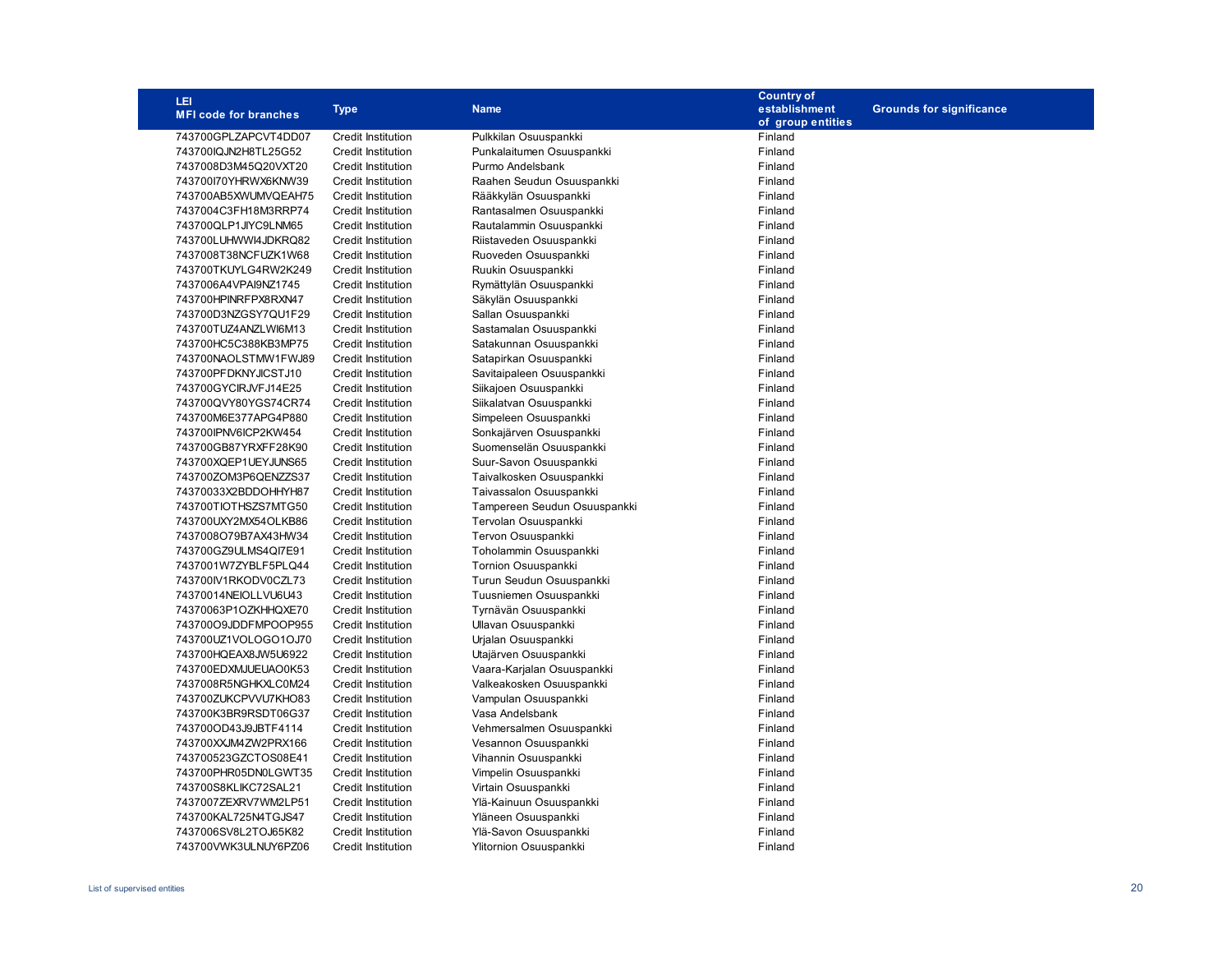| E<br>MFI code for branches | <b>ype</b>         | Name               | <b>Country of</b><br>establishment<br>of group entities | <b>Grounds for significance</b> |
|----------------------------|--------------------|--------------------|---------------------------------------------------------|---------------------------------|
| 7437009PIR3DVSTEQ287       | Credit Institution | Ypäjän Osuuspankki | Finland                                                 |                                 |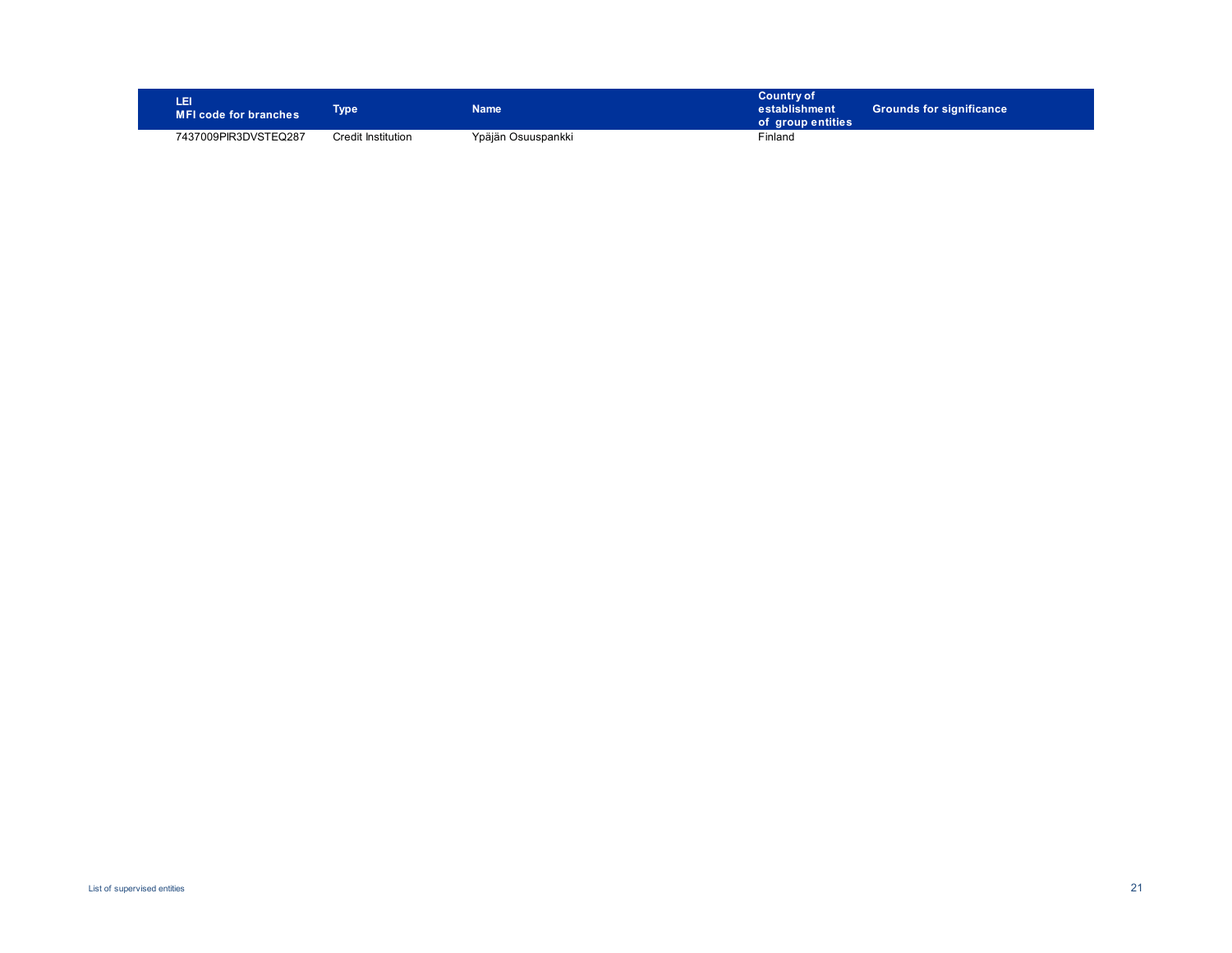## **B. List of less significant institutions**

| LEI<br><b>MFI code for branches</b> | <b>Type</b>                    | <b>Name</b>                                                           |
|-------------------------------------|--------------------------------|-----------------------------------------------------------------------|
|                                     |                                | <b>Belgium</b>                                                        |
|                                     |                                | Nationale Bank van België / Banque Nationale de Belgique              |
| 5493005KJWFEZT2GW729                | <b>Credit Institution</b>      | <b>ABK Bank CVBA</b>                                                  |
| 549300H2VNRV8LKCTU90                | <b>Mixed Financial Holding</b> | Anbang Belgium Holding NV                                             |
| 5493008P8921NNSV4139                | Credit Institution             | <b>Bank Dierickx Leys</b>                                             |
| 549300Y3RTKH8O8DYY87                | Credit Institution             | Bank J. Van Breda en C° NV                                            |
| BE0649796367                        | <b>Branch</b>                  | Bank of America Merrill Lynch International Limited - Brussels Branch |
| 549300GN1OZCOY5S7285                | Credit Institution             | <b>Banque CPH</b>                                                     |
| 549300APOHPVL4YFCA77                | Credit Institution             | Banque Eni SA                                                         |
| 549300F0CVELHBU9A156                | Credit Institution             | <b>BANQUE NAGELMACKERS S.A.</b>                                       |
| 5493008BATDQM2LE5Z97                | Credit Institution             | <b>Byblos Bank Europe</b>                                             |
| 549300EMW7AECU3N6X07                | Credit Institution             | Centrale Kredietverlening                                             |
| 549300DYPOFMXOR7XM56                | Credit Institution             | Crelan SA                                                             |
| 549300GFYXO0IJ3KY349                | <b>Financial Holding</b>       | Datex                                                                 |
| 54930005DD2HH36LIR91                | Credit Institution             | Delen Private Bank SA                                                 |
| 549300OZ46BRLZ8Y6F65                | Credit Institution             | Euroclear Bank                                                        |
| 549300CBNW05DILT6870                | <b>Financial Holding</b>       | Euroclear SA                                                          |
| 5493007JPYB9SW6CSB23                | Credit Institution             | Europabank                                                            |
| BE0450853723                        | <b>Branch</b>                  | FCE Bank plc                                                          |
| 549300ECM6H2ESM9U736                | <b>Financial Holding</b>       | Finaxis                                                               |
| BE0670848040                        | <b>Branch</b>                  | Hoist Finance AB                                                      |
| BE0466210605                        | <b>Branch</b>                  | <b>HSBC Bank plc</b>                                                  |
| BE0879239276                        | Branch                         | <b>ICICI Bank UK plc</b>                                              |
| BE0822008979                        | <b>Branch</b>                  | J.P. Morgan Europe Ltd                                                |
| BE0471564015                        | <b>Branch</b>                  | J.P. Morgan International Bank Limited                                |
| 549300BXOBQRLLWB2871                | Credit Institution             | Shizuoka Bank (Europe) SA                                             |
| 549300UZW78KEHRUB928                | Credit Institution             | United Taiwan Bank SA                                                 |
| 54930084TZJBK6D1AY92                | Credit Institution             | VAN DE PUT & CO Private Bankers                                       |
| 54930060Q00W1SRIUI57                | Credit Institution             | vdk bank                                                              |
|                                     |                                | <b>Germany</b>                                                        |
|                                     |                                | Bundesanstalt für Finanzdienstleistungsaufsicht                       |
| 529900BBEBGNAA1C6176                | Credit Institution             | Aachener Bank eG                                                      |
| 529900UMXNPZHCSC3Q13                | Credit Institution             | Aachener Bausparkasse AG                                              |
| 529900RBO6AZKV6QZU52                | <b>Financial Holding</b>       | <b>ABC Holding GmbH</b>                                               |
| DE05754                             | Branch                         | ABC International Bank plc, Zweigniederlassung Frankfurt am Main      |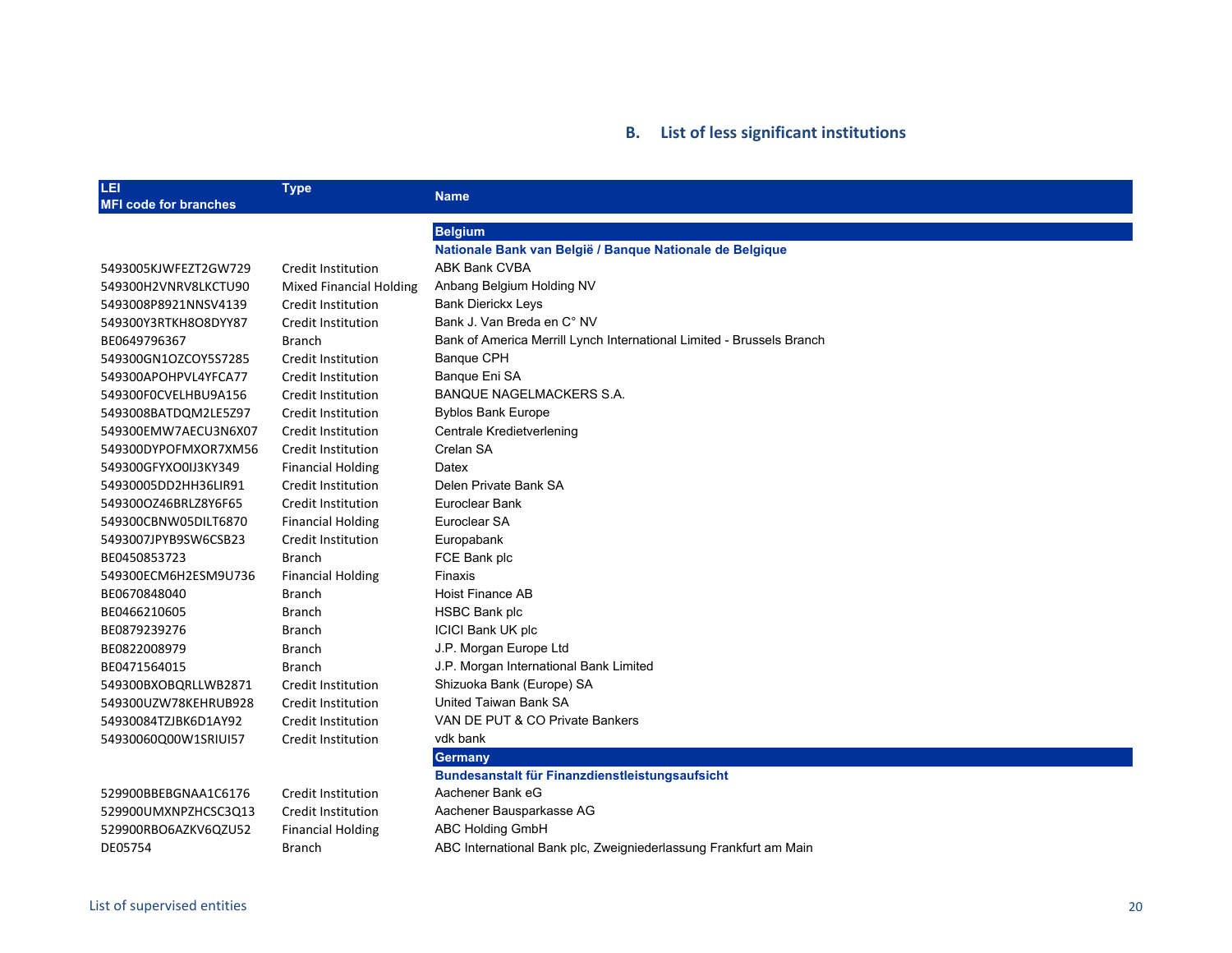| LEI                          | <b>Type</b>              | <b>Name</b>                                                                              |
|------------------------------|--------------------------|------------------------------------------------------------------------------------------|
| <b>MFI code for branches</b> |                          |                                                                                          |
| 5299009502R8B6S3LN39         | Credit Institution       | abcbank GmbH                                                                             |
| 391200DOLQBXF4UYLC89         | Credit Institution       | ABK Allgemeine Beamten Bank AG                                                           |
| 391200LPPQSPVADQIM92         | <b>Financial Holding</b> | ABK Allgemeine Beteiligungs-und Kapitalgesellschaft mbH                                  |
| 529900FJUMZDJWF8QV72         | Credit Institution       | Abtsgmünder Bank - Raiffeisen - eG                                                       |
| 529900E1WHT64CB20277         | Credit Institution       | Airbus Bank GmbH                                                                         |
| 529900DSIVJWCUQUMP41         | Credit Institution       | AKA Ausfuhrkredit-Gesellschaft mit beschränkter Haftung                                  |
| 529900P90XJRYLOJNP77         | Credit Institution       | <b>AKBANK AG</b>                                                                         |
| 529900W1M53OKIAJ5A09         | Credit Institution       | akf bank GmbH & Co KG                                                                    |
| 391200OM1ASXABQTGF02         | Credit Institution       | Aktivbank Aktiengesellschaft                                                             |
| 529900XV9ULDHFQNJS78         | Credit Institution       | Allgäuer Volksbank eG Kempten-Sonthofen                                                  |
| 529900EM0ZU25V87GD50         | Credit Institution       | Alte Leipziger Bauspar AG                                                                |
| 529900LZDW2COOVSK824         | Credit Institution       | Alxing-Brucker Genossenschaftsbank eG                                                    |
| 529900WX2U712LHABH62         | Credit Institution       | Augsburger Aktienbank Aktiengesellschaft                                                 |
| 529900Z8U2XEZKUVGD72         | Credit Institution       | Augusta-Bank eG Raiffeisen-Volksbank                                                     |
| 549300W89PRWL66WVY31         | Credit Institution       | AXA Bank AG                                                                              |
| 529900IPV3OK4E5D8Y90         | <b>Financial Holding</b> | B. Metzler seel. Sohn & Co. Holding Aktiengesellschaft                                   |
| 529900IOG1ENLW4SUU53         | Credit Institution       | B. Metzler seel. Sohn & Co. Kommanditgesellschaft auf Aktien                             |
| 529900JFOPPEDUR61H13         | Credit Institution       | Baader Bank Aktiengesellschaft                                                           |
| 529900WMY8Q2ZBWJVD33         | Credit Institution       | <b>BAG Bankaktiengesellschaft</b>                                                        |
| 5299007I4FXQ3DWNYO94         | Credit Institution       | Bank 1 Saar eG                                                                           |
| 529900DFGOXK0YLFQ697         | Credit Institution       | Bank für Kirche und Caritas eG                                                           |
| 529900A5E8HID9W8L033         | Credit Institution       | Bank für Kirche und Diakonie eG - KD-Bank                                                |
| 5299000R7WZOVIFHLN21         | Credit Institution       | Bank für Sozialwirtschaft Aktiengesellschaft                                             |
| 5299006L608JYM89QP49         | Credit Institution       | Bank im Bistum Essen eG                                                                  |
| 52990040GV6S6DHUXU91         | Credit Institution       | Bank Julius Bär Europe AG                                                                |
| DE05659                      | <b>Branch</b>            | Bank of America Merrill Lynch International Limited Zweigniederlassung Frankfurt am Main |
| DE05830                      | <b>Branch</b>            | Bank of Beirut (UK) Ltd., Niederlassung Frankfurt                                        |
| DE05666                      | <b>Branch</b>            | Bank of Scotland - Niederlassung Berlin                                                  |
| 5299001FA4B08MUDSX66         | Credit Institution       | Bank Schilling & Co Aktiengesellschaft                                                   |
| 529900KKJ9XOK6WO4426         | Credit Institution       | Bank Vontobel Europe AG                                                                  |
| 529900T9MJ6GH7X6QA19         | Credit Institution       | Bank11 für Privatkunden und Handel GmbH                                                  |
| 5299001DYPSTT2ATLX95         | Credit Institution       | Bankhaus Anton Hafner KG                                                                 |
| 529900508MSGTKVQKZ11         | Credit Institution       | Bankhaus August Lenz & Co. Aktiengesellschaft                                            |
| 5299005TV0L59BVRQG23         | Credit Institution       | Bankhaus Bauer Aktiengesellschaft                                                        |
| 529900QAB0KRK7AA2H39         | Credit Institution       | Bankhaus C.L. Seeliger                                                                   |
| 391200N0BCBVNXBRVE65         | Credit Institution       | Bankhaus E. Mayer AG                                                                     |
| 529900XLXZ4E43CYT795         | Credit Institution       | Bankhaus Ellwanger & Geiger KG                                                           |
| 529900984Z5768JBQF32         | Credit Institution       | Bankhaus Gebr. Martin Aktiengesellschaft                                                 |
| 52990092MV2ZVLDQAD56         | Credit Institution       | Bankhaus Herzogpark AG                                                                   |
| 391200VXBQK0HAAE7G94         | Credit Institution       | Bankhaus J. Faißt oHG                                                                    |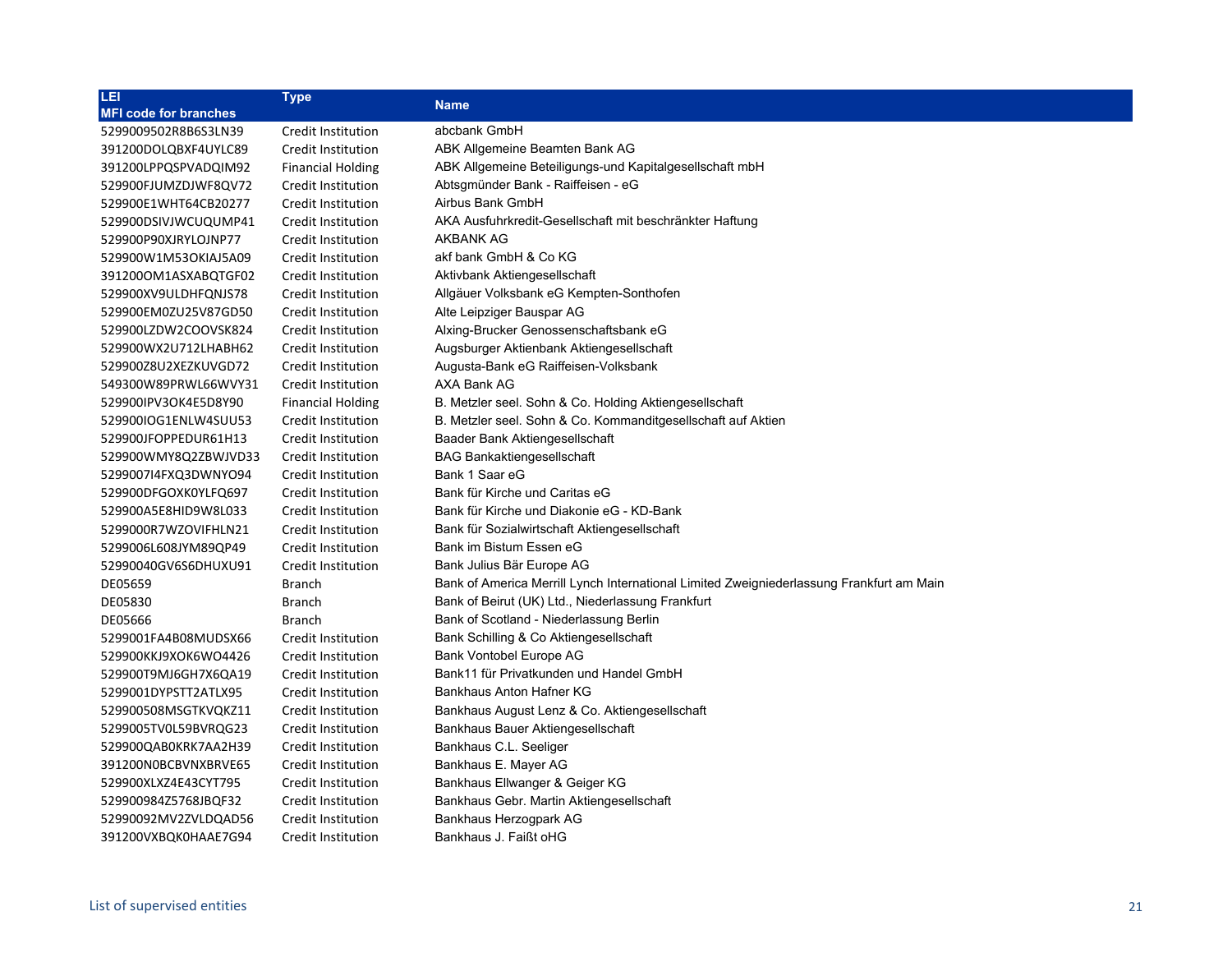| LEI                          | <b>Type</b>              | <b>Name</b>                                                                                                 |
|------------------------------|--------------------------|-------------------------------------------------------------------------------------------------------------|
| <b>MFI code for branches</b> |                          |                                                                                                             |
| 5299000DBMTZXAN1B073         | Credit Institution       | Bankhaus Lampe KG                                                                                           |
| 529900J7MNGH9AFRRD37         | Credit Institution       | Bankhaus Ludwig Sperrer KG                                                                                  |
| 529900RH5DCK9S9XYX26         | Credit Institution       | Bankhaus Max Flessa KG                                                                                      |
| 529900QTVDWLOOGK1N62         | Credit Institution       | Bankhaus Neelmeyer AG                                                                                       |
| 529900JKIXFIA5LYZN73         | Credit Institution       | Bankhaus Rautenschlein GmbH                                                                                 |
| 39120001QL91PI3RXO91         | Credit Institution       | Bankhaus von der Heydt GmbH & Co. KG                                                                        |
| 529900FAAKQAZH0OHZ82         | Credit Institution       | Bankhaus Werhahn GmbH                                                                                       |
| 5299001R998PVUCDKR55         | Credit Institution       | Bausparkasse Mainz Aktiengesellschaft                                                                       |
| 529900XNTKP4AWBR6991         | Credit Institution       | Bayerische Bodenseebank - Raiffeisen- eingetragene Genossenschaft                                           |
| 52990041R8KZII7MRY61         | <b>Financial Holding</b> | <b>BB Beteiligungs GmbH</b>                                                                                 |
| 529900LIZVBUANJ20E31         | Credit Institution       | <b>BBBank eG</b>                                                                                            |
| 529900H4JD9LEALS6S16         | Credit Institution       | Bensberger Bank eG                                                                                          |
| 5299005D4I5DYOHT5055         | Credit Institution       | Berkheimer Bank eG                                                                                          |
| 529900P0K9DSQNQL9L23         | <b>Financial Holding</b> | Berliner Effektengesellschaft AG                                                                            |
| 529900T7MYZUMMW4O176         | Credit Institution       | Berliner Volksbank eG                                                                                       |
| 529900GCY25B7SPR3560         | Credit Institution       | Bernhauser Bank eG                                                                                          |
| 529900E5ULQQ1YHY4B13         | Credit Institution       | Bezirkssparkasse Reichenau                                                                                  |
|                              | <b>Financial Holding</b> | <b>BFF Holding GmbH</b>                                                                                     |
| 529900GFT28SEW1QSG52         | Credit Institution       | BfW - Bank für Wohnungswirtschaft AG                                                                        |
| 213800YQ2JHZ6WV1PS06         | <b>Financial Holding</b> | <b>BHF Group SA</b>                                                                                         |
| D2OIGPB6E66YOBJ9GT20         | Credit Institution       | <b>BMW Bank GmbH</b>                                                                                        |
| 529900GK2AGSDVLQ0P42         | Credit Institution       | Bopfinger Bank Sechta-Ries eG                                                                               |
| 529900ZG2U1UNEWSWG40         | Credit Institution       | Bordesholmer Sparkasse Aktiengesellschaft                                                                   |
| 5299008W44I8V87F0U52         | Credit Institution       | Brandenburger Bank Volksbank-Raiffeisenbank eG                                                              |
| 529900KE0RXWI3Z6VU55         | Credit Institution       | Bremische Volksbank eG                                                                                      |
| 529900SU9499SQ6N8G87         | Credit Institution       | Brühler Bank eG                                                                                             |
| 529900VFIFTUZZZT3C10         | Credit Institution       | <b>BSQ Bauspar AG</b>                                                                                       |
| 5299008TDNA6IM1ZZC60         | Credit Institution       | Budenheimer Volksbank eG                                                                                    |
| 529900ATAS3PCZAMFW02         | Credit Institution       | Calenberger Kreditverein Calenberg-Göttingen- Grubenhagen- Hildesheim'scher ritterschaftlicher Kreditverein |
| 391200NCIUDBLHOE6C73         | Credit Institution       | CB Bank GmbH                                                                                                |
| 549300298FD7AS4PPU70         | Credit Institution       | Clearstream Banking Aktiengesellschaft                                                                      |
| 5493004PP58SUE3G8M27         | <b>Financial Holding</b> | Clearstream Holding AG                                                                                      |
| 529900ENT1WBE443LZ43         | Credit Institution       | Credit Suisse (Deutschland) Aktiengesellschaft                                                              |
| 529900EKHINI3PE9J144         | Credit Institution       | <b>CRONBANK Aktiengesellschaft</b>                                                                          |
| 529900LSSAD1RBVWHJ37         | Credit Institution       | <b>CVW-Privatbank AG</b>                                                                                    |
| 529900T9352KU0GVNY33         | <b>Financial Holding</b> | Daimler Financial Services AG                                                                               |
| DE04022                      | <b>Branch</b>            | Danske Bank A/S Zweigniederlassung Hamburg                                                                  |
| 529900FMPYJ0QVTBSD95         | Credit Institution       | Debeka Bausparkasse Aktiengesellschaft Sitz Koblenz am Rhein                                                |
| MRFNHBHO7AUDKS46SC62         | Credit Institution       | Degussa Bank Aktiengesellschaft                                                                             |
| 529900PFF9X64CHQBB08         | Credit Institution       | Dero Bank AG                                                                                                |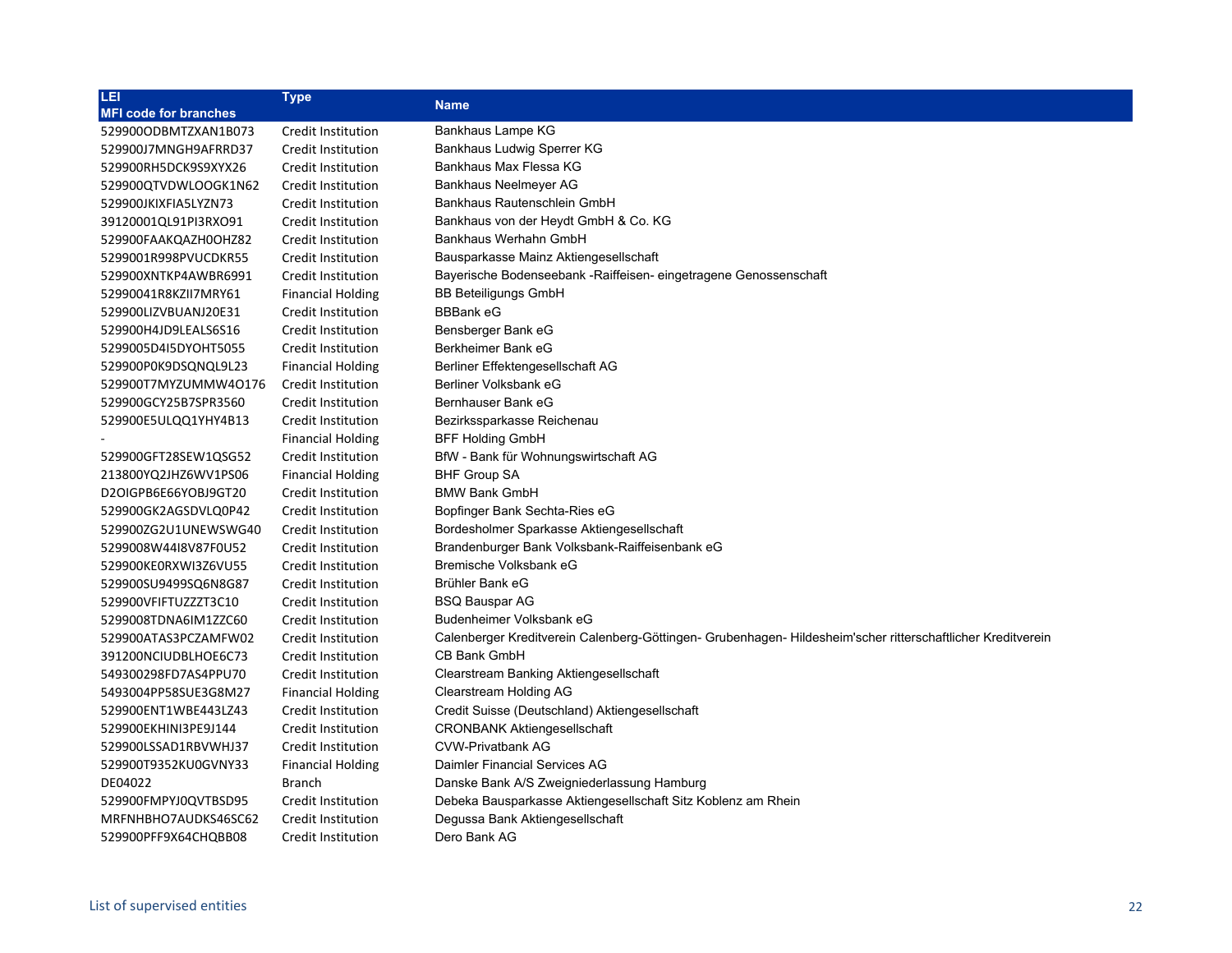| LEI                          | <b>Type</b>              | <b>Name</b>                                         |
|------------------------------|--------------------------|-----------------------------------------------------|
| <b>MFI code for branches</b> |                          |                                                     |
| 529900DBKUI06S4XAS60         | Credit Institution       | Dettinger Bank eG Volks- und Raiffeisenbank         |
| 39120001JPAYYPDRNN92         | Credit Institution       | Deutsche Bausparkasse Badenia Aktiengesellschaft    |
| 391200SW4JELHZ8L0Y34         | Credit Institution       | Deutsche Kontor Privatbank AG                       |
| 529900EXG2PM316ISO63         | Credit Institution       | Deutsche WertpapierService Bank AG                  |
| 529900TON0U80IQ5N848         | Credit Institution       | Die Aktionärsbank Kulmbach GmbH                     |
| 5299009D9BIL4D4UHT93         | Credit Institution       | Die Sparkasse Bremen AG                             |
| 5299001CHU3TRRK8UZ78         | Credit Institution       | Dithmarscher Volks- und Raiffeisenbank eG           |
| 529900RSKB4L1LC0HT02         | Credit Institution       | DKM Darlehnskasse Münster eG                        |
| DE05640                      | <b>Branch</b>            | DNB Bank ASA Filiale Deutschland                    |
| 529900P8OKWO25XE4251         | Credit Institution       | Donau-Iller Bank eG                                 |
| 23ZYQ4KSBEDVYML8NC86         | Credit Institution       | Donner & Reuschel Aktiengesellschaft                |
| 529900C61SO23HBUWX84         | Credit Institution       | Dortmunder Volksbank eingetragene Genossenschaft    |
| 52990096H29HYWPBD916         | Credit Institution       | Düsseldorfer Hypothekenbank Aktiengesellschaft      |
| 529900YQVTG54RAR6439         | Credit Institution       | DZB Bank GmbH                                       |
| 529900UZ5LPUOSWYC555         | Credit Institution       | Echterdinger Bank eG                                |
| 391200SVHXSRYC4Y6902         | Credit Institution       | Eckernförder Bank eG Volksbank-Raiffeisenbank       |
| 529900XQMOF3BB8ZKT64         | Credit Institution       | Edekabank Aktiengesellschaft                        |
| 529900G07F3297WTW056         | Credit Institution       | EIS Einlagensicherungsbank GmbH                     |
| 529900H8A4MZJKMDFU11         | Credit Institution       | Emsländische Volksbank eG                           |
| 5299005KU6Y55ZIAMZ56         | Credit Institution       | equinet Bank Aktiengesellschaft                     |
| 529900SK9E9C9PBNZX75         | Credit Institution       | Erfurter Bank eG                                    |
| 529900LXGM7KMLJE5H80         | Credit Institution       | Erzgebirgssparkasse                                 |
| 529900FWPX4ZEDGW7972         | Credit Institution       | <b>ETRIS Bank GmbH</b>                              |
| 529900LN3S50JPU47S06         | Credit Institution       | <b>EUREX Clearing Aktiengesellschaft</b>            |
| 5299009DP8KGKY0MMB95         | Credit Institution       | <b>Eurocity Bank AG</b>                             |
| 39120020BBOSP6DZUC29         | Credit Institution       | Europäisch-Iranische Handelsbank Aktiengesellschaft |
| DE05612                      | <b>Branch</b>            | Europe Arab Bank plc                                |
| 529900R600X5X54X0G26         | Credit Institution       | Evangelische Bank eG                                |
| 5299002RTPWNHY2DI332         | Credit Institution       | EVENORD-BANK eG - KG                                |
| 5299000WY4EJA4YRVE32         | Credit Institution       | Federseebank eG                                     |
| 529900WA19MYGYCO0K82         | Credit Institution       | FFS Bank GmbH                                       |
| DE05832                      | <b>Branch</b>            | FHB Kereskedelmi Bank Zrt. Niederlassung Frankfurt  |
| 5299004611357MQINQ02         | Credit Institution       | <b>FIL Fondsbank GmbH</b>                           |
| 529900B4OR3PD4V3AQ57         | <b>Financial Holding</b> | Finanzholding der Sparkasse in Bremen               |
| 529900IRBZTADXJB6757         | <b>Financial Holding</b> | Fintech Group AG                                    |
| 529900MKYC1FZ83V3121         | Credit Institution       | FinTech Group Bank AG                               |
| 529900C4BDI11BJKQ590         | Credit Institution       | Föhr-Amrumer Bank eG                                |
| 391200Y1C3ZJT2NUUD34         | Credit Institution       | Fondsdepot Bank GmbH                                |
| 549300BZZFFS0SOWR325         | Credit Institution       | Ford Bank GmbH                                      |
| DE03290                      | <b>Branch</b>            | Ford Bank Niederlassung der FCE Bank plc            |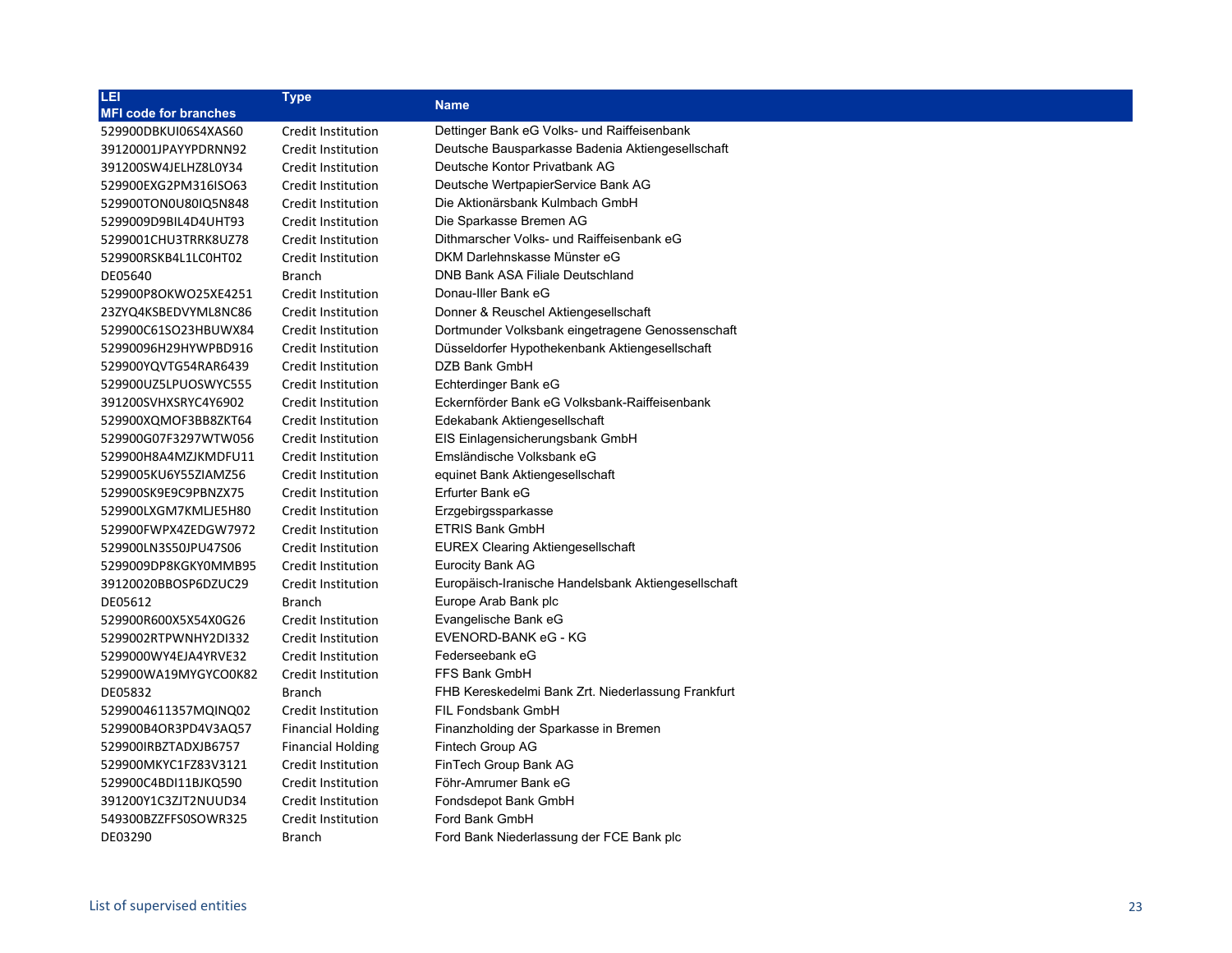| LEI                          | <b>Type</b>               | <b>Name</b>                                                   |
|------------------------------|---------------------------|---------------------------------------------------------------|
| <b>MFI code for branches</b> |                           |                                                               |
| 529900RA3M7K4Cl4JZ35         | Credit Institution        | Förde Sparkasse                                               |
| 529900YYUQ23KIEZ0M67         | Credit Institution        | Frankenberger Bank, Raiffeisenbank eG                         |
| 529900967AJZ6T29Q111         | Credit Institution        | Frankfurter Volksbank eG                                      |
| 529900B0CY07L22N6B17         | Credit Institution        | Freisinger Bank eG Volksbank-Raiffeisenbank                   |
| 52990013T2IWMZATAA69         | <b>Financial Holding</b>  | <b>Frey Financial Services GmbH</b>                           |
| 52990016N5PAU6EVAN62         | Credit Institution        | Fürst Fugger Privatbank Aktiengesellschaft                    |
| 529900WQ56SLB1IPWX73         | Credit Institution        | Fürstlich Castell'sche Bank, Credit-Casse Aktiengesellschaft  |
| 529900RHBE9A57LIR568         | Credit Institution        | Gabler-Saliter Bankgeschäft AG                                |
| 529900RZUR7UCUPMNP12         | <b>Financial Holding</b>  | Gemeinnützige Sparkassenstiftung zu Lübeck                    |
| 5299008M5D5QGM9F2M17         | Credit Institution        | Geno Bank Essen eG                                            |
| 529900EXCN8TJWH3DA29         | Credit Institution        | Genobank Mainz eG                                             |
| 529900EGI7TF9Y3BB167         | Credit Institution        | Genossenschaftsbank eG München                                |
| 529900XOI1D8DFZG4P42         | <b>Credit Institution</b> | Genossenschaftsbank Unterallgäu eG                            |
| 529900Z2Y8487OQRMV97         | Credit Institution        | Genossenschaftsbank Weil im Schönbuch eG                      |
| 529900FR98RO8IKX3687         | Credit Institution        | Gladbacher Bank AG von 1922                                   |
| 52990026HQOTT4AJP655         | Credit Institution        | GLS Gemeinschaftsbank e.G.                                    |
| 8IBZUGJ7JPLH368JE346         | Credit Institution        | Goldman Sachs AG                                              |
| DE05884                      | <b>Branch</b>             | Goldman Sachs International Bank Zweigniederlassung Frankfurt |
| 391200HOASIPGIO9YW76         | Credit Institution        | Goyer & Göppel KG                                             |
| 529900T5ON7PES0TL534         | Credit Institution        | Grafschafter Volksbank eG                                     |
| 529900MEGV7Z652LK042         | Credit Institution        | <b>Greensill Bank AG</b>                                      |
| 529900BHRYZ464GFD289         | <b>Financial Holding</b>  | <b>GRENKE AG</b>                                              |
| 529900K6G9E0JFCFFE23         | Credit Institution        | Grenke Bank AG                                                |
| 529900OPLFNQ83732X45         | Credit Institution        | Hagnauer Volksbank eG                                         |
| 529900C1N2GMTYIKO591         | Credit Institution        | Hamburger Volksbank eG                                        |
| 5299001LWOD98X7BJJ08         | Credit Institution        | Hamburgische Investitions- und Förderbank                     |
| 529900MQJIQGD8N3YV53         | Credit Institution        | Hannoversche Volksbank eG                                     |
| 5299001OKQX8MIF6CX78         | Credit Institution        | Harzer Volksbank eG                                           |
| 529900JHQ2OFFMM02038         | Credit Institution        | Harzsparkasse                                                 |
| 529900OOZP78CYPYF471         | Credit Institution        | Hauck & Aufhäuser Privatbankiers Aktiengesellschaft           |
| 529900EDWLRSBBNPOK20         | Credit Institution        | Hausbank München eG Bank für Haus- und Grundbesitz            |
| 529900KTP4LDLQ7MIR59         | Credit Institution        | Heidelberger Volksbank eingetragene Genossenschaft            |
| 5299005T3VDFRFKEDR04         | Credit Institution        | Heidenheimer Volksbank eG                                     |
| 529900SQBP5GRV2TTK54         | Credit Institution        | <b>Herner Sparkasse</b>                                       |
| 391200JFJ7FON3NE1Q88         | Credit Institution        | <b>HKB Bank GmbH</b>                                          |
| 529900P108QSOO21EE97         | Credit Institution        | Hoerner-Bank Aktiengesellschaft                               |
| 52990003P069MRS9D366         | Credit Institution        | Hohenzollerische Landesbank Kreissparkasse Sigmaringen        |
| DE05896                      | <b>Branch</b>             | Hoist Finance AB (publ) Niederlassung Deutschland             |
| 391200ABD1OLFULBLM06         | Credit Institution        | Honda Bank GmbH                                               |
| 529900W3NTW28LTOL246         | <b>Financial Holding</b>  | HORUS Ellwanger & Geiger Holding GmbH                         |
|                              |                           |                                                               |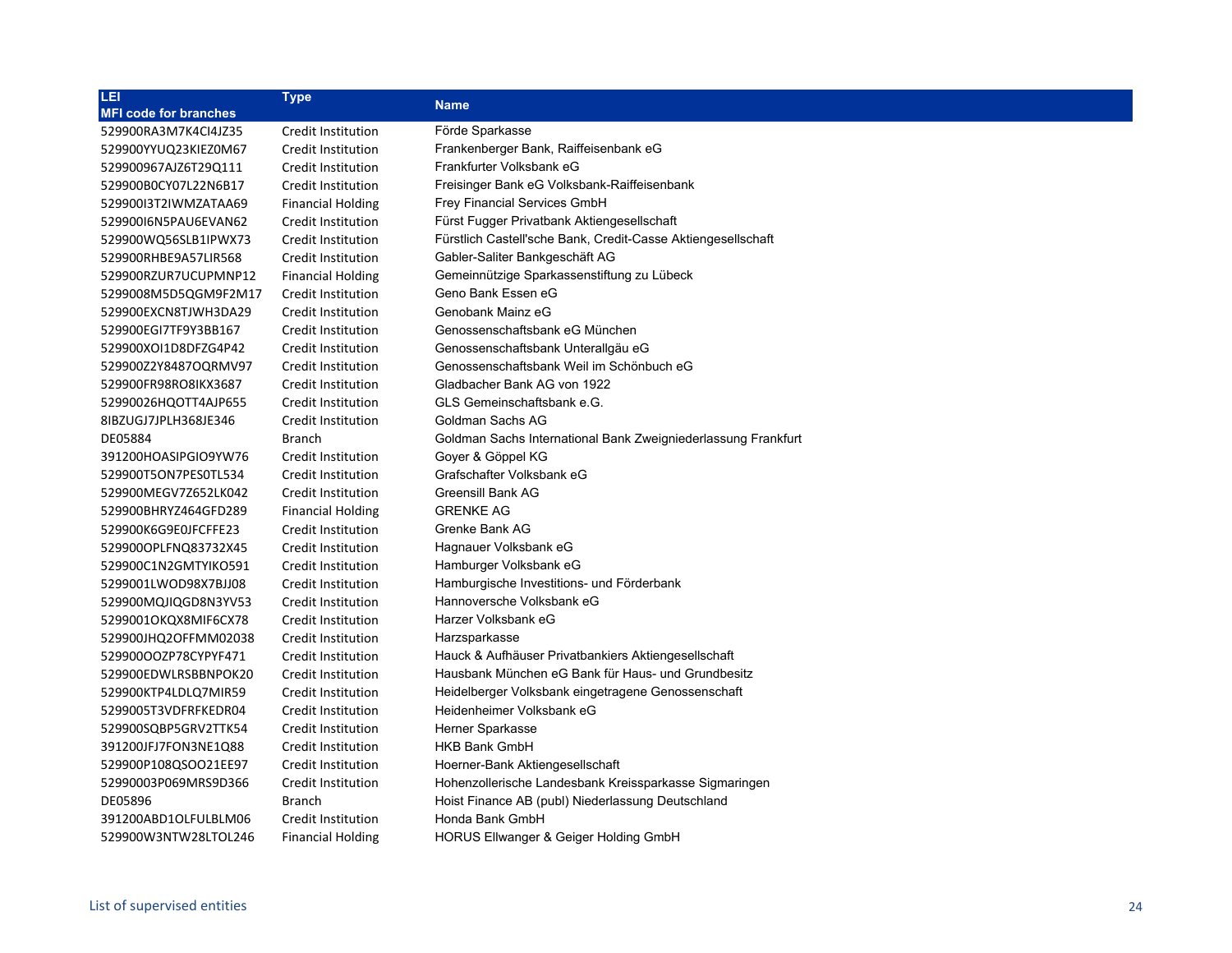| LEI                          | <b>Type</b>              |                                                                  |
|------------------------------|--------------------------|------------------------------------------------------------------|
| <b>MFI code for branches</b> |                          | <b>Name</b>                                                      |
| 21380051GNDG65QWAO66         | <b>Financial Holding</b> | HSBC Germany Holdings GmbH                                       |
| JUNT405OW8OY5GN4DX16         | Credit Institution       | <b>HSBC Trinkaus &amp; Burkhardt AG</b>                          |
| 529900CWI4OT4SMHQM23         | Credit Institution       | Hümmlinger Volksbank eG                                          |
| 529900WVTLE8OTNZY156         | Credit Institution       | Hüttenberger Bank eG                                             |
| 391200UZL84G59FD0D11         | Credit Institution       | Hyundai Capital Bank Europe GmbH                                 |
| 529900WJYRLX4PRMQM74         | Credit Institution       | IBM Deutschland Kreditbank Gesellschaft mit beschränkter Haftung |
| DE05803                      | Branch                   | ICICI Bank UK PLC, Germany Branch                                |
| DE05826                      | <b>Branch</b>            | Ikano Bank AB (publ), Zweigniederlassung Deutschland             |
| PWEFG14QWWESISQ84C69         | Credit Institution       | IKB Deutsche Industriebank Aktiengesellschaft                    |
| 529900088909IB2EAZ74         | Credit Institution       | Internationales Bankhaus Bodensee AG                             |
| 529900WNKTQZFYP0SH73         | Credit Institution       | Investitions- und Strukturbank Rheinland-Pfalz (ISB)             |
| 529900OBCZMX3TFA0673         | Credit Institution       | Investitionsbank Berlin                                          |
| 5299009T1JIGA56W7T95         | Credit Institution       | InvestitionsBank des Landes Brandenburg                          |
| 52990063ADNRF9GBTQ30         | Credit Institution       | Investitionsbank Schleswig-Holstein                              |
| 52990089JN9S8OJ5KU82         | Credit Institution       | <b>Isbank AG</b>                                                 |
| 549300ZK53CNGEEI6A29         | Credit Institution       | J.P. Morgan AG                                                   |
| DE05743                      | <b>Branch</b>            | J.P. Morgan International Bank Limited Frankfurt Branch          |
| DE05854                      | <b>Branch</b>            | J.P. Morgan Securities plc Frankfurt Branch                      |
| 529900UC2OD7II24Z667         | Credit Institution       | Joh. Berenberg, Gossler & Co. KG                                 |
| DE05650                      | Branch                   | Jyske Bank A/S, Filiale Hamburg                                  |
| 529900LCYFGV3LZPWH72         | Credit Institution       | Kaltenkirchener Bank eG                                          |
| 5299006OWDQGU3FEDK86         | Credit Institution       | Kasseler Sparkasse                                               |
| 529900MHMES2JJY4T459         | Credit Institution       | KEB Hana Bank (D) Aktiengesellschaft                             |
| 5299002GPCR602QYJC04         | <b>Financial Holding</b> | KfW Beteiligungsholding                                          |
| 529900Q1M1F4M8KMTM64         | Credit Institution       | KfW IPEX-Bank GmbH                                               |
| 529900UCQ5HTMTVAY212         | Credit Institution       | Kieler Volksbank eG                                              |
| 529900SD1974X696ZY57         | Credit Institution       | Kreis- und Stadtsparkasse Dillingen a.d. Donau                   |
| 52990057VEWDZZFRIJ07         | Credit Institution       | Kreis- und Stadtsparkasse Erding-Dorfen                          |
| 529900G44YLWEBXZBR24         | Credit Institution       | Kreis- und Stadtsparkasse Kaufbeuren                             |
| 529900F0V9LOK95G5I37         | Credit Institution       | Kreis- und Stadtsparkasse Münden                                 |
| 529900GP93B3EF6Y1989         | Credit Institution       | Kreis- und Stadtsparkasse Wasserburg am Inn                      |
| 529900QUQNS1LW47DJ51         | Credit Institution       | Kreissparkasse Ahrweiler                                         |
| 52990013RUF1YVQ45842         | Credit Institution       | Kreissparkasse Anhalt-Bitterfeld                                 |
| 5299006A2PPHMJUAYM46         | Credit Institution       | Kreissparkasse Augsburg                                          |
| 529900XKH0809QTNWQ25         | Credit Institution       | Kreissparkasse Bautzen                                           |
| 5299005E2F0CA1738607         | Credit Institution       | Kreissparkasse Bersenbrück                                       |
| 529900FPOU897IEWGV26         | Credit Institution       | Kreissparkasse Biberach                                          |
| 529900MPVCAOW4A6PE25         | Credit Institution       | Kreissparkasse Birkenfeld (Birkenfelder Landesbank)              |
| 529900KO4FARHCMXNJ85         | Credit Institution       | Kreissparkasse Bitburg-Prüm                                      |
| 5299007DRP3741GOZM90         | Credit Institution       | Kreissparkasse Böblingen                                         |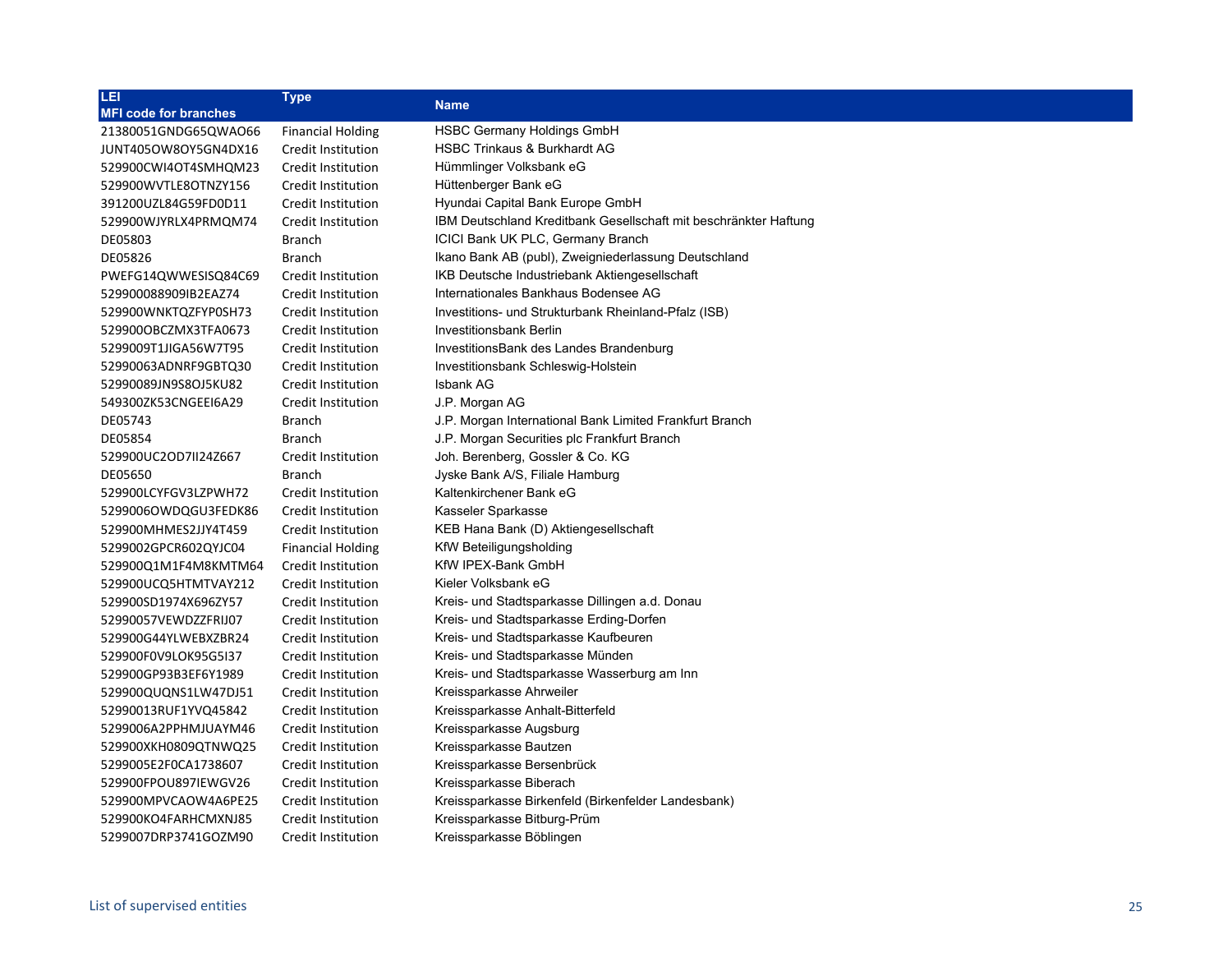| LEI                          | <b>Type</b>        | <b>Name</b>                                                                                      |
|------------------------------|--------------------|--------------------------------------------------------------------------------------------------|
| <b>MFI code for branches</b> |                    |                                                                                                  |
| 5299002H4HNGZGLL9S48         | Credit Institution | Kreissparkasse Börde                                                                             |
| 529900FLLALM2RHDWW17         | Credit Institution | Kreissparkasse Döbeln                                                                            |
| 529900Z1V9UDM2YYKI87         | Credit Institution | Kreissparkasse Düsseldorf                                                                        |
| 529900SJ58V1OLTYNP09         | Credit Institution | Kreissparkasse Eichsfeld                                                                         |
| 529900ICDZY7LEZHKJ46         | Credit Institution | Kreissparkasse Esslingen-Nürtingen                                                               |
| 529900ZUL2DDJ2C57W97         | Credit Institution | Kreissparkasse Euskirchen                                                                        |
| 529900NEY2D8BD532C51         | Credit Institution | Kreissparkasse Fallingbostel in Walsrode                                                         |
| 529900UWNQB5DODHTT84         | Credit Institution | Kreissparkasse Freudenstadt                                                                      |
| 529900AJ2F80T1EA8X85         | Credit Institution | Kreissparkasse Garmisch-Partenkirchen                                                            |
| 529900XEQIE8VMIDYW28         | Credit Institution | Kreissparkasse Gelnhausen                                                                        |
| 52990051JDPDRCH81306         | Credit Institution | Kreissparkasse Göppingen                                                                         |
| 529900MQ8PEMY841JJ04         | Credit Institution | Kreissparkasse Gotha                                                                             |
| 529900MBX1YTKVWAEZ43         | Credit Institution | Kreissparkasse Grafschaft Bentheim zu Nordhorn                                                   |
| 529900Y3MXIU45A22Q34         | Credit Institution | Kreissparkasse Grafschaft Diepholz                                                               |
| 529900RJT960CY3TAK43         | Credit Institution | Kreissparkasse Groß-Gerau                                                                        |
| 529900CDFH7GJ76LXH43         | Credit Institution | Kreissparkasse Halle (Westf.)                                                                    |
| 529900S3OB921ZBBUG77         | Credit Institution | Kreissparkasse Heidenheim                                                                        |
| 529900LG0ZUI1LJU1P46         | Credit Institution | Kreissparkasse Heilbronn                                                                         |
| 529900VU0QU9PDVTQ128         | Credit Institution | Kreissparkasse Heinsberg - Zweckverbandssparkasse des Kreises Heinsberg und der Stadt Erkelenz - |
| 529900C993QTFX14KV96         | Credit Institution | Kreissparkasse Herzogtum Lauenburg                                                               |
| 529900Z8UBNQXJICNG59         | Credit Institution | Kreissparkasse Hildburghausen                                                                    |
| 52990021HAPOILUFSF84         | Credit Institution | Kreissparkasse Kaiserslautern                                                                    |
| 529900VUIZ6XDB24BS88         | Credit Institution | Kreissparkasse Kelheim                                                                           |
| 529900RTSGHDD7OOSO86         | Credit Institution | Kreissparkasse Köln                                                                              |
| 529900BBD7C7JXDKE759         | Credit Institution | Kreissparkasse Kusel                                                                             |
| 529900BU2W60OCE4EA97         | Credit Institution | Kreissparkasse Limburg                                                                           |
| 529900L26863H1FN4S52         | Credit Institution | Kreissparkasse Ludwigsburg                                                                       |
| 52990003MJJBL4BZKX03         | Credit Institution | Kreissparkasse Märkisch-Oderland                                                                 |
| 5299006Y97HSE7B5WB50         | Credit Institution | Kreissparkasse Mayen                                                                             |
| 529900NPGCYRD0A7GI52         | Credit Institution | Kreissparkasse Melle                                                                             |
| 5299009W2BWIO9MJJC09         | Credit Institution | Kreissparkasse Miesbach-Tegernsee                                                                |
| 529900NY4QE4LF18FA62         | Credit Institution | Kreissparkasse München Starnberg Ebersberg                                                       |
| 529900OVERR058YXOB66         | Credit Institution | Kreissparkasse Nordhausen                                                                        |
| 529900E15I4XYNU1NF86         | Credit Institution | Kreis-Sparkasse Northeim                                                                         |
| 52990008SP9ETV9I7047         | Credit Institution | Kreissparkasse Ostalb                                                                            |
| 5299002GZMVW234JRW43         | Credit Institution | Kreissparkasse Ravensburg                                                                        |
| 529900WZ5UJMQE5EXE26         | Credit Institution | Kreissparkasse Reutlingen                                                                        |
| 529900M6K8MY9AX8XV65         | Credit Institution | Kreissparkasse Rhein-Hunsrück                                                                    |
| 529900E0KDTTAKITHC30         | Credit Institution | Kreissparkasse Rottweil                                                                          |
| 5299000K05SFBDX9PV30         | Credit Institution | Kreissparkasse Saale-Orla                                                                        |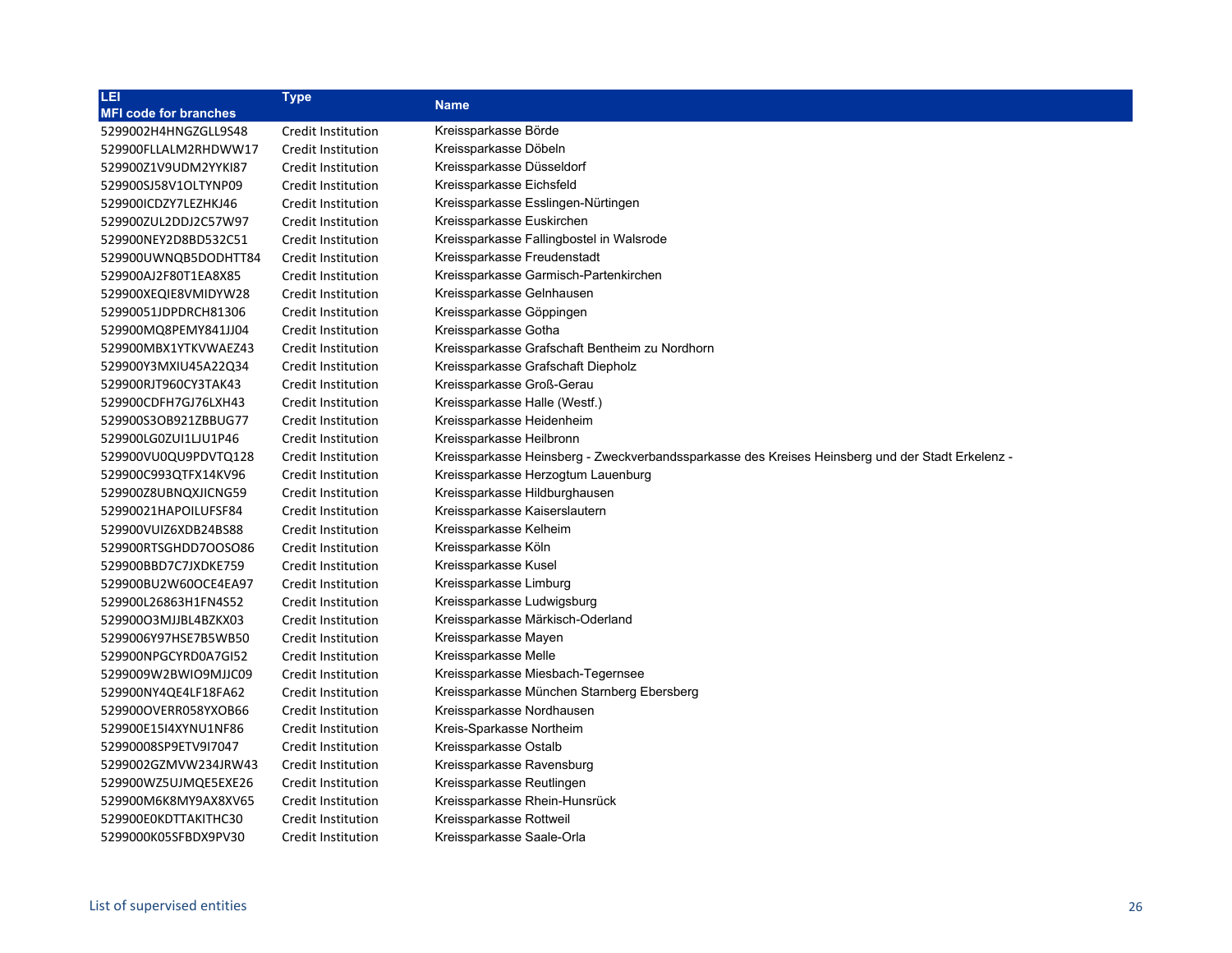| LEI                          | <b>Type</b>               | <b>Name</b>                                                                                                                                                                                                                                                                                                               |
|------------------------------|---------------------------|---------------------------------------------------------------------------------------------------------------------------------------------------------------------------------------------------------------------------------------------------------------------------------------------------------------------------|
| <b>MFI code for branches</b> |                           |                                                                                                                                                                                                                                                                                                                           |
| 529900DFS6YI9LIZAJ72         | Credit Institution        | Kreissparkasse Saalfeld-Rudolstadt                                                                                                                                                                                                                                                                                        |
| 529900P70FRX40Z44V62         | Credit Institution        | Kreissparkasse Saarlouis                                                                                                                                                                                                                                                                                                  |
| 5299001BHV0GYRSE1192         | Credit Institution        | Kreissparkasse Saarpfalz                                                                                                                                                                                                                                                                                                  |
| 529900C7LGUV8N5BG037         | Credit Institution        | Kreissparkasse Schlüchtern                                                                                                                                                                                                                                                                                                |
| 5299001UN4CS1DE1IX93         | Credit Institution        | Kreissparkasse Schwalm-Eder                                                                                                                                                                                                                                                                                               |
| 529900Z53OT4CHNVP677         | Credit Institution        | Kreissparkasse Soltau                                                                                                                                                                                                                                                                                                     |
| 529900DPL9DTMHQAME41         | Credit Institution        | Kreissparkasse St. Wendel                                                                                                                                                                                                                                                                                                 |
| 529900ALRWVJW8UUH641         | Credit Institution        | Kreissparkasse Stade                                                                                                                                                                                                                                                                                                      |
| 5299001SSGO8MMQN8E03         | Credit Institution        | Kreissparkasse Steinfurt - Zweckverbandssparkasse des Kreises Steinfurt und der Städte und Gemeinden<br>Altenberge, Greven, Hörstel, Hopsten, Horstmar, Ibbenbüren, Ladbergen, Laer, Lienen, Lotte, Metelen, Mettingen,<br>Neuenkirchen, Nordwalde, Recke, Saerbeck, Steinfurt, Tecklenburg, Westerkappeln und Wettringen |
| 529900ZFCAYRV20FSC78         | Credit Institution        | Kreissparkasse Stendal                                                                                                                                                                                                                                                                                                    |
| 529900IZPJ195088J625         | Credit Institution        | Kreissparkasse Syke                                                                                                                                                                                                                                                                                                       |
| 529900UV7P5CA8A2L926         | Credit Institution        | Kreissparkasse Traunstein-Trostberg                                                                                                                                                                                                                                                                                       |
| 529900VZSHKAB0ZU6Z09         | Credit Institution        | Kreissparkasse Tübingen                                                                                                                                                                                                                                                                                                   |
| 529900H6PMBEQPIEO203         | Credit Institution        | Kreissparkasse Tuttlingen                                                                                                                                                                                                                                                                                                 |
| 529900TXWHPLJGQB9048         | Credit Institution        | Kreissparkasse Verden                                                                                                                                                                                                                                                                                                     |
| 529900P12WJ5WU3W9566         | Credit Institution        | Kreissparkasse Vulkaneifel                                                                                                                                                                                                                                                                                                |
| 5299007GMRYEAD6PRW15         | Credit Institution        | Kreissparkasse Waiblingen                                                                                                                                                                                                                                                                                                 |
| 529900QGRCPQ350ZRW03         | Credit Institution        | Kreissparkasse Weilburg                                                                                                                                                                                                                                                                                                   |
| 529900E6H214NUUU7V22         | Credit Institution        | Kreissparkasse Wiedenbrück Zweckverbandssparkasse des Kreises Gütersloh und der Stadt Rheda-Wiedenbrück                                                                                                                                                                                                                   |
| 529900X624BIZY01DY26         | Credit Institution        | Kreis-und Stadtsparkasse Unna-Kamen, Zweckverbandssparkasse des Kreises Unna, der Kreisstadt Unna, der Stadt<br>Kamen, der Stadt Fröndenberg und der Gemeinde Holzwickede                                                                                                                                                 |
| 529900ES946F61B1ZR12         | Credit Institution        | <b>KT Bank AG</b>                                                                                                                                                                                                                                                                                                         |
| 5299000M5HXDRIFSGM87         | Credit Institution        | Kurhessische Landbank eG                                                                                                                                                                                                                                                                                                  |
| 529900923ONNWU006D14         | Credit Institution        | Kyffhäusersparkasse Artern-Sondershausen                                                                                                                                                                                                                                                                                  |
| 391200J4PA51SDPM1U90         | Credit Institution        | Landbank Horlofftal eingetragene Genossenschaft                                                                                                                                                                                                                                                                           |
| 52990050SU0S4QQ4Z793         | Credit Institution        | Landesbank Saar                                                                                                                                                                                                                                                                                                           |
| 529900PO4CDCHAP5UT66         | Credit Institution        | Landessparkasse zu Oldenburg                                                                                                                                                                                                                                                                                              |
| 391200YADB0DFDZGWC82         | Credit Institution        | LBS Bausparkasse Schleswig-Holstein-Hamburg AG                                                                                                                                                                                                                                                                            |
| 391200UEWWKBDK12KP84         | <b>Credit Institution</b> | LBS Bayerische Landesbausparkasse                                                                                                                                                                                                                                                                                         |
| 529900FU4WJ2XT7BVE31         | Credit Institution        | LBS Landesbausparkasse Südwest                                                                                                                                                                                                                                                                                            |
| 529900QM844Z8F45QI96         | Credit Institution        | LBS Norddeutsche Landesbausparkasse Berlin-Hannover                                                                                                                                                                                                                                                                       |
| 5299004SI3IL8FGDV034         | Credit Institution        | LBS Ostdeutsche Landesbausparkasse Aktiengesellschaft                                                                                                                                                                                                                                                                     |
| 529900HC4LDSGK0NCJ85         | Credit Institution        | LBS Westdeutsche Landesbausparkasse                                                                                                                                                                                                                                                                                       |
| 529900NUOHU5B1BOYF39         | Credit Institution        | Leipziger Volksbank eG                                                                                                                                                                                                                                                                                                    |
| 529900P5SXLD86FO1N96         | Credit Institution        | levoBank eG                                                                                                                                                                                                                                                                                                               |
| 529900K094KMHKJ4TS82         | Credit Institution        | LfA Förderbank Bayern                                                                                                                                                                                                                                                                                                     |
| 529900QDBEIBLJCSQE34         | Credit Institution        | LIGA Bank eG                                                                                                                                                                                                                                                                                                              |
| 529900PWC05918YY6110         | <b>Financial Holding</b>  | M.M. Warburg & CO Gruppe GmbH                                                                                                                                                                                                                                                                                             |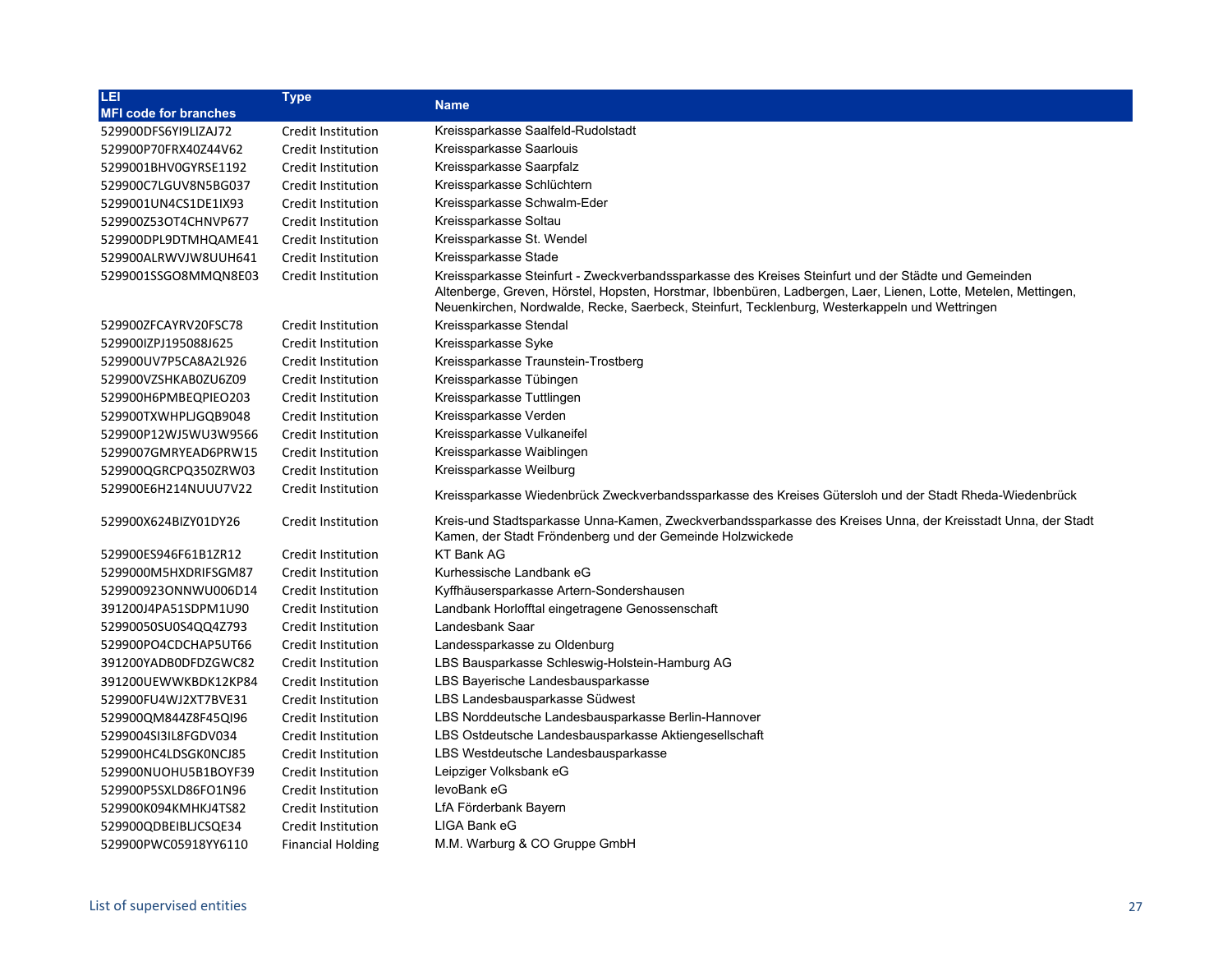| LEI                          | <b>Type</b>               | <b>Name</b>                                                         |
|------------------------------|---------------------------|---------------------------------------------------------------------|
| <b>MFI code for branches</b> |                           |                                                                     |
| 5299006GIC8WWC5LYZ79         | Credit Institution        | M.M. Warburg & CO Hypothekenbank Aktiengesellschaft                 |
| MZI1VDH2BQLFZGLQDO60         | Credit Institution        | M.M.Warburg & CO (AG & Co.) Kommanditgesellschaft auf Aktien        |
| DE05815                      | Branch                    | Macquarie Bank International Limited, Niederlassung Deutschland     |
| 529900MC68RTGHKI4F05         | Credit Institution        | MainFirst Bank Aktiengesellschaft                                   |
| 529900KA1X3855ZIY689         | Credit Institution        | Mainzer Volksbank e.G.                                              |
| 529900CK14SGH0EXOB27         | Credit Institution        | Marcard, Stein & Co AG                                              |
| 529900UV7UT5TCAG0G06         | Credit Institution        | Märkische Bank eG                                                   |
| 529900BQBP4JMDPM6Q19         | Credit Institution        | Max Heinr, Sutor OHG                                                |
| 391200JSBVM7SPMPFX14         | Credit Institution        | <b>MCE Bank GmbH</b>                                                |
| 529900EIN2ZVA8ELCD81         | Credit Institution        | medisery Bank GmbH                                                  |
| 529900FVNS34ENY5A496         | Credit Institution        | Mendener Bank eG                                                    |
| 529900DEAYRUPP22B339         | Credit Institution        | Mercedes-Benz Bank AG                                               |
| 529900Y9V9S4JSXJZK89         | Credit Institution        | Merkur Bank KGaA                                                    |
| 391200EXQ8RMJF0SLW44         | Credit Institution        | <b>MHB-Bank Aktiengesellschaft</b>                                  |
| 391200TQYSDQXVIEPY43         | Credit Institution        | Misr Bank - Europe GmbH                                             |
| 529900X200JCQZE8VX28         | Credit Institution        | Mittelbrandenburgische Sparkasse in Potsdam                         |
| 391200NDSKH9BHFGEJ93         | Credit Institution        | MKB Mittelstandskreditbank Aktiengesellschaft                       |
| 529900M25NF9TALIWQ20         | <b>Financial Holding</b>  | <b>MLP AG</b>                                                       |
| 529900YOBXEE8ZYM4V56         | Credit Institution        | MLP Banking AG                                                      |
| 7CPI4ZQUQVBDH8SA1F44         | <b>Credit Institution</b> | Morgan Stanley Bank Aktiengesellschaft                              |
| DE05724                      | Branch                    | Morgan Stanley Bank International Limited Niederlassung Deutschland |
| 529900VHU3S8ZYAQYZ61         | Credit Institution        | Münchner Bank eG                                                    |
| 529900XB8HDS2S70LH09         | Credit Institution        | Münsterländische Bank Thie & Co. KG                                 |
| 529900XJ050LKAPHXM52         | Credit Institution        | Müritz-Sparkasse                                                    |
| 529900JB9XYZ8E87N345         | <b>Credit Institution</b> | N26 Bank GmbH                                                       |
| 529900CJAJ0HDPPKUI53         | Credit Institution        | Nassauische Sparkasse                                               |
| DE05614                      | <b>Branch</b>             | National Westminster Bank plc                                       |
| 529900B91AUH0YTEXN10         | Credit Institution        | National-Bank, Aktiengesellschaft                                   |
| DE05701                      | <b>Branch</b>             | Natwest Markets Plc Niederlassung Frankfurt                         |
| 3912001LD8RUVNQECS69         | Credit Institution        | net-m privatbank 1891 AG                                            |
| 529900MH3KO3HVBFAX18         | Credit Institution        | NIBC bank Deutschland AG                                            |
| 5299005S9J7CTFNBXH55         | Credit Institution        | Niederrheinische Sparkasse Rhein-Lippe                              |
| 529900Y2I953BJ8KOV45         | Credit Institution        | Nord-Ostsee Sparkasse                                               |
| 529900HV8WMGF2BXPM03         | Credit Institution        | Nordthüringer Volksbank eG                                          |
| 529900P1AOHRZSAUNY13         | Credit Institution        | North Channel Bank GmbH & Co. KG                                    |
| 529900XLAZ15LYK8XK27         | Credit Institution        | ODDO BHF Aktiengesellschaft                                         |
| 529900CDDKNSPWIAOP87         | <b>Credit Institution</b> | Oddo Seydler Bank AG                                                |
| 5299008I0TO44SUINZ71         | Credit Institution        | Oldenburgische Landesbank Aktiengesellschaft                        |
| 529900TTQ33NNFOSDF74         | Credit Institution        | Onstmettinger Bank eG                                               |
| 5299000NI62AJ0DGKH76         | <b>Credit Institution</b> | Ostfriesische Volksbank eG                                          |
|                              |                           |                                                                     |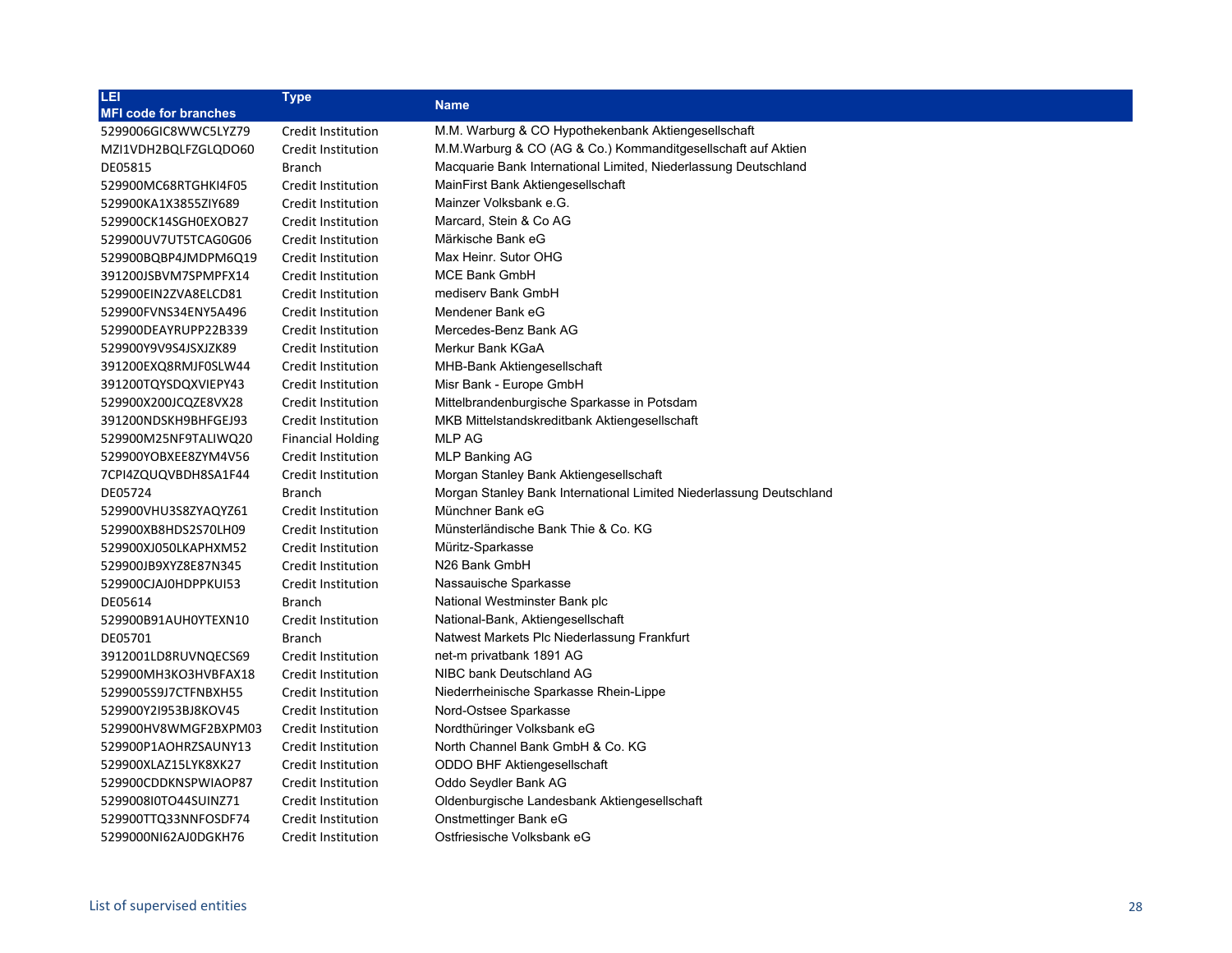| LEI                          | <b>Type</b>               | <b>Name</b>                                    |
|------------------------------|---------------------------|------------------------------------------------|
| <b>MFI code for branches</b> |                           |                                                |
| 529900GB9HQMO9Y9B097         | Credit Institution        | Ostsächsische Sparkasse Dresden                |
| 529900AT73S3UKIMP047         | <b>Credit Institution</b> | OstseeSparkasse Rostock                        |
| DE05833                      | Branch                    | OTP Bank Nyrt. Niederlassung Deutschland       |
| 529900REDZ151VJNW143         | <b>Credit Institution</b> | Otto M. Schröder Bank Aktiengesellschaft       |
| 529900R2ND5XI26DZ328         | Credit Institution        | Oyak Anker Bank GmbH                           |
| 529900SCADYND9KVP627         | Credit Institution        | Pax-Bank eG                                    |
| DE05886                      | <b>Branch</b>             | PKO Bank Polski S.A. Niederlassung Deutschland |
| 5299002X86DA8KW66940         | Credit Institution        | Pommersche Volksbank eG                        |
| 549300W1QYDI0OYR2P73         | Credit Institution        | Portigon AG                                    |
| 529900H9255HSTOGDY35         | Credit Institution        | ProCredit Bank AG                              |
| 529900LIN8L1K9MLTR09         | <b>Financial Holding</b>  | ProCredit Holding AG & Co.KGaA                 |
| 52990051M5IBVG7NXR89         | Credit Institution        | PSD Bank Berlin-Brandenburg eG                 |
| 5299007YNRS66KKG0810         | Credit Institution        | PSD Bank Braunschweig eG                       |
| 529900JQJNQGXQZ12459         | Credit Institution        | PSD Bank Hannover eG                           |
| 5299005QMSP02NYJBZ32         | Credit Institution        | PSD Bank Hessen-Thüringen eG                   |
| 529900DB1FYHSPU1LN76         | Credit Institution        | PSD Bank Karlsruhe-Neustadt eG                 |
| 5299001VD42OCUBBQF41         | <b>Credit Institution</b> | PSD Bank Kiel eG                               |
| 529900EDGJAI75AJ1J71         | Credit Institution        | PSD Bank Koblenz eG                            |
| 529900COPYLMXONPTC24         | Credit Institution        | PSD Bank Köln eG                               |
| 529900KNPI1D0Y1DGK92         | Credit Institution        | PSD Bank München eG                            |
| 529900ACUKILJMOPWO17         | Credit Institution        | PSD Bank Niederbayern-Oberpfalz eG             |
| 529900WCSH33UUPXPH12         | <b>Credit Institution</b> | PSD Bank Nord eG                               |
| 529900YUKZ4C8FPONG83         | Credit Institution        | PSD Bank Nürnberg eG                           |
| 5299001ZDCILHOAR7Q32         | Credit Institution        | PSD Bank RheinNeckarSaar eG                    |
| 529900CS2DTIIVXYK804         | Credit Institution        | PSD Bank Rhein-Ruhr eG                         |
| 529900RD5JHCTHFESN73         | Credit Institution        | PSD Bank Westfalen-Lippe eG                    |
| 5299004IU009FT2HTS78         | Credit Institution        | quirin bank AG                                 |
| 529900KW4GG29WO59056         | Credit Institution        | Raiffeisen - meine Bank eG                     |
| 529900P103HNI68TV259         | Credit Institution        | Raiffeisen Privatbank eG                       |
| 529900ES21I7FQKP9415         | Credit Institution        | Raiffeisen Spar + Kreditbank eG                |
| 52990020NIO2QQLIT406         | Credit Institution        | Raiffeisenbank Adelzhausen-Sielenbach eG       |
| 529900VT7A7LHPOCYV70         | Credit Institution        | Raiffeisenbank Aichhalden-Hardt-Sulgen eG      |
| 529900JEKLBM7SSTQS98         | Credit Institution        | Raiffeisenbank Aidlingen eG                    |
| 3912002QZMEZO2KJZE37         | Credit Institution        | Raiffeisenbank Aiglsbach eG                    |
| 529900OHUHJRS2P39784         | Credit Institution        | Raiffeisenbank Aindling eG                     |
| 529900B909XL5B2WHV75         | Credit Institution        | Raiffeisenbank Aitrang-Ruderatshofen eG        |
| 391200RSC9RYYCP2KC10         | Credit Institution        | Raiffeisenbank Altdorf-Ergolding eG            |
| 529900SN472TILH3RM57         | Credit Institution        | Raiffeisenbank Altdorf-Feucht eG               |
| 391200LINCNRUHLGEP55         | Credit Institution        | Raiffeisenbank Alteglofsheim-Hagelstadt eG     |
| 5299005NWLM5BJ07F245         | <b>Credit Institution</b> | Raiffeisenbank Altschweier eG                  |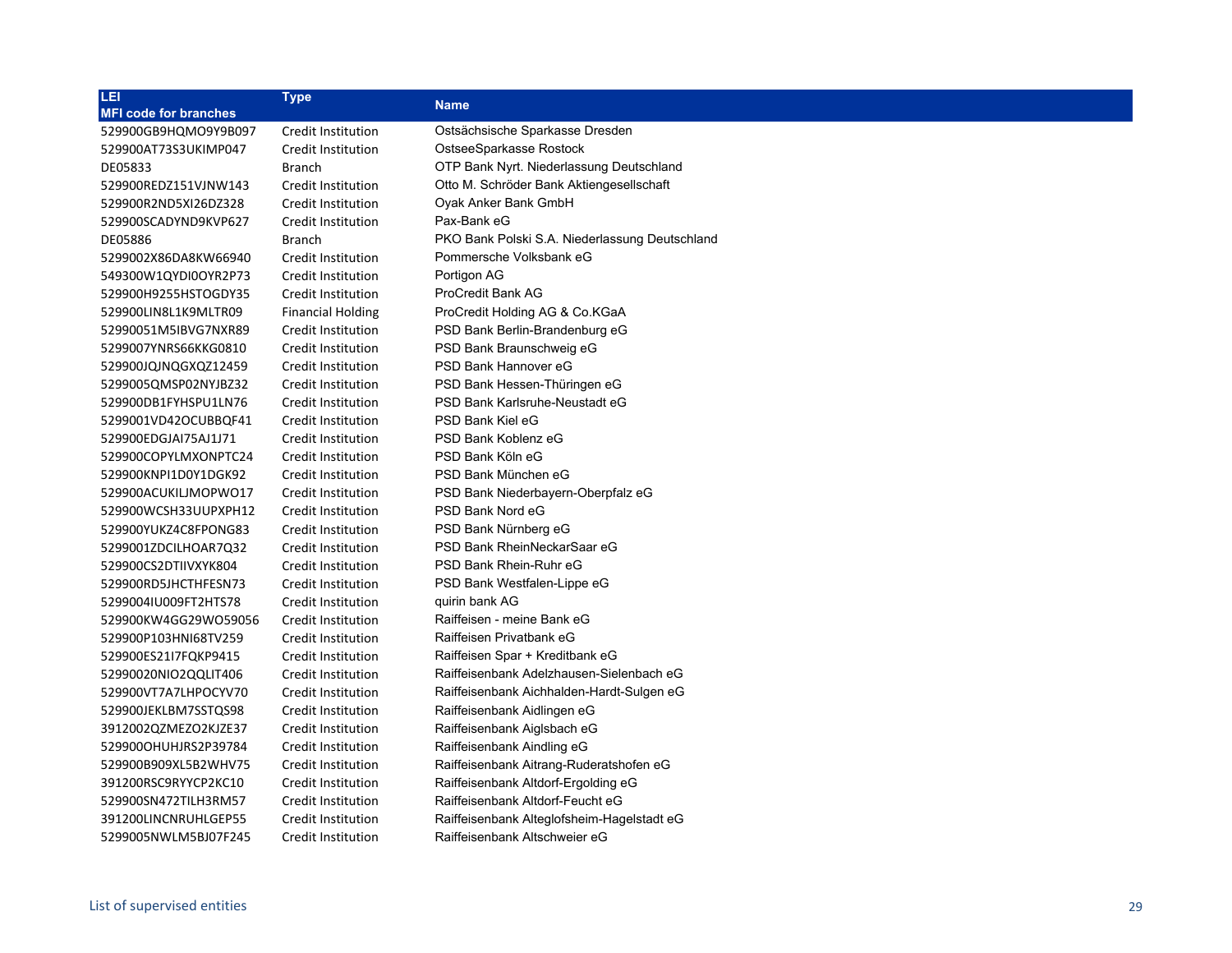| LEI                          | <b>Type</b>               | <b>Name</b>                                      |
|------------------------------|---------------------------|--------------------------------------------------|
| <b>MFI code for branches</b> |                           |                                                  |
| 529900OMAOLGHE7UML58         | Credit Institution        | Raiffeisenbank am Dreisessel eG                  |
| 529900N21YBLSSD9YT89         | Credit Institution        | Raiffeisenbank Am Goldenen Steig eG              |
| 52990002AOJ5QYHRDS24         | Credit Institution        | Raiffeisenbank am Kulm eG                        |
| 5299009OMCNAWE2WTC71         | Credit Institution        | Raiffeisenbank Anger eG                          |
| 529900S90ZQ3HED40876         | Credit Institution        | Raiffeisenbank Aresing-Gerolsbach eG             |
| 5299003WFWKBPJQ1M410         | Credit Institution        | Raiffeisenbank Arnstorf eG                       |
| 529900298UVRWERN3864         | Credit Institution        | Raiffeisenbank Aschaffenburg eG                  |
| 529900HBDL63JZQPL059         | Credit Institution        | Raiffeisenbank Aschau-Samerberg eG               |
| 529900FI3KMLY2DOVK48         | Credit Institution        | Raiffeisenbank Aschberg eG                       |
| 529900R1A7TN1LM06875         | Credit Institution        | Raiffeisenbank Auerbach-Freihung eG              |
| 5299008OHEJ4GWHLOJ53         | Credit Institution        | Raiffeisenbank Augsburger Land West eG           |
| 529900HSCZ66XD71P398         | Credit Institution        | Raiffeisenbank Aulendorf eG                      |
| 3912006KOLR69ZPPEZ32         | Credit Institution        | Raiffeisenbank Bad Kötzting eG                   |
| 529900673O9RT0H4KR87         | Credit Institution        | Raiffeisenbank Bad Saulgau eG                    |
| 391200F5EVIBV1TWEX09         | Credit Institution        | Raiffeisenbank Bad Schussenried eG               |
| 529900FLRSBNRI6T7218         | Credit Institution        | Raiffeisenbank Bad Windsheim eG                  |
| 529900PV6NMLG7A07E74         | Credit Institution        | Raiffeisenbank Baisweil-Eggenthal-Friesenried eG |
| 391200QFHKFFRLN5I553         | Credit Institution        | Raiffeisenbank Bechhofen eG                      |
| 5299003YWG9GBJAHML48         | Credit Institution        | Raiffeisenbank Beilngries eG                     |
| 529900O41FX1BDKQGP38         | Credit Institution        | Raiffeisenbank Berghülen eG                      |
| 529900HGXH6VMSKD1288         | Credit Institution        | Raiffeisenbank Beuerberg-Eurasburg eG            |
| 529900Q5RDP6E79KWX23         | Credit Institution        | Raiffeisenbank Biberach eG                       |
| 529900HMJTUA75M2AB16         | Credit Institution        | Raiffeisenbank Bibertgrund eG                    |
| 529900NFP8CVUMHPTO39         | Credit Institution        | Raiffeisenbank Bidingen eG                       |
| 391200RNH9BNLRC0IL45         | Credit Institution        | Raiffeisenbank Biebergrund- Petersberg eG        |
| 529900ISAWOANWHA3D29         | Credit Institution        | Raiffeisenbank Bissingen eG                      |
| 529900XXZTGP63UM1323         | Credit Institution        | Raiffeisenbank Bobingen eG                       |
| 529900S4MFU1FFRTKZ13         | Credit Institution        | Raiffeisenbank Borken Nordhessen eG              |
| 529900ZB4NCETE37DG53         | Credit Institution        | Raiffeisenbank Böllingertal eG                   |
| 529900WGW7JNZWTFVV97         | Credit Institution        | Raiffeisenbank Bretzfeld-Neuenstein eG           |
| 529900RJ87WUJ2OAO847         | Credit Institution        | Raiffeisenbank Bruck eG                          |
| 5299000G88VRM4ANQO92         | Credit Institution        | Raiffeisenbank Buch-Eching eG                    |
| 529900Y7544GYFG3TK85         | Credit Institution        | Raiffeisenbank Bühlertal eG                      |
| 529900BVUP40I1J7ZH60         | Credit Institution        | Raiffeisenbank Burgebrach - Stegaurach eG        |
| 52990018JAQK94497F68         | Credit Institution        | Raiffeisenbank Burghaun eG                       |
| 5299009A6ZY3AIDP5474         | Credit Institution        | Raiffeisenbank Butjadingen-Abbehausen eG         |
| 529900XBPDFUJS0CPK08         | Credit Institution        | Raiffeisenbank Bütthard-Gaukönigshofen eG        |
| 529900ZE6IJR39Y18J76         | Credit Institution        | Raiffeisenbank Chamer Land eG                    |
| 529900H24NOMGMZBCZ74         | Credit Institution        | Raiffeisenbank Chiemgau - Nord - Obing eG        |
| 529900JQS7IQHS1L1Q97         | <b>Credit Institution</b> | Raiffeisenbank Denzlingen-Sexau eG               |
|                              |                           |                                                  |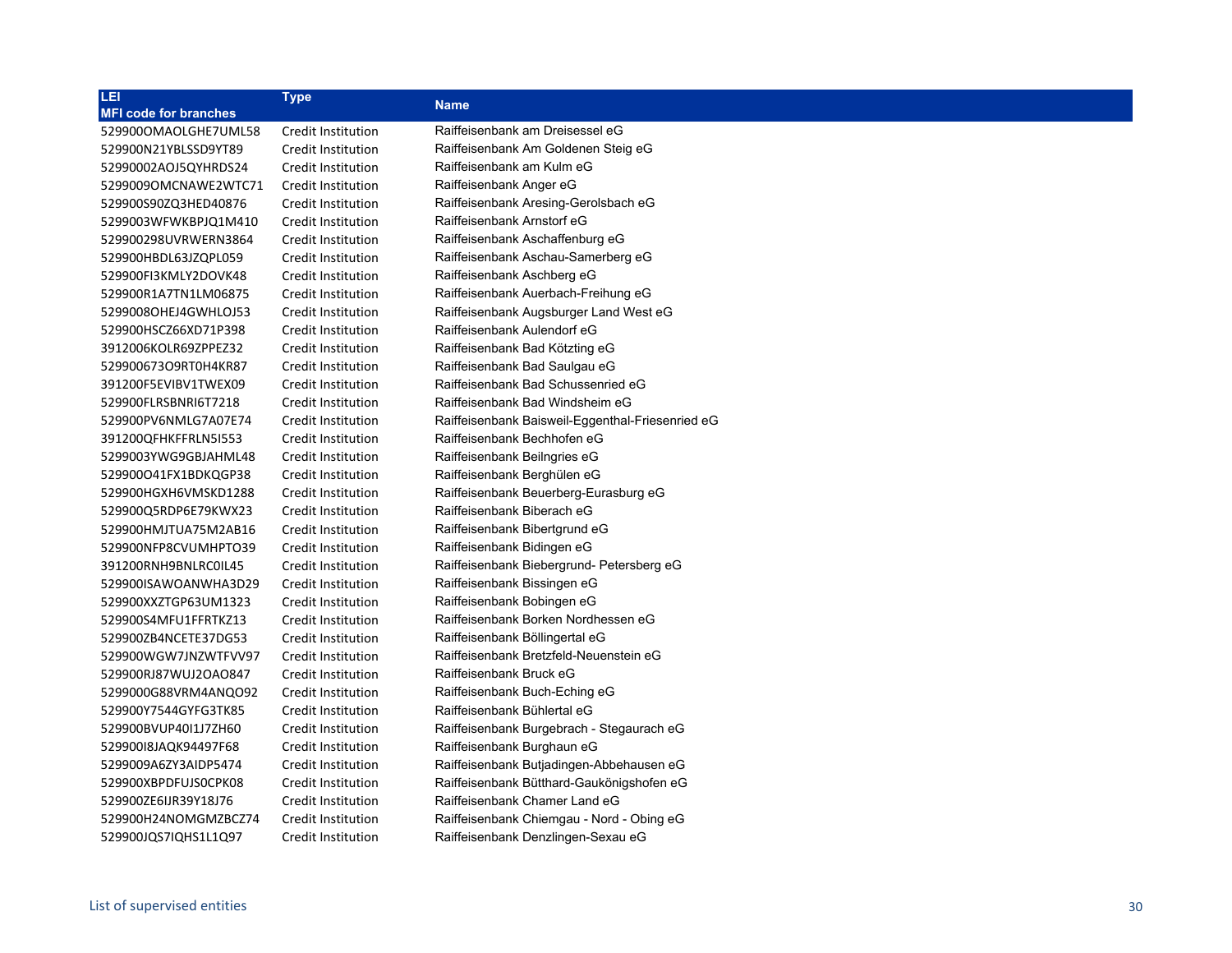| LEI                          | Type               | <b>Name</b>                                               |
|------------------------------|--------------------|-----------------------------------------------------------|
| <b>MFI code for branches</b> |                    |                                                           |
| 529900XGIZA1FDCDQZ11         | Credit Institution | Raiffeisenbank Dietersheim und Umgebung eG                |
| 391200DRLB1DHUMB0N77         | Credit Institution | Raiffeisenbank Donau-Heuberg, eingetragene Genossenschaft |
| 5299000L1GR0BD9DCI33         | Credit Institution | Raiffeisenbank Donaumooser Land eG                        |
| 5299002F0VR9S2N48F91         | Credit Institution | Raiffeisenbank Ebrachgrund eG                             |
| 529900UZOEIZDD8WXZ90         | Credit Institution | Raiffeisenbank eG (Bad Bramstedt)                         |
| 529900FVKJM4KOUSK880         | Credit Institution | Raiffeisenbank eG (Bargteheide)                           |
| 5299000AFYN2KIDKYP77         | Credit Institution | Raiffeisenbank eG (Baunatal)                              |
| 5299009DTIDFJYI3SK92         | Credit Institution | Raiffeisenbank eG (Ebsdorfergrund)                        |
| 529900QQ49ZWG1OW7W89         | Credit Institution | Raiffeisenbank eG (Elztal)                                |
| 529900JN3HAQ6W7GDC44         | Credit Institution | Raiffeisenbank eG (Flieden)                               |
| 529900C0H5OM7TYSQK47         | Credit Institution | Raiffeisenbank eG (Großenlüder)                           |
| 5299007O0A3MLVGRMU30         | Credit Institution | Raiffeisenbank eG (Gundelfingen)                          |
| 5299005IST094V3XHU84         | Credit Institution | Raiffeisenbank eG (Hagenow)                               |
| 529900H1QC8BPEX0O985         | Credit Institution | Raiffeisenbank eG (Handewitt)                             |
| 529900IONZ7XPGBINC13         | Credit Institution | Raiffeisenbank eG (Lauenburg)                             |
| 5299002HYGKN2PVW0806         | Credit Institution | Raiffeisenbank eG (Leezen)                                |
| 39120000V0MYFQN1SO81         | Credit Institution | Raiffeisenbank eG (Moormerland)                           |
| 529900EKXZS8A6D0UB40         | Credit Institution | Raiffeisenbank eG (Niederwallmenach)                      |
| 529900JRPSTM2K590489         | Credit Institution | Raiffeisenbank eG (Owschlag)                              |
| 3912002JUXX6AEDUI212         | Credit Institution | Raiffeisenbank eG (Ratzeburg)                             |
| 52990024G0N1T9LQAJ26         | Credit Institution | Raiffeisenbank eG (Rodenbach)                             |
| 5299001LO40HZJF61T52         | Credit Institution | Raiffeisenbank eG (Seestermühe)                           |
| 5299007Y7UJE5QV9QD03         | Credit Institution | Raiffeisenbank eG (Simmerath)                             |
| 391200EMSDBIFHWREC72         | Credit Institution | Raiffeisenbank eG (Struvenhütten)                         |
| 529900WRKQERAMIROH63         | Credit Institution | Raiffeisenbank eG (Malchin)                               |
| 391200OVYHN1EAYWJV45         | Credit Institution | Raiffeisenbank eG (Todenbüttel)                           |
| 529900O9KEFE0RGCUG84         | Credit Institution | Raiffeisenbank eG Asbach-Sorga                            |
| 529900JKDJYUYCOZYI25         | Credit Institution | Raiffeisenbank eG Deggendorf-Plattling-Sonnenwald         |
| 529900J5TUMU3E1SLC32         | Credit Institution | Raiffeisenbank eG Offenbach/M.-Bieber                     |
| 529900YKZWR2YF6CCR74         | Credit Institution | Raiffeisenbank eG Scharrel                                |
| 5299005GUTY316HFWF50         | Credit Institution | Raiffeisenbank eG Unterwesterwald                         |
| 5299003BM5J078AXVS43         | Credit Institution | Raiffeisenbank Ehekirchen-Oberhausen eG                   |
| 529900S24NBYGGVAFY08         | Credit Institution | Raiffeisenbank Ehingen-Hochsträß eG                       |
| 391200KTWOTE1KXQIU30         | Credit Institution | Raiffeisenbank Eichenbühl und Umgebung eG                 |
| 5299008BSVA4NY593212         | Credit Institution | Raiffeisenbank Eifeltor eG                                |
| 5299005ESR0IPYWFYP06         | Credit Institution | Raiffeisenbank Elbmarsch eG                               |
| 529900PJXMMZ3I6O2U89         | Credit Institution | Raiffeisenbank Elsavatal eG                               |
| 52990015A2T01KLWV917         | Credit Institution | Raiffeisenbank Emsland-Mitte eG                           |
| 391200GADI8AJH9IL137         | Credit Institution | Raiffeisenbank Emtmannsberg eG                            |
| 529900IURQZDWTE8OO73         | Credit Institution | Raiffeisenbank Erding eG                                  |
|                              |                    |                                                           |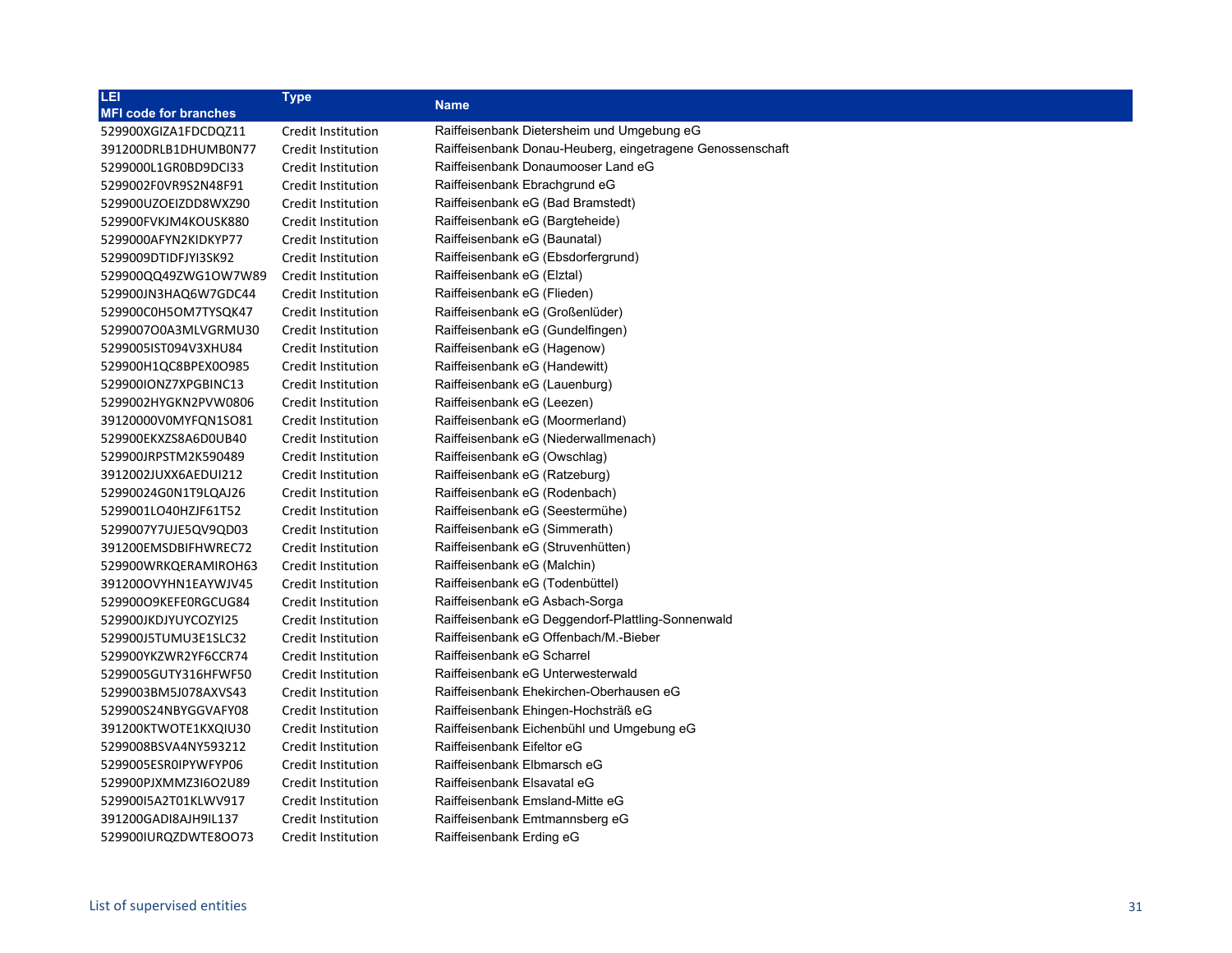| LET.                         | <b>Type</b>        |                                                               |
|------------------------------|--------------------|---------------------------------------------------------------|
| <b>MFI code for branches</b> |                    | <b>Name</b>                                                   |
| 529900GR81XCTVS3GX66         | Credit Institution | Raiffeisenbank Erkelenz eG                                    |
| 529900YMMZ97HOH40U86         | Credit Institution | Raiffeisenbank Erlenbach eG                                   |
| 529900ZCL59QH7V9GK48         | Credit Institution | Raiffeisenbank Erlenmoos eG                                   |
| 529900UU2R8UBHFSX429         | Credit Institution | Raiffeisenbank Ersingen eG                                    |
| 529900WJO0I2E7ERWD80         | Credit Institution | Raiffeisenbank Eschlkam-Lam-Lohberg-Neukirchen b. Hl. Blut eG |
| 5299002Z1GJN6DXKXW83         | Credit Institution | Raiffeisen-Bank Eschweiler eG                                 |
| 529900P3SXYJHJ3A0231         | Credit Institution | Raiffeisenbank Essenbach eG                                   |
| 529900AFHS5UFS199I83         | Credit Institution | Raiffeisenbank Estenfeld-Bergtheim eG                         |
| 529900RIAYUJ8EZ23F61         | Credit Institution | Raiffeisenbank Falkenstein-Wörth eG                           |
| 3912001OJYZZF7OZP475         | Credit Institution | Raiffeisenbank Fischenich-Kendenich eG                        |
| 529900AYKDWWPPMU3H09         | Credit Institution | Raiffeisenbank Flachsmeer eG                                  |
| 529900V2A0LYV789YG97         | Credit Institution | Raiffeisenbank Floß eG                                        |
| 5299001RBEXZCE3U5H72         | Credit Institution | Raiffeisenbank Frankenhardt-Stimpfach eG                      |
| 52990022D6KZA0TTNI80         | Credit Institution | Raiffeisenbank Frankenwinheim und Umgebung eG                 |
| 5299009WBL493K1UK415         | Credit Institution | Raiffeisenbank Frechen-Hürth eG                               |
| 52990058FOJZETNCT155         | Credit Institution | Raiffeisenbank Freinsheim eG                                  |
| 529900EGS3MYS47STR05         | Credit Institution | Raiffeisenbank Fuchstal- Denklingen eG                        |
| 529900GDURGTIB6S6B27         | Credit Institution | Raiffeisenbank Gaimersheim-Buxheim eG                         |
| 529900ZELDCGY9PLFN54         | Credit Institution | Raiffeisenbank Gammesfeld eingetragene Genossenschaft         |
| 529900RABYRNJ1I3LU81         | Credit Institution | Raiffeisenbank Garrel eG                                      |
| 529900H4LS5GHV4OZT53         | Credit Institution | Raiffeisenbank Gefrees eG                                     |
| 5299008N1FFXN4XXM058         | Credit Institution | Raiffeisenbank Geiselhöring-Pfaffenberg eG                    |
| 529900DTJBS7IK0LHB77         | Credit Institution | Raiffeisenbank Geislingen-Rosenfeld eG                        |
| 5299005IN6TVN2CXFS16         | Credit Institution | Raiffeisenbank Gilching eG                                    |
| 529900Y0QCPE3V0OZG62         | Credit Institution | Raiffeisenbank Gmund am Tegernsee eG                          |
| 529900BI1V1F4U1MHN03         | Credit Institution | Raiffeisenbank Gotha e.G.                                     |
| 5299002YPOCI02FI9X11         | Credit Institution | Raiffeisenbank Grainet eG                                     |
| 5299001U5LX7XCP9HW36         | Credit Institution | Raiffeisenbank Grävenwiesbach eG                              |
| 529900ESVTSPIVSA2L74         | Credit Institution | Raiffeisenbank Greding-Thalmässing eG                         |
| 529900EP541D63MYPD84         | Credit Institution | Raiffeisenbank Griesstätt-Halfing eG                          |
| 5299003JYVV58FST1U32         | Credit Institution | Raiffeisenbank Grimma eG                                      |
| 529900Z2OHMF1O4SSZ52         | Credit Institution | Raiffeisenbank Gruibingen eG                                  |
| 529900LS9I3Q7X20C864         | Credit Institution | Raiffeisenbank Gymnich eG                                     |
| 529900PHZ32U8QK7R083         | Credit Institution | Raiffeisenbank Haag-Gars-Maitenbeth eG                        |
| 529900YHOXR8KYLSEX32         | Credit Institution | Raiffeisenbank Hallertau eG                                   |
| 5299002DMWV5MBDB5504         | Credit Institution | Raiffeisenbank Hardt-Bruhrain eG                              |
| 5299000YHEY9W7DNDR75         | Credit Institution | Raiffeisenbank Heiligenstadt i. Ofr. eG                       |
| 529900ZBZUU2EJLV6F59         | Credit Institution | Raiffeisenbank Heilsbronn-Windsbach eG                        |
| 391200KUCWY0JM6JYX82         | Credit Institution | Raiffeisenbank Hemau - Kallmünz eG                            |
| 529900EISKP7D20UZ372         | Credit Institution | Raiffeisenbank Hengersberg-Schöllnach eG                      |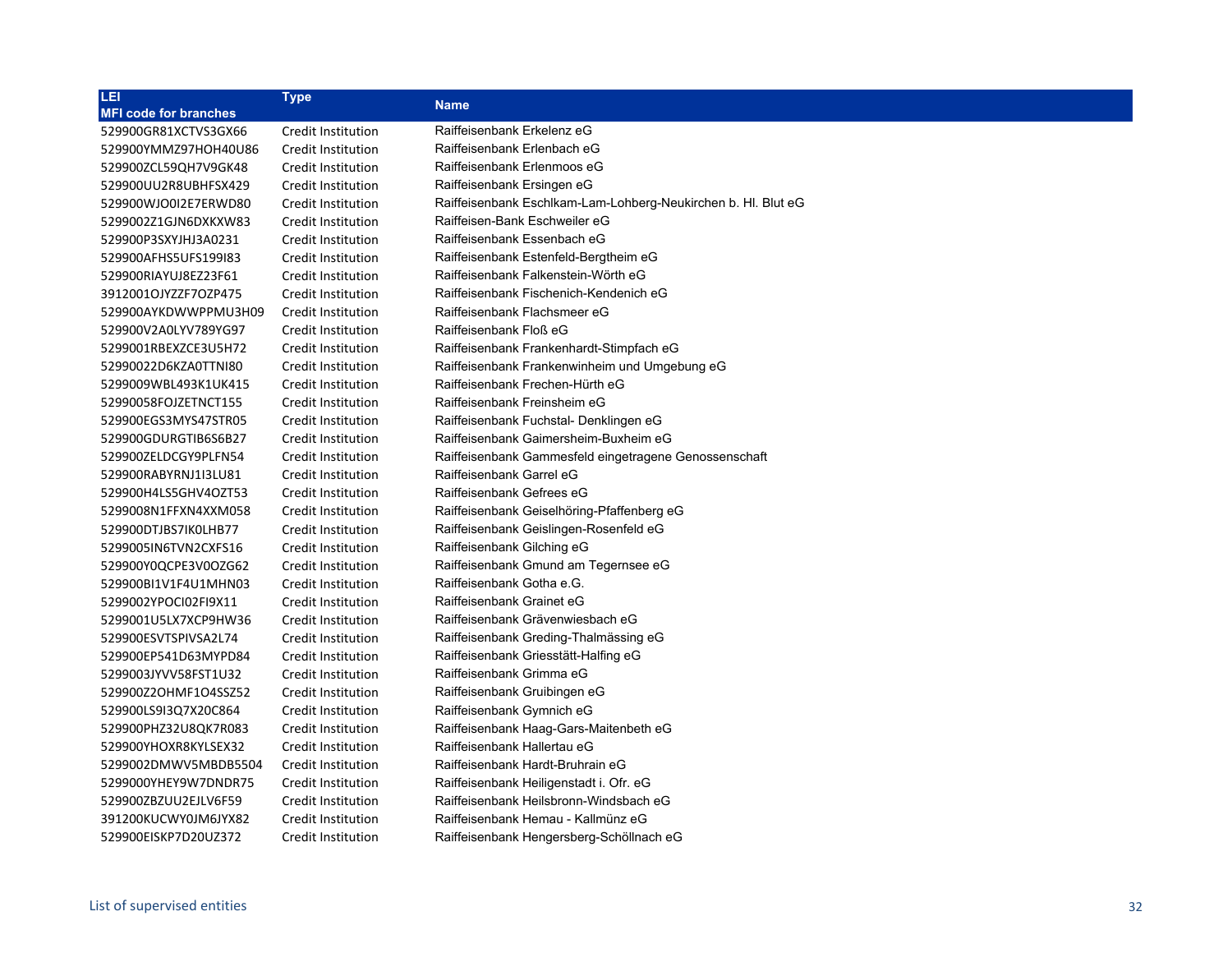| LEI                          | <b>Type</b>        | <b>Name</b>                                    |
|------------------------------|--------------------|------------------------------------------------|
| <b>MFI code for branches</b> |                    |                                                |
| 529900V4M623WEPVD520         | Credit Institution | Raiffeisenbank Heroldsbach eG                  |
| 529900NLQRZU8I72F034         | Credit Institution | Raiffeisenbank Hersbruck eG                    |
| 391200WZWLCRZR8RPN77         | Credit Institution | Raiffeisenbank HessenNord eG                   |
| 529900WL0D6E1DUQVY29         | Credit Institution | Raiffeisenbank Hiltenfingen eG                 |
| 529900NFZFYAHTEZA581         | Credit Institution | Raiffeisenbank Hirschau eG                     |
| 39120027LPCNXTOZZI58         | Credit Institution | Raiffeisenbank Höchberg eG                     |
| 391200XKWCY6V5XLLG70         | Credit Institution | Raiffeisenbank Hochfranken West eG             |
| 529900PL9B8L90OMNA84         | Credit Institution | Raiffeisenbank Hofkirchen-Bayerbach eG         |
| 529900S5CBS0GD0ZHG33         | Credit Institution | Raiffeisenbank Hollfeld-Waischenfeld-Aufseß eG |
| 529900OCRW53HI87OX61         | Credit Institution | Raiffeisenbank Holzkirchen-Otterfing eG        |
| 529900JU3NI3PH3JVH89         | Credit Institution | Raiffeisenbank i. Lkrs. Passau-Nord eG         |
| 5299009A3NNGOV6Q7Y54         | Credit Institution | Raiffeisenbank Ichenhausen eG                  |
| 529900BQ213HK5ULK534         | Credit Institution | Raiffeisenbank im Allgäuer Land eG             |
| 529900OECHYN1CKQ6475         | Credit Institution | Raiffeisenbank im Grabfeld eG                  |
| 52990017H5MTC4UX0890         | Credit Institution | Raiffeisenbank im Kreis Calw eG                |
| 529900PA3MR0B55DDT09         | Credit Institution | Raiffeisenbank im Naabtal eG                   |
| 529900Q4W1LSVUCO8L66         | Credit Institution | Raiffeisenbank im Oberland eG                  |
| 529900KPZWEYVA94RZ04         | Credit Institution | Raiffeisenbank Irrel eG                        |
| 5299008VGCLH8JYR3K70         | Credit Institution | Raiffeisenbank Isar-Loisachtal eG              |
| 529900PD961RLT0L7Q54         | Credit Institution | Raiffeisenbank Jettingen-Scheppach eG          |
| 529900ET3S8PSL3XSS71         | Credit Institution | Raiffeisenbank Kaarst eG                       |
| 529900Z3O84HYIJF5E21         | Credit Institution | Raiffeisenbank Kaiserstuhl eG                  |
| 529900ATTP55L2G63Z11         | Credit Institution | Raiffeisenbank Kalbe-Bismark eG                |
| 3912006FWLWVUEXA2K55         | Credit Institution | Raiffeisenbank Kastellaun eG                   |
| 529900CBSU3IKK8HXB24         | Credit Institution | Raiffeisenbank Kehrig eG                       |
| 529900T3Z29V78YK5Z10         | Credit Institution | Raiffeisenbank Kempten- Oberallgäu eG          |
| 529900A1Q9DIV7G22866         | Credit Institution | Raiffeisenbank Kieselbronn eG                  |
| 529900MNNP2L0BZKDM04         | Credit Institution | Raiffeisenbank Kirchweihtal eG                 |
| 529900PNPVP5HJMZ7735         | Credit Institution | Raiffeisenbank Kirtorf eG                      |
| 529900LF81A0TME61753         | Credit Institution | Raiffeisenbank Kissing- Mering eG.             |
| 5299008DN7A1U8N1BY49         | Credit Institution | Raiffeisenbank Kitzinger Land eG               |
| 391200YCHKO0QGFAP755         | Credit Institution | Raiffeisenbank Knoblauchsland eG               |
| 529900IS872BKIO03403         | Credit Institution | Raiffeisenbank Kocher-Jagst eG                 |
| 529900VAD80B5CG34G80         | Credit Institution | Raiffeisenbank Kraichgau eG                    |
| 529900UYTAE51VW2TG15         | Credit Institution | Raiffeisenbank Kreis Kelheim eG                |
| 529900UNTYKKVT3TQV16         | Credit Institution | Raiffeisenbank Küps-Mitwitz-Stockheim eG       |
| 52990087RF0LMLZ69A08         | Credit Institution | Raiffeisenbank Lorup eG                        |
| 529900GVT9FAV11P1I47         | Credit Institution | Raiffeisenbank Main-Spessart eG                |
| 529900MOBTIT6POH8J38         | Credit Institution | Raiffeisenbank Maitis eG                       |
| 391200LCWODCJCT8VN67         | Credit Institution | Raiffeisenbank Maßbach eG                      |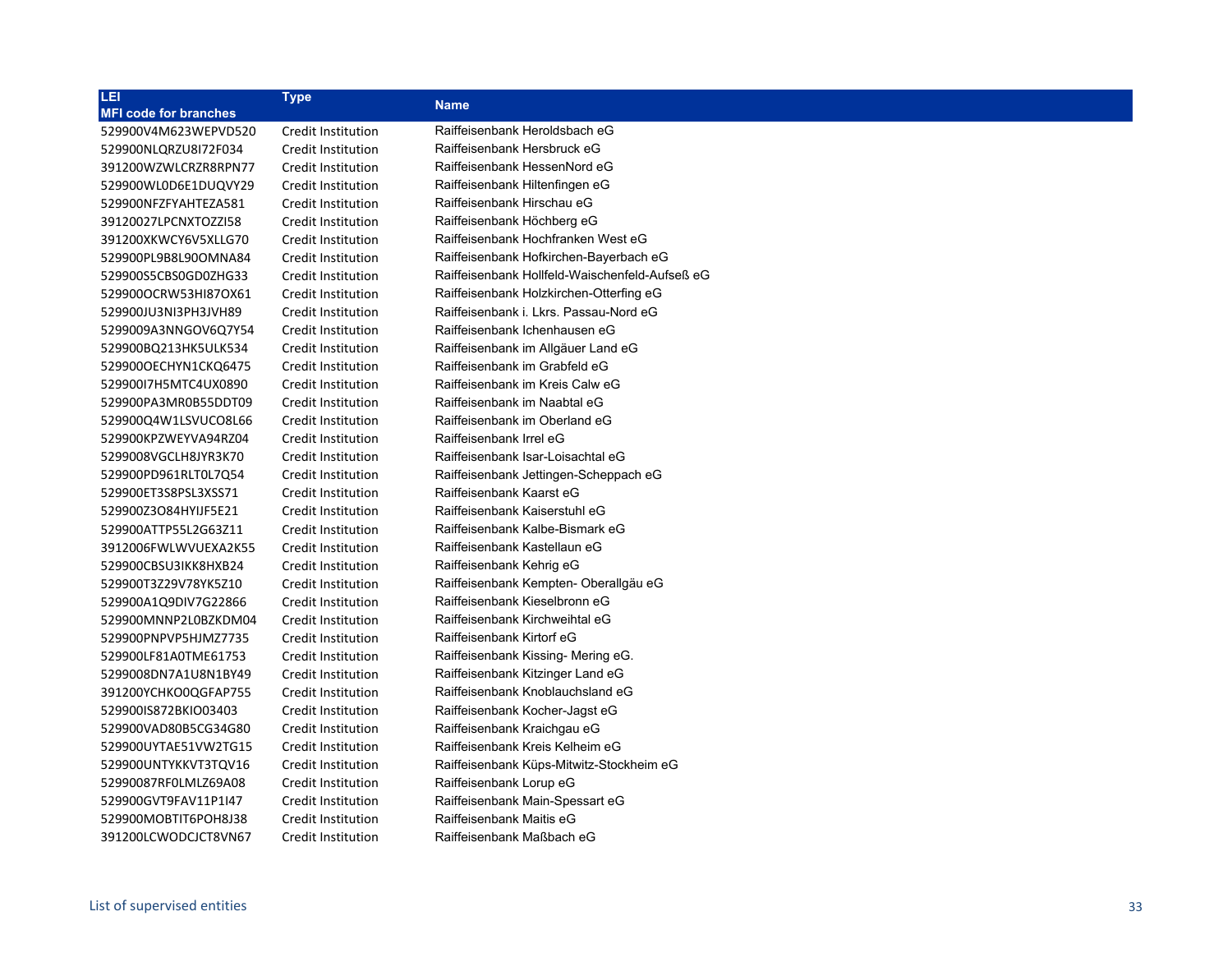| Credit Institution<br>Raiffeisenbank Mecklenburger Seenplatte eG<br>Raiffeisenbank Mehring-Leiwen eG<br>Credit Institution<br>Raiffeisenbank Mehrstetten eG<br>Credit Institution<br>Raiffeisenbank Mittelschwaben eG<br>Credit Institution<br>Raiffeisenbank Mittenwald eG<br>Credit Institution<br>Raiffeisenbank Moselkrampen eG<br>Credit Institution<br>Raiffeisenbank Mötzingen eG Mötzingen - Iselshausen<br>Credit Institution<br>Raiffeisenbank München-Nord eG<br>Credit Institution<br>Raiffeisenbank München-Süd eG<br>Credit Institution<br>Raiffeisenbank Mutlangen eG<br>Credit Institution<br>Raiffeisenbank 'Nahe' eG<br>Credit Institution<br>Raiffeisenbank Neumarkt i.d. OPf. eG<br>Credit Institution<br>Raiffeisenbank Neumarkt-St. Veit - Reischach eG<br>Credit Institution | LEI                          | <b>Type</b>        | <b>Name</b>                |
|-----------------------------------------------------------------------------------------------------------------------------------------------------------------------------------------------------------------------------------------------------------------------------------------------------------------------------------------------------------------------------------------------------------------------------------------------------------------------------------------------------------------------------------------------------------------------------------------------------------------------------------------------------------------------------------------------------------------------------------------------------------------------------------------------------|------------------------------|--------------------|----------------------------|
|                                                                                                                                                                                                                                                                                                                                                                                                                                                                                                                                                                                                                                                                                                                                                                                                     | <b>MFI code for branches</b> |                    |                            |
|                                                                                                                                                                                                                                                                                                                                                                                                                                                                                                                                                                                                                                                                                                                                                                                                     | 529900DVM1TNGSLYYC45         |                    |                            |
|                                                                                                                                                                                                                                                                                                                                                                                                                                                                                                                                                                                                                                                                                                                                                                                                     | 529900K3OORSTIY6NH53         |                    |                            |
|                                                                                                                                                                                                                                                                                                                                                                                                                                                                                                                                                                                                                                                                                                                                                                                                     | 5299009ANZ6NZD8IDE98         |                    |                            |
|                                                                                                                                                                                                                                                                                                                                                                                                                                                                                                                                                                                                                                                                                                                                                                                                     | 391200MAXK4O4QKB1Z13         |                    |                            |
|                                                                                                                                                                                                                                                                                                                                                                                                                                                                                                                                                                                                                                                                                                                                                                                                     | 5299008GKJ48L49YT646         |                    |                            |
|                                                                                                                                                                                                                                                                                                                                                                                                                                                                                                                                                                                                                                                                                                                                                                                                     | 5299008K277FJCCC0J28         |                    |                            |
|                                                                                                                                                                                                                                                                                                                                                                                                                                                                                                                                                                                                                                                                                                                                                                                                     | 3912008JS15GCOK70A26         |                    |                            |
|                                                                                                                                                                                                                                                                                                                                                                                                                                                                                                                                                                                                                                                                                                                                                                                                     | 529900338TU1OQMM8562         |                    |                            |
|                                                                                                                                                                                                                                                                                                                                                                                                                                                                                                                                                                                                                                                                                                                                                                                                     | 529900BI9ARDF02BZ794         |                    |                            |
|                                                                                                                                                                                                                                                                                                                                                                                                                                                                                                                                                                                                                                                                                                                                                                                                     | 529900Y8F7TFZRMA0G88         |                    |                            |
|                                                                                                                                                                                                                                                                                                                                                                                                                                                                                                                                                                                                                                                                                                                                                                                                     | 529900Z51L8PCJ126K17         |                    |                            |
|                                                                                                                                                                                                                                                                                                                                                                                                                                                                                                                                                                                                                                                                                                                                                                                                     | 529900998XR27HVMFQ53         |                    |                            |
|                                                                                                                                                                                                                                                                                                                                                                                                                                                                                                                                                                                                                                                                                                                                                                                                     | 529900RDFYXY4HBZ1K73         |                    |                            |
|                                                                                                                                                                                                                                                                                                                                                                                                                                                                                                                                                                                                                                                                                                                                                                                                     | 391200B8C1ZD2GFPOA97         | Credit Institution | Raiffeisenbank Neustadt eG |
| Raiffeisenbank Neustadt-Vohenstrauß eG<br>Credit Institution                                                                                                                                                                                                                                                                                                                                                                                                                                                                                                                                                                                                                                                                                                                                        | 3912002K1SROMX3YRT55         |                    |                            |
| Raiffeisenbank Niedere Alb eG<br>Credit Institution                                                                                                                                                                                                                                                                                                                                                                                                                                                                                                                                                                                                                                                                                                                                                 | 52990078B0A1YZ04XJ45         |                    |                            |
| Raiffeisenbank Nordkreis Landsberg eG<br>Credit Institution                                                                                                                                                                                                                                                                                                                                                                                                                                                                                                                                                                                                                                                                                                                                         | 5299009NOLNRSMTUJK98         |                    |                            |
| Raiffeisenbank Nördliche Bergstraße eG<br>Credit Institution                                                                                                                                                                                                                                                                                                                                                                                                                                                                                                                                                                                                                                                                                                                                        | 529900KVMQWZV8UVA667         |                    |                            |
| Raiffeisenbank Nüdlingen eG<br>Credit Institution                                                                                                                                                                                                                                                                                                                                                                                                                                                                                                                                                                                                                                                                                                                                                   | 529900FDC986L55NW596         |                    |                            |
| Raiffeisenbank Oberaudorf eG<br>Credit Institution                                                                                                                                                                                                                                                                                                                                                                                                                                                                                                                                                                                                                                                                                                                                                  | 529900FKU5EHFDU5P820         |                    |                            |
| Raiffeisenbank Oberes Gäu eG<br>Credit Institution                                                                                                                                                                                                                                                                                                                                                                                                                                                                                                                                                                                                                                                                                                                                                  | 529900N8K6SUHXYKXW62         |                    |                            |
| Raiffeisenbank Oberferrieden-Burgthann eG<br>Credit Institution                                                                                                                                                                                                                                                                                                                                                                                                                                                                                                                                                                                                                                                                                                                                     | 391200961OSXGHM8WU20         |                    |                            |
| Raiffeisenbank Oberland eG<br>Credit Institution                                                                                                                                                                                                                                                                                                                                                                                                                                                                                                                                                                                                                                                                                                                                                    | 529900H2GFWQHEDEKO08         |                    |                            |
| Raiffeisenbank Obermain Nord eG<br>Credit Institution                                                                                                                                                                                                                                                                                                                                                                                                                                                                                                                                                                                                                                                                                                                                               | 529900ZTWKPCI2ATZS23         |                    |                            |
| Credit Institution<br>Raiffeisenbank Oberpfalz NordWest eG                                                                                                                                                                                                                                                                                                                                                                                                                                                                                                                                                                                                                                                                                                                                          | 529900IOTCXFJDFCPW74         |                    |                            |
| Raiffeisenbank Oberpfalz Süd eG<br>Credit Institution                                                                                                                                                                                                                                                                                                                                                                                                                                                                                                                                                                                                                                                                                                                                               | 529900D6G1G3NN25OF80         |                    |                            |
| Raiffeisenbank Oberteuringen-Meckenbeuren eG<br>Credit Institution                                                                                                                                                                                                                                                                                                                                                                                                                                                                                                                                                                                                                                                                                                                                  | 529900XLPRU6W0LKGA14         |                    |                            |
| Raiffeisenbank Oberursel eG<br>Credit Institution                                                                                                                                                                                                                                                                                                                                                                                                                                                                                                                                                                                                                                                                                                                                                   | 5299009LXN3A6SUT3944         |                    |                            |
| Raiffeisenbank Oldenburg eG<br>Credit Institution                                                                                                                                                                                                                                                                                                                                                                                                                                                                                                                                                                                                                                                                                                                                                   | 529900VC1WVQEZNKQU69         |                    |                            |
| Raiffeisenbank Ortenburg - Kirchberg v.W. eG<br>Credit Institution                                                                                                                                                                                                                                                                                                                                                                                                                                                                                                                                                                                                                                                                                                                                  | 529900E476ZMCZYZDR80         |                    |                            |
| Raiffeisenbank Ostprignitz-Ruppin eG<br>Credit Institution                                                                                                                                                                                                                                                                                                                                                                                                                                                                                                                                                                                                                                                                                                                                          | 52990009AKT3JE6A0S83         |                    |                            |
| Raiffeisenbank Ottenbach eG<br>Credit Institution                                                                                                                                                                                                                                                                                                                                                                                                                                                                                                                                                                                                                                                                                                                                                   | 529900BMG606CU1NGU64         |                    |                            |
| Raiffeisenbank Parkstetten eG<br>Credit Institution                                                                                                                                                                                                                                                                                                                                                                                                                                                                                                                                                                                                                                                                                                                                                 | 5299003N30G9RSOTCW84         |                    |                            |
| Raiffeisenbank Parsberg-Velburg eG<br>Credit Institution                                                                                                                                                                                                                                                                                                                                                                                                                                                                                                                                                                                                                                                                                                                                            | 529900PHEDY0XKZGGY04         |                    |                            |
| Raiffeisenbank Pfaffenhausen eG<br>Credit Institution                                                                                                                                                                                                                                                                                                                                                                                                                                                                                                                                                                                                                                                                                                                                               | 529900R5H5GXPKRNHH06         |                    |                            |
| Raiffeisenbank Pfaffenhofen a.d. Glonn eG<br>Credit Institution                                                                                                                                                                                                                                                                                                                                                                                                                                                                                                                                                                                                                                                                                                                                     | 529900ZJ6N895Y958S17         |                    |                            |
| Raiffeisenbank Pfaffenwinkel eG<br>Credit Institution                                                                                                                                                                                                                                                                                                                                                                                                                                                                                                                                                                                                                                                                                                                                               | 529900ZIXVIOE0JLVP31         |                    |                            |
| Raiffeisenbank Pfeffenhausen-Rottenburg-Wildenberg eG<br>Credit Institution                                                                                                                                                                                                                                                                                                                                                                                                                                                                                                                                                                                                                                                                                                                         | 5299008B0QO7XEHUSF18         |                    |                            |
| Raiffeisenbank Plankstetten AG<br>Credit Institution                                                                                                                                                                                                                                                                                                                                                                                                                                                                                                                                                                                                                                                                                                                                                | 391200MQTYA14WRXOV43         |                    |                            |
| Raiffeisenbank Raisting eG<br>Credit Institution                                                                                                                                                                                                                                                                                                                                                                                                                                                                                                                                                                                                                                                                                                                                                    | 391200YKV0A0TN7CCT82         |                    |                            |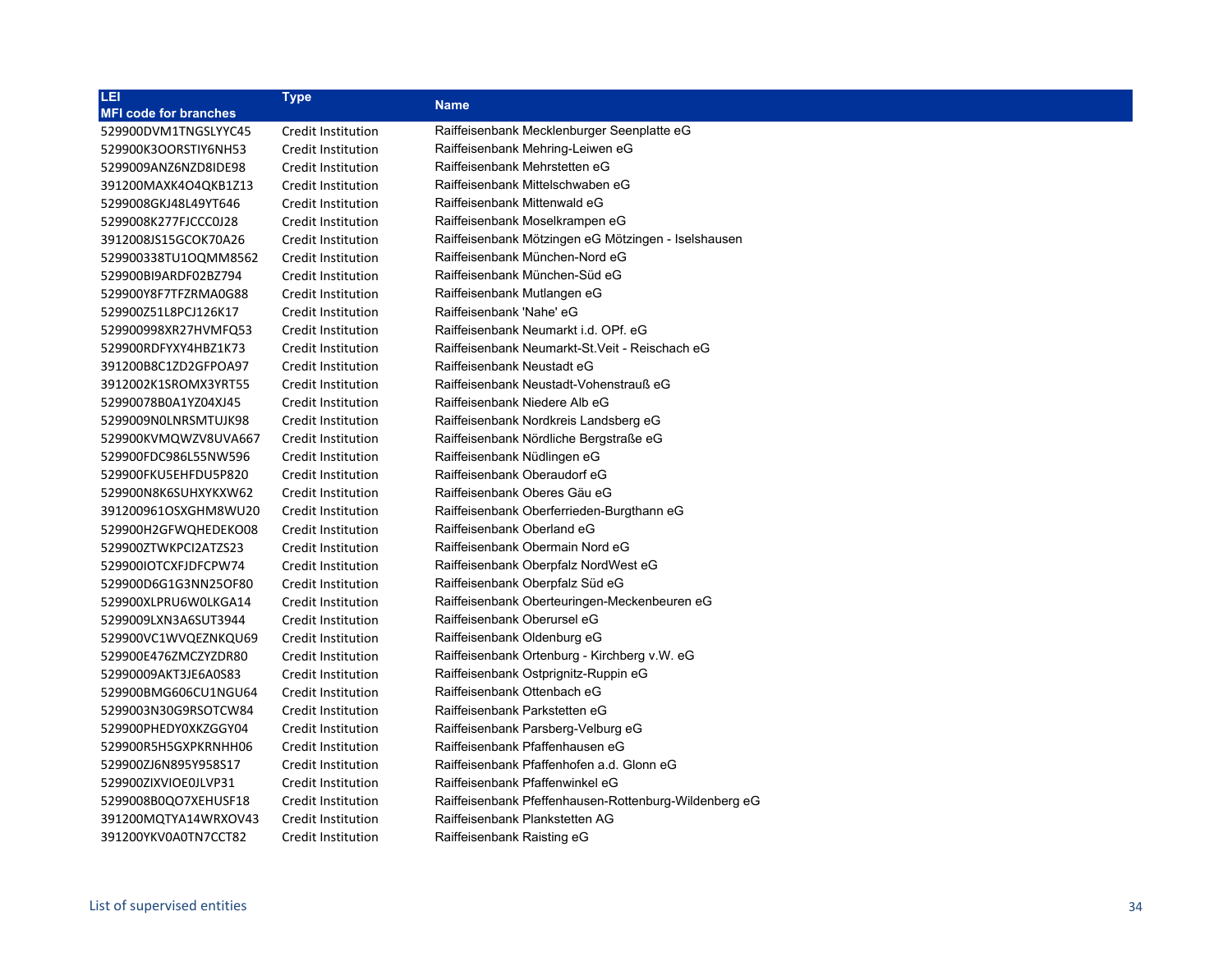| LEI,                         | <b>Type</b>               | <b>Name</b>                                      |
|------------------------------|---------------------------|--------------------------------------------------|
| <b>MFI code for branches</b> |                           |                                                  |
| 52990044CNI6TU104P97         | Credit Institution        | Raiffeisenbank Rastede eG                        |
| 529900MZB980KSFIR189         | Credit Institution        | Raiffeisenbank Rattiszell-Konzell eG             |
| 529900AJEV6BCAR42Q32         | Credit Institution        | Raiffeisenbank Regensburg-Wenzenbach eG          |
| 529900NR1G2B6QARQS38         | Credit Institution        | Raiffeisenbank Regenstauf eG                     |
| 529900JONLIJEZUYT574         | Credit Institution        | Raiffeisenbank Rehling eG                        |
| 391200EGNWPBM3RJ5882         | Credit Institution        | Raiffeisenbank Reute-Gaisbeuren eG               |
| 529900Z9LN7U0GBF2S53         | Credit Institution        | Raiffeisenbank Ried eG                           |
| 529900S4JUT44YT4BS31         | Credit Institution        | Raiffeisenbank Riedenburg-Lobsing eG             |
| 5299004V945VS3CN3I34         | Credit Institution        | Raiffeisenbank Rosenstein eG                     |
| 529900CQYPI0EH0D4H55         | Credit Institution        | Raiffeisenbank Roth-Schwabach eG                 |
| 529900LG6H0NY5EF9I06         | Credit Institution        | Raiffeisenbank RSA eG                            |
| 529900AE7RYFSDIIBF42         | Credit Institution        | Raiffeisenbank Rupertiwinkel eG                  |
| 5299007XTWUA2CUO7A07         | Credit Institution        | Raiffeisenbank Schaafheim eG                     |
| 529900JYKMBDVBIST725         | Credit Institution        | Raiffeisenbank Schrobenhausener Land eG          |
| 529900YCA6KBCJUW5A94         | Credit Institution        | Raiffeisenbank Schrozberg-Rot am See eG          |
| 529900K4NCP94LQNCG60         | Credit Institution        | Raiffeisenbank Schwaben Mitte eG                 |
| 529900WTMHHSYRG84I14         | Credit Institution        | Raiffeisenbank Schwabmünchen eG                  |
| 529900KWP4IL455GCD79         | Credit Institution        | Raiffeisenbank Seebachgrund eG                   |
| 391200GLBAFG69QGNT85         | Credit Institution        | Raiffeisenbank Singoldtal eG                     |
| 391200ALL580C5IO6U17         | Credit Institution        | Raiffeisenbank Sinzing eG                        |
| 529900NLN015HIZP3924         | Credit Institution        | Raiffeisenbank Sondelfingen eG                   |
| 391200QKDK8J3VCOC725         | Credit Institution        | Raiffeisenbank St. Wolfgang-Schwindkirchen eG    |
| 529900HJPDR9K1VZV451         | Credit Institution        | Raiffeisenbank Stauden eG                        |
| 529900BQZ6X2AMSVII72         | Credit Institution        | Raiffeisenbank Steingaden eG                     |
| 529900U0VIUQRVQA7A48         | Credit Institution        | Raiffeisenbank Steinheim eG                      |
| 529900NF26TL8TI2U277         | Credit Institution        | Raiffeisenbank Straubing eG                      |
| 529900AM960BZ8LFB287         | Credit Institution        | Raiffeisenbank Strücklingen-Idafehn eG           |
| 529900ELU0BFUDWJ9J90         | Credit Institution        | Raiffeisenbank Südhardt eG                       |
| 529900N7Y3T2Y8EYAC65         | Credit Institution        | Raiffeisenbank Südl. Bayerischer Wald eG         |
| 5299001THP8063ERVG26         | Credit Institution        | Raiffeisenbank Südliches Ostallgäu eG            |
| 529900EBYBAMKPTOSI76         | Credit Institution        | Raiffeisenbank Südstormarn Mölln eG              |
| 5299003H6EM87RKRHM83         | Credit Institution        | Raiffeisenbank Sulzbach-Rosenberg eG             |
| 529900X1PKBPTDPGYA57         | Credit Institution        | Raiffeisenbank Tattenhausen-Großkarolinenfeld eG |
| 529900BRWIJEHDLDIY45         | Credit Institution        | Raiffeisenbank Taufkirchen-Oberneukirchen eG     |
| 529900803FLN6WIMX535         | Credit Institution        | Raiffeisenbank Thannhausen eG                    |
| 529900SAV5OD46TCCM14         | Credit Institution        | Raiffeisenbank Thurnauer Land eG                 |
| 5299007TZF2XL15A6M69         | Credit Institution        | Raiffeisenbank Tüngental eG                      |
| 5299001SF3XLX2C2H921         | <b>Credit Institution</b> | Raiffeisenbank Türkheim eG                       |
| 529900B1PFHL9HHKS119         | Credit Institution        | Raiffeisenbank Uehlfeld-Dachsbach eG             |
| 529900K9FOE0UY64YI94         | Credit Institution        | Raiffeisenbank Unteres Inntal eG                 |
|                              |                           |                                                  |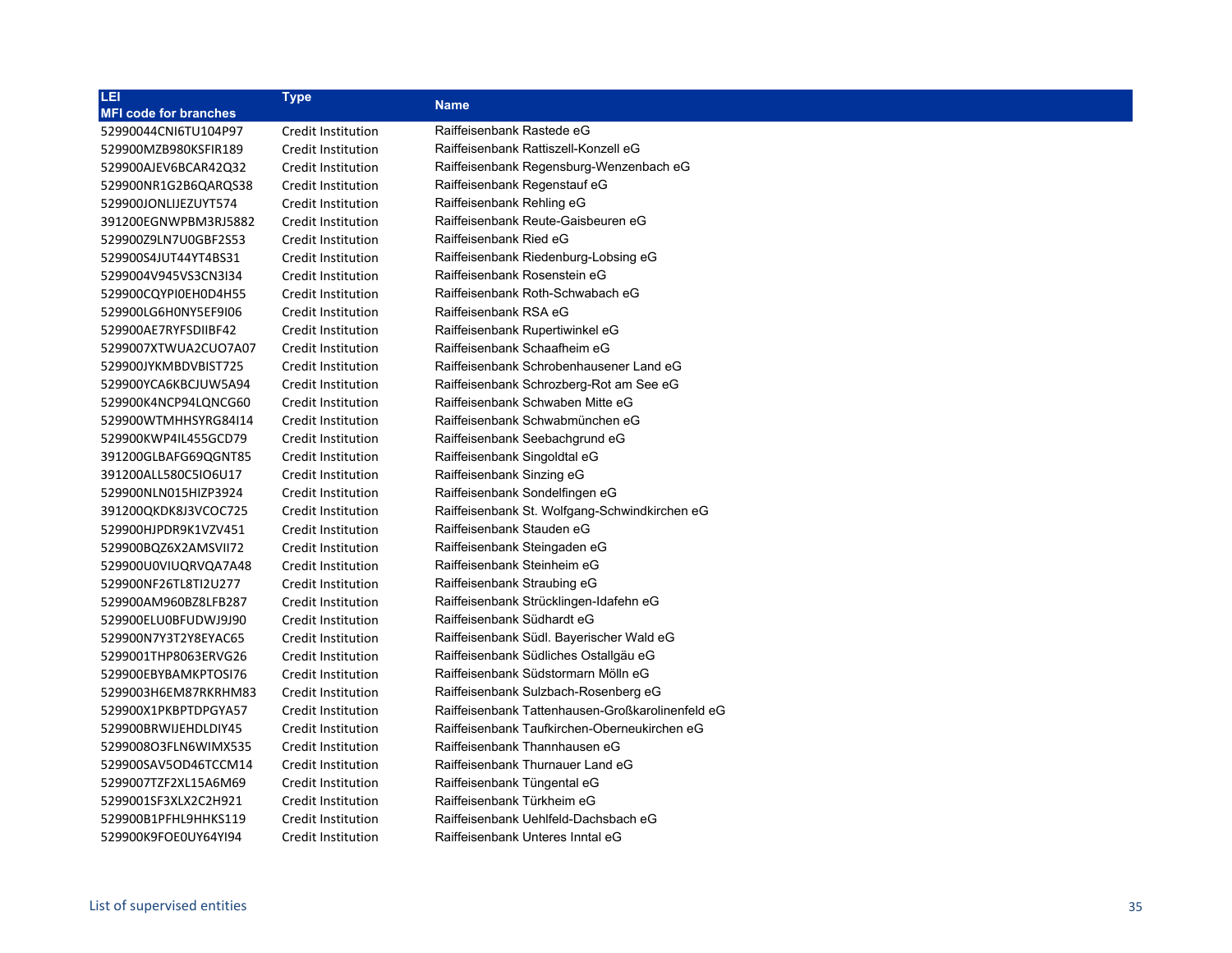| LEI                          | <b>Type</b>               | <b>Name</b>                                            |
|------------------------------|---------------------------|--------------------------------------------------------|
| <b>MFI code for branches</b> |                           |                                                        |
| 5299002YVHLG6C9YF625         | Credit Institution        | Raiffeisenbank Unteres Vilstal eG                      |
| 5299009KFM6C8JYR3G51         | Credit Institution        | Raiffeisenbank Unteres Zusamtal eG                     |
| 529900Q6ZQU5NI3IDY98         | Credit Institution        | Raiffeisenbank Volkacher Mainschleife - Wiesentheid eG |
| 529900L5FNJ6VHAHVP43         | Credit Institution        | Raiffeisenbank Volkmarsen eG                           |
| 529900COMI3YA1I06A45         | Credit Institution        | Raiffeisenbank Vordersteinenberg eG                    |
| 5299005P8SNL48H20W08         | Credit Institution        | Raiffeisenbank Voreifel eG                             |
| 529900013UUN5ER4VR28         | Credit Institution        | Raiffeisenbank Waldaschaff-Heigenbrücken eG            |
| 52990052OREU7XOWPN82         | Credit Institution        | Raiffeisenbank Wald-Görisried eG                       |
| 391200SHJPUCG4CGZ022         | Credit Institution        | Raiffeisenbank Wallgau-Krün eG                         |
| 3912001U0LGCBOFZHP94         | Credit Institution        | Raiffeisenbank Wangen eG                               |
| 3912003ZQPUUJQXOMV16         | <b>Credit Institution</b> | Raiffeisenbank Wegscheid eG                            |
| 529900SKJ4TJRAGGR119         | Credit Institution        | Raiffeisenbank Weißenburg-Gunzenhausen eG              |
| 5299003RJ3AQPXUXBE64         | Credit Institution        | RAIFFEISENBANK WELLING eG                              |
| 529900C4A6CDUR4NBP38         | Credit Institution        | Raiffeisenbank Werratal-Landeck eG                     |
| 52990017UI2F0KP9E995         | <b>Credit Institution</b> | Raiffeisenbank Wesermarsch-Süd eG                      |
| 391200RLP67P1PLUIL60         | Credit Institution        | Raiffeisenbank Westallgäu eG                           |
| 52990021LM3ST875ZA38         | Credit Institution        | Raiffeisenbank Westeifel eG                            |
| 529900JVAQ2RH5LH1O53         | Credit Institution        | Raiffeisenbank Westhausen eG                           |
| 529900WR23V1DVUYDZ68         | Credit Institution        | Raiffeisenbank Westkreis Fürstenfeldbruck eG           |
| 5299008G3FGR5YOYST49         | Credit Institution        | Raiffeisenbank Wiesedermeer-Wiesede-Marcardsmoor eG    |
| 529900AKD0N87J0M0545         | Credit Institution        | Raiffeisenbank Wimsheim-Mönsheim eG                    |
| 529900KL5FZ7UQ4FZW36         | Credit Institution        | Raiffeisenbank Wittislingen eG                         |
| 529900NVTURLDRDQC652         | Credit Institution        | Raiffeisenbank Wüstenselbitz eG                        |
| 529900KP60PA0ZW0FO21         | Credit Institution        | Raiffeisenbank Wyhl eG                                 |
| 3912001SZXPUEQBYPR59         | Credit Institution        | Raiffeisenbank Zeller Land eG                          |
| 529900ZVSU0HGBXD1C59         | Credit Institution        | Raiffeisenbank Zorneding eG                            |
| 5299006XSKK8YSLAO933         | Credit Institution        | Raiffeisenkasse Erbes-Büdesheim und Umgebung eG        |
| 529900Q602Z04PLM9C68         | Credit Institution        | Raiffeisen-Volksbank Bad Staffelstein eG               |
| 529900TGDHK5JPOBGW93         | Credit Institution        | Raiffeisen-Volksbank Donauwörth eG                     |
| 529900V5E7HEA1LD8V54         | Credit Institution        | Raiffeisen-Volksbank Ebersberg eG                      |
| 529900GZTFUU5FP9DX16         | Credit Institution        | Raiffeisen-Volksbank eG (Aurich)                       |
| 5299003PTBIXD4JWUL87         | Credit Institution        | Raiffeisen-Volksbank Fresena eG                        |
| 529900IVG1Z0C6PWC931         | Credit Institution        | Raiffeisen-Volksbank Haßberge eG                       |
| 529900RPIF2MQ90Y2Q27         | Credit Institution        | Raiffeisen-Volksbank Hermsdorfer Kreuz eG              |
| 529900UYXZMALNMJ4Z15         | Credit Institution        | Raiffeisen-Volksbank Neustadt eG                       |
| 529900AP2WQOSZ9YQZ27         | Credit Institution        | Raiffeisen-Volksbank Oder-Spree eG                     |
| 529900OTV4FX3MU97R40         | Credit Institution        | Raiffeisen-Volksbank Ries eG                           |
| 529900IGRV37G4M9R327         | Credit Institution        | Raiffeisen-Volksbank Saale-Orla eG                     |
| 529900N9SNY9CDSY7Y75         | <b>Credit Institution</b> | Raiffeisen-Volksbank Tüßling-Unterneukirchen eG        |
| 529900M1A608O9F6U963         | Credit Institution        | Raiffeisen-Volksbank Varel-Nordenham eG                |
|                              |                           |                                                        |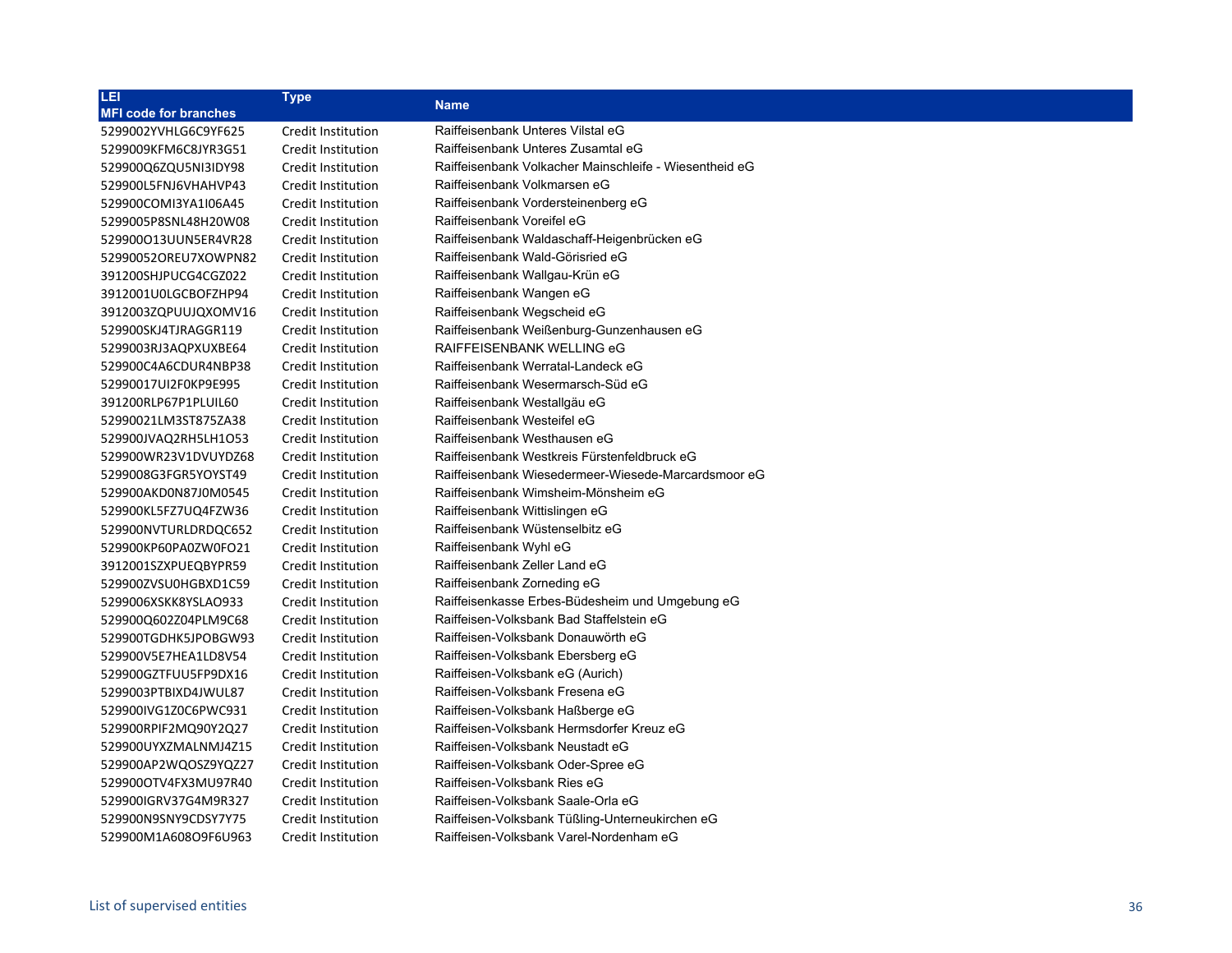| <b>LEI</b>                   | <b>Type</b>               | <b>Name</b>                                                       |
|------------------------------|---------------------------|-------------------------------------------------------------------|
| <b>MFI code for branches</b> |                           |                                                                   |
| 529900314G0L9ELSR958         | <b>Credit Institution</b> | Raiffeisen-Volksbank Wemding eG                                   |
| DE05877                      | Branch                    | RBC Europe Limited Frankfurt Branch                               |
| 391200EKSPTJHD5LOQ55         | <b>Financial Holding</b>  | Reimann Investors GmbH & Co. Finanzholding KG                     |
| 529900RUDAIBZV20RT60         | Credit Institution        | Rheingauer Volksbank eingetragene Genossenschaft                  |
| 391200DYWUNQXJRBOK91         | Credit Institution        | Ritterschaftliches Kreditinstitut Stade                           |
| 529900JTY128MQTE2N54         | Credit Institution        | Rosbacher Raiffeisenbank eingetragene Genossenschaft              |
| 529900CC50AHAAD0F675         | <b>Credit Institution</b> | Rostocker Volks- und Raiffeisenbank eG                            |
| 529900Y6S42D3V5X1W55         | Credit Institution        | Rottaler Raiffeisenbank eG                                        |
| 529900IZQVARX18TFQ50         | <b>Credit Institution</b> | RSB Retail + Service Bank GmbH                                    |
| 529900ORWHHE06AJ0279         | Credit Institution        | Rüsselsheimer Volksbank e.G.                                      |
| 529900MTOHGG3F7UPH67         | Credit Institution        | RV Bank Rhein-Haardt eG                                           |
| 5299003IC5FPI8W8OC33         | Credit Institution        | Saalesparkasse                                                    |
| 391200Q534V41LDZGP12         | <b>Credit Institution</b> | Saarländische Investitionskreditbank Aktiengesellschaft           |
| 5299001WJEL7NO9NI805         | <b>Financial Holding</b>  | SABU Schuh Verbund eG                                             |
| 391200L4PK1CJTOVZU55         | <b>Financial Holding</b>  | Sachsen-Finanzgruppe                                              |
| 2Z7LGN9CRR5I5UEPSJ79         | Credit Institution        | Sächsische Aufbaubank - Förderbank -                              |
| 529900WRZWJ739DBZ203         | <b>Credit Institution</b> | Salzlandsparkasse                                                 |
| 5299002Z9UC1VRIIYQ43         | Credit Institution        | Scharnhauser Bank eG                                              |
| 529900Q1JYCQEUWFLS33         | Credit Institution        | Schleswiger Volksbank eG Volksbank Raiffeisenbank                 |
| 529900MPMMYCFBVTJ234         | Credit Institution        | Schrobenhausener Bank eG                                          |
| DE05728                      | <b>Branch</b>             | Schroder & Co. Ltd Frankfurt Branch                               |
| P0T131ELWMYGYC1G4O52         | Credit Institution        | SEB AG                                                            |
| 529900YI7GR9R4L1UI63         | <b>Credit Institution</b> | SECB Swiss Euro Clearing Bank GmbH                                |
| 529900JWJU8VLNI19T55         | Credit Institution        | SHINHAN BANK EUROPE GmbH                                          |
| 529900UY9ICRQLT2PN79         | Credit Institution        | Siemens Bank GmbH                                                 |
| 391200112SIGC2LYVX31         | Credit Institution        | SIGNAL IDUNA Bauspar Aktiengesellschaft                           |
| DE05778                      | <b>Branch</b>             | Skandinaviska Enskilda Banken AB (publ) Frankfurt Branch          |
| 529900061MKLB90PD429         | Credit Institution        | solarisBank AG                                                    |
| 529900T19CBEQCAZXJ82         | Credit Institution        | Spar- und Darlehnskasse Bockum-Hövel e.G.                         |
| 529900FY5DH17BMV7W36         | Credit Institution        | Spar- und Darlehnskasse Börde Lamstedt-Hechthausen eG             |
| 391200ZTFCDHOQ7F6P07         | <b>Credit Institution</b> | Spar- und Darlehnskasse eG (Friesoythe)                           |
| 52990006T3BVZ9OPLH80         | Credit Institution        | Spar- und Darlehnskasse Oeventrop eG                              |
| 391200HOBPOPIIGQLX82         | <b>Credit Institution</b> | Spar- und Darlehnskasse Stockhausen eG                            |
| 529900592WLTRIGATR51         | Credit Institution        | Spar- und Kreditbank Bühlertal eG                                 |
| 391200DZOPWUHRZZM418         | <b>Credit Institution</b> | Spar- und Kreditbank des Bundes Freier evangelischer Gemeinden eG |
| 529900AX2EV46G6NJS92         | Credit Institution        | Spar- und Kreditbank eG (Hammah)                                  |
| 5299004VX6J1Y7H52S80         | <b>Credit Institution</b> | Spar- und Kreditbank Evangelisch-Freikirchlicher Gemeinden eG     |
| 529900ZZQLJZD92BXP16         | Credit Institution        | Spar- und Kreditbank Hardt eG                                     |
| 529900793U3P5C6YYC70         | <b>Credit Institution</b> | Spar- und Kreditbank Rheinstetten eG                              |
| 5299000T5RO5WBRI6M32         | Credit Institution        | Sparda-Bank Augsburg eG                                           |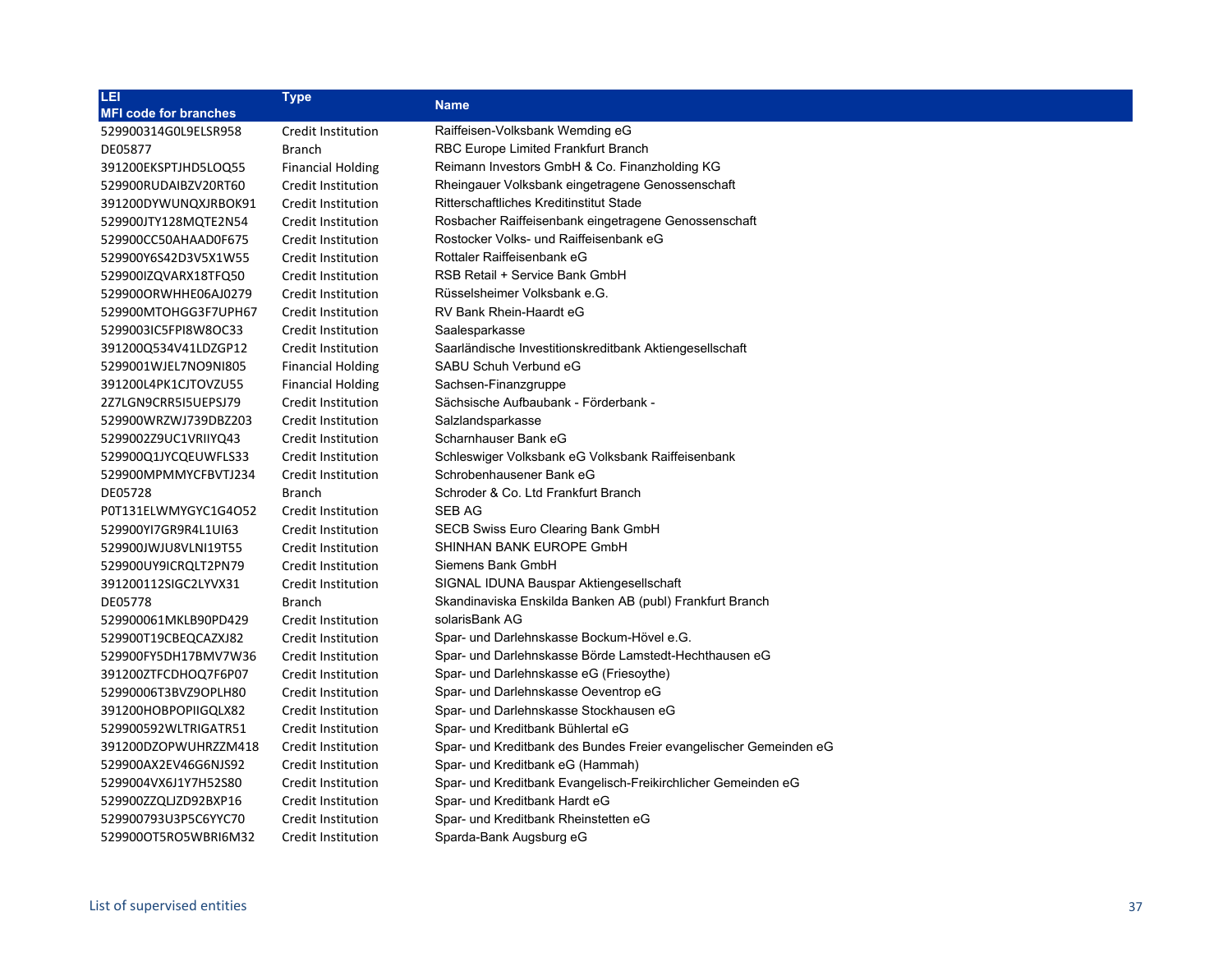| LEI                          | <b>Type</b>               | <b>Name</b>                                                                                                                             |
|------------------------------|---------------------------|-----------------------------------------------------------------------------------------------------------------------------------------|
| <b>MFI code for branches</b> |                           |                                                                                                                                         |
| 5299004HBAECUACNWN98         | Credit Institution        | Sparda-Bank Baden-Württemberg eG                                                                                                        |
| 5299006EWDEFUDNTOW13         | Credit Institution        | Sparda-Bank Berlin eG                                                                                                                   |
| 529900THTJ4DYU2E5C44         | Credit Institution        | Sparda-Bank Hamburg eG                                                                                                                  |
| 5299008YDNXSDRZER407         | Credit Institution        | Sparda-Bank Hannover eingetragene Genossenschaft                                                                                        |
| 52990038BWAZCOI75X10         | Credit Institution        | Sparda-Bank Hessen eG                                                                                                                   |
| 529900HB5JPSXLWJO138         | Credit Institution        | Sparda-Bank München eingetragene Genossenschaft                                                                                         |
| 529900819KIOJRP9OZ42         | Credit Institution        | Sparda-Bank Nürnberg eG                                                                                                                 |
| 529900C7C1CTWJVRTA69         | Credit Institution        | Sparda-Bank Ostbayern eG                                                                                                                |
| 5299009GMWQ0N5ZIZI39         | Credit Institution        | Sparda-Bank Südwest eG                                                                                                                  |
| 529900SFZPZTA1RCTT84         | Credit Institution        | Sparda-Bank West eG                                                                                                                     |
| 529900EF55AUET52MH13         | Credit Institution        | Sparkasse Aachen                                                                                                                        |
| 52990084ABYC6UAATC06         | Credit Institution        | Sparkasse Aichach-Schrobenhausen                                                                                                        |
| 5299008PIM61AXE4C673         | Credit Institution        | Sparkasse Allgäu                                                                                                                        |
| 52990087JS7539BV4781         | Credit Institution        | Sparkasse Altenburger Land                                                                                                              |
| 529900MFM7UPDJPDKP91         | Credit Institution        | Sparkasse Altmark West                                                                                                                  |
| 529900NJ4Q1DCL4PDE25         | Credit Institution        | Sparkasse Altötting-Mühldorf                                                                                                            |
| 529900LJI5C0YJDQA424         | Credit Institution        | Sparkasse am Niederrhein - Sparkasse des Kreises Wesel und der Städte Moers, Neukirchen-Vluyn und Rheinberg                             |
| 529900BV5EI1UAISKK27         | Credit Institution        | Sparkasse Amberg-Sulzbach                                                                                                               |
| 529900GP2S6AGVOZ5B71         | Credit Institution        | Sparkasse an der Lippe, Zweckverbandssparkasse der Städte Lünen, Selm und Werne                                                         |
| 529900LUBMIN39VO2E71         | Credit Institution        | Sparkasse Ansbach                                                                                                                       |
| 391200ZTPDO7UIOHLY51         | Credit Institution        | Sparkasse Arnsberg-Sundern                                                                                                              |
| 529900SZOAGFMH59A131         | Credit Institution        | Sparkasse Arnstadt-Ilmenau                                                                                                              |
| 529900BR2N56KWNZOM37         | Credit Institution        | Sparkasse Aschaffenburg-Alzenau                                                                                                         |
| 529900A4ZODYE4V0Q494         | Credit Institution        | Sparkasse Attendorn-Lennestadt-Kirchhundem Zweckverbandssparkasse der Städte Attendorn und Lennestadt<br>sowie der Gemeinde Kirchhundem |
| 529900Y9OIRTHDPXDD42         | Credit Institution        | Sparkasse Aurich-Norden in Ostfriesland - Ostfriesische Sparkasse -                                                                     |
| 529900NFJKJ2DP8JF676         | Credit Institution        | Sparkasse Bad Hersfeld-Rotenburg                                                                                                        |
| 391200XJG9QEDCAKOR61         | Credit Institution        | Sparkasse Bad Kissingen                                                                                                                 |
| 529900566QCZUTPT0Z19         | Credit Institution        | Sparkasse Bad Neustadt a.d. Saale                                                                                                       |
| 529900APW112CPUURJ66         | Credit Institution        | Sparkasse Bad Tölz-Wolfratshausen                                                                                                       |
| 529900QEGCJHHO6UKH69         | Credit Institution        | Sparkasse Baden-Baden Gaggenau                                                                                                          |
| 52990020SMIEX1JAAC63         | Credit Institution        | Sparkasse Bamberg                                                                                                                       |
| 5299007WOCT0JJUFOE98         | <b>Credit Institution</b> | Sparkasse Barnim                                                                                                                        |
| 529900EOW6D9MPB0XZ26         | Credit Institution        | Sparkasse Battenberg                                                                                                                    |
| 529900PZGUNUKBMH0471         | Credit Institution        | Sparkasse Bayreuth                                                                                                                      |
| 5299002UHWK7IYCILK89         | Credit Institution        | Sparkasse Beckum-Wadersloh -Zweckverbandssparkasse der Stadt Beckum und der Gemeinde Wadersloh-                                         |
| 529900EUTCQB5DCMA432         | Credit Institution        | Sparkasse Bensheim                                                                                                                      |
| 529900BZT0YLD8BX1C59         | Credit Institution        | Sparkasse Berchtesgadener Land                                                                                                          |
| 529900D0GBT27T9NB551         | Credit Institution        | Sparkasse Bielefeld                                                                                                                     |
| 529900SG2UQ5FWFMPL82         | Credit Institution        | Sparkasse Bochum                                                                                                                        |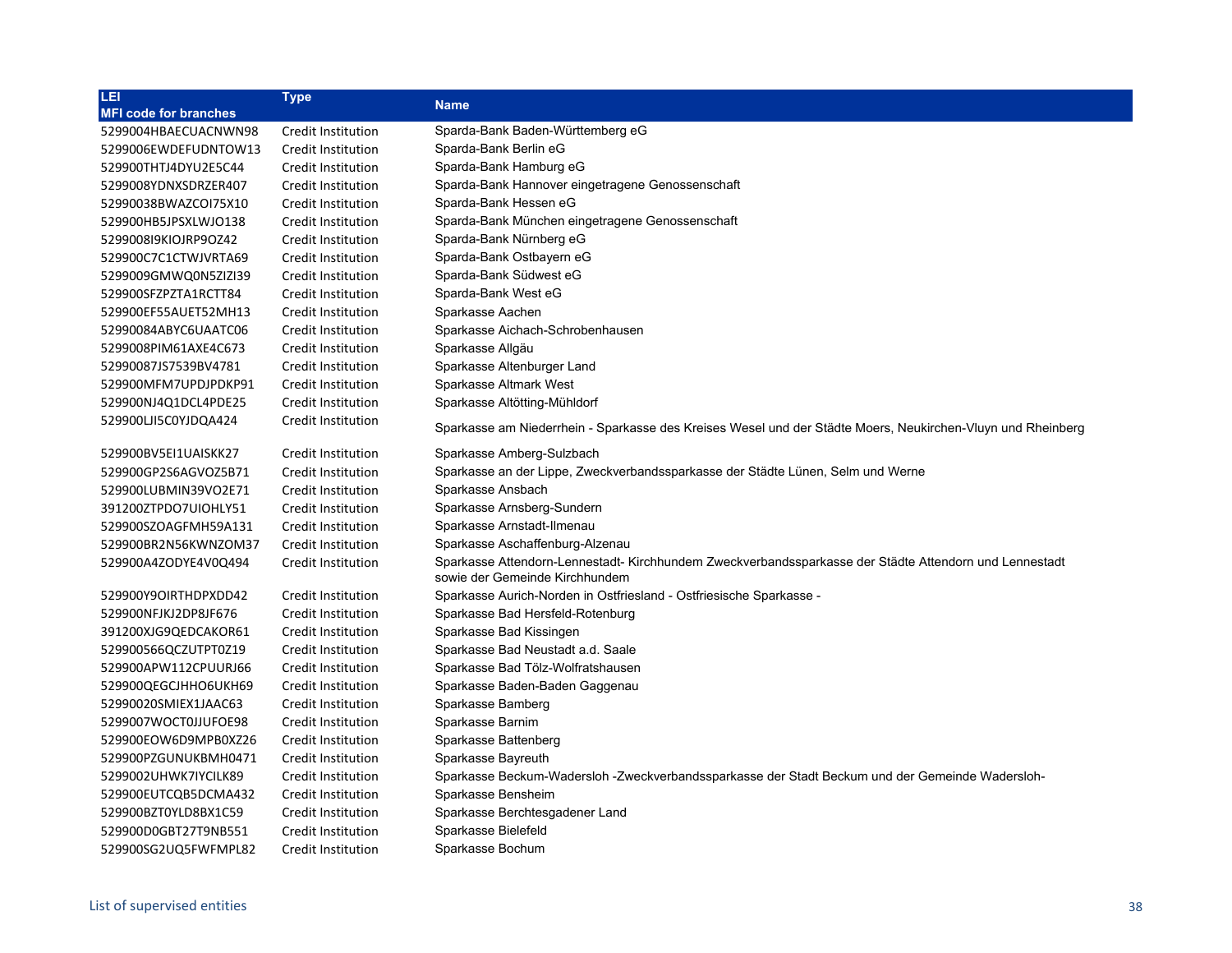| LEI                          | <b>Type</b>        | <b>Name</b>                                                                                |
|------------------------------|--------------------|--------------------------------------------------------------------------------------------|
| <b>MFI code for branches</b> |                    |                                                                                            |
| 529900ISMO182CWI3610         | Credit Institution | Sparkasse Bodensee                                                                         |
| 529900EAWG62TCNQBF95         | Credit Institution | Sparkasse Bonndorf-Stühlingen                                                              |
| 529900A4VD7OJP4QV963         | Credit Institution | Sparkasse Bühl                                                                             |
| 5299006LRRCPLQOARH75         | Credit Institution | Sparkasse Burbach-Neunkirchen Zweckverbandssparkasse der Gemeinden Burbach und Neunkirchen |
| 529900VRXKZ6XE5CSK73         | Credit Institution | Sparkasse Burgenlandkreis                                                                  |
| 529900U1ZP8O8QQYAS09         | Credit Institution | Sparkasse Celle                                                                            |
| 529900X1RCYC7HPDGT34         | Credit Institution | Sparkasse Chemnitz                                                                         |
| 52990080LR098K1FPZ23         | Credit Institution | Sparkasse Coburg - Lichtenfels                                                             |
| 529900G6UCC7ITW6FJ76         | Credit Institution | Sparkasse Dachau                                                                           |
| 391200IEV1ZDPNC0US12         | Credit Institution | Sparkasse Deggendorf                                                                       |
| 5299007WTVLMTDXHE511         | Credit Institution | Sparkasse der Homburgischen Gemeinden in Wiehl                                             |
| 529900AZX36G3T8UKI42         | Credit Institution | Sparkasse der Stadt Iserlohn                                                               |
| 529900QCJ9ZPQ09F9H78         | Credit Institution | Sparkasse der Stadt Wilhelmshaven                                                          |
| 52990016MHL8VVZAG187         | Credit Institution | Sparkasse Dieburg - Zweckverbandssparkasse -                                               |
| 529900SD3IGDPZNANU33         | Credit Institution | Sparkasse Dillenburg                                                                       |
| 529900G82XU1S4TN4E96         | Credit Institution | Sparkasse Donauwörth                                                                       |
| 5299009816TY2VB6EF33         | Credit Institution | Sparkasse Donnersberg                                                                      |
| 5299007TYCG4X9DYNJ21         | Credit Institution | Sparkasse Dortmund                                                                         |
| 529900C2A9G3SP7VPK94         | Credit Institution | Sparkasse Duisburg                                                                         |
| 529900BXR8FHQ0546E89         | Credit Institution | Sparkasse Düren                                                                            |
| 529900XII8B4ECFBUR04         | Credit Institution | Sparkasse Einbeck                                                                          |
| 529900GI2BGDVYNR0F68         | Credit Institution | Sparkasse Elbe-Elster                                                                      |
| 529900DRQG5K51MKI862         | Credit Institution | Sparkasse Elmshorn                                                                         |
| 529900JR1L6WNLIJJD61         | Credit Institution | Sparkasse Emsland                                                                          |
| 529900IENHXJ2NGZOG87         | Credit Institution | Sparkasse Engen-Gottmadingen                                                               |
| 529900PESSO557XGYU61         | Credit Institution | Sparkasse Ennepetal-Breckerfeld                                                            |
| 5299003Y7AIMXLTDHZ80         | Credit Institution | Sparkasse Finnentrop                                                                       |
| 529900PUKP3ST64FSG09         | Credit Institution | Sparkasse Forchheim                                                                        |
| 529900FQZL2INESW9U34         | Credit Institution | Sparkasse Freiburg - Nördlicher Breisgau                                                   |
| 529900IS3SXULH78V985         | Credit Institution | Sparkasse Freising                                                                         |
| 52990014L1Y0ODNKC686         | Credit Institution | Sparkasse Freyung-Grafenau                                                                 |
| 5299001KN7JTMRR7ZI39         | Credit Institution | Sparkasse Fulda                                                                            |
| 529900GJCEV5ZKNTXN91         | Credit Institution | Sparkasse Fürstenfeldbruck                                                                 |
| 52990094TGOJNBK96L42         | Credit Institution | Sparkasse Fürth                                                                            |
| 5299000ERCD482TP5D68         | Credit Institution | Sparkasse Gengenbach                                                                       |
| 529900XBSCFQFJBYMR43         | Credit Institution | Sparkasse Gera-Greiz                                                                       |
| 529900K8LLSGO8DBF643         | Credit Institution | Sparkasse Germersheim-Kandel                                                               |
| 529900RC295I59OKXS54         | Credit Institution | Sparkasse Geseke                                                                           |
| 52990037IU0Q6VO1PN63         | Credit Institution | Sparkasse Gießen                                                                           |
| 5299002GDXM6JRUY4311         | Credit Institution | Sparkasse Gifhorn-Wolfsburg                                                                |
|                              |                    |                                                                                            |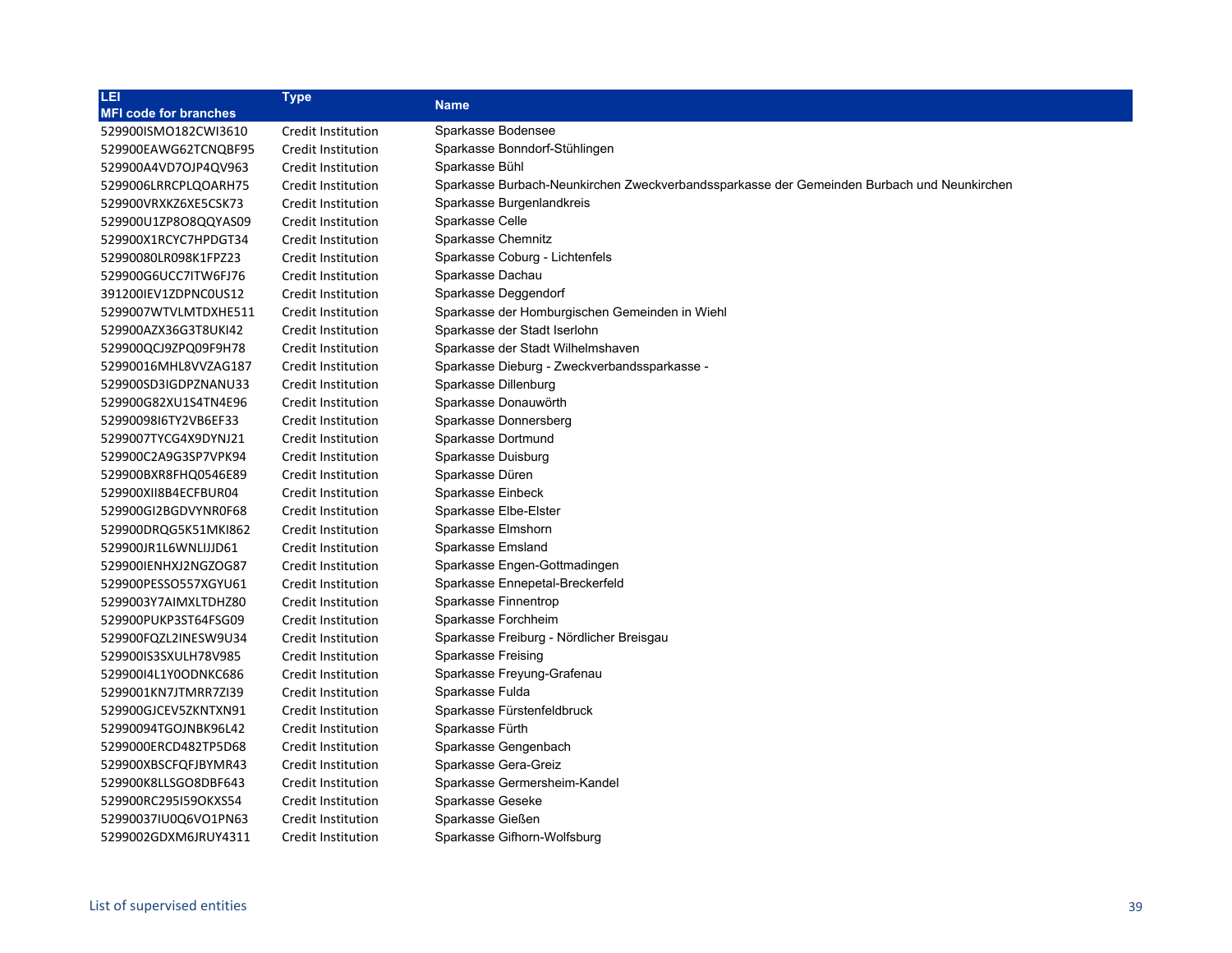| LEI                          | <b>Type</b>        | <b>Name</b>                                                                                                                |
|------------------------------|--------------------|----------------------------------------------------------------------------------------------------------------------------|
| <b>MFI code for branches</b> |                    |                                                                                                                            |
| 5299002W4E0AQ305SE62         | Credit Institution | Sparkasse Göttingen                                                                                                        |
| 529900VHCXYMDIQIM016         | Credit Institution | Sparkasse Grünberg                                                                                                         |
| 529900EH32EJNAX0EG69         | Credit Institution | Sparkasse Gummersbach-Bergneustadt                                                                                         |
| 5299008HYTA3OQ5CK943         | Credit Institution | Sparkasse Günzburg-Krumbach                                                                                                |
| 529900UW365APUAEKJ47         | Credit Institution | Sparkasse Gütersloh-Rietberg                                                                                               |
| 529900025IC0FD7OPL94         | Credit Institution | Sparkasse HagenHerdecke                                                                                                    |
| 52990017H3LDPWU9V939         | Credit Institution | Sparkasse Hameln-Weserbergland                                                                                             |
| 529900SV6B61DRHMOP66         | Credit Institution | Sparkasse Hamm                                                                                                             |
| 529900R5ERJA9VIZHJ29         | Credit Institution | Sparkasse Hanau                                                                                                            |
| 529900FS9462U7FFUX40         | Credit Institution | Sparkasse Hanauerland                                                                                                      |
| 52990085XZWOZNLAWJ54         | Credit Institution | Sparkasse Hannover                                                                                                         |
| 529900QSMH3HXBJ9SL46         | Credit Institution | Sparkasse Harburg-Buxtehude                                                                                                |
| 529900IYNHP5CDKJ0H86         | Credit Institution | Sparkasse Haslach-Zell                                                                                                     |
| 529900SRTAZ0INX89X71         | Credit Institution | Sparkasse Hattingen                                                                                                        |
| 529900JDIYXTIWKTOO60         | Credit Institution | Sparkasse Hegau-Bodensee                                                                                                   |
| 529900NAPLQYW9153R51         | Credit Institution | Sparkasse Heidelberg                                                                                                       |
| 529900XPRCSXWOJB9J74         | Credit Institution | Sparkasse Hilden Ratingen Velbert                                                                                          |
| 5299007IPJG3QJK5KI24         | Credit Institution | Sparkasse Hildesheim Goslar Peine                                                                                          |
| 5299001PM387GO938F16         | Credit Institution | Sparkasse Hochfranken                                                                                                      |
| 52990080QYNLX4A3L311         | Credit Institution | Sparkasse Hochrhein                                                                                                        |
| 5299005MGCNGK34MJO22         | Credit Institution | Sparkasse Hochsauerland                                                                                                    |
| 529900J22KONHE9LUS19         | Credit Institution | Sparkasse Hochschwarzwald                                                                                                  |
| 52990089VQI5JDZGY376         | Credit Institution | Sparkasse Hohenlohekreis                                                                                                   |
| 529900XDLJV1P7HBAH18         | Credit Institution | Sparkasse Holstein                                                                                                         |
| 529900D06C9IHN6BR131         | Credit Institution | Sparkasse im Kreis Herford -Zweckverband Sparkasse des Kreises Herford und der Städte Bünde, Herford, Löhne<br>und Vlotho- |
| 529900YPOP2D2UZUH696         | Credit Institution | Sparkasse im Landkreis Cham                                                                                                |
| 5299009UC90NABGYXQ93         | Credit Institution | Sparkasse im Landkreis Neustadt a.d. Aisch-Bad Windsheim                                                                   |
| 529900TLIYFNG3FNFO86         | Credit Institution | Sparkasse im Landkreis Schwandorf                                                                                          |
| 5299005GLFOIV7898E14         | Credit Institution | Sparkasse Ingolstadt Eichstätt                                                                                             |
| 529900XBR72PUSCRF755         | Credit Institution | Sparkasse Jena-Saale-Holzland                                                                                              |
| 529900P7KYLEYR1XDA88         | Credit Institution | Sparkasse Jerichower Land                                                                                                  |
| 5299004R4U60UMXLSE36         | Credit Institution | Sparkasse Karlsruhe Ettlingen                                                                                              |
| 529900D8YOEHO6OEBS37         | Credit Institution | Sparkasse Kierspe-Meinerzhagen Zweckverbandssparkasse der Städte Kierspe und Meinerzhagen                                  |
| 529900YHNJHJ6HCOV883         | Credit Institution | Sparkasse Koblenz                                                                                                          |
| 5299001ADI8FLGT0GU28         | Credit Institution | Sparkasse KölnBonn                                                                                                         |
| 5299006YTQCHS2507R72         | Credit Institution | Sparkasse Kraichgau-Bruchsal-Bretten-Sinsheim                                                                              |
| 5299005ZC0K4R5KA5S41         | Credit Institution | Sparkasse Krefeld - Zweckverbandssparkasse der Stadt Krefeld und des Kreises Viersen -                                     |
| 529900ZJRUSVF8RF1H87         | Credit Institution | Sparkasse Kulmbach-Kronach                                                                                                 |
| 5299004IB85Q1YRX3B03         | Credit Institution | Sparkasse Landsberg-Dießen                                                                                                 |
| 529900GS01MWP4QSH807         | Credit Institution | Sparkasse Landshut                                                                                                         |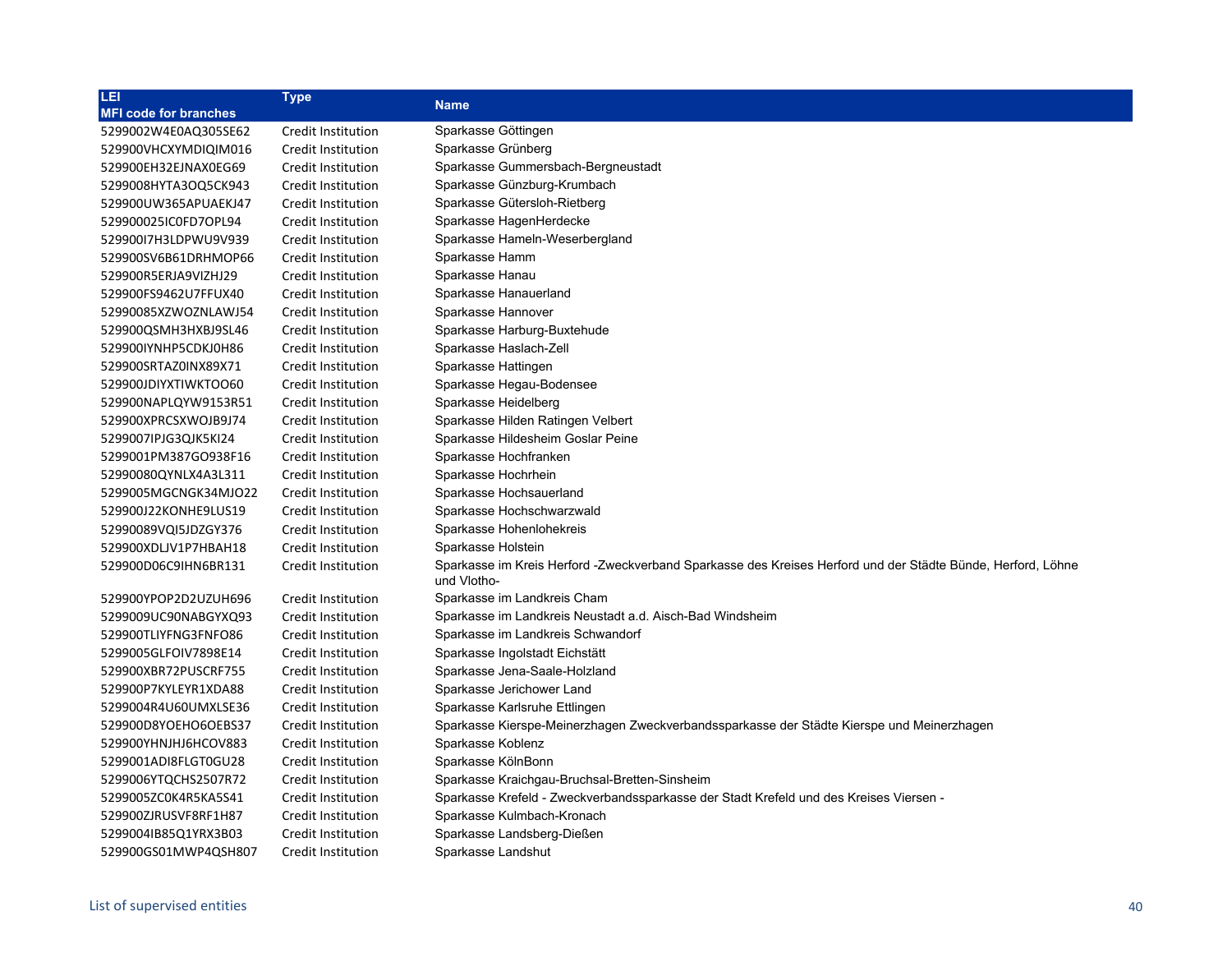| LEI                          | <b>Type</b>        | <b>Name</b>                                                                                                                            |
|------------------------------|--------------------|----------------------------------------------------------------------------------------------------------------------------------------|
| <b>MFI code for branches</b> |                    |                                                                                                                                        |
| 529900LDE3E6OBYFX311         | Credit Institution | Sparkasse Langen-Seligenstadt                                                                                                          |
| 529900S333RWFYXPZ609         | Credit Institution | Sparkasse Laubach-Hungen                                                                                                               |
| 529900IKGOVVSNWFZ238         | Credit Institution | Sparkasse LeerWittmund                                                                                                                 |
| 529900FRBVLJUES39708         | Credit Institution | Sparkasse Lemgo                                                                                                                        |
| 529900MQJ666K7NYLW12         | Credit Institution | Sparkasse Leverkusen                                                                                                                   |
| 529900BLN1QPNXZPK281         | Credit Institution | Sparkasse Lippstadt                                                                                                                    |
| 529900VKOX7NVXBMT814         | Credit Institution | Sparkasse Lörrach-Rheinfelden                                                                                                          |
| 529900POD3DPQIGIWN45         | Credit Institution | Sparkasse Lüdenscheid - Zweckverbandssparkasse im Märkischen Kreis -                                                                   |
| 5299003PAT5ZVJES8024         | Credit Institution | Sparkasse Lüneburg                                                                                                                     |
| 529900E12M42ZWY1DR93         | Credit Institution | Sparkasse Mainfranken Würzburg                                                                                                         |
| 5299009ATSTOGO82EJ93         | Credit Institution | Sparkasse Mainz                                                                                                                        |
| 529900FSZSQU0BEG7249         | Credit Institution | Sparkasse Mansfeld-Südharz                                                                                                             |
| 529900UOYUJW1XI7W397         | Credit Institution | Sparkasse Marburg-Biedenkopf                                                                                                           |
| 529900MSQWX4JX5R4A86         | Credit Institution | Sparkasse Markgräflerland                                                                                                              |
| 529900N36KZ7EKMGY794         | Credit Institution | Sparkasse Märkisches Sauerland, Hemer - Menden                                                                                         |
| 529900CIT57QCNF4AZ50         | Credit Institution | Sparkasse Mecklenburg-Nordwest                                                                                                         |
| 529900098AT70L34V240         | Credit Institution | Sparkasse Mecklenburg-Schwerin                                                                                                         |
| 529900K69SO5TNSHHB31         | Credit Institution | Sparkasse Mecklenburg-Strelitz                                                                                                         |
| 529900TYDYSH5ELZME80         | Credit Institution | Sparkasse Meißen                                                                                                                       |
| 529900JRV7Y2MKGE8G22         | Credit Institution | Sparkasse Memmingen-Lindau-Mindelheim                                                                                                  |
| 529900TN4E8LNV05YJ02         | Credit Institution | Sparkasse Merzig-Wadern                                                                                                                |
| 391200BRPHCGQOAG2287         | Credit Institution | Sparkasse Meschede, Zweckverbandssparkasse der Stadt Meschede und der Gemeinde Eslohe (Sauerland)                                      |
| 529900BRELPZ7YWWI367         | Credit Institution | Sparkasse Miltenberg-Obernburg                                                                                                         |
| 5299002HX24U7L3HT926         | Credit Institution | Sparkasse Minden-Lübbecke Zweckverbandssparkasse des Kreises Minden-Lübbecke und der Städte Minden und<br>Petershagen                  |
| 529900VJ7CMGXPGH3278         | Credit Institution | Sparkasse Mittelfranken-Süd                                                                                                            |
| 529900ESKJTEU0QF7575         | Credit Institution | Sparkasse Mittelmosel - Eifel Mosel Hunsrück                                                                                           |
| 529900QVDW4I1A1NMG51         | Credit Institution | Sparkasse Mittelsachsen                                                                                                                |
| 529900M7DRA4N1J81L72         | Credit Institution | Sparkasse Mittelthüringen                                                                                                              |
| 529900FHK3F82N7LV938         | Credit Institution | Sparkasse Muldental                                                                                                                    |
| 529900ZKHIYCD4HX7360         | Credit Institution | Sparkasse Mülheim an der Ruhr                                                                                                          |
| 52990033D2BXTNPW8N78         | Credit Institution | Sparkasse Münsterland Ost                                                                                                              |
| 529900HIPZJM9DD5IY23         | Credit Institution | Sparkasse Neckartal-Odenwald                                                                                                           |
| 5299001G5ZB0E3BOC654         | Credit Institution | Sparkasse Neubrandenburg-Demmin                                                                                                        |
| 529900GX6O81SWRJEE87         | Credit Institution | Sparkasse Neuburg-Rain                                                                                                                 |
| 529900C09PDSUJ27W947         | Credit Institution | Sparkasse Neumarkt i.d. OPf.-Parsberg                                                                                                  |
| 5299008ANE2XLKNRSR71         | Credit Institution | Sparkasse Neunkirchen                                                                                                                  |
| 529900XIT3EBXWROPR19         | Credit Institution | Sparkasse Neuss - Zweckverbandssparkasse des Rhein-Kreises Neuss, der Stadt Neuss und der Stadt<br>Korschenbroich und der Stadt Kaarst |
| 5299003VTP6ZWXLP4P45         | Credit Institution | Sparkasse Neu-Ulm-Illertissen                                                                                                          |
| 529900X95ZNQMQ1OTG98         | Credit Institution | Sparkasse Neuwied                                                                                                                      |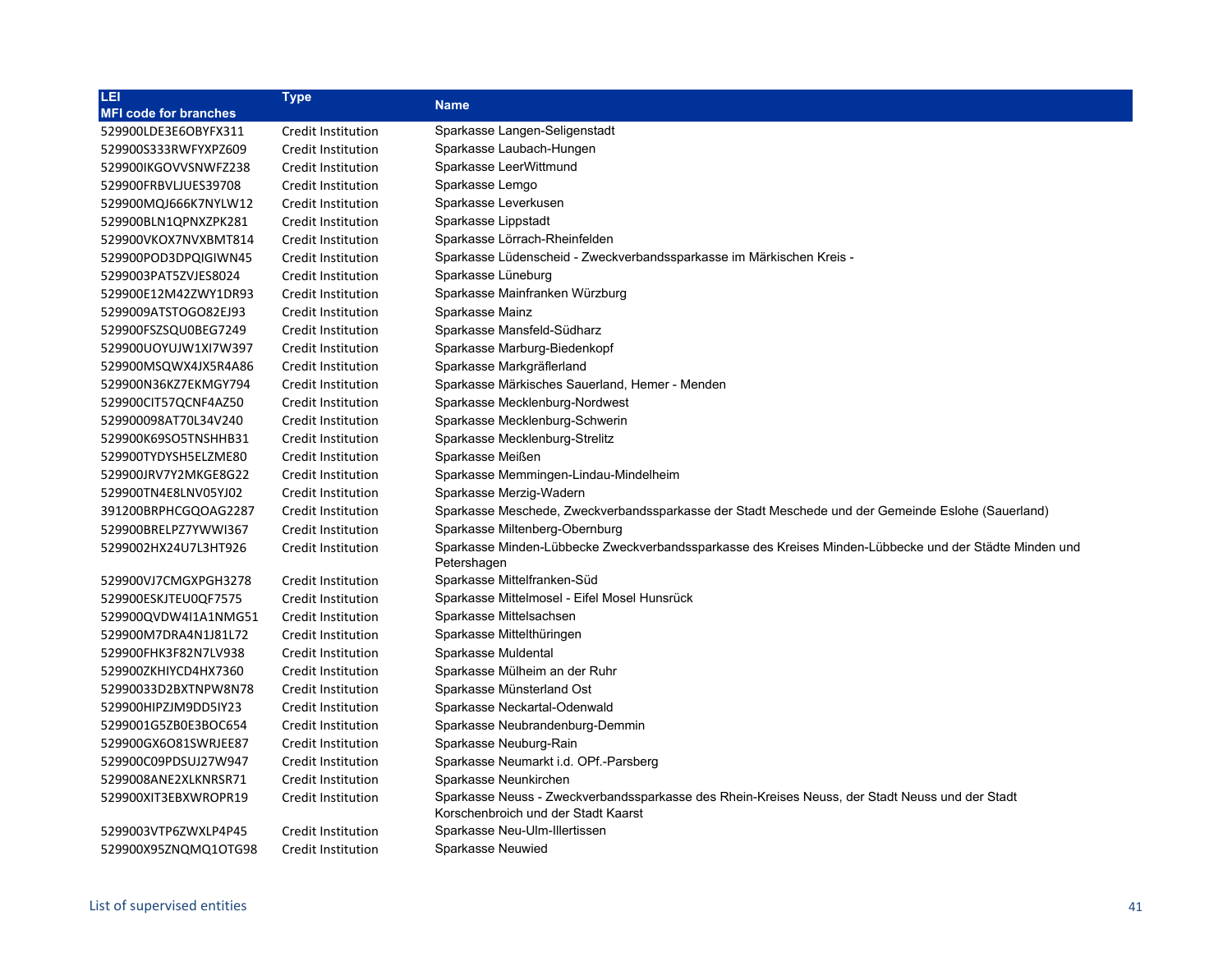| LEI                          | <b>Type</b>        | <b>Name</b>                                                  |
|------------------------------|--------------------|--------------------------------------------------------------|
| <b>MFI code for branches</b> |                    |                                                              |
| 529900OC0J2AGDDP1J56         | Credit Institution | Sparkasse Niederbayern-Mitte                                 |
| 529900A201NLMA3OK864         | Credit Institution | Sparkasse Niederlausitz mit Sitz in Senftenberg              |
| 529900UYPEYBLPPXEO59         | Credit Institution | Sparkasse Nienburg                                           |
| 5299006W6DB7QIDFW827         | Credit Institution | Sparkasse Nördlingen                                         |
| 529900JIWTBNXOL05L62         | Credit Institution | Sparkasse Nürnberg                                           |
| 529900RKMTF8ZAPTUM88         | Credit Institution | Sparkasse Oberhessen                                         |
| 529900ZDHNWPHOLBE586         | Credit Institution | Sparkasse Oberland                                           |
| 529900CNHJP2Y9F6Z240         | Credit Institution | Sparkasse Oberlausitz-Niederschlesien                        |
| 529900OJUMG5RXV5MM55         | Credit Institution | Sparkasse Oberpfalz Nord                                     |
| 5299003HG8DC8Z3S9980         | Credit Institution | Sparkasse Odenwaldkreis in Erbach/Odenwald                   |
| 529900AMQUYPTRK56V94         | Credit Institution | Sparkasse Oder-Spree                                         |
| 529900JFTHKPTK4YNL22         | Credit Institution | Sparkasse Offenburg/Ortenau                                  |
| 5299005CH5Q0GKJUF762         | Credit Institution | Sparkasse Olpe-Drolshagen-Wenden                             |
| 529900MGJ89DIKJFAG52         | Credit Institution | Sparkasse Osnabrück                                          |
| 529900KQQ3U43RX70E54         | Credit Institution | Sparkasse Osterode am Harz                                   |
| 529900ISUTXV1Y6XFQ36         | Credit Institution | Sparkasse Ostprignitz-Ruppin                                 |
| 529900FRN5DSYOGHK121         | Credit Institution | Sparkasse Paderborn-Detmold (Lippische Spar- und Leihekasse) |
| 5299003I2614HOVJSK46         | Credit Institution | Sparkasse Parchim - Lübz                                     |
| 529900GNYEKYXPXMOG38         | Credit Institution | Sparkasse Passau                                             |
| 5299005E2JTERRY3R285         | Credit Institution | Sparkasse Pfaffenhofen                                       |
| 529900JB2S6CH38UQ526         | Credit Institution | Sparkasse Pforzheim Calw                                     |
| 5299006OIW9QJSRKHQ34         | Credit Institution | Sparkasse Pfullendorf-Meßkirch                               |
| 52990047L72LJ1Y6U753         | Credit Institution | Sparkasse Prignitz                                           |
| 529900GHJMQ8YOL40I82         | Credit Institution | Sparkasse Radevormwald-Hückeswagen                           |
| 529900IFA2AT4G50OJ06         | Credit Institution | Sparkasse Rastatt-Gernsbach                                  |
| 5299007M83GBOCBBUP36         | Credit Institution | Sparkasse Regensburg                                         |
| 5299003GUMW9P8LSKW56         | Credit Institution | Sparkasse Regen-Viechtach                                    |
| 5299003MY56ID5EB4A55         | Credit Institution | Sparkasse Rhein Neckar Nord                                  |
| 5299004CHGUXFJGS9O10         | Credit Institution | Sparkasse Rhein-Haardt                                       |
| 529900ILRS3WYJB2CE90         | Credit Institution | Sparkasse Rhein-Maas                                         |
| 529900UZ4WGK38RQ1M84         | Credit Institution | Sparkasse Rhein-Nahe                                         |
| 529900Q34WY4SPLWUU02         | Credit Institution | Sparkasse Rosenheim-Bad Aibling                              |
| 529900IBJLNVLFIMJY19         | Credit Institution | Sparkasse Rotenburg Osterholz                                |
| 529900CHS8N7O4D0SX11         | Credit Institution | Sparkasse Rottal-Inn                                         |
| 5299002GPM9IXQLHUC77         | Credit Institution | Sparkasse Saarbrücken                                        |
| 529900Y13T748OVUXC90         | Credit Institution | Sparkasse Salem-Heiligenberg                                 |
| 529900ZC0WL2F329G071         | Credit Institution | Sparkasse Schaumburg                                         |
| 529900G6TZXG6I9R5I04         | Credit Institution | Sparkasse Scheeßel - Zweckverbandssparkasse -                |
| 529900N0H2HE3LSN9V49         | Credit Institution | Sparkasse Schwäbisch Hall-Crailsheim                         |
| 529900NDGXZ3LYLNJ560         | Credit Institution | Sparkasse Schwarzwald-Baar                                   |
|                              |                    |                                                              |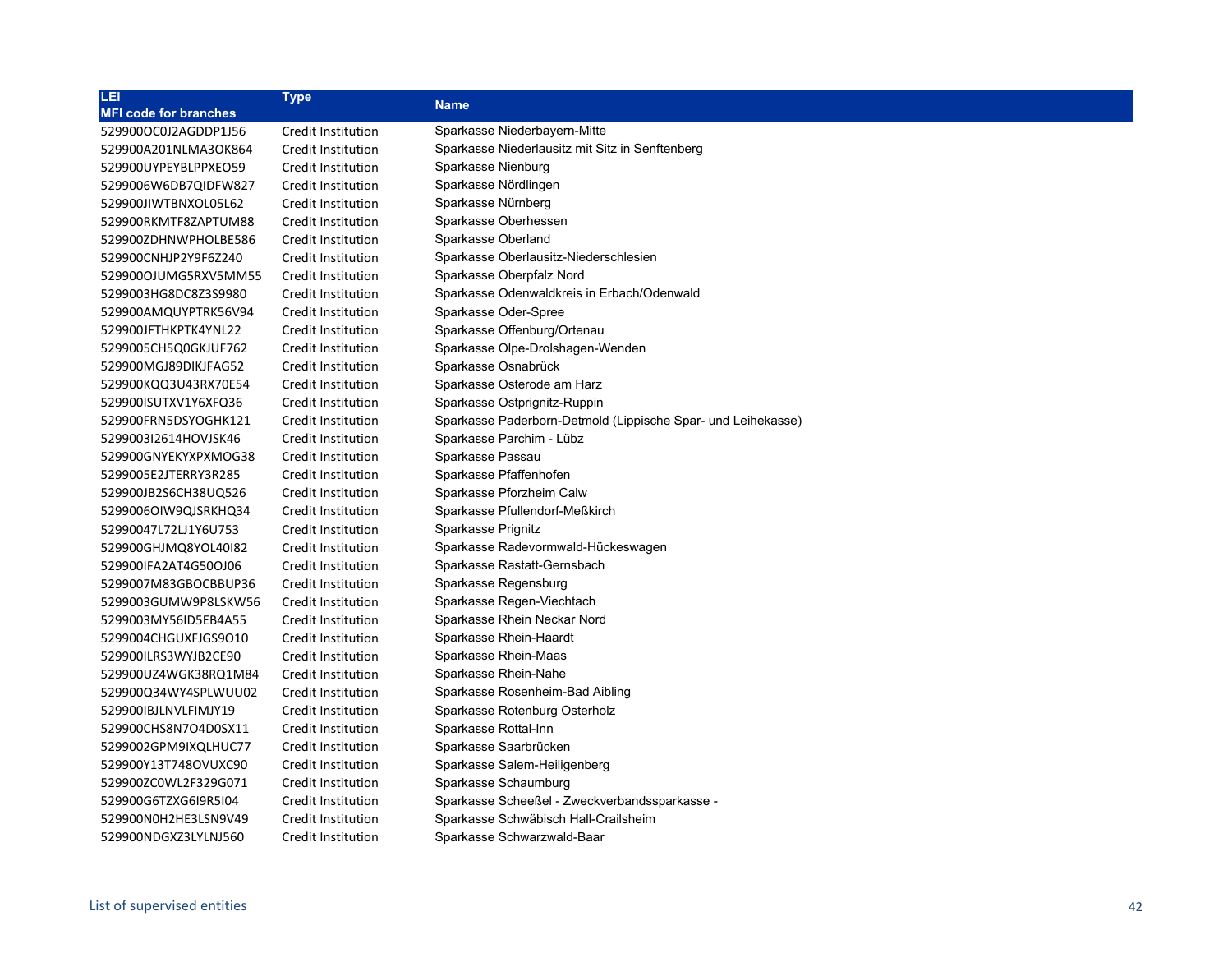| LEI                          | <b>Type</b>        | <b>Name</b>                                        |
|------------------------------|--------------------|----------------------------------------------------|
| <b>MFI code for branches</b> |                    |                                                    |
| 529900FD6V055NBG4N83         | Credit Institution | Sparkasse Schweinfurt-Haßberge                     |
| 529900HAXZJRS9O35R08         | Credit Institution | Sparkasse Siegen                                   |
| 529900XQUKY370MSCE53         | Credit Institution | Sparkasse SoestWerl                                |
| 529900T4FLOFH8Y1IG58         | Credit Institution | Sparkasse Sonneberg                                |
| 5299008OPB5IT38HB189         | Credit Institution | Sparkasse Spree-Neiße                              |
| 529900XWPESFARJQCP22         | Credit Institution | Sparkasse St. Blasien                              |
| 529900N7FAURLE0KS778         | Credit Institution | Sparkasse Stade-Altes Land                         |
| 52990008CY96WQ1J1K50         | Credit Institution | Sparkasse Starkenburg                              |
| 529900UMMBRANM3CYR20         | Credit Institution | Sparkasse Staufen - Breisach                       |
| 52990078RM4B6ZUC6648         | Credit Institution | Sparkasse Südholstein                              |
| 529900U59PV6VXIQ9K43         | Credit Institution | Sparkasse Südliche Weinstraße in Landau i.d. Pfalz |
| 529900GCU2E34P2RPK86         | Credit Institution | Sparkasse Südwestpfalz                             |
| 529900VHY6CK4ABYPE98         | Credit Institution | Sparkasse Tauberfranken                            |
| 5299002ER8OE93VD2R07         | Credit Institution | Sparkasse Trier                                    |
| 529900O69726X9LT9896         | Credit Institution | Sparkasse Uckermark                                |
| 529900RBW46HVH9PTH47         | Credit Institution | Sparkasse Uecker-Randow                            |
| 529900NW66QSDX238D24         | Credit Institution | Sparkasse Uelzen Lüchow-Dannenberg                 |
| 52990086IBNN51AGC442         | Credit Institution | Sparkasse Ulm                                      |
| 529900MCH0FVQ089YR60         | Credit Institution | Sparkasse Unstrut-Hainich                          |
| 529900FR6NK5ZQR5EP29         | Credit Institution | Sparkasse Vest Recklinghausen                      |
| 5299005F6C3ZN303M461         | Credit Institution | Sparkasse Vogtland                                 |
| 5299001Q150B9RENR360         | Credit Institution | Sparkasse Vorderpfalz                              |
| 529900B6FH6DMERJCI37         | Credit Institution | Sparkasse Vorpommern                               |
| 529900YC0TR3UL05I974         | Credit Institution | Sparkasse Waldeck-Frankenberg                      |
| 529900AONE10IZH5SS46         | Credit Institution | Sparkasse Werra-Meißner                            |
| 529900YI8T6QA0JQK313         | Credit Institution | Sparkasse Weser-Elbe                               |
| 5299009BMCDYE59ZPA55         | Credit Institution | Sparkasse Westerwald-Sieg                          |
| 5299000237YH143E2993         | Credit Institution | Sparkasse Westholstein                             |
| 529900JCAE554QUYE140         | Credit Institution | Sparkasse Westmünsterland                          |
| 5299004KRGBMRXWVS362         | Credit Institution | Sparkasse Wetzlar                                  |
| 529900UES658BJBP8J39         | Credit Institution | Sparkasse Wiesental                                |
| 529900YKAHRQ62W8LM97         | Credit Institution | Sparkasse Witten                                   |
| 529900ONEKTCQ8GTCM88         | Credit Institution | Sparkasse Wittenberg                               |
| 529900U8MDA5NQP4W892         | Credit Institution | Sparkasse Wittgenstein                             |
| 529900TKRAC1FVTIP419         | Credit Institution | Sparkasse Wolfach                                  |
| 5299007CKOPKK8KX5129         | Credit Institution | Sparkasse Worms-Alzey-Ried                         |
| 529900SSWVMON8NEA304         | Credit Institution | Sparkasse Zollernalb                               |
| 529900VZ4XGS0B3IH593         | Credit Institution | Sparkasse zu Lübeck Aktiengesellschaft             |
| 529900VYIOMW258HE286         | Credit Institution | Sparkasse Zwickau                                  |
| 5299000D7XXN5PC5AF93         | Credit Institution | Spar-u Kredit-Bank eG                              |
|                              |                    |                                                    |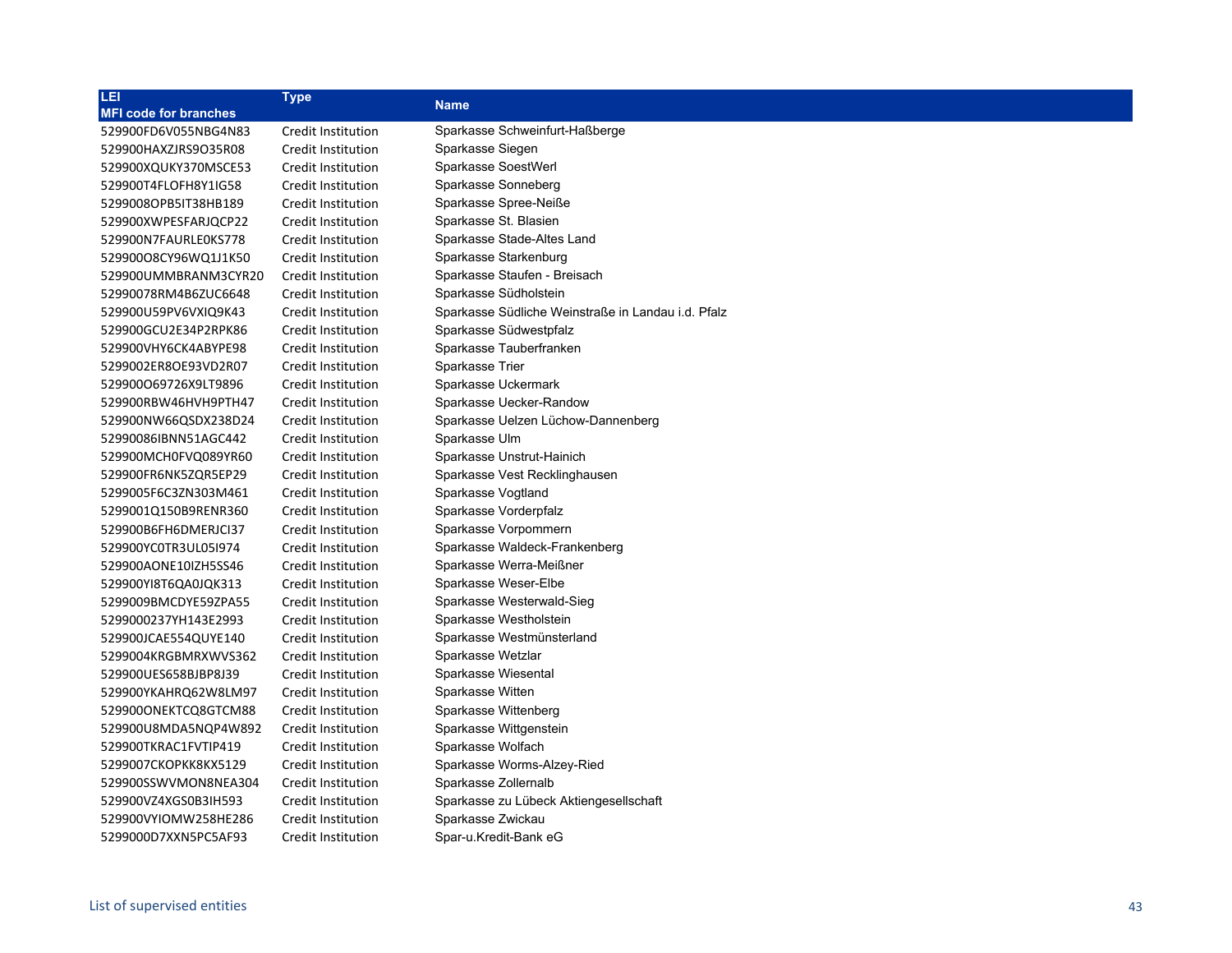| LEI                          | <b>Type</b>        | <b>Name</b>                                                                                         |
|------------------------------|--------------------|-----------------------------------------------------------------------------------------------------|
| <b>MFI code for branches</b> |                    |                                                                                                     |
| 5299003RYL0UXJ2GSW91         | Credit Institution | Spreewaldbank eG                                                                                    |
| 5299000ALA5385NLDG70         | Credit Institution | St.Galler Kantonalbank Deutschland AG                                                               |
| 529900UELOQV2KQ0VP31         | Credit Institution | Stadt- und Kreis-Sparkasse Darmstadt                                                                |
| 529900YFF1OOLDFE8X31         | Credit Institution | Stadt- und Kreissparkasse Erlangen Höchstadt Herzogenaurach                                         |
| 529900PN8G0BF33H3G31         | Credit Institution | Stadt- und Kreissparkasse Leipzig                                                                   |
| 3912004U0UIULRGF7U64         | Credit Institution | Stadt- und Kreissparkasse Moosburg a.d.Isar                                                         |
| 5299006B79LKOVMTXV20         | Credit Institution | Städtische Sparkasse Offenbach a.M.                                                                 |
| 529900LRRSR5G5K03873         | Credit Institution | Städtische Sparkasse zu Schwelm                                                                     |
| 529900ZNZD8D716HUX57         | Credit Institution | Stadtsparkasse Augsburg                                                                             |
| 529900RTC90XDH01QZ51         | Credit Institution | Stadtsparkasse Bad Honnef                                                                           |
| 529900UQFAS5JRV90C11         | Credit Institution | Sparkasse Bad Oeynhausen-Porta Westfalica                                                           |
| 391200OG5RNDK1ZITM27         | Credit Institution | Stadtsparkasse Bad Pyrmont                                                                          |
| 529900CUQ6W3841WVU93         | Credit Institution | Stadtsparkasse Bad Sachsa                                                                           |
| 529900QJM5ZMC4NOIG04         | Credit Institution | Stadtsparkasse Barsinghausen                                                                        |
| 529900N56649EXLQ1B71         | Credit Institution | Stadtsparkasse Blomberg/Lippe                                                                       |
| 529900B9I2UNZF005Z76         | Credit Institution | Stadtsparkasse Bocholt                                                                              |
| 529900HQBCUQIHN72L96         | Credit Institution | Stadtsparkasse Borken (Hessen)                                                                      |
| 5299004YJM025WNBRD88         | Credit Institution | Stadtsparkasse Bottrop                                                                              |
| 52990049E3XQH11U3C47         | Credit Institution | Stadtsparkasse Burgdorf                                                                             |
| 529900LY1N4UG9EC0610         | Credit Institution | Stadtsparkasse Cuxhaven                                                                             |
| 529900JLBQ3MV3T6UD05         | Credit Institution | Stadtsparkasse Delbrück                                                                             |
| 5299009FBWE3747S9112         | Credit Institution | Stadtsparkasse Dessau                                                                               |
| 529900QIQHMC6HSFBW06         | Credit Institution | Stadtsparkasse Düsseldorf                                                                           |
| 529900JVRSMSZBR6NB58         | Credit Institution | Stadtsparkasse Emden                                                                                |
| 529900VLOFHMB6FLZ947         | Credit Institution | Stadtsparkasse Essen                                                                                |
| 529900ZHPGXS033GRJ11         | Credit Institution | Stadt-Sparkasse Gelsenkirchen                                                                       |
| 529900Q9NG75LYBEMR63         | Credit Institution | Sparkasse Gevelsberg-Wetter (Ruhr) - Zweckverbandssparkasse der Städte Gevelsberg und Wetter (Ruhr) |
| 529900XLWVQXZZ39PV75         | Credit Institution | Stadtsparkasse Gladbeck                                                                             |
| 5299003TZAODBIABJG85         | Credit Institution | Stadtsparkasse Grebenstein                                                                          |
| 529900PYSG9ZGK425Z20         | Credit Institution | Stadt-Sparkasse Haan (Rheinl.)                                                                      |
| 5299007G0TGKLU8UZ018         | Credit Institution | Stadtsparkasse Haltern am See                                                                       |
| 529900EEZB9AK5JIIA09         | Credit Institution | Stadtsparkasse Kaiserslautern                                                                       |
| 529900CL5BVX8CKVN935         | Credit Institution | Stadt-Sparkasse Langenfeld (Rhld.)                                                                  |
| 5299002DCNYEMSZANB66         | Credit Institution | Stadtsparkasse Lengerich (Westfalen)                                                                |
| 529900ITGAKRIJ8YB966         | Credit Institution | Stadtsparkasse Magdeburg                                                                            |
| 529900OVJEPTFQUFBJ30         | Credit Institution | Stadtsparkasse Mönchengladbach                                                                      |
| 529900P7CWBZI0062C32         | Credit Institution | Stadtsparkasse München                                                                              |
| 529900A6WAJVRHA90G98         | Credit Institution | Stadtsparkasse Oberhausen                                                                           |
| 529900W5OZHQU1X13A22         | Credit Institution | Stadtsparkasse Rahden                                                                               |
| 529900P6U2PA9R0YTT15         | Credit Institution | Stadtsparkasse Remscheid                                                                            |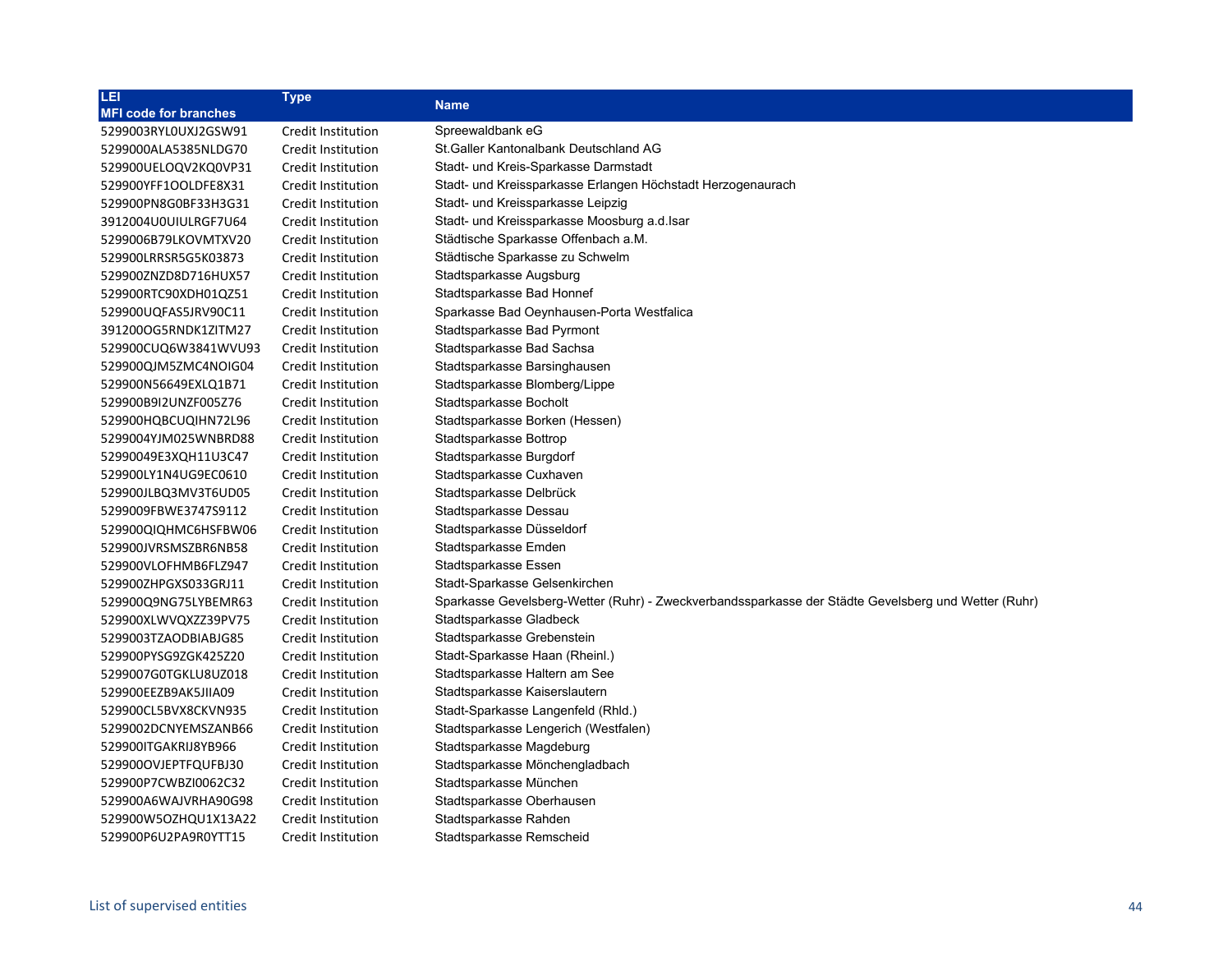| LEI                          | <b>Type</b>        |                                                                                                                                                                           |
|------------------------------|--------------------|---------------------------------------------------------------------------------------------------------------------------------------------------------------------------|
| <b>MFI code for branches</b> |                    | <b>Name</b>                                                                                                                                                               |
| 529900G4LFOVNBML2C47         | Credit Institution | Stadtsparkasse Rheine                                                                                                                                                     |
| 529900EJ3J4FTSXQ5C46         | Credit Institution | Stadtsparkasse Schmallenberg                                                                                                                                              |
| 529900GDEQOVMPFW8P55         | Credit Institution | Stadtsparkasse Schwalmstadt                                                                                                                                               |
| 529900QBI3R5MK9DI295         | Credit Institution | Stadtsparkasse Schwedt                                                                                                                                                    |
| 529900EKVJ3A9SKFY617         | Credit Institution | Stadtsparkasse Schwerte                                                                                                                                                   |
| 529900T8TBRUEQGZCE67         | Credit Institution | Stadt-Sparkasse Solingen                                                                                                                                                  |
| 391200AT44BSH74CH149         | Credit Institution | Stadtsparkasse Sprockhövel                                                                                                                                                |
| 529900ZLXB1ZEOD68G12         | Credit Institution | Stadtsparkasse Versmold                                                                                                                                                   |
| 529900TC9UQWRUUB0273         | Credit Institution | Stadtsparkasse Wedel                                                                                                                                                      |
| 5299004IRKN0NA0VSL09         | Credit Institution | Stadtsparkasse Wermelskirchen                                                                                                                                             |
| 529900PGOMIIH9YN2R09         | Credit Institution | Stadtsparkasse Wunstorf                                                                                                                                                   |
| 529900KH1M4B2CNCXB28         | Credit Institution | Stadtsparkasse Wuppertal                                                                                                                                                  |
| DE00024                      | <b>Branch</b>      | Standard Chartered Bank Germany Branch                                                                                                                                    |
| 52990085SMO9HN005K47         | Credit Institution | Steyler Bank GmbH                                                                                                                                                         |
| 529900CLVK38HUKPKF71         | Credit Institution | Süd-West-Kreditbank Finanzierung GmbH                                                                                                                                     |
| DE04065                      | <b>Branch</b>      | Svenska Handelsbanken AB (publ) Zweigniederlassung Frankfurt am Main                                                                                                      |
| DE04020                      | <b>Branch</b>      | Sydbank A/S Filiale Flensburg                                                                                                                                             |
| 5299009TDMEE2DW7NF08         | Credit Institution | Sylter Bank eG                                                                                                                                                            |
| 52990055VN3I202R2809         | Credit Institution | Taunus-Sparkasse                                                                                                                                                          |
| 391200VR9TMTCN12IY45         | Credit Institution | TEBA Kreditbank GmbH & Co. KG                                                                                                                                             |
| 52990044S4O3PY6X8R96         | Credit Institution | Thüringer Aufbaubank, Anstalt des öffentlichen Rechts                                                                                                                     |
| 529900TP68LKVLHKNE55         | Credit Institution | <b>TOYOTA Kreditbank GmbH</b>                                                                                                                                             |
| 5299007BIE0JSIBS4K52         | Credit Institution | Tradegate AG Wertpapierhandelsbank                                                                                                                                        |
| 529900WXHO25X50KEP54         | Credit Institution | <b>TRUMPF Financial Services GmbH</b>                                                                                                                                     |
| 5299007QVIQ7IO64NX37         | Credit Institution | <b>UBS Europe SE</b>                                                                                                                                                      |
| DE05721                      | <b>Branch</b>      | UBS Limited, Niederlassung Deutschland                                                                                                                                    |
| 529900POEO7KMKWM0A53         | Credit Institution | UmweltBank Aktiengesellschaft                                                                                                                                             |
| 391200A8DWHFBC0GKO15         | Credit Institution | Union-Bank AG                                                                                                                                                             |
| 529900JR3VGTDE74JC38         | Credit Institution | Unsere Volksbank eG St. Wendeler Land                                                                                                                                     |
| 529900LMP4SAVGSEZG85         | Credit Institution | Valovis Bank AG                                                                                                                                                           |
| 529900BIK4WRWS06MR52         | Credit Institution | Varengold Bank AG                                                                                                                                                         |
| 529900FB29C36LKTAW50         | Credit Institution | V-Bank AG                                                                                                                                                                 |
| 52990053QE1M1V4P6U87         | Credit Institution | VBU Volksbank im Unterland eG                                                                                                                                             |
| 391200R5D8O9H905L282         | Credit Institution | Verbandssparkasse Goch - Zweckverbandssparkasse der Städte Goch und Kevelaer und der Gemeinde Weeze                                                                       |
| 529900IMSGXZHZGLBW30         | Credit Institution | VerbundSparkasse Emsdetten Ochtrup                                                                                                                                        |
| 529900NYZV9N6UZ09F32         | Credit Institution | VerbundVolksbank OWL eG                                                                                                                                                   |
| 5299000PQ0Q6O7SGSK31         | Credit Institution | Vereinigte Raiffeisenbank Burgstädt eG                                                                                                                                    |
| 529900YIA0P11LVIPN53         | Credit Institution | Vereinigte Raiffeisenbanken Gräfenberg-Forchheim-Eschenau-Heroldsberg eG                                                                                                  |
| 529900STO6OLY9GR4D67         | Credit Institution | Vereinigte Sparkasse im Märkischen Kreis, Zweckverbandssparkasse der Städte Altena, Balve, Neuenrade,<br>Plettenberg und Werdohl sowie der Gemeinde Nachroth-Wiblingwerde |
| 5299000REI62JRPXGL18         | Credit Institution | Vereinigte Sparkassen Eschenbach i.d. OPf. Neustadt a.d. Waldnaab Vohenstrauß                                                                                             |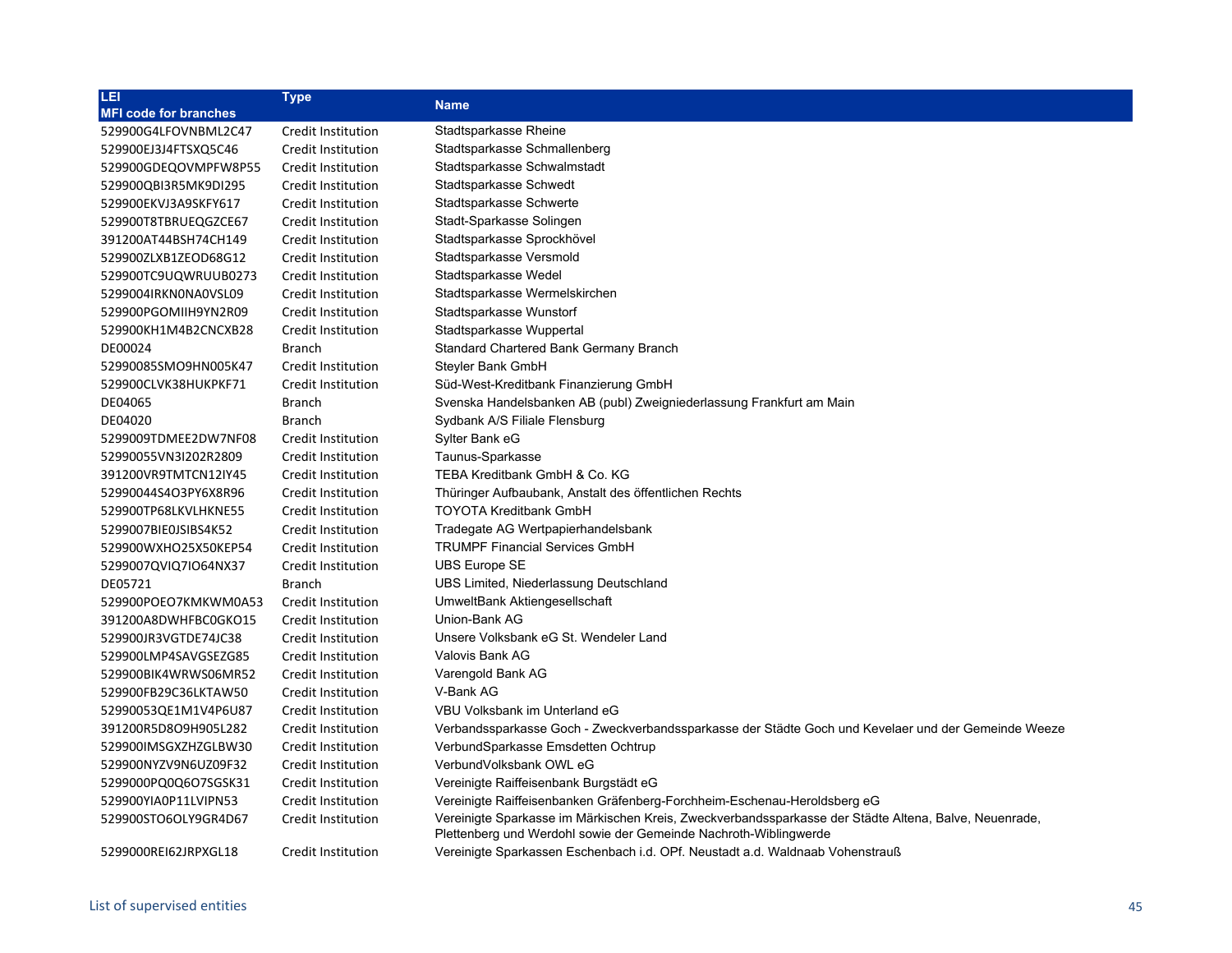| LEI                          | <b>Type</b>        | <b>Name</b>                                                     |
|------------------------------|--------------------|-----------------------------------------------------------------|
| <b>MFI code for branches</b> |                    |                                                                 |
| 529900MYH74B4MJ0A480         | Credit Institution | Vereinigte Sparkassen Gunzenhausen                              |
| 529900WUQLS77L218Z90         | Credit Institution | Vereinigte Volksbank eG (Brakel)                                |
| 529900WF3IXMJXSVJ831         | Credit Institution | Vereinigte Volksbank eG (Böblingen)                             |
| 52990041P1DQ40W2VL68         | Credit Institution | Vereinigte Volksbank eG Ganderkesee-Hude-Bookholzberg-Lemwerder |
| 529900TL40BU4W3M8170         | Credit Institution | Vereinigte Volksbank Münster eG                                 |
| 529900TBT1Z4FKTX5T93         | Credit Institution | Vereinigte Volksbank Raiffeisenbank eG (Reinheim)               |
| 529900DPEMRXN5D8HQ50         | Credit Institution | Vereinigte Volksbank Raiffeisenbank eG (Wittlich)               |
| 5299008VDH3PSYSKJ503         | Credit Institution | Vereinigte Volksbank eG Saarlouis - Sulzbach/Saar               |
| 5299002YVPXVY1C71454         | Credit Institution | Vereinte Volksbank eG (Dorsten)                                 |
| 529900964BU9UN3S7O17         | Credit Institution | Volks- und Raiffeisenbank eG (Wismar)                           |
| 529900D3HSWWZ1Q7P652         | Credit Institution | Volks- und Raiffeisenbank Eisleben eG                           |
| 529900J9B4T744UG1Q06         | Credit Institution | Volks- und Raiffeisenbank Fürstenwalde Seelow Wriezen eG        |
| 5299006B64J1OMUW5G62         | Credit Institution | Volks- und Raiffeisenbank Muldental eG                          |
| 529900OJ8E32H0A6ZL87         | Credit Institution | Volks- und Raiffeisenbank Neuwied-Linz eG                       |
| 5299001KO1M2237AFF59         | Credit Institution | Volks- und Raiffeisenbank Prignitz eG                           |
| 529900IV8YSNU2NWX627         | Credit Institution | Volks- und Raiffeisenbank Saale-Unstrut eG                      |
| 529900NBCQ5TVE9TKK30         | Credit Institution | Volks- und Raiffeisenbank Saarpfalz eG                          |
| 529900NPL89WYDTGGZ78         | Credit Institution | Volksbank Albstadt eG                                           |
| 52990023NLJ3CRZHJG50         | Credit Institution | Volksbank Aller-Weser eG                                        |
| 529900WSDL80S6P1IS39         | Credit Institution | Volksbank Allgäu-Oberschwaben eG                                |
| 529900QZATAJL2DYDN61         | Credit Institution | Volksbank Altshausen eG                                         |
| 529900SG4HOENWNJQT06         | Credit Institution | Volksbank Alzey-Worms eG                                        |
| 529900KHHCLCEFBG1B41         | Credit Institution | Volksbank am Württemberg eG                                     |
| 529900OM4YVQJOLMPM81         | Credit Institution | Volksbank Amelsbüren eG                                         |
| 529900UOB3KGY06YJ666         | Credit Institution | Volksbank Ammerbuch eG                                          |
| 52990081QE4QOV7MNK37         | Credit Institution | Volksbank an der Niers eG                                       |
| 529900VDNOTVGR3Y3182         | Credit Institution | Volksbank Anröchte eG                                           |
| 391200S8RCYBZJSIYU32         | Credit Institution | Volksbank Aschaffenburg eG                                      |
| 5299001470N0KBA1IN73         | Credit Institution | Volksbank Ascheberg-Herbern eG                                  |
| 5299000CFIYPHBDCD952         | Credit Institution | Volksbank Backnang eG                                           |
| 529900IECT4H4T6L7829         | Credit Institution | Volksbank Bad Oeynhausen-Herford eG                             |
| 529900AYWQ6YJFL4WK91         | Credit Institution | Volksbank Bad Salzuflen eG                                      |
| 5299008UZBJ3O2AJ9O21         | Credit Institution | Volksbank Bad Saulgau eG                                        |
| 529900VNOKNIY6D37A56         | Credit Institution | Volksbank Baden-Baden - Rastatt eG                              |
| 5299006TY87DPAR0NX79         | Credit Institution | Volksbank Baiersbronn Murgtal eG                                |
| 529900NNB1XRLH6MBG60         | Credit Institution | Volksbank Bakum eG                                              |
| 52990051OUSIGVLQ2082         | Credit Institution | Volksbank Baumberge eG                                          |
| 5299008O4S7J239HZC62         | Credit Institution | Volksbank Beckum-Lippstadt eG                                   |
| 5299002RCY3D5M211G35         | Credit Institution | Volksbank Beilstein-Ilsfeld-Abstatt eG                          |
| 529900YJK5DRCFU0KC32         | Credit Institution | Volksbank Berg eG                                               |
|                              |                    |                                                                 |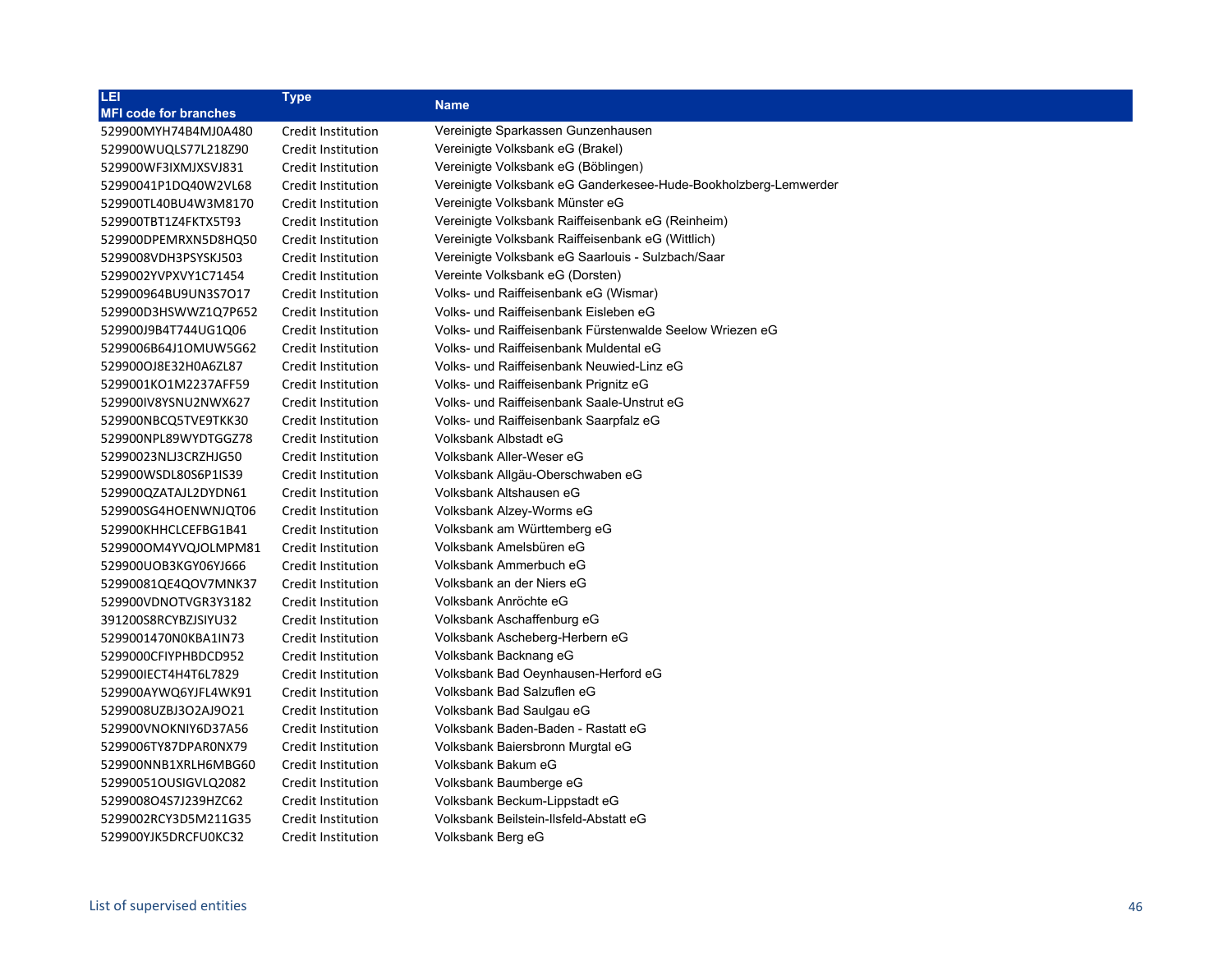| LEI                          | <b>Type</b>               | <b>Name</b>                                    |
|------------------------------|---------------------------|------------------------------------------------|
| <b>MFI code for branches</b> |                           |                                                |
| 529900PUK9IU39VCWK54         | <b>Credit Institution</b> | Volksbank Bielefeld-Gütersloh eG               |
| 529900473Q4X48H0QM82         | Credit Institution        | Volksbank Bigge-Lenne eG                       |
| 529900WD3L04MKKLXR98         | Credit Institution        | Volksbank Blaubeuren eG                        |
| 529900716FRVTRTABF45         | Credit Institution        | Volksbank Bocholt eG                           |
| 5299006YQ8L8IWN55C67         | Credit Institution        | Volksbank Bochum Witten eG                     |
| 5299008FMU1SJTXKE870         | <b>Credit Institution</b> | Volksbank Bönen eG                             |
| 529900SSUM5N5WQA5E16         | <b>Credit Institution</b> | Volksbank Börde-Bernburg eG                    |
| 529900L0RPGVLK4HZ757         | Credit Institution        | Volksbank Börßum-Hornburg eG                   |
| 529900NJOZ0T5KQQAO11         | <b>Credit Institution</b> | Volksbank Bösel eG                             |
| 529900NBETLKOE2Q2V48         | <b>Credit Institution</b> | Volksbank Bramgau-Wittlage eG                  |
| 5299000ULPUMP4V8Y807         | <b>Credit Institution</b> | Volksbank Brandoberndorf eG                    |
| 52990093GF8L3K83HU38         | Credit Institution        | Volksbank Braunlage e.G.                       |
| 529900TY7MQYSO1AE423         | <b>Credit Institution</b> | Volksbank Breisgau Nord eG                     |
| 529900CR5152VSCMSA83         | <b>Credit Institution</b> | Volksbank Breisgau-Markgräflerland eG          |
| 529900UO78W3R97YU569         | <b>Credit Institution</b> | Volksbank Bremen-Nord eG                       |
| 529900QCGTEJS0X6AA21         | Credit Institution        | Volksbank Brenztal eG                          |
| 529900IOD4V9AHJ4H696         | Credit Institution        | Volksbank Brilon-Büren-Salzkotten eG           |
| 529900752VPUK2VPM755         | Credit Institution        | Volksbank Bruchsal-Bretten eG                  |
| 529900FZ7IS5IBN3OJ86         | Credit Institution        | Volksbank Bruhrain-Kraich-Hardt eG             |
| 529900HJ5YK02028J735         | Credit Institution        | Volksbank Bühl eG                              |
| 52990000BSH4E0SCC868         | Credit Institution        | Volksbank Butzbach eG                          |
| 5299001VNSWRNTNFE291         | Credit Institution        | Volksbank Chemnitz eingetragene Genossenschaft |
| 529900JNZC8XGW2AW886         | Credit Institution        | Volksbank Cloppenburg eG                       |
| 529900I2X5ZY64N4C627         | Credit Institution        | Volksbank Daaden eG                            |
| 529900ZPVL47IVYJD518         | Credit Institution        | Volksbank Dammer Berge eG                      |
| 529900EIVXKYVBJ9U641         | Credit Institution        | Volksbank Darmstadt-Südhessen eG               |
| 529900R7P4DTW38HE311         | Credit Institution        | Volksbank Deisslingen eG                       |
| 529900CMDENW08YD2842         | Credit Institution        | Volksbank Delbrück-Hövelhof eG                 |
| 52990095KKUU45Q9JZ34         | Credit Institution        | Volksbank Delitzsch eG                         |
| 529900FNO3XSY10KOB97         | Credit Institution        | Volksbank Demmin eG                            |
| 5299007N409BMXFOM141         | Credit Institution        | Volksbank Dessau-Anhalt eG                     |
| 391200GMTVGSRN2HEJ21         | Credit Institution        | Volksbank Dettenhausen eG                      |
| 5299001E8O08E12EVB07         | Credit Institution        | Volksbank Dortmund-Nordwest eG                 |
| 52990073W025XBYL7N92         | Credit Institution        | Volksbank Dreieich eG                          |
| 52990031PUC4WB4ZK445         | Credit Institution        | Volksbank Dreiländereck eG                     |
| 5299004234B3JPGKG462         | Credit Institution        | Volksbank Dresden-Bautzen eG                   |
| 529900W4ON33WN16NN90         | Credit Institution        | Volksbank Dünnwald-Holweide eG                 |
| 529900TU5YYCMK94WS93         | Credit Institution        | Volksbank Düren eG                             |
| 5299008F7LLV7TEYIT04         | Credit Institution        | Volksbank Düsseldorf Neuss eG                  |
| 391200VJXA6IHJP0RC25         | Credit Institution        | Volksbank eG (Adelebsen)                       |
|                              |                           |                                                |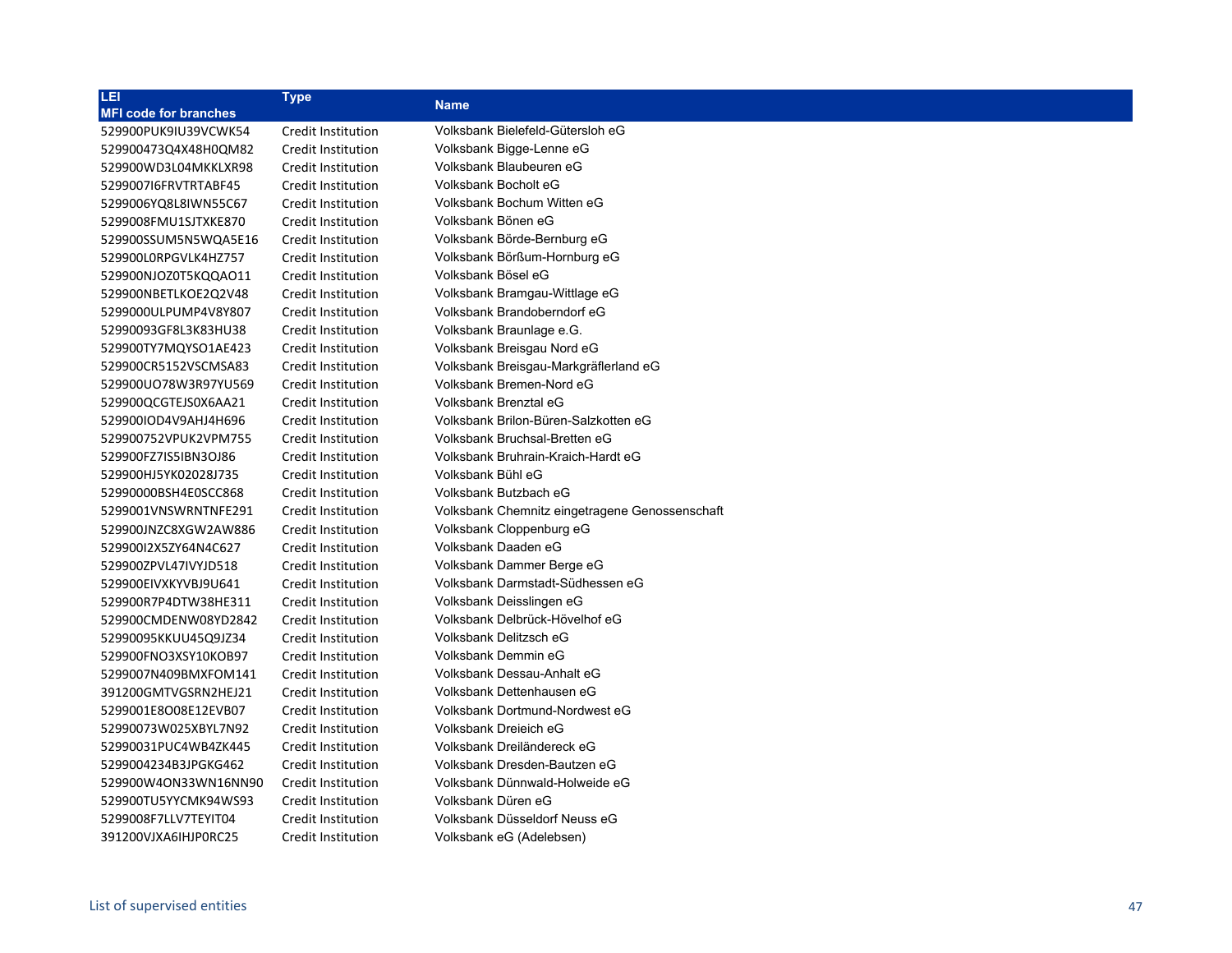| LEI                          | <b>Type</b>               | <b>Name</b>                                        |
|------------------------------|---------------------------|----------------------------------------------------|
| <b>MFI code for branches</b> |                           |                                                    |
| 52990056N76RPR4BC634         | Credit Institution        | Volksbank eG (Fredenbeck)                          |
| 529900WW5XQT9K6QF767         | Credit Institution        | Volksbank eG (Gardelegen)                          |
| 5299004C94OCSH482642         | Credit Institution        | Volksbank eG (Grebenhain)                          |
| 529900DCW7IO492RBC56         | Credit Institution        | Volksbank eg (Hildesheim)                          |
| 5299002O8XEISRY3QY32         | Credit Institution        | Volksbank eG (Konstanz)                            |
| 529900SK4HV2VVV38K80         | Credit Institution        | Volksbank eG (Köthen)                              |
| 529900VMWVCF2Z2YMJ36         | Credit Institution        | Volksbank eG (Löningen)                            |
| 529900T2FE9GA6AWW345         | Credit Institution        | Volksbank eG (Nienburg)                            |
| 5299000OQOI6CXB4XL69         | Credit Institution        | Volksbank eG (Osterholz-Scharmbeck)                |
| 5299006QZ5OEL3C9DR28         | Credit Institution        | Volksbank eG (Sangerhausen)                        |
| 5299002FB0US5WEF4O54         | Credit Institution        | Volksbank eG (Seesen)                              |
| 5299003MQ5BQK288OP19         | Credit Institution        | Volksbank eG (Sottrum)                             |
| 529900O7YJPVJF9ZTH14         | Credit Institution        | Volksbank eG (Sulingen)                            |
| 529900MPAXH70Z5TLU54         | Credit Institution        | Volksbank eG (Syke)                                |
| 529900PE29K8ZEBY9P97         | Credit Institution        | Volksbank eG (Überlingen)                          |
| 52990093INYLJNWHQ228         | Credit Institution        | Volksbank eG (Villingen-Schwenningen)              |
| 529900TKPX0T9QKYJT85         | Credit Institution        | Volksbank e.G., VBS                                |
| 5299000OCI6E4JFSQX41         | Credit Institution        | Volksbank eG (Waltrop)                             |
| 529900RP2DS78WCQFQ50         | Credit Institution        | Volksbank eG (Warendorf)                           |
| 529900FIX1PEU96ZE617         | Credit Institution        | Volksbank eG Bad Laer-Borgloh-Hilter-Melle         |
| 529900GLZAP8J2E97K54         | Credit Institution        | Volksbank eG Braunschweig Wolfsburg                |
| 529900IMTE2YBZF1VU88         | Credit Institution        | Volksbank eG Bremerhaven-Cuxland                   |
| 5299005E251PZKZUSL68         | Credit Institution        | Volksbank eG Delmenhorst Schierbrok                |
| 529900IQ7GLKGXMX4A05         | Credit Institution        | Volksbank eG Gera • Jena • Rudolstadt              |
| 529900H5V9U8I2K26D19         | Credit Institution        | Volksbank eG Horb-Freudenstadt                     |
| 529900R82WZNGUKUSH94         | Credit Institution        | Volksbank eG Mosbach                               |
| 529900C5ZXBJLB1D2V48         | Credit Institution        | Volksbank eG Südheide - Isenhagener Land - Altmark |
| 529900B8Z6912HXOHI30         | Credit Institution        | Volksbank eG Westrhauderfehn                       |
| 529900Q83RF6SZIEBZ18         | Credit Institution        | Volksbank eG, Wolfenbüttel                         |
| 529900003H056749LZ13         | Credit Institution        | Volksbank Eifel eG                                 |
| 529900533THA1UQ2HY63         | Credit Institution        | Volksbank Eisenberg eG                             |
| 529900Y6T2Z7YM1O0K61         | Credit Institution        | Volksbank Elsen-Wewer-Borchen eG                   |
| 529900JL4WY3RLPDFG25         | Credit Institution        | Volksbank Elsterland eG                            |
| 529900SM4IGDJ98ZAH52         | Credit Institution        | <b>Volksbank Emmerich-Rees eG</b>                  |
| 529900Z8NURZEOHKWK86         | Credit Institution        | Volksbank Emstal eG                                |
| 529900MJX5VKIKYKBK27         | Credit Institution        | Volksbank Emstek eG                                |
| 529900RCE5M4S6CKKR96         | Credit Institution        | Volksbank Enniger-Ostenfelde-Westkirchen eG        |
| 529900U7HFGPGXW9JB86         | <b>Credit Institution</b> | Volksbank Erft eG                                  |
| 529900MIWT04MDM3VP60         | Credit Institution        | Volksbank Erle eG                                  |
| 529900MKZQHCO5WPDK50         | Credit Institution        | Volksbank Ermstal-Alb eG                           |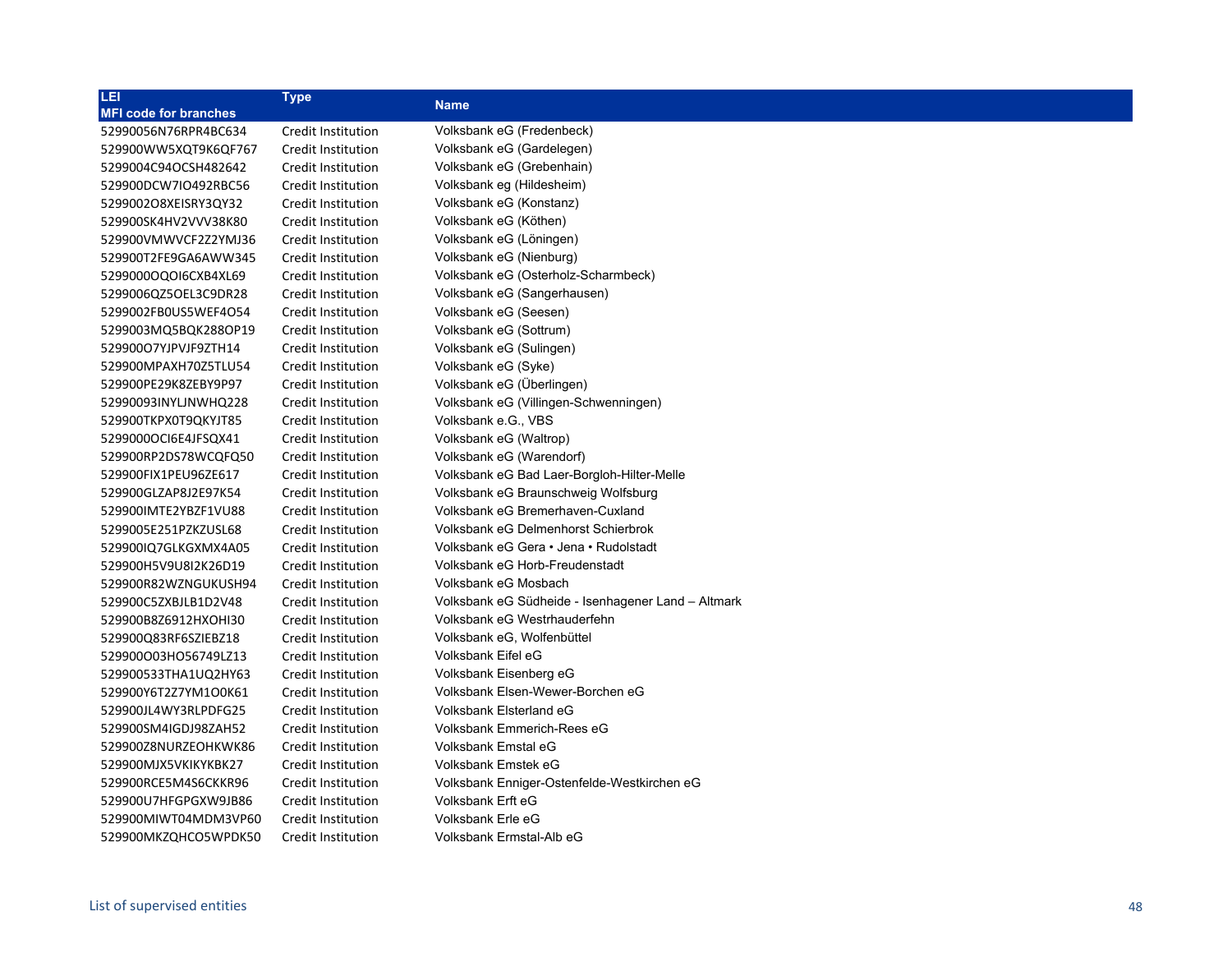| LEI                          | <b>Type</b>               |                                                            |
|------------------------------|---------------------------|------------------------------------------------------------|
| <b>MFI code for branches</b> |                           | <b>Name</b>                                                |
| 529900FYHJEIMJ6IME52         | Credit Institution        | Volksbank Esens eG                                         |
| 5299008BPUFPGBJAVR28         | Credit Institution        | Volksbank Essen-Cappeln eG                                 |
| 529900AMBQFJF4ISO019         | Credit Institution        | Volksbank Esslingen eG                                     |
| 529900AOT7DX392W5U75         | Credit Institution        | Volksbank Ettlingen eG                                     |
| 529900DLAJ534R7YPF91         | Credit Institution        | Volksbank Euskirchen eG                                    |
| 529900IF9B4B26OEZY66         | Credit Institution        | Volksbank Eutin Raiffeisenbank eingetragene Genossenschaft |
| 529900BU41ENCQQ9OO61         | Credit Institution        | Volksbank Feldatal eG                                      |
| 529900HTEO31Y13DM842         | <b>Credit Institution</b> | Volksbank Filder eG                                        |
| 529900TTA3TVKU7MBC69         | Credit Institution        | Volksbank Flein-Talheim eG                                 |
| 5299004XQ9TKTTYCR270         | Credit Institution        | Volksbank Forchheim eG                                     |
| 529900WG74YLU65ZKY29         | Credit Institution        | Volksbank Franken eG                                       |
| 529900ZK1S6WC7G7ZL10         | Credit Institution        | Volksbank Freiburg eG                                      |
| 529900SJCTAFXG6DYL72         | Credit Institution        | Volksbank Friedrichshafen-Tettnang eG                      |
| 391200T1R7CGQBXDD087         | Credit Institution        | Volksbank Gebhardshain e.G.                                |
| 529900DHO96Z2SV07S52         | Credit Institution        | <b>Volksbank Geest eG</b>                                  |
| 529900A3AHXLYXOH5S16         | Credit Institution        | Volksbank Geeste-Nord eG                                   |
| 529900IZ2U4IRI3KB392         | Credit Institution        | Volksbank Gemen eG                                         |
| 529900RGIL5NTCWV7R66         | Credit Institution        | Volksbank Gescher eG                                       |
| 529900EFH95SYMREXV87         | Credit Institution        | Volksbank Glan-Münchweiler eingetragene Genossenschaft     |
| 391200MCU05BLMCYSE87         | Credit Institution        | Volksbank GMHütte-Hagen-Bissendorf eG (GHB)                |
| 529900K1110GFV3VUM61         | Credit Institution        | Volksbank Göppingen eG                                     |
| 529900SG5L6DMJSGA035         | Credit Institution        | Volksbank Greven eG                                        |
| 529900Z0OFQW6T1CPI12         | Credit Institution        | Volksbank Gronau-Ahaus eG                                  |
| 529900RRHNWWUHI0SO53         | Credit Institution        | Volksbank Haaren e.G.                                      |
| 5299005APEEJBVBCV708         | Credit Institution        | Volksbank Halle (Saale) eG                                 |
| 529900WQC6ZXA1TEJU17         | Credit Institution        | Volksbank Halle/Westf. eG                                  |
| 5299001097RU21HMWJ31         | Credit Institution        | Volksbank Haltern eG                                       |
| 529900AVLXO78SDFR886         | Credit Institution        | Volksbank Hameln-Stadthagen eG                             |
| 529900XGLFK91I5ARA15         | Credit Institution        | Volksbank Hamm/Sieg eG                                     |
| 529900D2IG80FW7R2H63         | Credit Institution        | Volksbank Haselünne eG                                     |
| 391200CC11KVFA4HGG45         | Credit Institution        | Volksbank Heiden eG                                        |
| 5299002EFWXDA7P4TD06         | Credit Institution        | Volksbank Heilbronn eG                                     |
| 529900BVQ5YZ4U2VLU24         | Credit Institution        | Volksbank Heimbach eG                                      |
| 529900T9WPBNVHZ7X372         | Credit Institution        | Volksbank Heinsberg eG                                     |
| 529900GCX12IYSEEKM76         | Credit Institution        | Volksbank Hellweg eG                                       |
| 5299006E6UGNN6YEPU72         | Credit Institution        | Volksbank Herrenberg-Nagold-Rottenburg eG                  |
| 529900CBF9S7H8RXJC32         | Credit Institution        | Volksbank Heuberg eG                                       |
| 529900UUOE5945O0IA86         | Credit Institution        | Volksbank Heuchelheim eG                                   |
| 529900W7DDUMGF7UJ242         | Credit Institution        | Volksbank Hildesheimer Börde eG                            |
| 529900UDY9479LIZM613         | Credit Institution        | Volksbank Hochrhein eG                                     |
|                              |                           |                                                            |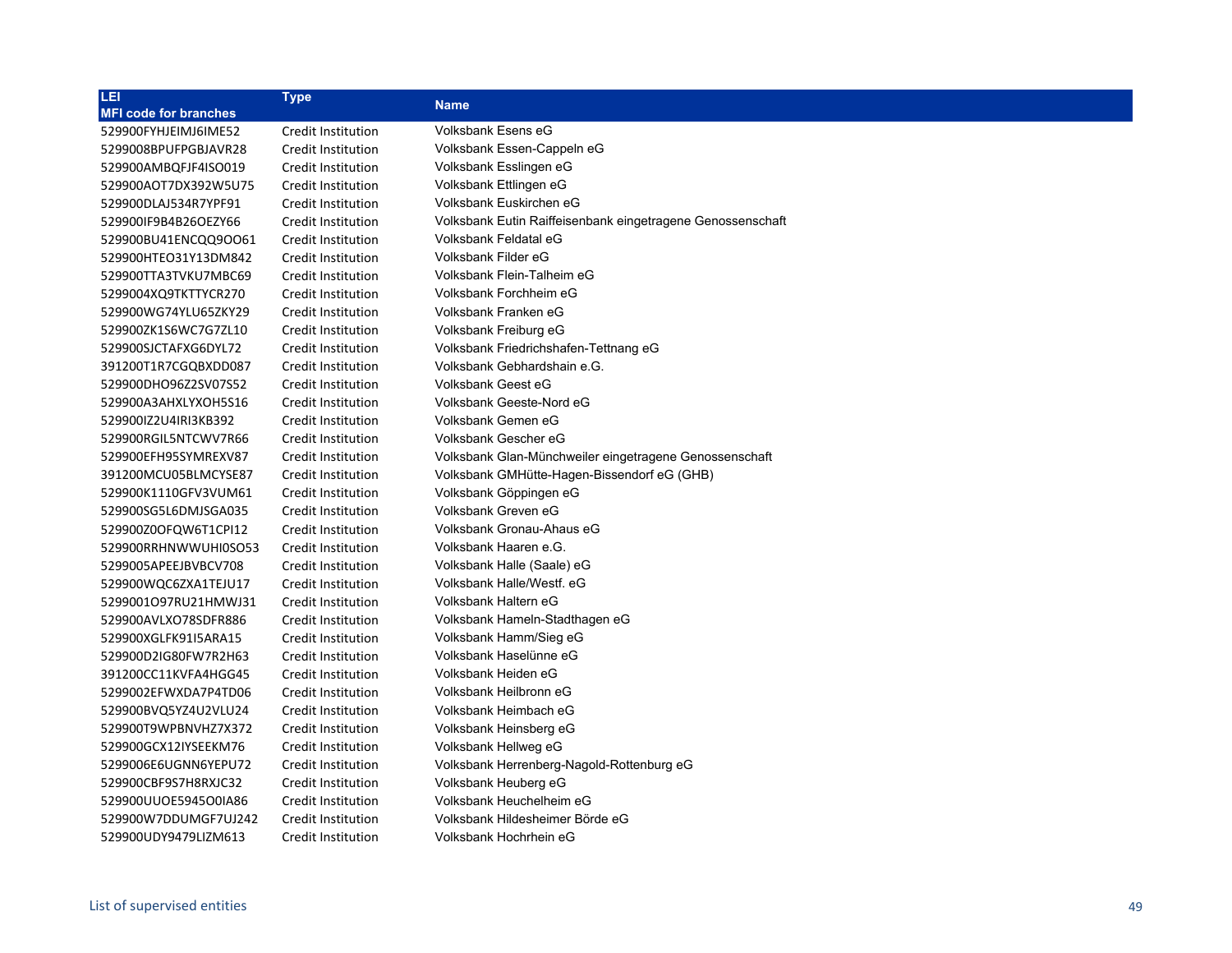| LEI                          | <b>Type</b>               | <b>Name</b>                        |
|------------------------------|---------------------------|------------------------------------|
| <b>MFI code for branches</b> |                           |                                    |
| 5299005R7YI2DWX7I620         | Credit Institution        | Volksbank Hohenlimburg eG          |
| 3912002VNY2QF3Z0BL76         | Credit Institution        | Volksbank Hohenlohe eG             |
| 5299003USCK58V1USM06         | Credit Institution        | Volksbank Hohenzollern-Balingen eG |
| 529900JSU6NM3BXV4A64         | Credit Institution        | Volksbank Hunsrück-Nahe eG         |
| 5299002Q4KTHGYTRYV23         | Credit Institution        | Volksbank im Bergischen Land eG    |
| 5299000LCG7RQKQKSX46         | Credit Institution        | Volksbank im Harz eG               |
| 391200UJUPLXP0EYUJ70         | Credit Institution        | Volksbank im Ostmünsterland eG     |
| 391200TCAVXR57UNJU39         | Credit Institution        | Volksbank im Wesertal eG           |
| 5299005UTE037HK5XL66         | Credit Institution        | Volksbank Immenstadt eG            |
| 529900NK7TIIGQEJ6L07         | Credit Institution        | Volksbank in der Hohen Mark eG     |
| 5299004XGBSHO7EYLS37         | Credit Institution        | Volksbank in der Ortenau eG        |
| 529900E57P1SWVDEXN58         | Credit Institution        | Volksbank in Schaumburg eG         |
| 529900LJ5O50S0F8P012         | Credit Institution        | Volksbank in Südwestfalen eG       |
| 5299000RS7PHIZ9AQZ38         | Credit Institution        | Volksbank Jerichower Land eG       |
| 5299009V81GRDCCWG236         | Credit Institution        | Volksbank Jever eG                 |
| 529900QDA09XCDSATK82         | <b>Credit Institution</b> | Volksbank Kaiserslautern eG        |
| 529900BPLDX5JGGINY31         | Credit Institution        | Volksbank Kamen-Werne eG           |
| 529900TG5WKTAKF9BL36         | Credit Institution        | Volksbank Karlsruhe eG             |
| 5299008YILDXW9HPVL61         | Credit Institution        | Volksbank Kassel Göttingen eG      |
| 529900YUH3RXW5PH6S18         | Credit Institution        | Volksbank Kempen-Grefrath eG       |
| 529900PHZ5D6JB7VUQ39         | <b>Credit Institution</b> | Volksbank Kierspe eG               |
| 529900HHCMGEXXJAGA76         | Credit Institution        | Volksbank Kirchheim-Nürtingen eG   |
| 529900USII4H63HXLI60         | Credit Institution        | Volksbank Kirnau eG                |
| 5299009E2Q29I9GLLN49         | Credit Institution        | Volksbank Klettgau-Wutöschingen eG |
| 5299002GX774MB1XAS02         | Credit Institution        | Volksbank Kleverland eG            |
| 529900Z2DHR44A34HL04         | Credit Institution        | Volksbank Koblenz Mittelrhein eG   |
| 529900YP8BRYZ4QL5W06         | Credit Institution        | Volksbank Köln Bonn eG             |
| 529900P8BY9HZTZ82T70         | Credit Institution        | Volksbank Kraichgau eG             |
| 5299009WYX6FJ8KLWL37         | Credit Institution        | Volksbank Krautheim eG             |
| 5299004FBFPF6HEWPQ19         | Credit Institution        | Volksbank Krefeld eG               |
| 529900FYNMMZVL3O2V85         | Credit Institution        | Volksbank Kur- und Rheinpfalz eG   |
| 529900HVLAH6NDAKYH16         | Credit Institution        | Volksbank Kurpfalz eG              |
| 529900VZ18VEA57VLE08         | <b>Credit Institution</b> | Volksbank Lahr eG                  |
| 529900OBUVM58249Q315         | Credit Institution        | Volksbank Laichinger Alb eG        |
| 529900SXUGFOM8LA5Y95         | Credit Institution        | Volksbank Langendernbach eG        |
| 5299008CO6IFREMCTY71         | Credit Institution        | Volksbank Lastrup e.G.             |
| 529900THQMWJ7AKSVW39         | Credit Institution        | Volksbank Lauterbach-Schlitz eG    |
| 39120006ONBAU17EEY94         | <b>Credit Institution</b> | Volksbank Lauterecken eG           |
| 529900BI003BZ8N3W740         | Credit Institution        | Volksbank Leonberg-Strohgäu eG     |
| 529900TGONABTUJ96595         | Credit Institution        | Volksbank Limbach eG               |
|                              |                           |                                    |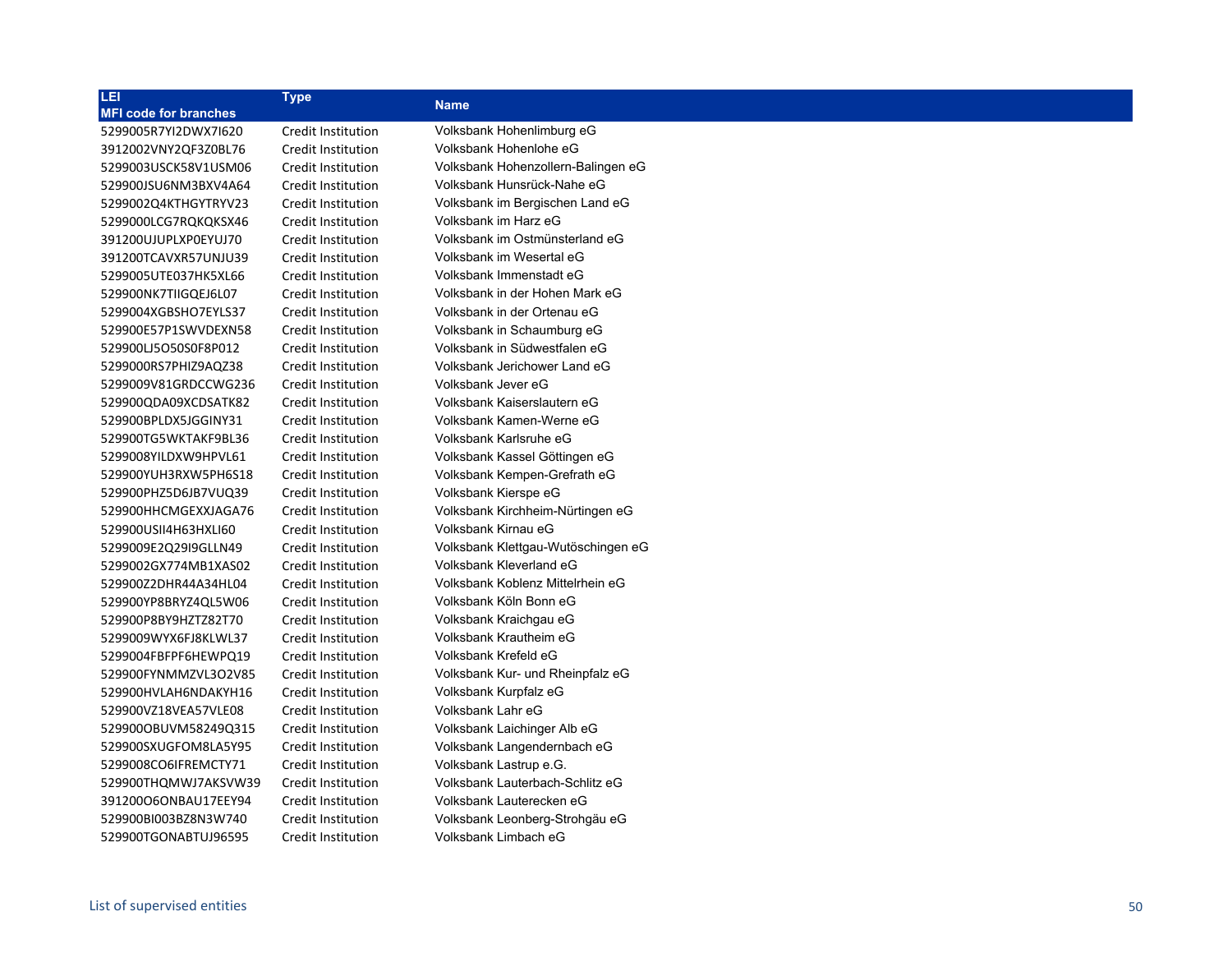| Credit Institution<br>Volksbank Lindenberg eG<br>Volksbank Lingen eG<br>Credit Institution<br>Volksbank Löbau-Zittau eG<br>Credit Institution<br>Volksbank Lohne-Mühlen eG<br>Credit Institution<br>Volksbank Lübbecker Land eG<br>Credit Institution<br>Volksbank Lübeck eG<br>Credit Institution<br>Volksbank Lüdinghausen-Olfen eG<br><b>Credit Institution</b><br>Volksbank Ludwigsburg eG<br>Credit Institution<br>Volksbank Lüneburger Heide eG<br>Credit Institution<br>Volksbank Magdeburg eG<br>Credit Institution<br>Volksbank Mainspitze eG<br>Credit Institution<br>Volksbank Main-Tauber eG<br>Credit Institution<br>Volksbank Marl-Recklinghausen eG<br>Credit Institution<br>Volksbank Marsberg eG<br>Credit Institution<br>Volksbank Meerbusch eG<br>Credit Institution<br>Volksbank Meßkirch eG Raiffeisenbank<br>Credit Institution<br>Volksbank Mindener Land eG<br>Credit Institution<br>Volksbank Mitte eG<br>Credit Institution<br>Volksbank Mittelhessen eG<br>Credit Institution<br>Volksbank Mittlerer Schwarzwald eG<br>Credit Institution<br>Volksbank Mittleres Erzgebirge eG<br>Credit Institution<br>Volksbank Mittweida eG<br>Credit Institution<br>Volksbank Möckmühl eG<br>Credit Institution<br>Volksbank Mönchengladbach eG<br>Credit Institution<br>Volksbank Münsingen eG<br>Credit Institution<br>Volksbank Neckartal eG<br>Credit Institution<br>Volksbank Neuenkirchen-Vörden eG<br>Credit Institution<br>Credit Institution<br>Volksbank Niedergrafschaft eG<br>Volksbank Niederrhein eG<br>Credit Institution<br>Volksbank Nordharz eG<br>Credit Institution<br>Volksbank Nordhümmling eG<br>Credit Institution<br>Volksbank Nordschwarzwald eG<br>Credit Institution<br>Volksbank Nottuln eG<br>Credit Institution<br>Volksbank Oberberg eG<br>Credit Institution<br>Volksbank Ober-Mörlen eG<br>Credit Institution<br>Volksbank Ochtrup-Laer eG<br>Credit Institution<br>Volksbank Oldenburg eG<br>Credit Institution<br>Volksbank Olpe-Wenden-Drolshagen eG<br>Credit Institution<br>Volksbank Osnabrück eG<br>Credit Institution<br>Volksbank Ostlippe eG<br>Credit Institution | LEI                          | <b>Type</b> | <b>Name</b> |
|-------------------------------------------------------------------------------------------------------------------------------------------------------------------------------------------------------------------------------------------------------------------------------------------------------------------------------------------------------------------------------------------------------------------------------------------------------------------------------------------------------------------------------------------------------------------------------------------------------------------------------------------------------------------------------------------------------------------------------------------------------------------------------------------------------------------------------------------------------------------------------------------------------------------------------------------------------------------------------------------------------------------------------------------------------------------------------------------------------------------------------------------------------------------------------------------------------------------------------------------------------------------------------------------------------------------------------------------------------------------------------------------------------------------------------------------------------------------------------------------------------------------------------------------------------------------------------------------------------------------------------------------------------------------------------------------------------------------------------------------------------------------------------------------------------------------------------------------------------------------------------------------------------------------------------------------------------------------------------------------------------------------------------------------------------------------------------------------------------------------------------|------------------------------|-------------|-------------|
|                                                                                                                                                                                                                                                                                                                                                                                                                                                                                                                                                                                                                                                                                                                                                                                                                                                                                                                                                                                                                                                                                                                                                                                                                                                                                                                                                                                                                                                                                                                                                                                                                                                                                                                                                                                                                                                                                                                                                                                                                                                                                                                               | <b>MFI code for branches</b> |             |             |
|                                                                                                                                                                                                                                                                                                                                                                                                                                                                                                                                                                                                                                                                                                                                                                                                                                                                                                                                                                                                                                                                                                                                                                                                                                                                                                                                                                                                                                                                                                                                                                                                                                                                                                                                                                                                                                                                                                                                                                                                                                                                                                                               | 5299008S8L7XYNXTWV38         |             |             |
|                                                                                                                                                                                                                                                                                                                                                                                                                                                                                                                                                                                                                                                                                                                                                                                                                                                                                                                                                                                                                                                                                                                                                                                                                                                                                                                                                                                                                                                                                                                                                                                                                                                                                                                                                                                                                                                                                                                                                                                                                                                                                                                               | 529900J45TMRF0BU8V05         |             |             |
|                                                                                                                                                                                                                                                                                                                                                                                                                                                                                                                                                                                                                                                                                                                                                                                                                                                                                                                                                                                                                                                                                                                                                                                                                                                                                                                                                                                                                                                                                                                                                                                                                                                                                                                                                                                                                                                                                                                                                                                                                                                                                                                               | 529900P9NROCW7IBLI93         |             |             |
|                                                                                                                                                                                                                                                                                                                                                                                                                                                                                                                                                                                                                                                                                                                                                                                                                                                                                                                                                                                                                                                                                                                                                                                                                                                                                                                                                                                                                                                                                                                                                                                                                                                                                                                                                                                                                                                                                                                                                                                                                                                                                                                               | 529900C43L4ZHDUDW754         |             |             |
|                                                                                                                                                                                                                                                                                                                                                                                                                                                                                                                                                                                                                                                                                                                                                                                                                                                                                                                                                                                                                                                                                                                                                                                                                                                                                                                                                                                                                                                                                                                                                                                                                                                                                                                                                                                                                                                                                                                                                                                                                                                                                                                               | 529900075JOMI0A9N358         |             |             |
|                                                                                                                                                                                                                                                                                                                                                                                                                                                                                                                                                                                                                                                                                                                                                                                                                                                                                                                                                                                                                                                                                                                                                                                                                                                                                                                                                                                                                                                                                                                                                                                                                                                                                                                                                                                                                                                                                                                                                                                                                                                                                                                               | 529900FWY4LQJD1YZB60         |             |             |
|                                                                                                                                                                                                                                                                                                                                                                                                                                                                                                                                                                                                                                                                                                                                                                                                                                                                                                                                                                                                                                                                                                                                                                                                                                                                                                                                                                                                                                                                                                                                                                                                                                                                                                                                                                                                                                                                                                                                                                                                                                                                                                                               | 391200S7OYTYJF01WK47         |             |             |
|                                                                                                                                                                                                                                                                                                                                                                                                                                                                                                                                                                                                                                                                                                                                                                                                                                                                                                                                                                                                                                                                                                                                                                                                                                                                                                                                                                                                                                                                                                                                                                                                                                                                                                                                                                                                                                                                                                                                                                                                                                                                                                                               | 529900E0Y5I2YXQASU18         |             |             |
|                                                                                                                                                                                                                                                                                                                                                                                                                                                                                                                                                                                                                                                                                                                                                                                                                                                                                                                                                                                                                                                                                                                                                                                                                                                                                                                                                                                                                                                                                                                                                                                                                                                                                                                                                                                                                                                                                                                                                                                                                                                                                                                               | 529900YBDMFS76AQ3P82         |             |             |
|                                                                                                                                                                                                                                                                                                                                                                                                                                                                                                                                                                                                                                                                                                                                                                                                                                                                                                                                                                                                                                                                                                                                                                                                                                                                                                                                                                                                                                                                                                                                                                                                                                                                                                                                                                                                                                                                                                                                                                                                                                                                                                                               | 529900U2YWMWH2WVJA75         |             |             |
|                                                                                                                                                                                                                                                                                                                                                                                                                                                                                                                                                                                                                                                                                                                                                                                                                                                                                                                                                                                                                                                                                                                                                                                                                                                                                                                                                                                                                                                                                                                                                                                                                                                                                                                                                                                                                                                                                                                                                                                                                                                                                                                               | 529900XCEXDVMKHYLO06         |             |             |
|                                                                                                                                                                                                                                                                                                                                                                                                                                                                                                                                                                                                                                                                                                                                                                                                                                                                                                                                                                                                                                                                                                                                                                                                                                                                                                                                                                                                                                                                                                                                                                                                                                                                                                                                                                                                                                                                                                                                                                                                                                                                                                                               | 529900XUBIXXFHP44185         |             |             |
|                                                                                                                                                                                                                                                                                                                                                                                                                                                                                                                                                                                                                                                                                                                                                                                                                                                                                                                                                                                                                                                                                                                                                                                                                                                                                                                                                                                                                                                                                                                                                                                                                                                                                                                                                                                                                                                                                                                                                                                                                                                                                                                               | 529900NWGU0YRC0WCM09         |             |             |
|                                                                                                                                                                                                                                                                                                                                                                                                                                                                                                                                                                                                                                                                                                                                                                                                                                                                                                                                                                                                                                                                                                                                                                                                                                                                                                                                                                                                                                                                                                                                                                                                                                                                                                                                                                                                                                                                                                                                                                                                                                                                                                                               | 52990093651SHD7ESX80         |             |             |
|                                                                                                                                                                                                                                                                                                                                                                                                                                                                                                                                                                                                                                                                                                                                                                                                                                                                                                                                                                                                                                                                                                                                                                                                                                                                                                                                                                                                                                                                                                                                                                                                                                                                                                                                                                                                                                                                                                                                                                                                                                                                                                                               | 529900WLIB04QFZ27F53         |             |             |
|                                                                                                                                                                                                                                                                                                                                                                                                                                                                                                                                                                                                                                                                                                                                                                                                                                                                                                                                                                                                                                                                                                                                                                                                                                                                                                                                                                                                                                                                                                                                                                                                                                                                                                                                                                                                                                                                                                                                                                                                                                                                                                                               | 529900RBUDW3EK0DFY68         |             |             |
|                                                                                                                                                                                                                                                                                                                                                                                                                                                                                                                                                                                                                                                                                                                                                                                                                                                                                                                                                                                                                                                                                                                                                                                                                                                                                                                                                                                                                                                                                                                                                                                                                                                                                                                                                                                                                                                                                                                                                                                                                                                                                                                               | 529900C2MRNDHUESLR29         |             |             |
|                                                                                                                                                                                                                                                                                                                                                                                                                                                                                                                                                                                                                                                                                                                                                                                                                                                                                                                                                                                                                                                                                                                                                                                                                                                                                                                                                                                                                                                                                                                                                                                                                                                                                                                                                                                                                                                                                                                                                                                                                                                                                                                               | 529900DJSSDMKUO5YB02         |             |             |
|                                                                                                                                                                                                                                                                                                                                                                                                                                                                                                                                                                                                                                                                                                                                                                                                                                                                                                                                                                                                                                                                                                                                                                                                                                                                                                                                                                                                                                                                                                                                                                                                                                                                                                                                                                                                                                                                                                                                                                                                                                                                                                                               | 52990061592SQLEJN964         |             |             |
|                                                                                                                                                                                                                                                                                                                                                                                                                                                                                                                                                                                                                                                                                                                                                                                                                                                                                                                                                                                                                                                                                                                                                                                                                                                                                                                                                                                                                                                                                                                                                                                                                                                                                                                                                                                                                                                                                                                                                                                                                                                                                                                               | 5299009A1SAL2URXG283         |             |             |
|                                                                                                                                                                                                                                                                                                                                                                                                                                                                                                                                                                                                                                                                                                                                                                                                                                                                                                                                                                                                                                                                                                                                                                                                                                                                                                                                                                                                                                                                                                                                                                                                                                                                                                                                                                                                                                                                                                                                                                                                                                                                                                                               | 529900Z3LP6QDJ130952         |             |             |
|                                                                                                                                                                                                                                                                                                                                                                                                                                                                                                                                                                                                                                                                                                                                                                                                                                                                                                                                                                                                                                                                                                                                                                                                                                                                                                                                                                                                                                                                                                                                                                                                                                                                                                                                                                                                                                                                                                                                                                                                                                                                                                                               | 5299003KBBDNA41Z8B94         |             |             |
|                                                                                                                                                                                                                                                                                                                                                                                                                                                                                                                                                                                                                                                                                                                                                                                                                                                                                                                                                                                                                                                                                                                                                                                                                                                                                                                                                                                                                                                                                                                                                                                                                                                                                                                                                                                                                                                                                                                                                                                                                                                                                                                               | 5299005E4SU83YHLHL56         |             |             |
|                                                                                                                                                                                                                                                                                                                                                                                                                                                                                                                                                                                                                                                                                                                                                                                                                                                                                                                                                                                                                                                                                                                                                                                                                                                                                                                                                                                                                                                                                                                                                                                                                                                                                                                                                                                                                                                                                                                                                                                                                                                                                                                               | 529900OOXYMFGYXESU09         |             |             |
|                                                                                                                                                                                                                                                                                                                                                                                                                                                                                                                                                                                                                                                                                                                                                                                                                                                                                                                                                                                                                                                                                                                                                                                                                                                                                                                                                                                                                                                                                                                                                                                                                                                                                                                                                                                                                                                                                                                                                                                                                                                                                                                               | 529900T35VSXHR9Q1Q56         |             |             |
|                                                                                                                                                                                                                                                                                                                                                                                                                                                                                                                                                                                                                                                                                                                                                                                                                                                                                                                                                                                                                                                                                                                                                                                                                                                                                                                                                                                                                                                                                                                                                                                                                                                                                                                                                                                                                                                                                                                                                                                                                                                                                                                               | 529900P233GLEB6YYL22         |             |             |
|                                                                                                                                                                                                                                                                                                                                                                                                                                                                                                                                                                                                                                                                                                                                                                                                                                                                                                                                                                                                                                                                                                                                                                                                                                                                                                                                                                                                                                                                                                                                                                                                                                                                                                                                                                                                                                                                                                                                                                                                                                                                                                                               | 529900GWUEPN14MFY821         |             |             |
|                                                                                                                                                                                                                                                                                                                                                                                                                                                                                                                                                                                                                                                                                                                                                                                                                                                                                                                                                                                                                                                                                                                                                                                                                                                                                                                                                                                                                                                                                                                                                                                                                                                                                                                                                                                                                                                                                                                                                                                                                                                                                                                               | 529900XWV31JAWSOSC91         |             |             |
|                                                                                                                                                                                                                                                                                                                                                                                                                                                                                                                                                                                                                                                                                                                                                                                                                                                                                                                                                                                                                                                                                                                                                                                                                                                                                                                                                                                                                                                                                                                                                                                                                                                                                                                                                                                                                                                                                                                                                                                                                                                                                                                               | 529900SH7SAVJN3TFQ06         |             |             |
|                                                                                                                                                                                                                                                                                                                                                                                                                                                                                                                                                                                                                                                                                                                                                                                                                                                                                                                                                                                                                                                                                                                                                                                                                                                                                                                                                                                                                                                                                                                                                                                                                                                                                                                                                                                                                                                                                                                                                                                                                                                                                                                               | 529900QVA6BJDSCZMD03         |             |             |
|                                                                                                                                                                                                                                                                                                                                                                                                                                                                                                                                                                                                                                                                                                                                                                                                                                                                                                                                                                                                                                                                                                                                                                                                                                                                                                                                                                                                                                                                                                                                                                                                                                                                                                                                                                                                                                                                                                                                                                                                                                                                                                                               | 5299007YYLSND8F62L79         |             |             |
|                                                                                                                                                                                                                                                                                                                                                                                                                                                                                                                                                                                                                                                                                                                                                                                                                                                                                                                                                                                                                                                                                                                                                                                                                                                                                                                                                                                                                                                                                                                                                                                                                                                                                                                                                                                                                                                                                                                                                                                                                                                                                                                               | 529900TLGWN6YLUMXD21         |             |             |
|                                                                                                                                                                                                                                                                                                                                                                                                                                                                                                                                                                                                                                                                                                                                                                                                                                                                                                                                                                                                                                                                                                                                                                                                                                                                                                                                                                                                                                                                                                                                                                                                                                                                                                                                                                                                                                                                                                                                                                                                                                                                                                                               | 529900YATY4FOPMBA696         |             |             |
|                                                                                                                                                                                                                                                                                                                                                                                                                                                                                                                                                                                                                                                                                                                                                                                                                                                                                                                                                                                                                                                                                                                                                                                                                                                                                                                                                                                                                                                                                                                                                                                                                                                                                                                                                                                                                                                                                                                                                                                                                                                                                                                               | 529900OSV01JOCMF4Z23         |             |             |
|                                                                                                                                                                                                                                                                                                                                                                                                                                                                                                                                                                                                                                                                                                                                                                                                                                                                                                                                                                                                                                                                                                                                                                                                                                                                                                                                                                                                                                                                                                                                                                                                                                                                                                                                                                                                                                                                                                                                                                                                                                                                                                                               | 529900Z0C5X4H61UBM90         |             |             |
|                                                                                                                                                                                                                                                                                                                                                                                                                                                                                                                                                                                                                                                                                                                                                                                                                                                                                                                                                                                                                                                                                                                                                                                                                                                                                                                                                                                                                                                                                                                                                                                                                                                                                                                                                                                                                                                                                                                                                                                                                                                                                                                               | 529900W5ID3PF3JBG156         |             |             |
|                                                                                                                                                                                                                                                                                                                                                                                                                                                                                                                                                                                                                                                                                                                                                                                                                                                                                                                                                                                                                                                                                                                                                                                                                                                                                                                                                                                                                                                                                                                                                                                                                                                                                                                                                                                                                                                                                                                                                                                                                                                                                                                               | 529900UDT4BDTER57K89         |             |             |
|                                                                                                                                                                                                                                                                                                                                                                                                                                                                                                                                                                                                                                                                                                                                                                                                                                                                                                                                                                                                                                                                                                                                                                                                                                                                                                                                                                                                                                                                                                                                                                                                                                                                                                                                                                                                                                                                                                                                                                                                                                                                                                                               | 529900AOIGZIIUZHID69         |             |             |
|                                                                                                                                                                                                                                                                                                                                                                                                                                                                                                                                                                                                                                                                                                                                                                                                                                                                                                                                                                                                                                                                                                                                                                                                                                                                                                                                                                                                                                                                                                                                                                                                                                                                                                                                                                                                                                                                                                                                                                                                                                                                                                                               | 391200RUFBR7HPS3ZD54         |             |             |
|                                                                                                                                                                                                                                                                                                                                                                                                                                                                                                                                                                                                                                                                                                                                                                                                                                                                                                                                                                                                                                                                                                                                                                                                                                                                                                                                                                                                                                                                                                                                                                                                                                                                                                                                                                                                                                                                                                                                                                                                                                                                                                                               | 529900ZTTVM08R1SB420         |             |             |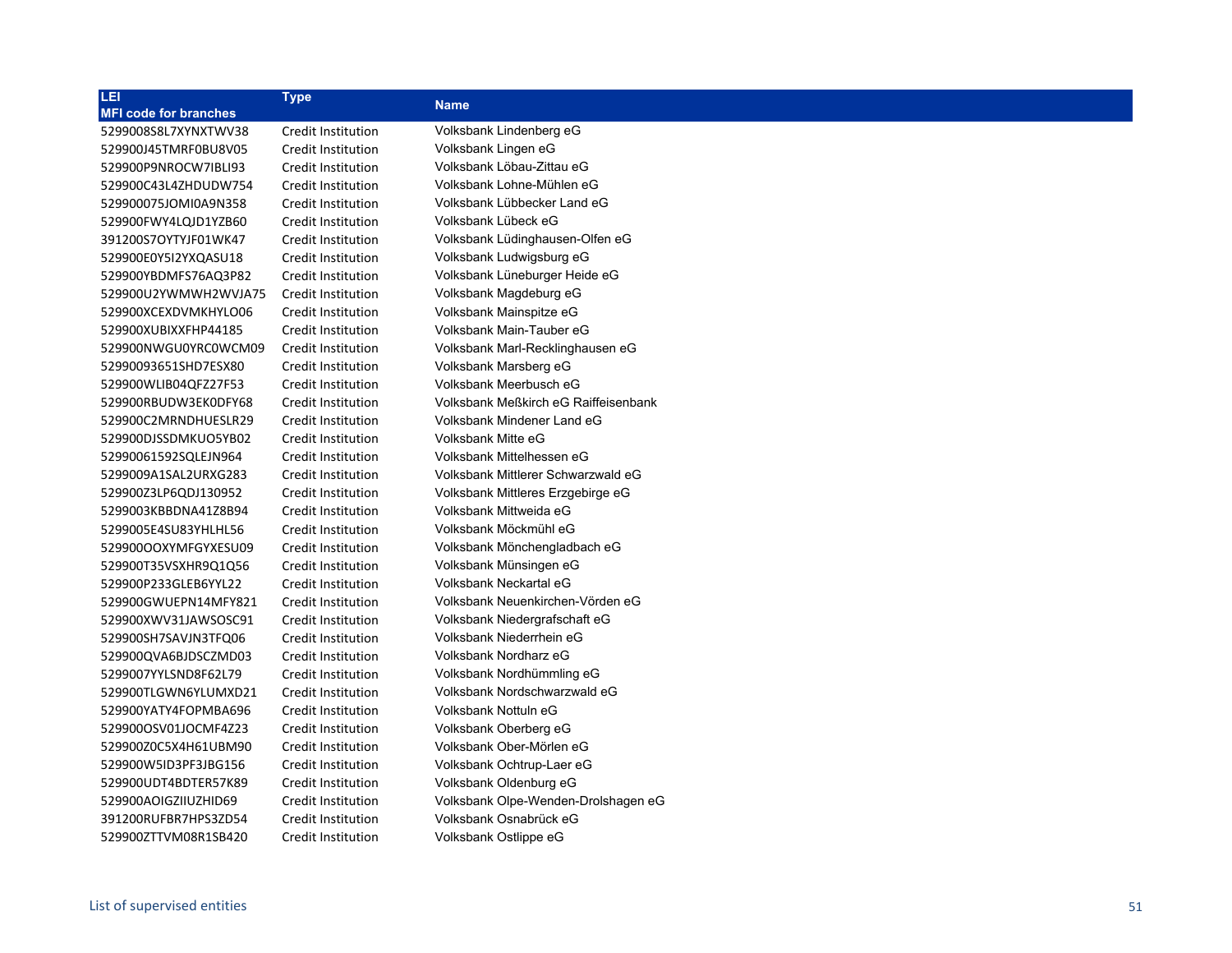| LEI                          | <b>Type</b>        |                                                            |
|------------------------------|--------------------|------------------------------------------------------------|
| <b>MFI code for branches</b> |                    | <b>Name</b>                                                |
| 529900XS69W3AGFH2T52         | Credit Institution | Volksbank Oyten e.G.                                       |
| 529900UUKDIFWC23EL43         | Credit Institution | Volksbank Pforzheim eG.                                    |
| 5299007COP8MZ4KSJK69         | Credit Institution | Volksbank Pfullendorf eG                                   |
| 529900MRB4F62DNHSA61         | Credit Institution | Volksbank Pinneberg-Elmshorn eG, Pinneberg                 |
| 529900BTJFHUY90I7429         | Credit Institution | Volksbank Pirna eG                                         |
| 5299002L2ADKMUUHYE52         | Credit Institution | Volksbank Plochingen eG                                    |
| 3912004YOAALDKZZAO33         | Credit Institution | Volksbank Raesfeld eG                                      |
| 529900RDS1271MSBQ152         | Credit Institution | Volksbank Raiffeisenbank Bad Kissingen eG                  |
| 529900ZW3QH424NY3959         | Credit Institution | Volksbank Raiffeisenbank Bayern Mitte eG                   |
| 391200TWGO2RBL7WG010         | Credit Institution | Volksbank Raiffeisenbank Dachau eG                         |
| 529900S4FXB8GFPB3K73         | Credit Institution | Volksbank Raiffeisenbank eG (Hansestadt Greifswald)        |
| 529900H5E2RA9ZV7OE85         | Credit Institution | Volksbank Raiffeisenbank eG (Itzehoe)                      |
| 529900HD4A78M8SVE053         | Credit Institution | Volksbank Raiffeisenbank Fürstenfeldbruck eG               |
| 529900HGN7EFRJ34WF34         | Credit Institution | Volksbank Raiffeisenbank Laupheim-Illertal eG              |
| 529900OO71C11UV6IX64         | Credit Institution | Volksbank Raiffeisenbank Meißen Großenhain eG              |
| 529900G2Z6BW1S0JJS60         | Credit Institution | Volksbank Raiffeisenbank Niederschlesien eG                |
| 52990016NFVCRTLD7B50         | Credit Institution | Volksbank Raiffeisenbank Nordoberpfalz eG                  |
| 529900HB5ZCMQKQLLN17         | Credit Institution | Volksbank Raiffeisenbank Nürnberg eG                       |
| 5299005O2LPWV9IP2Z21         | Credit Institution | Volksbank Raiffeisenbank Oberbayern Südost eG              |
| 5299004D2UMCDTD9JG58         | Credit Institution | Volksbank Raiffeisenbank Regensburg-Schwandorf eG          |
| 529900MARYDWJGM2GI63         | Credit Institution | Volksbank Raiffeisenbank Rhön-Grabfeld eG                  |
| 529900DXTOU2U9IZDY54         | Credit Institution | Volksbank Raiffeisenbank Rosenheim-Chiemsee eG             |
| 529900JXM2IQSPJHMK02         | Credit Institution | Volksbank Raiffeisenbank Starnberg-Herrsching-Landsberg eG |
| 529900YT5VCRYQ5WI821         | Credit Institution | Volksbank Raiffeisenbank Würzburg eG                       |
| 5299008R860KMU2AHB89         | Credit Institution | Volksbank Rathenow eG                                      |
| 529900QESV4QFQE7FQ87         | Credit Institution | Volksbank Reiste-Eslohe eG                                 |
| 5299008PR99KLESK4L15         | Credit Institution | Volksbank Remseck eG                                       |
| 529900M0Q2B1GLPSDY70         | Credit Institution | Volksbank Reutlingen eG                                    |
| 529900FW2HOCU1QBTN33         | Credit Institution | Volksbank Rhede eG                                         |
| 529900C9OP6Y0DPYSK11         | Credit Institution | Volksbank RheinAhrEifel eG                                 |
| 529900MOXBJMGOMICQ55         | Credit Institution | Volksbank Rheinböllen eG                                   |
| 529900F4IYQMTFUT5A65         | Credit Institution | Volksbank Rhein-Lahn-Limburg eG                            |
| 529900306OMJF3XB1F61         | Credit Institution | Volksbank Rhein-Lippe eG                                   |
| 529900BXVKDO9274NA83         | Credit Institution | Volksbank Rhein-Nahe-Hunsrück eG                           |
| 529900RBVBIDM0RMJ748         | Credit Institution | Volksbank Rhein-Ruhr eG                                    |
| 5299005S1KS8AETVPH69         | Credit Institution | Volksbank Rhein-Wehra eG                                   |
| 529900LBRHXZFBYZBU92         | Credit Institution | Volksbank Riesa eG                                         |
| 529900VYK0S605HOZH91         | Credit Institution | Volksbank Rietberg eG                                      |
| 529900CZRU19C9QD1F05         | Credit Institution | Volksbank Rot eG                                           |
| 529900QYMWEOIGC4QF63         | Credit Institution | Volksbank Rottweil eG                                      |
|                              |                    |                                                            |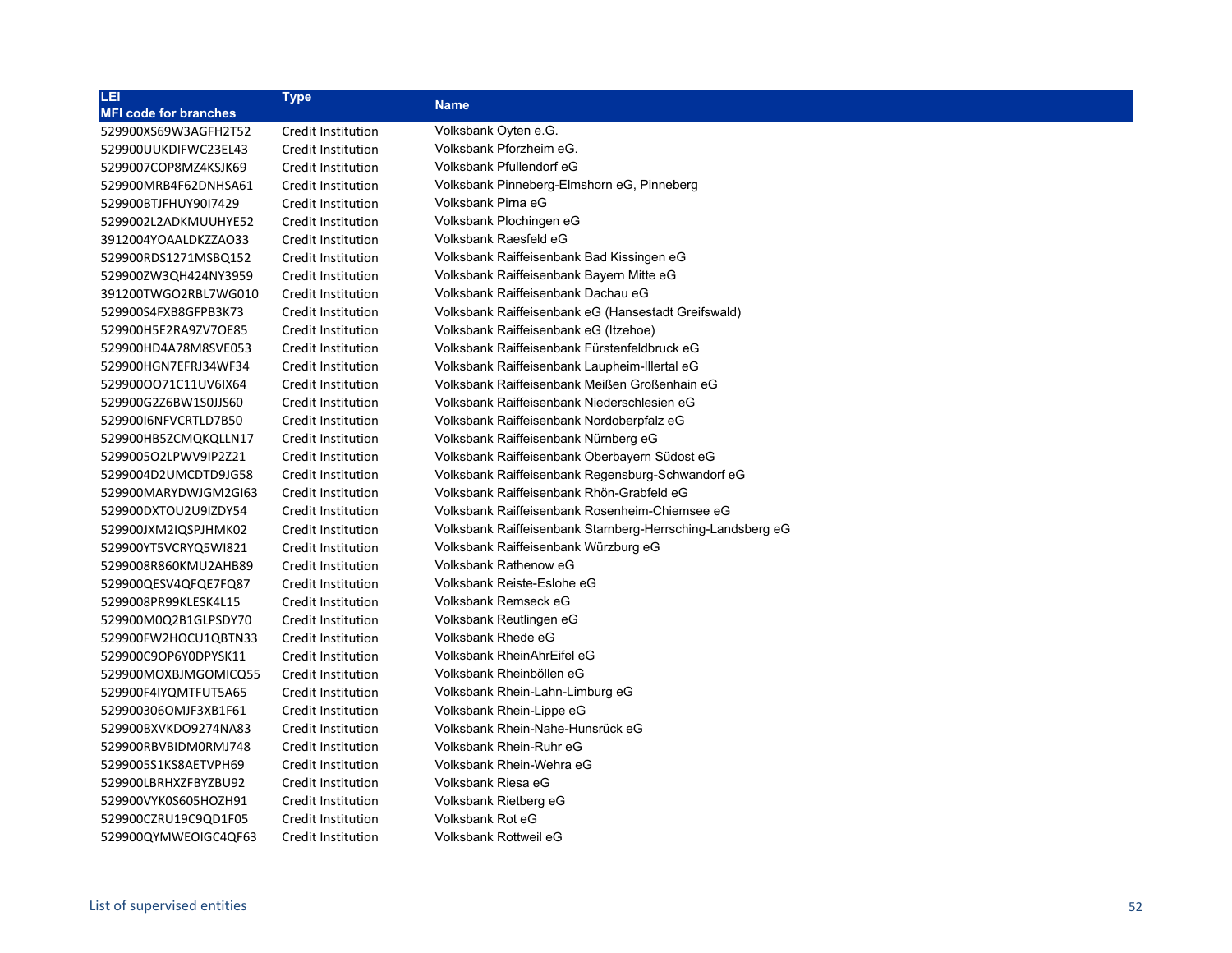| LEI                          | <b>Type</b>        | <b>Name</b>                                     |
|------------------------------|--------------------|-------------------------------------------------|
| <b>MFI code for branches</b> |                    |                                                 |
| 529900DOO8VDUMU17A39         | Credit Institution | Volksbank Ruhr Mitte eG                         |
| 391200RFYQRXYOER1S34         | Credit Institution | Volksbank Saerbeck eG                           |
| 529900GNI3ZMT50DBG92         | Credit Institution | Volksbank Sandhofen eG                          |
| 5299001O5S0MLDYH7A21         | Credit Institution | Volksbank Sauerland eG                          |
| 529900ZCSB2NXEMMW107         | Credit Institution | Volksbank Schermbeck e.G.                       |
| 529900XMGWY3OLYSGD62         | Credit Institution | Volksbank Schlangen eG                          |
| 529900HKRQ65MRTP0454         | Credit Institution | Volksbank Schnathorst eG                        |
| 5299004R7GE2GR2ITS85         | Credit Institution | Volksbank Schupbach eG                          |
| 529900UVSUE348K2EP04         | Credit Institution | Volksbank Schwanewede eG                        |
| 5299009ADJ9XFQVUKZ50         | Credit Institution | Volksbank Schwarzwald-Donau-Neckar eG           |
| 529900B7MT9M8U7QEC32         | Credit Institution | Volksbank Seligenstadt eG                       |
| 529900WXO4WJD5QY7Q80         | Credit Institution | Volksbank Selm-Bork eG                          |
| 529900CBH0KEPWTFCA07         | Credit Institution | Volksbank Senden eG                             |
| 529900K8AV0FBKQ9XA67         | Credit Institution | Volksbank Solling eG                            |
| 529900QT5EC38D0LX010         | Credit Institution | Volksbank Spree-Neiße eG                        |
| 529900CL75BMP071NB81         | Credit Institution | Volksbank Sprockhövel eG                        |
| 529900XVKVCOXMMY7D52         | Credit Institution | Volksbank Stade-Cuxhaven eG                     |
| 529900EJEGWOQ5WT5M65         | Credit Institution | Volksbank Staufen eG                            |
| 391200P0TKD0PWWWFC92         | Credit Institution | Volksbank Stendal eG                            |
| 391200CSQI9HI6BVQO51         | Credit Institution | Volksbank Störmede-Hörste eG                    |
| 5299005X2KF59ERDLL36         | Credit Institution | Volksbank Straubing eG                          |
| 5299009S103PRRA1CD19         | Credit Institution | Volksbank Stutensee - Weingarten eG             |
| 529900F0PSPNVJMAUL18         | Credit Institution | Volksbank Stuttgart eG                          |
| 52990021H923QPXQON87         | Credit Institution | Volksbank Süd-Emsland eG                        |
| 391200XDMZFSD2Q2X176         | Credit Institution | Volksbank Südkirchen - Capelle - Nordkirchen eG |
| 529900BUXQYE7T1Z4796         | Credit Institution | Volksbank Sulmtal eG                            |
| 529900HYBLIFVEIKBN96         | Credit Institution | Volksbank Trier eG                              |
| 529900EME6P6R8GUSG97         | Credit Institution | Volksbank Trossingen eG                         |
| 5299008DVOP2OR0Y6K77         | Credit Institution | Volksbank Überherrn eG                          |
| 529900Z7NBLIKUTBB783         | Credit Institution | Volksbank Überwald-Gorxheimertal eG             |
| 5299005V8STLXZGFYG71         | Credit Institution | Volksbank Uelzen-Salzwedel eG                   |
| 529900XYAXTB0XN4U371         | Credit Institution | Volksbank Ulm-Biberach eG                       |
| 5299000B27VKDLQR7Z66         | Credit Institution | Volksbank Ulrichstein eG                        |
| 529900549FE5KA5Q9E73         | Credit Institution | Volksbank Untere Saar eG                        |
| 529900S5P5N8SBXTZG56         | Credit Institution | Volksbank Vechta eG                             |
| 529900J0QYGBLA717426         | Credit Institution | Volksbank Versmold eG                           |
| 529900BQ2Y2140F0IC48         | Credit Institution | Volksbank Viersen e G                           |
| 529900MP1GFULNQLG974         | Credit Institution | Volksbank Visbek eG                             |
| 529900YO3K11I2M6IA23         | Credit Institution | Volksbank Vogtland eG                           |
| 529900UP48KP2BQU8C54         | Credit Institution | Volksbank Vorbach-Tauber eG                     |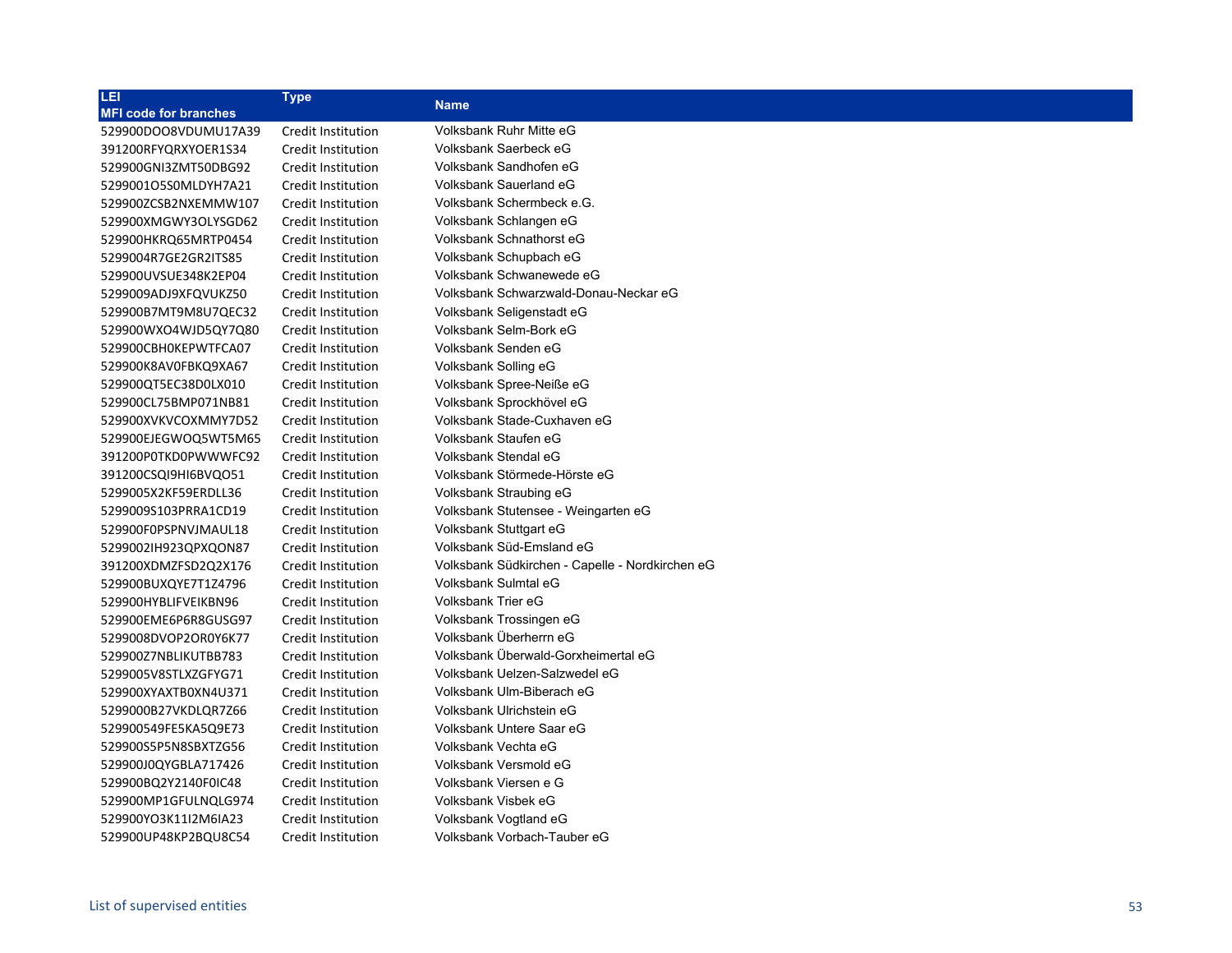| LEI                          | <b>Type</b>        | <b>Name</b>                                    |
|------------------------------|--------------------|------------------------------------------------|
| <b>MFI code for branches</b> |                    |                                                |
| 529900AFU25PZQJ0TG26         | Credit Institution | Volksbank Weinheim eG                          |
| 529900BML1PM7KWOMG79         | Credit Institution | Volksbank Welzheim eG                          |
| 529900D8WKMEWASPLJ90         | Credit Institution | Volksbank Weschnitztal eG                      |
| 5299000WKGUA6D1GIX30         | Credit Institution | Volksbank Westenholz eG                        |
| 529900OK6Y431ETGTB36         | Credit Institution | Volksbank Westerkappeln-Wersen eG              |
| 529900JGG5ZH6QS4X153         | Credit Institution | Volksbank Westerstede eG                       |
| 5299002WRCXJ36T1VK82         | Credit Institution | Volksbank Wewelsburg-Ahden eG                  |
| 529900LSHSV4YWT92548         | Credit Institution | Volksbank Wickede (Ruhr) eG                    |
| 529900PQWC9LJU1ESB86         | Credit Institution | Volksbank Wildeshauser Geest eG                |
| 5299002EY9UVVABHCB26         | Credit Institution | Volksbank Wilhelmshaven e.G.                   |
| 529900FY7LO3LIT6YC76         | Credit Institution | Volksbank Winsener Marsch eG                   |
| 529900TMVLQDNAOQAJ40         | Credit Institution | Volksbank Wißmar eG                            |
| 529900RDAUUDGMI4M325         | Credit Institution | Volksbank Wittenberg eG                        |
| 529900KOAGQ8XJT62A47         | Credit Institution | Volksbank Wittgenstein eG                      |
| 529900WJD5COFP0UBD48         | Credit Institution | Volksbank Wolgast eG                           |
| 529900F6N5IVIGSR0O47         | Credit Institution | Volksbank Worpswede eG                         |
| 391200VW5BZ1UJCOKZ04         | Credit Institution | Volksbank Wulfsen eG                           |
| 529900HO0W406L465O97         | Credit Institution | Volksbank Zuffenhausen eG                      |
| 529900H7I4HX0LU26M70         | Credit Institution | Volksbank Zwickau eG                           |
| 529900AC1I6EBNC45I23         | Credit Institution | Volksbank-Raiffeisenbank Amberg eG             |
| 529900NF4IUU176IPV40         | Credit Institution | Volksbank-Raiffeisenbank Deggingen eG          |
| 5299001N79S9ZZNPMI92         | Credit Institution | Volksbank-Raiffeisenbank Dingolfing eG         |
| 529900GITAFPOFSFOP74         | Credit Institution | Volksbank-Raiffeisenbank Glauchau eG           |
| 529900JP2MKXUBBSBT51         | Credit Institution | Volksbank-Raiffeisenbank im Kreis Rendsburg eG |
| 529900AMC51P5MUSXU48         | Credit Institution | Volksbank-Raiffeisenbank Riedlingen eG         |
| 529900UE9Q9XY2LJAX43         | Credit Institution | Volksbank-Raiffeisenbank Vilshofen eG          |
| 529900H4PR2M6WCP5971         | Credit Institution | VR - Bank Bad Salzungen Schmalkalden eG        |
| 5299003M87KP6JTOHO27         | Credit Institution | VR Bank Bad Orb-Gelnhausen eG                  |
| 529900QQ2EXP81OIL035         | Credit Institution | VR Bank Bamberg eG Raiffeisen-Volksbank        |
| 529900C1DU7R9H72TI55         | Credit Institution | VR Bank Burglengenfeld eG                      |
| 529900D7SCFX6KALDX19         | Credit Institution | VR-Bank Dornstetten-Horb eG                    |
| 529900X6858JEBD7N735         | Credit Institution | VR-Bank eG Magstadt-Weissach                   |
| 529900VLSWF4DE0ON926         | Credit Institution | VR Bank eG (Monheim am Rhein)                  |
| 529900JQ43BB79J1F649         | Credit Institution | VR-Bank Ehningen-Nufringen eG                  |
| 529900TKCA5BC0DQCW73         | Credit Institution | VR Bank Enz plus eG                            |
| 52990040SI7BI0JREA66         | Credit Institution | VR Bank Fulda eG                               |
| 5299005WFRJFZHFAJN13         | Credit Institution | VR Bank HessenLand eG                          |
| 529900RQ8PBIHVL6VG65         | Credit Institution | VR Bank Hohenneuffen-Teck eG                   |
| 529900CG5HHEUT0AHK10         | Credit Institution | VR Bank Kaufbeuren-Ostallgäu eG                |
| 529900E73SPD4C4MI976         | Credit Institution | VR Bank Kitzingen eG                           |
|                              |                    |                                                |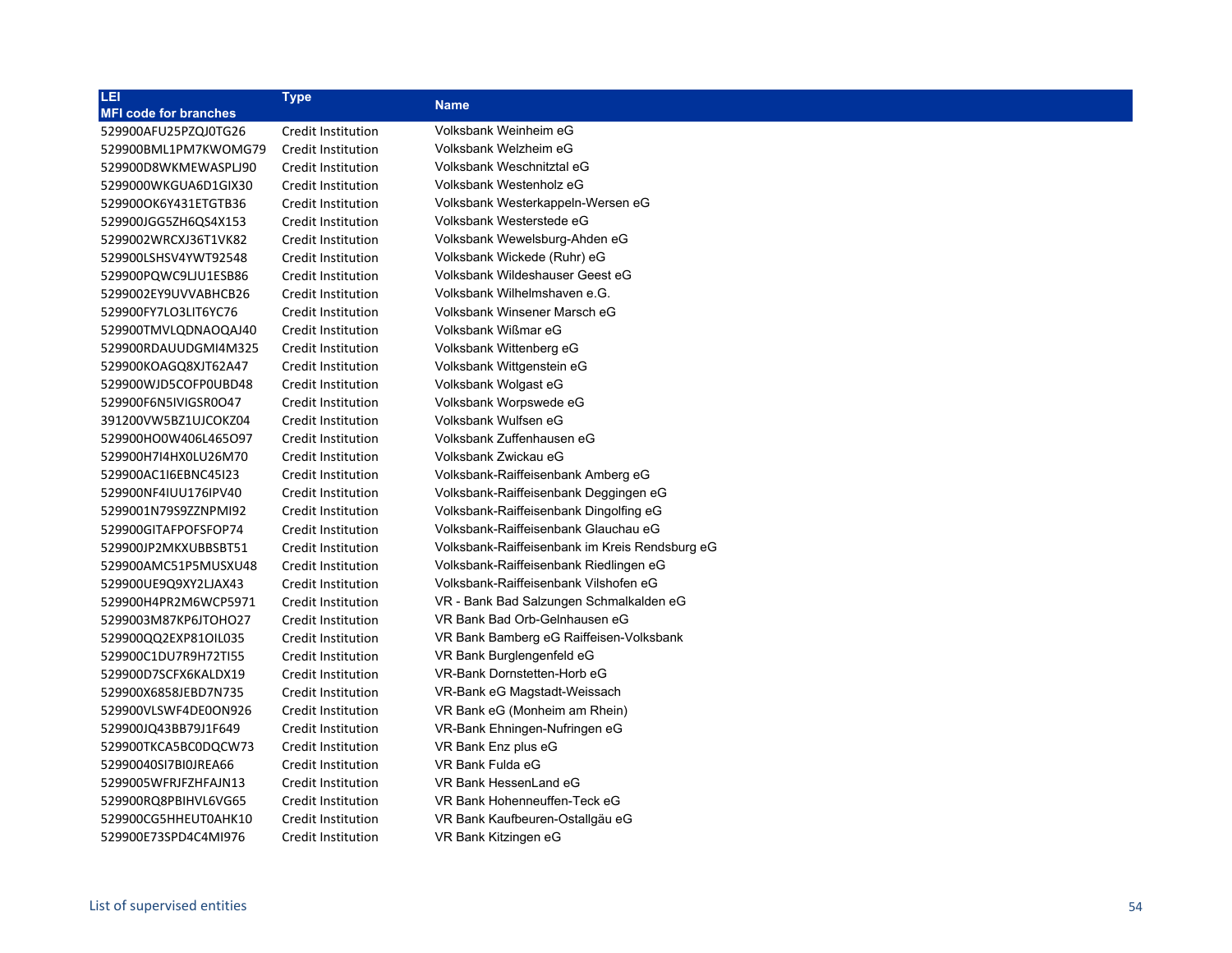| LEI                          | <b>Type</b>               | <b>Name</b>                               |
|------------------------------|---------------------------|-------------------------------------------|
| <b>MFI code for branches</b> |                           |                                           |
| 529900R1I4GVDN3WN882         | Credit Institution        | VR Bank Lahn-Dill eG                      |
| 5299002XXLD8VLSX5835         | Credit Institution        | VR Bank Lausitz eG                        |
| 529900G0Q60XG5UANA05         | Credit Institution        | VR Bank Main-Kinzig-Büdingen eG           |
| 529900DID7VL60K6JG47         | Credit Institution        | VR Bank Mittelhaardt eG                   |
| 5299008QOOWW0IUSDH15         | Credit Institution        | VR Bank München Land eG                   |
| 529900IWU96YBZ2JG374         | Credit Institution        | VR Bank Neuburg-Rain eG                   |
| 529900OPEDQJAXAQT146         | <b>Credit Institution</b> | VR Bank Neumünster eG                     |
| 52990089LBIKLBM8YB23         | Credit Institution        | VR Bank Nord eG                           |
| 529900GB1AZRHCRY1V75         | Credit Institution        | VR Bank Oberfranken Mitte eG              |
| 529900FM99EVJ8WHG705         | Credit Institution        | VR Bank Oldenburg Land West eG            |
| 5299003E8D39ZVWN6048         | Credit Institution        | VR Bank Ostholstein Nord - Plön eG        |
| 529900NLEKW6O9ZPN851         | Credit Institution        | VR Bank Rhein-Mosel eG                    |
| 529900E0WY09Z3H21393         | Credit Institution        | VR Bank Rhein-Neckar eG                   |
| 529900JRKG8AEYL65326         | Credit Institution        | VR Bank Schwäbisch Hall-Crailsheim eG     |
| 529900MBFU46N7U7MF46         | Credit Institution        | VR Bank Südpfalz eG                       |
| 529900TN5F016CJ77P03         | Credit Institution        | vr bank Südthüringen eG                   |
| 5299008J218FQFROJV82         | Credit Institution        | VR Bank Tübingen eG                       |
| 529900UZ0ORRTK7IHP61         | Credit Institution        | VR Bank Untertaunus eG                    |
| 529900Z6F7VIWUL8U594         | Credit Institution        | VR Bank Weimar eG                         |
| 5299004KSQX52978T126         | Credit Institution        | VR Bank Westthüringen eG                  |
| 529900CNL32BATSBXF59         | Credit Institution        | VR GenoBank DonauWald eG                  |
| 529900PMQT5GYBMQDX28         | Credit Institution        | VR meine Bank eG                          |
| 52990057ZQ4BWT81RT82         | Credit Institution        | VR Meine Raiffeisenbank eG                |
| 529900H4JTLAYUEBZL09         | Credit Institution        | VR PartnerBank eG Chattengau-Schwalm-Eder |
| 5299009DS75AR4EWFI55         | Credit Institution        | VR-Bank Altenburger Land eG               |
| 529900R2QFQ0EQYR4B75         | Credit Institution        | VR-Bank Alzey-Land-Schwabenheim eG        |
| 529900LMGLBU9V1WD706         | Credit Institution        | VR-Bank Asperg-Markgröningen eG           |
| 529900LVPYUEZSNSKM72         | Credit Institution        | VR Bank Bayreuth-Hof eG                   |
| 529900T23NV09QFW6X62         | Credit Institution        | VR-Bank Bonn eG                           |
| 529900S7OKURHO4GME90         | Credit Institution        | VR-Bank Coburg eG                         |
| 5299003BWWYAV12YMZ48         | Credit Institution        | VR-BANK Dinklage Steinfeld eG             |
| 52990003AV44ZRALOK71         | Credit Institution        | VR-Bank Donau-Mindel eG                   |
| 529900GM7EERMTVWAI17         | Credit Institution        | VR-Bank eG (Alsheim)                      |
| 529900WIOFXVUBK3VV19         | Credit Institution        | VR-Bank eG (Alzenau)                      |
| 529900JM7M22MJ6D9R58         | Credit Institution        | VR-Bank eG (Schopfheim)                   |
| 529900TKYFZXR7R6PK21         | Credit Institution        | VR-Bank eG (Schwerin)                     |
| 5299009B8RNCU5O78025         | Credit Institution        | VR-Bank eG (Würselen)                     |
| 529900HKH7RM4NL4MF34         | Credit Institution        | VR-Bank eG Bergisch Gladbach-Leverkusen   |
| 529900NGC1AZW7YPSR12         | <b>Credit Institution</b> | VR-Bank Eisenach-Ronshausen eG            |
| 529900806UBWPV6E0W38         | Credit Institution        | VR-Bank Ellwangen eG                      |
|                              |                           |                                           |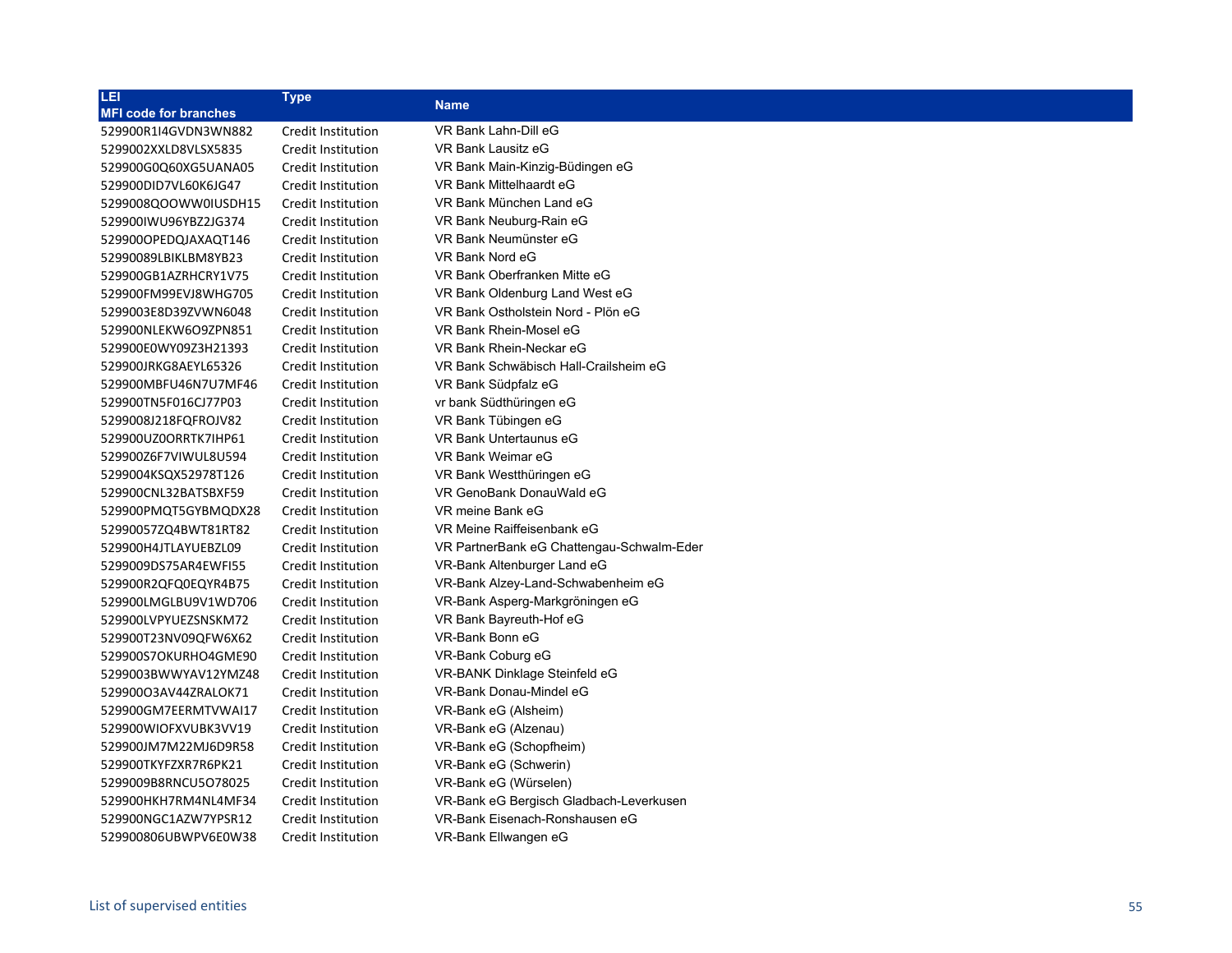| 咀                            | Type               | <b>Name</b>                                   |
|------------------------------|--------------------|-----------------------------------------------|
| <b>MFI code for branches</b> |                    |                                               |
| 529900IAZ7K53LG7BT89         | Credit Institution | VR-Bank Erding eG                             |
| 529900ZMDTSQYEYCKL45         | Credit Institution | VR-Bank Erlangen-Höchstadt-Herzogenaurach eG  |
| 529900PEKQWL9DDI8J02         | Credit Institution | VR-Bank Feuchtwangen-Dinkelsbühl eG           |
| 529900P9O3VLPTIJZQ18         | Credit Institution | VR-Bank Fichtelgebirge-Frankenwald eG         |
| 529900LPCBNM9R1JT191         | Credit Institution | VR-Bank Fläming eG                            |
| 391200OIQY7GS2XGU869         | Credit Institution | VR-Bank Freudenberg-Niederfischbach eG        |
| 391200CDQ7X2QTQZL888         | Credit Institution | VR-Bank Gerolzhofen eG                        |
| 52990090RE7V4X78GP56         | Credit Institution | VR-Bank Handels- und Gewerbebank eG           |
| 529900B1JFM47QICEV77         | Credit Institution | VR-Bank Hunsrück-Mosel eG                     |
| 5299005L7MIBEBCZO533         | Credit Institution | VR-Bank in Mittelbaden eG                     |
| 529900FXF6F19TQ19Z36         | Credit Institution | VR-Bank in Südniedersachsen eG                |
| 529900PHRTOT9TYQUX25         | Credit Institution | VR-Bank Isar-Vils eG                          |
| 529900TW43QJ0F6TWD45         | Credit Institution | VR-Bank Ismaning Hallbergmoos Neufahrn eG     |
| 529900QD6F8OCKDH3Y95         | Credit Institution | VR-Bank Kreis Steinfurt eG                    |
| 529900E9AS5RG8YBF660         | Credit Institution | VR-Bank Landau-Mengkofen eG                   |
| 529900O4UD74PVZ3UN92         | Credit Institution | VR-Bank Landsberg-Ammersee eG                 |
| 5299002FKF8I278KC598         | Credit Institution | VR-Bank Landshut eG                           |
| 52990056S35ZIJU3MR54         | Credit Institution | VR-Bank Langenau-Ulmer Alb eG                 |
| 391200ZNJFEKQQPEIB08         | Credit Institution | VR-Bank Lichtenfels-Ebern eG                  |
| 529900KLYIW1ERXXLT61         | Credit Institution | VR-Bank Memmingen eG                          |
| 5299009RFJSJRM1FIW34         | Credit Institution | VR-Bank Mittelfranken West eG                 |
| 529900NU27NFOB7QPS08         | Credit Institution | VR-Bank Mittelsachsen eG                      |
| 529900563YQV1RAPJ183         | Credit Institution | VR-Bank Neckar-Enz eG                         |
| 529900EH66KPWU1L3N23         | Credit Institution | VR-Bank Neu-Ulm eG                            |
| 52990008S13HOOUKLR62         | Credit Institution | VR-Bank Nordeifel eG                          |
| 529900JDNFGNWFDT0F88         | Credit Institution | VR-Bank NordRhön eG                           |
| 5299009EELDZG8AZOX61         | Credit Institution | VR-Bank Ostalb eG                             |
| 529900E35VZ5S83Z3F75         | Credit Institution | VR-Bank eG Osnabrücker Nordland               |
| 529900C850VGJ80C6E84         | Credit Institution | VR-Bank Passau eG                             |
| 529900PMGZ04WH7GU821         | Credit Institution | VR Bank Ravensburg-Weingarten eG              |
| 529900095RX6EYDK2368         | Credit Institution | VR-Bank Rhein-Erft eG                         |
| 5299007Z9DGHSB1PQ447         | Credit Institution | VR-Bank Rhein-Sieg eG                         |
| 529900APX10RF2PBTB22         | Credit Institution | VR-Bank Rottal-Inn eG                         |
| 529900I2A946DCGJI729         | Credit Institution | VR-Bank Schweinfurt eG                        |
| 529900FL0NSEA839DU38         | Credit Institution | VR-Bank Spangenberg - Morschen eG             |
| 5299003IIN0MVUQTXJ55         | Credit Institution | VR Bank Südliche Weinstraße-Wasgau eG         |
| 5299006OTLQDMY5MX075         | Credit Institution | VR-Bank Südwestpfalz eG Pirmasens-Zweibrücken |
| 529900J13PABN57GUO30         | Credit Institution | VR-Bank Taufkirchen-Dorfen eG                 |
| 5299002L520EUXTD9A56         | Credit Institution | VR-Bank Uckermark-Randow eG                   |
| 529900RZ7GWVXXP83Q22         | Credit Institution | VR-Bank Werdenfels eG                         |
|                              |                    |                                               |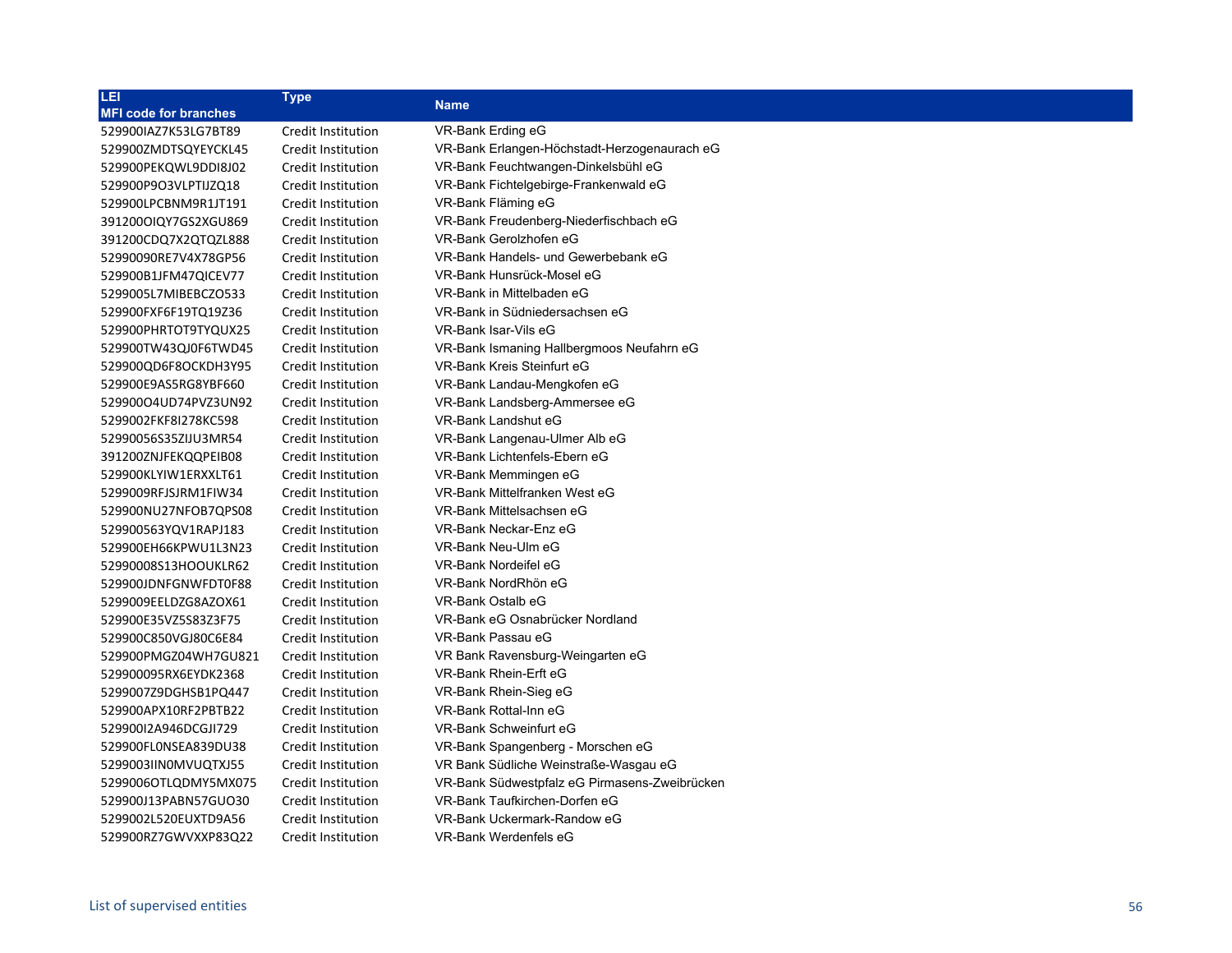| LEI                          | <b>Type</b>               | <b>Name</b>                                                                                   |       |
|------------------------------|---------------------------|-----------------------------------------------------------------------------------------------|-------|
| <b>MFI code for branches</b> |                           |                                                                                               |       |
| 529900Y1AW7UA055TW89         | Credit Institution        | VR-Bank Werra-Meißner eG                                                                      |       |
| 52990017DZKEH3Q6PV63         | Credit Institution        | VR Bank Westküste eG                                                                          |       |
| 5299006FYIV16TSUGS88         | Credit Institution        | VR-Bank Westmünsterland eG                                                                    |       |
| 52990030UKJIU2VP8M52         | Credit Institution        | VR-Bankverein Bad Hersfeld-Rotenburg eG                                                       |       |
| 529900RW2U1C9FIB6J54         | Credit Institution        | VR PLUS Altmark-Wendland eG                                                                   |       |
| 529900N90QS8ARRHWY83         | Credit Institution        | VTB Bank (Europe) S.E.                                                                        |       |
| 52990060FDQEI44EGQ17         | Credit Institution        | VZ Depotbank Deutschland AG                                                                   |       |
| 529900ADKUHJUOVJRK71         | Credit Institution        | Waldecker Bank eG                                                                             |       |
| 529900YOZLXHAJRXOV38         | Credit Institution        | Wartburg-Sparkasse                                                                            |       |
| 5299002UTTT1XULL7E86         | Credit Institution        | Weberbank Actiengesellschaft                                                                  |       |
| 391200FL6FZQJMMJVU79         | Credit Institution        | <b>WEG Bank AG</b>                                                                            |       |
| 52990071YX99SH321F74         | Credit Institution        | Westerwald Bank eG Volks- und Raiffeisenbank                                                  |       |
| 5299002PZ7ROI71ZQW56         | Credit Institution        | Wiesbadener Volksbank eG                                                                      |       |
| 529900VLJZ8W4WN4IL93         | Credit Institution        | Winterbacher Bank eG                                                                          |       |
| 529900PICLEV7FYIZ648         | Credit Institution        | Winterlinger Bank eG                                                                          |       |
| 52990056G4PX6ZS91O02         | Credit Institution        | Wirecard Bank AG                                                                              |       |
| 5299004AR5IWBSY3LI40         | <b>Financial Holding</b>  | Wirtschaftsverein Bordesholmer Sparkasse Finanzholding                                        |       |
| 529900OHJ2LPDQOPSU64         | <b>Financial Holding</b>  | Würth Finanz-Beteiligungs-GmbH                                                                |       |
| QS0KV71ZZFYPT6POX557         | Credit Institution        | Wüstenrot Bank Aktiengesellschaft Pfandbriefbank                                              | $(*)$ |
| 529900S1KHKOEQL5CK20         | Credit Institution        | Wüstenrot Bausparkasse Aktiengesellschaft                                                     | $(*)$ |
| 529900IFPLMPGYEDKO59         | <b>Financial Holding</b>  | <b>XCOM Finanz GmbH</b>                                                                       |       |
| 529900RJKDS2OEDX4B32         | Credit Institution        | Zevener Volksbank eG                                                                          |       |
| 5299007OKTDD430X9T34         | Credit Institution        | Ziraat Bank International Aktiengesellschaft                                                  |       |
| 3912006M0FGCBALA4U22         | Credit Institution        | Zweckverbandssparkasse der Stadt Bergkamen und der Gemeinde Bönen (Sparkasse Bergkamen-Bönen) |       |
| 529900WC8X3A11AGMF63         | Credit Institution        | Zweckverbandssparkasse Duderstadt                                                             |       |
| 529900ZXI3PISAAIIR42         | Credit Institution        | Zweckverbandssparkasse Höxter                                                                 |       |
| 529900Z5EQP61MALQB55         | Credit Institution        | Zweckverbandssparkasse Rhön-Rennsteig                                                         |       |
|                              |                           | <b>Estonia</b>                                                                                |       |
|                              |                           | <b>Finantsinspektsioon</b>                                                                    |       |
| 2138005M92IEIQVEL297         | Credit Institution        | AS Inbank                                                                                     |       |
| 529900JG015JC10LED24         | <b>Financial Holding</b>  | <b>AS LHV Group</b>                                                                           |       |
| 529900GJOSVHI055QR67         | Credit Institution        | <b>AS LHV Pank</b>                                                                            |       |
| 5493007SWCCN9S3J2748         | Credit Institution        | <b>Bigbank AS</b>                                                                             |       |
| 549300EHNXQVOI120S55         | <b>Credit Institution</b> | Coop Pank aktsiaselts                                                                         |       |
| EE11488826                   | <b>Branch</b>             | Danske Bank A/S Eesti filiaal                                                                 |       |
| EE11913301                   | <b>Branch</b>             | Folkefinans AS Eesti filiaal                                                                  |       |
| EE11056860                   | Branch                    | Scania Finans AB Eesti filiaal                                                                |       |
| EE11199418                   | <b>Branch</b>             | Svenska Handelsbanken AB Eesti filiaal                                                        |       |
| 5493005GJTN44X33L317         | Credit Institution        | TALLINNA ÄRIPANGA AS                                                                          |       |
| EE14304235                   | <b>Branch</b>             | TF Bank AB (publ.) Eesti filiaal                                                              |       |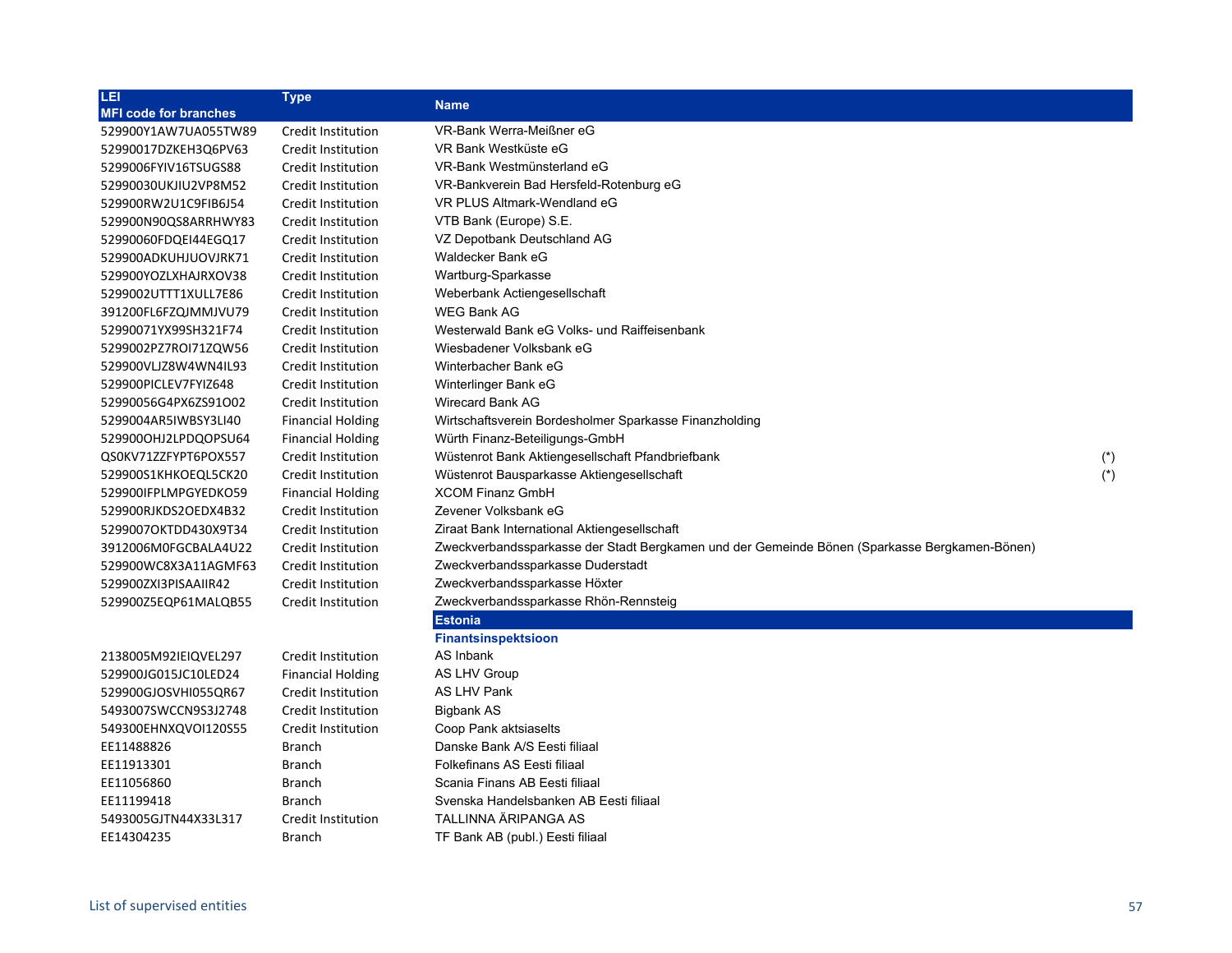| LEI<br><b>MFI code for branches</b> | <b>Type</b>              | <b>Name</b>                                                   |      |
|-------------------------------------|--------------------------|---------------------------------------------------------------|------|
|                                     |                          | <b>Ireland</b>                                                |      |
|                                     |                          | <b>Central Bank of Ireland / Banc Ceannais na hÉireann</b>    |      |
| IEC136582                           | <b>Branch</b>            | Bank of America Merrill Lynch International Limited           |      |
| IEC165563                           | <b>Branch</b>            | Bank of China (UK) Limited                                    |      |
| 5493000YPN33HF74SN02                | Credit Institution       | Bank of Montreal Ireland plc                                  |      |
| <b>IEBARCLS</b>                     | Branch                   | Barclays Bank plc                                             |      |
| IEC35482                            | <b>Branch</b>            | <b>Close Brothers Limited</b>                                 |      |
| <b>IEC15384</b>                     | <b>Branch</b>            | Credit Suisse International                                   |      |
| <b>IEC27398</b>                     | <b>Branch</b>            | Danske Bank A/S                                               |      |
| 9P9HXM53DT5S724JQ665                | Credit Institution       | Dell Bank International Designated Activity Company           |      |
| 6LIRQ1CRLFL6PQWR8919                | Credit Institution       | Depfa ACS Bank Designated Activity Company                    |      |
| HRRVUBV0XN84YQZT6245                | Credit Institution       | DePfa Bank plc                                                |      |
| 635400V3NT3TPDFORR61                | <b>Financial Holding</b> | DFS BV                                                        |      |
| 54930067NCU3MF2JP846                | Credit Institution       | EAA Covered Bond Bank plc                                     |      |
| 635400LCCIYHUL6ELA34                | <b>Financial Holding</b> | Elavon European Holdings BV                                   |      |
| 5493008GNQHVI377MY19                | Credit Institution       | Elavon Financial Services Designated Activity Company         |      |
| <b>IEFORDCR</b>                     | <b>Branch</b>            | FCE Bank plc                                                  |      |
| 5493006PNNPEGIWXQK64                | <b>Financial Holding</b> | Hewlett-Packard International Bank Holding Limited            |      |
| 6RW0L752VAVTPZF36F02                | Credit Institution       | Hewlett-Packard International Bank plc                        |      |
| <b>IEHSBCXX</b>                     | <b>Branch</b>            | HSBC Bank plc                                                 |      |
| IEC178919                           | <b>Branch</b>            | HSBC UK Bank plc                                              |      |
| <b>IEIBUKXX</b>                     | <b>Branch</b>            | Investec Bank plc                                             |      |
| 5493009H2EPHG3FWFK39                | Credit Institution       | JP Morgan Bank (Ireland) plc                                  |      |
| IEC40191                            | <b>Branch</b>            | <b>Leeds Building Society</b>                                 |      |
| <b>IEC29202</b>                     | <b>Branch</b>            | <b>LGT Bank AG</b>                                            |      |
| 635400DTNHVYGZODKQ93                | <b>Financial Holding</b> | permanent tsb Group Holdings plc                              | (SS) |
| 549300WL1M55G8FIDZ68                | Credit Institution       | permanent tsb plc                                             | (SS) |
| 747DLM6L5TO7LXZY5T60                | Credit Institution       | Scotiabank (Ireland) Designated Activity Company              |      |
| <b>IEC29454</b>                     | <b>Branch</b>            | Sumitomo Mitsui Banking Corporation Europe Limited            |      |
| <b>IEC27122</b>                     | <b>Branch</b>            | The Royal Bank of Scotland plc                                |      |
| SX0CI4F7GVW5530ZMN03                | Credit Institution       | Wells Fargo Bank International Unlimited Company              |      |
| 549300Y5RWQU43R0QM07                | <b>Financial Holding</b> | Wells Fargo International B.V                                 |      |
|                                     |                          | <b>Greece</b>                                                 |      |
|                                     |                          | <b>Bank of Greece</b>                                         |      |
| 213800TWSHPHH7ZH2P97                | Credit Institution       | Aegean Baltic Bank S.A.                                       |      |
| 222100GROQHFVJN95567                | <b>Financial Holding</b> | AMC Luxco Holding SARL                                        |      |
|                                     | <b>Financial Holding</b> | <b>AMC Oak SARL</b>                                           |      |
| 213800FFWYE3BQ1CU978                | Credit Institution       | Attica Bank, S.A.                                             |      |
| 213800ZLIZIF47DYZF66                | Credit Institution       | Cooperative Bank of Chania Cooperative of Limited Liabilities |      |
| 213800SGFXMO8Z5FZ369                | Credit Institution       | Cooperative Bank of Drama                                     |      |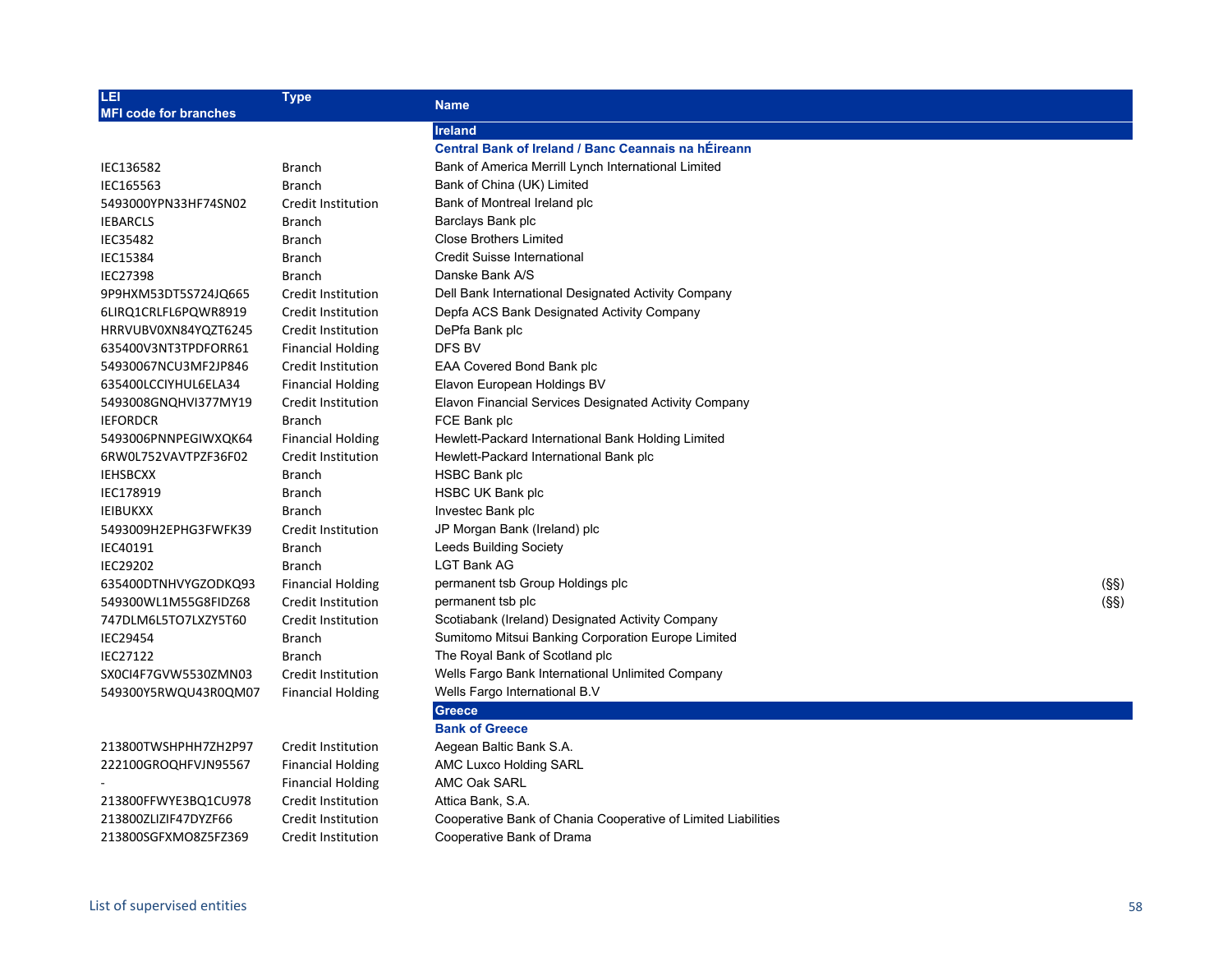| LEI                          | <b>Type</b>               | <b>Name</b>                                                             |
|------------------------------|---------------------------|-------------------------------------------------------------------------|
| <b>MFI code for branches</b> |                           |                                                                         |
| 213800AXQUILVAQS3374         | Credit Institution        | Cooperative Bank of Epirus Ltd.                                         |
| 213800IPALVO5Z7SF261         | Credit Institution        | Cooperative Bank of Evros Coop. L.L.                                    |
| 213800WPA78FCDJEW825         | Credit Institution        | Cooperative Bank of Karditsa Coop. L.L.                                 |
| 213800MYGKX2HTG4WQ20         | Credit Institution        | Cooperative Bank of Pieria-Olimpic Credit Ltd                           |
| 213800MINW99ZLCCM164         | Credit Institution        | Cooperative Bank of Serres Coop. L.L.                                   |
| 213800NAAYOQNIIUIS66         | Credit Institution        | Cooperative Bank of Thessaly Coop. L.L.                                 |
| GR061                        | <b>Branch</b>             | F.C.E. Bank plc                                                         |
| 2138008NSD1X1XFUK750         | Credit Institution        | Investment Bank of Greece, S.A.                                         |
| 213800U41ZQTTURP3V26         | Credit Institution        | Pancretan Cooperative Bank Ltd.                                         |
| 213800A3YBCKWVF3DM64         | Credit Institution        | Praxia Bank S.A.                                                        |
| GR116                        | <b>Branch</b>             | PRO CREDIT BANK (BULGARIA) EAD                                          |
|                              |                           | <b>Spain</b>                                                            |
|                              |                           | <b>Banco de España</b>                                                  |
| 959800QKRKCC19MR2G52         | Credit Institution        | A&G Banca Privada, S.A.                                                 |
| 959800R86KE31EAVRC30         | <b>Financial Holding</b>  | Abudala ITG S.L. Unipersonal                                            |
| 95980020140005844330         | Credit Institution        | Allfunds Bank, S.A.U.                                                   |
| 95980020140005310927         | Credit Institution        | Andbank España, S.A.                                                    |
| 95980020140005658381         | Credit Institution        | Aresbank, S.A.                                                          |
| 959800E6HNPJ9MAXMZ88         | <b>Financial Holding</b>  | Asesores y Gestores Financieros S.A.                                    |
| 959800LQ598A5RQASA61         | Credit Institution        | Banca March, S.A.                                                       |
| 95980020140005487855         | <b>Credit Institution</b> | Banca Pueyo, S.A.                                                       |
| 95980020140005317135         | Credit Institution        | Banco Alcala, S.A.                                                      |
| 95980020140005772841         | Credit Institution        | Banco Caminos, S.A.                                                     |
| 549300LYFYVPUCG6SY25         | Credit Institution        | Banco Cooperativo Español, S.A.                                         |
| 5493007LK0D8SKLLH161         | Credit Institution        | Banco de Depositos, S.A.                                                |
| 5493002PFG8AH59UDW18         | Credit Institution        | Banco Finantia Sofinloc, S.A.                                           |
| 95980020140005184148         | Credit Institution        | Banco Inversis, S.A.                                                    |
| 2138001YBO7CJNQOEE37         | Credit Institution        | Banco Mediolanum, S.A.                                                  |
| 95980020140005952097         | Credit Institution        | Banco Pichincha España, S.A.                                            |
| 95980020140005879153         | Credit Institution        | Bancofar, S.A.                                                          |
| ES1485                       | <b>Branch</b>             | Bank of America Merrill Lynch International Limited, Sucursal en España |
| 959800VHSP2QBPNRF210         | Credit Institution        | Banque Marocaine Commerce Exterieur Internat., S.A.                     |
| ES0152                       | Branch                    | Barclays Bank Plc, S.E.                                                 |
| 95980020140005485624         | Credit Institution        | C.R. Burgos, Fuentepelayo, Segovia Y Castelldans, S.C.C.                |
| 95980020140005484654         | Credit Institution        | C.R. de Albacete, Ciudad Real Y Cuenca, S.C.C.                          |
| 5493007RT80TMKY7TO30         | Credit Institution        | Caixa de C. Dels Enginyers-C.C. Ingenieros, S.C.C.                      |
| 95980020140005480677         | Credit Institution        | Caixa Popular-Caixa Rural, S.C.C.V.                                     |
| 95980020140005418791         | Credit Institution        | Caixa R. Benicarlo, S.C.C.V.                                            |
| 95980020140005620357         | Credit Institution        | Caixa R. Dalgemesi, S.C.V.C.                                            |
| 95980020140005551293         | Credit Institution        | Caixa R. De Lalcudia, S.C.V.C.                                          |
|                              |                           |                                                                         |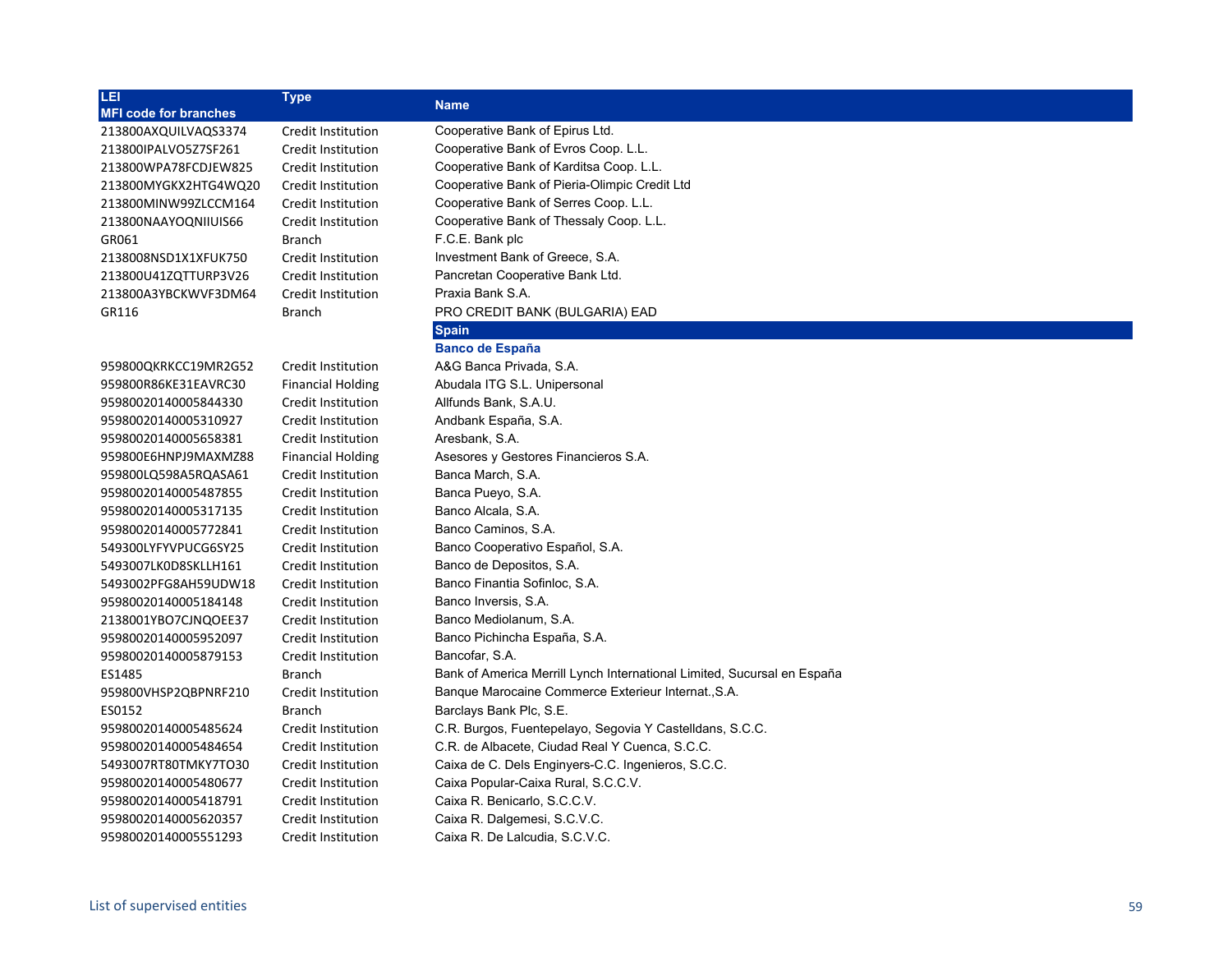| LEI                          | <b>Type</b>        | <b>Name</b>                                                           |
|------------------------------|--------------------|-----------------------------------------------------------------------|
| <b>MFI code for branches</b> |                    |                                                                       |
| 95980020140005488437         | Credit Institution | Caixa R. Galega, S.C.C.L.G.                                           |
| 95980020140005651785         | Credit Institution | Caixa R. La Vall S. Isidro, S.C.C.V.                                  |
| 95980020140005382222         | Credit Institution | Caixa R. Vinaros, S.C.C.V.                                            |
| 95980020140005621036         | Credit Institution | Caixa Rural Les Coves De Vinroma, S.C.C.V.                            |
| 95980020140005436542         | Credit Institution | Caja de Ahorros Y M.P. De Ontinyent                                   |
| 959800AQXRU3780MW094         | Credit Institution | Caja de Arquitectos S.C.C.                                            |
| 549300G3C8M0WXQCWH61         | Credit Institution | Caja Laboral Popular Coop. De Credito                                 |
| 95980020140005396869         | Credit Institution | Caja R. Baena Ntra. Sra. Guadalupe S.C.C.A.                           |
| 95980020140005487079         | Credit Institution | Caja R. Central, S.C.C.                                               |
| 95980020140005350406         | Credit Institution | Caja R. de Albal, C.C.V.                                              |
| 95980020140005937353         | Credit Institution | Caja R. de Almendralejo, S.C.C.                                       |
| 95980020140005219553         | Credit Institution | Caja R. de Asturias, S.C.C.                                           |
| 95980050FR4XC5F5QU23         | Credit Institution | Caja R. de Cañete Torres Ntra. Sra. Del Campo, S.C.A.                 |
| 95980020140005993904         | Credit Institution | Caja R. de Casas Ibañez, S.C.C.Castilla-La Mancha                     |
| 95980020140005212375         | Credit Institution | Caja R. de Extremadura, S.C.C.                                        |
| 95980020140005480580         | Credit Institution | Caja R. de Gijon, C.C                                                 |
| 95980020140005220135         | Credit Institution | Caja R. de Granada, S.C.C.                                            |
| 95980020140005925519         | Credit Institution | Caja R. de Guissona, S.C.C.                                           |
| 95980020140005418403         | Credit Institution | Caja R. de Jaen, Barcelona Y Madrid, S.C.C.                           |
| 95980020140005439549         | Credit Institution | Caja R. de Navarra, S.C.C.                                            |
| 95980020140005429655         | Credit Institution | Caja R. de Salamanca, S.C.C.                                          |
| 95980020140005396966         | Credit Institution | Caja R. de Soria, S.C.C.                                              |
| 95980020140005417336         | Credit Institution | Caja R. de Teruel, S.C.C.                                             |
| 95980020140005219941         | Credit Institution | Caja R. de Utrera, S.C.A.C.                                           |
| 95980020140005977802         | Credit Institution | Caja R. de Villamalea, S.C.C.A. Castilla-La Mancha                    |
| 95980020140005219844         | Credit Institution | Caja R. de Zamora, C.C.                                               |
| 95980020140005375335         | Credit Institution | Caja R. del Sur, S. Coop. de Credito                                  |
| 95980020140005523939         | Credit Institution | Caja R. Ntra. Sra. La Esperanza de Onda, S.C.C.V.                     |
| 959800STU2BCZ8XZG570         | Credit Institution | Caja R. Nuestra Madre del Sol, S.C.A.C.                               |
| 95980020140005485430         | Credit Institution | Caja R. S. Jose de Alcora S.C.C.V.                                    |
| 95980020140005486594         | Credit Institution | Caja R. S. Jose de Almassora, S.C.C.V.                                |
| 95980020140005220038         | Credit Institution | Caja R.R.S. Agustin de Fuente Alamo M., S.C.C.                        |
| 95980020140005012943         | Credit Institution | Caja Rural de Aragon Soc. Coop. de Credito                            |
| 95980020140005992740         | Credit Institution | Caja Rural de Nueva Carteya, Sociedad Cooperativa Andaluza de Crédito |
| 95980020140005485333         | Credit Institution | Cajasiete, Caja Rural, S.C.C.                                         |
| 549300CQ9NLEHMRCU505         | Credit Institution | Cecabank, S.A.                                                        |
| HHY6OGOQAUUT1FUCOL70         | Credit Institution | Citibank España, S.A.                                                 |
| 95980020140006025332         | Credit Institution | Colonya - Caixa Destalvis de Pollensa                                 |
| ES1531                       | Branch             | Credit Suisse International, S.E.                                     |
| 95980020140005388333         | Credit Institution | EBN Banco de Negocios, S.A.                                           |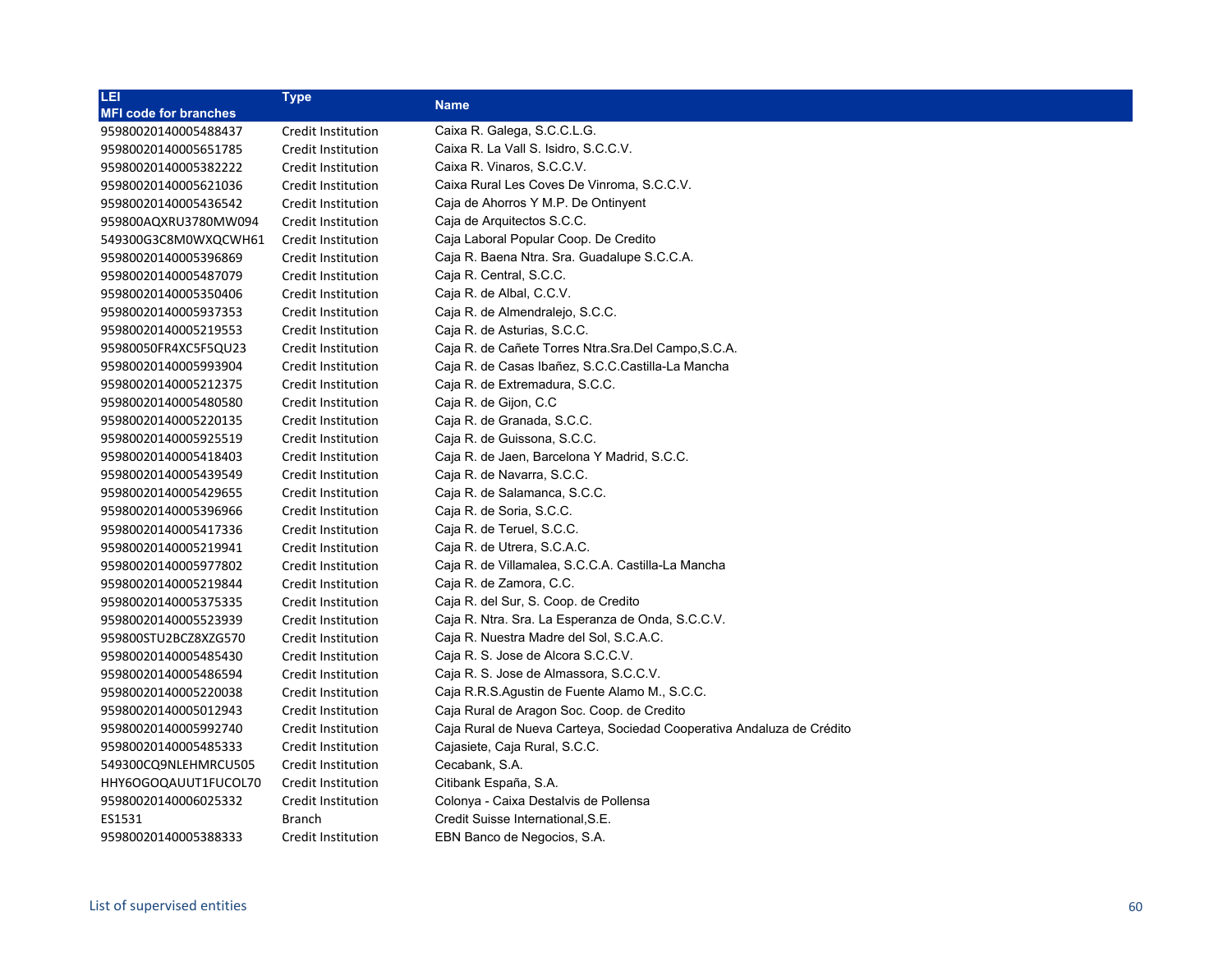| LEI                          | <b>Type</b>               |                                                                     |       |
|------------------------------|---------------------------|---------------------------------------------------------------------|-------|
| <b>MFI code for branches</b> |                           | <b>Name</b>                                                         |       |
| 95980020140005552166         | Credit Institution        | Eurocaja Rural, Sociedad Cooperativa de Crédito                     |       |
| 95980020140005375820         | Credit Institution        | Evo Banco S.A.                                                      |       |
| ES0218                       | <b>Branch</b>             | FCE Bank Plc S.E.                                                   |       |
| 9598002AYDQER7DXLR16         | <b>Financial Holding</b>  | Grucajrural Inversiones, S.L.U.                                     |       |
| ES0162                       | <b>Branch</b>             | HSBC Bank Plc, S.E.                                                 |       |
| ES1516                       | <b>Branch</b>             | J.P. Morgan International Bank Limited, S.E.                        |       |
| ES1542                       | Branch                    | J.P. Morgan Securities Plc, S.E.                                    |       |
| ES1561                       | <b>Branch</b>             | National Westminster Bank PLC, S.E.                                 |       |
| ES1558                       | <b>Branch</b>             | RBC EUROPE LIMITED, SUCURSAL EN ESPAÑA                              |       |
| 213800IMKAUV5KW28586         | Credit Institution        | Renta 4 Banco, S.A.                                                 |       |
| 95980020140005310054         | Credit Institution        | Ruralnostra, Sociedad Cooperativa de crédito Valenciana             |       |
| ES1551                       | Branch                    | Sumitomo Mitsui Banking Corporation Europe Limited, Sucursal España |       |
|                              |                           | <b>France</b>                                                       |       |
|                              |                           | Autorité de contrôle prudentiel et de résolution                    |       |
| FR18979                      | Branch                    | ABC International Bank Plc                                          |       |
| 969500NMI4UP00IO8G47         | Credit Institution        | <b>AGENCE France LOCALE</b>                                         |       |
| 9695002K2HDLD20JU790         | <b>Financial Holding</b>  | AGENCE France LOCALE - SOCIETE TERRITORIALE                         |       |
| 9695008XJV2T8GA3P098         | Credit Institution        | Al Khaliji France                                                   |       |
| 969500B1EE98I4QA2X57         | Credit Institution        | Allianz Banque                                                      |       |
| 969500COVJDY7TVT3I66         | Credit Institution        | Attijariwafa Bank Europe                                            |       |
| 969500BJLIBZ1FRO5O69         | <b>Financial Holding</b>  | Attijariwafa Euro Finances                                          |       |
| 969500CJCTMI93QJKK89         | Credit Institution        | AXA Banque                                                          |       |
| 969500YSZDXP9YY91J31         | Credit Institution        | AXA Banque Financement                                              |       |
| 969500M0G4VPO0A3GL72         | <b>Financial Holding</b>  | Bakia Sca                                                           |       |
| 969500F3KYDJBFS4XM73         | Credit Institution        | Bank Audi France                                                    |       |
| FR41219                      | <b>Branch</b>             | Bank of America Merrill Lynch International Limited                 |       |
| FR13648                      | <b>Branch</b>             | <b>Bank Of Scotland Plc</b>                                         |       |
| 9695008TGGMCE0GC1Q03         | Credit Institution        | <b>Banque BIA</b>                                                   |       |
| 9695003NOVMCP338KE32         | Credit Institution        | Banque Cantonale de Geneve (France) S.A.                            |       |
| R1IO4YJ0O79SMWVCHB58         | Credit Institution        | Banque Centrale de Compensation                                     | $(*)$ |
| 969500LMCDZA0RTATI42         | Credit Institution        | Banque Chaabi du Maroc                                              |       |
| 969500LZ4AGNWDECVP72         | <b>Credit Institution</b> | <b>Banque Chabrieres</b>                                            |       |
| 9695001NDXQMPF8ORW84         | Credit Institution        | Banque De Realisations de Gestion et de Financement - Regefi        |       |
| 969500A4IPKVUBH3CA90         | Credit Institution        | Banque Delubac et Cie                                               |       |
| 969500HID5D3SBW3ZJ66         | Credit Institution        | Banque D'escompte                                                   |       |
| 96950048INF5OO0C0B22         | Credit Institution        | <b>Banque Fiducial</b>                                              |       |
| 9695005SKGZ20U1SK269         | Credit Institution        | <b>Banque Francaise Mutualiste</b>                                  |       |
| 969500MDDK15XYDVJ261         | Credit Institution        | <b>Banque Hottinguer</b>                                            |       |
| 969500APVF0CDPMX5249         | Credit Institution        | Banque Michel Inchauspe - Bami                                      |       |
| 969500Q9WTBUFNINDC18         | Credit Institution        | Banque Nomura France                                                |       |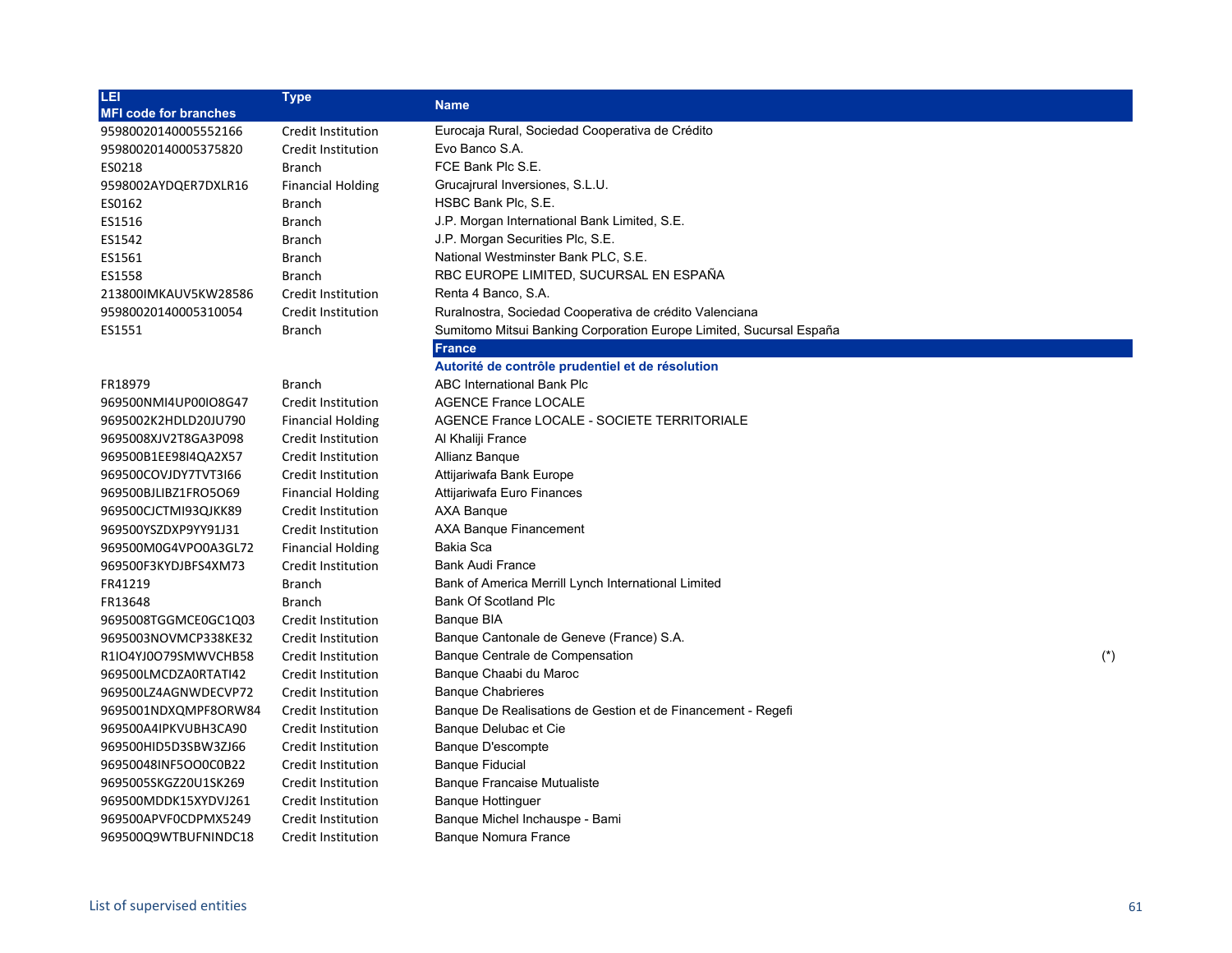| LEI                          | <b>Type</b>              |                                                     |
|------------------------------|--------------------------|-----------------------------------------------------|
| <b>MFI code for branches</b> |                          | <b>Name</b>                                         |
| 969500OHL6QPAP9VW221         | Credit Institution       | Banque Pouyanne                                     |
| 9695004ON2K947Z21B87         | Credit Institution       | Banque PSA Finance                                  |
| 969500PP7I3BBSB0XY98         | Credit Institution       | <b>Banque Revillon</b>                              |
| 549300KGF2GKSYXF4A43         | Credit Institution       | Banque Richelieu France S.A.                        |
| 969500LVBZUPXSWUFD32         | Credit Institution       | <b>Banque Saint-Olive</b>                           |
| 9695001JU8NI5EHMH791         | Credit Institution       | Banque SBA                                          |
| 9695007Q51GSYUQQ0D72         | Credit Institution       | Banque Thémis                                       |
| 969500OXS9CAWQ9KUR77         | Credit Institution       | Banque Travelex S.A.                                |
| 969500XIJY3MBZBA0I30         | Credit Institution       | <b>BGFI Bank Europe</b>                             |
| 9695007EQZDL89LUW373         | Credit Institution       | <b>Blom Bank France</b>                             |
| FR12249                      | Branch                   | <b>BMCE Bank International Plc</b>                  |
| 969500QW8HSKLBA6L382         | Credit Institution       | <b>BMW Finance</b>                                  |
| 969500KUKL6QJRIL3738         | Credit Institution       | <b>BOA France</b>                                   |
| 969500JMEZ4VXSTUMV07         | Credit Institution       | Caisse Centrale du Credit Immobilier de France-3CIF |
| 969500NV8GWWK5IVQ857         | Credit Institution       | Caisse De Credit Municipal D'avignon                |
| 969500KZS2O88BCAQN79         | Credit Institution       | Caisse de Credit Municipal de Bordeaux              |
| 969500G3CXLW0ETM1Z69         | Credit Institution       | Caisse de Credit Municipal de Boulogne-Sur-Mer      |
| 969500Q0SLE4BZ54MM81         | Credit Institution       | Caisse de Credit Municipal de Dijon                 |
| 9695004FERWWRG5EJW74         | Credit Institution       | Caisse de Credit Municipal de Lille                 |
| 969500P3O59G9ZKQ4O29         | Credit Institution       | Caisse de Credit Municipal de Lyon                  |
| 969500ZRKC2KP0NWTO38         | Credit Institution       | Caisse de Credit Municipal de Marseille             |
| 969500JYAUD9X8Q1RN87         | Credit Institution       | Caisse de Credit Municipal de Nancy                 |
| 969500E5TN2D2T5HX548         | Credit Institution       | Caisse de Credit Municipal de Nantes                |
| 969500UIQWFILDF2XX33         | Credit Institution       | Caisse de Credit Municipal de Nice                  |
| 9695008Y1XGY8E11P851         | Credit Institution       | Caisse de Credit Municipal de Nimes                 |
| 969500N9MTGH5YON6N96         | Credit Institution       | Caisse de Credit Municipal de Reims                 |
| 9695007AII6XLVWZL140         | Credit Institution       | Caisse de Credit Municipal de Roubaix               |
| 9695000VURUYCOOG9Y71         | Credit Institution       | Caisse de Credit Municipal de Rouen                 |
| 969500S77ZD761SFQG67         | Credit Institution       | Caisse de Credit Municipal de Strasbourg            |
| 9695003RMPRSL234WU33         | Credit Institution       | Caisse de Credit Municipal de Toulon                |
| 969500DY151V8321LT27         | Credit Institution       | Caisse de Credit Municipal de Toulouse              |
| 969500GVS02SJYG9S632         | Credit Institution       | Carrefour Banque                                    |
| 969500Y1FC8WMV806K57         | Credit Institution       | <b>Cholet Dupont</b>                                |
| 969500WWCV8QFYN5D228         | Credit Institution       | CIF Euromortgage                                    |
| 969500F111MMMOL6D230         | Credit Institution       | CMP-Banque                                          |
| 969500C0UVQ2V017XH96         | Credit Institution       | <b>CNH Industrial Financial Services</b>            |
| 969500C5TBPNNE5K8X87         | <b>Financial Holding</b> | Compagnie Financière d'Orange Bank                  |
| 969500A2VE7GSFREB732         | <b>Financial Holding</b> | Compagnie Financiere Lazard Freres                  |
|                              | <b>Financial Holding</b> | <b>COMPAGNIE FINANCIERE RICHELIEU</b>               |
| 9695007BB5MWMKDIJ143         | Credit Institution       | <b>CP OR Devises</b>                                |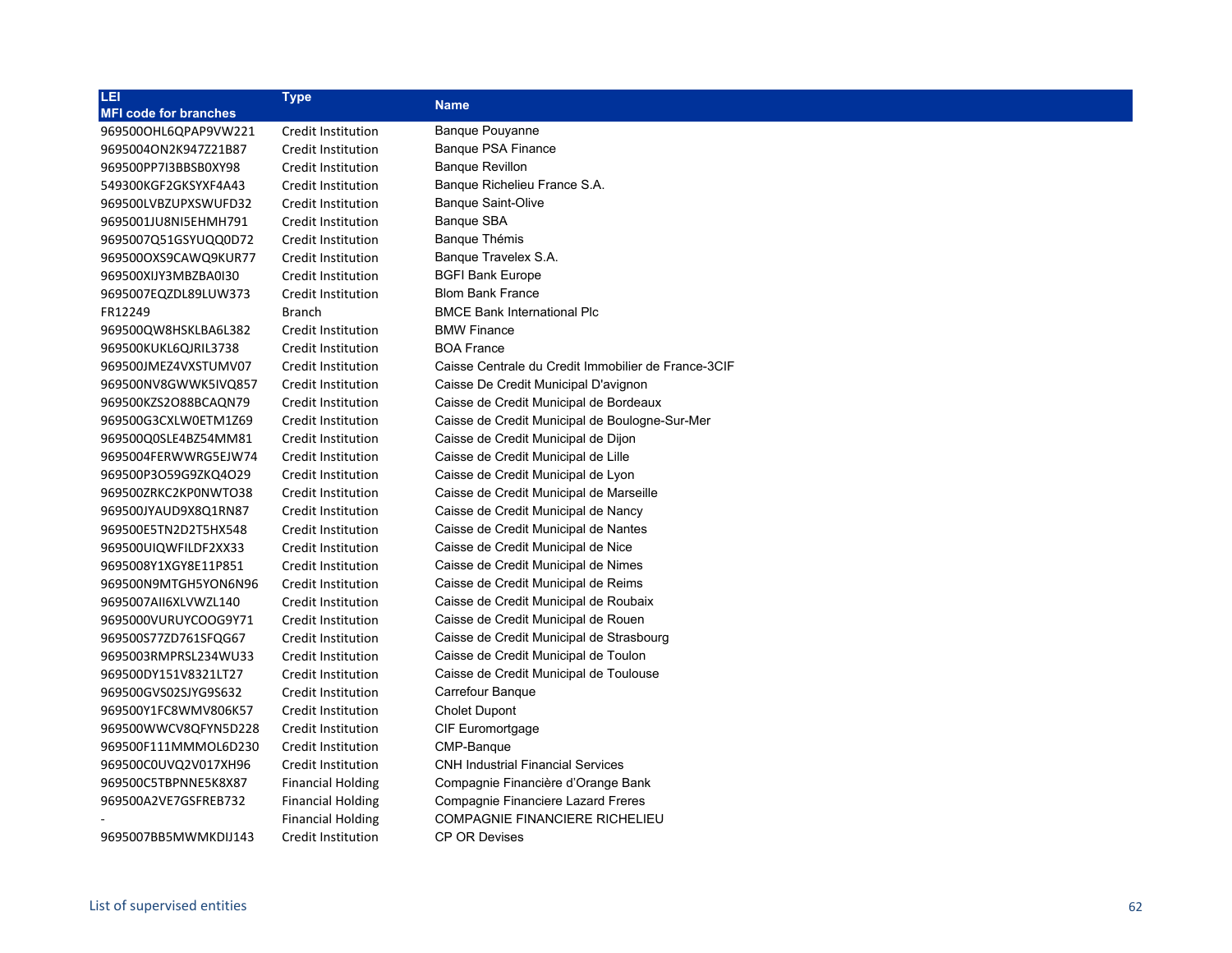| LEI                          | <b>Type</b>              | <b>Name</b>                                                                       |
|------------------------------|--------------------------|-----------------------------------------------------------------------------------|
| <b>MFI code for branches</b> |                          |                                                                                   |
| 969500Y63XYA4U930P25         | <b>Financial Holding</b> | Credit Immobilier De France Developpement                                         |
| 969500C56XB4G92XHL45         | Credit Institution       | Credit Municipal De Paris                                                         |
| 969500V9BSEN0HWUIC23         | Credit Institution       | <b>EBI SA</b>                                                                     |
| 9695002JOWSRCLLLNY11         | Credit Institution       | Edmond de Rothschild (France)                                                     |
| 96950066S6A5YFB35Q12         | <b>Financial Holding</b> | Edmond de Rothschild S.A.                                                         |
| 96950012NP6AHYNZ1176         | Credit Institution       | Electro Bangue                                                                    |
| 969500EE6BC366IJA370         | <b>Financial Holding</b> | Enyo SA                                                                           |
| 969500MPCSRZ8EHA7N14         | Credit Institution       | Epargne Credit Des Militaires (E.C.M.)                                            |
| FR17979                      | <b>Branch</b>            | Europe Arab Bank Plc                                                              |
| FR15798                      | <b>Branch</b>            | FBN Bank (UK) Ltd                                                                 |
| FR12478                      | <b>Branch</b>            | FCE Bank                                                                          |
| 969500C9N2QA9HQUM309         | <b>Financial Holding</b> | Financiere IDAT                                                                   |
| 969500UHHZHB67GG1S97         | Credit Institution       | Fransabank France S.A.                                                            |
| 5493002KMXN8EXCRZ305         | Credit Institution       | <b>GE SCF</b>                                                                     |
| ZSLF02UC3X1JFV1UX676         | Credit Institution       | Goldman Sachs Paris Inc Et Cie                                                    |
| 96950057A0XEFOY19126         | Credit Institution       | <b>GRESHAM Banque</b>                                                             |
| 96950015SY9HXZK3EZ49         | <b>Financial Holding</b> | Groupe Cholet Dupont                                                              |
| FR19833                      | <b>Branch</b>            | <b>Habibsons Bank Ltd</b>                                                         |
| FR18059                      | <b>Branch</b>            | HSBC Bank plc                                                                     |
| 969500ETC4J40ORQFW66         | Credit Institution       | Institut Pour Le Financement Du Cinema Et Des Industries Culturelles - I.F.C.I.C. |
| FR13343                      | <b>Branch</b>            | J.P. Morgan Securities Plc                                                        |
| 9695008FHWHQ6RHT5K48         | Credit Institution       | Lazard Freres Banque                                                              |
| FR15528                      | <b>Branch</b>            | Lloyds Bank plc                                                                   |
| 2138008864ADTHGQP554         | Credit Institution       | Milleis Banque                                                                    |
| 969500UVVUXZXD7L6M12         | Credit Institution       | <b>MOBILIS</b> banque                                                             |
| 549300XYJSIN9JGKDH03         | Credit Institution       | My Money Bank                                                                     |
| FR41639                      | <b>Branch</b>            | National Bank of Kuwait (International) Plc                                       |
| FR21133                      | <b>Branch</b>            | National Westminster Bank plc                                                     |
| 969500219DJHZ3449O66         | Credit Institution       | Oddo BHF SCA                                                                      |
| 969500E07BR6468F5910         | Credit Institution       | <b>ONEY Bank</b>                                                                  |
| 969500DCEVPV6UIYK220         | Credit Institution       | Orange Bank                                                                       |
| 9695003UCW55ULLZU473         | Credit Institution       | Oudart S.A.                                                                       |
| 969500ULNMJWJWCKM704         | <b>Financial Holding</b> | Promontoria MMB                                                                   |
| 969500RJVJN89YW26S52         | Credit Institution       | <b>Quilvest Banque Privee</b>                                                     |
| FR15908                      | <b>Branch</b>            | <b>RBC Europe Limited</b>                                                         |
| 549300ILF3L0BBIDPZ11         | <b>Financial Holding</b> | <b>ROTHSCHILD &amp; Co</b>                                                        |
| 969500IKNV38EK1P8O50         | Credit Institution       | Rothschild Martin Maurel                                                          |
| 529900GKVAC3FS5C8840         | Credit Institution       | Saxo Bangue (France)                                                              |
| 96950038TRM0J14DBB66         | Credit Institution       | Société Auxiliaire d'Etudes et d'Investissements Mobiliers - INVESTIMO            |
| 969500WFNV8R6THTEZ85         | Credit Institution       | Socram Banque                                                                     |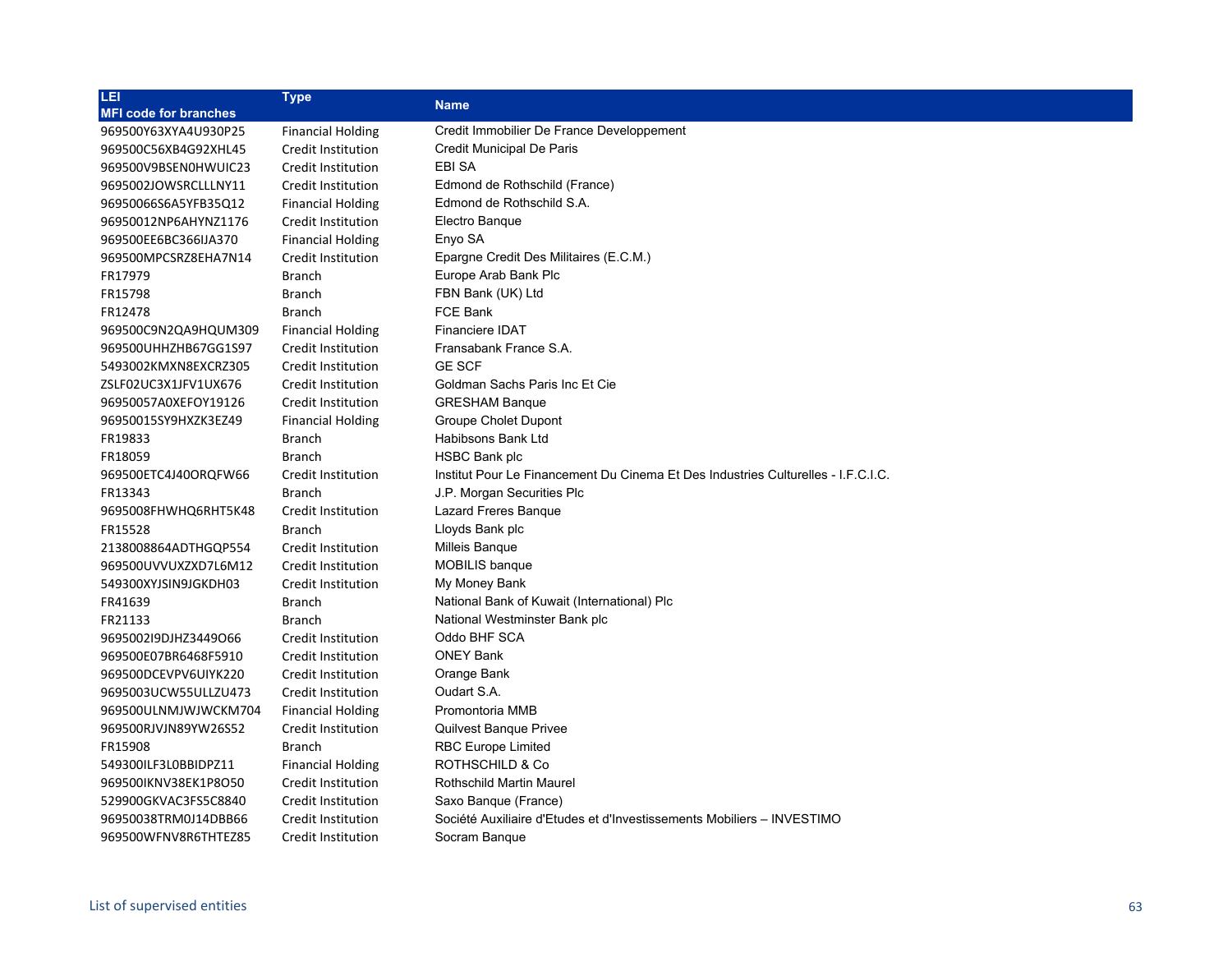| <u>LEI</u>                   | <b>Type</b>               |                                                                                                                      |
|------------------------------|---------------------------|----------------------------------------------------------------------------------------------------------------------|
| <b>MFI code for branches</b> |                           | <b>Name</b>                                                                                                          |
| 529900E2B6ZO7126FR35         | Credit Institution        | Sofax Banque                                                                                                         |
| FR15918                      | <b>Branch</b>             | <b>Standard Chartered Bank</b>                                                                                       |
| 9K33SCLMGQ4ZQUYR6O56         | Credit Institution        | State Street Banque S.A.                                                                                             |
| FR15250                      | <b>Branch</b>             | Sumitomo Mitsui Banking Corporation Europe Limited                                                                   |
| FR14568                      | <b>Branch</b>             | Svenska Handelsbanken AB (Publ)                                                                                      |
| 969500K0T571BB4UAF05         | <b>Credit Institution</b> | Swisslife Banque Privee                                                                                              |
| FR15333                      | <b>Branch</b>             | Toyota Material Handling Commercial Finance AB                                                                       |
| 969500J4AQ9A8IXEBJ85         | Credit Institution        | Tunisian Foreign Bank                                                                                                |
| 9695007NQ9E3N5VPW317         | Credit Institution        | UBS (France) S.A.                                                                                                    |
| 969500WUI4C35QFELV89         | <b>Financial Holding</b>  | UBS Holding (France) S.A.                                                                                            |
| FR15928                      | <b>Branch</b>             | <b>UBS Limited</b>                                                                                                   |
| 969500FYD3E89HF4LW17         | Credit Institution        | Union Financiere de France Banque                                                                                    |
| 969500MEAH4AK68JBY25         | Credit Institution        | Younited                                                                                                             |
|                              |                           | <b>Italy</b>                                                                                                         |
|                              |                           | <b>Banca d'Italia</b>                                                                                                |
| IT0002210192841              | <b>Branch</b>             | Abc International Bank plc                                                                                           |
| 529900T32UL0CP1FZA06         | Credit Institution        | Allianz Bank Financial Advisors S.p.A.                                                                               |
| 815600304369529BF285         | Credit Institution        | Alto Adige Banca S.p.A.                                                                                              |
| 81560062CEAE87A85C80         | <b>Financial Holding</b>  | Arepo BP SPA                                                                                                         |
| 222100ZLN3RL41NRQP12         | <b>Financial Holding</b>  | Auriga S.A.                                                                                                          |
| 549300WHH7HQS04GS740         | Credit Institution        | Banca Adria - Credito Cooperativo del Delta - Società Cooperativa                                                    |
| 8156008B43CE788F4932         | Credit Institution        | Banca Agricola Popolare di Ragusa - Società Cooperativa per Azioni                                                   |
| 815600FE947DA0D03B37         | Credit Institution        | Banca Albertini S.p.A.                                                                                               |
| 529900DYXMRV3VD4O825         | Credit Institution        | Banca Alpi Marittime Credito Cooperativo Carrù s.c.p.a.                                                              |
| 549300IGVRJKAFTG2F34         | Credit Institution        | BANCA ALTA TOSCANA CREDITO COOPERATIVO - SOCIETA' COOPERATIVA                                                        |
| 815600AB0F135FA6AC11         | Credit Institution        | Banca Alto Vicentino - Credito Cooperativo di Schio, Pedemonte e Roana - Società Cooperativa                         |
| 8156007395B20763EB44         | Credit Institution        | Banca Cambiano 1884 Spa                                                                                              |
| 815600154F8F91CF6B05         | Credit Institution        | Banca Capasso Antonio S.p.A.                                                                                         |
| 529900392D9HF1RBUQ52         | Credit Institution        | Banca Cassa di Risparmio di Savigliano S.p.A.                                                                        |
| 815600508DD477037C23         | Credit Institution        | Banca Centro Emilia Credito Cooperativo - Società Cooperativa                                                        |
| 815600592C43D4AB9174         | Credit Institution        | Banca Centro Lazio Credito Cooperativo - Società Cooperativa                                                         |
| 815600E0D5CF102FCB85         | Credit Institution        | Banca Centropadana Credito Cooperativo - Società Cooperativa                                                         |
| 8156002C3FA08E482831         | Credit Institution        | Banca Consulia S.p.A.                                                                                                |
| 549300N31KXUPLIF6717         | Credit Institution        | Banca Cras Credito Cooperativo Toscano - Siena - Società Cooperativa                                                 |
| 549300R7VK7PAHEHQ320         | Credit Institution        | Banca Cremasca e Mantovana - Credito Cooperativo - Società Cooperativa                                               |
| 549300L8BJHNJW0EOF29         | Credit Institution        | Banca dei Colli Euganei Credito Cooperativo - Lozzo Atestino - Società Cooperativa                                   |
| 213800HX3NN1E7FQEQ06         | Credit Institution        | Banca dei Sibillini Credito Cooperativo di Casavecchia - Società Cooperativa                                         |
| 8156009580A5A11D7809         | Credit Institution        | Banca del Catanzarese - Credito Cooperativo - Società Cooperativa                                                    |
| 8156009A4AFF0C1E6B44         | Credit Institution        | Banca del Cilento di Sassano e Vallo di Diano e Della Lucania - Credito Cooperativo - Società Cooperativa per Azioni |
| 81560022B9E404DCD679         | Credit Institution        | Banca del Fucino S.p.A.                                                                                              |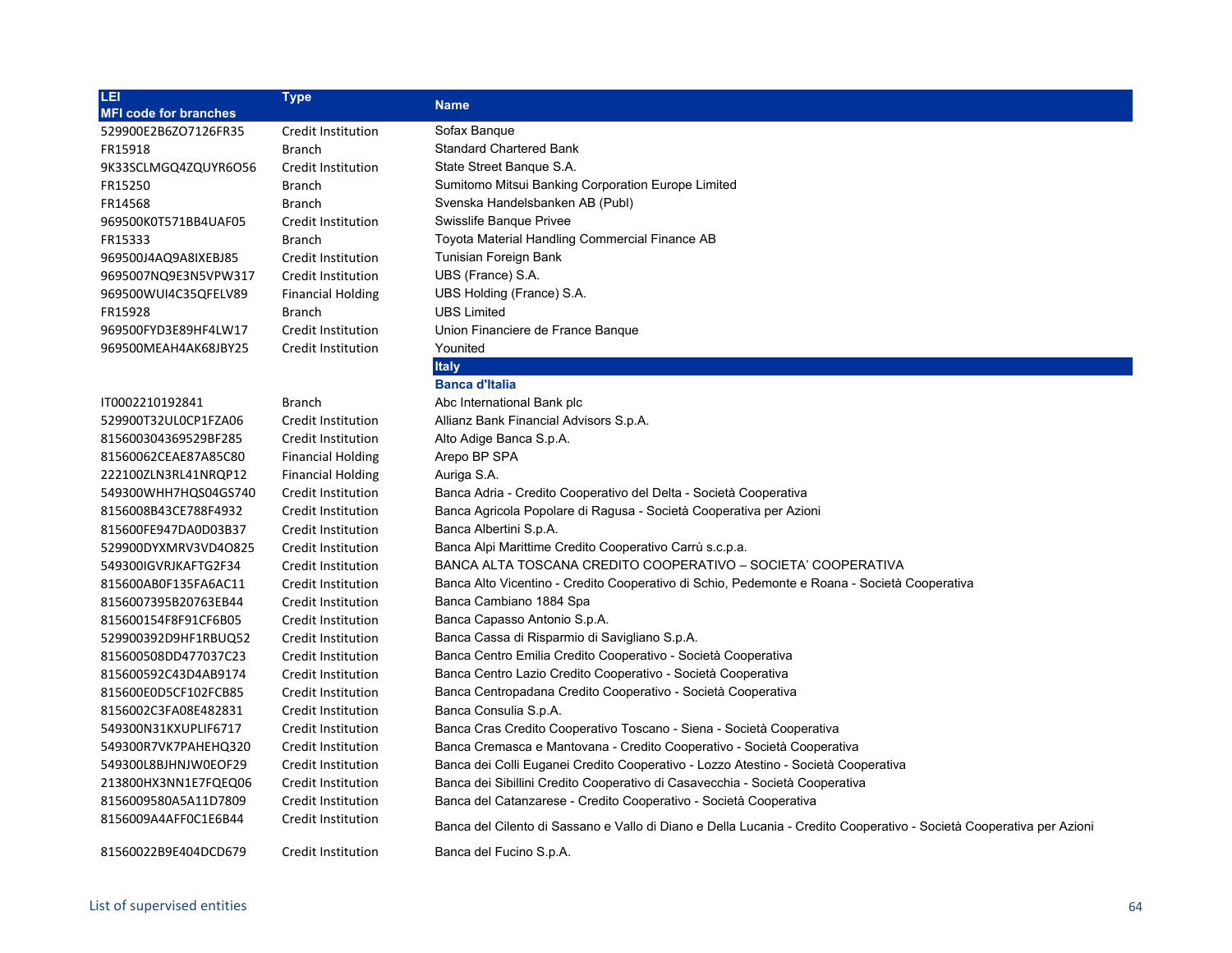| LEI                          | <b>Type</b>               | <b>Name</b>                                                                                                        |
|------------------------------|---------------------------|--------------------------------------------------------------------------------------------------------------------|
| <b>MFI code for branches</b> |                           |                                                                                                                    |
| 8156009C268CA101E223         | Credit Institution        | BANCA DEL GRAN SASSO BANCA DI CREDITO COOPERATIVO SCPA                                                             |
| 81560064085A02B2B297         | Credit Institution        | Banca del Mezzogiorno - Mediocredito Centrale S.p.A.                                                               |
| 815600E96158FB8FF364         | Credit Institution        | Banca del Nisseno Credito Cooperativo di Sommatino e Serradifalco                                                  |
| 8156009D703BF86C6880         | Credit Institution        | Banca del Piemonte S.p.A.                                                                                          |
| 815600C3FCF92D6F0066         | Credit Institution        | Banca del Sud S.p.A.                                                                                               |
| 8156008AB768C360F861         | Credit Institution        | BANCA DEL TERRITORIO LOMBARDO CREDITO COOPERATIVO - Società Cooperativa                                            |
| 81560030E9DBD0D5E541         | Credit Institution        | Banca del Valdarno Credito Cooperativo - Società Cooperativa                                                       |
| 549300I8FH314U10ZK71         | Credit Institution        | Banca della Marca Credito Cooperativo - Società Cooperativa                                                        |
| 815600A08DEE8E5FEF34         | Credit Institution        | Banca della Valsassina Credito Cooperativo - Società Cooperativa                                                   |
| 815600507FA0758E6840         | Credit Institution        | Banca dell'Alta Murgia Credito Cooperativo - Società Cooperativa                                                   |
| 8156003073EAF2280026         | Credit Institution        | Banca dell'Elba Credito Cooperativo - Società Cooperativa                                                          |
| 213800OJ4LG8R54XIX88         | Credit Institution        | Banca di Ancona e Falconara Marittima Credito Cooperativo - Società Cooperativa                                    |
| 8156000E223BCDD9B355         | Credit Institution        | Banca di Andria di Credito Cooperativo - Società Cooperativa per Azioni a Responsabilità Limitata                  |
| 549300QGFHQRB8SVPI60         | Credit Institution        | Banca di Anghiari e Stia Credito Cooperativo - Società Cooperativa                                                 |
| 815600F58EC991557450         | Credit Institution        | Banca di Bologna Credito Cooperativo - Società Cooperativa                                                         |
| 549300TCEYVHTMWRRX34         | Credit Institution        | Banca di Caraglio del Cuneese e della Riviera dei Fiori - Società Cooperativa                                      |
| 549300B0FLNFTFYQDJ30         | Credit Institution        | Banca di Cividale - Società Cooperativa per Azioni                                                                 |
| 81560021A777399C8A98         | Credit Institution        | Banca di Credito Cooperativo "G.Toniolo" di San Cataldo (Caltanisetta) - Società Cooperativa                       |
| 8156000591F6D1881913         | Credit Institution        | Banca di Credito Cooperativo Abruzzese Cappelle sul Tavo - Società Cooperativa                                     |
| 815600EA7F74AD0BFC07         | Credit Institution        | Banca di Credito Cooperativo Agrigentino - Società Cooperativa                                                     |
| 549300TIUY0WVROSRF36         | Credit Institution        | Banca di Credito Cooperativo Agrobresciano - Società Cooperativa                                                   |
| 8156009539C883586092         | Credit Institution        | Banca di Credito Cooperativo Bergamasca e Orobica - S.C.                                                           |
| 81560049CEAA56190014         | Credit Institution        | Banca di Credito Cooperativo Bergamo e Valli - Società Cooperativa                                                 |
| 8156005AF5CB138D5E62         | Credit Institution        | Banca di Credito Cooperativo degli Ulivi Terra di Bari - Società Cooperativa                                       |
| 8156004429DC523F7747         | Credit Institution        | Banca di Credito Cooperativo dei Castelli e degli Iblei - Società Cooperativa                                      |
| 8156007B431FA10DC467         | Credit Institution        | Banca di Credito Cooperativo dei Castelli Romani e del Tuscolo                                                     |
| 8156003E7C83E0E5A794         | Credit Institution        | Banca di Credito Cooperativo dei Colli Albani - Società Cooperativa                                                |
| 815600A339665E59B196         | Credit Institution        | Banca di Credito Cooperativo del Basso Sebino - Società Cooperativa                                                |
| 815600810B937CD30406         | <b>Credit Institution</b> | BANCA DI CREDITO COOPERATIVO DEL CARSO SOCIETA' COOPERATIVA - ZADRUGA ZADRUZNA KRASKA<br><b>BANKA</b>              |
| 815600D2B97740C5D011         | <b>Credit Institution</b> | Banca di Credito Cooperativo del Circeo e Privernate – Società Cooperativa                                         |
| 8156000AA840CB4E1F46         | Credit Institution        | Banca di Credito Cooperativo del Crotonese                                                                         |
| 81560076F9CF35569687         | Credit Institution        | Banca di Credito Cooperativo del Garda Banca di Credito Cooperativo Colli Morenici del Garda - Società Cooperativa |
| 2138002ZW2HMFTRYF147         | Credit Institution        | Banca di Credito Cooperativo del Metauro - Società Cooperativa                                                     |
| 8156002B95B1A84D5374         | Credit Institution        | Banca di Credito Cooperativo del Velino - Comune di Posta provincia di Rieti - Società Cooperativa                 |
| 5493006DF3CJAPW64Z40         | Credit Institution        | Banca di Credito Cooperativo della Romagna Occidentale - Società Cooperativa                                       |
| 815600319098FE3E4C13         | Credit Institution        | Banca di Credito Cooperativo della Valle del Fitalia - Società Cooperativa                                         |
| 8156006BE70771197135         | Credit Institution        | Banca di Credito Cooperativo della Valle del Trigno - Società Cooperativa                                          |
| 815600ADE74B26BBC232         | Credit Institution        | Banca di Credito Cooperativo dell'Adriatico Teramano - Società Cooperativa                                         |
| 815600B65855BBA8FF73         | Credit Institution        | Banca di Credito Cooperativo dell'Alto Reno - Società Cooperativa                                                  |
|                              |                           |                                                                                                                    |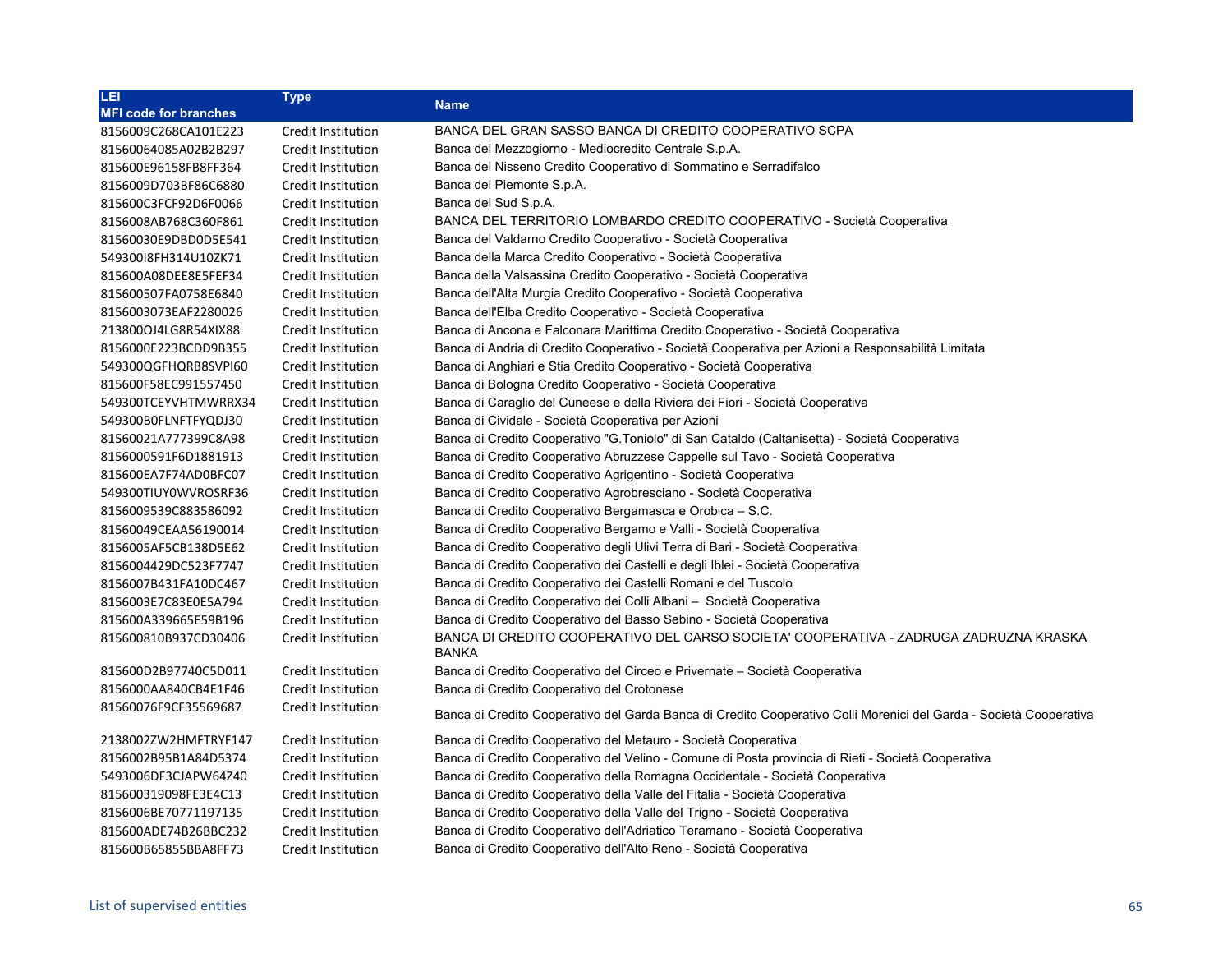| LEI                          | <b>Type</b>        | Name                                                                                          |
|------------------------------|--------------------|-----------------------------------------------------------------------------------------------|
| <b>MFI code for branches</b> |                    |                                                                                               |
| 81560021E7800490A761         | Credit Institution | Banca di Credito Cooperativo dell'Alto Tirreno della Calabria Verbicaro - Società Cooperativa |
| 549300W9LMF70M5SBS25         | Credit Institution | Banca di Credito Cooperativo delle Prealpi - Società Cooperativa                              |
| 815600609F6B88892B88         | Credit Institution | Banca di Credito Cooperativo dell'Oglio e del Serio - Società Cooperativa                     |
| 549300CUJUUF2CK3QK26         | Credit Institution | Banca di Credito Cooperativo di Alba, Langhe, Roero e del Canavese - Società Cooperativa      |
| 815600CE8997AB730738         | Credit Institution | Banca di Credito Cooperativo di Alberobello e Sammichele di Bari - Società Cooperativa        |
| 815600F426FC5A48F641         | Credit Institution | Banca di Credito Cooperativo di Altofonte e Caccamo - Società Cooperativa                     |
| 8156009A05D870E43030         | Credit Institution | Banca di Credito Cooperativo di Anagni - Società Cooperativa                                  |
| 815600B13AD31D39D678         | Credit Institution | Banca di Credito Cooperativo di Aquara - Società Cooperativa                                  |
| 815600394B60C2D3BE77         | Credit Institution | Banca di Credito Cooperativo di Arborea - Società Cooperativa                                 |
| 549300MB8JNPSH0NIZ61         | Credit Institution | Banca di Credito Cooperativo di Avetrana - Società Cooperativa                                |
| 815600A41BAE508B4978         | Credit Institution | Banca di Credito Cooperativo di Bari - Società Cooperativa                                    |
| 8156009499D0A080FA62         | Credit Institution | Banca di Credito Cooperativo di Barlassina - Società Cooperativa                              |
| 81560059500B178C0F86         | Credit Institution | Banca di Credito Cooperativo di Basciano - Società Cooperativa                                |
| 81560086FC6C00CB8127         | Credit Institution | Banca di Credito Cooperativo di Bellegra - Società Cooperativa                                |
| 5493003JVMNZ3DPQCK68         | Credit Institution | Banca di Credito Cooperativo di Borghetto Lodigiano - Società Cooperativa                     |
| 81560091574B0CCEFB73         | Credit Institution | Banca di Credito Cooperativo di Brescia - Società Cooperativa                                 |
| 815600C101E215303625         | Credit Institution | Banca di Credito Cooperativo di Buccino e dei Comuni Cilentani – Società cooperativa          |
| 81560038D26CF6594F32         | Credit Institution | Banca di Credito Cooperativo di Buonabitacolo - Società Cooperativa                           |
| 815600F340760D34C636         | Credit Institution | Banca di Credito Cooperativo di Busto Garolfo e Buguggiate - Società Cooperativa              |
| 81560085614CE4044842         | Credit Institution | Banca di Credito Cooperativo di Cagliari - Società Cooperativa                                |
| 8156005D33AEADD74A22         | Credit Institution | Banca di Credito Cooperativo di Canosa Loconia - Società Cooperativa                          |
| 81560085243C7A22D013         | Credit Institution | Banca di Credito Cooperativo di Capaccio Paestum - Società Cooperativa                        |
| 549300627QRYTW1KIZ12         | Credit Institution | Banca di Credito Cooperativo di Carate Brianza - Società Cooperativa                          |
| 549300S7C1GB2JYIKK33         | Credit Institution | Banca di Credito Cooperativo di Casalgrasso e Sant'Albano Stura - Società Cooperativa         |
| 8156005F89D8A2777026         | Credit Institution | Banca di Credito Cooperativo di Cassano delle Murge e Tolve - Società Cooperativa             |
| 815600185B3DB18DA514         | Credit Institution | Banca di Credito Cooperativo di Castagneto Carducci - Società Cooperativa per Azioni          |
| 815600060B0559175453         | Credit Institution | Banca di Credito Cooperativo di Castiglione Messer Raimondo e Pianella s.c.r.l.               |
| 5493002HFC6D3TA7KQ61         | Credit Institution | Banca di Credito Cooperativo di Cherasco - Società Cooperativa                                |
| 815600E58F23FBD07B59         | Credit Institution | Banca di Credito Cooperativo di Cittanova - Società Cooperativa                               |
| 213800AGKVL18YKQSV51         | Credit Institution | Banca di Credito Cooperativo di Civitanova Marche e Montecosaro - Società Cooperativa         |
| 815600F4DEAB2DB98487         | Credit Institution | Banca di Credito Cooperativo di Conversano - Società Cooperativa                              |
| 2138006RZQ2Q5WP2V343         | Credit Institution | Banca di Credito Cooperativo di Fano - Società Cooperativa                                    |
| 213800XNM6R7H7YDYM15         | Credit Institution | Banca di Credito Cooperativo di Filottrano - Società Cooperativa                              |
| 81560027A3FCB64DB096         | Credit Institution | Banca di Credito Cooperativo di Flumeri - Società Cooperativa                                 |
| 815600F7E20E33D4B595         | Credit Institution | Banca di Credito Cooperativo di Gambatesa - Società Cooperativa                               |
| 8156004771C4C28EB022         | Credit Institution | Banca di Credito Cooperativo di Gaudiano di Lavello - Società Cooperativa                     |
| 213800W29Y9QAJDCGD06         | Credit Institution | Banca di Credito Cooperativo di Gradara - Società Cooperativa                                 |
| 815600E9E5FC140FBE91         | Credit Institution | Banca di Credito Cooperativo di Leverano - Società Cooperativa                                |
| 815600F588D900701610         | Credit Institution | Banca di Credito Cooperativo di Lezzeno (Como) - Società Cooperativa Responsabilità Limitata  |
| 815600E5D92770C58275         | Credit Institution | Banca di Credito Cooperativo di Locorotondo Cassa Rurale ed Artigiana - Società Cooperativa   |
|                              |                    |                                                                                               |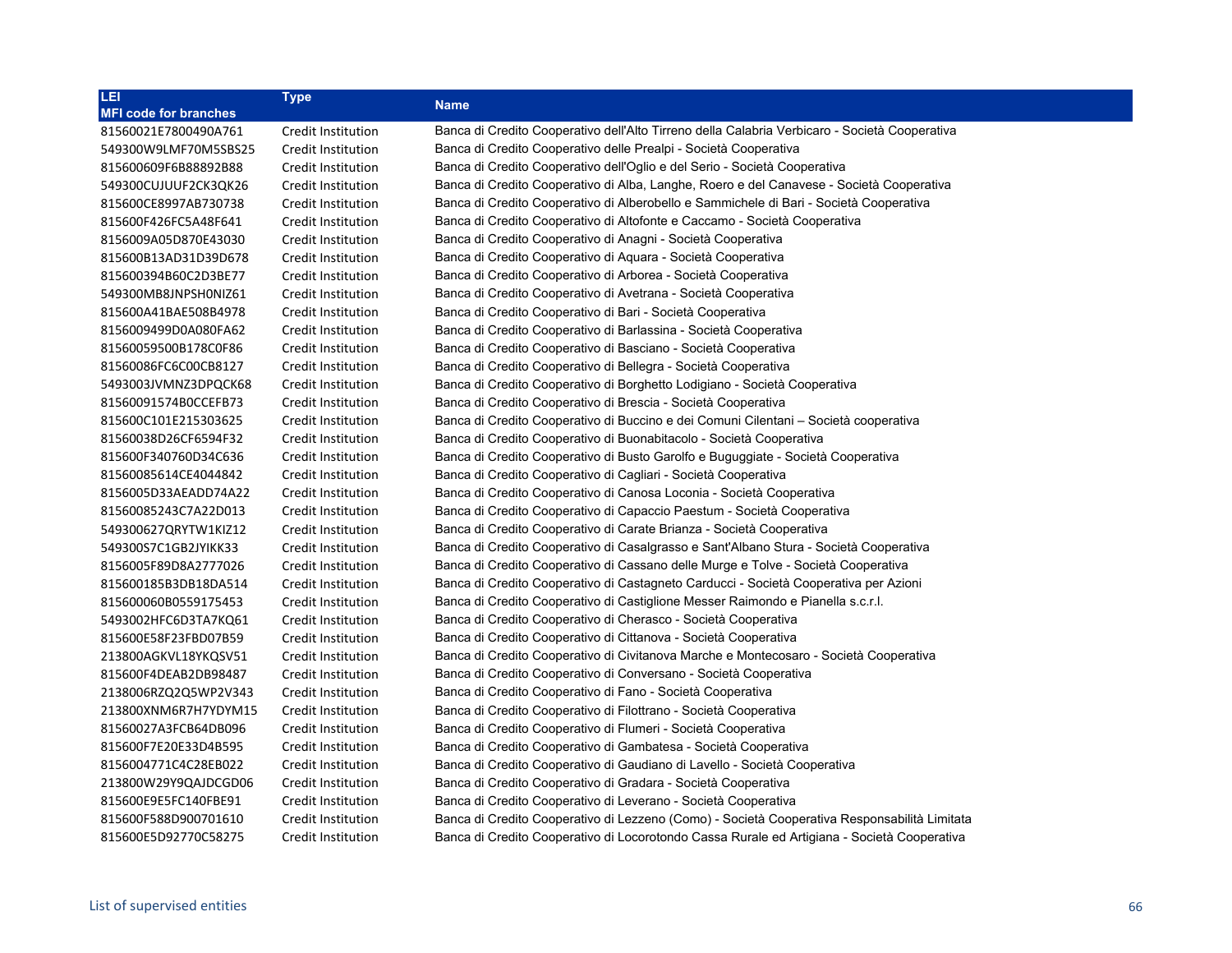| LEI                          | <b>Type</b>        |                                                                                               |
|------------------------------|--------------------|-----------------------------------------------------------------------------------------------|
| <b>MFI code for branches</b> |                    | <b>Name</b>                                                                                   |
| 8156007B86A3EABEF937         | Credit Institution | Banca di Credito Cooperativo di Marina di Ginosa - Società Cooperativa                        |
| 81560047DC6480EE7889         | Credit Institution | Banca di Credito Cooperativo di Massafra - Società Cooperativa                                |
| 8156003877C8B5565058         | Credit Institution | Banca di Credito Cooperativo di Monopoli - Società Cooperativa                                |
| 815600E3A78973E36F85         | Credit Institution | Banca di Credito Cooperativo di Montepaone - Società Cooperativa                              |
| 549300Y3SYD3R07LYS08         | Credit Institution | Banca di Credito Cooperativo di Mozzanica - Società Cooperativa                               |
| 815600ED93CC24800564         | Credit Institution | Banca di Credito Cooperativo di Napoli - Società Cooperativa per Azioni                       |
| 815600E5ACBF344A5C50         | Credit Institution | Banca di Credito Cooperativo di Nettuno - Società Cooperativa                                 |
| 815600D63A8EF8ECE620         | Credit Institution | Banca di Credito Cooperativo di Oppido Lucano e Ripacandida - Società Cooperativa             |
| 213800J7R5S5HB56BJ48         | Credit Institution | Banca di Credito Cooperativo di Ostra e Morro d'Alba - Società Cooperativa                    |
| 213800WWEG2ERRNV4T32         | Credit Institution | Banca di Credito Cooperativo di Ostra Vetere - Società Cooperativa                            |
| 8156004DCB878A344F61         | Credit Institution | Banca di Credito Cooperativo di Ostuni - Società Cooperativa                                  |
| 8156003612CB0B67E831         | Credit Institution | Banca di Credito Cooperativo di Pachino - Società Cooperativa                                 |
| 2138003K4HA4JNKW7342         | Credit Institution | Banca di Credito Cooperativo di Pergola e di Corinaldo - società Cooperativa                  |
| 8156005FED254FE6D424         | Credit Institution | Banca di Credito Cooperativo di Pianfei e Rocca de' Baldi - Società Cooperativa               |
| 549300TUB5TU8NU5CC18         | Credit Institution | Banca di Credito Cooperativo di Pontassieve - Società Cooperativa                             |
| 8156007CDD4F40965278         | Credit Institution | Banca di Credito Cooperativo di Pratola Peligna (L'Aquila) - Società Cooperativa              |
| 815600BDB91CFF904A37         | Credit Institution | Banca di Credito Cooperativo di Putignano - Società Cooperativa per Azioni                    |
| 2138005YNZGB4JGPNL33         | Credit Institution | Banca di Credito Cooperativo di Recanati e Colmurano - Società Cooperativa                    |
| 81560024665B1D101E77         | Credit Institution | Banca di Credito Cooperativo di Riano - Società Cooperativa                                   |
| 549300EJVW55HJ98V521         | Credit Institution | Banca di Credito Cooperativo di Roma - Società Cooperativa                                    |
| 815600A898D141BA3330         | Credit Institution | Banca di Credito Cooperativo di Ronciglione e Barbarano Romano - Società Cooperativa          |
| 81560009DEA775925B47         | Credit Institution | Banca di Credito Cooperativo di Sambuca di Sicilia - Società Cooperativa                      |
| 815600E41EA1B7DB4B20         | Credit Institution | Banca di Credito Cooperativo di San Biagio Platani, - Società Cooperativa                     |
| 815600CEC2F5CA193226         | Credit Institution | Banca di Credito Cooperativo di San Giovanni Rotondo - Società Cooperativa                    |
| 54930090SMZ6BUH5QZ02         | Credit Institution | Banca di Credito Cooperativo di San Marco dei Cavoti e del Sannio-Calvi - Società Cooperativa |
| 8156009C252A56CA6782         | Credit Institution | Banca di Credito Cooperativo di San Marzano di San Giuseppe - Società Cooperativa             |
| 549300NZSH0TUJK0MP50         | Credit Institution | Banca di Credito Cooperativo di Santeramo in Colle - Società Cooperativa                      |
| 81560000348B3B64B603         | Credit Institution | Banca di Credito Cooperativo di Sarsina - Società Cooperativa                                 |
| 81560072DB4C69D19464         | Credit Institution | Banca di Credito Cooperativo di Scafati e Cetara - Società Cooperativa                        |
| 815600B4593A4A93F506         | Credit Institution | Banca di Credito Cooperativo di Serino (Avellino) - Società Cooperativa                       |
| 5493001IDJJSIDOP8024         | Credit Institution | Banca di Credito Cooperativo di Spello e Bettona - Società Cooperativa                        |
| 81560027F4E51C4FBF71         | Credit Institution | Banca di Credito Cooperativo di Spinazzola - Società Cooperativa                              |
| 5493002ZF0U0GKWZR064         | Credit Institution | Banca di Credito Cooperativo di Staranzano e Villesse - Società Cooperativa                   |
| 815600F9BAA8F7A6E161         | Credit Institution | Banca di Credito Cooperativo di Terra d'Otranto - Società Cooperativa                         |
| 549300Z8WO0USJ2GJL93         | Credit Institution | Banca di Credito Cooperativo di Triuggio e della Valle del Lambro - Società Cooperativa       |
| 81560083C138B5225E12         | Credit Institution | Banca di Credito Cooperativo di Turriaco - Società Cooperativa                                |
| 8156001A2C01D4CADE80         | Credit Institution | Banca di Credito Cooperativo di Valledolmo - Società Cooperativa                              |
| 8156007B79F45EC4F227         | Credit Institution | Banca di Credito Cooperativo di Venezia, Padova e Rovigo - Banca Annia Società Cooperativa    |
| 8156000A6CEA2058A773         | Credit Institution | Banca di Credito Cooperativo Don Stella di Resuttano - Società Cooperativa                    |
| 81560080DE68CD0F6B78         | Credit Institution | Banca di Credito Cooperativo La Riscossa di Regalbuto società cooperativa                     |
|                              |                    |                                                                                               |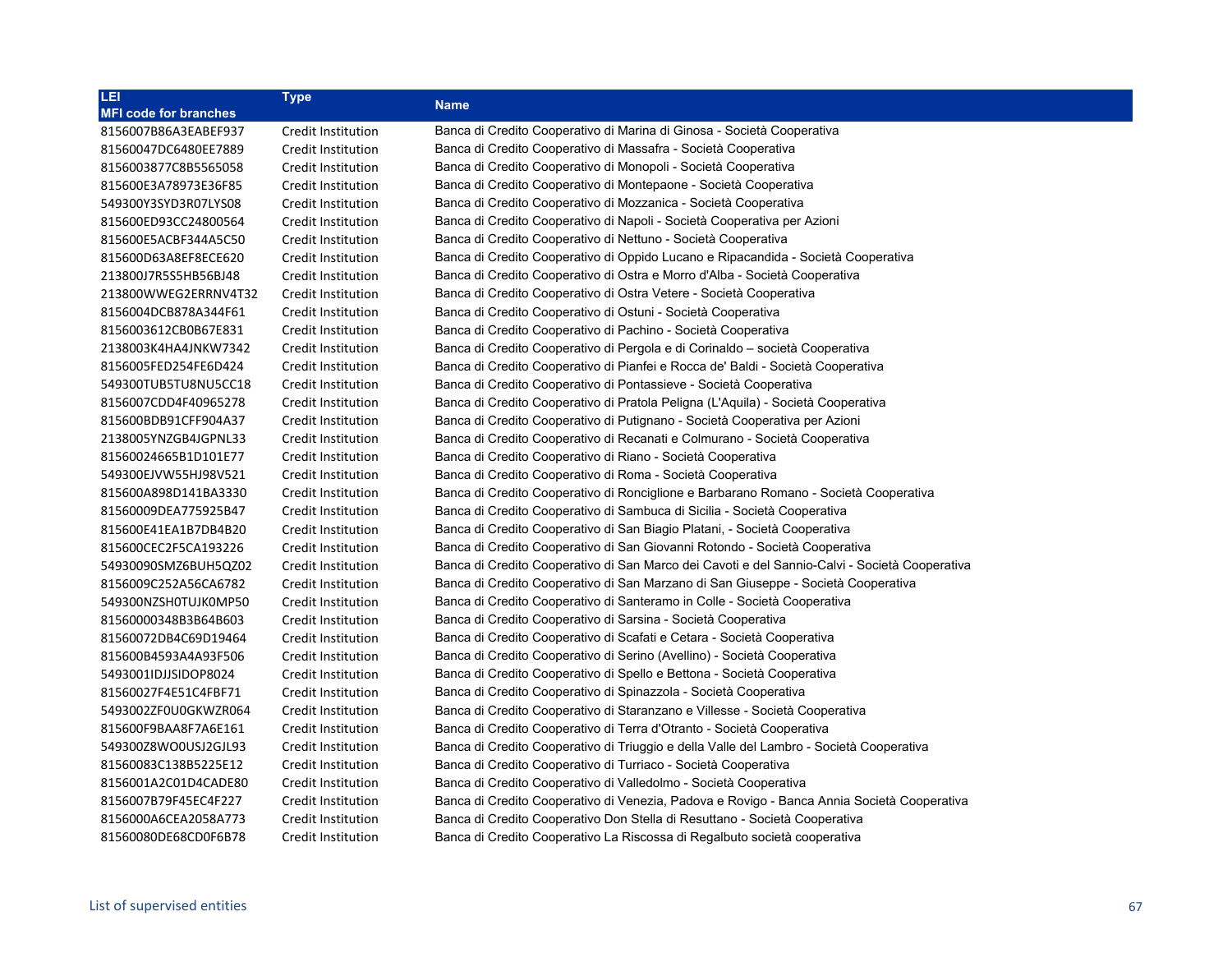| LEI                          | <b>Type</b>               |                                                                                                           |
|------------------------------|---------------------------|-----------------------------------------------------------------------------------------------------------|
| <b>MFI code for branches</b> |                           | <b>Name</b>                                                                                               |
| 5493002GUK42AICGG334         | Credit Institution        | Banca di Credito Cooperativo Laudense - Società Cooperativa                                               |
| 8156001BB29F58775803         | Credit Institution        | Banca di Credito Cooperativo Mutuo Soccorso di Gangi - Società Cooperativa                                |
| 5493005B0M5DJBZW1L20         | Credit Institution        | Banca di Credito Cooperativo Pordenonese - Società Cooperativa                                            |
| 8156003E3D7205593396         | Credit Institution        | Banca di Credito Cooperativo San Giuseppe di Mussomeli - Società Cooperativa                              |
| 81560033FF167D891734         | Credit Institution        | Banca di Credito Cooperativo San Giuseppe di Petralia Sottana - Società Cooperativa                       |
| 8156008C7C0B20EA2969         | <b>Credit Institution</b> | Banca di Credito Cooperativo San Michele di Caltanissetta e Pietraperzia - Società Cooperativa per Azioni |
| 815600E3ADB5FFB01F79         | Credit Institution        | Banca di Credito Cooperativo Sangro Teatina di Atessa                                                     |
| 81560065B99BF3EEED47         | Credit Institution        | Banca di Credito Cooperativo Terra di Lavoro - S. Vincenzo dè Paoli Società Cooperativa per Azioni        |
| 529900ZYI15J69I7KK95         | Credit Institution        | Banca di Credito Cooperativo Valdostana Cooperative De Credit Valdotaine - Società Cooperativa            |
| 8156002B686285A23661         | Credit Institution        | Banca di Credito Cooperativo Valle del Torto - Società Cooperativa                                        |
| 549300JK0JZQU6CW3084         | <b>Credit Institution</b> | Banca di Credito Cooperativo Vicentino - Pojana Maggiore (Vicenza) - Società Cooperativa                  |
| 8156006B076490FF6509         | <b>Credit Institution</b> | Banca di Credito Peloritano S.p.A.                                                                        |
| 8156004D7FDDF887AA66         | Credit Institution        | Banca di Credito Popolare, - Società Cooperativa per Azioni                                               |
| 815600CDDA8288080946         | Credit Institution        | Banca di Formello e Trevignano Romano di Credito Cooperativo - Società Cooperativa                        |
| 815600F8D9C4BCC86943         | Credit Institution        | Banca di Imola S.p.A.                                                                                     |
| 549300WJ3ZUPF1PNXP54         | Credit Institution        | Banca di Monastier e del Sile Credito Cooperativo - Società Cooperativa                                   |
| 2138005G7OZ24BLZMP56         | <b>Credit Institution</b> | Banca di Pesaro Credito Cooperativo - Società Cooperativa                                                 |
| 213800E4QT6C67P9QR72         | Credit Institution        | Banca di Pescia E Cascina - Credito Cooperativo - Società Cooperativa                                     |
| 815600CCA0900A16F311         | Credit Institution        | Banca di Piacenza s.c.p.a.                                                                                |
| 81560078BF3FB3EA0847         | <b>Credit Institution</b> | Banca di Pisa e Fornacette Credito Cooperativo - Società Cooperativa per Azioni                           |
| 213800BABSIOVJ9U9136         | Credit Institution        | Banca di Ripatransone e del Fermano Credito Cooperativo - Società Cooperativa                             |
| 815600AD89DF97D4E863         | Credit Institution        | Banca di Sconto e Conti Correnti di Santa Maria Capua Vetere S.p.A.                                       |
| 815600B1C72004699131         | <b>Credit Institution</b> | Banca di Taranto - Banca di Credito Cooperativo - Società Cooperativa                                     |
| 549300M8XQL2SIHLTO81         | Credit Institution        | Banca di Udine Credito Cooperativo - Società Cooperativa                                                  |
| 549300QN4ZK3WVJSXX27         | <b>Credit Institution</b> | Banca di Verona Credito Cooperativo Cadidavid s.c.p.a.                                                    |
| 815600B12A035CEEFD62         | Credit Institution        | Banca di Viterbo Credito Cooperativo s.c.r.l.                                                             |
| 213800HEAE6H2M1Q3S97         | Credit Institution        | Banca del Piceno Credito Cooperativo – società cooperativa                                                |
| 8156006B5372B27D1F97         | Credit Institution        | Banca Don Rizzo Credito Cooperativo della Sicilia Occidentale S. Cooperativa                              |
| 815600522538355AE429         | Credit Institution        | Banca Farmafactoring S.p.A.                                                                               |
| 8156008C6AD59E236F76         | Credit Institution        | Banca Finanziaria Internazionale S.p.A.                                                                   |
| 815600835712F7BA2869         | <b>Credit Institution</b> | Banca Finnat Euramerica S.p.A.                                                                            |
| 8156006374CCA8137454         | Credit Institution        | Banca Galileo S.p.A.                                                                                      |
| 815600903231FA2E7698         | Credit Institution        | Banca Generali S.p.A.                                                                                     |
| 8156003440CAE1E23348         | <b>Credit Institution</b> | Banca Ifigest S.p.A.                                                                                      |
| 8156005420362AE59184         | Credit Institution        | Banca Ifis S.p.A.                                                                                         |
| RY3KI4Q2655O2GIL8D68         | Credit Institution        | Banca Intermobiliare di Investimenti e Gestioni S.p.A.                                                    |
| 815600A029117B20DD63         | Credit Institution        | Banca Interprovinciale S.p.A.                                                                             |
| 8156000FA4166F1C2337         | Credit Institution        | BANCA MACERATA S.P.A.                                                                                     |
| 815600E6A5F948BED362         | <b>Credit Institution</b> | Banca Malatestiana Credito Cooperativo - Società Cooperativa                                              |
| 7LVZJ6XRIE7VNZ4UBX81         | Credit Institution        | Banca Mediolanum S.p.A.                                                                                   |
|                              |                           |                                                                                                           |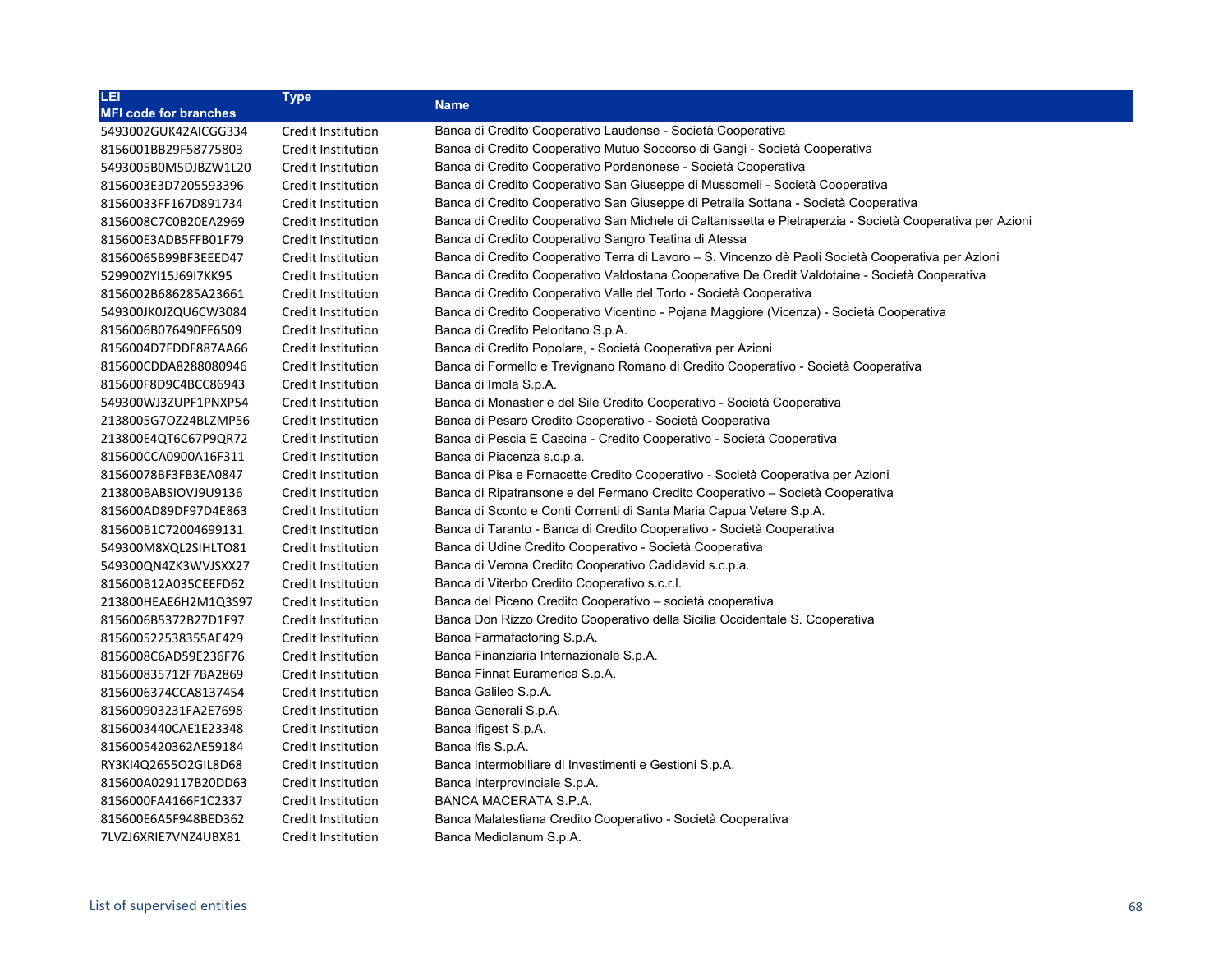| LEI                          | <b>Type</b>               | <b>Name</b>                                                                                                           |
|------------------------------|---------------------------|-----------------------------------------------------------------------------------------------------------------------|
| <b>MFI code for branches</b> |                           |                                                                                                                       |
| 815600BEB84262193263         | Credit Institution        | BANCA MONTE PRUNO - CREDITO COOPERATIVO DI FISCIANO, ROSCIGNO E LAURINO - SOCIETA'<br><b>COOPERATIVA</b>              |
| 815600EB9E6DCD050385         | Credit Institution        | Banca Passadore & C S.p.A.                                                                                            |
| 549300IUJKG10TQJXM77         | Credit Institution        | Banca Patavina Credito Cooperativo di Sant'Elena e Piove di Sacco, Società Cooperativa                                |
| 5493000G0BV36KLF7M63         | Credit Institution        | Banca Patrimoni Sella & C. S.p.A.                                                                                     |
| 549300BDV4C410CYAQ76         | Credit Institution        | Banca Piccolo Credito Valtellinese - Società Cooperativa                                                              |
| 815600E834970DF7E894         | Credit Institution        | Banca Popolare del Cassinate - Società Cooperativa per Azioni                                                         |
| 8156008323735C1B1371         | Credit Institution        | Banca Popolare del Frusinate - Società Cooperativa per Azioni                                                         |
| 815600FDD3EB3EA03194         | Credit Institution        | Banca Popolare del Lazio - Società Cooperativa                                                                        |
| 81560022363A978A2937         | Credit Institution        | Banca Popolare del Mediterraneo - Società Cooperativa per Azioni                                                      |
| 52990033C5FUEN4LMC06         | Credit Institution        | Banca Popolare dell'Alto Adige s.c.p.a.                                                                               |
| 8156002BDA834C0ADF36         | Credit Institution        | Banca popolare delle Province Molisane - Società Cooperativa per Azioni                                               |
| 549300UE2ZF21B02QG64         | Credit Institution        | Banca Popolare di Bari - Società Cooperativa per Azioni                                                               |
| 815600DA9F0ECED74912         | Credit Institution        | Banca Popolare di Cortona - Società Cooperativa per Azioni                                                            |
| 8156002B59DB115DFF81         | Credit Institution        | Banca Popolare di Fondi - Società Cooperativa                                                                         |
| 815600767C6E914C7139         | Credit Institution        | Banca Popolare di Lajatico - Società Cooperativa per Azioni                                                           |
| 8156004BBB6E6B9B6F10         | Credit Institution        | Banca Popolare di Puglia e Basilicata - Società Cooperativa per Azioni                                                |
| 815600B6CD29A427DB51         | Credit Institution        | Banca Popolare di Spoleto S.p.A.                                                                                      |
| 549300DI8RATWW2KQO25         | Credit Institution        | Banca Popolare Etica - Società Cooperativa per Azioni                                                                 |
| 8156005C22D0BF134C40         | Credit Institution        | Banca Popolare Pugliese - Società Cooperativa per Azioni                                                              |
| 81560095E5EB52CB3958         | <b>Credit Institution</b> | Banca Popolare Sant'Angelo - Società Cooperativa per Azioni                                                           |
| 81560072968598077797         | Credit Institution        | BANCA POPOLARE VALCONCA S.P.A                                                                                         |
| 815600CD21E818779138         | Credit Institution        | Banca Popolare Vesuviana - Società Cooperativa                                                                        |
| 815600715D60D46ED444         | Credit Institution        | Banca Privata Leasing S.p.A.                                                                                          |
| RRAN7P32P0W0YY4XQW79         | Credit Institution        | Banca Profilo S.p.A.                                                                                                  |
| 81560091FE0AABE37693         | Credit Institution        | Banca Progetto S.p.A.                                                                                                 |
| 815600B43BECA3919584         | Credit Institution        | Banca Promos S.p.A.                                                                                                   |
| 815600D852A98169B612         | Credit Institution        | Banca Reale S.p.A.                                                                                                    |
| 81560099E70B84A87E96         | Credit Institution        | Banca Regionale di Sviluppo S.p.A.                                                                                    |
| 549300YYPKLSB80G0E92         | Credit Institution        | Banca San Biagio del Veneto Orientale di Cesarolo, Fossalta di Portogruaro e Pertegada - BCC - Società<br>Cooperativa |
| 815600C24240F5072990         | Credit Institution        | Banca San Francesco Credito Cooperativo - Società Cooperativa                                                         |
| 815600D2A535AB310937         | Credit Institution        | Banca San Giorgio Quinto Valle Agno - Cred. Cooperativa - Società Cooperativa                                         |
| 8156003095855CBF7E98         | Credit Institution        | Banca Santa Giulia S.p.A.                                                                                             |
| 549300ABE4K96QOCEH37         | Credit Institution        | Banca Sella Holding S.p.A.                                                                                            |
| 54930017OIUB41P86L19         | Credit Institution        | Banca Sella S.p.A.                                                                                                    |
| 8156009C2617D40C6616         | Credit Institution        | Banca Simetica S.p.A.                                                                                                 |
| 815600B5C61A10BBB451         | Credit Institution        | Banca Sistema S.p.A.                                                                                                  |
| 815600E5ACA8DECB5C45         | Credit Institution        | Banca Stabiese S.p.A.                                                                                                 |
| 213800BFZOG4T6CA8E66         | Credit Institution        | Banca Suasa Credito Cooperativo - Società Cooperativa                                                                 |
| 8156009F40F6523F7022         | <b>Credit Institution</b> | Banca Sviluppo Tuscia S.p.A.                                                                                          |
|                              |                           |                                                                                                                       |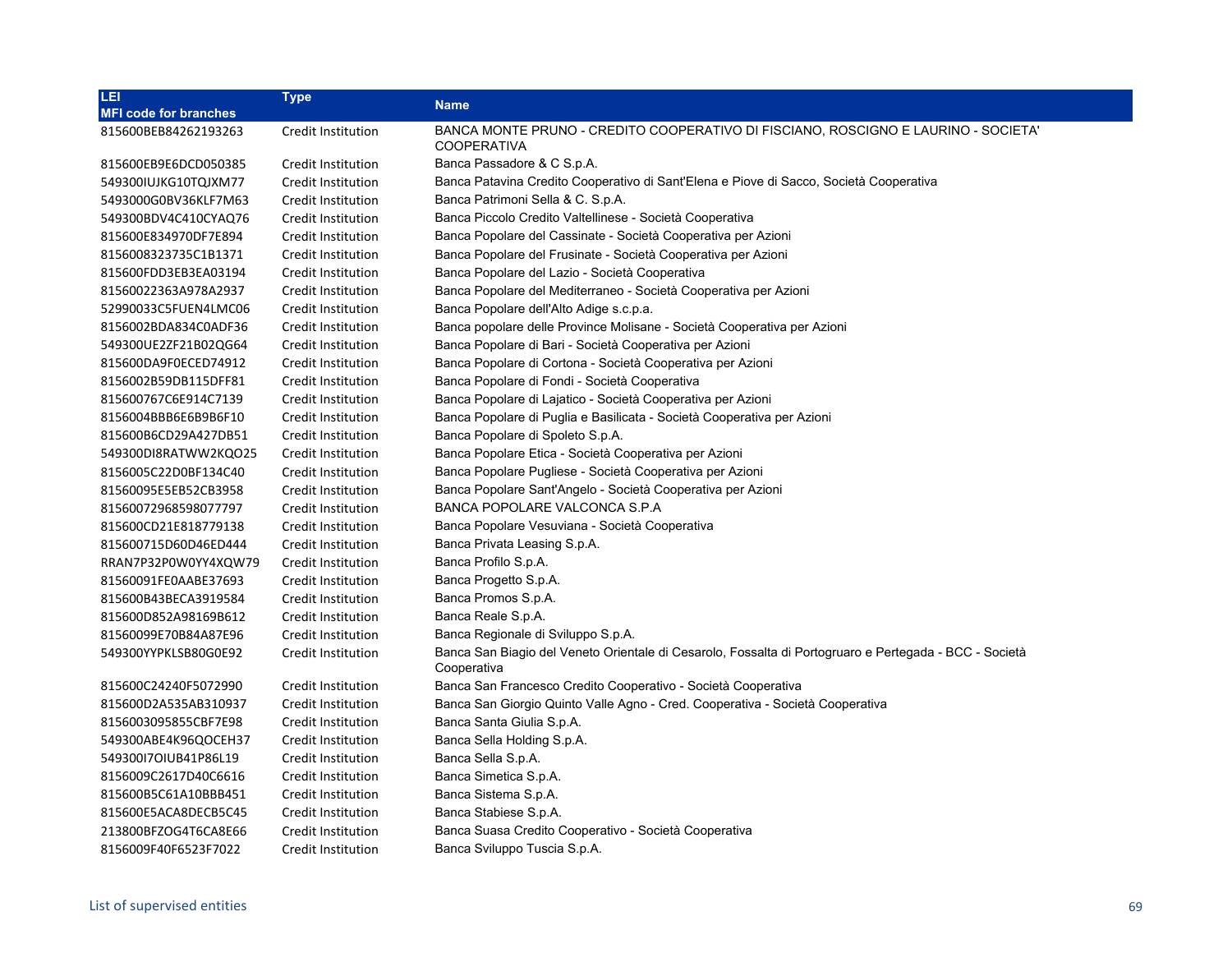| LEI                          | <b>Type</b>               | <b>Name</b>                                                                                           |
|------------------------------|---------------------------|-------------------------------------------------------------------------------------------------------|
| <b>MFI code for branches</b> |                           |                                                                                                       |
| IT0004082678137              | <b>Branch</b>             | Banca Transilvania S.A.                                                                               |
| 815600097949D6B08F83         | Credit Institution        | Banca Ubae S.p.A.                                                                                     |
| 815600A84A153BE1A871         | Credit Institution        | Banca Valdichiana - Credito Cooperativo di Chiusi e Montepulciano - Società Cooperativa               |
| 815600BEE9123CD92E12         | Credit Institution        | Banca Valsabbina - Società Cooperativa per Azioni                                                     |
| 529900SCODDYH4YVYA60         | Credit Institution        | Banca Veronese Credito Cooperativo di Concamarise s.c.r.l.                                            |
| 81560036A9D8DF50A702         | <b>Credit Institution</b> | Banca Versilia Lunigiana e Garfagnana - Cred. Cooperativa - Società Cooperativa                       |
| 549300207BR8W5FCX367         | Credit Institution        | BancaTer Credito Cooperativo FVG - Società cooperativa                                                |
| 81560051AAE0E0F10021         | Credit Institution        | Banco delle Tre Venezie S.p.A.                                                                        |
| 81560035485BD7DB3590         | Credit Institution        | Banco di Credito Paolo Azzoaglio S.p.A.                                                               |
| 81560026D234790EB288         | Credit Institution        | Banco di Desio e della Brianza S.p.A.                                                                 |
| 815600FF506562CD6332         | Credit Institution        | Banco di Lucca e del Tirreno S.p.A.                                                                   |
| 815600F20AB1ACA60919         | Credit Institution        | Banco Fiorentino - Mugello Impruneta Signa - Credito Cooperativo - Società Cooperativa                |
| IT0004522688573              | <b>Branch</b>             | Bank of America Merrill Lynch International Limited                                                   |
| 549300C6L67POGOTK470         | Credit Institution        | BCC di Milano - Società Cooperativa                                                                   |
| 815600AD2A7F68612621         | <b>Credit Institution</b> | BCC BASILICATA - CREDITO COOPERATIVO DI LAURENZANA E COMUNI LUCANI - SOCIETA' COOPERATIVA             |
| 549300NPPVK0H2XGQ639         | <b>Credit Institution</b> | BCC BRIANZA E LAGHI S.C.                                                                              |
| 815600359CB8809F3B57         | <b>Credit Institution</b> | BCC CAMPANIA CENTRO - CASSA RURALE ED ARTIGIANA - SOCIETA' COOPERATIVA                                |
| 8156000D231E006B3783         | <b>Credit Institution</b> | BCC FELSINEA - BANCA DI CREDITO COOPERATIVO DAL 1902 - SOCIETA' COOPERATIVA                           |
| 8156001FAA78B9C94B89         | <b>Credit Institution</b> | BCC Umbria Credito Cooperativo - Società Cooperativa                                                  |
| 54930082Z2DPUUSYXO04         | <b>Credit Institution</b> | Bene Banca di Credito Cooperativo di Bene Vagienna (Cuneo) - Società Cooperativa                      |
| 2221007TKGX5QBZK8Y34         | <b>Financial Holding</b>  | BPL Holdco s.à.r.l.                                                                                   |
| 815600A69BDDE109726          | <b>Financial Holding</b>  | Brianza Unione SAPA                                                                                   |
| LOO0AWXR8GF142JCO404         | Credit Institution        | Cassa Centrale Banca - Credito Cooperativo del Nord Est S.p.A.                                        |
| 529900N2ZB1B52JB2F83         | Credit Institution        | Cassa Centrale Raiffeisen dell'Alto Adige S.p.A.                                                      |
| 81560027D07F9BDB8436         | Credit Institution        | Cassa di Risparmio di Asti S.p.A.                                                                     |
| 8156008060E1E4EFE316         | Credit Institution        | Cassa di risparmio di Biella e Vercelli - Biverbanca Spa                                              |
| 8156003A4FB445454553         | Credit Institution        | Cassa di Risparmio di Bolzano S.p.A.                                                                  |
| 81560089BF1736FD9732         | <b>Credit Institution</b> | Cassa di Risparmio di Cento S.p.A.                                                                    |
| 81560017C4A61A529235         | <b>Credit Institution</b> | Cassa di Risparmio di Fermo S.p.A.                                                                    |
| 815600B1404758062D36         | Credit Institution        | Cassa di Risparmio di Fossano S.p.A.                                                                  |
| 815600F443DE75A69A95         | Credit Institution        | Cassa di Risparmio di Orvieto S.p.A.                                                                  |
| 815600A32DA05F693F24         | Credit Institution        | Cassa di Risparmio di Ravenna S.p.A.                                                                  |
| 815600B6B356EC776E54         | Credit Institution        | Cassa di Risparmio di Volterra S.p.A.                                                                 |
| 81560071421F0C4FF002         | Credit Institution        | Cassa di Sovvenzione e Risparmio fra Il Personale della Banca d'Italia Società Cooperativa per Azioni |
| 8156003D79D064FB5360         | Credit Institution        | Cassa Lombarda S.p.A.                                                                                 |
| 549300YHNUGLS407SF83         | Credit Institution        | Cassa Padana Banca di Credito Cooperativo - Società Cooperativa                                       |
| 529900VIIFB82W1OOC62         | Credit Institution        | Cassa Raiffeisen Alta Pusteria - Società Cooperativa                                                  |
| 529900LSR2K8QCDT5A95         | Credit Institution        | Cassa Raiffeisen Alta Venosta - Società Cooperativa                                                   |
| 815600589495BE8A4587         | Credit Institution        | Cassa Raiffeisen Bassa Atesina - Società Cooperativa                                                  |
| 815600A7750749C5B936         | Credit Institution        | Cassa Raiffeisen Bassa Vall'Isarco - Società Cooperativa                                              |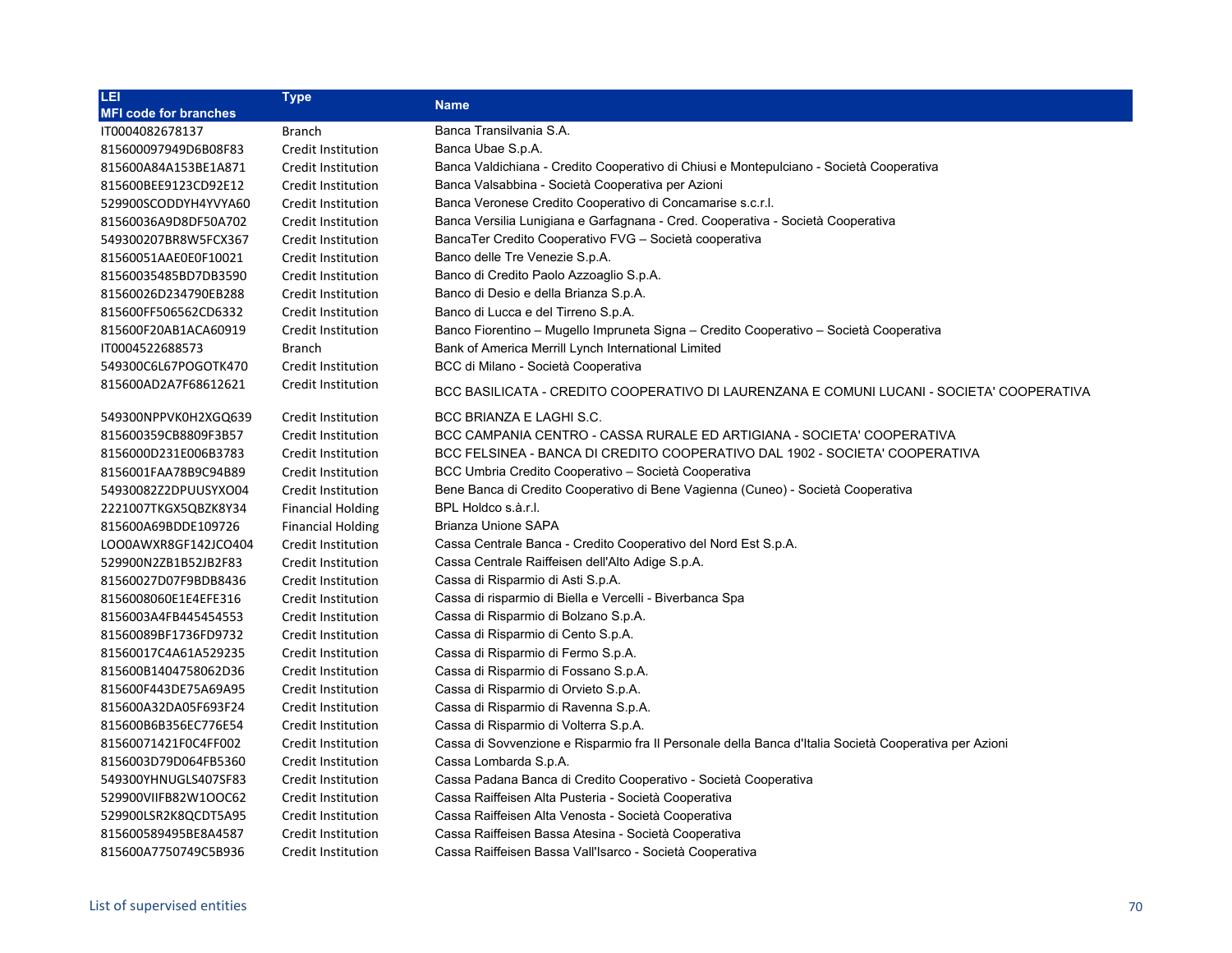| LEI                          | <b>Type</b>               |                                                                                                                       |
|------------------------------|---------------------------|-----------------------------------------------------------------------------------------------------------------------|
| <b>MFI code for branches</b> |                           | <b>Name</b>                                                                                                           |
| 529900H5SATZJTWAR773         | Credit Institution        | CASSA RAIFFEISEN BASSA VENOSTA SOCIETA' COOPERATIVA                                                                   |
| 8156001E691ACBF5D727         | Credit Institution        | Cassa Raiffeisen Campo di Trens - Società Cooperativa                                                                 |
| 529900E7SERKQOK00B92         | Credit Institution        | Cassa Raiffeisen Castelrotto - Ortisei - Società Cooperativa                                                          |
| 815600BE39854E0C9485         | Credit Institution        | Cassa Raiffeisen della Val Passiria - Società Cooperativa                                                             |
| 5299005FLGWDF2878X45         | Credit Institution        | Cassa Raiffeisen della Valle Isarco - Società Cooperativa                                                             |
| 5299003GDKWU24XYY123         | Credit Institution        | Cassa Raiffeisen di Brunico - Società Cooperativa                                                                     |
| 8156003E6E19559C8247         | Credit Institution        | Cassa Raiffeisen di Dobbiaco - Società Cooperativa                                                                    |
| 815600DFA5DD8CBFD155         | Credit Institution        | Cassa Raiffeisen di Funes - Società Cooperativa                                                                       |
| 529900K6QTKF2QXL0B37         | Credit Institution        | Cassa Raiffeisen di Lagundo - Società Cooperativa                                                                     |
| 8156000B18E18BBDBB14         | Credit Institution        | Cassa Raiffeisen di Lasa - Società Cooperativa                                                                        |
| 529900F4QCKVY8P9QQ72         | Credit Institution        | Cassa Raiffeisen di Marlengo - Società Cooperativa                                                                    |
| 529900CPUINDSNWSU986         | Credit Institution        | Cassa Raiffeisen di Monguelfo Casies Tesido - Società Cooperativa                                                     |
| 81560029BA16DD501270         | Credit Institution        | Cassa Raiffeisen di Nova Ponente Aldino - Società Cooperativa                                                         |
| 529900QN0AS8T501QG38         | Credit Institution        | Cassa Raiffeisen di Parcines - Società Cooperativa                                                                    |
| 815600A9CA782010F012         | Credit Institution        | Cassa Raiffeisen di San Martino in Passiria - Società Cooperativa                                                     |
| 8156008B44EE7E841919         | Credit Institution        | Cassa Raiffeisen di Scena - Società Cooperativa                                                                       |
| 81560086757D5A33B226         | Credit Institution        | Cassa Raiffeisen di Tesimo - Società Cooperativa                                                                      |
| 529900YZM0WWAZMBXW89         | Credit Institution        | Cassa Raiffeisen di Vandoies - Società Cooperativa                                                                    |
| 529900HGCC5S5FGR5Z52         | Credit Institution        | Cassa Raiffeisen di Villabassa - Società Cooperativa                                                                  |
| 529900004GKV3XL1S930         | Credit Institution        | Cassa Raiffeisen Etschtal Società Cooperativa                                                                         |
| 5299000U66EHK541QB51         | Credit Institution        | Cassa Raiffeisen Laces - Società Cooperativa                                                                          |
| 529900Z8JO8RAGTT8O04         | Credit Institution        | Cassa Raiffeisen Lana - Società Cooperativa                                                                           |
| 529900GSJR3LIAD67P54         | Credit Institution        | Cassa Raiffeisen Merano - Società Cooperativa                                                                         |
| 52990073ZBGESB1SYT94         | Credit Institution        | Cassa Raiffeisen Oltradige - Società Cooperativa                                                                      |
| 5299001LDTJ8SIMBV818         | Credit Institution        | Cassa Raiffeisen Prato-Tubre - Società Cooperativa                                                                    |
| 529900E1UERXN47PB924         | <b>Credit Institution</b> | Cassa Raiffeisen Schlern - Rosengarten - Società Cooperativa                                                          |
| 529900JMVRUEEGJDU667         | Credit Institution        | Cassa Raiffeisen Silandro - Società Cooperativa                                                                       |
| 8156008A10714BD8A356         | Credit Institution        | Cassa Raiffeisen Tirolo - Società Cooperativa                                                                         |
| 529900VXNZKW8QFXW097         | Credit Institution        | Cassa Raiffeisen Tures Aurina - Società Cooperativa                                                                   |
| 815600DCFAAFA1726C37         | Credit Institution        | Cassa Raiffeisen Ultimo San Pancrazio Lauregno - Società Cooperativa                                                  |
| 5299007JQM7L0DGQD248         | Credit Institution        | Cassa Raiffeisen Val Badia - Società Cooperativa Genossenschaft                                                       |
| 529900K5UBMZ5A7GOS30         | Credit Institution        | Cassa Raiffeisen Val Gardena - Società Cooperativa                                                                    |
| 815600B2D418492C9810         | Credit Institution        | Cassa Raiffeisen Val Sarentino - Società Cooperativa                                                                  |
| 529900RUJPDP4ZW9WB21         | Credit Institution        | Cassa Raiffeisen Wipptal - Società Cooperativa                                                                        |
| 549300HM84IFXD1X6652         | Credit Institution        | Cassa Rur. Valsugana e Tesino Banca di Credito Cooperativo - Società Cooperativa                                      |
| 5493001K2IOH22XTGJ76         | Credit Institution        | Cassa Rurale Adamello Brenta Banca di Credito Cooperativo - Società Cooperativa                                       |
| 549300MUQNWYKYESGE19         | Credit Institution        | Cassa Rurale Alta Vallagarina di Besenello Calliano Nomi Volano Banca di Credito Cooperativo - Società<br>Cooperativa |
| 549300L4VGUHIHBN5T53         | Credit Institution        | Cassa Rurale Alta Valsugana BCC S.C.                                                                                  |
| 5493006IXEI238WEWX48         | Credit Institution        | Cassa Rurale Alto Garda Banca di Credito Cooperativo - Società Cooperativa                                            |
| 8156004B65D1A028DE87         | Credit Institution        | Cassa Rurale Banca di Credito Cooperativo di Treviglio - Società Cooperativa                                          |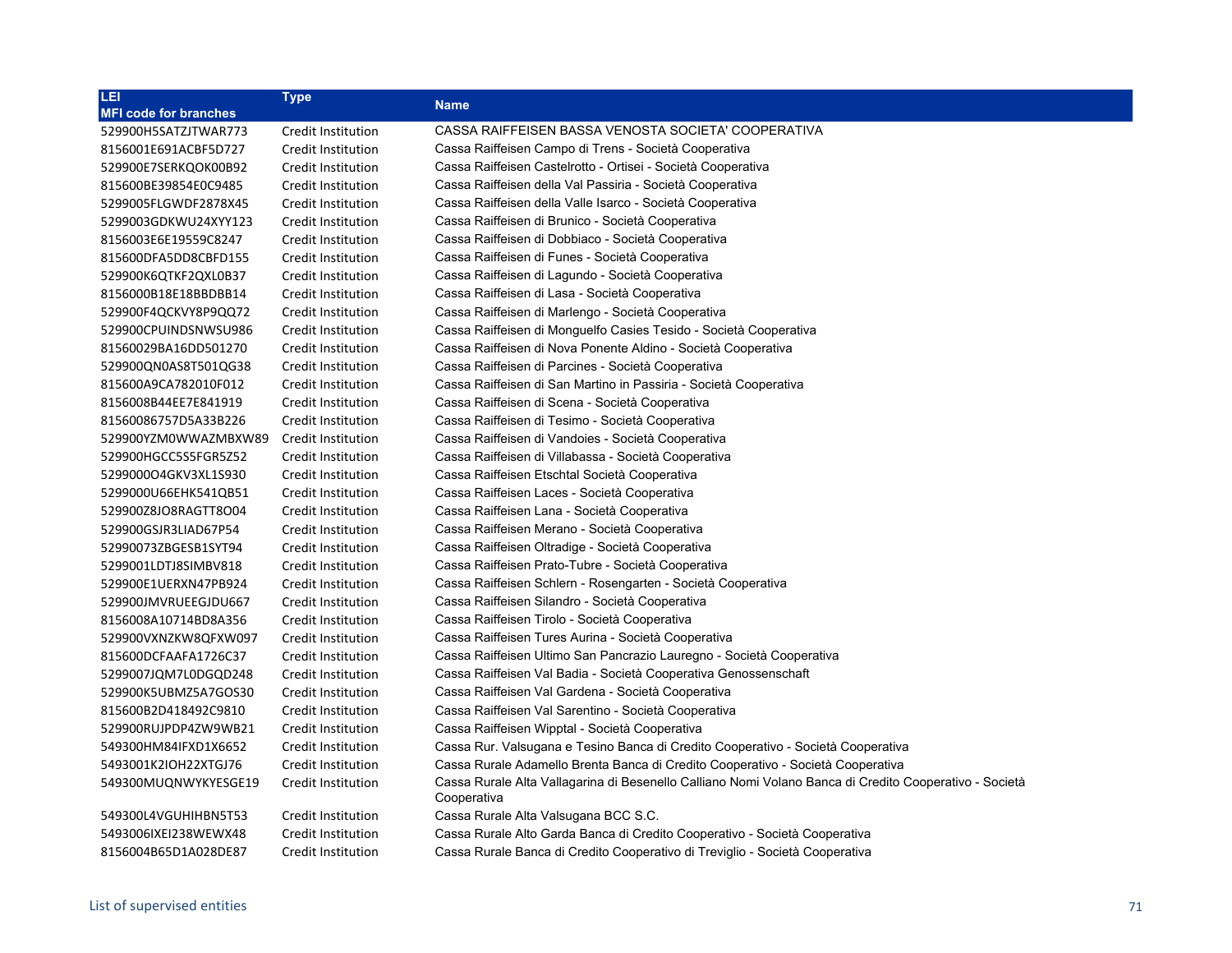| LEI                          | <b>Type</b>        | <b>Name</b>                                                                                                     |
|------------------------------|--------------------|-----------------------------------------------------------------------------------------------------------------|
| <b>MFI code for branches</b> |                    |                                                                                                                 |
| 529900T0LI726NSWT812         | Credit Institution | Cassa Rurale di Bolzano - Società Cooperativa                                                                   |
| 54930051952BDB4UR393         | Credit Institution | Cassa Rurale di Ledro Banca di Credito Cooperativo - Società Cooperativa                                        |
| 5493000153PPLY7JHG17         | Credit Institution | Cassa Rurale di Lizzana Banca di Credito Cooperativo - Società Cooperativa                                      |
| 549300RCH7C72D6ERH33         | Credit Institution | Cassa Rurale di Rovereto Banca di Credito Cooperativo - Società Cooperativa                                     |
| 529900H5L58R4R8FE538         | Credit Institution | Cassa Rurale di Salorno - Società Cooperativa                                                                   |
| 54930034BCN4UKQP6G13         | Credit Institution | Cassa Rurale di Trento Banca di Credito Cooperativo - Società Cooperativa                                       |
| 549300NCMRN7QO6TPB94         | Credit Institution | CASSA RURALE DOLOMITI DI FASSA PRIMIERO E BELLUNO - BANCA DICREDITO COOPERATIVO - SOCIETÀ<br><b>COOPERATIVA</b> |
| 815600CDF4027EC1AF66         | Credit Institution | Cassa Rurale ed Artigiana dell'Agro Pontino Banca di Credito Cooperativo - Società Cooperativa                  |
| 549300P123CGXBLT3M90         | Credit Institution | Cassa Rurale ed Artigiana di Binasco Credito Cooperativo - Società Cooperativa                                  |
| 549300MZA4CBXT81MS60         | Credit Institution | Cassa Rurale ed Artigiana di Borgo San Giacomo (Brescia) - Credito Cooperativo - Società Cooperativa            |
| 529900A89KU7DB0XKP06         | Credit Institution | Cassa Rurale ed Artigiana di Boves Banca di Credito Cooperativo - Società Cooperativa                           |
| 81560058B09E00E6B614         | Credit Institution | Cassa Rurale ed Artigiana di Brendola Credito Cooperativo - Società Cooperativa                                 |
| 213800Y98OCZVJIM5C04         | Credit Institution | Cassa Rurale ed Artigiana di Cantù Banca di Credito Cooperativo s.c.r.l.                                        |
| 8156009F4602B5E67F66         | Credit Institution | Cassa Rurale ed Artigiana di Castellana Grotte Credito Cooperativo - Società Cooperativa                        |
| 549300R3XR02910GZ080         | Credit Institution | Cassa Rurale ed Artigiana di Cortina d'Ampezzo e delle Dolomiti Credito Cooperativo Soc.Coop                    |
| 815600949D9905878C77         | Credit Institution | Cassa Rurale ed Artigiana di Rivarolo Mantovano (Mantova) - Credito Cooperativo - Società Cooperativa           |
| 549300WBF5HKZND1YQ97         | Credit Institution | Cassa Rurale ed Artigiana di Vestenanova Credito Cooperativo - Società Cooperativa                              |
| 5493000IPQ5EZ5Y4WC35         | Credit Institution | Cassa Rurale Giudicarie Valsabbia Paganella Banca di Credito Cooperativo - Società Cooperativa                  |
| 549300FELG05DMDMJN60         | Credit Institution | Cassa Rurale Lavis - Mezzocorona - Valle di Cembra - Banca di Credito Cooperativo - Società Cooperativa         |
| 5493002SMIO23YLG9J37         | Credit Institution | Cassa Rurale Novella e Alta Anaunia Banca di Credito Cooperativo - Società Cooperativa                          |
| 5493005WNS0MHMPKR049         | Credit Institution | Cassa Rurale Pinzolo Banca di Credito Cooperativo - Società Cooperativa                                         |
| 529900ARX9C44EDFQG43         | Credit Institution | Cassa Rurale Renon - Società Cooperativa                                                                        |
| 549300YJDGR9LQDONY75         | Credit Institution | Cassa Rurale Rotaliana e Giovo - Banca di Credito Cooperativo - Società Cooperativa                             |
| 549300FZTQNO0EOY4Y45         | Credit Institution | Cassa Rurale Val di Non - B.C.C. Società Cooperativa                                                            |
| 549300JXVNVNY1YSBO15         | Credit Institution | Cassa Rurale Val di Sole Banca di Credito Cooperativo – Società Cooperativa                                     |
| 815600AAE6132F00EF81         | Credit Institution | Cassa Rurale Val Rendena - Banca di Credito Cooperativo - Società Cooperativa                                   |
| 549300LFHTJF2OGIXL33         | Credit Institution | Cassa Rurale Vallagarina Banca di Credito Cooperativo Società Cooperativa                                       |
| 529900NQZHRIVDUZTC59         | Credit Institution | CENTROMARCA BANCA - CREDITO COOPERATIVO DI TREVISO E VENEZIA, SOCIETA' COOPERATIVA PER<br><b>AZIONI</b>         |
| 549300R3JXX43J09PA39         | Credit Institution | CENTROVENETO BASSANO BANCA - CREDITO COOPERATIVO - SOCIETA' COOPERATIVA                                         |
| 8156002A2660357A2282         | Credit Institution | Cereabanca 1897 Credito Cooperativo - Società Cooperativa                                                       |
| 5493001TFWOL7W94IZ53         | Credit Institution | Chiantibanca - Credito Cooperativo - Società Cooperativa                                                        |
| 549300DBGOP8UBMF1L65         | Credit Institution | Credit Suisse (Italy) S.p.A.                                                                                    |
| IT0004392618436              | <b>Branch</b>      | <b>Credit Suisse International</b>                                                                              |
| 8156006E5A083C759043         | Credit Institution | CREDITO COOPERATIVO - CASSA RURALE ED ARTIGIANA DEL FRIULI VENEZIA GIULIA - SOCIETA'<br><b>COOPERATIVA</b>      |
| 81560046D2F4157A3552         | Credit Institution | Credito Cooperativo Cassa Rurale ed Artigiana di Erchie - Società Cooperativa                                   |
| 815600C58CB170C66887         | Credit Institution | Credito Cooperativo Cassa Rurale ed Artigiana di Paliano - Società Cooperativa                                  |
| 815600E124FA09C12E37         | Credit Institution | Credito Cooperativo Centro Calabria - Società Cooperativa                                                       |
| 815600516E0DFDFB1A29         | Credit Institution | Credito Cooperativo di Caravaggio Adda e Cremasco – Cassa Rurale Società Cooperativa                            |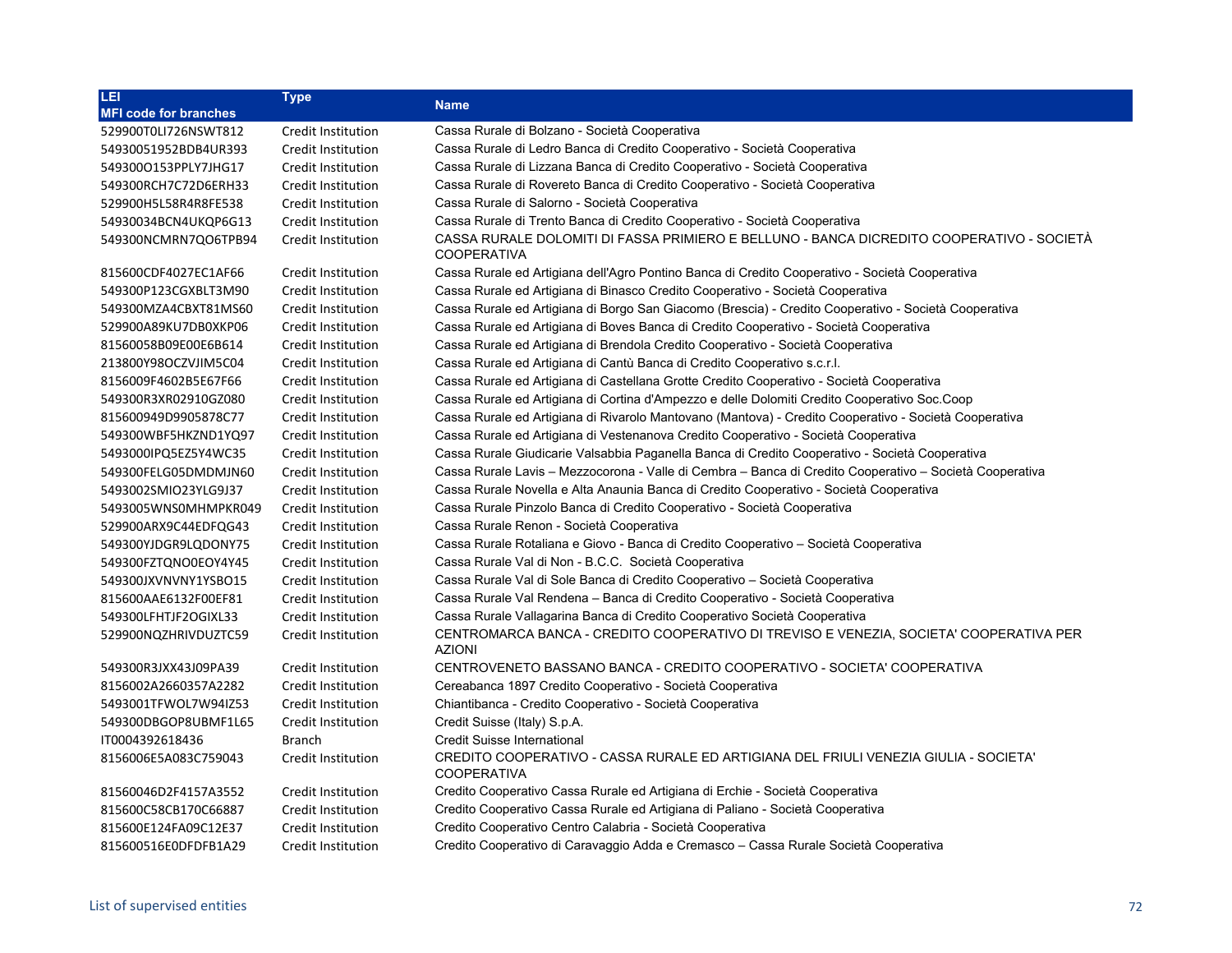| LEI                          | <b>Type</b>              | <b>Name</b>                                                                   |
|------------------------------|--------------------------|-------------------------------------------------------------------------------|
| <b>MFI code for branches</b> |                          |                                                                               |
| 8156001BF936BA1AF429         | Credit Institution       | Credito Cooperativo di San Calogero e Maierato - BCC del Vibonese             |
| 549300FO5ANZMIVPNN87         | Credit Institution       | Credito Cooperativo Friuli - Società Cooperativa                              |
| 815600BCA706E397CE36         | Credit Institution       | Credito Cooperativo Mediocrati Scarl                                          |
| 549300IMLK876H8BDA38         | Credit Institution       | Credito Cooperativo Ravennate, Forlivese e Imolese – Società Cooperativa      |
| 549300BAFO4LRWBNLQ94         | Credit Institution       | Credito Cooperativo Reggiano - Società Cooperativa                            |
| 815600810761E5145524         | Credit Institution       | Credito Cooperativo Romagnolo - BCC di Cesena e Gatteo - Società Cooperativa  |
| 8156005B55CF2C496C85         | Credit Institution       | Credito Cooperativo Valdarno Fiorentino Banca di Cascia - Società Cooperativa |
| 8156000A97D8FE526634         | Credit Institution       | Credito di Romagna S.p.A.                                                     |
| 81560093FCC24546F856         | Credit Institution       | Credito Etneo Banca di Credito Cooperativo s.c.r.l.                           |
| 815600C00ED59A620D80         | Credit Institution       | Credito Fondiario S.p.A.                                                      |
| 8156007C053DC07AC307         | Credit Institution       | Credito Lombardo Veneto S.p.A.                                                |
| 8156007809B0C5D5EC30         | Credit Institution       | Credito Padano Banca di Credito Cooperativo - Società Cooperativa             |
| 815600904756ED045170         | Credit Institution       | Credito Trevigiano Banca di Credito Cooperativo - Società Cooperativa         |
| 549300PKIBU2YUNTH225         | Credit Institution       | CRU VAL DI FIEMME - BCC SOCIETA' COOPERATIVA                                  |
| 8156007AF7DB5FE05555         | Credit Institution       | doBank S.p.A.                                                                 |
| 213800YGLP66PQFJDE14         | Credit Institution       | Emil Banca - Credito Cooperativo - Società Cooperativa                        |
| IT0002822021429              | <b>Branch</b>            | Europe Arab Bank plc - Milan Branch                                           |
| 81560063561A562DAF14         | Credit Institution       | Extrabanca S.p.A.                                                             |
| 549300FR956J8UJDWQ78         | Credit Institution       | FARBANCA S.p.A.                                                               |
| IT0000959743258              | Branch                   | FCE Bank plc                                                                  |
| 549300S5ES5WTO0PH393         | Credit Institution       | Friulovest Banca - Credito Cooperativo - Società Cooperativa                  |
| 815600868882FCA1BF03         | Credit Institution       | Gbm Banca S.p.A.                                                              |
| 8156003B4300193DC148         | Credit Institution       | <b>GUBER BANCA SPA</b>                                                        |
| IT0000430754720              | <b>Branch</b>            | Hsbc Bank plc                                                                 |
| 81560011EF89CCD60084         | Credit Institution       | Hypo Alpe Adria Bank S.p.A.                                                   |
| 815600848DEFE160E913         | Credit Institution       | Ibl Istituto Bancario del Lavoro S.p.A.                                       |
| 815600722FAEE18D6013         | Credit Institution       | Igea Banca S.p.A.                                                             |
| 8156005300C1AFD13828         | Credit Institution       | Imprebanca S.p.A.                                                             |
| 815600F7C251EF3D6039         | Credit Institution       | Invest Banca S.p.A.                                                           |
| 815600ACC18A758ADE66         | Credit Institution       | Istituto per Il Credito Sportivo - Ente di Diritto Pubblico                   |
| IT0003109018147              | <b>Branch</b>            | J.P. Morgan International Bank Limited                                        |
| IT0001242389990              | Branch                   | J.P. Morgan Securities plc                                                    |
| 81560023A3EC94499D08         | Credit Institution       | Mediocredito Trentino Alto Adige S.p.A.                                       |
| IT0001544544332              | Branch                   | Morgan Stanley Bank International Ltd Milan Branch                            |
| IT0004620788339              | Branch                   | NATIONAL WESTMINSTER BANK PLC.                                                |
| 815600EE22E1C3F66630         | Credit Institution       | DEPOBank - Banca Depositaria Italiana S.p.A.                                  |
| 222100BJLVS97Z4SNN03         | <b>Financial Holding</b> | OCM Luxembourg EPF III BPL Holdings S.a.r.l.                                  |
| 815600DBB2D8C83A6490         | Credit Institution       | Prader Bank S.p.A.                                                            |
| 81560016432945B31773         | Credit Institution       | PrimaCassa - Credito Cooperativo FVG - società cooperativa                    |
| 8156009F9B6BB7745A32         | <b>Financial Holding</b> | Privata Holding srl                                                           |
|                              |                          |                                                                               |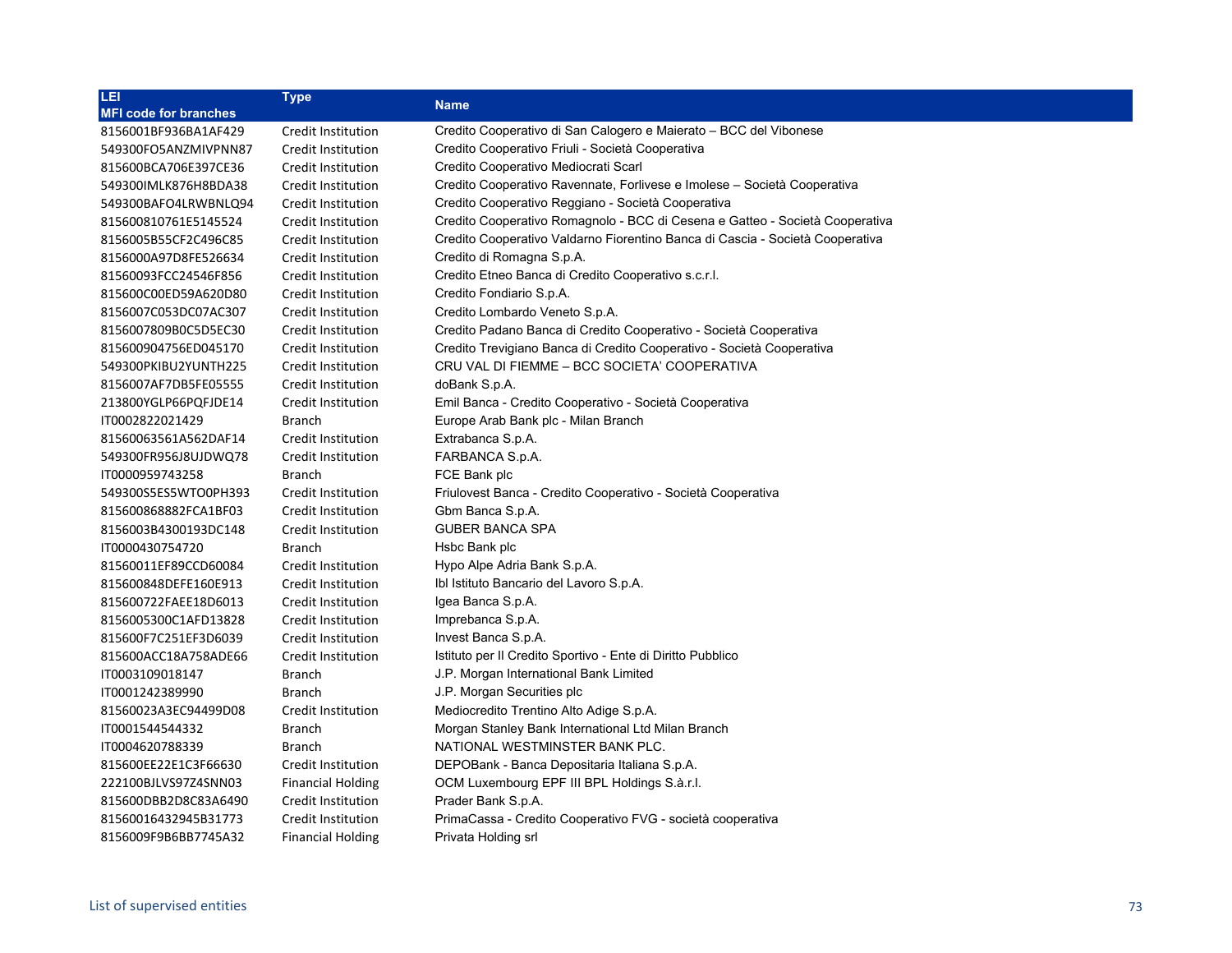| LEI                          | <b>Type</b>               | <b>Name</b>                                                                                                         |
|------------------------------|---------------------------|---------------------------------------------------------------------------------------------------------------------|
| <b>MFI code for branches</b> |                           |                                                                                                                     |
| 815600E568401B26FB47         | Credit Institution        | RIMINIBANCA Credito Cooperativo di Rimini e Valmarecchia s.c.                                                       |
| 815600BDBBCC1431D872         | Credit Institution        | Romagnabanca Credito Cooperativo Romagna Est e Sala di Cesenatico S.C.                                              |
| 549300902G19KTDUZ827         | Credit Institution        | Rovigobanca Credito Cooperativo - Società Cooperativa                                                               |
| 815600F64EEB5857A007         | Credit Institution        | Sanfelice 1893 Banca Popolare - Società Cooperativa per Azioni                                                      |
| IT0003348340337              | <b>Branch</b>             | Saxo Bank A/S                                                                                                       |
| IT0002733810121              | <b>Branch</b>             | Sumitomo Mitsui Banking Corporation Europe Limited                                                                  |
| 815600C088FC3E1ECD34         | <b>Financial Holding</b>  | Tages Holding S.p.A.                                                                                                |
| 815600DAF12F47DD1E35         | Credit Institution        | Terre Etrusche e di Maremma C.C. - Società Cooperativa                                                              |
| IT0004572185272              | <b>Branch</b>             | Toyota Material Handling Commercial Finance AB                                                                      |
| IT0004406119114              | <b>Branch</b>             | <b>UBS LIMITED</b>                                                                                                  |
| 81560015C1F0098C2455         | <b>Credit Institution</b> | Unipol Banca S.p.A.                                                                                                 |
| 5299009VRTVEID33F522         | Credit Institution        | Valpolicella Benaco Banca di Credito Cooperativo (Verona) - Società Cooperativa                                     |
| 529900D5YZQVRWKIDF53         | Credit Institution        | Vival Banca – Banca di Credito Cooperativo di Montecatini Terme, Bientina e S. Pietro in Vincio società cooperativa |
| 815600C6F7496F9B4023         | Credit Institution        | <b>VIVIBANCA SOCIETA' PER AZIONI</b>                                                                                |
|                              |                           | <b>Cyprus</b>                                                                                                       |
|                              |                           | <b>Central Bank of Cyprus</b>                                                                                       |
| 213800J6YAAN1NRSD427         | Credit Institution        | Ancoria Bank Limited                                                                                                |
| 549300VB6UM9TUOCYW67         | Credit Institution        | Astrobank Limited                                                                                                   |
| CY120023                     | <b>Branch</b>             | Central Cooperative Bank PLC                                                                                        |
| CY120013                     | <b>Branch</b>             | First Investment Bank Ltd                                                                                           |
| 213800HYE2VYP5WKFI43         | Credit Institution        | <b>Housing Finance Corporation</b>                                                                                  |
|                              | Credit Institution        | Laiki bank                                                                                                          |
| 213800P1P13ABO5R9V78         | Credit Institution        | Société Générale Bank - Cyprus Ltd                                                                                  |
| 549300TTZTKBUFKWH890         | Credit Institution        | The Cyprus Development Bank Public Company Ltd                                                                      |
| 549300H4EQHQE044TE54         | <b>Credit Institution</b> | <b>USB Bank PLC</b>                                                                                                 |
|                              |                           | Latvia                                                                                                              |
|                              |                           | Finanšu un kapitāla tirgus komisija / Financial and Capital Market Commission                                       |
| 213800U3Y2TMRMKLNE90         | Credit Institution        | Akciju sabiedrība "Baltic International Bank"                                                                       |
| 549300OMTXWX1144LP69         | Credit Institution        | Akciju sabiedrība "Reģionālā investīciju banka"                                                                     |
| 2138007F5HA5FFJROB80         | Credit Institution        | Akciju sabiedrība "Rietumu Banka"                                                                                   |
| 2138009Y59EAR7H1UO97         | Credit Institution        | AS "Citadele banka"                                                                                                 |
| 213800M5SZU3KLAROZ16         | Credit Institution        | AS "Meridian Trade Bank"                                                                                            |
| 549300J6I0BUEY33QO16         | Credit Institution        | AS "Norvik Banka"                                                                                                   |
| 213800S3PME328HYZ792         | Credit Institution        | AS "PrivatBank"                                                                                                     |
| 54930080G2M7EJ097A27         | Credit Institution        | AS BlueOrange Bank                                                                                                  |
| 2534005A84927EKSR789         | Credit Institution        | <b>AS Expobank</b>                                                                                                  |
| 259400YE9CCQBVY41L71         | Credit Institution        | AS LPB Bank                                                                                                         |
| LV40103163202                | <b>Branch</b>             | Danske Bank A/S filiāle Latvijā                                                                                     |
| 213800CR15SREFNGIN07         | Credit Institution        | Rigensis Bank AS                                                                                                    |
| LV50103289261                | <b>Branch</b>             | Scania Finans Aktiebolag Latvijas filiāle                                                                           |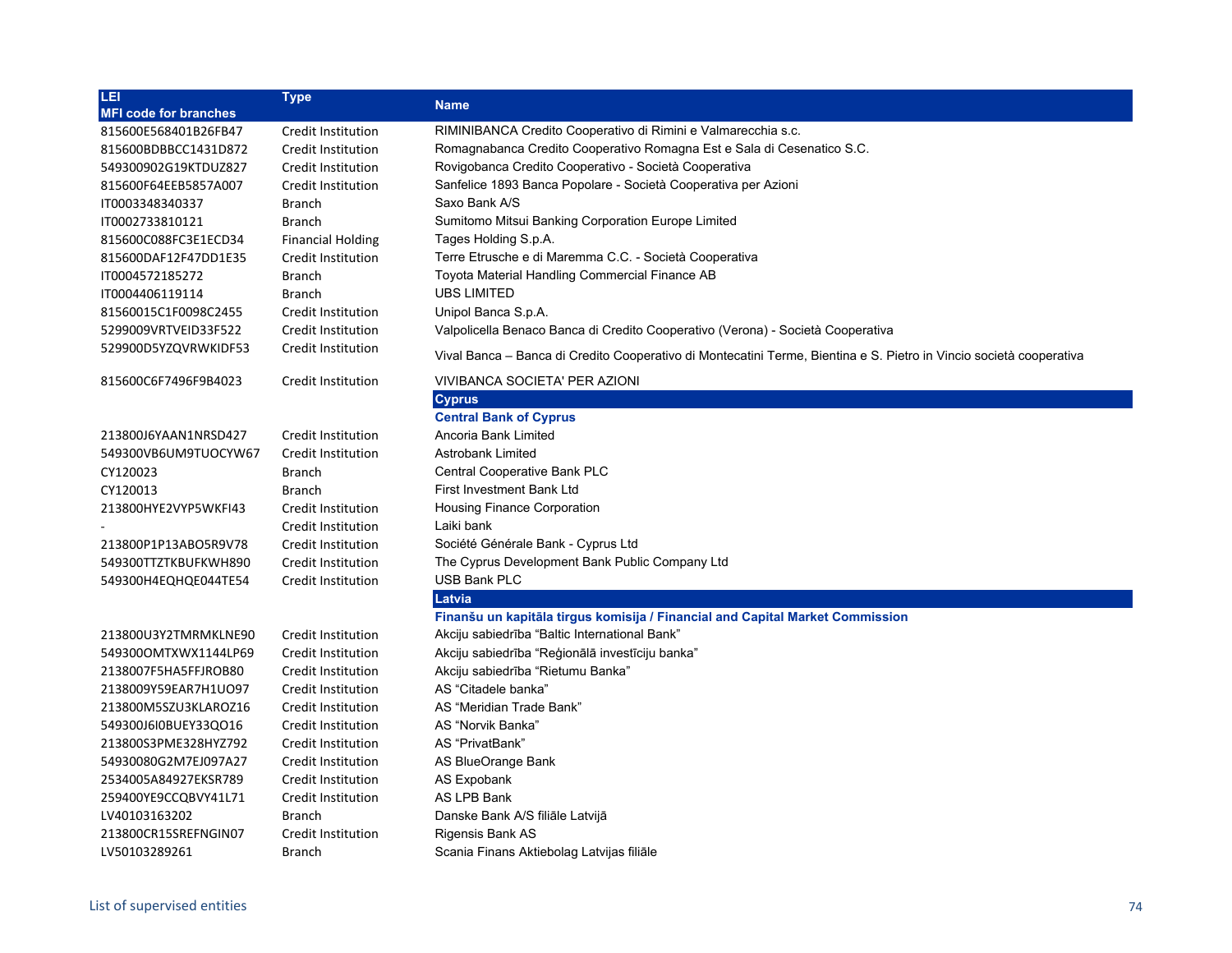| LEI                          | <b>Type</b>               | <b>Name</b>                                                           |
|------------------------------|---------------------------|-----------------------------------------------------------------------|
| <b>MFI code for branches</b> |                           |                                                                       |
| 2138006K6SWNFWF6PE87         | Credit Institution        | Signet Bank AS                                                        |
| LV40003960512                | <b>Branch</b>             | Svenska Handelsbanken AB Latvijas filiāle                             |
|                              |                           | Lithuania                                                             |
|                              |                           | <b>Lietuvos bankas</b>                                                |
| 213800YB53A7DY5ONR39         | Credit Institution        | AB "Citadele" bankas                                                  |
| 549300TK038P6EV4YU51         | Credit Institution        | Akcinė bendrovė Šiaulių bankas                                        |
| LT301694694                  | <b>Branch</b>             | Danske Bank A/S Lietuvos filialas                                     |
| 254900WRGB5SQ6J5AA39         | Credit Institution        | Jungtinė centrinė kredito unija                                       |
| 254900YVGU26JCGZZC63         | Credit Institution        | Kredito unija "Mano unija"                                            |
| 2138009QCHFQV9RC4R40         | Credit Institution        | Lietuvos centrinė kredito unija                                       |
| LT302554624                  | <b>Branch</b>             | Scania Finans Aktiebolag Lietuvos filialas                            |
| LT302250781                  | <b>Branch</b>             | Svenska Handelsbanken AB Lietuvos filialas                            |
| LT304084575                  | <b>Branch</b>             | Telia Finance AB Lietuvos filialas "Telia Finance Lietuva"            |
| 529900F2SC8ANS0A2T76         | Credit Institution        | Uždaroji akcinė bendrovė Medicinos bankas                             |
|                              |                           | <b>Luxembourg</b>                                                     |
|                              |                           | <b>Commission de Surveillance du Secteur Financier</b>                |
| 529900OKPZTTS50FXP26         | Credit Institution        | Advanzia Bank S.A.                                                    |
| 5493000Z65DBUM625D68         | Credit Institution        | Agricultural Bank of China (Luxembourg) S.A.                          |
| 549300HJP49EYZ1J8E64         | Credit Institution        | Allfunds Bank International, S.A.                                     |
| 5493006HBFVH9VZS2619         | Credit Institution        | Andbank Luxembourg                                                    |
| 5493002K643MZPQEK497         | Credit Institution        | Banco Bradesco Europa S.A.                                            |
| 54930009YPOUVF6V1Y51         | Credit Institution        | Banco BTG Pactual Luxembourg S.A.                                     |
| 529900VVDOKMRRAHZ894         | Credit Institution        | Bank GPB International S.A.                                           |
| QS3ZEAHRBZY9228Z0111         | Credit Institution        | Bank Julius Baer Europe S.A.                                          |
| 529900LKIMB57HKF3545         | Credit Institution        | Bank of China (Luxembourg) S.A.                                       |
| 529900NJ5WS5MV6QWA29         | Credit Institution        | Bank of Communications (Luxembourg) S.A.                              |
| CMPSKB90HXHOWZRQEI80         | Credit Institution        | Banque Carnegie Luxembourg S.A.                                       |
| 549300Z6OB1D4ZUBD145         | Credit Institution        | Banque de Patrimoines Privés                                          |
| BS1J1M49T2SZUAO8NG58         | Credit Institution        | Banque Hapoalim (Luxembourg) S.A.                                     |
| 549300NB00IGN8R8UG27         | Credit Institution        | Banque Havilland S.A.                                                 |
| VVTM7QTMTM782I8PXM66         | Credit Institution        | Banque J. Safra Sarasin (Luxembourg) SA                               |
| 549300007WRP2M554F61         | Credit Institution        | Öhman Bank S.A.                                                       |
| 549300F7FBD744MEP844         | Credit Institution        | <b>Banque Raiffeisen</b>                                              |
| 549300SI0RO37NRYM538         | Credit Institution        | Bemo Europe - Banque Privee                                           |
| 222100V03Y766EM5TZ83         | Credit Institution        | Brown Brothers Harriman (Luxembourg) S.C.A.                           |
| 54930088RBSOXYD8EY94         | Credit Institution        | Catella Bank S.A.                                                     |
| 5493007QRSX9DS2CM858         | Credit Institution        | China Construction Bank (Europe) S.A.                                 |
| 22210018MLEVW7CTGU78         | Credit Institution        | China Everbright Bank (Europe) S.A.                                   |
| 549300OL514RA0SXJJ44         | Credit Institution        | Clearstream Banking S.A.                                              |
| 549300OZSHE4H5BFQA66         | <b>Credit Institution</b> | Compagnie de Banque Privée Quilvest S.A., en abrégé CBP Quilvest S.A. |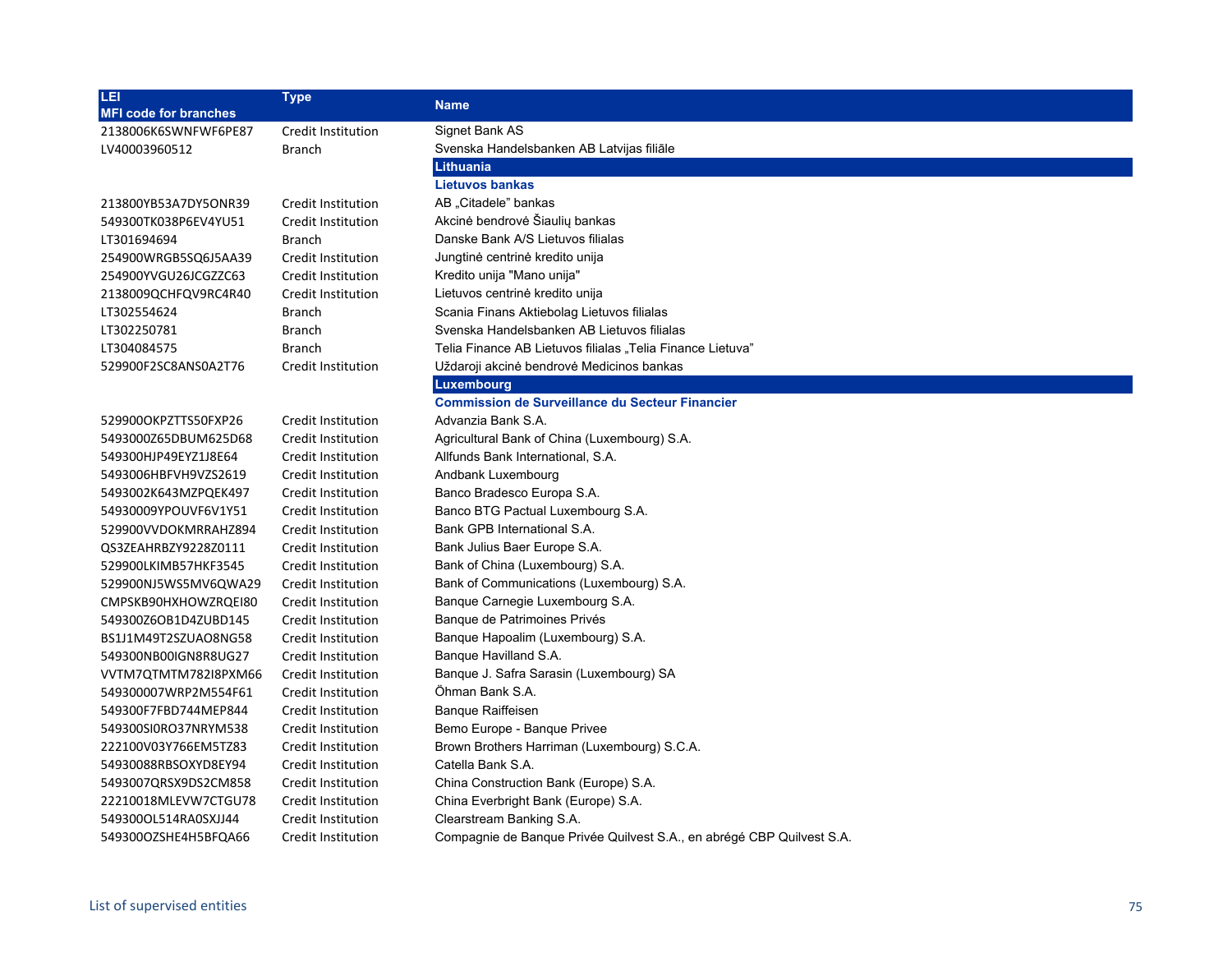| LET.                         | <b>Type</b>               | <b>Name</b>                                                                         |
|------------------------------|---------------------------|-------------------------------------------------------------------------------------|
| <b>MFI code for branches</b> |                           |                                                                                     |
| 5493003TIY721MBZZK78         | Credit Institution        | Crédit Suisse (Luxembourg) S.A.                                                     |
| X8WMFIJRN87EE46ZZ766         | Credit Institution        | Danske Bank International S.A.                                                      |
| 529900KX5X9VXOSTUU71         | Credit Institution        | Delen Private Bank Luxembourg S.A.                                                  |
| MG4CH8PKES06EE6UNF73         | Credit Institution        | Depfa Pfandbrief Bank International S.A.                                            |
| 213800JQ3ZED2VM5WX46         | Credit Institution        | DNB Luxembourg S.A.                                                                 |
| 549300S54HVJT5564C37         | Credit Institution        | East West United Bank S.A.                                                          |
| 5493009T9IBHZZKFR082         | Credit Institution        | Edmond de Rothschild (Europe)                                                       |
| 529900U5XAEYOT68AC40         | Credit Institution        | EFG Bank (Luxembourg) S.A.                                                          |
| 222100OBGR5ZZKQ35B98         | <b>Financial Holding</b>  | EFG Investment (Luxembourg) S.A.                                                    |
| 2221003F22LRIY5QKC50         | <b>Financial Holding</b>  | FIL Holdings (Luxembourg) S.A.                                                      |
| 549300WC7S3MTA351724         | Credit Institution        | Fortuna Banque s.c.                                                                 |
| 5299003Q12XE3DN7X166         | Credit Institution        | Freie Internationale Sparkasse S.A.                                                 |
| 549300QX1Z31SD5RIK58         | Credit Institution        | Hauck & Aufhäuser Fund Platforms S.A.                                               |
| 549300Z0QBUOKPGN3Q24         | <b>Financial Holding</b>  | Havilland Group S.A.                                                                |
| LUB00374                     | Branch                    | HSBC Bank Plc., Luxembourg branch                                                   |
| 213800CD235ST4TMNL94         | Credit Institution        | HSBC Private Bank (Luxembourg) S.A.                                                 |
| 529900Q5Z3L25N2MD382         | Credit Institution        | Industrial and Commercial Bank of China (Europe) S.A., en abrégé ICBC (Europe) S.A. |
| 549300M2IHOB9P5WE714         | Credit Institution        | Internaxx Bank S.A.                                                                 |
| RUOKPID0PZ0UWJYU9J61         | Credit Institution        | John Deere Bank S.A.                                                                |
| 549300ZOE0EU2VKF6M35         | Credit Institution        | Lombard Odier (Europe) S.A.                                                         |
| 5299000YBKNGBUB4VF56         | Credit Institution        | M.M. Warburg & CO Luxembourg S.A.                                                   |
| 549300D7SF4JSQDV7040         | Credit Institution        | Mirabaud & Cie (Europe) S.A.                                                        |
| 2138002PVBMEHILJ1340         | Credit Institution        | Mitsubishi UFJ Investor Services and Banking (Luxembourg) S.A.                      |
| 529900PYIF3AF0FSQG43         | Credit Institution        | Mizuho Trust & Banking (Luxembourg) SA                                              |
| LUB00389                     | <b>Branch</b>             | Natwest Markets plc, Luxembourg Branch                                              |
| 6Y69KXPE1SI1ZTYB3823         | Credit Institution        | Nomura Bank (Luxembourg) S.A.                                                       |
| LUB00336                     | <b>Branch</b>             | Northern Trust Global Services PLC, Luxembourg Branch                               |
| 549300ZV1RSA9F0LU821         | Credit Institution        | PayPal (Europe) S.à r.l. et Cie, S.C.A.                                             |
| 549300GSSPQ1QSKI1376         | Credit Institution        | Pictet & Cie (Europe) S.A.                                                          |
| 5493004K8I4CKF0BO031         | <b>Financial Holding</b>  | Quilvest Wealth Management S.A.                                                     |
| 222100F32NUKGGEIT751         | <b>Credit Institution</b> | Rakuten Europe Bank S.A.                                                            |
| 222100TOUO3GLDBU6H74         | Credit Institution        | RiverBank S.A.                                                                      |
| 529900IW355455KJM142         | Credit Institution        | Skandinaviska Enskilda Banken S.A.                                                  |
| NENLL5EWGF6RJIPK9Q81         | Credit Institution        | SMBC Nikko Bank (Luxembourg) S.A.                                                   |
| 549300OULZAEQLPNTL63         | Credit Institution        | Société Nationale de Crédit et d'Investissement                                     |
| RNVZOEETEJ32KW0QXS82         | Credit Institution        | State Street Bank Luxembourg S.C.A.                                                 |
| 549300SJDJCST6RZEI60         | Credit Institution        | Sumitomo Mitsui Trust Bank (Luxembourg) S.A.                                        |
| LUB00229                     | <b>Branch</b>             | Svenska Handelsbanken AB (Publ), Stockholm (Suède), succursale de Luxembourg        |
| LUB00367                     | <b>Branch</b>             | Swedbank AB (publ) Luxembourg Branch                                                |
| LUB00269                     | <b>Branch</b>             | The Bank of New York Mellon (International) Ltd., Luxembourg Branch                 |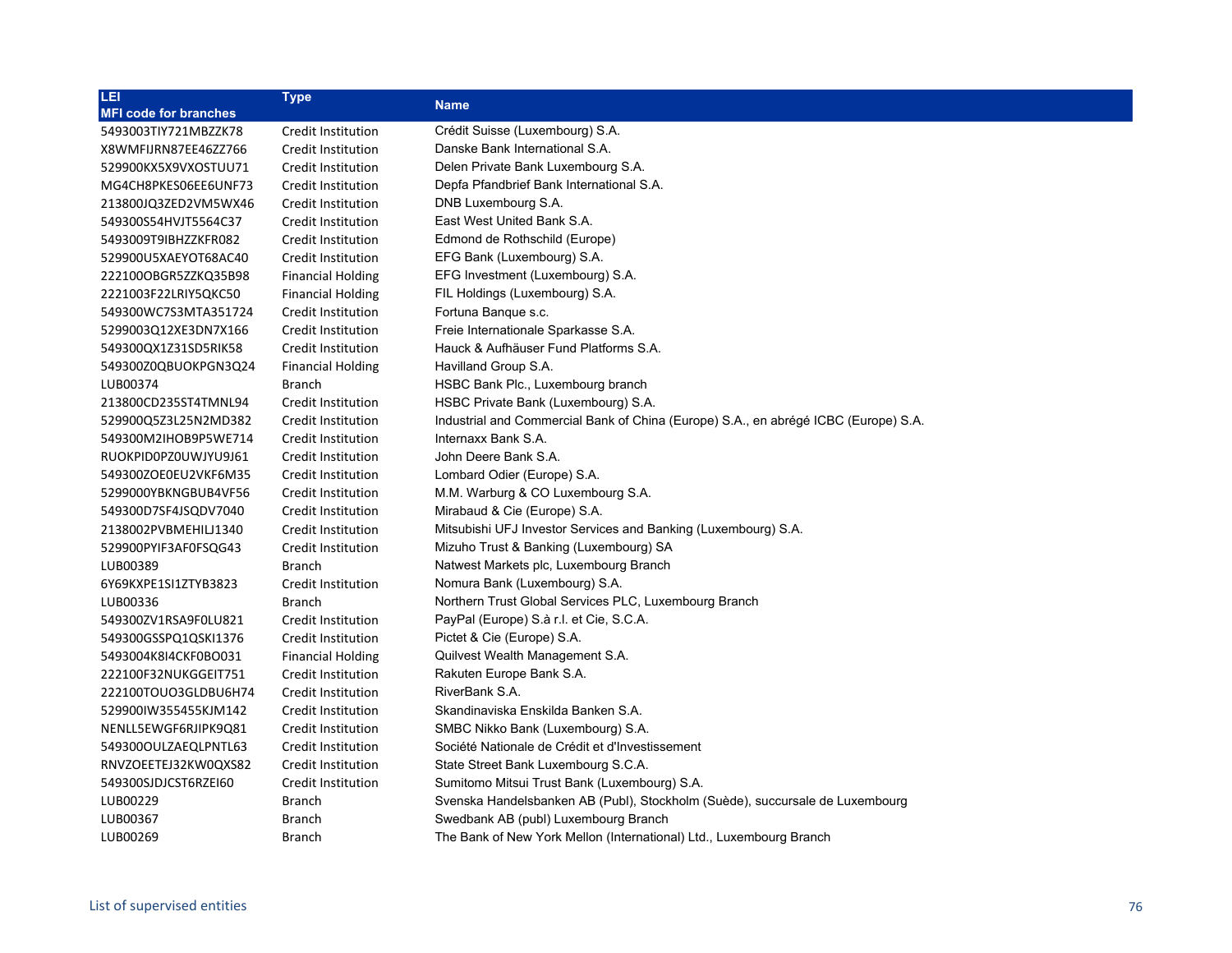| LEI <sup></sup>              | <b>Type</b>               | <b>Name</b>                                         |
|------------------------------|---------------------------|-----------------------------------------------------|
| <b>MFI code for branches</b> |                           |                                                     |
| 5493003RJ3TPV33W0108         | Credit Institution        | Union Bancaire Privée (Europe) S.A.                 |
| 549300FKMQ4CQTPLCI28         | Credit Institution        | VP Bank (Luxembourg) S.A.                           |
|                              |                           | <b>Malta</b>                                        |
|                              |                           | <b>Malta Financial Services Authority</b>           |
| 213800BJFRCI88UOLL93         | Credit Institution        | AgriBank PLC                                        |
| 213800A1O379I6DMCU10         | <b>Credit Institution</b> | <b>APS Bank Ltd</b>                                 |
| 549300TEJKOLFN65KR76         | Credit Institution        | <b>BNF BANK PLC</b>                                 |
| 213800EUDXECGWMKKR98         | Credit Institution        | Commbank Europe Ltd                                 |
| 213800181YOLRJFDJF94         | Credit Institution        | Credorax Bank Limited                               |
| 5493006Z4NTMNDDBGL49         | Credit Institution        | ECCM Bank plc                                       |
| 213800ZOI1EW481WPV90         | Credit Institution        | <b>FCM Bank Ltd</b>                                 |
| 213800SGT5S6EKUW2987         | Credit Institution        | Ferratum Bank Plc                                   |
| 529900Q2C3I7VCILLG45         | Credit Institution        | FIMBank plc                                         |
| 549300KOORG6SN9LMO68         | Credit Institution        | IIG Bank (Malta) Ltd                                |
| 2138003IGGAUDLPNC244         | Credit Institution        | Izola Bank plc                                      |
| 529900UIRB65OY6U4B21         | Credit Institution        | Lombard Bank Malta plc                              |
| 5299000F1CGJQ8NAXQ58         | Credit Institution        | <b>MFC Merchant Bank Ltd</b>                        |
| 213800DH6UHCSVBP7F78         | Credit Institution        | Novum Bank Ltd                                      |
| 549300JRZ6UXSE4Z5J19         | Credit Institution        | Pilatus Bank Ltd.                                   |
| 21380058TBT7QOXGOC76         | Credit Institution        | Satabank p.l.c.                                     |
| 21380033CFFM2V1ZCK65         | <b>Financial Holding</b>  | Sparkasse (Holdings) Malta Ltd.                     |
| 21380099RT73NFBYS559         | Credit Institution        | Sparkasse Bank Malta plc                            |
| 549300SCYZQKMPYPSH09         | <b>Credit Institution</b> | Yapi Kredi Bank Malta Ltd                           |
|                              |                           | <b>The Netherlands</b>                              |
|                              |                           | De Nederlandsche Bank                               |
| 724500AH42V5X8BCPE49         | Credit Institution        | Achmea Bank N.V.                                    |
| 724500973ODKK3IFQ447         | Credit Institution        | Adyen N.V.                                          |
| 549300772D1G8JPIUR96         | Credit Institution        | Aegon Bank N.V.                                     |
| 724500EBILN0OBB7H893         | Credit Institution        | Amsterdam Trade Bank N.V.                           |
| 724500ZNT2I60RYZQI38         | Credit Institution        | Anadolubank Nederland N.V.                          |
| 7245002RKZNRSSGQE188         | <b>Credit Institution</b> | ASR Bank N.V.                                       |
| <b>NL320</b>                 | <b>Branch</b>             | Bank of America Merrill Lynch International Limited |
| <b>NL431</b>                 | <b>Branch</b>             | Bank of Scotland Plc                                |
| 72450097ZHDI6WRF4669         | <b>Credit Institution</b> | Bank Ten Cate & Cie, N.V.                           |
| <b>NL501</b>                 | <b>Branch</b>             | <b>Barclays Bank Plc</b>                            |
| 7245006VSPI8FWN4DW03         | <b>Credit Institution</b> | BinckBank N.V.                                      |
| 724500M1ZIQZJC3F2D30         | Credit Institution        | Brand New Day Bank N.V.                             |
| 724500XZ93IG66UJXZ88         | <b>Financial Holding</b>  | Brand New Day Houdstermaatschappij N.V.             |
| 7245002ZUXNOEJ0QPZ44         | Credit Institution        | bung B.V.                                           |
| 724500M4G9AVEMHMV291         | <b>Financial Holding</b>  | bung Holding B.V.                                   |
|                              |                           |                                                     |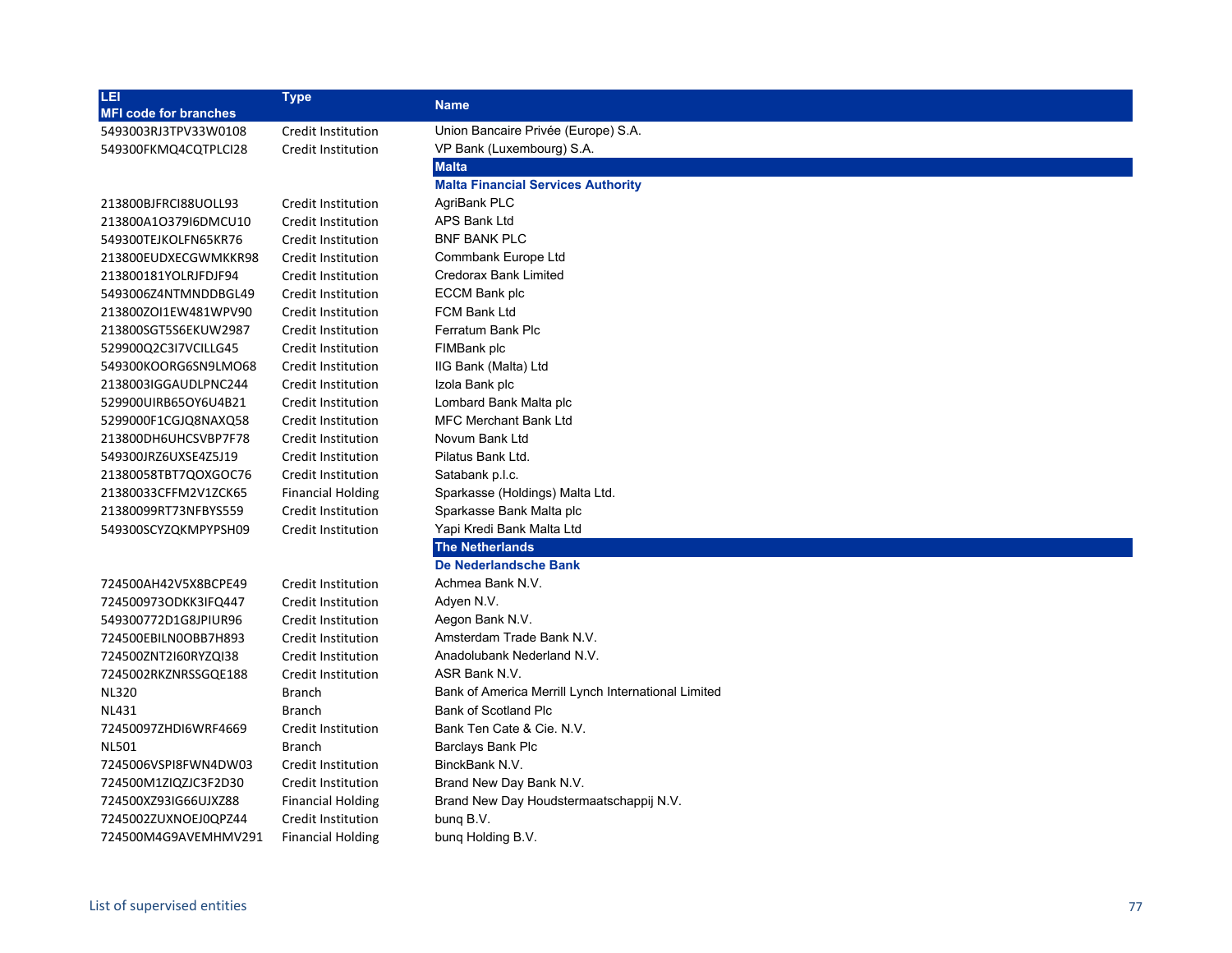| LEI                          | <b>Type</b>               | <b>Name</b>                                                          |       |
|------------------------------|---------------------------|----------------------------------------------------------------------|-------|
| <b>MFI code for branches</b> |                           |                                                                      |       |
| 549300SGF4BS54YG8M65         | Credit Institution        | Citco Bank Nederland N.V.                                            |       |
| P2HWO703XN8TPXCGU747         | Credit Institution        | Credit Europe Bank N.V.                                              |       |
| 724500XMW8FY9YNPRJ73         | <b>Financial Holding</b>  | Credit Europe Group N.V.                                             |       |
| <b>NL726</b>                 | <b>Branch</b>             | Credit Suisse International                                          |       |
| 549300MI5UQ6RJI14N25         | Credit Institution        | Demir-Halk Bank (Nederland) N.V.                                     |       |
| <b>NL570</b>                 | <b>Branch</b>             | FCE Bank plc                                                         |       |
| <b>NL318</b>                 | <b>Branch</b>             | Habibsons Bank Limited                                               |       |
| 724500SF1CI8OD5AHI07         | <b>Financial Holding</b>  | HCBG Holding B.V.                                                    |       |
| 724500141U07ULWV9L86         | Credit Institution        | Hof Hoorneman Bankiers N.V.                                          |       |
| NL2698220                    | <b>Branch</b>             | Hoist Finance AB                                                     |       |
| <b>NL534</b>                 | <b>Branch</b>             | <b>HSBC Bank Plc</b>                                                 | $(*)$ |
| <b>NL421</b>                 | <b>Branch</b>             | J.P. Morgan Europe Limited                                           |       |
| A7746KUYPUHT22STMI41         | Credit Institution        | KAS BANK N.V.                                                        |       |
| 724500C60L930FVHS484         | Credit Institution        | LeasePlan Corporation N.V.                                           |       |
| <b>NL500</b>                 | <b>Branch</b>             | Lloyds Bank plc                                                      |       |
| 72450088V7QLGDPY6W41         | <b>Financial Holding</b>  | LP Group B.V.                                                        |       |
| 724500ZSA7ZOZHUXBS53         | Credit Institution        | Mizuho Bank Europe NV                                                |       |
| 724500Q03K04L0479N30         | Credit Institution        | MUFG Bank (Europe) N.V.                                              |       |
| NL146                        | <b>Branch</b>             | National Westminster Bank plc                                        |       |
| 724500BICUQ0LF1AH770         | Credit Institution        | Nationale-Nederlanden Bank N.V.                                      |       |
| XTC5E2QFTEF0435JWL77         | Credit Institution        | Nederlandse Financierings-Maatschappij voor Ontwikkelingslanden N.V. |       |
| B64D6Y3LBJS4ANNPCU93         | Credit Institution        | NIBC Bank N.V.                                                       |       |
| 7245006WQ4T1GV2W4C98         | <b>Financial Holding</b>  | NIBC Holding N.V.                                                    |       |
| <b>NL357</b>                 | <b>Branch</b>             | Northern Trust Global Services Limited                               |       |
| 724500QB1T5WERC0UZ19         | <b>Financial Holding</b>  | Oosthaven B.V.                                                       |       |
| 724500JIWG886A9RRT57         | <b>Financial Holding</b>  | RBS Holdings N.V.                                                    |       |
| 724500CJPMMIRL3ED230         | <b>Financial Holding</b>  | RFS Holdings B.V.                                                    |       |
| <b>NL556</b>                 | <b>Branch</b>             | Saxo Bank A/S                                                        |       |
| <b>NL456</b>                 | <b>Branch</b>             | Sumitomo Mitsui Banking Corporation Europe Limited                   |       |
| <b>NL336</b>                 | <b>Branch</b>             | Svenska Handelsbanken AB (publ)                                      |       |
| IDDOOAK3G8HWKHD18968         | Credit Institution        | TD Bank N.V.                                                         |       |
| X3CZP3CK64YBHON1LE12         | Credit Institution        | The Royal Bank of Scotland N.V.                                      |       |
| 724500PMK2A2M1SQQ228         | Credit Institution        | Triodos Bank N.V.                                                    |       |
| <b>NL789</b>                 | <b>Branch</b>             | <b>UBS LIMITED</b>                                                   |       |
| 724500ZM85SCL0RS8L71         | <b>Financial Holding</b>  | Van Lanschot Kempen N.V.                                             |       |
| 724500D8WOYCL1BUCB80         | Credit Institution        | Van Lanschot N.V.                                                    |       |
| 5493009SXBGGW7I37Y31         | Credit Institution        | Yapi Kredi Bank Nederland N.V.                                       |       |
|                              |                           | <b>Austria</b>                                                       |       |
|                              |                           | <b>Finanzmarktaufsicht</b>                                           |       |
| 529900UKZBMDBDZIXD62         | <b>Credit Institution</b> | Addiko Bank AG                                                       |       |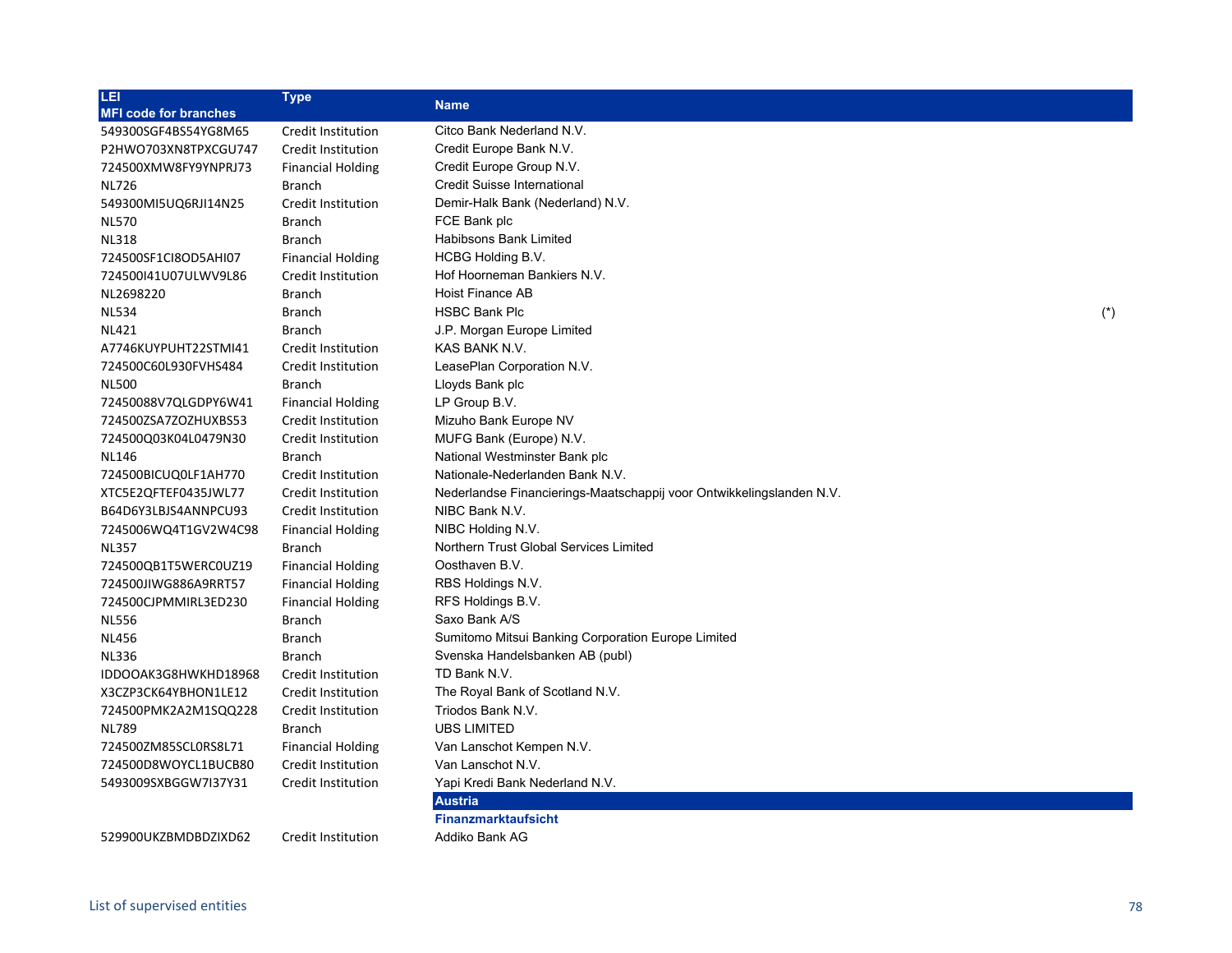| LEI.                         | <b>Type</b>              | <b>Name</b>                                                 |
|------------------------------|--------------------------|-------------------------------------------------------------|
| <b>MFI code for branches</b> |                          |                                                             |
| 222100LC9TDJEKDXOQ07         | <b>Financial Holding</b> | AI LAKE (LUXEMBOURG) S.A R.L.                               |
| 529900QYLR38VMBPVQ02         | Credit Institution       | Allianz Investmentbank Aktiengesellschaft                   |
| 529900G8QD457M2SW556         | Credit Institution       | Alpenbank Aktiengesellschaft                                |
| 529900DADVVDC7X65L89         | Credit Institution       | Austrian Anadi Bank AG                                      |
| 529900PBZ8SJWIJ40119         | Credit Institution       | Autobank Aktiengesellschaft                                 |
| 529900L9QDQUNP8P8T11         | <b>Financial Holding</b> | B.V. Belegging-Maatschappij "Far East"                      |
| 529900WSSQ6JIRC66D02         | Credit Institution       | Banco do Brasil Aktiengesellschaft                          |
| 5299003ATVTQVPTW4735         | Credit Institution       | Bank für Tirol und Vorarlberg Aktiengesellschaft            |
| 549300KFLI6V2PUY8522         | Credit Institution       | Bank Gutmann Aktiengesellschaft                             |
| AT0000189940164              | Branch                   | Bank of China (Hungary) Close Ltd. Vienna Branch            |
| 529900VJCGLCR4SHRC78         | Credit Institution       | Bank Winter & Co. AG                                        |
| 529900CCYCFJRG4F2935         | Credit Institution       | Bankhaus Carl Spängler & Co. Aktiengesellschaft             |
| 52990022SP6JDAZ2DP74         | Credit Institution       | Bankhaus Denzel Aktiengesellschaft                          |
| 52990010T57RAF234Z30         | Credit Institution       | Bankhaus Schelhammer & Schattera Aktiengesellschaft         |
| 529900G2JDE29PD6N957         | <b>Financial Holding</b> | Bankholding Winter & Co. AG                                 |
| 529900V2939FDC9YKQ07         | Credit Institution       | Bausparkasse Wüstenrot Aktiengesellschaft                   |
| 529900B9P29R8W03IX88         | Credit Institution       | <b>BKS Bank AG</b>                                          |
| 529900SHKXCII9J8CF28         | Credit Institution       | <b>BMW Austria Bank GmbH</b>                                |
| 529900RCLERIIXF4QM23         | Credit Institution       | Brüll Kallmus Bank AG                                       |
| 529900EWNMBL4OHZ5078         | Credit Institution       | Capital Bank - Grawe Gruppe AG                              |
| 529900RML1TKNTGDNX20         | Credit Institution       | Commerzialbank Mattersburg im Burgenland Aktiengesellschaft |
| 529900ZVK4VTIS0TOT43         | Credit Institution       | DenizBank AG                                                |
| 529900QC8RSY99BN3H06         | Credit Institution       | DolomitenBank Osttirol-Westkärnten eG                       |
| 529900DFKJL0RKV4KY19         | <b>Financial Holding</b> | Euram Holding AG                                            |
| 529900DCLXJSTQZ14I97         | Credit Institution       | European American Investment Bank Aktiengesellschaft        |
| AT0000025129634              | <b>Branch</b>            | FCE BANK PLC, Zweigniederlassung Österreich                 |
| 529900MTQXTM5IIGOI81         | Credit Institution       | Generali Bank AG                                            |
|                              | <b>Financial Holding</b> | Gesona Beteiligungsverwaltungs GmbH                         |
| 5493007BWYDPQZLZ0Y27         | Credit Institution       | HYPO NOE Landesbank für Niederösterreich und Wien AG        |
| 0W5QHUNYV4W7GJO62R27         | Credit Institution       | <b>HYPO TIROL BANK AG</b>                                   |
| NS54DT27LJMDYN1YFP35         | Credit Institution       | Hypo Vorarlberg Bank AG                                     |
| 529900AUL2XTLS3EM992         | Credit Institution       | HYPO-BANK BURGENLAND Aktiengesellschaft                     |
|                              | Credit Institution       | ICBC Bank GmbH in Gründung                                  |
| 549300IEVCBWVV97WC81         | Credit Institution       | Kommunalkredit Austria AG                                   |
| 529900E1YS9GCHZQ3D68         | Credit Institution       | Landes-Hypothekenbank Steiermark Aktiengesellschaft         |
| AT0000160200224              | <b>Branch</b>            | LGT Bank AG, Zweigniederlassung Österreich                  |
| 529900MZNQDC3A3WSZ72         | Credit Institution       | Liechtensteinische Landesbank (Österreich) AG               |
| AT0000094177100              | <b>Branch</b>            | Macquarie Bank International Limited, Vienna Branch         |
| 549300MD0MH7D38WOH93         | Credit Institution       | Marchfelder Bank eG                                         |
| 529900HB1QYCTDSDTQ54         | Credit Institution       | Meinl Bank Aktiengesellschaft                               |
|                              |                          |                                                             |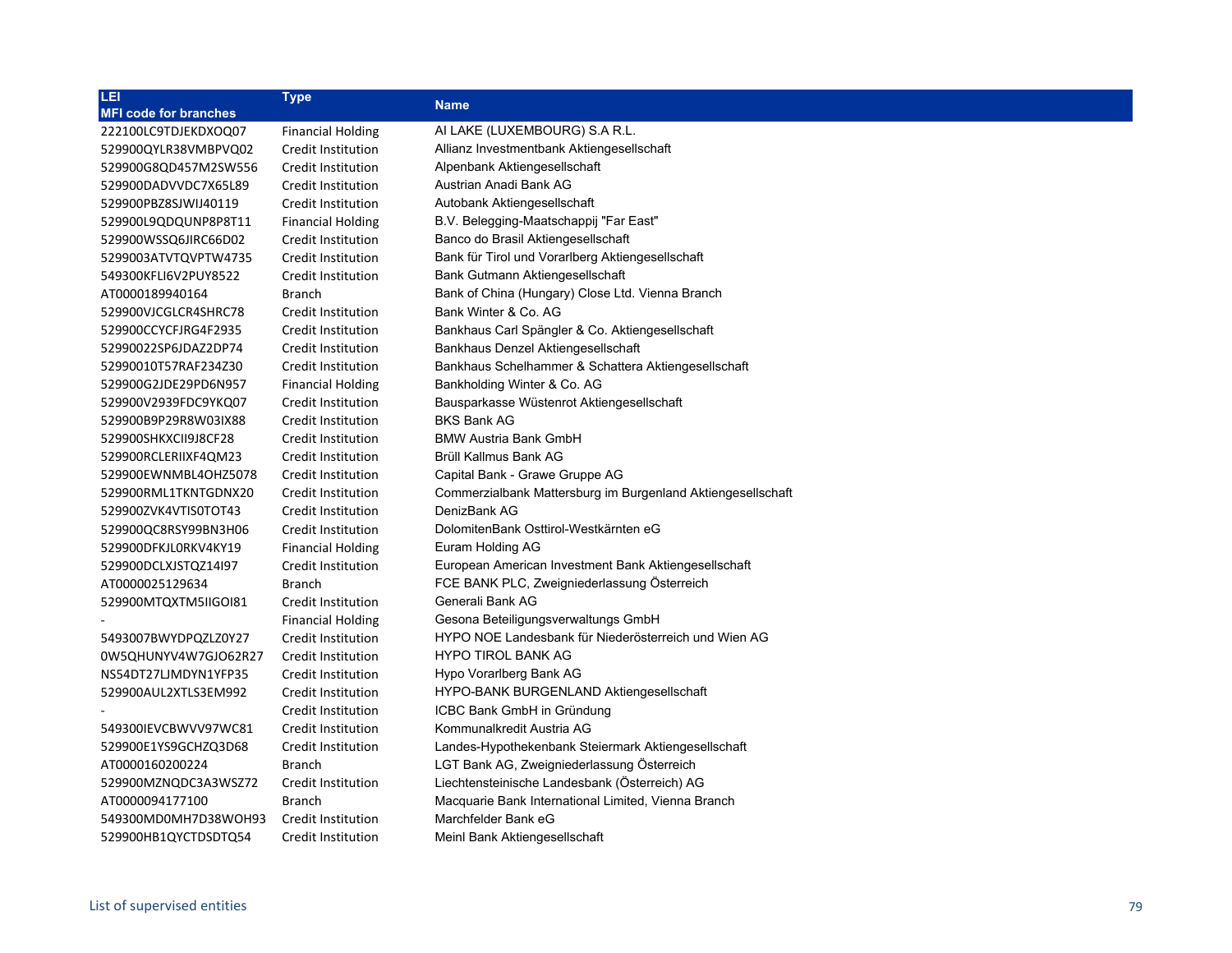| <b>Type</b>               | <b>Name</b>                                                                                                                                                                                                                    |
|---------------------------|--------------------------------------------------------------------------------------------------------------------------------------------------------------------------------------------------------------------------------|
|                           |                                                                                                                                                                                                                                |
| Credit Institution        | Mercedes-Benz Bank GmbH                                                                                                                                                                                                        |
| Credit Institution        | Oberbank AG                                                                                                                                                                                                                    |
| Credit Institution        | Oberösterreichische Landesbank Aktiengesellschaft                                                                                                                                                                              |
| Credit Institution        | Partner Bank Aktiengesellschaft                                                                                                                                                                                                |
| Credit Institution        | Paybox Bank AG                                                                                                                                                                                                                 |
| <b>Financial Holding</b>  | Personalkredit- und Kommerzialkreditvermittlungs- und Anteilsverwaltungsgenossenschaft Schattendorf-Zemendorf-<br>Stöttera-Krensdorf-Hirm-Loipersbach-Draßburg-Baumgarten registrierte Genossenschaft mit beschränkter Haftung |
| Credit Institution        | Porsche Bank Aktiengesellschaft                                                                                                                                                                                                |
| Credit Institution        | Posojilnica Bank eGen                                                                                                                                                                                                          |
| Credit Institution        | Raiffeisen Bank Lurnfeld-Reißeck registrierte Genossenschaft mit beschränkter Haftung                                                                                                                                          |
| Credit Institution        | Raiffeisen Bank Villach registrierte Genossenschaft mit beschränkter Haftung                                                                                                                                                   |
| <b>Credit Institution</b> | Raiffeisen Bezirksbank Kufstein eGen                                                                                                                                                                                           |
| Credit Institution        | Raiffeisen Regionalbank Achensee eGen                                                                                                                                                                                          |
| Credit Institution        | Raiffeisen Regionalbank Hall in Tirol eGen                                                                                                                                                                                     |
| Credit Institution        | Raiffeisen Regionalbank Mödling eGen                                                                                                                                                                                           |
| Credit Institution        | Raiffeisen Regionalbank Schwaz eGen                                                                                                                                                                                            |
| Credit Institution        | Raiffeisen Rust-Mörbisch eGen                                                                                                                                                                                                  |
| Credit Institution        | Raiffeisenbank Absam eGen                                                                                                                                                                                                      |
| <b>Credit Institution</b> | Raiffeisenbank Abtenau-Rußbach registrierte Genossenschaft mit beschränkter Haftung                                                                                                                                            |
| <b>Credit Institution</b> | Raiffeisenbank Admont eGen                                                                                                                                                                                                     |
| Credit Institution        | Raiffeisenbank Aichfeld eGen                                                                                                                                                                                                   |
| Credit Institution        | Raiffeisenbank Alberschwende registrierte Genossenschaft mit beschränkter Haftung                                                                                                                                              |
| Credit Institution        | Raiffeisenbank Alpbachtal eGen                                                                                                                                                                                                 |
| Credit Institution        | Raiffeisenbank Altenmarkt-Flachau-Eben registrierte Genossenschaft mit beschränkter Haftung                                                                                                                                    |
| Credit Institution        | Raiffeisenbank Althofen - Guttaring, registrierte Genossenschaft mit beschränkter Haftung                                                                                                                                      |
| Credit Institution        | Raiffeisenbank am Bodensee registrierte Genossenschaft mit beschränkter Haftung                                                                                                                                                |
| Credit Institution        | Raiffeisenbank am Hofsteig registrierte Genossenschaft mit beschränkter Haftung                                                                                                                                                |
| Credit Institution        | Raiffeisenbank amKumma eGen                                                                                                                                                                                                    |
| Credit Institution        | Raiffeisenbank Anif-Niederalm eGen                                                                                                                                                                                             |
| Credit Institution        | Raiffeisenbank Annaberg-Lungötz registrierte Genossenschaft mit beschränkter Haftung                                                                                                                                           |
| Credit Institution        | Raiffeisenbank Anthering - Elixhausen eGen                                                                                                                                                                                     |
| Credit Institution        | Raiffeisenbank Arnoldstein-Fürnitz eG                                                                                                                                                                                          |
| Credit Institution        | Raiffeisenbank Arzl im Pitztal und Imsterberg registrierte Genossenschaft mit beschränkter Haftung                                                                                                                             |
| Credit Institution        | Raiffeisenbank Aspach-Wildenau eGen                                                                                                                                                                                            |
| Credit Institution        | Raiffeisenbank Attergau eGen                                                                                                                                                                                                   |
| Credit Institution        | Raiffeisenbank Attersee-Nord eGen                                                                                                                                                                                              |
| Credit Institution        | Raiffeisenbank Attersee-Süd eGen                                                                                                                                                                                               |
| Credit Institution        | Raiffeisenbank Au registrierte Genossenschaft mit beschränkter Haftung                                                                                                                                                         |
| Credit Institution        | Raiffeisenbank Auersthal-Bockfließ-Groß Schweinbarth eGen                                                                                                                                                                      |
| <b>Credit Institution</b> | Raiffeisenbank Bad Radkersburg-Klöch eGen                                                                                                                                                                                      |
|                           |                                                                                                                                                                                                                                |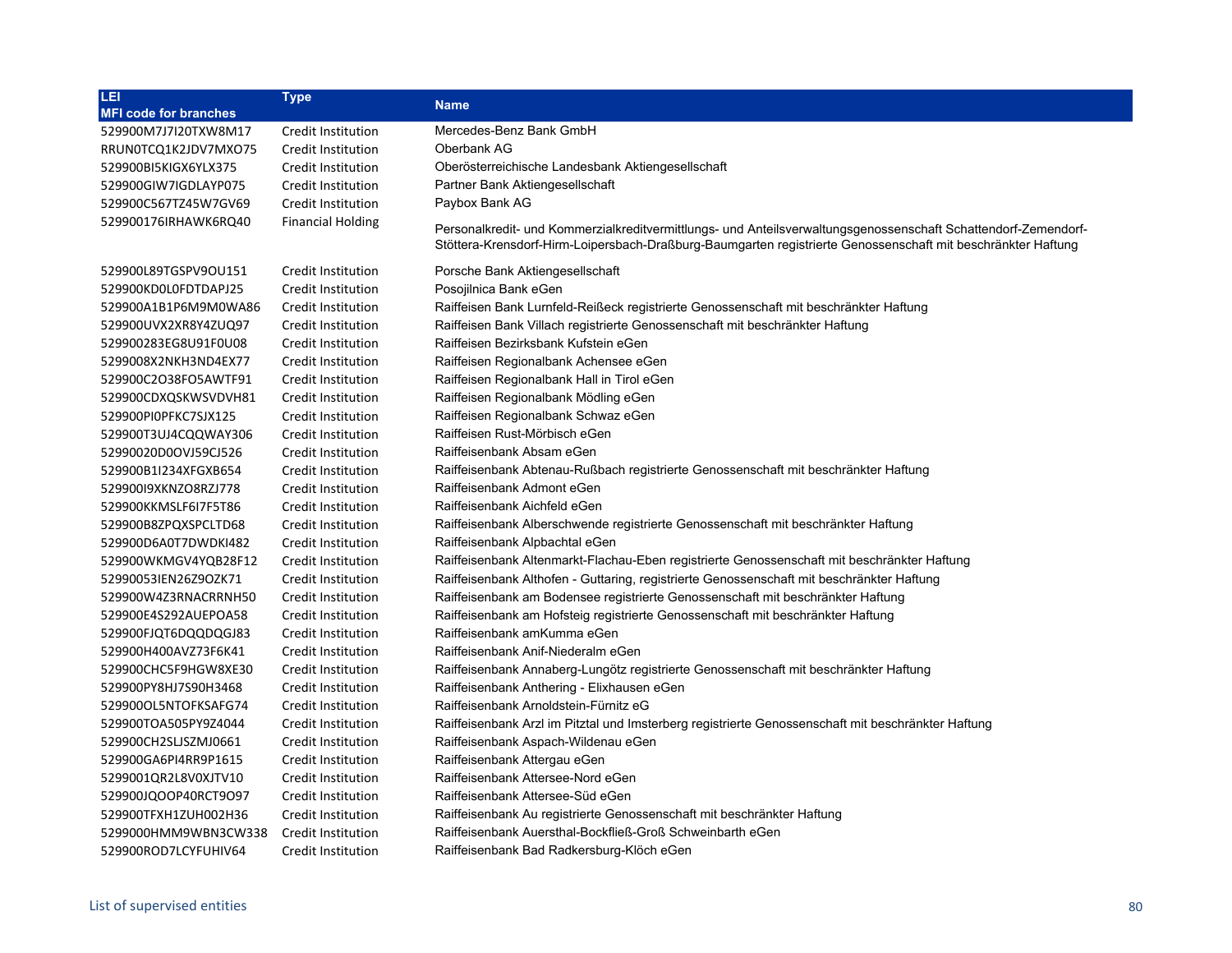| LEI                          | <b>Type</b>               |                                                                                                                 |
|------------------------------|---------------------------|-----------------------------------------------------------------------------------------------------------------|
| <b>MFI code for branches</b> |                           | <b>Name</b>                                                                                                     |
| 5299002REF04CRKTKV48         | Credit Institution        | Raiffeisenbank Bad Wimsbach-Neydharting eGen                                                                    |
| 529900MNM98BGVT1CS30         | Credit Institution        | Raiffeisenbank Bergheim eGen                                                                                    |
| 529900NHO96ZQAF3SO16         | Credit Institution        | Raiffeisenbank Bernhardsthal - Großkrut - Altlichtenwarth eGen                                                  |
| 529900OCERC8S9IGQJ90         | Credit Institution        | Raiffeisenbank Bezau-Mellau-Bizau registrierte Genossenschaft mit beschränkter Haftung                          |
| 529900XOE46U4ME3RN49         | Credit Institution        | Raiffeisenbank Bischofshofen eGen                                                                               |
| 5299008EQ9F7Q5UPA148         | Credit Institution        | Raiffeisenbank Bleiburg registrierte Genossenschaft mit beschränkter Haftung                                    |
| 529900YZ7SCJRD675M60         | Credit Institution        | Raiffeisenbank Bludenz-Montafon eGen                                                                            |
| 529900Y8X8EQFYEUCP42         | Credit Institution        | Raiffeisenbank Breitenau eGen                                                                                   |
| 5299009T4E9DGUM3SB85         | Credit Institution        | Raiffeisenbank Brixen im Thale eGen                                                                             |
| 529900YCZ4T4BKB8PI34         | <b>Credit Institution</b> | Raiffeisenbank Bruck-Carnuntum eGen                                                                             |
| 529900LKC78RCPF4OP49         | Credit Institution        | Raiffeisenbank Bruck-Fusch-Kaprun eGen                                                                          |
| 529900TTPLPGO1Z7JP55         | Credit Institution        | Raiffeisenbank Brückl-Eberstein-Klein St. Paul-Waisenberg, registrierte Genossenschaft mit beschränkter Haftung |
| 52990083TPHR06DWOB22         | Credit Institution        | Raiffeisenbank Buch, Gallzein und Strass registrierte Genossenschaft mit beschränkter Haftung                   |
| 529900XOM4KQITYFR960         | Credit Institution        | Raiffeisenbank Defereggental eGen                                                                               |
| 529900S6MFG60PNF4258         | Credit Institution        | Raiffeisenbank Donau-Ameisberg eGen                                                                             |
| 529900BKH5J6E9QK3O80         | Credit Institution        | Raiffeisenbank Draßmarkt-Kobersdorf-St. Martin eGen                                                             |
| 52990015VIERNMU0B764         | Credit Institution        | Raiffeisenbank Drautal registrierte Genossenschaft mit beschränkter Haftung                                     |
| 529900R8A17HZU8IB793         | Credit Institution        | Raiffeisenbank Dreiländereck Bgld-Nord eGen                                                                     |
| 529900SB2SZS3VO8TA36         | Credit Institution        | Raiffeisenbank Eberndorf registrierte Genossenschaft mit beschränkter Haftung                                   |
| 529900AUJCEJQ71UCR09         | Credit Institution        | Raiffeisenbank Eberschwang eGen                                                                                 |
| 529900PE90YKMGGZMM05         | Credit Institution        | Raiffeisenbank Edt-Lambach eGen                                                                                 |
| 529900AIK6F1A360D784         | Credit Institution        | Raiffeisenbank Eggenburg eGen                                                                                   |
| 5299001M22M20MLUQL39         | Credit Institution        | Raiffeisenbank Ehrwald-Lermoos-Biberwier eGen                                                                   |
| 529900VD28IW1IHAKM38         | Credit Institution        | Raiffeisenbank Ennstal eGen                                                                                     |
| 529900XW5AQOC6GBAK72         | Credit Institution        | Raiffeisenbank Erl eGen                                                                                         |
| 529900N9C4Q1U8GYMT96         | Credit Institution        | Raiffeisenbank Eugendorf-Plainfeld eGen                                                                         |
| 529900SBTI63M33ETL90         | Credit Institution        | Raiffeisenbank Faistenau-Hintersee eGen                                                                         |
| 529900QPSJDW4Z12VO64         | Credit Institution        | Raiffeisenbank Feldkirch, registrierte Genossenschaft mit beschränkter Haftung                                  |
| 529900K1JBMMT2QTSF23         | Credit Institution        | Raiffeisenbank Feldkirchen-Goldwörth eGen                                                                       |
| 529900OCJX8DSGHZFS69         | Credit Institution        | Raiffeisenbank Finkenstein - Faaker See, registrierte Genossenschaft mit beschränkter Haftung                   |
| 52990025MUV1CHF0Y448         | Credit Institution        | Raiffeisenbank Frauenkirchen-Podersdorf eGen                                                                    |
| 52990001X55ZFHKXU724         | Credit Institution        | Raiffeisenbank Friesach-Metnitztal, registrierte Genossenschaft mit beschränkter Haftung                        |
| 529900TC54XMGL8CLP21         | Credit Institution        | Raiffeisenbank Fulpmes-Telfes im Stubai eGen                                                                    |
| 529900KM8P1Q4L0HCX48         | Credit Institution        | Raiffeisenbank Fürstenfeld eGen                                                                                 |
| 5299006WFYWBOMDCHA64         | Credit Institution        | Raiffeisenbank Gamlitz eGen                                                                                     |
| 52990034MAUYMF1FE979         | <b>Credit Institution</b> | Raiffeisenbank Gampern eGen                                                                                     |
| 529900CYGULV4U54UT27         | Credit Institution        | Raiffeisenbank Gastein eGen                                                                                     |
| 52990015I96TLGKUIX18         | Credit Institution        | Raiffeisenbank Geretsberg eGen                                                                                  |
| 529900HUNXOFZ7HGUU35         | Credit Institution        | Raiffeisenbank Gleinstätten-Leutschach eGen                                                                     |
| 529900QOLXPM7KG1E873         | Credit Institution        | RaiffeisenBank Going eGen                                                                                       |
|                              |                           |                                                                                                                 |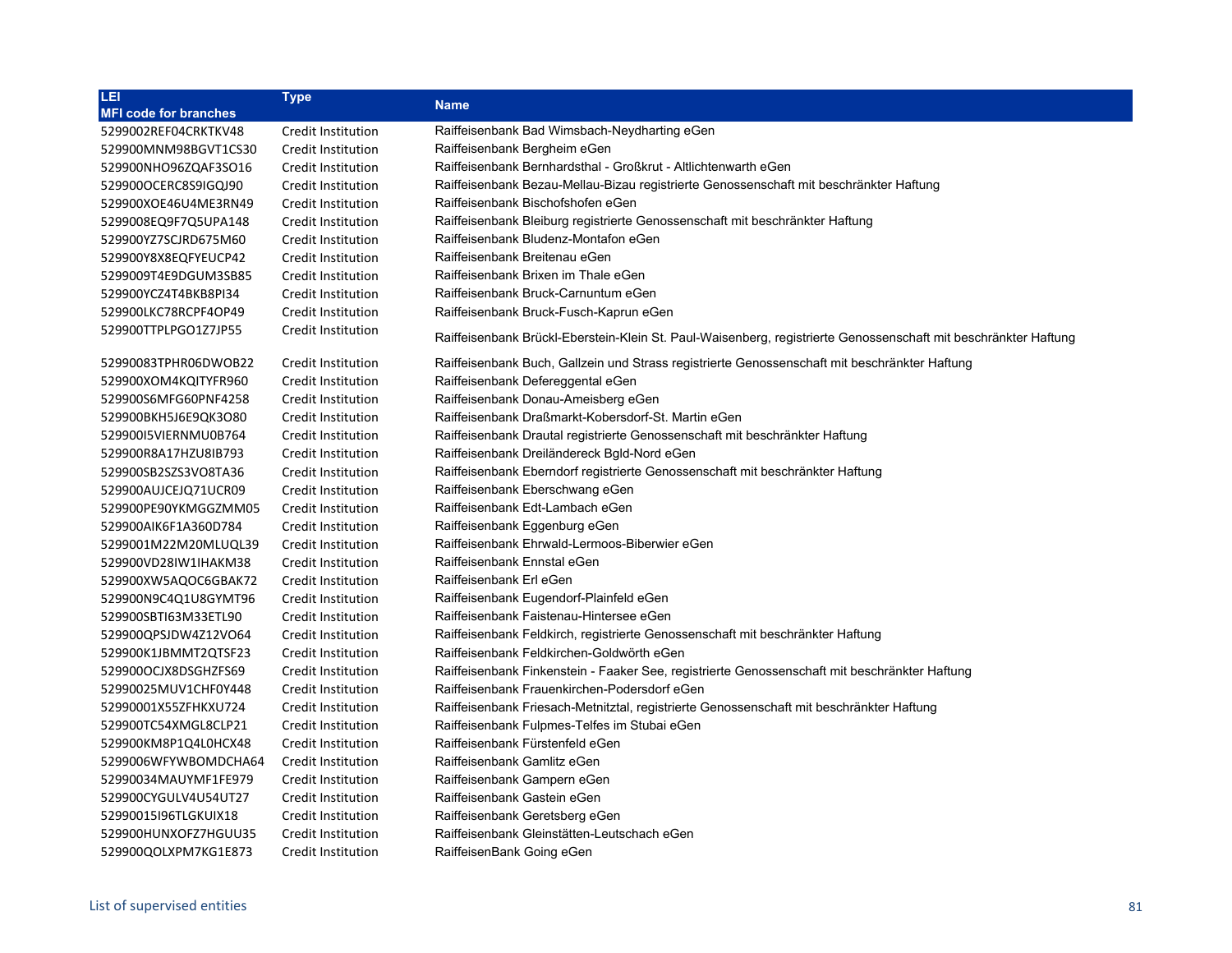| LEI                          | <b>Type</b>               | <b>Name</b>                                                                                                 |
|------------------------------|---------------------------|-------------------------------------------------------------------------------------------------------------|
| <b>MFI code for branches</b> |                           |                                                                                                             |
| 529900KN7BJCPCXNHH34         | Credit Institution        | Raiffeisenbank Golling-Scheffau-Kellau registrierte Genossenschaft mit beschränkter Haftung                 |
| 529900LYICCHVV23LU18         | <b>Credit Institution</b> | Raiffeisenbank Grafenstein-Magdalensberg und Umgebung, registrierte Genossenschaft mit beschränkter Haftung |
| 529900EKSYVO11PXHY85         | Credit Institution        | Raiffeisenbank Gramastetten-Herzogsdorf eGen                                                                |
| 529900R2QL3C2AINYG94         | Credit Institution        | Raiffeisenbank Gratkorn eGen                                                                                |
| 52990078EB5QZ5NZ1V41         | Credit Institution        | Raiffeisenbank Gratwein eGen                                                                                |
| 529900CUU4JC0MBXOU43         | Credit Institution        | Raiffeisenbank Graz-Andritz eGen                                                                            |
| 5299001ESRD0E49KZ113         | Credit Institution        | Raiffeisenbank Graz-Mariatrost eGen                                                                         |
| 529900EE7UGTSIXNVP60         | Credit Institution        | Raiffeisenbank Graz-St. Peter eGen                                                                          |
| 52990002L2FUVOJEWS11         | Credit Institution        | Raiffeisenbank Graz-Straßgang eGen                                                                          |
| 52990071PNK8TE25EM38         | Credit Institution        | Raiffeisenbank Grein eGen                                                                                   |
| 529900TN0TW2D7KQBH06         | Credit Institution        | Raiffeisenbank Grödig eGen                                                                                  |
| 529900YQLHW3085F3J71         | Credit Institution        | Raiffeisenbank Gross Gerungs eGen                                                                           |
| 529900SMJ68N3QLC6Z91         | Credit Institution        | Raiffeisenbank Groß St. Florian-Wettmannstätten eGen                                                        |
| 5299000DS6PEAJA28H06         | Credit Institution        | Raiffeisenbank Großarl-Hüttschlag eGen                                                                      |
| 529900IN46275E6A7F39         | Credit Institution        | Raiffeisenbank Großgmain eGen                                                                               |
| 529900GG2OZMSF3CWQ62         | Credit Institution        | Raiffeisenbank Großwilfersdorf eGen                                                                         |
| 529900ZBDIG1HKCZ8X35         | Credit Institution        | Raiffeisenbank Grünau - St. Konrad - Scharnstein eGen                                                       |
| 529900E0PUOWI7LOPP89         | Credit Institution        | Raiffeisenbank Gunskirchen eGen                                                                             |
| 529900DHBKCH9KRWW869         | Credit Institution        | Raiffeisenbank Gurktal, registrierte Genossenschaft mit beschränkter Haftung                                |
| 529900D1FI4DQ72ET718         | Credit Institution        | Raiffeisenbank Halbenrain-Tieschen eGen                                                                     |
| 529900EO4WC4F1KM1F38         | Credit Institution        | Raiffeisenbank Hallein eGen                                                                                 |
| 529900TRSKXWKPSSOP03         | Credit Institution        | Raiffeisenbank Handenberg - St. Georgen a. F. eGen                                                          |
| 529900G0O4D2ZDKYAM83         | Credit Institution        | Raiffeisenbank Hartberg eGen                                                                                |
| 529900BE5LJFTFGTT751         | Credit Institution        | Raiffeisenbank Hausmannstätten eGen                                                                         |
| 529900T80PQ4745YV426         | Credit Institution        | Raiffeisenbank Heideboden eGen                                                                              |
| 529900SATWR4ODD5IU36         | Credit Institution        | Raiffeisenbank Heiligenkreuz-Kirchbach -St. Georgen eGen                                                    |
| 529900BZWMK49HWPV705         | Credit Institution        | Raiffeisenbank Helfenberg - St. Stefan a.W. eGen                                                            |
| 529900M460LXFAZJI518         | Credit Institution        | Raiffeisenbank Hellmonsödt eGen                                                                             |
| 529900NX5J2BG5C24K40         | Credit Institution        | Raiffeisenbank Henndorf am Wallersee eGen                                                                   |
| 5299004NZNUWZY25O632         | Credit Institution        | Raiffeisenbank Hermagor, registrierte Genossenschaft mit beschränkter Haftung                               |
| 529900JQR93XZRLO9O41         | Credit Institution        | Raiffeisenbank Herzogenburg-Kapelln eGen                                                                    |
| 529900NECGAHTTYC4M29         | Credit Institution        | Raiffeisenbank Hinterstoder und Vorderstoder eGen                                                           |
| 529900KGROBWC23LXL85         | Credit Institution        | Raiffeisenbank Hippach und Umgebung eGen                                                                    |
| 5299007D752OSBB86237         | Credit Institution        | Raiffeisenbank Hitzendorf-Rein eGen                                                                         |
| 5299003M47B6G5F8TY96         | Credit Institution        | Raiffeisenbank Hochkönig eGen                                                                               |
| 529900SV1B9QECI9YD94         | Credit Institution        | Raiffeisenbank Hof-Koppl-Ebenau eGen                                                                        |
| 529900L0C41F3FUM7O57         | <b>Credit Institution</b> | Raiffeisenbank Hohenems registrierte Genossenschaft mit beschränkter Haftung                                |
| 529900IJ7KCTOTCIET29         | Credit Institution        | Raiffeisenbank Hollabrunn eGen                                                                              |
| 529900VO5UQH96VLTA87         | Credit Institution        | Raiffeisenbank Hopfgarten im Brixental eGen                                                                 |
| 529900RFR1N1VK33UN90         | Credit Institution        | Raiffeisenbank Horitschon und Umgebung eGen                                                                 |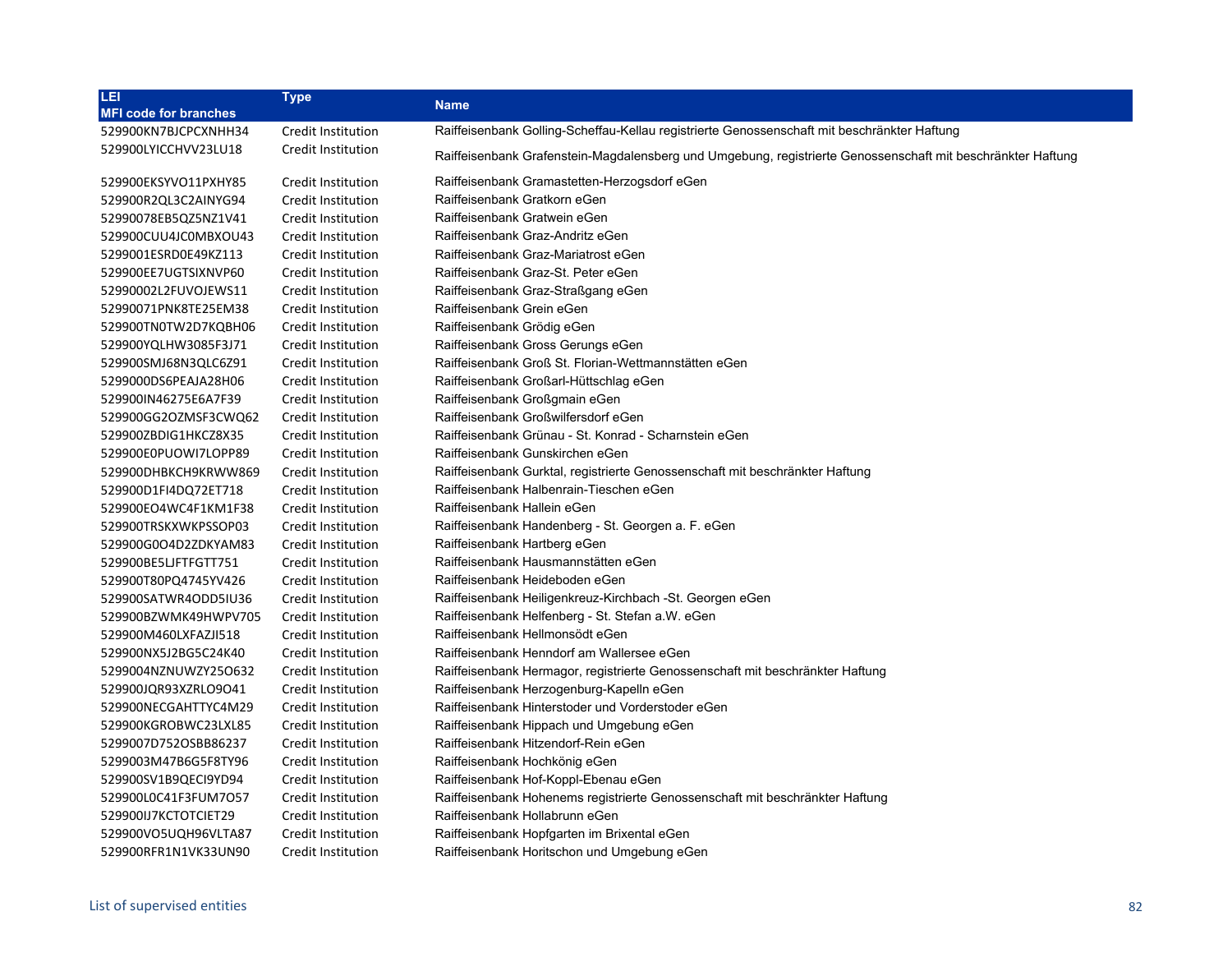| LEI                          | <b>Type</b>        | <b>Name</b>                                                                                        |
|------------------------------|--------------------|----------------------------------------------------------------------------------------------------|
| <b>MFI code for branches</b> |                    |                                                                                                    |
| 529900APFDFE1J5G3J75         | Credit Institution | Raiffeisenbank Hörsching-Thening eGen                                                              |
| 529900YXRNPC5YDM1P93         | Credit Institution | Raiffeisenbank Hüttau-St. Martin-Niedernfritz registrierte Genossenschaft mit beschränkter Haftung |
| 529900S1800LE7QKE144         | Credit Institution | Raiffeisenbank Hüttenberg - Wieting, registrierte Genossenschaft mit beschränkter Haftung          |
| 529900PPVG3BDSDC4D89         | Credit Institution | Raiffeisenbank IIz-Großsteinbach-Riegersburg eGen                                                  |
| 529900EN509OGFYEEN38         | Credit Institution | Raiffeisenbank im Mostviertel Aschbach eGen                                                        |
| 529900EWR06UH8ANH691         | Credit Institution | Raiffeisenbank Im Rheintal eGen                                                                    |
| 5299005434158TH0MT43         | Credit Institution | Raiffeisenbank im Vorderen Zillertal, Fügen, Fügenberg, Kaltenbach, Ried und Uderns eGen           |
| 529900XI27JP2V48OI16         | Credit Institution | Raiffeisenbank im Walgau eGen                                                                      |
| 5299006CGNTOG0DLV470         | Credit Institution | Raiffeisenbank im Weinviertel eGen                                                                 |
| 529900ZF1HXFXZ5JBG77         | Credit Institution | Raiffeisenbank Inneres Salzkammergut eGen                                                          |
| 5299003CGERWU3RQT216         | Credit Institution | Raiffeisenbank Innkreis Mitte eGen                                                                 |
| 529900RM535LXU1N5T09         | Credit Institution | Raiffeisenbank Kematen eGen                                                                        |
| 529900DBO0R9X5EZBF88         | Credit Institution | Raiffeisenbank Kematen-Neuhofen eGen                                                               |
| 5299003ML1CHOXS1IT57         | Credit Institution | Raiffeisenbank Kirchdorf Tirol registrierte Genossenschaft mit beschränkter Haftung                |
| 529900XG9P1JQ1NMJ395         | Credit Institution | Raiffeisenbank Kitzbühel - St. Johann eGen                                                         |
| 529900EZ238BZ9Q5DV15         | Credit Institution | Raiffeisenbank Kleinmünchen/Linz eGen                                                              |
| 529900KFTVAVXNKAM044         | Credit Institution | Raiffeisenbank Klosterneuburg eGen                                                                 |
| 5299006VZVXT7MYYUM62         | Credit Institution | Raiffeisenbank Kollerschlag eGen                                                                   |
| 529900HXKLKLWUJD0491         | Credit Institution | Raiffeisenbank Königsdorf eGen                                                                     |
| 529900CN08EYK9HTYJ53         | Credit Institution | Raiffeisenbank Korneuburg eGen                                                                     |
| 5299007DOUWDSEQN8L36         | Credit Institution | Raiffeisenbank Kössen-Schwendt eGen                                                                |
| 529900WAA7HEARUX0S78         | Credit Institution | Raiffeisenbank Köstendorf-Neumarkt-Schleedorf registrierte Genossenschaft mit beschränkter Haftung |
| 529900BHW28OSHOYIN59         | Credit Institution | Raiffeisenbank Kötschach - Mauthen, registrierte Genossenschaft mit beschränkter Haftung           |
| 529900DXV1NWTZEU7N92         | Credit Institution | Raiffeisenbank Krems eGen                                                                          |
| 529900YHY8PTX0T5N627         | Credit Institution | Raiffeisenbank Kreuzenstein eGen                                                                   |
| 529900JRPX3ZQ025KP77         | Credit Institution | Raiffeisenbank Kundl eGen                                                                          |
| 5299001U8PWEULH63086         | Credit Institution | Raiffeisenbank Laa/Thaya eGen                                                                      |
| 529900351GPS9WXA2C05         | Credit Institution | Raiffeisenbank Lamprechtshausen-Bürmoos eGen                                                       |
| 529900QF53IFFF4L0I77         | Credit Institution | Raiffeisenbank Landskron - Gegendtal, registrierte Genossenschaft mit beschränkter Haftung         |
| 5299007ST2V666DOLE22         | Credit Institution | Raiffeisenbank Längenfeld eGen                                                                     |
| 529900NGXFVA0XEAJM19         | Credit Institution | Raiffeisenbank Langenlois eGen                                                                     |
| 529900H27RK4QK330H23         | Credit Institution | Raiffeisenbank Langen-Thal registrierte Genossenschaft mit beschränkter Haftung                    |
| 529900AN73YUES6QK975         | Credit Institution | Raiffeisenbank Langkampfen eGen                                                                    |
| 52990019ZGJ8RSB7W587         | Credit Institution | Raiffeisenbank Launsdorf, registrierte Genossenschaft mit beschränkter Haftung                     |
| 529900RXFRWBLUILY550         | Credit Institution | Raiffeisenbank Lavamünd, registrierte Genossenschaft mit beschränkter Haftung                      |
| 529900HI0747ZYOLS056         | Credit Institution | Raiffeisenbank Lech/Arlberg, registrierte Genossenschaft mit beschränkter Haftung                  |
| 529900KQEEA0KB7OSO76         | Credit Institution | Raiffeisenbank Leiblachtal registrierte Genossenschaft mit beschränkter Haftung                    |
| 529900JVEDZDVL51Z085         | Credit Institution | Raiffeisenbank Leibnitz eGen                                                                       |
| 529900GC5ZDA0LHHIK36         | Credit Institution | Raiffeisenbank Leoben-Bruck eGen                                                                   |
| 529900GL8ONYYMWKHH42         | Credit Institution | Raiffeisenbank Leogang eGen                                                                        |
|                              |                    |                                                                                                    |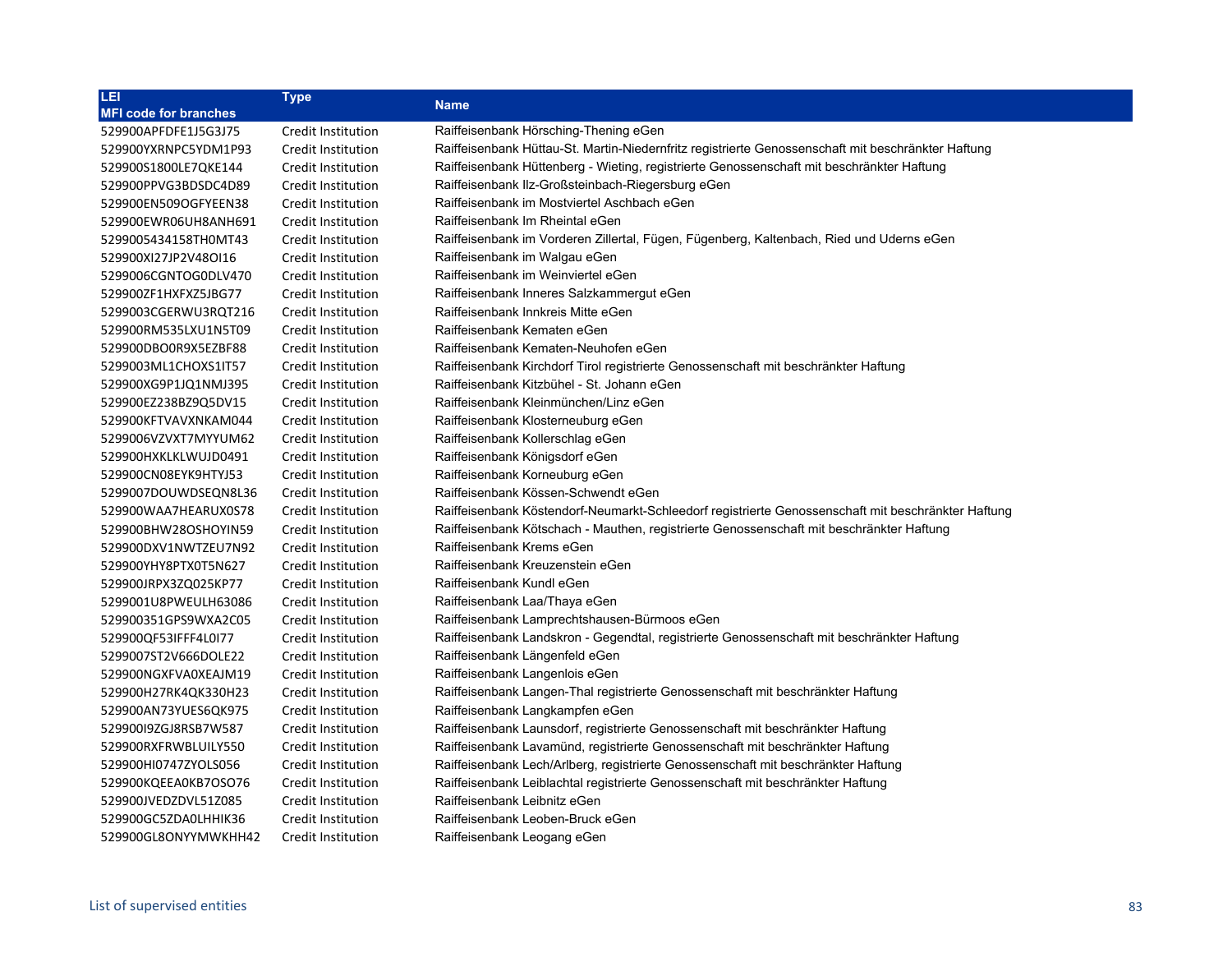| <b>Type</b>               |                                                                                                                                  |
|---------------------------|----------------------------------------------------------------------------------------------------------------------------------|
|                           | <b>Name</b>                                                                                                                      |
| Credit Institution        | Raiffeisenbank Leonding eGen                                                                                                     |
| Credit Institution        | Raiffeisenbank Lieboch-Stainz eGen                                                                                               |
| Credit Institution        | Raiffeisenbank Liesertal, registrierte Genossenschaft mit beschränkter Haftung                                                   |
| Credit Institution        | Raiffeisenbank Liesingtal eGen                                                                                                   |
| Credit Institution        | Raiffeisenbank Liezen-Rottenmann-Trieben eGen                                                                                    |
| Credit Institution        | Raiffeisenbank Lipizzanerheimat eGen                                                                                             |
| Credit Institution        | Raiffeisenbank Lochen am See eGen                                                                                                |
| Credit Institution        | Raiffeisenbank Lohnsburg eGen                                                                                                    |
| Credit Institution        | Raiffeisenbank Lutzmannsburg - Frankenau eGen                                                                                    |
| Credit Institution        | Raiffeisenbank Maishofen eGen                                                                                                    |
| Credit Institution        | Raiffeisenbank Maltatal, registrierte Genossenschaft mit beschränkter Haftung                                                    |
| Credit Institution        | Raiffeisenbank Maria Saal registrierte Genossenschaft mit beschränkter Haftung                                                   |
| Credit Institution        | Raiffeisenbank Maria Schmolln-St. Johann eGen                                                                                    |
| <b>Credit Institution</b> | Raiffeisenbank Mariapfarr eGen                                                                                                   |
| Credit Institution        | Raiffeisenbank Mariazellerland eGen                                                                                              |
| Credit Institution        | Raiffeisenbank Matrei am Brenner und Umgebung eGen                                                                               |
| Credit Institution        | Raiffeisenbank Matrei in Osttirol, Virgen-Prägraten-Kals am Großglockner registrierte Genossenschaft mit<br>beschränkter Haftung |
| Credit Institution        | Raiffeisenbank Mattigtal eGen                                                                                                    |
| Credit Institution        | Raiffeisenbank Mauterndorf-Tweng-Obertauern eGen                                                                                 |
| Credit Institution        | Raiffeisenbank Mayrhofen und Umgebung eGen                                                                                       |
| Credit Institution        | Raiffeisenbank Meggenhofen-Kematen eGen                                                                                          |
| Credit Institution        | Raiffeisenbank Metnitz und Umgebung registrierte Genossenschaft mit beschränkter Haftung                                         |
| Credit Institution        | Raiffeisenbank Michaelbeuern eGen                                                                                                |
| Credit Institution        | Raiffeisenbank Michelhausen eGen                                                                                                 |
| Credit Institution        | Raiffeisenbank Millstättersee eG                                                                                                 |
| Credit Institution        | Raiffeisenbank Mittelbregenzerwald registrierte Genossenschaft mit beschränkter Haftung                                          |
| Credit Institution        | Raiffeisenbank Mittelburgenland Ost eGen                                                                                         |
| Credit Institution        | Raiffeisenbank Mittleres Lavanttal eGen                                                                                          |
| Credit Institution        | Raiffeisenbank Mittleres Mölltal, registrierte Genossenschaft mit beschränkter Haftung                                           |
| Credit Institution        | Raiffeisenbank Mittleres Mostviertel eGen                                                                                        |
| Credit Institution        | Raiffeisenbank Mittleres Raabtal eGen                                                                                            |
| Credit Institution        | Raiffeisenbank Mittleres Rodital eGen                                                                                            |
| Credit Institution        | Raiffeisenbank Mönchhof eGen                                                                                                     |
| Credit Institution        | Raiffeisenbank Mondseeland eGen                                                                                                  |
| Credit Institution        | Raiffeisenbank Moosburg-Tigring, registrierte Genossenschaft mit beschränkter Haftung                                            |
| Credit Institution        | Raiffeisenbank Mühlviertler Alm eGen                                                                                             |
| Credit Institution        | Raiffeisenbank Münster eGen                                                                                                      |
| Credit Institution        | Raiffeisenbank Murau eGen                                                                                                        |
| Credit Institution        | Raiffeisenbank Mureck eGen                                                                                                       |
| Credit Institution        | Raiffeisenbank Mürztal eGen                                                                                                      |
|                           |                                                                                                                                  |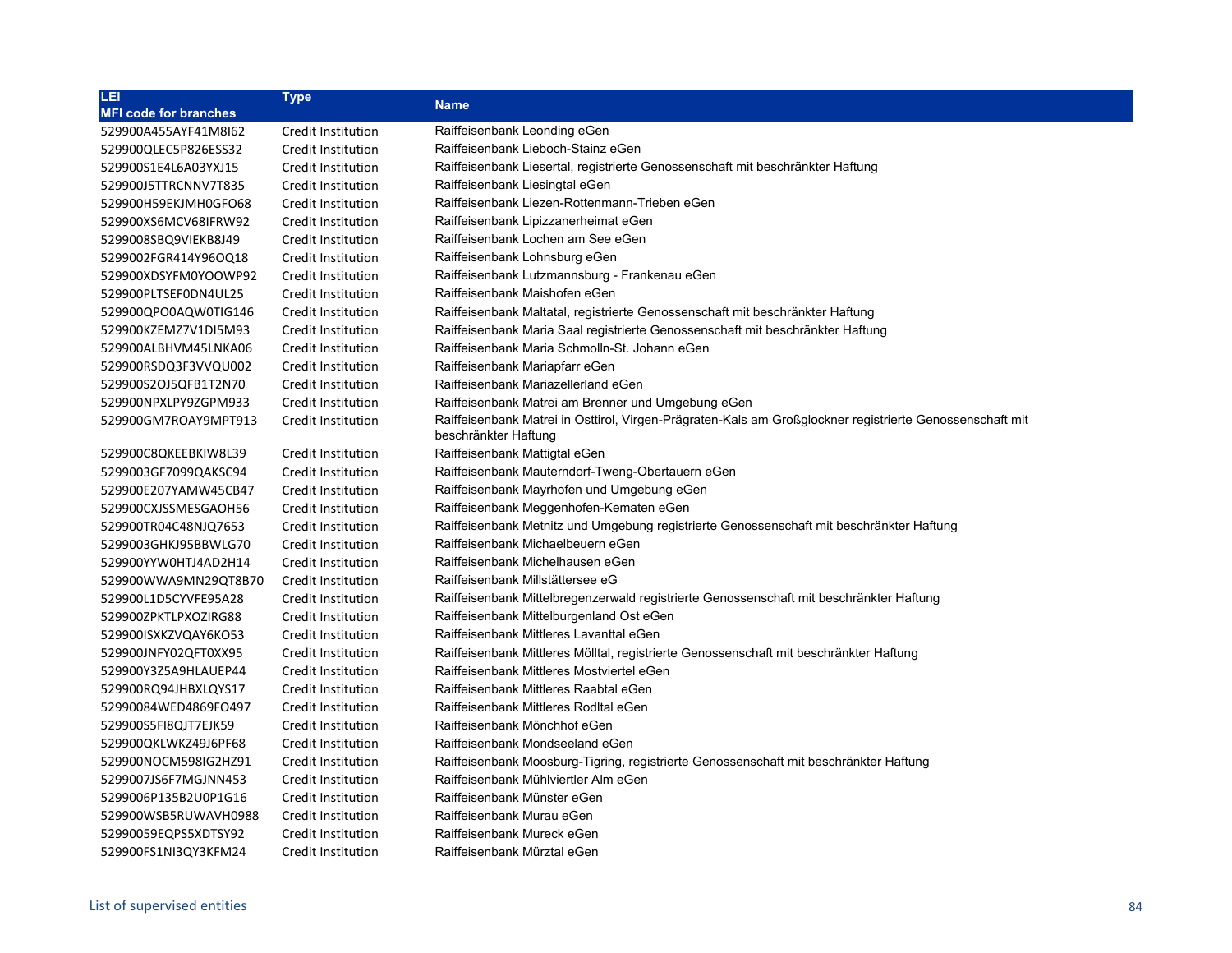| LEI                          | <b>Type</b>               | <b>Name</b>                                                                                 |
|------------------------------|---------------------------|---------------------------------------------------------------------------------------------|
| <b>MFI code for branches</b> |                           |                                                                                             |
| 529900Z10JDBSAQJ4L06         | Credit Institution        | Raiffeisenbank Nauders eGen                                                                 |
| 52990009TVON2YKEI614         | Credit Institution        | Raiffeisenbank Neckenmarkt eGen                                                             |
| 529900EDACO4YT5O9K42         | Credit Institution        | Raiffeisenbank Nestelbach-Eggersdorf eGen                                                   |
| 529900ZI0AWABU5XZ951         | Credit Institution        | Raiffeisenbank Neukirchen an der Vöckla eGen                                                |
| 5299000WAHL9U8K9E874         | Credit Institution        | Raiffeisenbank Neumarkt-Oberwölz eGen                                                       |
| 529900O1U4B6CE4BZD76         | Credit Institution        | Raiffeisenbank Neusiedlersee-Hügelland eGen                                                 |
| 529900UYGE4YUSBDJS39         | Credit Institution        | Raiffeisenbank Neusiedlersee-Seewinkel eGen                                                 |
| 5299005D7BSJAXC1U023         | Credit Institution        | Raiffeisenbank Neustift im Stubai registrierte Genossenschaft mit beschränkter Haftung      |
| 5299000P9D0N30IETO90         | Credit Institution        | Raiffeisenbank Niedernsill eGen                                                             |
| 5299006D9P3K8E3VZO81         | Credit Institution        | Raiffeisenbank Niederwaldkirchen eGen                                                       |
| 5299006YFW3ZUGBG7010         | Credit Institution        | Raiffeisenbank Nördliche Oststeiermark eGen                                                 |
| 529900RFVP5GLLQOIN21         | Credit Institution        | Raiffeisenbank NO-Süd Alpin eGen                                                            |
| 529900ROB70KQYOZ6H45         | Credit Institution        | Raiffeisenbank Nußdorf eGen                                                                 |
| 5299001AROT6OA8RHU24         | <b>Credit Institution</b> | Raiffeisenbank Oberalm-Puch registrierte Genossenschaft mit beschränkter Haftung            |
| 5299001ZG227ZDN3QU04         | Credit Institution        | Raiffeisenbank Oberdrauburg, registrierte Genossenschaft mit beschränkter Haftung           |
| 529900PFBOQR9CY1QE77         | Credit Institution        | Raiffeisenbank Oberdrautal-Weissensee, registrierte Genossenschaft mit beschränkter Haftung |
| 529900KVZTRFYOIY3C40         | Credit Institution        | Raiffeisenbank Oberes Innviertel eGen                                                       |
| 529900O280AF6DZYQG85         | Credit Institution        | Raiffeisenbank Oberes Lavanttal registrierte Genossenschaft mit beschränkter Haftung        |
| 529900S9TROSI3DQS421         | Credit Institution        | Raiffeisenbank Oberes Mölltal, registrierte Genossenschaft mit beschränkter Haftung         |
| 5299003UOR5L0PGQUU22         | Credit Institution        | Raiffeisenbank Oberes Triestingtal eGen                                                     |
| 5299009C948WQ740IL34         | Credit Institution        | Raiffeisenbank Oberes Waldviertel eGen                                                      |
| 52990074HYFB4GH6EN14         | Credit Institution        | Raiffeisenbank Oberland eGen                                                                |
| 5299001HJ4RSZA7Z5X66         | <b>Credit Institution</b> | Raiffeisenbank Oberlechtal registrierte Genossenschaft mit beschränkter Haftung             |
| 529900RD4I6JQDY6HA87         | Credit Institution        | Raiffeisenbank Oberpinzgau eGen                                                             |
| 52990092G3O6HWRIDF18         | Credit Institution        | Raiffeisenbank Ohlsdorf eGen                                                                |
| 5299006LX0E5G7H3GA67         | Credit Institution        | Raiffeisenbank Ossiacher See, registrierte Genossenschaft mit beschränkter Haftung          |
| 5299004LKT5GZBDYB684         | Credit Institution        | Raiffeisenbank Ottenschlag-Martinsberg eGen                                                 |
| 529900295BMJ6BSXCE90         | Credit Institution        | Raiffeisenbank Pabneukirchen eGen                                                           |
| 529900QRFKD32R2U5K09         | Credit Institution        | Raiffeisenbank Passail eGen                                                                 |
| 529900YRK4IO35RLYM24         | Credit Institution        | Raiffeisenbank Paznaun eGen                                                                 |
| 529900YEZT2PSKDO2832         | Credit Institution        | Raiffeisenbank Perg eGen                                                                    |
| 529900WF4Z4DH3I27N63         | <b>Credit Institution</b> | Raiffeisenbank Peuerbach eGen                                                               |
| 529900WENW2YP60LBY93         | Credit Institution        | Raiffeisenbank Piesendorf registrierte Genossenschaft mit beschränkter Haftung              |
| 52990089Y8O8BZ17EH98         | Credit Institution        | Raiffeisenbank Pischelsdorf-Stubenberg eGen                                                 |
| 5299001RB1AR89JXU277         | Credit Institution        | Raiffeisenbank Pittental/Bucklige Welt eGen                                                 |
| 529900UL1TXJ2CX4G795         | Credit Institution        | Raiffeisenbank Pitztal eGen                                                                 |
| 5299006SI21AP8AO6N63         | Credit Institution        | Raiffeisenbank Pöllau-Birkfeld eGen                                                         |
| 5299005EA9T38I7XR654         | Credit Institution        | Raiffeisenbank Pöndorf - Frankenmarkt eGen                                                  |
| 529900AOZMITAMK18X23         | <b>Credit Institution</b> | Raiffeisenbank Prambachkirchen eGen                                                         |
| 529900UYZSFLIBPJA918         | Credit Institution        | Raiffeisenbank Pramet eGen                                                                  |
|                              |                           |                                                                                             |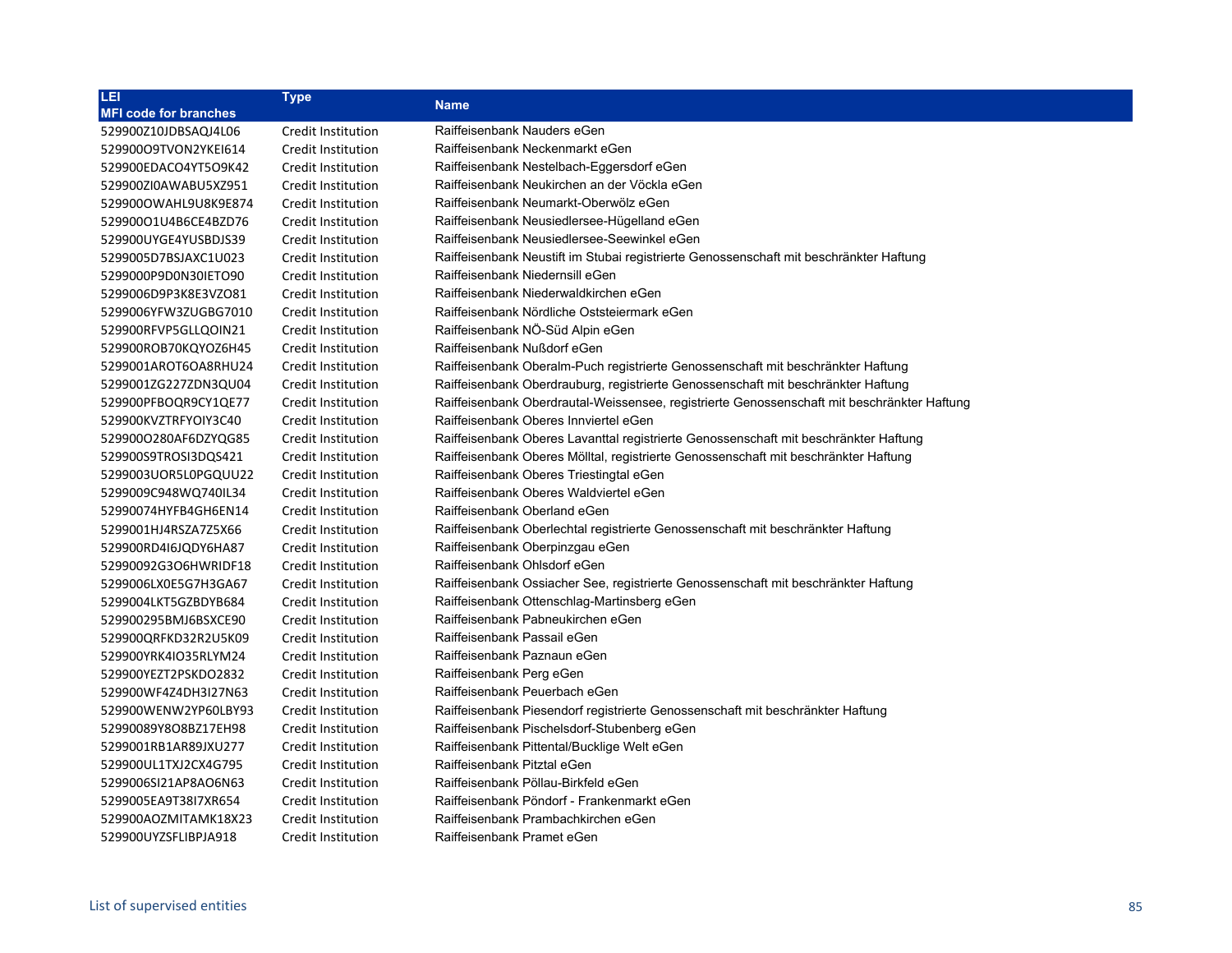| LEI                          | <b>Type</b>        |                                                                                                               |
|------------------------------|--------------------|---------------------------------------------------------------------------------------------------------------|
| <b>MFI code for branches</b> |                    | <b>Name</b>                                                                                                   |
| 5299007BZWKYYR5NCU63         | Credit Institution | Raiffeisenbank Purbach eGen                                                                                   |
| 529900B7B1J8IEHUNI05         | Credit Institution | Raiffeisenbank Radenthein-Bad Kleinkirchheim registrierte Genossenschaft mit beschränkter Haftung             |
| 529900EHKIU0WY56RO78         | Credit Institution | Raiffeisenbank Radstadt-Untertauern-Filzmoos-Forstau registrierte Genossenschaft mit beschränkter Haftung     |
| 529900HFC52UM0NRRD55         | Credit Institution | Raiffeisenbank Rankweil registrierte Genossenschaft mit beschränkter Haftung                                  |
| 5299004ZU2QE5YME0H22         | Credit Institution | Raiffeisenbank Rauris-Bucheben registrierte Genossenschaft mit beschränkter Haftung                           |
| 529900C8IAWZ6WEV8M89         | Credit Institution | Raiffeisenbank Region Altheim eGen                                                                            |
| 529900OCFXUE12L42K23         | Credit Institution | Raiffeisenbank Region Amstetten eGen                                                                          |
| 529900F9ZP0XDKL33R63         | Credit Institution | Raiffeisenbank Region Bad Leonfelden eGen                                                                     |
| 529900V3U02PY23N1L13         | Credit Institution | Raiffeisenbank Region Baden eGen                                                                              |
| 529900ONK58CVJYL2G05         | Credit Institution | Raiffeisenbank Region Braunau eGen                                                                            |
| 529900QRUZGO2FG88U17         | Credit Institution | Raiffeisenbank Region Eferding eGen                                                                           |
| 529900G6PA459NC9MA06         | Credit Institution | Raiffeisenbank Region Fehring eGen                                                                            |
| 5299009VLI8ZROIK9N78         | Credit Institution | Raiffeisenbank Region Feldbach eGen                                                                           |
| 529900EBSULTTNS1NE94         | Credit Institution | Raiffeisenbank Region Freistadt eGen                                                                          |
| 529900RK0V6Z8BYXRO14         | Credit Institution | Raiffeisenbank Region Gallneukirchen eGen                                                                     |
| 529900Y5NUIF87YASP37         | Credit Institution | Raiffeisenbank Region Gleisdorf eGen                                                                          |
| 529900SP4Z7F9FV0M587         | Credit Institution | Raiffeisenbank Region Graz-Thalerhof eGen                                                                     |
| 5299005FGMOKS2X2XW30         | Credit Institution | Raiffeisenbank Region Grieskirchen eGen                                                                       |
| 5299004J5SVYYCFJ2M33         | Credit Institution | Raiffeisenbank Region Hausruck eGen                                                                           |
| 529900YTBQ5AY4TZKS87         | Credit Institution | Raiffeisenbank Region Kirchdorf eGen                                                                          |
| 529900XUR3TQNOWU1A10         | Credit Institution | Raiffeisenbank Region Neufelden eGen                                                                          |
| 529900EWQDZH4T7BC218         | Credit Institution | Raiffeisenbank Region Parndorf eGen                                                                           |
| 529900KUZWNTDRVVC681         | Credit Institution | Raiffeisenbank Region Pregarten eGen                                                                          |
| 529900FVKXNY159SQ550         | Credit Institution | Raiffeisenbank Region Ried i.l. eGen                                                                          |
| 5299004J3SBQE609PM70         | Credit Institution | Raiffeisenbank Region Rohrbach eGen                                                                           |
| 5299000DNBTCYOMV1W76         | Credit Institution | Raiffeisenbank Region Schallaburg eGen                                                                        |
| 529900HO75COKM8A9M61         | Credit Institution | Raiffeisenbank Region Schärding eGen                                                                          |
| 529900TC3EY5B3RLQ506         | Credit Institution | Raiffeisenbank Region Schwanenstadt eGen                                                                      |
| 529900N9DET1J9AK9J78         | Credit Institution | Raiffeisenbank Region Schwechat eGen                                                                          |
| 5299009I080H47W23Y06         | Credit Institution | Raiffeisenbank Region Sierning-Enns eGen                                                                      |
| 529900YKWSR6JLGDW672         | Credit Institution | Raiffeisenbank Region St. Pölten eGen                                                                         |
| 529900H4VZFCVFKLDA98         | Credit Institution | Raiffeisenbank Region Vöcklabruck eGen                                                                        |
| 529900TXERM62NN2XR18         | Credit Institution | Raiffeisenbank Region Wagram eGen                                                                             |
| 5299008NEDOORP72F645         | Credit Institution | Raiffeisenbank Region Waldviertel Mitte eGen                                                                  |
| 52990082FUIF8HZHY732         | Credit Institution | Raiffeisenbank Region Wörthersee eG                                                                           |
| 529900T88F023764DB47         | Credit Institution | Raiffeisenbank Reichenau eGen                                                                                 |
| 529900Q72FBR3GSFTQ23         | Credit Institution | Raiffeisenbank Reichenau-Gnesau, registrierte Genossenschaft mit beschränkter Haftung                         |
| 529900QGUU1U8P6VE060         | Credit Institution | Raiffeisenbank Reutte registrierte Genossenschaft mit beschränkter Haftung                                    |
| 529900FI1H9M81JLNB39         | Credit Institution | Raiffeisenbank Ried in Tirol Fendels-Tösens und Umgebung registrierte Genossenschaft mit beschränkter Haftung |
| 5299009F7ZI3COCVHS41         | Credit Institution | Raiffeisenbank Rosental, registrierte Genossenschaft mit beschränkter Haftung                                 |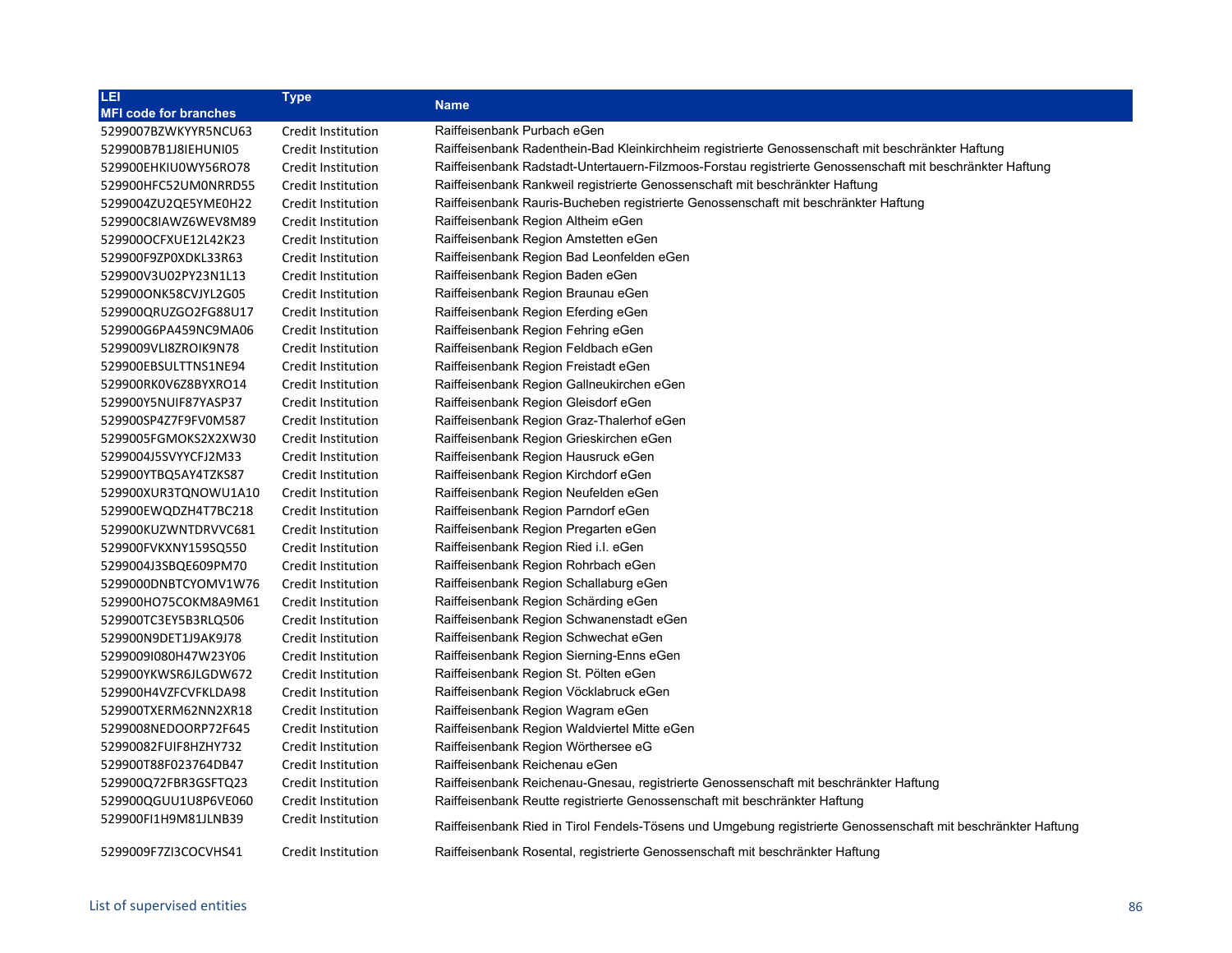| LEI                          | <b>Type</b>        | <b>Name</b>                                                                                                       |
|------------------------------|--------------------|-------------------------------------------------------------------------------------------------------------------|
| <b>MFI code for branches</b> |                    |                                                                                                                   |
| 529900RZCTL7FS07IX41         | Credit Institution | Raiffeisenbank Saalbach-Hinterglemm-Viehhofen eGen                                                                |
| 5299001R65GPN5AW9T45         | Credit Institution | Raiffeisenbank Saalfelden registrierte Genossenschaft mit beschränkter Haftung                                    |
| 5299006VR0N8XB1AYR69         | Credit Institution | Raiffeisenbank Salzburg Maxglan-Siezenheim eGen                                                                   |
| 529900HQQ5B304CEBH51         | Credit Institution | Raiffeisenbank Salzburger Seenland eGen                                                                           |
| 5299002FK7J53J0MYP11         | Credit Institution | Raiffeisenbank Salzburg-Liefering eGen                                                                            |
| 529900MOXX01XJZWOQ09         | Credit Institution | Raiffeisenbank Salzkammergut eGen                                                                                 |
| 5299005Z1TY1BALSWA53         | Credit Institution | Raiffeisenbank Schilcherland eGen                                                                                 |
| 529900OB49JFT03YO325         | Credit Institution | Raiffeisenbank Schladming-Gröbming eGen                                                                           |
| 529900QLL55S4QIJT396         | Credit Institution | Raiffeisenbank Schneebergland eGen                                                                                |
| 5299000INLCRN7BC5869         | Credit Institution | Raiffeisenbank Schwertberg eGen                                                                                   |
| 529900WDQXD1PFX4Z714         | Credit Institution | Raiffeisenbank Seefeld-Hadres eGen                                                                                |
| 529900UKPGGXLL5DS585         | Credit Institution | Raiffeisenbank Seefeld-Leutasch-Reith-Scharnitz registrierte Genossenschaft mit beschränkter Haftung              |
| 529900AYE2Y8HPFMXB13         | Credit Institution | Raiffeisenbank Seewinkel-Hansag eGen                                                                              |
| 529900PRWY39ZU97UW60         | Credit Institution | Raiffeisenbank Serfaus-Fiss eGen                                                                                  |
| 529900P3CZ7LEADT4B05         | Credit Institution | Raiffeisenbank Sillian eGen                                                                                       |
| 5299001HH0JTA44PAA35         | Credit Institution | Raiffeisenbank Silz-Haiming und Umgebung eGen                                                                     |
| 529900VUSVOV4NE6QG52         | Credit Institution | Raiffeisenbank Sirnitz-Himmelberg-Deutsch-Griffen, registrierte Genossenschaft mit beschränkter Haftung           |
| 529900UV9NELX3COCG58         | Credit Institution | Raiffeisenbank Sölden eGen                                                                                        |
| 529900DLL8O444LQSF80         | Credit Institution | Raiffeisenbank Söll - Scheffau registrierte Genossenschaft mit beschränkter Haftung                               |
| 529900VUC855QHJE5A15         | Credit Institution | Raiffeisenbank St. Agatha eGen                                                                                    |
| 529900ZQ0K1KKP1VKA62         | Credit Institution | Raiffeisenbank St. Anton am Arlberg eGen                                                                          |
| 5299004MQEQMFM5P7A39         | Credit Institution | Raiffeisenbank St. Florian am Inn eGen                                                                            |
| 529900EI329PTNCKSM45         | Credit Institution | Raiffeisenbank St. Johann im Pongau registrierte Genossenschaft mit beschränkter Haftung                          |
| 529900496YRYCYZSCN82         | Credit Institution | Raiffeisenbank St. Koloman registrierte Genossenschaft mit beschränkter Haftung                                   |
| 5299005TKVFZBU7P6A67         | Credit Institution | Raiffeisenbank St. Marien eGen                                                                                    |
| 529900DHZ02Q0W0TE195         | Credit Institution | Raiffeisenbank St. Martin i.M.-Kleinzell eGen                                                                     |
| 5299006QOEXB5SXL4028         | Credit Institution | Raiffeisenbank St. Martin-Lofer-Weißbach eGen                                                                     |
| 529900RKLGH606COZJ70         | Credit Institution | Raiffeisenbank St. Paul im Lavanttal mit Zweiganstalten Maria Rojach und St. Georgen, registrierte Genossenschaft |
|                              |                    | mit beschränkter Haftung                                                                                          |
| 529900AIYOIED6IR0W74         | Credit Institution | Raiffeisenbank St. Roman eGen                                                                                     |
| 5299001VTNYOF2LVRG11         | Credit Institution | Raiffeisenbank St. Stefan-Jagerberg-Wolfsberg eGen                                                                |
| 529900B11OPJRIMVPA37         | Credit Institution | RaiffeisenBank St. Ulrich - Waidring eGen                                                                         |
| 5299009P3E3YVMYOMP72         | Credit Institution | Raiffeisenbank St. Veit-Schwarzach-Goldegg registrierte Genossenschaft mit beschränkter Haftung                   |
| 5299005M0FMAVZ2HDB07         | Credit Institution | Raiffeisenbank St.Georgen eGen                                                                                    |
| 529900P6ELWHYX9UA822         | Credit Institution | Raiffeisenbank St.Gilgen-Fuschl-Strobl eGen                                                                       |
| 529900D5T7VMUYXVR310         | Credit Institution | Raiffeisenbank St. Michael - Oberlungau eGen                                                                      |
| 529900GZI7OEZYJC1N92         | Credit Institution | Raiffeisenbank St. Stefan-Kraubath eGen                                                                           |
| 529900X110E4BDKR0G09         | Credit Institution | Raiffeisenbank Stallhofen eGen                                                                                    |
| 529900E9VBPRCM1ALD35         | Credit Institution | Raiffeisenbank Steinbach-Grünburg eGen                                                                            |
| 529900YKUKGMCT6COC26         | Credit Institution | Raiffeisenbank Steirisches Salzkammergut - Öblarn eGen                                                            |
| 529900GEAFEARYCL2131         | Credit Institution | Raiffeisenbank Steyr eGen                                                                                         |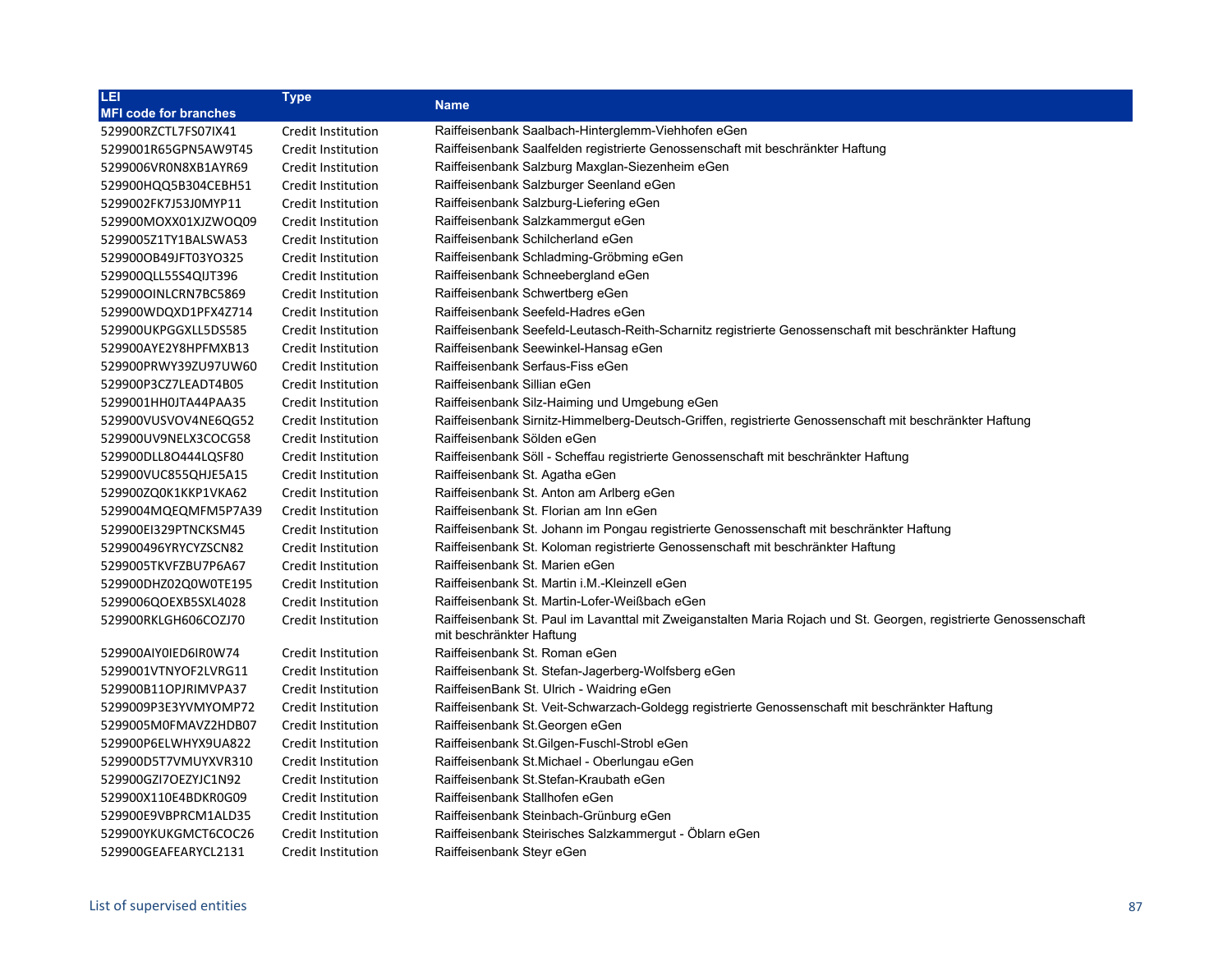| LEI                          | <b>Type</b>        | <b>Name</b>                                                                               |
|------------------------------|--------------------|-------------------------------------------------------------------------------------------|
| <b>MFI code for branches</b> |                    |                                                                                           |
| 5299004IBII7RDK8H174         | Credit Institution | Raiffeisenbank Steyregg eGen                                                              |
| 52990025Y7T5V0W00H04         | Credit Institution | Raiffeisenbank Stockerau eGen                                                             |
| 529900SI7X599BRSYD96         | Credit Institution | Raiffeisenbank Straden eGen                                                               |
| 5299000ZVON1HSFMRU07         | Credit Institution | Raiffeisenbank Straß-Spielfeld eGen                                                       |
| 529900KELJW0X5IGKS48         | Credit Institution | Raiffeisenbank Straßwalchen eGen                                                          |
| 529900S7RDLH962SLR89         | Credit Institution | Raiffeisenbank Süd-Weststeiermark eGen                                                    |
| 529900PN604MO3H4BI83         | Credit Institution | Raiffeisenbank Tamsweg eGen                                                               |
| 52990049GGPZL58BKE94         | Credit Institution | Raiffeisenbank Tannheimertal eGen                                                         |
| 529900L2BWCD9XBNJL68         | Credit Institution | Raiffeisenbank Taxenbach registrierte Genossenschaft mit beschränkter Haftung             |
| 529900MNB4WYVQMHEP34         | Credit Institution | Raiffeisenbank Telfs-Mieming eGen                                                         |
| 529900FPB63BJZ91F272         | Credit Institution | Raiffeisenbank Thalgau eGen                                                               |
| 5299000QE6JD53Z5H395         | Credit Institution | Raiffeisenbank Thaur eGen                                                                 |
| 529900SWYG9ZEXHD3E80         | Credit Institution | Raiffeisenbank Thayatal-Mitte eGen                                                        |
| 529900U8WIJQAUEBUX84         | Credit Institution | Raiffeisenbank Thermenland eGen                                                           |
| 529900H4WKIZQYKYTF25         | Credit Institution | Raiffeisenbank Thiersee eGen                                                              |
| 5299009TR67CC0B9DH43         | Credit Institution | Raiffeisenbank Timelkam-Lenzing-Puchkirchen eGen                                          |
| 529900QBRRD2OSTO1J36         | Credit Institution | Raiffeisenbank Traisen-Gölsental eGen                                                     |
| 52990017AXISC0US4773         | Credit Institution | Raiffeisenbank Tulln eGen                                                                 |
| 529900BTDS34PLCQRX17         | Credit Institution | Raiffeisenbank Turnau-St. Lorenzen eGen                                                   |
| 52990001LP4SHV9LRI48         | Credit Institution | Raiffeisenbank Tux eGen                                                                   |
| 529900BIJJGJJXO33652         | Credit Institution | Raiffeisenbank Unken eGen                                                                 |
| 529900ZIRPCT06LI2591         | Credit Institution | Raiffeisenbank Vitis eGen                                                                 |
| 5299000LO77G7PYWD232         | Credit Institution | Raiffeisenbank Völkermarkt, registrierte Genossenschaft mit beschränkter Haftung          |
| 529900HDXLRETP3GDZ20         | Credit Institution | Raiffeisenbank Vorderbregenzerwald registrierte Genossenschaft mit beschränkter Haftung   |
| 52990016NV2PXFIVWW61         | Credit Institution | Raiffeisenbank Vorderes Ötztal eGen                                                       |
| 529900F4PAS0XF12N781         | Credit Institution | Raiffeisenbank Vorderland registrierte Genossenschaft mit beschränkter Haftung            |
| 529900TM5Z07RGPDPP86         | Credit Institution | Raiffeisenbank Wagrain-Kleinarl eGen                                                      |
| 529900Q2R5PBFJM74T48         | Credit Institution | Raiffeisenbank Waidhofen a. d. Thaya eGen                                                 |
| 529900KNDF2BG6A18Q42         | Credit Institution | Raiffeisenbank Walding-Ottensheim eGen                                                    |
| 529900JB2ABEE5NFDV98         | Credit Institution | Raiffeisenbank Waldzell eGen                                                              |
| 5299008KTG5Y94Z10032         | Credit Institution | Raiffeisenbank Wals-Himmelreich registrierte Genossenschaft mit beschränkter Haftung      |
| 5299007DEXXIPXREO072         | Credit Institution | Raiffeisenbank Wartberg an der Krems eGen                                                 |
| 52990033V131EX0K3G14         | Credit Institution | Raiffeisenbank Wattens und Umgebung, registrierte Genossenschaft mit beschränkter Haftung |
| 529900VUGTBGURSSU722         | Credit Institution | Raiffeisenbank Wechselland eGen                                                           |
| 5299003F0KXEBAVHJB35         | Credit Institution | Raiffeisenbank Weiden am See eGen                                                         |
| 52990011EY5WB0027820         | Credit Institution | Raiffeisenbank Weissachtal eGen                                                           |
| 529900DUYNT6E3JH8B81         | Credit Institution | Raiffeisenbank Weißkirchen a.d. Traun eGen                                                |
| 52990000BYTT24O0ST84         | Credit Institution | Raiffeisenbank Weiz-Anger eGen                                                            |
| 529900X0E841KVE4VX13         | Credit Institution | Raiffeisenbank Wels eGen                                                                  |
| 5299001E8J660F7TG961         | Credit Institution | Raiffeisenbank Wels Süd eGen                                                              |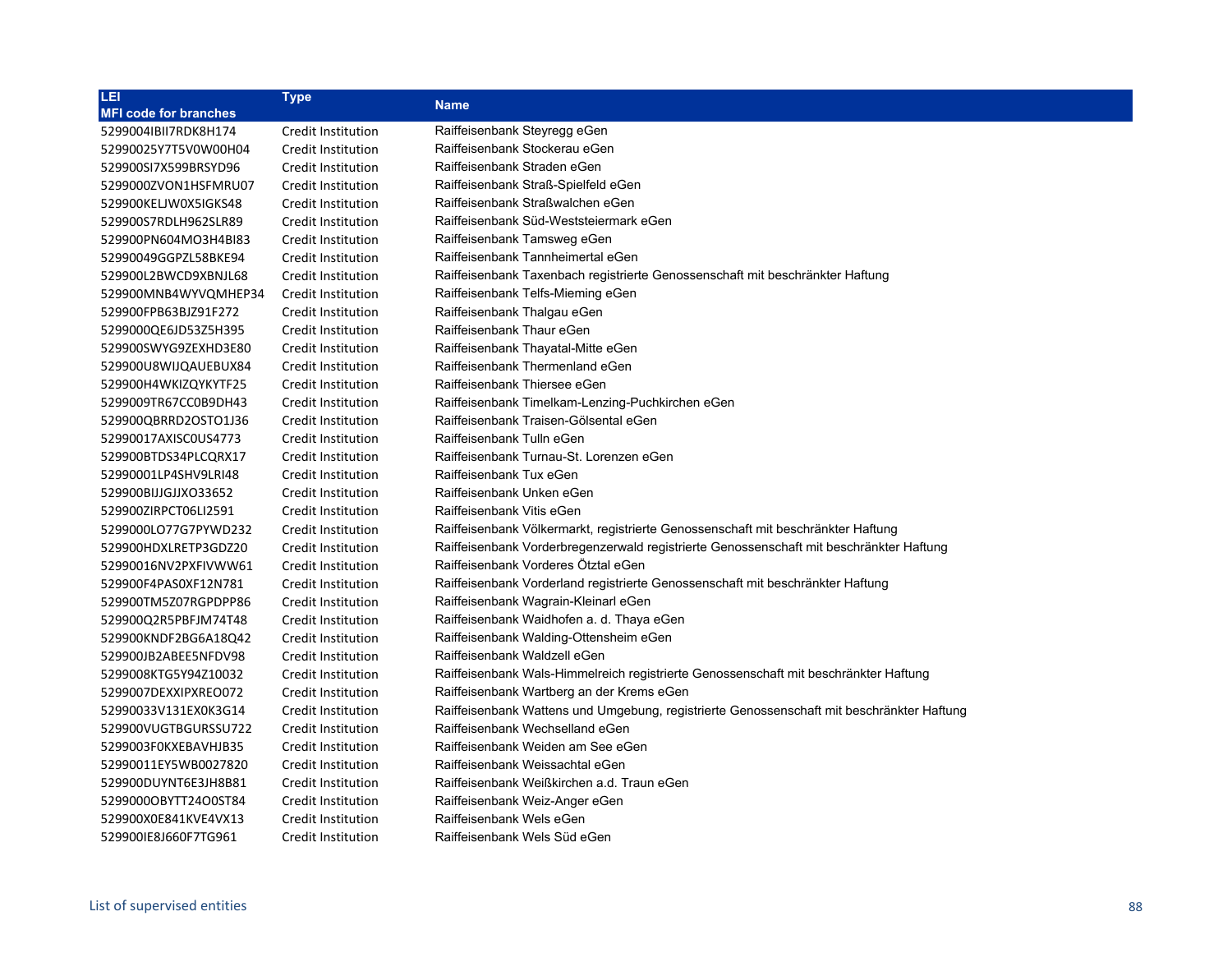| LEI                          | <b>Type</b>              | <b>Name</b>                                                                                                 |
|------------------------------|--------------------------|-------------------------------------------------------------------------------------------------------------|
| <b>MFI code for branches</b> |                          |                                                                                                             |
| 52990010KATB4A736397         | Credit Institution       | Raiffeisenbank Wernberg, registrierte Genossenschaft mit beschränkter Haftung                               |
| 529900AFB8GMCTZDNM38         | Credit Institution       | Raiffeisenbank Westendorf eGen                                                                              |
| 529900UJX7YWK7YK5Z47         | Credit Institution       | Raiffeisenbank Westliches Mittelgebirge eGen                                                                |
| 529900IRWR9MEXI1D219         | Credit Institution       | Raiffeisenbank Weyer eGen                                                                                   |
| 529900UY9ALV06KXQA86         | Credit Institution       | Raiffeisenbank Wienerwald eGen                                                                              |
| 529900JVGA8OHAQJ2R38         | Credit Institution       | Raiffeisenbank Wildon-Preding eGen                                                                          |
| 529900PAQ1Q90FL2SR40         | Credit Institution       | Raiffeisenbank Wildschönau eGen.                                                                            |
| 52990014P8L3QJ7U7U57         | Credit Institution       | Raiffeisenbank Windischgarsten eGen                                                                         |
| 529900PUH54CHFZDH147         | Credit Institution       | Raiffeisenbank Wipptal eGen                                                                                 |
| 529900ELZ6BTRTP6ID16         | Credit Institution       | Raiffeisenbank Wolkersdorf eGen                                                                             |
| 529900BW63FASOB0IV66         | Credit Institution       | Raiffeisenbank Ybbstal eGen                                                                                 |
| 5299001H68LKLDJEIP72         | Credit Institution       | Raiffeisenbank Zell am Ziller und Umgebung registrierte Genossenschaft mit beschränkter Haftung             |
| 529900KYPXTATAT5ZN25         | Credit Institution       | Raiffeisenbank Zirbenland eGen                                                                              |
| 529900XW859RR8KRJQ73         | Credit Institution       | Raiffeisenbezirksbank Güssing eGen                                                                          |
| 5299006EEQMCOCUXTZ35         | Credit Institution       | Raiffeisenbezirksbank Jennersdorf eGen                                                                      |
| 5299001W2XKV6F38P820         | Credit Institution       | Raiffeisen-Bezirksbank Klagenfurt, registrierte Genossenschaft mit beschränkter Haftung                     |
| 529900BXE7Q4HICUZ268         | Credit Institution       | Raiffeisenbezirksbank Mattersburg eGen                                                                      |
| 529900ZLDHV67QISV317         | Credit Institution       | Raiffeisenbezirksbank Oberpullendorf eGen                                                                   |
| 529900UFR4VRQYMN1D26         | Credit Institution       | Raiffeisenbezirksbank Oberwart eGen                                                                         |
| 529900LYL30YXPC9A987         | Credit Institution       | Raiffeisen-Bezirksbank Spittal/Drau, registrierte Genossenschaft mit beschränkter Haftung                   |
| 529900FT8EQ3UTVPCG65         | Credit Institution       | Raiffeisen-Bezirksbank St. Veit a.d. Glan-Feldkirchen, registrierte Genossenschaft mit beschränkter Haftung |
| 529900SXEWPJ1MRRX537         | <b>Financial Holding</b> | RAIFFEISEN-HOLDING NIEDERÖSTERREICH-WIEN registrierte Genossenschaft mit beschränkter Haftung               |
| 529900GPOO9ISPD1EE83         | Credit Institution       | RAIFFEISENLANDESBANK NIEDERÖSTERREICH-WIEN AG                                                               |
| 529900YEF6WYOHE9PX96         | Credit Institution       | Raiffeisenkasse Blindenmarkt eGen                                                                           |
| 529900JNB0LJUQY0UH90         | Credit Institution       | Raiffeisenkasse Dobersberg-Waldkirchen eGen                                                                 |
| 529900Q12376FYIQE036         | Credit Institution       | Raiffeisenkasse Ernstbrunn eGen                                                                             |
| 529900JSUX30WA3SLJ75         | Credit Institution       | Raiffeisenkasse für Mutters, Natters und Kreith registrierte Genossenschaft mit beschränkter Haftung        |
| 529900LHANXNMZWHRK02         | Credit Institution       | Raiffeisenkasse Großweikersdorf-Wiesendorf-Ruppersthal eGen                                                 |
| 52990011O43U460RYN77         | Credit Institution       | Raiffeisenkasse Günselsdorf eGen                                                                            |
| 529900GWQUM8QE89CX95         | Credit Institution       | Raiffeisenkasse Haidershofen eGen                                                                           |
| 52990059E1ZK2XJZV415         | Credit Institution       | Raiffeisenkasse Hallwang eGen                                                                               |
| 529900VLMUAGK94CNE14         | Credit Institution       | Raiffeisenkasse Hart eGen                                                                                   |
| 529900NHKL8DBSHOLY20         | Credit Institution       | Raiffeisenkasse Heiligeneich eGen                                                                           |
| 529900ZRHSL769NX0G06         | Credit Institution       | Raiffeisenkasse Kuchl registrierte Genossenschaft mit beschränkter Haftung                                  |
| 529900DEOHZFUANVVK77         | Credit Institution       | Raiffeisenkasse Lienzer Talboden eGen                                                                       |
| 529900N28QOMS22GDH07         | Credit Institution       | Raiffeisenkasse Mieders-Schönberg registrierte Genossenschaft mit beschränkter Haftung                      |
| 529900EWO973VIBUH148         | Credit Institution       | Raiffeisenkasse Neusiedl a.d. Zaya eGen                                                                     |
| 529900WA7GAUPFZW3G52         | Credit Institution       | Raiffeisenkasse Orth a.d. Donau eGen                                                                        |
| 5299002RGNAWS7XHZY19         | Credit Institution       | Raiffeisenkasse Pottschach registrierte Genossenschaft mit beschränkter Haftung                             |
| 5299008GHII86VAQYW58         | Credit Institution       | Raiffeisenkasse Poysdorf eGen                                                                               |
|                              |                          |                                                                                                             |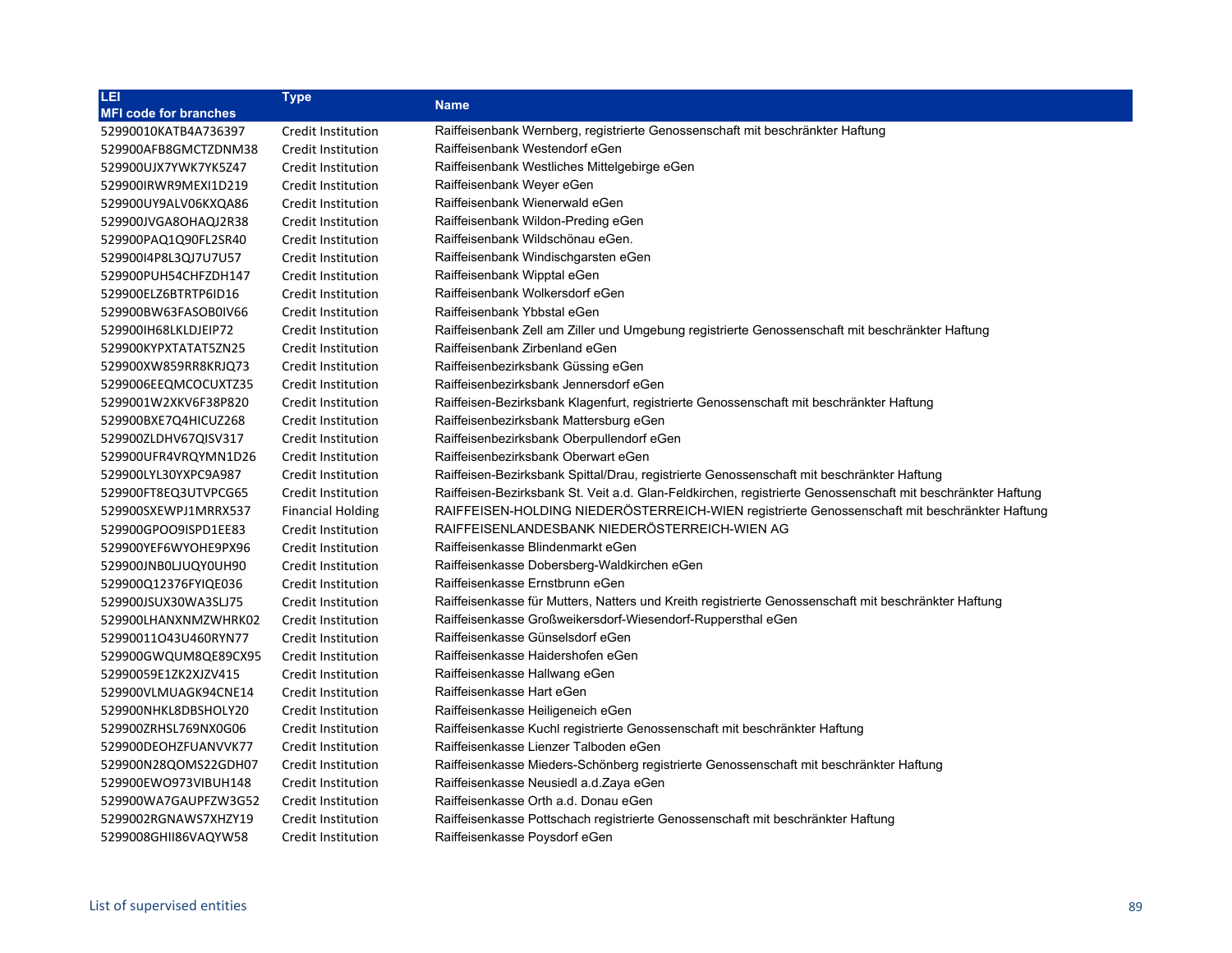| LEI                          | <b>Type</b>                    | <b>Name</b>                                                                                                                |
|------------------------------|--------------------------------|----------------------------------------------------------------------------------------------------------------------------|
| <b>MFI code for branches</b> |                                |                                                                                                                            |
| 5299003KMEKIYNEIJN24         | Credit Institution             | Raiffeisenkasse Retz-Pulkautal registrierte Genossenschaft mit beschränkter Haftung                                        |
| 5299001AH9W3WV8CMJ04         | Credit Institution             | Raiffeisenkasse Rum-Innsbruck/Arzl eGen                                                                                    |
| 529900LX5BCXIMF39933         | Credit Institution             | Raiffeisenkasse Schlitters, Bruck und Straß registrierte Genossenschaft mit beschränkter Haftung                           |
| 5299003XVYDWYG79FM37         | Credit Institution             | Raiffeisenkasse Stumm, Stummerberg und Umgebung registrierte Genossenschaft mit beschränkter Haftung                       |
| 529900ZLBMGIJKNXSD23         | Credit Institution             | Raiffeisenkasse Villgratental registrierte Genossenschaft mit beschränkter Haftung                                         |
| 5299003CDGYZR4COMQ76         | Credit Institution             | Raiffeisenkasse Volders und Umgebung registrierte Genossenschaft mit beschränkter Haftung                                  |
| 529900KIAV6U0XLBDG42         | Credit Institution             | Raiffeisenkasse Weerberg registrierte Genossenschaft mit beschränkter Haftung                                              |
| 529900RVMEAHZLDQPT60         | Credit Institution             | Raiffeisenkasse Werfen registrierte Genossenschaft mit beschränkter Haftung                                                |
| 5299000PWQ40Q604HD34         | Credit Institution             | Raiffeisenkasse Wiesmath-Hochwolkersdorf eGen                                                                              |
| 529900L75NHXXO7TMI53         | Credit Institution             | Raiffeisenkasse Ziersdorf registrierte Genossenschaft mit beschränkter Haftung                                             |
| 529900W1A4T0O6Z1NS59         | Credit Institution             | Raiffeisenkasse Zistersdorf - Dürnkrut registrierte Genossenschaft mit beschränkter Haftung                                |
| 529900VUMWR5RIA1I644         | Credit Institution             | Raiffeisenlandesbank Burgenland und Revisionsverband eGen                                                                  |
| 5299009EHB4RBGMI5828         | Credit Institution             | Raiffeisenlandesbank Kärnten - Rechenzentrum und Revisionsverband, registrierte Genossenschaft mit beschränkter<br>Haftung |
| 529900UNUKYZ9HND3309         | Credit Institution             | Raiffeisen-Landesbank Steiermark AG                                                                                        |
| 5299005OACOC1C1OFJ11         | Credit Institution             | Raiffeisen-Landesbank Tirol AG                                                                                             |
| 529900FEID5L4H2T2L70         | Credit Institution             | Raiffeisenlandesbank Vorarlberg Waren- und Revisionsverband registrierte Genossenschaft mit beschränkter<br>Haftung        |
| 529900DHP7HRRD2NH428         | Credit Institution             | Raiffeisen-Regionalbank Gänserndorf eGen                                                                                   |
| 529900PYOALDPA9SZA21         | Credit Institution             | Raiffeisenregionalbank Wiener Neustadt eGen                                                                                |
| 529900LU7D396TOO3B50         | Credit Institution             | Raiffeisenverband Salzburg eGen                                                                                            |
| 529900QYEJ2GYSWK1F08         | <b>Financial Holding</b>       | <b>RLB-Stmk Verbund eGen</b>                                                                                               |
| 529900MTWFN2HIFCZ902         | <b>Financial Holding</b>       | Satere Beteiligungsverwaltungs GmbH                                                                                        |
| 52990056W0VDKEDYUY83         | Credit Institution             | VakifBank International AG                                                                                                 |
| 529900IQMS1E10HN8V33         | <b>Financial Holding</b>       | Volkskredit Verwaltungsgenossenschaft registrierte Genossenschaft mit beschränkter Haftung                                 |
| 529900990PPI3K3RDT23         | Credit Institution             | <b>Volkskreditbank AG</b>                                                                                                  |
| 5299003IDL6A65WOLV68         | Credit Institution             | Walser Privatbank Aktiengesellschaft                                                                                       |
| 529900N5R641XC65FK48         | <b>Financial Holding</b>       | Walser Raiffeisen Holding eGen                                                                                             |
| 549300POR1VXCUOJ3V54         | Credit Institution             | Western Union International Bank GmbH                                                                                      |
| 549300BXFK43U4R9M402         | <b>Financial Holding</b>       | Western Union Overseas Ltd.                                                                                                |
| 529900VYY1MRNR59PN57         | Credit Institution             | <b>Wiener Privatbank SE</b>                                                                                                |
| 5299004HAS74KTEB3697         | <b>Financial Holding</b>       | Wiener Spar- und Kreditinstitut - Holding eG                                                                               |
| 529900SRZ6M5Q9BO3131         | Credit Institution             | <b>WSK Bank AG</b>                                                                                                         |
| 52990045V2BWJN669Q34         | <b>Mixed Financial Holding</b> | Wüstenrot Wohnungswirtschaft registrierte Genossenschaft mit beschränkter Haftung                                          |
| 5299002L43LDQEB70L32         | <b>Credit Institution</b>      | Zürcher Kantonalbank Österreich AG                                                                                         |
|                              |                                | <b>Portugal</b>                                                                                                            |
|                              |                                | <b>Banco de Portugal</b>                                                                                                   |
| 213800IDTFN19XBEAA74         | Credit Institution             | 321 Crédito - Instituição Financeira de Crédito, SA                                                                        |
| 529900DZ9N4A6AHF2L51         | <b>Financial Holding</b>       | Alves Ribeiro - Investimentos Financeiros, SGPS, SA                                                                        |
| 213800CQ92347ZCS9V73         | <b>Financial Holding</b>       | Atlantico Europa, SGPS, SA                                                                                                 |
| 21380061NK7EDRA9BS34         | <b>Credit Institution</b>      | BANCO ATLÂNTICO EUROPA, SA                                                                                                 |
|                              |                                |                                                                                                                            |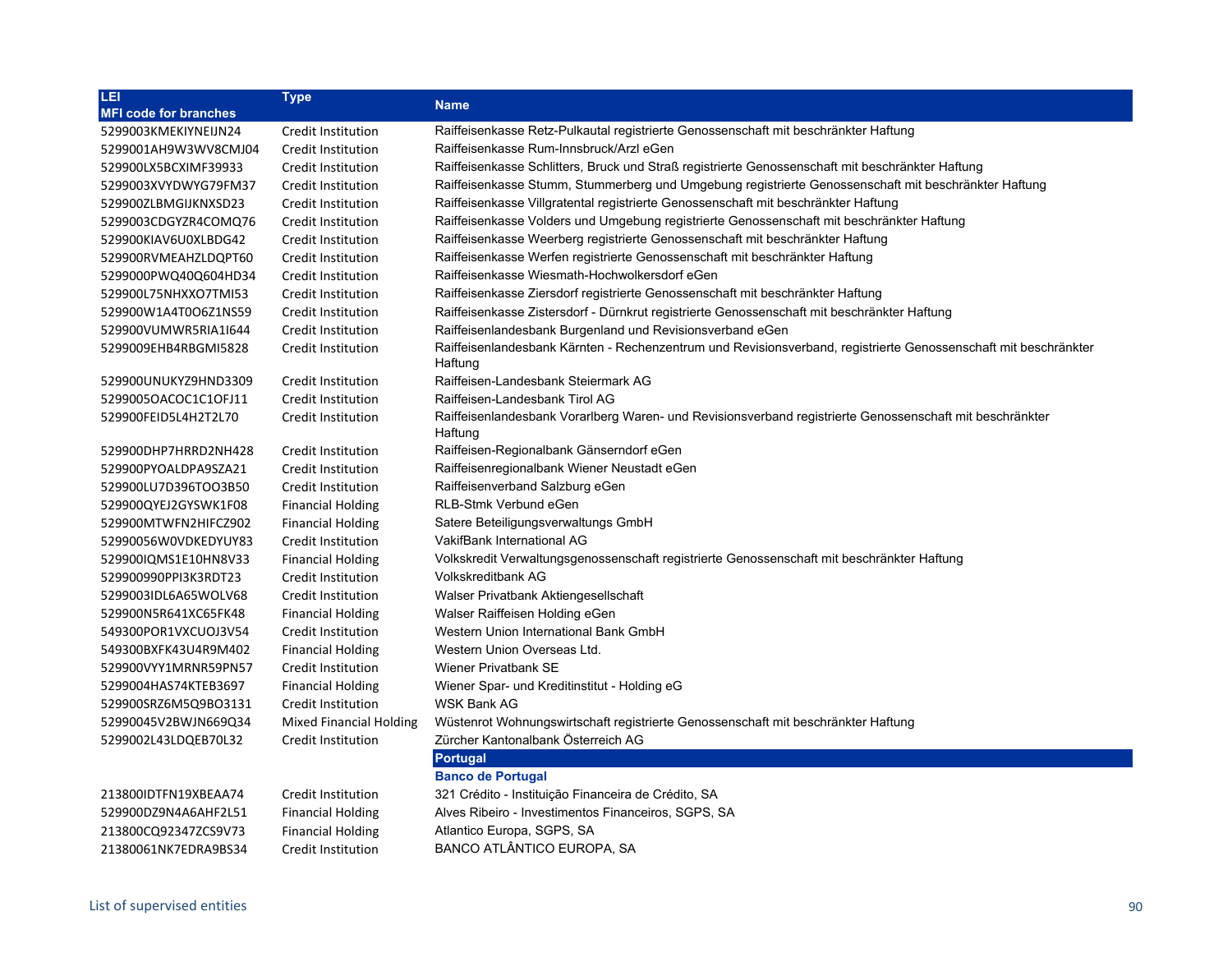| <b>LEI</b>                   | <b>Type</b>        | <b>Name</b>                                                                             |
|------------------------------|--------------------|-----------------------------------------------------------------------------------------|
| <b>MFI code for branches</b> |                    |                                                                                         |
| 549300RMML7KXP6M1Y98         | Credit Institution | Banco BAI Europa, SA                                                                    |
| 549300QQJ6BNALGU6806         | Credit Institution | Banco BIC Português, SA                                                                 |
| 5299008FEH4GQXGZNP50         | Credit Institution | Banco CTT, SA                                                                           |
| 213800KYUPNOQPAQL758         | Credit Institution | Banco de Investimento Global, SA                                                        |
| 213800DV8UOPDNP69G65         | Credit Institution | Banco Efisa, SA                                                                         |
| 2138003Z5ZVN16GFYV70         | Credit Institution | Banco Finantia, SA                                                                      |
| 529900GZL0HS66P9SW37         | Credit Institution | Banco Invest, SA                                                                        |
| 213800UFLAA5SS55IZ10         | Credit Institution | Banco L.J. Carregosa, SA                                                                |
| 213800FVJ6R9N8797493         | Credit Institution | Banco Português de Gestão, SA                                                           |
| 549300V4H4USWZUCE073         | Credit Institution | Banif - Banco de Investimento, SA                                                       |
| PT32                         | Branch             | Barclays Bank, PLC                                                                      |
| 213800AQ53KT5ACALQ54         | Credit Institution | BNI - Banco de Negócios Internacional (Europa), S.A.                                    |
| 529900IZOGZBSRWDAF64         | Credit Institution | C.C.A.M. de Oliveira de Azeméis e Estarreja, CRL                                        |
| 529900H2MBEC07BLTB26         | Credit Institution | CAIXA CENTRAL - CAIXA CENTRAL DE CRÉDITO AGRÍCOLA MÚTUO. CRL                            |
| 529900HX3S97OG0UXI77         | Credit Institution | Caixa de Crédito Agrícola Mútuo Beira Centro, CRL                                       |
| 529900B0GL23LT7DB925         | Credit Institution | Caixa de Crédito Agrícola Mútuo Beira Douro, CRL                                        |
| 5299007A95DA5TDM6J20         | Credit Institution | Caixa de Crédito Agrícola Mútuo da Área Metropolitana do Porto, CRL                     |
| 5299006HCTM18K17F582         | Credit Institution | Caixa de Crédito Agrícola Mútuo da Bairrada e Aguieira, CRL                             |
| 52990043CAKJFZ4R4A67         | Credit Institution | Caixa de Crédito Agrícola Mútuo da Batalha, CRL                                         |
| 5299009QUXAINXGG5Y38         | Credit Institution | Caixa de Crédito Agrícola Mútuo da Beira Baixa (Sul), CRL                               |
| 959800M0CWNLUYGGTD17         | Credit Institution | Caixa de Crédito Agrícola Mútuo da Chamusca, CRL                                        |
| 529900193J8MGELZQH88         | Credit Institution | Caixa de Crédito Agrícola Mútuo da Costa Azul, CRL                                      |
| 5299004DR3G6E9R62Z97         | Credit Institution | Caixa de Crédito Agrícola Mútuo da Costa Verde, CRL                                     |
| 529900LRO0U4ZKKZ9S50         | Credit Institution | Caixa de Crédito Agrícola Mútuo da Região de Bragança e Alto Douro, CRL                 |
| 5299001E2RBMBR6CO685         | Credit Institution | Caixa de Crédito Agrícola Mútuo da Região do Fundão e Sabugal, CRL                      |
| 5299006HIBV3ENUMQB84         | Credit Institution | Caixa de Crédito Agrícola Mútuo da Serra da Estrela, CRL                                |
| 529900DGVHSAPRLW4X22         | Credit Institution | Caixa de Crédito Agrícola Mútuo da Terra Quente, CRL                                    |
| 529900A0JXPJ13W21A35         | Credit Institution | Caixa de Crédito Agrícola Mútuo da Zona do Pinhal, CRL                                  |
| 529900F5JZVUPNQO0R13         | Credit Institution | Caixa de Crédito Agrícola Mútuo das Serras de Ansião, CRL                               |
| 529900APDLJMJTVPVA64         | Credit Institution | Caixa de Crédito Agrícola Mútuo de Albergaria e Sever, CRL                              |
| 5299005JQVTW9A92U126         | Credit Institution | Caixa de Crédito Agrícola Mútuo de Albufeira, CRL                                       |
| 529900NLBL7LV81YKA93         | Credit Institution | Caixa de Crédito Agrícola Mútuo de Alcácer do Sal e Montemor-O-Novo, CRL                |
| 529900ZP9YIUQV5R7337         | Credit Institution | Caixa de Crédito Agrícola Mútuo de Alcobaça, Cartaxo, Nazaré, Rio Maior e Santarém, CRL |
| 5299003S1UGBUIVF4U10         | Credit Institution | Caixa de Crédito Agrícola Mútuo de Alenquer, CRL                                        |
| 529900JPEF7B80TZK038         | Credit Institution | Caixa de Crédito Agrícola Mútuo de Aljustrel e Almodôvar, CRL                           |
| 529900G3GQSF92VE7T75         | Credit Institution | Caixa de Crédito Agrícola Mútuo de Anadia, CRL                                          |
| 5299000XAM17563FVO50         | Credit Institution | Caixa de Crédito Agrícola Mútuo de Arouca, CRL                                          |
| 529900ZB1GQRXYFRGF09         | Credit Institution | Caixa de Crédito Agrícola Mútuo de Arruda dos Vinhos, CRL                               |
| 529900OVLFF9N6WOIN54         | Credit Institution | Caixa de Crédito Agrícola Mútuo de Azambuja, CRL                                        |
| 529900QI6CXEPAIZGR28         | Credit Institution | Caixa de Crédito Agrícola Mútuo de Beja e Mértola, CRL                                  |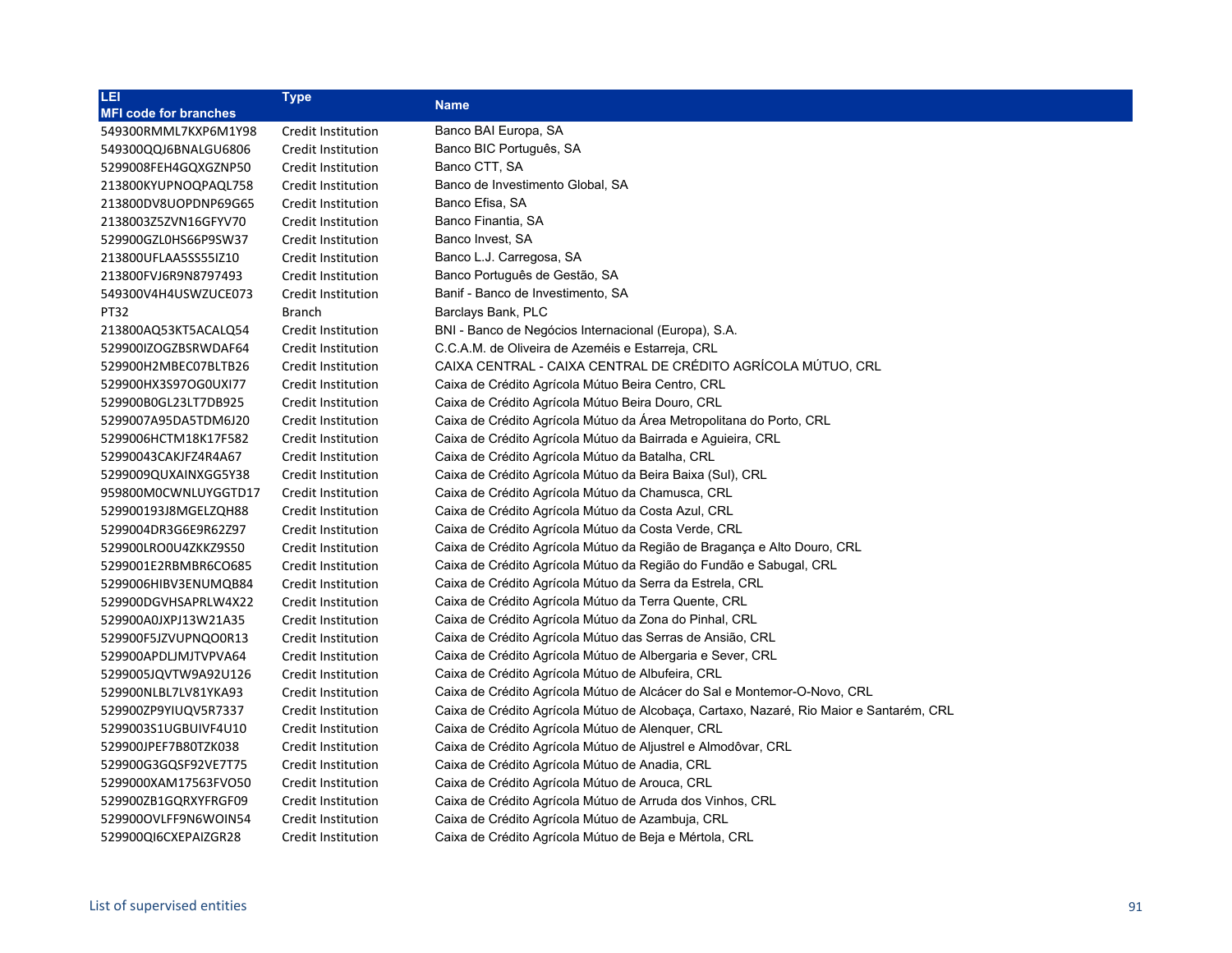| LEI                          | <b>Type</b>        | Name                                                                                     |
|------------------------------|--------------------|------------------------------------------------------------------------------------------|
| <b>MFI code for branches</b> |                    |                                                                                          |
| 549300K42HUHZN128246         | Credit Institution | Caixa de Crédito Agrícola Mútuo de Bombarral, CRL                                        |
| 529900JDPDUKDBSADG50         | Credit Institution | Caixa de Crédito Agrícola Mútuo de Borba, CRL                                            |
| 529900FTGNJN54EMOI32         | Credit Institution | Caixa de Crédito Agrícola Mútuo de Cadaval, CRL                                          |
| 5299008LGNLFDUJTY435         | Credit Institution | Caixa de Crédito Agrícola Mútuo de Caldas da Rainha, Obidos e Peniche, CRL               |
| 529900325M28T7RZL148         | Credit Institution | Caixa de Crédito Agrícola Mútuo de Cantanhede e Mira, CRL                                |
| 529900YGPG60797THP43         | Credit Institution | Caixa de Crédito Agrícola Mútuo de Coimbra, CRL                                          |
| 529900TX65J1TBZ1CH94         | Credit Institution | Caixa de Crédito Agrícola Mútuo de Coruche, CRL                                          |
| 529900Y8SNYG5NMKUJ85         | Credit Institution | Caixa de Crédito Agrícola Mútuo de Elvas e Campo Maior, CRL                              |
| 5299006GQIG07C8AWL22         | Credit Institution | Caixa de Crédito Agrícola Mútuo de Entre Tejo e Sado, CRL                                |
| 529900BRJ8BQOVDKRN91         | Credit Institution | Caixa de Crédito Agrícola Mútuo de Estremoz, Monforte e Arronches, CRL                   |
| 529900PTB6A6BXYUY046         | Credit Institution | Caixa de Crédito Agrícola Mútuo de Ferreira do Alentejo, CRL                             |
| 52990011HDQYKIWZ9D06         | Credit Institution | Caixa de Crédito Agrícola Mútuo de Lafões, CRL                                           |
| 5493003UL33RMW6J3449         | Credit Institution | Caixa de Crédito Agrícola Mútuo de Leiria, CRL                                           |
| 529900QDRMF6JEM32N12         | Credit Institution | Caixa de Crédito Agrícola Mútuo de Loures, Sintra e Litoral, CRL                         |
| 529900CFBJM67NWEYP17         | Credit Institution | Caixa de Crédito Agrícola Mútuo de Lourinhã, CRL                                         |
| 549300B18L885HC51A38         | Credit Institution | Caixa de Crédito Agrícola Mútuo de Mafra, CRL                                            |
| 5299008AOCNLLWQ0HP77         | Credit Institution | Caixa de Crédito Agrícola Mútuo de Mogadouro e Vimioso, CRL                              |
| 5299001VVTS0OR13UE44         | Credit Institution | Caixa de Crédito Agrícola Mútuo de Moravis, CRL                                          |
| 5299004OXVHH0LDR6Z86         | Credit Institution | Caixa de Crédito Agrícola Mútuo de Oliveira do Bairro, CRL                               |
| 529900Q7HWO98WYN3O55         | Credit Institution | Caixa de Crédito Agrícola Mútuo de Oliveira do Hospital, CRL                             |
| 529900BV3ED04UXBGC63         | Credit Institution | Caixa de Crédito Agrícola Mútuo de Paredes, CRL                                          |
| 5299004GUEBPVDAPHD87         | Credit Institution | Caixa de Crédito Agrícola Mútuo de Pernes e Alcanhões, C.R.L.                            |
| 529900E9Q99QK3X48Y97         | Credit Institution | Caixa de Crédito Agrícola Mútuo de Pombal, CRL                                           |
| 529900M49AZ8Y8SQIS61         | Credit Institution | Caixa de Crédito Agrícola Mútuo de Porto de Mós, CRL                                     |
| 529900QXXRZWXWR8T730         | Credit Institution | Caixa de Crédito Agrícola Mútuo de Póvoa de Varzim, Vila do Conde e Esposende, CRL       |
| 529900Q7W9N5R4SFMH86         | Credit Institution | Caixa de Crédito Agrícola Mútuo de Salvaterra de Magos, CRL                              |
| 529900503NTFULFOUD44         | Credit Institution | Caixa de Crédito Agrícola Mútuo de São Bartolomeu de Messines e São Marcos da Serra, CRL |
| 529900NNB8N87IM0W623         | Credit Institution | Caixa de Crédito Agrícola Mútuo de São Teotónio, CRL                                     |
| 5299000ZJDP5ALCINY37         | Credit Institution | Caixa de Crédito Agrícola Mútuo de Silves, CRL                                           |
| 529900BRBW4RX4I7RX91         | Credit Institution | Caixa de Crédito Agrícola Mútuo de Sobral de Monte Agraço, CRL                           |
| 529900GIQ3BI327D5N03         | Credit Institution | Caixa de Crédito Agrícola Mútuo de Sousel, CRL                                           |
| 529900PL5BP5HJJ45R49         | Credit Institution | Caixa de Crédito Agrícola Mútuo de Terras de Miranda do Douro, CRL                       |
| 529900L4HFEPY9SF3Y07         | Credit Institution | Caixa de Crédito Agrícola Mútuo de Terras de Viriato, CRL                                |
| 529900APHE0ZS207UT92         | Credit Institution | Caixa de Crédito Agrícola Mútuo de Terras do Sousa, Ave, Basto e Tâmega, CRL             |
| 5299001SP39ZRG7YF519         | Credit Institution | Caixa de Crédito Agrícola Mútuo de Torres Vedras, CRL                                    |
| 529900672QYU488DPK10         | Credit Institution | Caixa de Crédito Agrícola Mútuo de Vagos, CRL                                            |
| 5299003U22HD3CJW4R79         | Credit Institution | Caixa de Crédito Agrícola Mútuo de Vale de Cambra, CRL                                   |
| 529900K9Y446R13KIS14         | Credit Institution | Caixa de Crédito Agrícola Mútuo de Vila Franca de Xira, CRL                              |
| 529900AW1JIV1SVPMP75         | Credit Institution | Caixa de Crédito Agrícola Mútuo de Vila Verde e de Terras do Bouro, CRL                  |
| 529900CAP12S8RQR5F43         | Credit Institution | Caixa de Crédito Agrícola Mútuo do Alentejo Central, CRL                                 |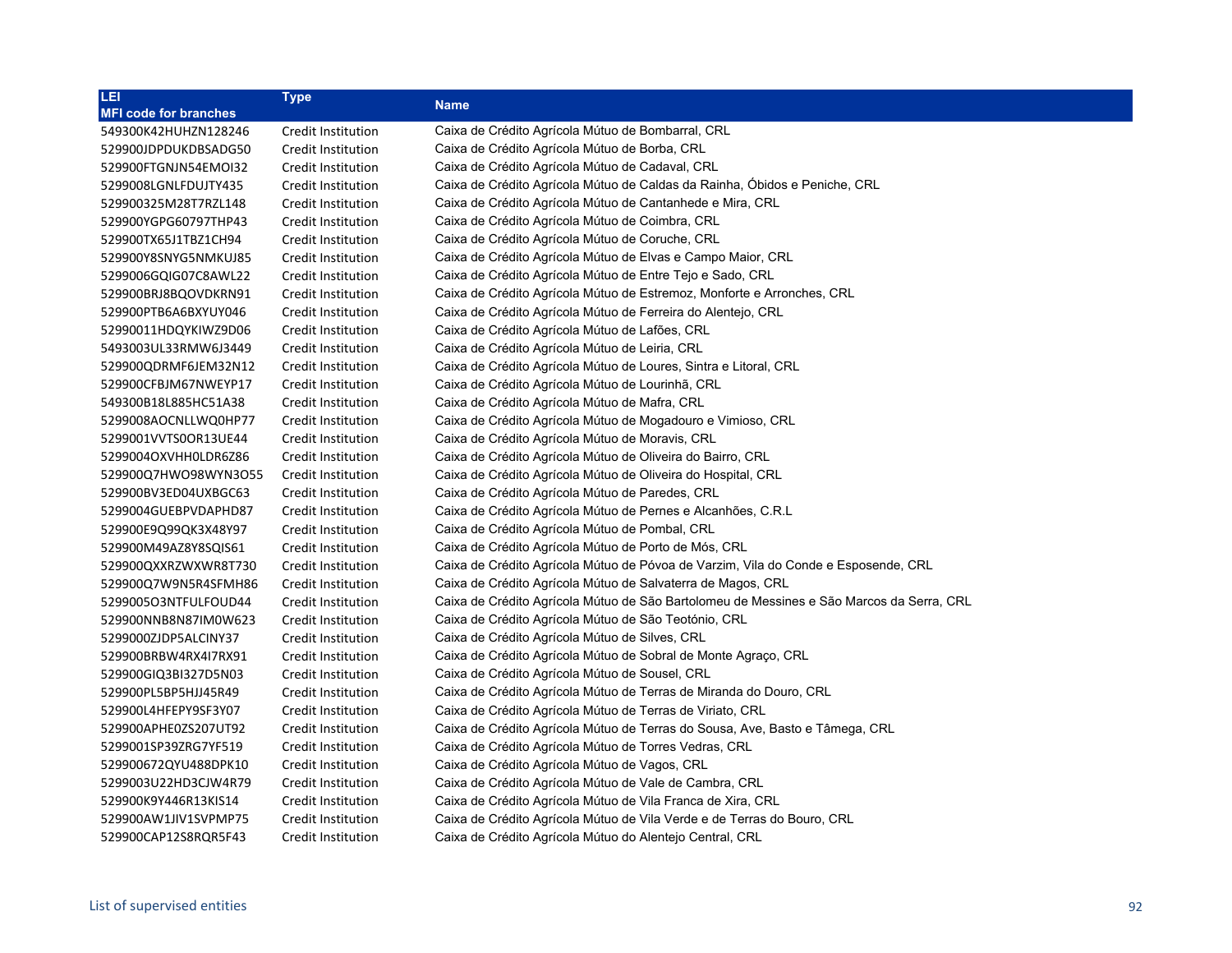| LEI                          | Type                     | <b>Name</b>                                                                                      |
|------------------------------|--------------------------|--------------------------------------------------------------------------------------------------|
| <b>MFI code for branches</b> |                          |                                                                                                  |
| 529900X1SABCKDUTBW88         | Credit Institution       | Caixa de Crédito Agrícola Mútuo do Algarve, CRL                                                  |
| 529900158NB37MKMD514         | Credit Institution       | Caixa de Crédito Agrícola Mútuo do Alto Cávado e Basto, CRL                                      |
| 529900JIGBOPYQZJFO73         | Credit Institution       | Caixa de Crédito Agrícola Mútuo do Baixo Mondego, CRL                                            |
| 529900RM3U2U0K8WJJ72         | Credit Institution       | Caixa de Crédito Agrícola Mútuo do Baixo Vouga, CRL                                              |
| 529900F8SM5DSI8SIX44         | Credit Institution       | Caixa de Crédito Agrícola Mútuo do Douro e Côa                                                   |
| 529900FCY3D46FAV5S83         | Credit Institution       | Caixa de Crédito Agrícola Mútuo do Douro, Corgo e Tâmega, CRL                                    |
| 529900E51UW9ASFR1M54         | Credit Institution       | Caixa de Crédito Agrícola Mútuo do Guadiana Interior, CRL                                        |
| 52990028P0QXN7VA6929         | Credit Institution       | Caixa de Crédito Agrícola Mútuo do Médio Ave, CRL                                                |
| 52990064L6QGPUG6UF26         | Credit Institution       | Caixa de Crédito Agrícola Mútuo do Nordeste Alentejano, CRL                                      |
| 529900MDJGJ5U97MFO70         | Credit Institution       | Caixa de Crédito Agrícola Mútuo do Noroeste, CRL                                                 |
| 529900X83HR44SJCWA90         | Credit Institution       | Caixa de Crédito Agrícola Mútuo do Norte Alentejano, CRL                                         |
| 5299004F22IYFGT4IX95         | Credit Institution       | Caixa de Crédito Agrícola Mútuo do Ribatejo Norte e Tramagal, CRL                                |
| 529900V1QTDW78P98039         | Credit Institution       | Caixa de Crédito Agrícola Mútuo do Ribatejo Sul, CRL                                             |
| 529900JOIRL0FS9WLA04         | Credit Institution       | Caixa de Crédito Agrícola Mútuo do Sotavento Algarvio, CRL                                       |
| 529900IFOV8G8BM9KY92         | Credit Institution       | Caixa de Crédito Agrícola Mútuo do Vale do Dão e Alto Vouga, CRL                                 |
| 529900BFZ0STE7599K29         | Credit Institution       | Caixa de Crédito Agrícola Mútuo do Vale do Sousa e Baixo Tâmega, CRL                             |
| 52990085ZBDCZFT11N42         | Credit Institution       | Caixa de Crédito Agrícola Mútuo do Vale do Távora e Douro, CRL                                   |
| 529900JU1K99OFBC8F57         | Credit Institution       | Caixa de Crédito Agrícola Mútuo dos Açores, CRL                                                  |
| 549300GR6DZ97DTA7913         | Credit Institution       | Caixa Económica da Misericórdia de Angra do Heroísmo                                             |
| 2138004FIUXU3B2MR537         | Credit Institution       | CAIXA ECONÓMICA MONTEPIO GERAL, CAIXA ECONÓMICA BANCÁRIA, SA                                     |
| <b>PT82</b>                  | <b>Branch</b>            | FCE Bank plc                                                                                     |
| 2138000J1MPE30A13X65         | <b>Financial Holding</b> | FINANTIPAR, SA                                                                                   |
| 213800LWQ3L5NWWVY614         | <b>Financial Holding</b> | FIRMUS INVESTIMENTOS, SGPS, S.A.                                                                 |
| GDI8P8WHFH4PS5YTU851         | Credit Institution       | Haitong Bank, SA                                                                                 |
| <b>PT85</b>                  | <b>Branch</b>            | Itaú BBA International PLC - Sucursal em Portugal                                                |
| 213800RDQFSFWKF4WN83         | Credit Institution       | Montepio Crédito - Instituição Financeira de Crédito, SA                                         |
| 213800GRWA67I8Q8O524         | Credit Institution       | Montepio Investimento, SA                                                                        |
| 213800QCJ2O32AX1JY44         | Credit Institution       | OREY FINANCIAL-Instituição Financeira De Crédito, SA                                             |
| 635400IIHBCCQZXC3Y89         | Credit Institution       | SOFID - Sociedade para o Financiamento do Desenvolvimento, Instituição Financeira de Crédito, SA |
| 2138002JHRGNYISTTK04         | Credit Institution       | SOFINLOC - Instituição Financeira de Crédito, SA                                                 |
| 549300HZOV3ENYNPCW61         | Credit Institution       | UNICRE - Instituição Financeira de Crédito, SA                                                   |
|                              |                          | <b>Slovenia</b>                                                                                  |
|                              |                          | <b>Banka Slovenije</b>                                                                           |
| 529900VC4WC3QO8WTL13         | Credit Institution       | Addiko Bank d.d.                                                                                 |
| 5299001PEMDU9N24CH60         | Credit Institution       | Delavska Hranilnica d.d. Ljubljana                                                               |
| 549300OBGOF2IVUD3L23         | Credit Institution       | Deželna Banka Slovenije d.d.                                                                     |
| 5493000UPYR7EEHN2R94         | Credit Institution       | Gorenjska Banka d.d., Kranj                                                                      |
| 549300SOGU7U2WCM9D57         | Credit Institution       | Hranilnica Lon, d.d., Kranj                                                                      |
| 315700H8AYJ52S9PQN11         | Credit Institution       | Primorska hranilnica Vipava d.d.                                                                 |
|                              |                          | <b>Slovakia</b>                                                                                  |
|                              |                          |                                                                                                  |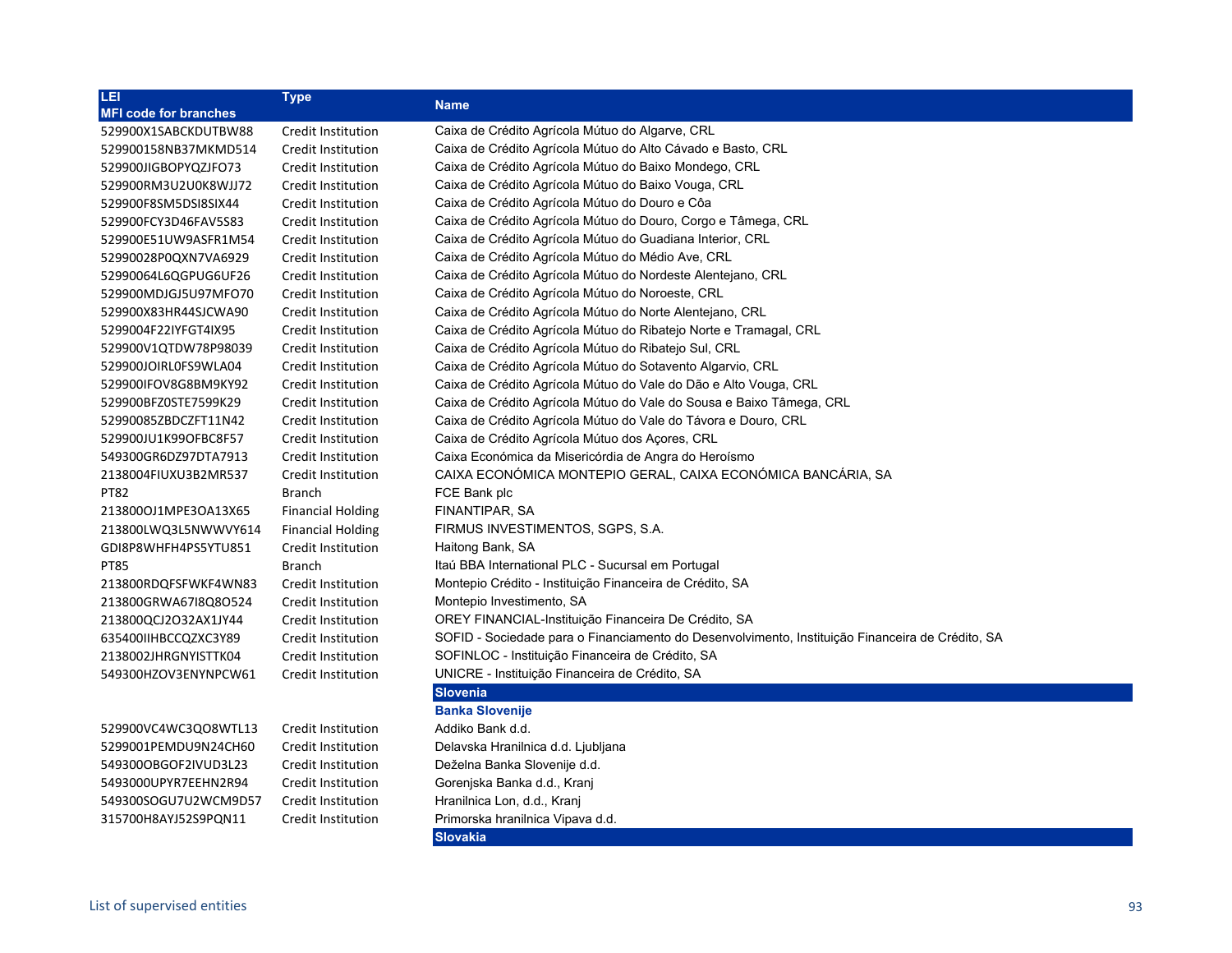| LEI<br><b>MFI code for branches</b> | <b>Type</b>               | <b>Name</b>                                                          |
|-------------------------------------|---------------------------|----------------------------------------------------------------------|
|                                     |                           | Národná banka Slovenska                                              |
| SK36866750                          | <b>Branch</b>             | Československé úvěrní družstvo, pobočka Slovensko                    |
| SK36869376                          | <b>Branch</b>             | Fio banka, a.s., pobočka zahraničnej banky                           |
| SK35964693                          | <b>Branch</b>             | J&T BANKA, a.s., pobočka zahraničnej banky                           |
| SK47248572                          | <b>Branch</b>             | KDB Bank Europe Ltd., pobočka zahraničnej banky                      |
| 31570020000000001341                | Credit Institution        | OTP Banka Slovensko, a.s.                                            |
| 315700PLTAXHBHZP5J02                | Credit Institution        | Poštová banka, a.s.                                                  |
| 315700K45LRKNGMUIW27                | Credit Institution        | Prima banka Slovensko, a.s.                                          |
| 31570020000000004154                | Credit Institution        | Privatbanka, a.s.                                                    |
| 097900BEF50000000569                | Credit Institution        | Prvá stavebná sporiteľňa, a.s.                                       |
| 097900BFEJ0000024657                | Credit Institution        | Slovenská záručná a rozvojová banka, a.s.                            |
| 097900BELS0000005586                | Credit Institution        | Wüstenrot stavebná sporiteľňa, a.s.                                  |
|                                     |                           | <b>Finland</b>                                                       |
|                                     |                           | <b>Finanssivalvonta</b>                                              |
| 7437002WC51RDNI14T18                | Credit Institution        | Aito Säästöpankki Oy                                                 |
| 743700GC62JLHFBUND16                | Credit Institution        | Aktia Bank Abp                                                       |
| 7437006WYM821IJ3MN73                | Credit Institution        | Ålandsbanken Abp                                                     |
| 743700EJGEPWQ4OZX245                | Credit Institution        | Avain Säästöpankki                                                   |
| FI25417689                          | <b>Branch</b>             | Avida Finans AB, sivuliike Suomessa                                  |
| 743700RFAN8QA5JFA150                | Credit Institution        | Bonum Pankki Oy                                                      |
| FI14396050                          | <b>Branch</b>             | Carnegie Investment Bank AB, Finland filial                          |
| FI26447185                          | <b>Branch</b>             | Collector Bank AB, filial i Finland                                  |
| FI10786932                          | <b>Branch</b>             | Danske Bank A/S, Helsinki Branch                                     |
| 7437003G88EHT2TMK409                | Credit Institution        | Danske Kiinnitysluottopankki Oyj                                     |
| FI23319639                          | <b>Branch</b>             | Diners Club Finland, filial till Diners Club Nordic AB               |
| FI18175079                          | <b>Branch</b>             | DNB Bank ASA, filial Finland                                         |
| 743700JEXWUGB62WA537                | Credit Institution        | Ekenäs Sparbank                                                      |
| 743700MU03FEAIJI5K79                | Credit Institution        | Eurajoen Säästöpankki                                                |
| FI26573501                          | <b>Branch</b>             | Eurocard AB, filial i Finland                                        |
| 743700VK1NB8HRGTQH74                | Credit Institution        | Evli Pankki Oyi                                                      |
| FI23220612                          | <b>Branch</b>             | Folkefinans AS, Suomen sivuliike                                     |
| FI19043879                          | <b>Branch</b>             | Forex Bank Aktiebolag filial i Finland                               |
| FI27603573                          | <b>Branch</b>             | GCC Capital AB, filial i Finland                                     |
| 74370015KPW4A4OV3R27                | Credit Institution        | Handelsbanken Finans Abp                                             |
| FI09221192                          | <b>Branch</b>             | Handelsbanken Finans Aktiebolag (publ), filialverksamheten i Finland |
| 743700RBOHUDMTHASH92                | Credit Institution        | Hannulan Osuuspankki                                                 |
| 743700MPOVAIXFPZRP02                | Credit Institution        | Helmi Säästöpankki Oy                                                |
| 7437005HI4U9OS7KU258                | Credit Institution        | Honkajoen Osuuspankki                                                |
| 7437005OV2E1AHN9DM78                | <b>Credit Institution</b> | Huittisten Säästöpankki                                              |
| FI22757004                          | <b>Branch</b>             | Ikano Bank AB (publ), Finland filial                                 |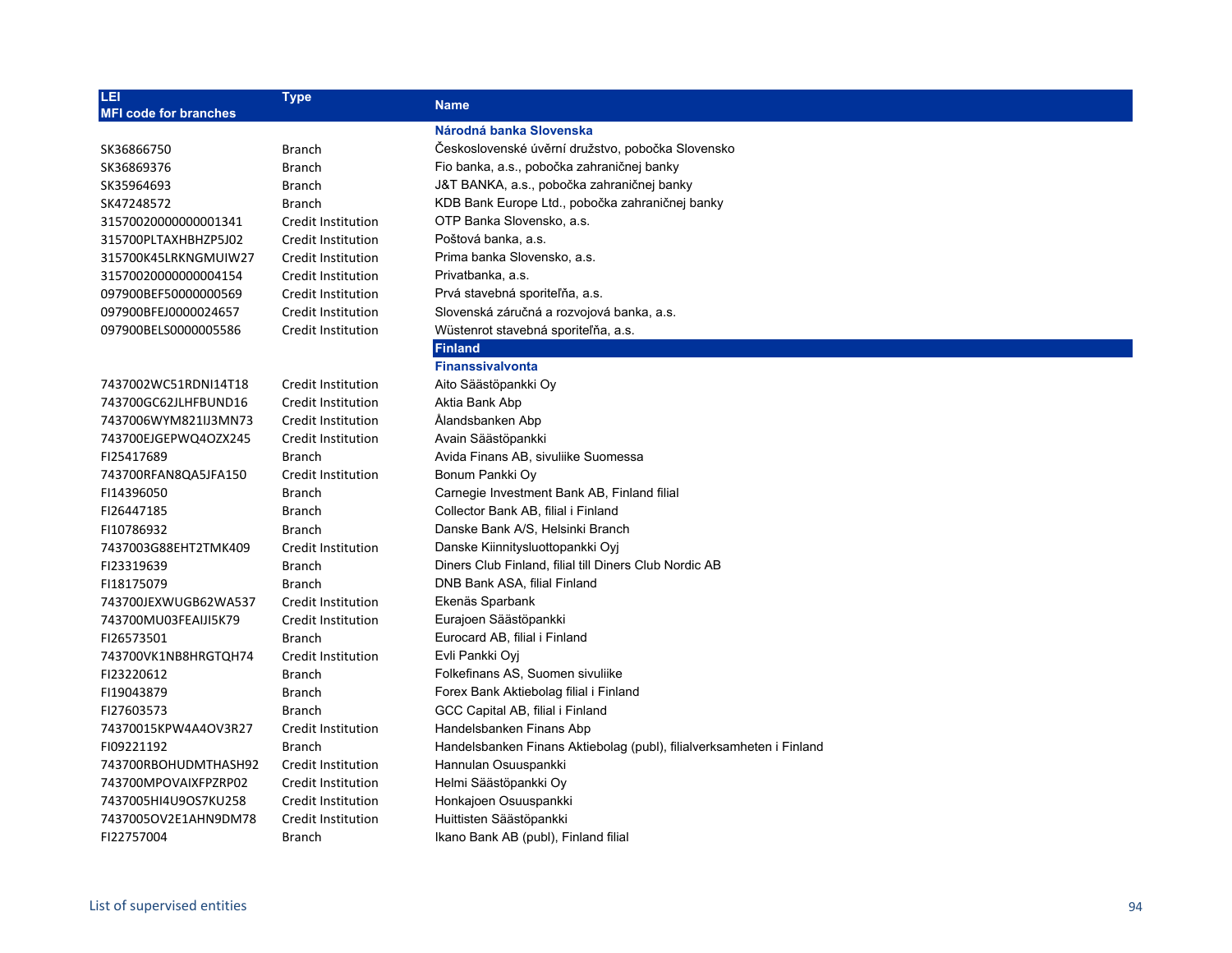| LEI                          | <b>Type</b>               | <b>Name</b>                                     |
|------------------------------|---------------------------|-------------------------------------------------|
| <b>MFI code for branches</b> |                           |                                                 |
| 743700RSB3R84DYYWO89         | Credit Institution        | Isojoen Osuuspankki                             |
| FI22047862                   | Branch                    | J.P. Morgan Europe Limited, Helsingin sivuliike |
| 743700XHJ5MG8ZWY6T43         | Credit Institution        | Jämijärven Osuuspankki                          |
| 743700F57EZ90VBZ4725         | Credit Institution        | Kalannin Säästöpankki                           |
| 743700EFPGKNUCZAV464         | Credit Institution        | Kannonkosken Osuuspankki                        |
| 7437000IS2BIUOUL3547         | <b>Credit Institution</b> | Keuruun Osuuspankki                             |
| 743700NS4H7AJTWYY274         | <b>Credit Institution</b> | Kiikoisten Säästöpankki                         |
| 743700SUBXA0MQ6ICE95         | Credit Institution        | Konneveden Osuuspankki                          |
| 743700HMHF90W8L4RV31         | Credit Institution        | Kosken Osuuspankki                              |
| 743700YR25V763BZY011         | Credit Institution        | Kurikan Osuuspankki                             |
| 743700LZ8JJQBROLJU06         | Credit Institution        | Kvevlax Sparbank                                |
| 7437000288KOR9QXF432         | Credit Institution        | Kyrön Seudun Osuuspankki                        |
| 74370008KRD0EF4R7W48         | Credit Institution        | Kyrönmaan Osuuspankki                           |
| 743700WTQ74KR8TBX885         | Credit Institution        | Kyyjärven Osuuspankki                           |
| 7437003UA4JF4K4XWI06         | Credit Institution        | Lammin Osuuspankki                              |
| 743700N0C638JU69E472         | Credit Institution        | Lammin Säästöpankki                             |
| 743700DWED2928QN4M09         | Credit Institution        | Lanneveden Osuuspankki                          |
| 743700639Z6Q0SDPJJ68         | Credit Institution        | Länsi-Uudenmaan Säästöpankki                    |
| 743700GCV1ER82IJO773         | Credit Institution        | Lappajärven Osuuspankki                         |
| 743700GDTN2VVSC5WM43         | Credit Institution        | Lapuan Osuuspankki                              |
| 743700JCAIDZZ8D42O05         | Credit Institution        | Lavian Osuuspankki                              |
| 743700OOQHAVGANVY245         | Credit Institution        | Liedon Osuuspankki                              |
| 743700GSE99QC643WU47         | Credit Institution        | Liedon Säästöpankki                             |
| 74370028OC83OXZYKY97         | Credit Institution        | Mietoisten Säästöpankki                         |
| 743700P53RY3YAKEMX75         | Credit Institution        | Myrskylän Säästöpankki                          |
| 743700080P3QVQTM3M56         | Credit Institution        | Närpes Sparbank ab                              |
| FI28264841                   | <b>Branch</b>             | National Westminster Bank plc                   |
| 743700ASHJUFQ5382C78         | Credit Institution        | Nivalan Järvikylän Osuuspankki                  |
| 743700FGFCZYI6SXEG06         | Credit Institution        | Nooa Säästöpankki Oy                            |
| FI23295892                   | <b>Branch</b>             | Nordnet Bank AB finsk filial                    |
| 743700LE1ECAPXC5UT18         | Credit Institution        | Oma Säästöpankki Oyj                            |
| 7437000DGHZS3YIHFC12         | Credit Institution        | Piikkiön Osuuspankki                            |
| 743700ML21FGHBR6OM06         | Credit Institution        | Pohjanmaan Osuuspankki                          |
| 743700PW2HDTPU3YRJ31         | <b>Financial Holding</b>  | POP Pankkiliitto Osk                            |
| 7437008TZLLC6RSDHL44         | Credit Institution        | Pyhärannan Säästöpankki                         |
| 74370026SBDHT82G9184         | Credit Institution        | Reisjärven Osuuspankki                          |
| FI21104714                   | Branch                    | Resurs Bank AB Suomen sivuliike                 |
| 7437009P0TGY9I8HMT69         | Credit Institution        | Säästöpankki Optia                              |
| 743700ZK6KUF9L40FC04         | <b>Credit Institution</b> | Säästöpankki Sinetti                            |
| 743700015X6LNQOW6U59         | <b>Credit Institution</b> | Säästöpankkien Keskuspankki Suomi Oy            |
|                              |                           |                                                 |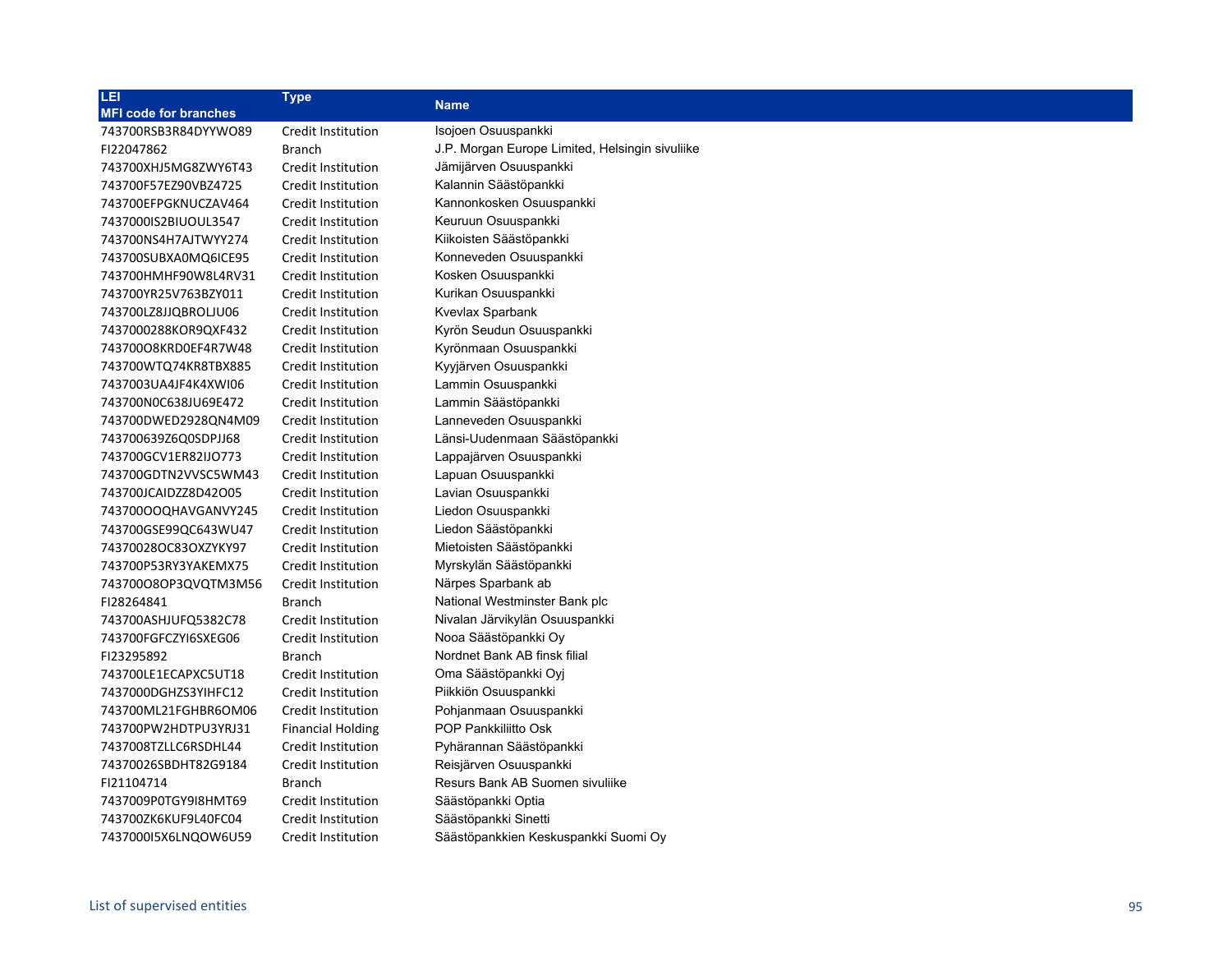| LEI                          | <b>Type</b>               |                                                               |
|------------------------------|---------------------------|---------------------------------------------------------------|
| <b>MFI code for branches</b> |                           | <b>Name</b>                                                   |
| 7437005892K69S3MW344         | <b>Financial Holding</b>  | Säästöpankkiliitto osk                                        |
| FI10883214                   | <b>Branch</b>             | Scania Finans Aktiebolag, filial i Finland                    |
| FI15977295                   | <b>Branch</b>             | SEB Kort AB, Helsingin sivuliike                              |
| 743700TF8VUDUF2SD297         | Credit Institution        | Sievin Osuuspankki                                            |
| 743700DJU06WXEN6YC93         | Credit Institution        | Siilinjärven Osuuspankki                                      |
| FI09854694                   | <b>Branch</b>             | Skandinaviska Enskilda Banken AB (publ) Helsingforsfilialen   |
| 743700QDM17WPTRL4C19         | Credit Institution        | Someron Säästöpankki                                          |
| 743700FTBNXAUN57RH30         | Credit Institution        | S-Pankki Ov                                                   |
| 7437001BISR7R2A9KX89         | Credit Institution        | SP-Kiinnitysluottopankki Oyj                                  |
| FI23862826                   | <b>Branch</b>             | Stadshypotek AB(publ), filialverksamheten i Finland           |
| 743700P5K21EQSEHZK26         | Credit Institution        | Suomen Asuntohypopankki Oy                                    |
| 5493009ZDBVG2CO1O689         | Credit Institution        | Suomen Hypoteekkiyhdistys                                     |
| 743700CX0NNX8EKHKM35         | Credit Institution        | Suomenniemen Säästöpankki                                     |
| 743700Y6UNGVUUZC6P86         | Credit Institution        | Suupohjan Osuuspankki                                         |
| FI17745359                   | <b>Branch</b>             | Svea Ekonomi AB, Filial i Finland                             |
| FI08615974                   | <b>Branch</b>             | Svenska Handelsbanken AB (publ), filialverksamheten i Finland |
| FI19733781                   | <b>Branch</b>             | Swedbank AB (publ), Filial i Finland                          |
| 7437006CPD8SE7NOWS57         | Credit Institution        | Sysmän Säästöpankki                                           |
| FI21233057                   | <b>Branch</b>             | TeliaSonera Finans Finland, filial till TeliaSonera Finans AB |
| FI25943523                   | <b>Branch</b>             | TF Bank AB, filial Finland                                    |
| 743700VGPNLN9V1F3748         | <b>Credit Institution</b> | Tiistenjoen Osuuspankki                                       |
| 7437005R6AL4LJB0TO59         | Credit Institution        | Ylihärmän Säästöpankki                                        |
|                              |                           |                                                               |